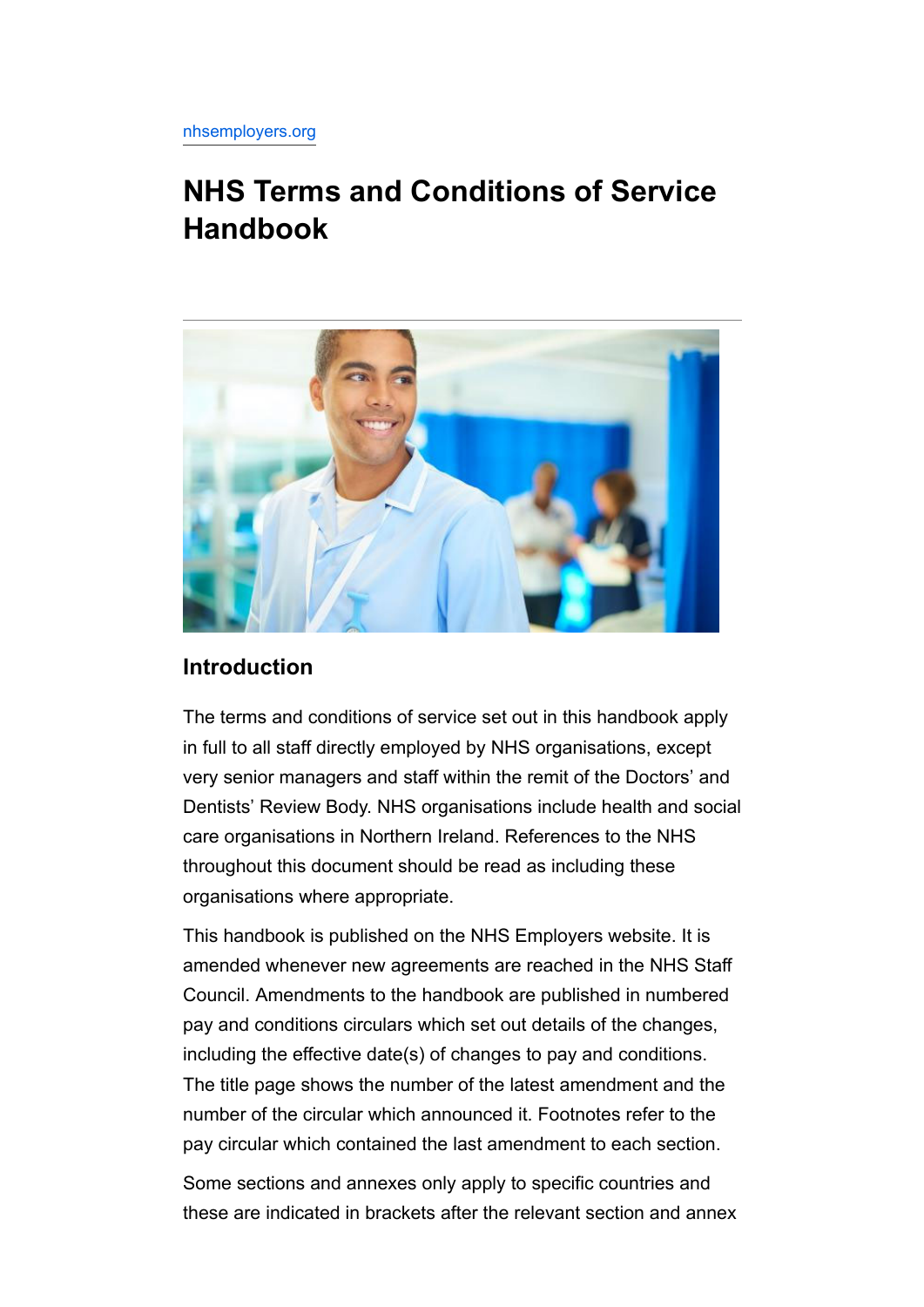title.

This handbook is not published in hard copy, but you can download it in full as a PDF document.

Download this chapter

**Introduction** 

# **Part 1: Principles and partnership**

1.1 All NHS employers are obliged to adhere to employment and tax law and other statutory provisions. The NHS Staff Council will review this handbook periodically, taking account of changes to relevant legislation.

1.2 In Scotland, the statutory framework includes legislation on staff governance as set out in the NHS Reform (Scotland) Act 2004 and the Staff Governance Standard. Compliance with this standard includes implementation of Partnership Information Network (PIN) guidelines, which define a minimum standard of best employment practice. This handbook should be read in conjunction with the provisions of the PIN policies as listed in annex 22.

1.3 The provisions set out in this handbook are based on the need to ensure a fair system of pay for NHS employees which supports modernised working practices. The provisions recognise that modern forms of healthcare rely on flexible teams of staff providing patient care 24 hours a day, 7 days a week, 365 days a year and applying a wide range of skills.

1.4 Nationally, employer and trades union representatives have agreed to work in partnership to maintain an NHS pay system which supports NHS service modernisation and meets the reasonable aspirations of staff. The national partners have agreed to work together to meet the reasonable aspirations of all the parties to:

- ensure that the pay system leads to more patients being treated, more quickly and being given higher quality care
- assist new ways of working which best deliver the range and quality of services required, in as efficient and effective a way as possible, and organised to best meet the needs of patients
- assist the goal of achieving a quality workforce with the right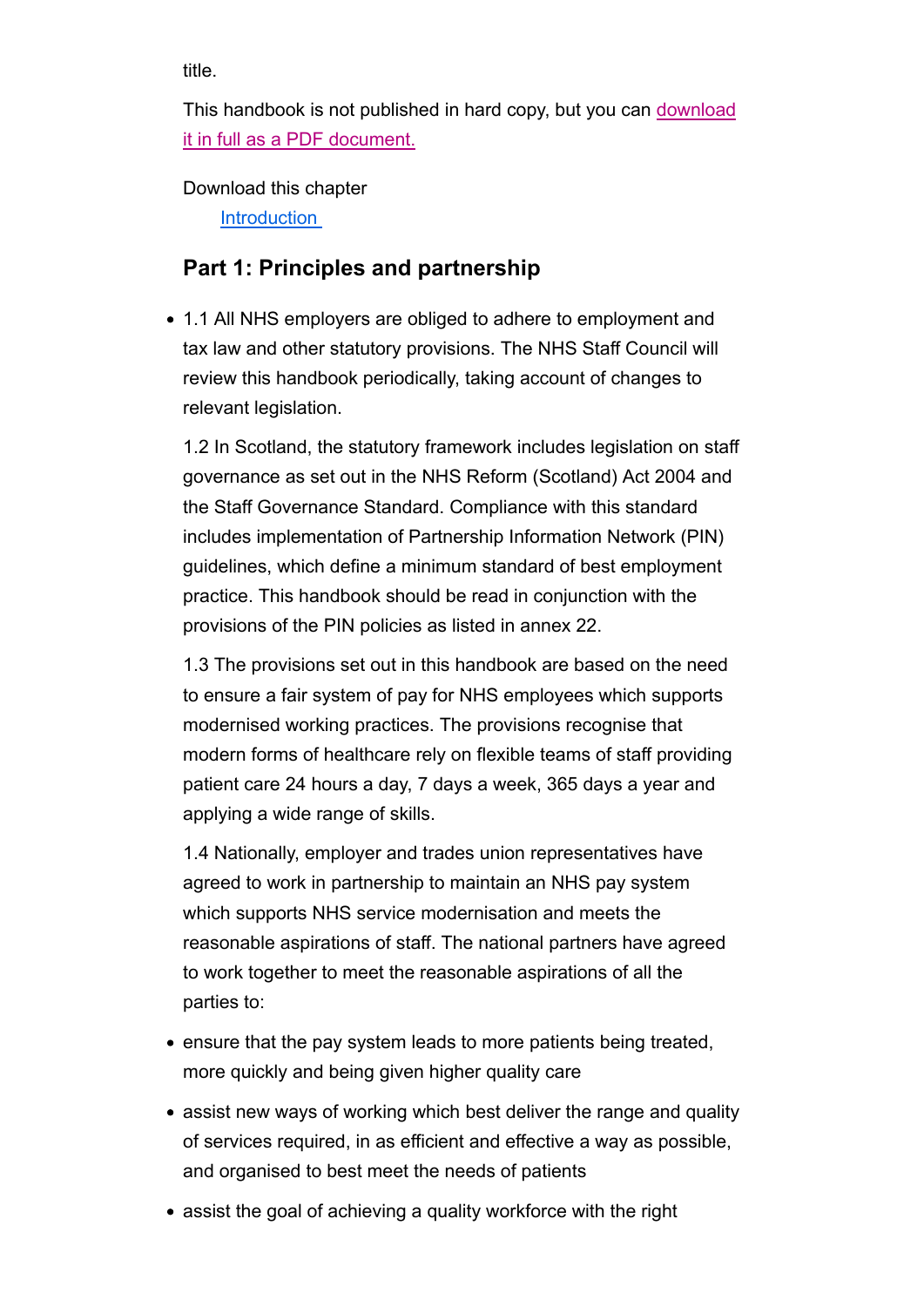numbers of staff, with the right skills and diversity, and organised in the right way

- improve the recruitment, retention and morale of the NHS workforce
- improve all aspects of equal opportunity and diversity, especially in the areas of career and training opportunities and to ensure working patterns that are flexible and responsive to family commitments
- meet equal pay for work of equal value criteria, recognising that pay constitutes any benefits in cash or conditions.

1.5 Effective from 1 July 2018, new provisions will come in to force which apply to England only, accounting for the negotiated changes to pay and contract reform as set out in the Framework Agreement on the reform of Agenda for Change. In light of the Barnett formula, the devolved nations of Scotland, Cymru/Wales and Northern Ireland will be able to consider whether and how the content of 2018 Framework Agreement could be implemented in those countries.

#### **Local partnership**

1.6 Trades union and employer representatives at national level actively support, encourage and promote a partnership approach to the development of the pay system. Their aim is to ensure the pay system supports NHS service modernisation and meets the reasonable aspirations of staff. Employers and trades unions are expected to work in partnership to apply the pay system at local level.

1.7 To this end, employers should ensure that the representatives of trade unions and other staff organisations, recognised for purposes of collective bargaining at local level, are released appropriately to participate in the partnership process and that nominated officers of local staff representatives can be fully involved in the local partnership arrangements. The adequacy of facilities arrangements will be monitored by the NHS Staff Council.

1.8 Within NHS Scotland the Staff Governance Standard applies. This can be found at: http://www.staffgovernance.scot.nhs.uk/whatis-staff-governance/staff-governance-standard/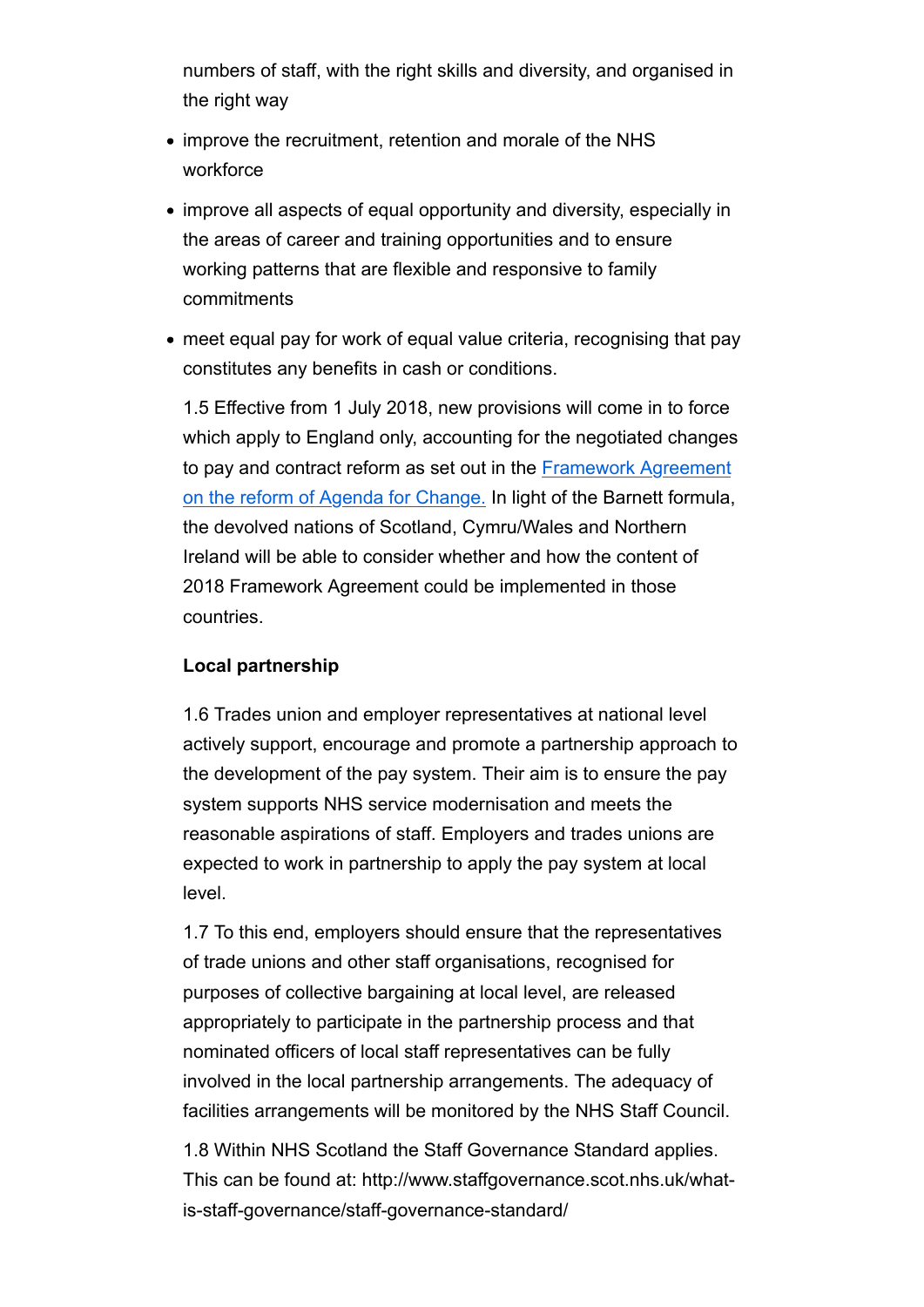#### **Wider human resources issues**

1.9 Pay modernisation is an integral part of the human resource strategies of the NHS in England, Scotland, Wales and Northern Ireland. All parties recognise that the pay system should be consistent with the wider human resource policies set out in the relevant strategies.

*Amendment number 33: The NHS Staff Council Pay circular (AforC) 04/2014*

*Amendment number 39: NHS TCS Advisory Notice 01/2018*

Download this chapter

Part 1: Principles and partnership

# **Part 2: Pay**

#### **Section 1: Pay structure (England)**

• 1.1 The NHS pay system as a whole will have two pay spines or series of pay bands: pay spine one for staff within the remit of the Doctors' and Dentists' Review Body and pay spine two for staff within the extended remit of the NHS Pay Review Body (NHSPRB).

 1.2 This handbook sets out pay and conditions for staff within the remit of the NHSPRB. Section 40 explains the role of the NHS Staff Council, its Executive and the NHS pay review bodies. Annex 16 sets out the extended coverage of the NHSPRB. Pay and conditions for the most senior managers are outside the scope of this Handbook (see paragraph 1.7 in this Section).

 1.3 The pay spine for staff covered by the NHSPRB will be divided into nine pay bands. All staff covered by this pay system will be assigned to one of these pay bands on the basis of job weight, as measured by the NHS Job Evaluation Scheme. From the 1 December 2018 band 1 will be closed to new starters. Where staff who have chosen to stay in a legacy band 1 role after 31 March 2021, employers should periodically discuss the option of moving to a band 2 role with them and support them to do so should they wish to.

 1.4 To assist this process, a set of NHS jobs have been evaluated and national job profiles drawn up where the job evaluation score is agreed. Staff whose jobs match these profiles will be assigned on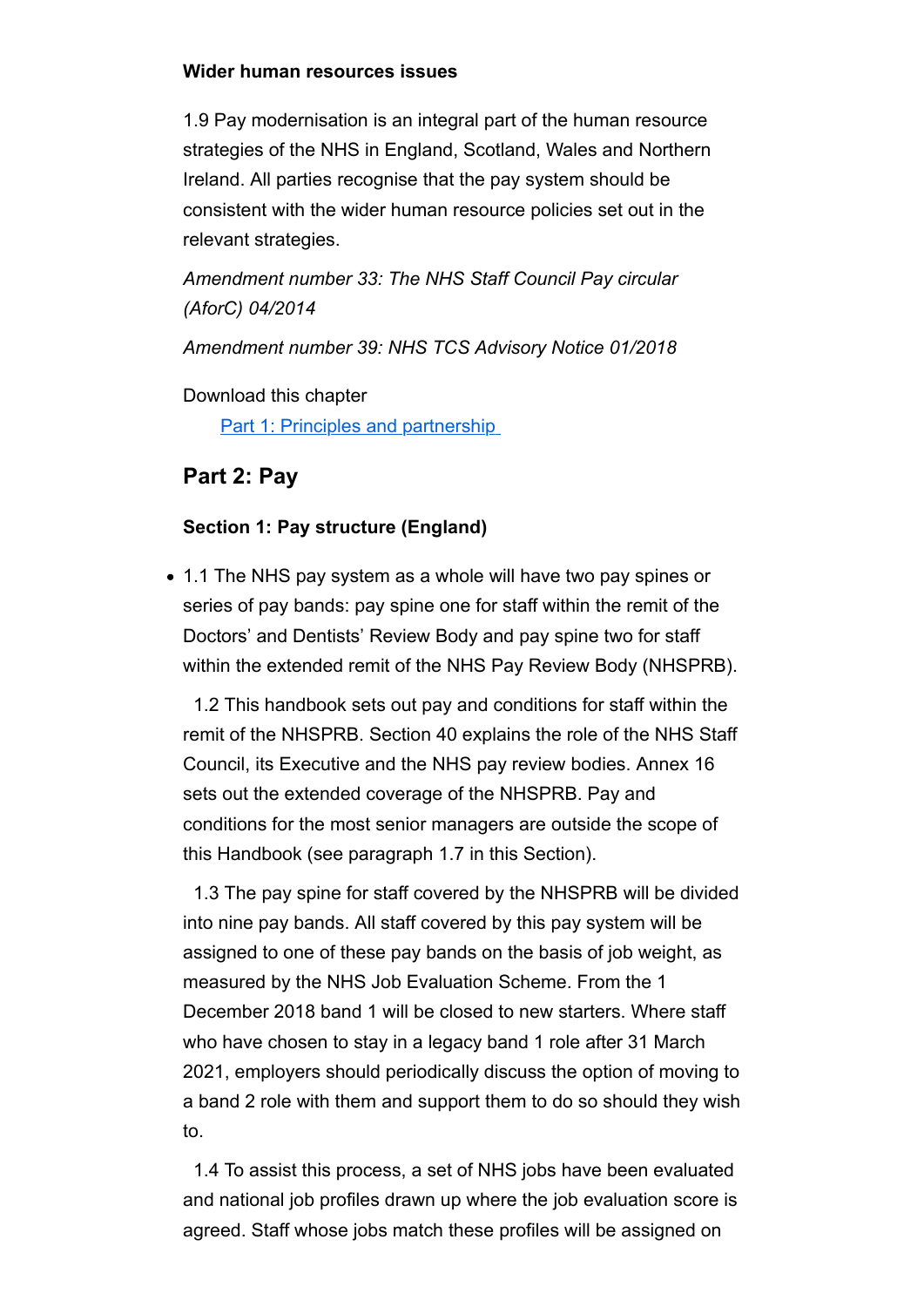the basis of the profile score. Other jobs will be evaluated locally on a partnership basis. When new posts are created or existing posts re-designed the principles set out in the current version of the Job Evaluation Handbook will apply.

 1.5 The NHS Job Evaluation Handbook sets out the basis of job evaluation, which underpins the pay system and includes the factor plan, the weighting and scoring document and a guide for matching posts locally.

 1.6 The nine pay bands and their corresponding job evaluation scores are set out in table 1(a) below. Within this structure, pay band 8 is sub-divided into four ranges.

# **Table 1 (a) - Pay bands and job weight**

# **NHS Pay Review Body (NHSPRB) spine**

| Pay band       | Job weight |
|----------------|------------|
| 1              | 0 - 160    |
| $\overline{2}$ | 161 - 215  |
| 3              | 216 - 270  |
| 4              | 271 - 325  |
| 5              | 326 - 395  |
| 6              | 396 - 465  |
| $\overline{7}$ | 466 - 539  |
| 8a             | 540 - 584  |
| 8b             | 585 - 629  |
| 8c             | 630 - 674  |
| 8d             | 675 - 720  |
| 9              | 721 - 765  |

1.7 There are separate arrangements for Chief Executives and directors at board level whose posts are not subject to the pay system in this handbook. These alternative arrangements may also apply to other senior posts which, in this pay structure, have been assessed as having a job weight over 630 points. See the question and answer guidance in Annex 28 (England and Wales) for more detail.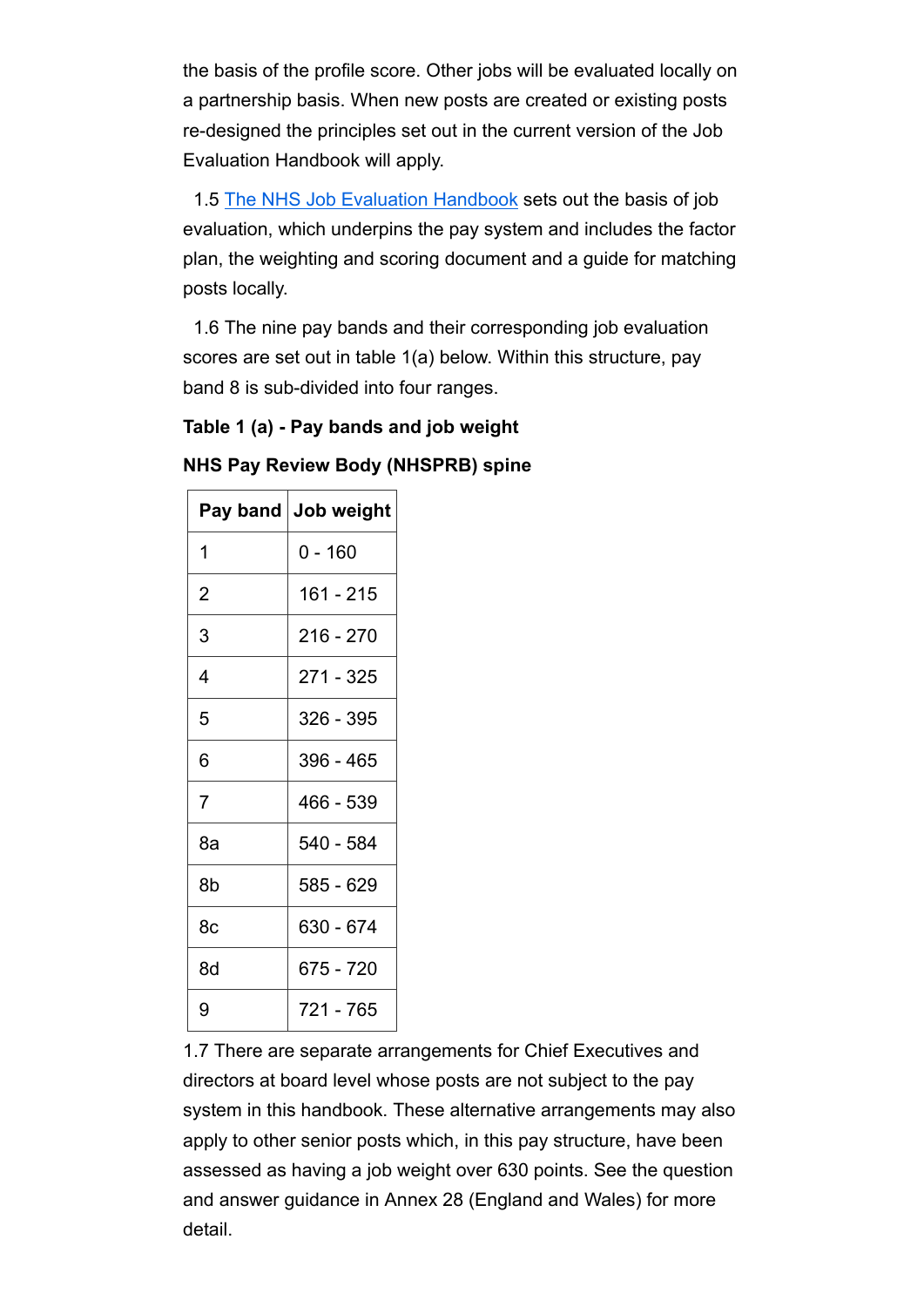• 1.8 Pay progression for all pay points, within each pay band, will be conditional upon individuals demonstrating that they have the requisite knowledge and skills/competencies for their role and that they have demonstrated the required level of performance and delivery during the review period, as determined locally in line with Annex 23 (England).

1.9 Provided the appropriate level of performance and delivery has been achieved during the review period, individuals will progress to their next pay point on their pay step date. This is dependent on individuals meeting all the required standards for progression as detailed in Annex 23 (England).

1.10 Ordinarily, pay progression should not be deferred on performance grounds unless there has been a prior documented discussion between the individual and the person undertaking their review, regarding failure to meet the required level of performance, and the employee has been given a reasonable opportunity to demonstrate the required improvement before the decision on pay progression is taken. This prior discussion would need to identify areas for improvement and any reasonable developmental support the individual may require to operate at the required local level of performance.

1.11 Twelve months after an employee reaches the top of bands 8c, 8d and 9, 5 per cent or 10 per cent of basic salary will become reearnable. Where the standards in Annex 23, paragraph 19 are met, salary is retained at the top of the band. If standards are not met, salary may be reduced by 5 per cent or 10 per cent from the pay step date, subject to the provisions in Annex 23, paragraph 23. The employee will be able to restore their salary to the top of the band at the end of the following year by meeting the required standards. The employee has the right to contest a decision to reduce their pay using the locally agreed procedure.

1.12 Staff on the top incremental pay points as at 31 March 2013 have reserved rights, please see Annex 23, paragraph 43.

1.13 Annex 23 (England) sets out the principles which will underpin these systems and provides guidance on their operation.

1.14 Annex 3 sets out the values of the pay points in the pay bands and the pay spine in England, in full, effective from 1 October 2004. The latest values of the pay points are in Annex 2.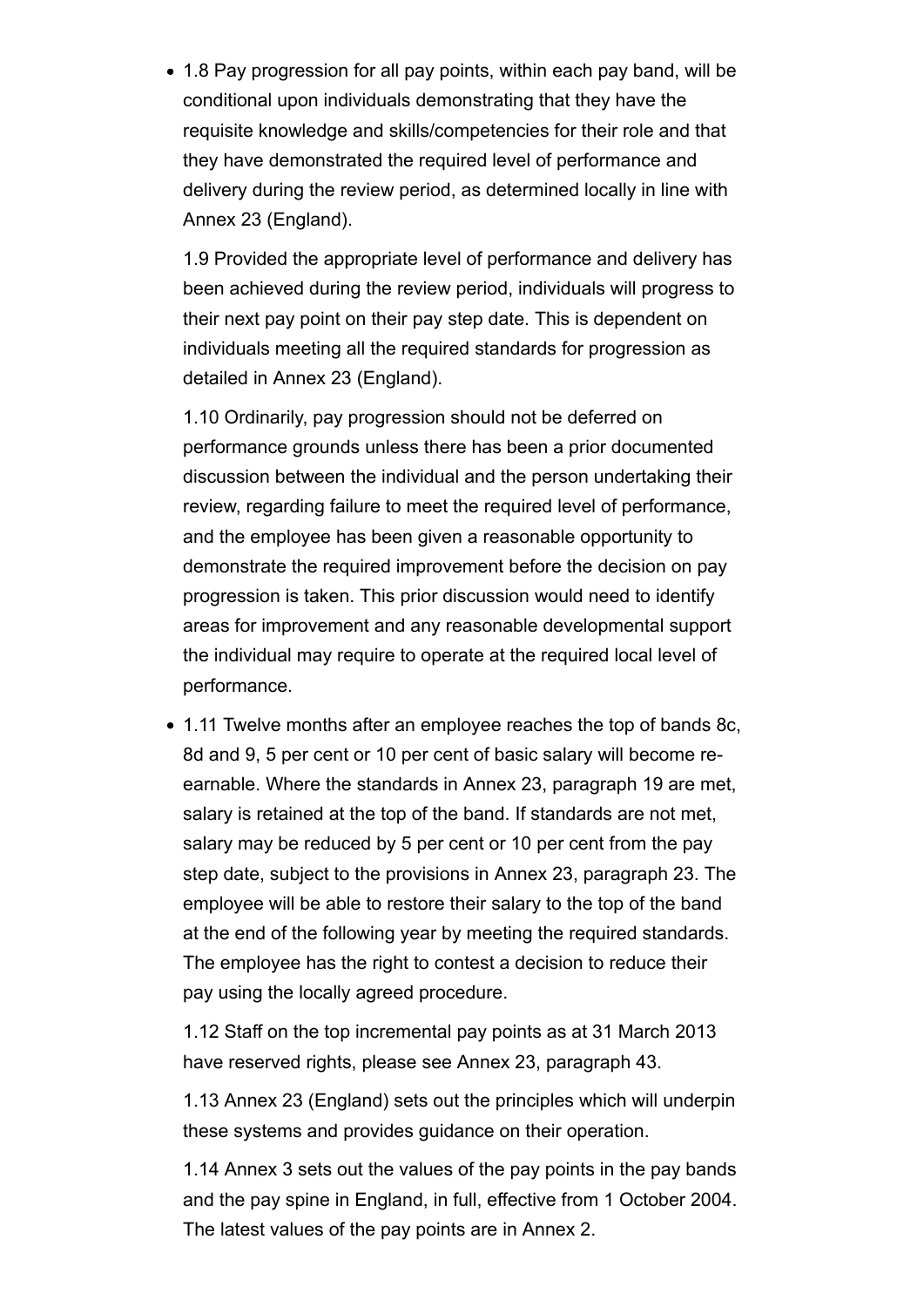• 1.15 For newly appointed or promoted staff their pay step date will be the date they take up their post.

1.16 Advancement to the next pay step point will be dependent on the length of stay at each pay step point within each band.

- 1.17 Basic pay on promotion will be set at the minimum pay-step point of the new pay band (see Annex 23, paragraph 11). The pay step date will reset to the date the employee starts in the new pay band (see Section 1 paragraph 1.15).
- 1.18 On promotion the new starting salary (made up of basic pay and any unsocial hours payment and/or any long-term recruitment and retention premium (RRP)) should produce an increase in earnings. If it does not, the previous salary (basic pay plus any applicable unsocial hours payment and/or long-term RRP) will be maintained until the combination of basic pay, any unsocial hours payment and/or RRP in the new band does produce a higher salary.

1.19 In the case of unsocial hours payments the provisions in 1.18 will only apply if the unsocial hours working pattern in the new role remains substantially the same as in the previous role. Where this is not the case, the previous unsocial hours payment will not be taken into consideration when determining the new starting salary.

1.20 The earnings calculations in 1.18 will be based on normal contractual hours excluding additional hours and will use unsocial hours payments averaged over the previous three months at work, or any other reference period agreed in partnership locally.

- 1.21 Individuals may be moved into a higher pay band where it is necessary to fill a post on a temporary basis when:
- a vacancy is unfilled, but being advertised; or
- the post is being held open for someone who is due to return, for example, from long-term sickness absence, maternity leave, or from extended training.

1.22 Pay will be set at the minimum pay step point of the temporary higher band. If this would result in no pay increase (by reference to their substantive post earnings) then pay will be as per pay on promotion (1.17 – 1.20).

1.23 Temporary movement into a new pay band should not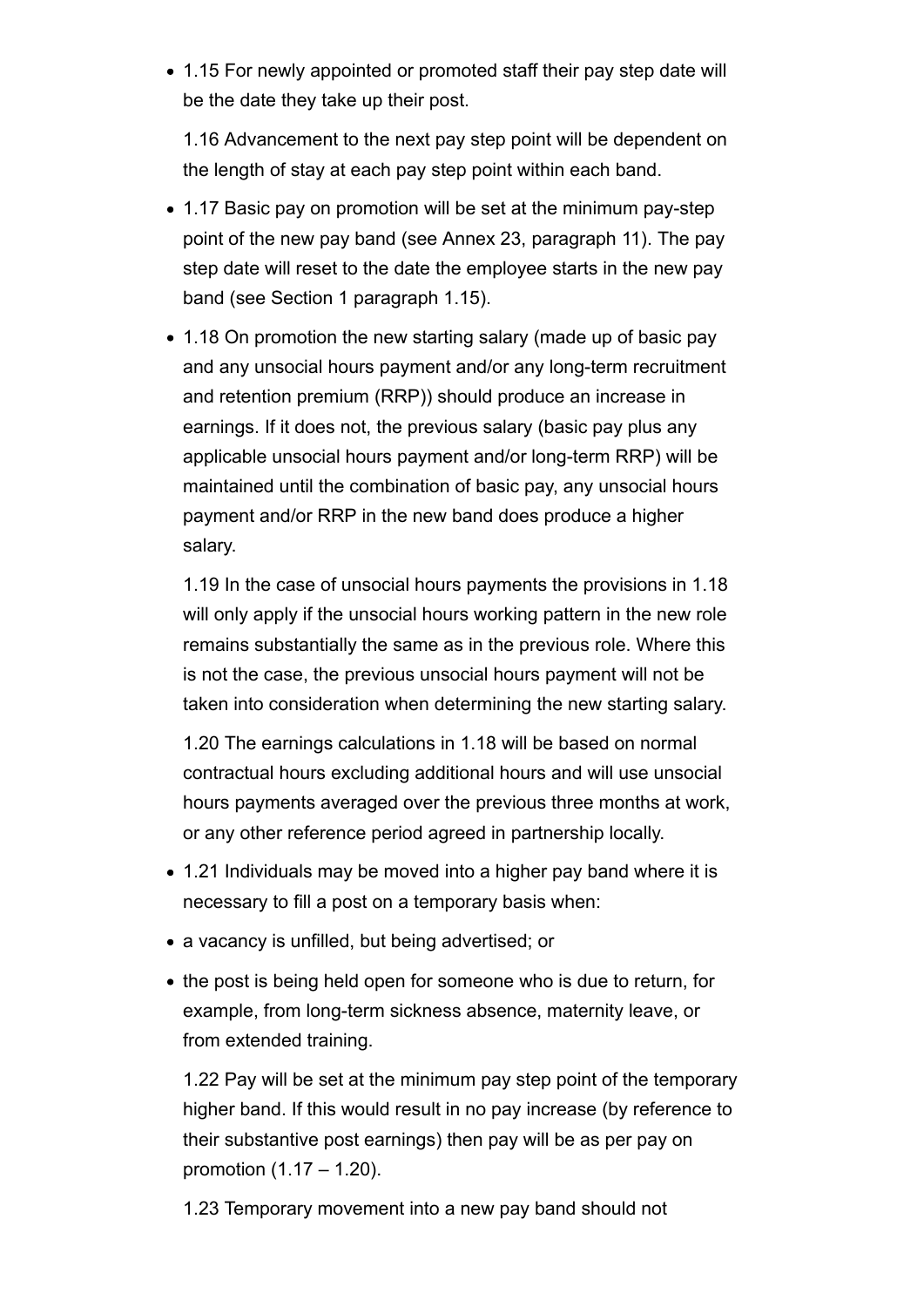normally last more than six months or less than one month, except in instances of maternity leave or long-term sickness absence, where a longer period may be known at the outset. In circumstances where the individual is not required to carry out the full responsibilities of the post, pay will be determined by job evaluation.

1.24 On temporary movement into a higher pay band the pay step date will reset to the date the employee starts in the new pay band (see Section 1, paragraph 1.17). Any time spent in the higher pay band will be credited towards the employee's substantive post's pay step date, for the purpose of progression, upon their return to their substantive post at the lower band.

*Amendment number 43: NHS TCS Advisory Notice 01/2021*

#### **Section 1: Pay Structure (Wales)**

#### **Pay structure Wales**

1.1 The NHS pay system as a whole will have two pay spines or series of pay bands: pay spine one for staff within the remit of the Doctors' and Dentists' Review Body and pay spine two for staff within the extended remit of the NHS Pay Review Body (NHSPRB).

1.2 This handbook sets out pay and conditions for staff within the remit of the NHSPRB. Section 40 explains the role of the NHS Staff Council, its executive and the NHS pay review bodies. Annex 16 sets out the extended coverage of the NHSPRB. Pay and conditions for the most senior managers are outside the scope of this handbook (see paragraph 1.7 in this section).

1.3 The pay spine for staff covered by the NHSPRB will be divided into nine pay bands. All staff covered by this pay system will be assigned to one of these pay bands on the basis of job weight, as measured by the NHS Job Evaluation Scheme.

1.4 To assist this process, a set of NHS jobs have been evaluated and national job profiles drawn up where the job evaluation score is agreed. Staff whose jobs match these profiles will be assigned on the basis of the profile score. Other jobs will be evaluated locally on a partnership basis. When new posts are created or existing posts re-designed the principles set out in the Job Evaluation Handbook (third edition) will apply.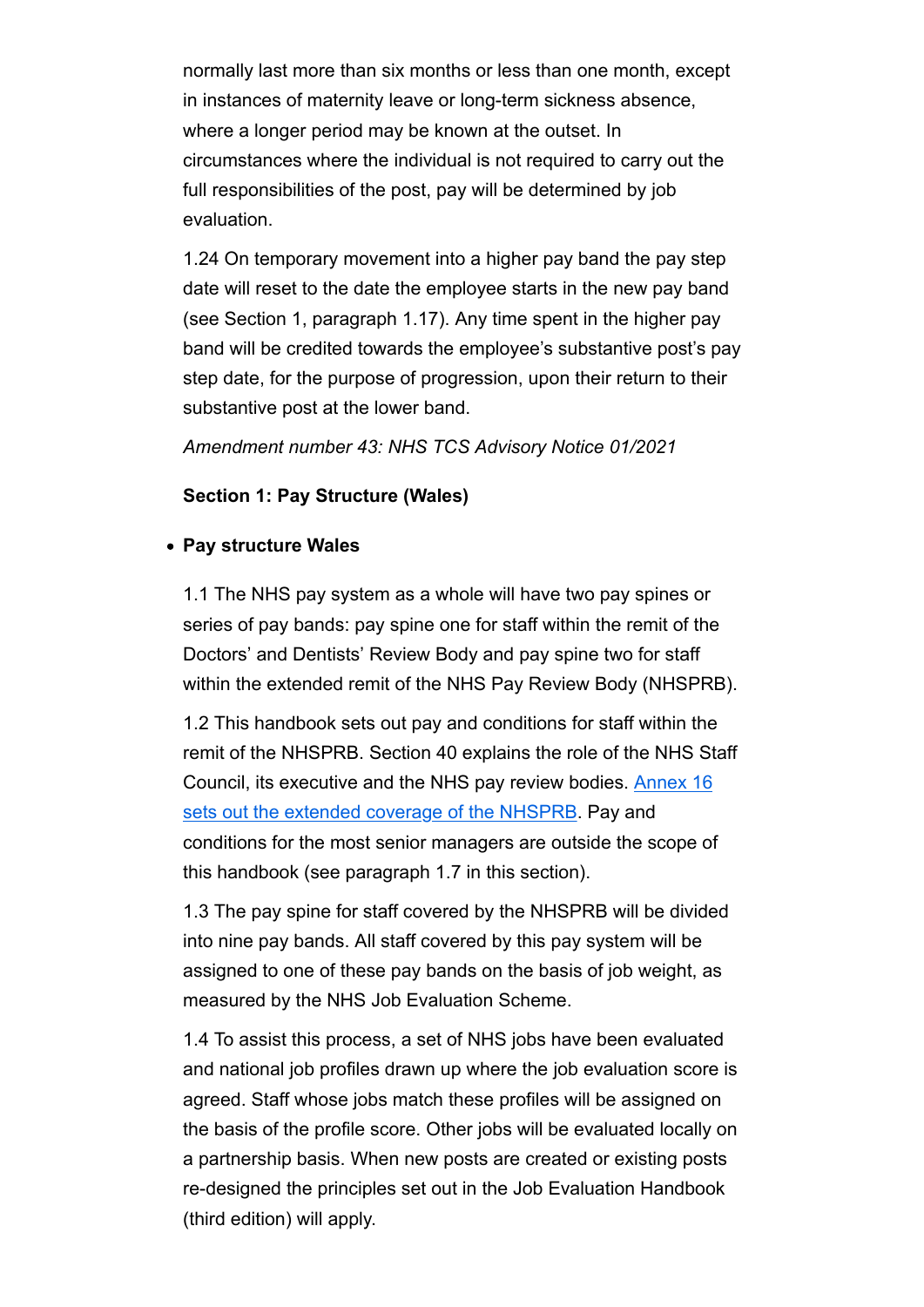1.5 The NHS Job Evaluation Handbook sets out the basis of job evaluation, which underpins the pay system and includes the factor plan, the weighting and scoring document and a guide for matching posts locally.

1.6 The nine pay bands and their corresponding job evaluation scores are set out in table 1(a) below. Within this structure, pay band 8 is sub-divided into four ranges.

**Table 1 (a)**

# **Pay bands and job weight**

| Pay band       | Job weight |
|----------------|------------|
| 1              | $0 - 160$  |
| $\overline{2}$ | 161 - 215  |
| 3              | 216 - 270  |
| 4              | 271 - 325  |
| 5              | 326 - 395  |
| 6              | 396 - 465  |
| $\overline{7}$ | 466 - 539  |
| 8a             | 540 - 584  |
| 8b             | 585 - 629  |
| 8c             | 630 - 674  |
| 8d             | 675 - 720  |
| 9              | 721 - 765  |

1.7 There are separate arrangements for chief executives and directors at board level whose posts are not subject to the pay system in this handbook. These alternative arrangements may also apply to other senior posts which, in this pay structure, have been assessed as having a job weight over 630 points.

See the question and answer guidance in Annex 28 (England and Wales) for more information.

1.8 Incremental pay progression for all pay points, within each pay band, will be conditional upon individuals demonstrating that they have the requisite knowledge and skills/competencies for their role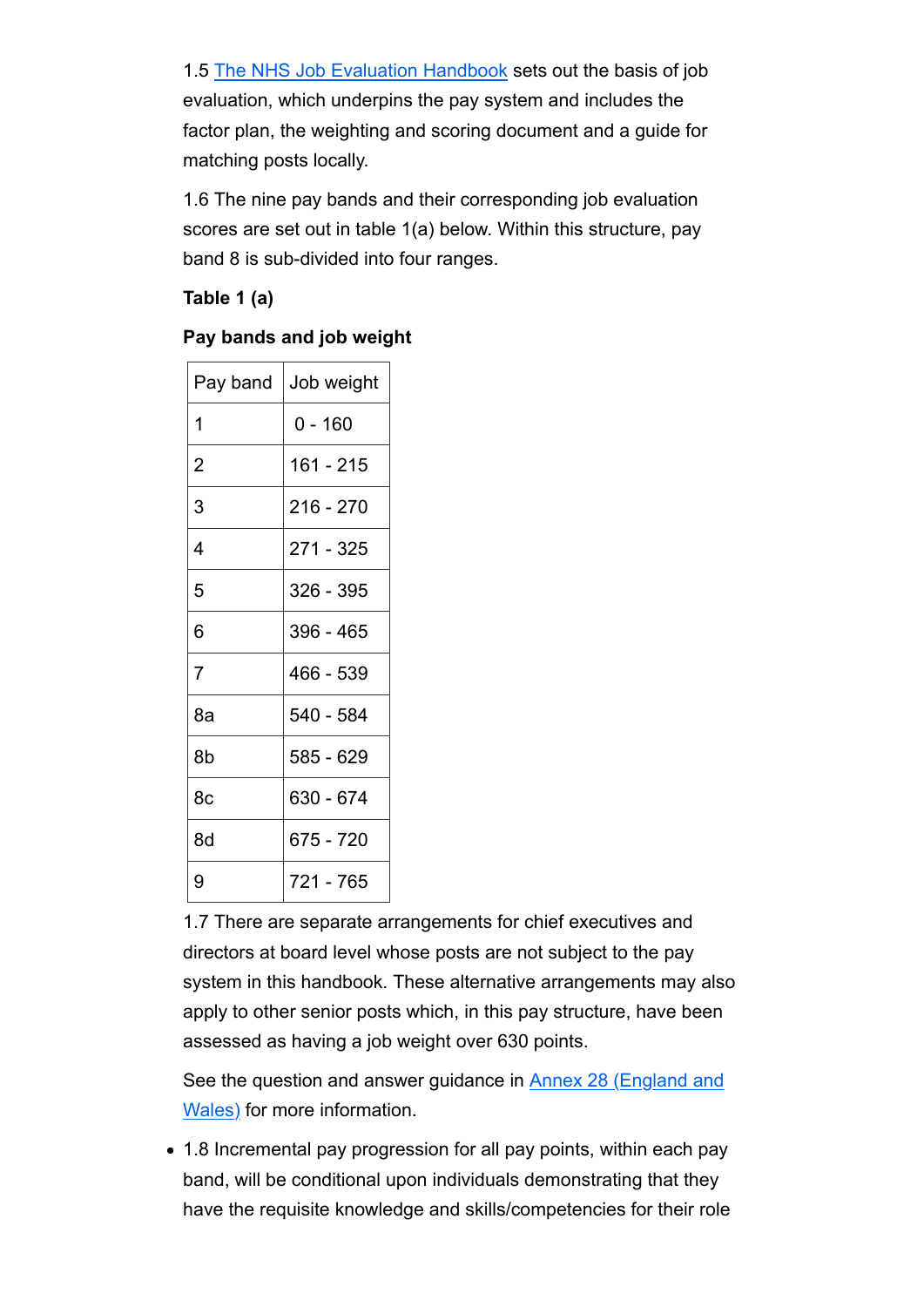and that they have demonstrated the required level of performance and delivery during the review period, as determined locally in line with annex 23 (Wales).

1.9 Provided the appropriate level of performance and delivery has been achieved during the review period, individuals will progress from pay point to pay point on an annual basis. For pay bands 1 to 7, 8A and 8B this will apply to all the pay points in each pay band. For pay bands 8C, 8D and 9 this will apply for the first four pay points in the band (see annex 2 and paragraphs 1.11 to 1.15 in this section).

1.10 Ordinarily, pay progression should not be deferred on performance grounds unless there has been a prior documented discussion between the individual and the person undertaking their review, regarding failure to meet the required level of performance, and the employee has been given a reasonable opportunity to demonstrate the required improvement before the decision on pay progression is taken. This prior discussion would need to identify areas for improvement and any reasonable developmental support the individual may require to operate at the required local level of performance.

• 1.11 Pay progression beyond the first four pay points in pay bands 8C, 8D and 9 will be dependent upon the achievement of locally determined levels of performance. Staff will progress through the last two pay points in these pay bands only when they are assessed as having met the required level of performance.

1.12 Pay progression for this level of performance will be nonrecurring and reviewed on an annual basis. When an individual who holds an annually earned pay point has not met the required level of performance and delivery for a given year, they will have one annually earned pay point withdrawn. The last two pay points in pay bands 8C, 8D and 9 (the annually earned points) will not be subject to pay protection.

1.13 Where incremental points are withdrawn, this does not preclude normal capability and disciplinary procedures being followed and appropriate action taken, when appropriate.

1.14 Annex 23 (Wales) sets out the principles which will underpin these systems and provides guidance on their operation.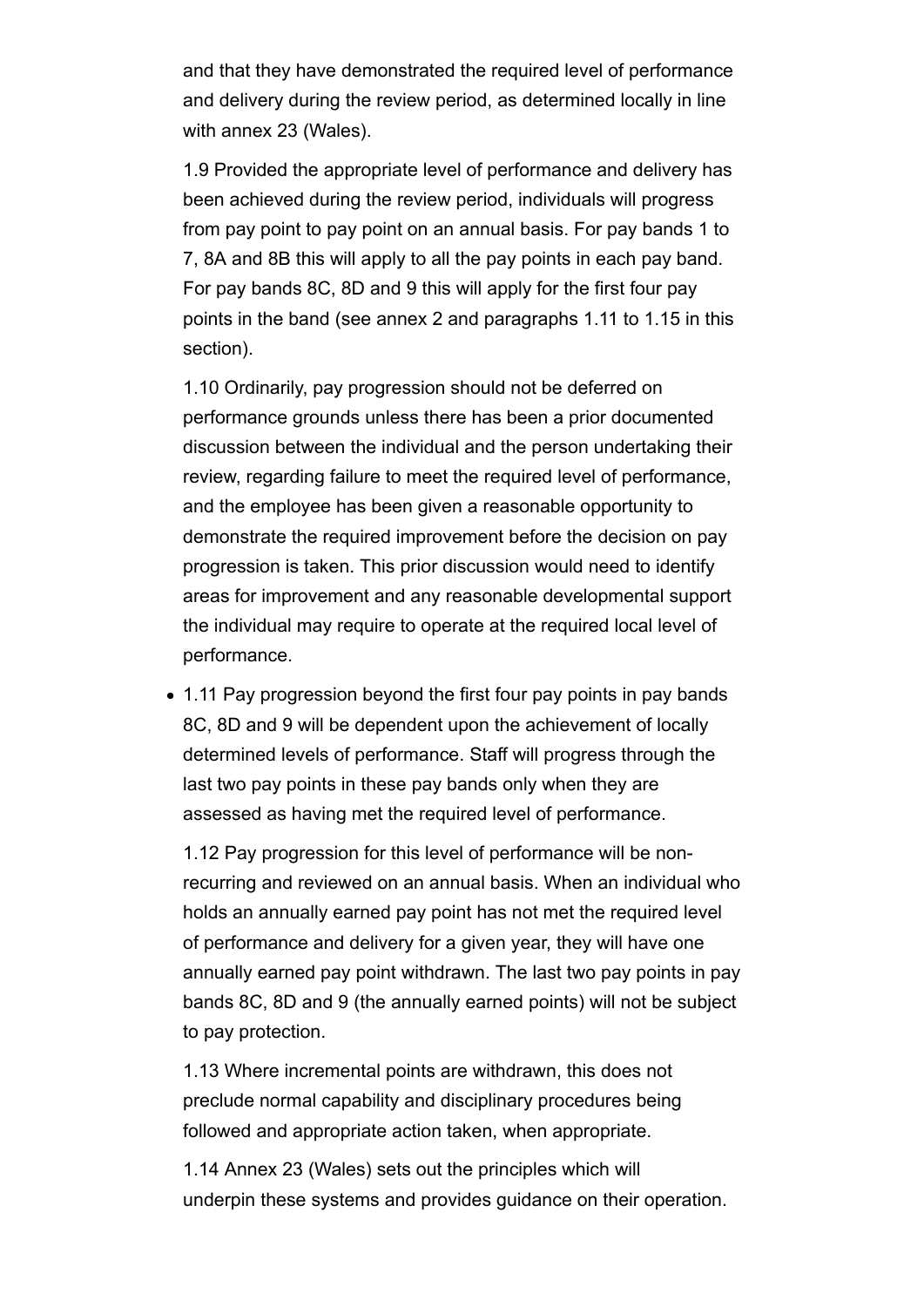1.15 In Wales this will apply to appraisal objectives after April 2015 for incremental pay progression post April 2016.

1.16 Annex 3 sets out the values of the pay points in the pay bands and the pay spine in England, in full, effective from 1 October 2004. The latest values of the pay points are in Annex 2. Employers elsewhere will need to refer to the relevant documents in their countries.

#### **Section 1: Pay Structure (Scotland and Northern Ireland)**

1.1 The NHS pay system as a whole will have two pay spines or series of pay bands: pay spine one for staff within the remit of the Doctors' and Dentists' Review Body and pay spine two for staff within the extended remit of the NHS Pay Review Body (NHSPRB).

1.2 This Handbook sets out pay and conditions for staff within the remit of the NHSPRB. Section 40 explains the role of the NHS Staff Council, its Executive and the NHS pay review bodies. Annex 16 sets out the extended coverage of the NHSPRB. Pay and conditions for the most senior managers are outside the scope of this Handbook (see paragraph 1.7 in this Section).

1.3 The pay spine for staff covered by the NHSPRB will be divided into nine pay bands. All staff covered by this pay system, will be assigned to one of these paybands on the basis of job weight, as measured by the NHS Job Evaluation Scheme.

1.4 To assist this process, a set of NHS jobs have been evaluated and national job profiles drawn up where the job evaluation score is agreed. Staff whose jobsmatch these profiles will be assigned on the basis of the profile score. Other jobs will be evaluated locally on a partnership basis.

1.5 The NHS Job Evaluation Handbook (fourth edition) sets out the basis of job evaluation, which underpins this pay system and includes the factor plan, the weighting and scoring document and a guide for matching posts locally.

1.6 The nine pay bands and their corresponding job evaluation scores are set out in Table 1. Within this structure, pay band 8 is sub-divided into four ranges.

#### **Table 1**

#### **Pay bands and job weight**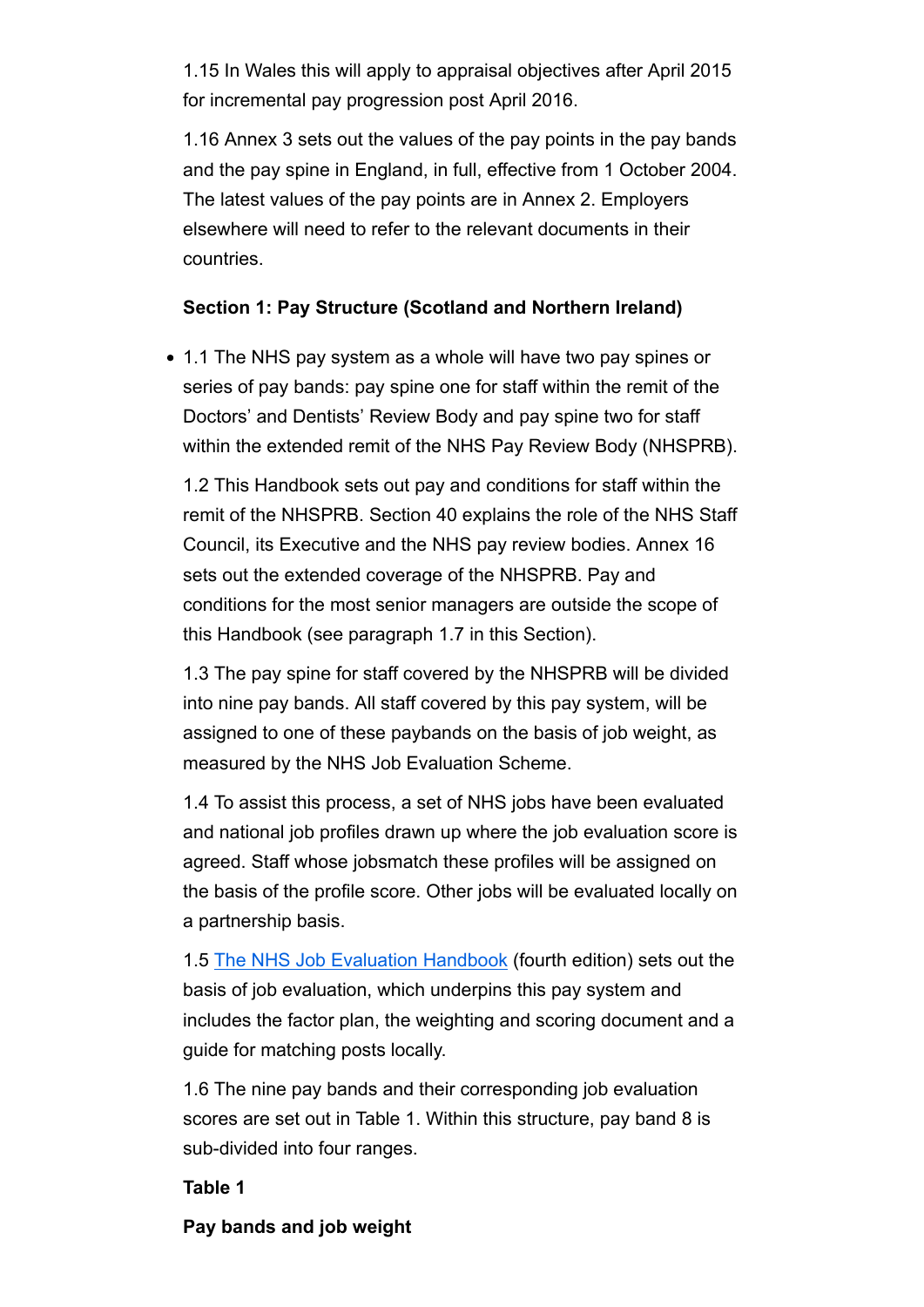# **NHS Pay Review Body (NHSPRB) spine**

| Pay band       | Job weight  |
|----------------|-------------|
| 1              | 0 – 160     |
| $\overline{2}$ | $161 - 215$ |
| 3              | $216 - 270$ |
| 4              | $271 - 325$ |
| 5              | 326 – 395   |
| 6              | $396 - 465$ |
| $\overline{7}$ | $466 - 539$ |
| 8а             | $540 - 584$ |
| 8b             | $585 - 629$ |
| 8c             | 630 – 674   |
| 8d             | $675 - 720$ |
| 9              | 721 – 765   |

1.7 There are separate arrangements for Chief Executives and directors at board level. These may also apply to other senior manager posts with a job weight over 720 points.

1.8 Within each pay band there will be a number of pay points to allow pay progression in post. Staff will progress from point to point on an annual basis to the top point in their pay band or pay range, provided their performance is satisfactory and they demonstrate the agreed knowledge and skills appropriate to that part of the pay band or range. Staff joining pay band 5 as new entrants will have accelerated progression through the first two points in six monthly steps (that is, they will move up one pay point after six months and a further point after 12 months) providing those responsible for the relevant standards in the organisation are satisfied with their standard of practice. This 12 month period will be referred to as "Preceptorship".

1.9 Section 6 sets out in more detail how the system of career and pay progression will work and gives details of the NHS Knowledge and Skills Framework which underpins it

1.10 Annex 3 sets out the values of the pay points in the pay bands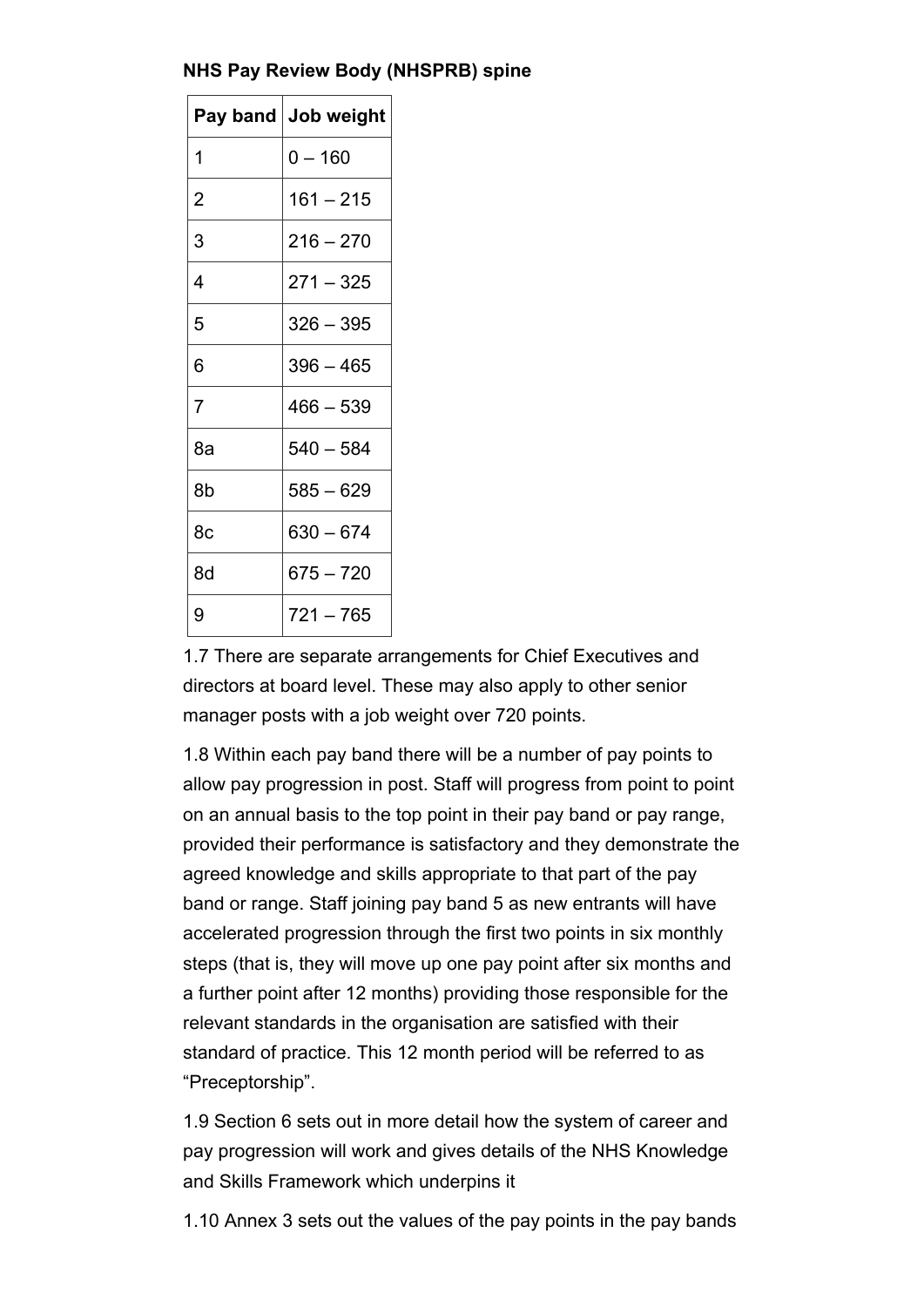and the pay spine in England, in full, effective from 1 October 2004. The latest values are in Annex 2. Employers elsewhere will need to refer to the relevant documents in their countries.

1.11 For newly appointed or promoted staff the incremental date will be the date they.

1.12 All other staff will retain their current incremental date.

*Information note number 1: amendment number 34*

# **Section 2: Maintaining round the clock services (England)**

• 2.1 The NHS delivers patient services around the clock. Where staff are required to work to cover services in the evening, at night, over weekends and on general public holidays, the NHS Staff Council has agreed that they should receive unsocial hours payments. Section 33: Balancing work and personal life set out the principles underlying this.

2.2 This section is effective from 1 July 2018. It applies to all staff employed in NHS organisations in England on the terms and conditions of service in this handbook.

2.3 The pay of staff working evenings, nights or weekends, on and after 1 July 2018, will be worked out in line with paragraphs 2.4 to 2.24 in this section.

2.4 Effective from 1 September 2018, this agreement will apply to ambulance staff who start their employment (new entrants), or who change roles (including promotion) in an ambulance trust in England. From 1 September 2018 existing ambulance staff employed in England will be able to voluntarily choose to be paid under section 2 instead of under annex 5 of this Handbook.

2.5 Ambulance staff in England who are not affected by a change of role and who do not wish to voluntarily move from annex 5 to this section 2 will continue to receive unsocial hours payments in accordance with annex 5 and annex 6.

2.6 The standard hours of work are set out in paragraph 10.1.

2.7 Staff will receive an unsocial hours payment for their work in standard hours which is done at the times shown in table 2.

2.8 Unsocial hours payments will be worked out using basic salary. This will include any long term recruitment and retention premiums.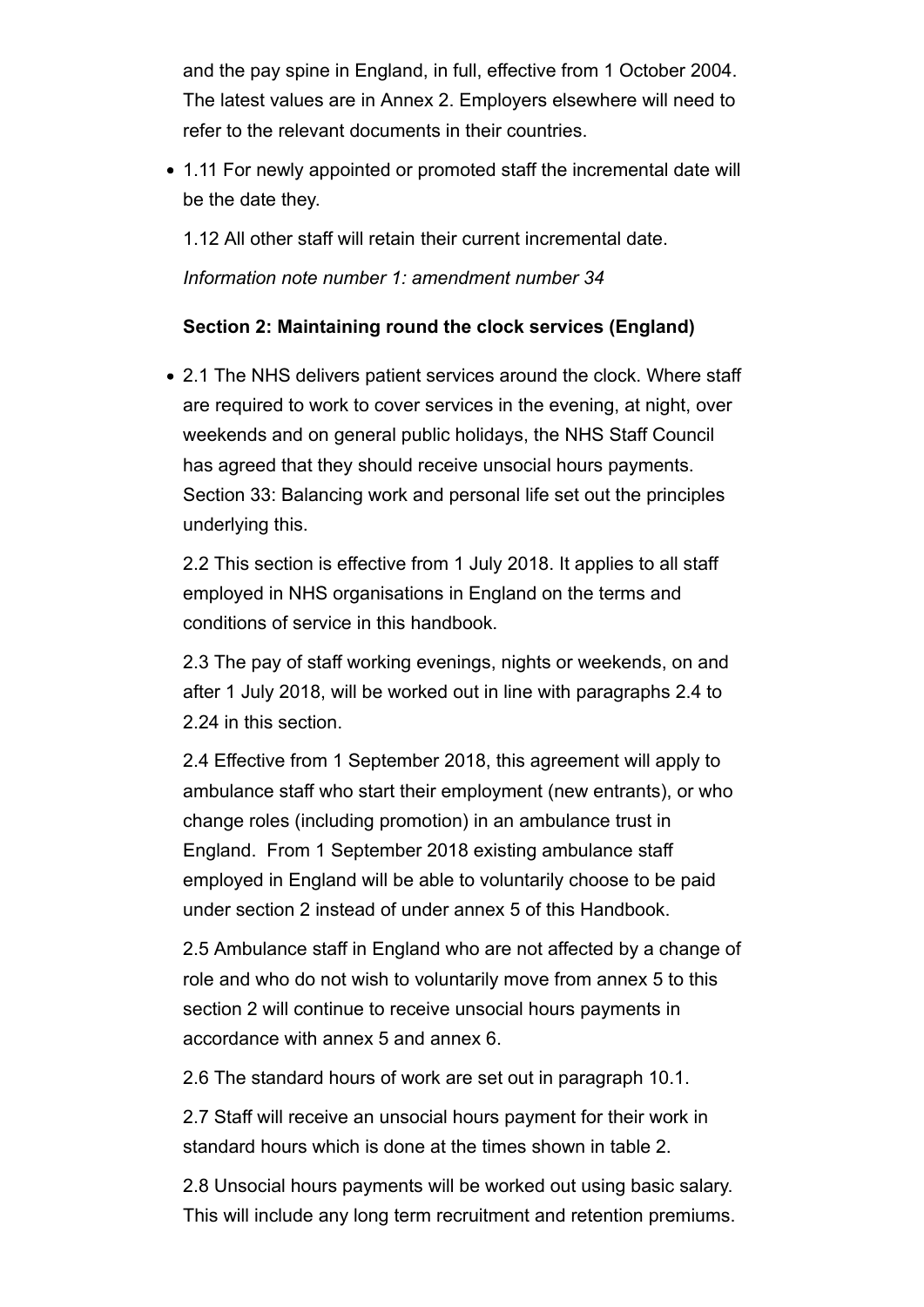It will not include short-term recruitment and retention premiums, high cost area supplements or any other payment.

2.9 Any extra time worked in a week, above standard hours, will be treated as overtime and section 3 will apply. Paragraphs 2.25 to 2.27 in this Section and Annex 29 set out the arrangements for oncall and other extended service cover. Staff cannot receive unsocial hours payments and payments for on-call and other extended service cover for the same hours of work.

# **Table 2**

# **Unsocial hours payments**

| Column      | Column 2                                                                                         | Column 3                                                             |
|-------------|--------------------------------------------------------------------------------------------------|----------------------------------------------------------------------|
| Pay<br>band | All time on Saturday<br>(midnight to midnight) and<br>any week day after 8 pm and<br>before 6 am | All time on Sundays<br>and Public Holidays<br>(midnight to midnight) |
|             | Time plus 47%                                                                                    | Time plus 94%                                                        |
| 2           | Time plus 41%                                                                                    | Time plus 83%                                                        |
| 3           | Time plus 35%                                                                                    | Time plus 69%                                                        |
| $4 - 9$     | Time plus 30%                                                                                    | Time plus 60%                                                        |

#### **From 1 April 2020 onwards**

2.10 The rates shown in table 2, column 2, will be paid for all unsocial hours worked on a Saturday (midnight to midnight) and on weekdays between 8pm and 6am. The rates shown in column 3 will be paid for all hours worked on Sundays and public holidays (midnight to midnight).

2.11 Where a continuous night shift or evening shift on a weekday (other than a public holiday) includes hours outside the period of 8pm to 6am, the enhancements in column 2 should be applied to the whole shift if more than half of the time falls between 8pm and 6am.

2.12 Staff will only receive one rate of unsocial hours payment for each hour worked.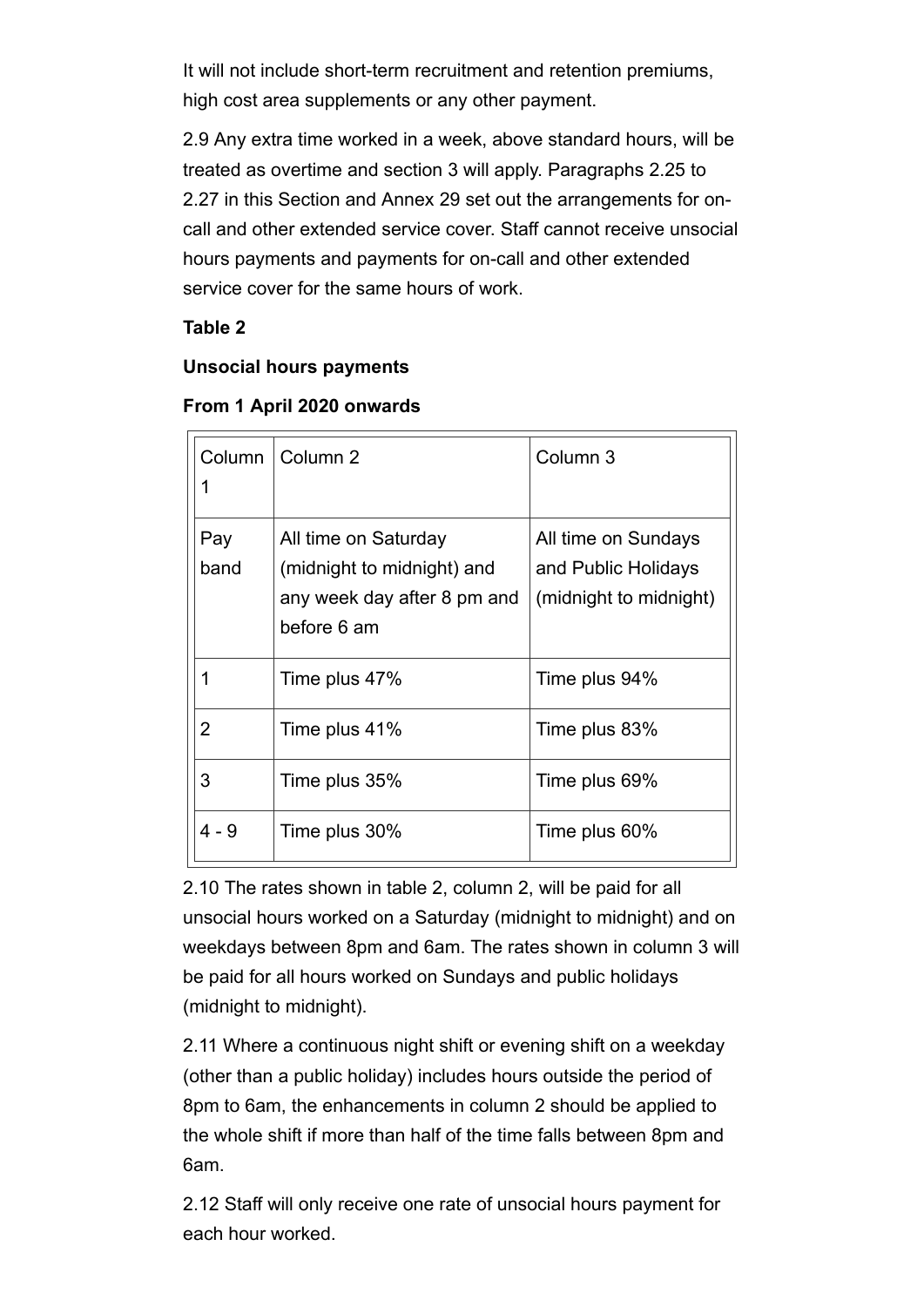# **Occupational sick and contractual maternity pay**

2.13 From 1 July 2018, for the purposes of occupational sick pay, unsocial hours payments will not be payable during sickness absences for:

- staff who first started their employment under the terms of this handbook on or after 1 July 2018.
- staff whose basic pay is above £18,160 (regardless of the start date of their employment).

Unsocial hours payments will be payable during sickness absence for:

- Ambulance staff employed prior to 1 September 2018, who choose to remain on annex 5 and 6;
- staff who were employed under the terms of this handbook, as at 30 June 2018, and have a basic salary of £18,160 or less, and
- those absent due to injuries, diseases or other health conditions sustained or contracted in the discharge of their duties of employment, (see paragraph 14.7 in section 14 (England) and who are not in receipt of injury allowance.

2.14 Unsocial hours payments will be pensionable and will count for contractual maternity pay, in line with section 15.

2.15 Unsocial hours payments will not be included in any part of the calculation of overtime payments, on-call payments nor any other payment described in this handbook.

- 2.16 Pay during annual leave is set out in paragraph 13.9.
- 2.17 Part time staff working less than 37.5 hours a week will be eligible for unsocial hours payments.

2.18 Staff on annualised hours contracts will be eligible for unsocial hours payments as in table 2.

- 2.19 Where teams of staff agree rosters among themselves, including who covers unsocial hours shifts, it will be for the team to decide how these shifts are allocated, provided the team continue to provide satisfactory levels of service cover.
- 2.20 This agreement may be used retrospectively or prospectively. It will be for local partnerships to decide which option best meets local operational needs.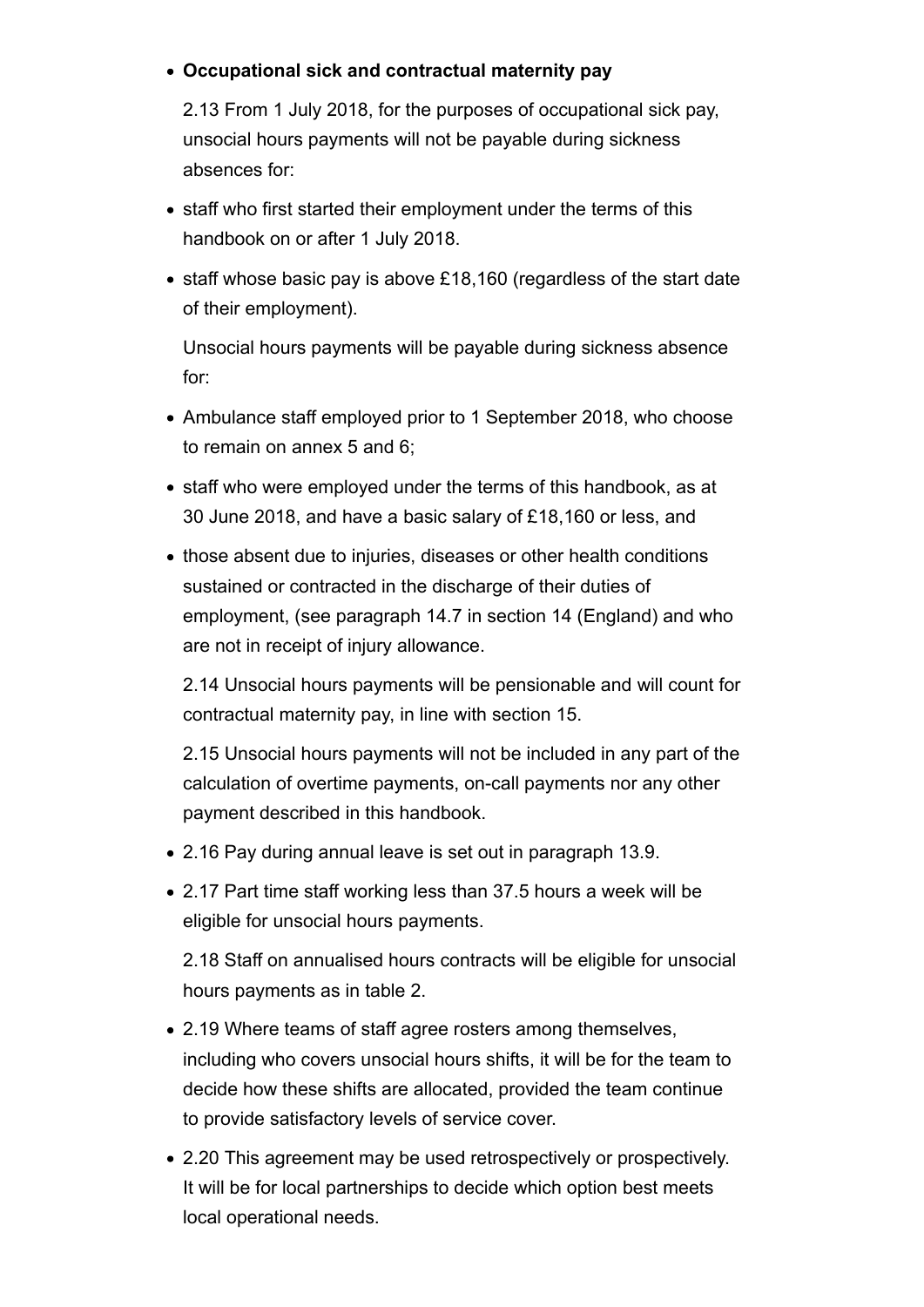2.21 If this agreement is used prospectively it must comply with the principle of equal pay for work of equal value. It must produce broadly the same level of payments as a retrospective system, including for part-time staff. Local partnerships will need to agree a reference period that can be used to calculate the appropriate level of prospective payment.

2.22 Prospective systems are more likely to be satisfactory where work patterns are predictable. If rotas vary so much that it is not possible to predict working patterns accurately this is likely to be a good reason to choose to use the system retrospectively.

2.23 If operating the prospective system there will need to be periodic checks on the level of payments produced. These will need to be compared with the level of payments produced by the system in its retrospective form to ensure that the levels are broadly similar. This will allow early action to be taken in partnership if it does not.

2.24 Where the system is used prospectively an unforeseen change payment of £15 will be available. This will be used where it is necessary for employers to ask staff to change their shift within 24 hours of the scheduled work period. The payment is not applicable to shifts that staff agree to work as overtime, or that they swap with other staff members. It is not available, in any circumstances, in the retrospective system.

2.25 On-call systems exist as part of arrangements to provide appropriate service cover across the NHS. A member of staff is oncall when, as part of an established arrangement with their employer, they are available outside his/her normal working hours – either at the workplace, at home or elsewhere – to work as and when required.

2.26 Employees on-call are entitled to receive an on-call payment. From 1 April 2011 this payment will be determined by local agreement on harmonised payments for on-call and other extended service cover. Local agreements need to be consistent with the 12 principles set out in annex 29.

2.27 The interim regime formerly set out in this section is consistent with these principles. It is now in annex 29.

2.28 General and public holiday entitlements are in section 13. These include Christmas Day, Boxing Day (26 December) and New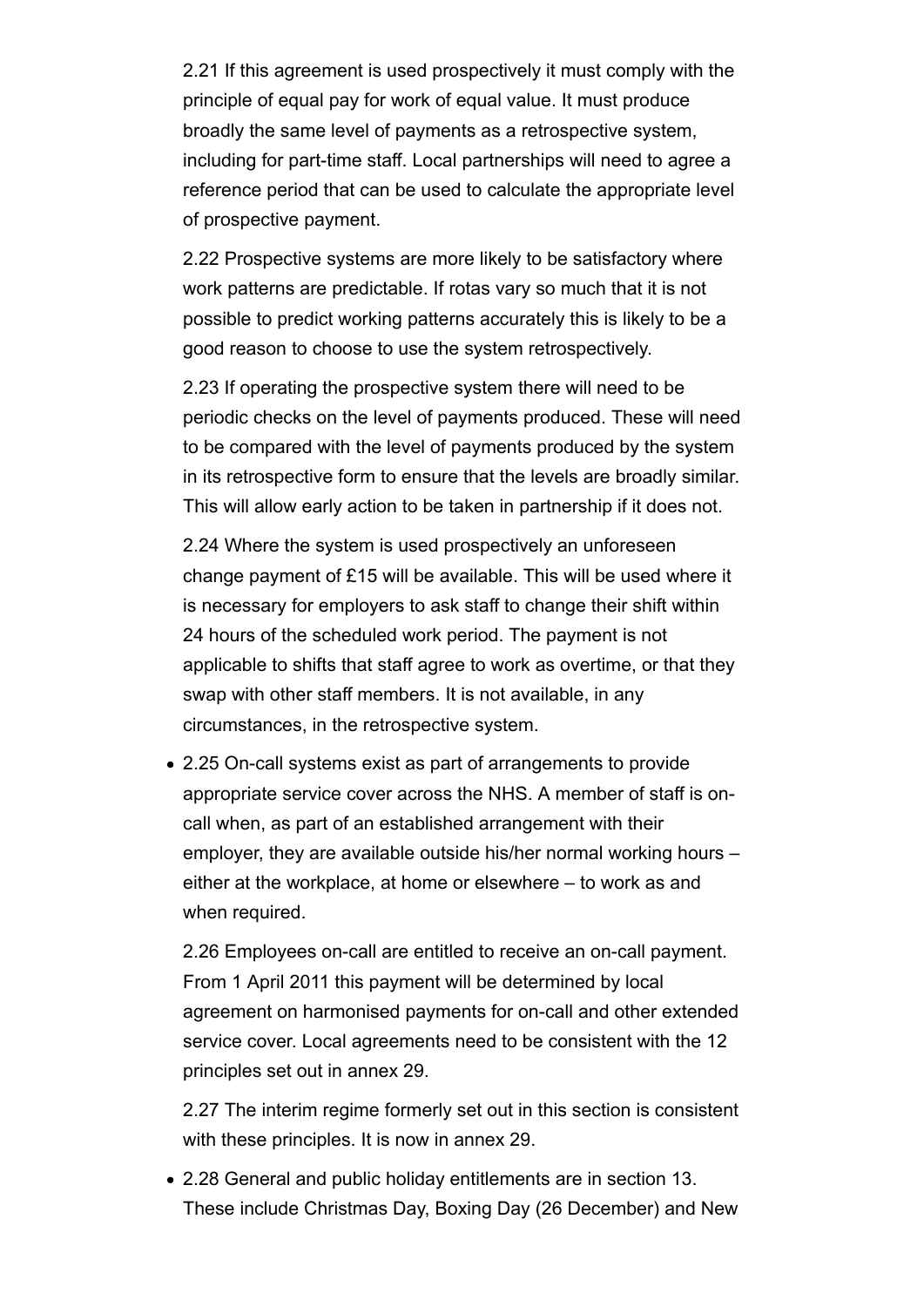Year's Day. When any of these holidays falls on a Saturday or Sunday arrangements will need to be made to ensure that the right of staff to three public holidays in the Christmas and New Year holiday period is preserved. Annex 25 sets out what applies when staff work on general and public holidays in this holiday period.

*Information note number 1: amendment number 34*

# **Section 2: Maintaining round the clock services (Scotland and Northern Ireland)**

2.1 The NHS delivers patient services around the clock. Where staff are required to work to cover services in the evening, at night, over weekends and on general public holidays, the NHS Staff Council has agreed that they should receive unsocial hours payments. Section 34 Flexible working arrangements and Section 35 *Balancing work and personal life* set out the principles underlying this.

2.2 This Section is effective from 1 April 2008. It replaces the "interim regime" previously set out in this Section. It applies to all staff employed on the terms and conditions of service in this Handbook.

2.3 The pay of staff working evenings, nights or weekends, on and after 1 April 2008, will be worked out in line with paragraphs 2.4 to 2.23 in this Section. The incremental dates of staff paid under these arrangements will not change.

2.4 This agreement will not apply to ambulance staff who are employed by ambulance organisations in England and Northern Ireland. These are staff who would have been subject to the provisions of the Ambulance Whitley Council had they been employed on Whitley contracts before Agenda for Change. They will continue to receive unsocial hours payments in accordance with Annex 5 and Annex 6. All other staff in ambulance organisations in England and Northern Ireland will move to the system in Annexes 5 and 6 by 1 April 2011. The transitional arrangements will be worked out in partnership in ambulance organisations.

2.5 The arrangements which will apply to ambulance staff in Scotland and Wales will be discussed and agreed in partnership in each country.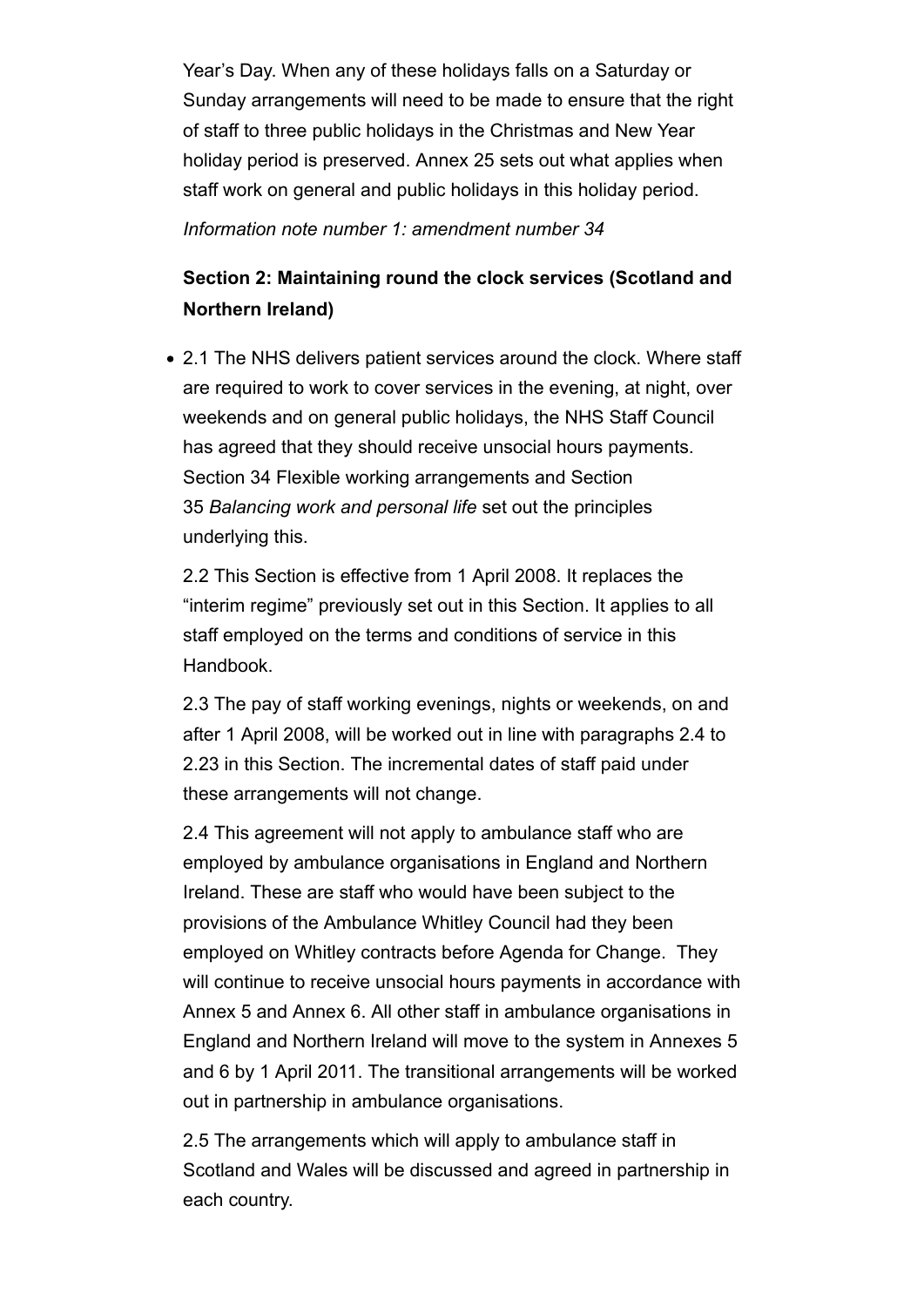2.6 The standard hours of work are set out in paragraph 10.1.

2.7 Staff will receive an unsocial hours payment for their work in standard hours which is done at the times shown in Table 2.

2.8 Unsocial hours payments will be worked out using basic salary. This will include any long term recruitment and retention premiums. It will not include short-term recruitment and retention premiums, high cost area supplements or any other payment.

2.9 Any extra time worked in a week, above standard hours, will be treated as overtime and Section 3 will apply. Paragraphs 2.24 to 2.26 in this Section and Annex 29 set out the arrangements for oncall and other extended service cover. Staff cannot receive unsocial hours payments and payments for on-call and other extended service cover for the same hours of work.

**Table 2**

| <b>Unsocial</b><br>hours<br>payments |                                                                                                    |                                                                                          |
|--------------------------------------|----------------------------------------------------------------------------------------------------|------------------------------------------------------------------------------------------|
| <b>Column 1</b>                      | <b>Column 2</b>                                                                                    | <b>Column 3</b>                                                                          |
| Pay band                             | <b>All time Saturday</b><br>(midnight to midnight)<br>and any week day after<br>8pm and before 6am | All time on<br><b>Sundays and</b><br><b>Public Holidays</b><br>(midnight to<br>midnight) |
| 1                                    | Time plus 50%                                                                                      | <b>Double Time</b>                                                                       |
| $\mathbf 2$                          | Time plus 44%                                                                                      | Time plus 88%                                                                            |
| 3                                    | Time plus 37%                                                                                      | Time plus 74%                                                                            |
| $4 - 9$                              | Time plus 30%                                                                                      | Time plus 60%                                                                            |

2.10 The rates shown in table 2, column 2, will be paid for all unsocial hours worked on a Saturday (midnight to midnight) and on weekdays between 8 pm and 6 am. The rates shown in column 3 will be paid for all hours worked on Sundays and public holidays (midnight to midnight).

2.11 Where a continuous night shift or evening shift on a weekday (other than a public holiday) includes hours outside the period of 8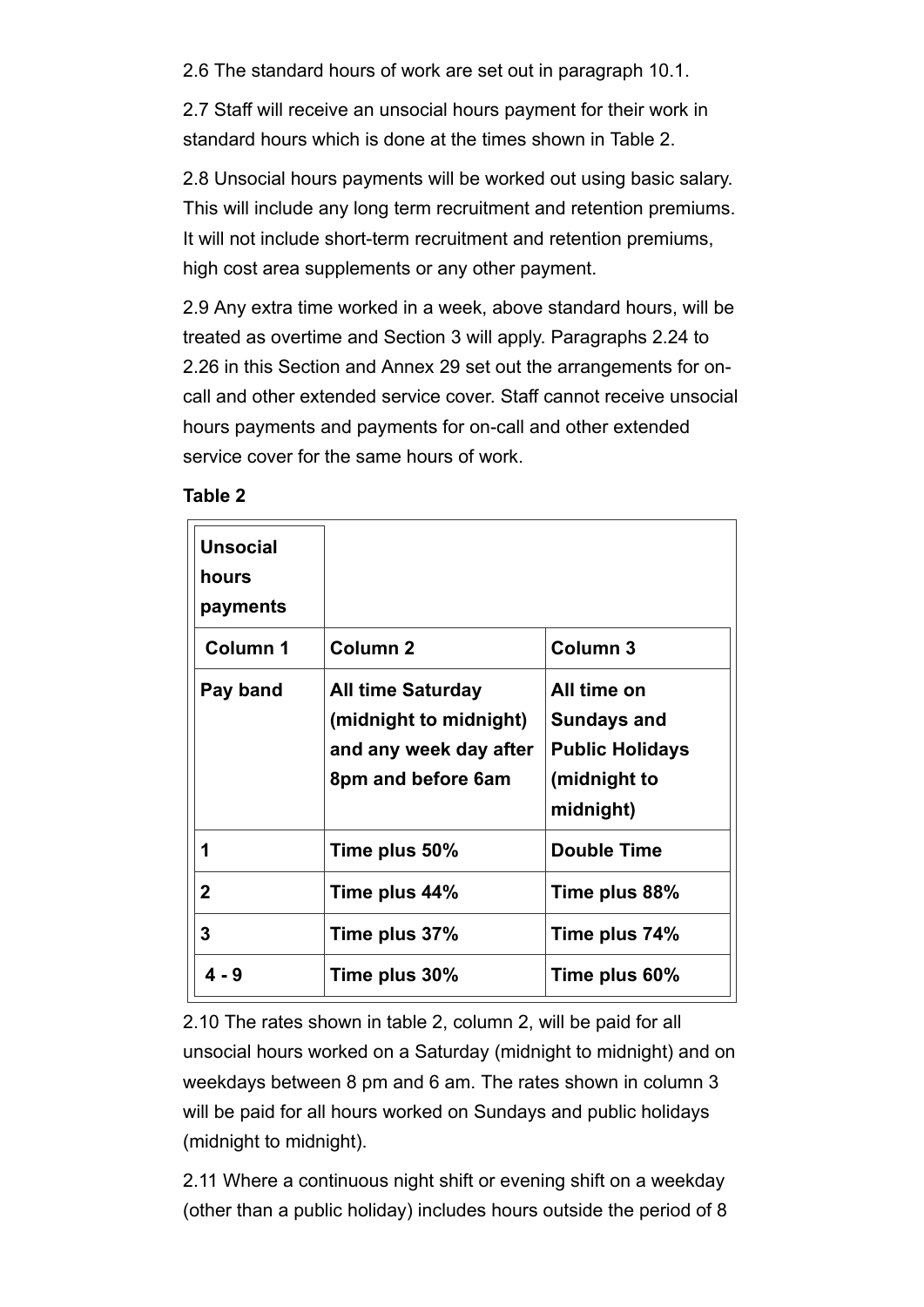pm to 6 am, the enhancements in column 2 should be applied to the whole shift if more than half of the time falls between 8 pm and 6 am.

2.12 Staff will only receive one rate of unsocial hours payment for each hour worked.

- 2.13 if on promotion, the working pattern remains substantially the same, staff will move to the first incremental point producing an increase when basic pay, any long-term recruitment and retention premium and the unsocial hours payment, are combined. if the working pattern changes on promotion paragraph 6.35 will apply.
- 2.14 All unsocial hours payments will be pensionable and will count for occupational sick pay in line with paragraph 14.4 and contractual maternity pay, in line with Section 15. They will not be included in any part of the calculation of overtime payments, on-call payments nor any other payment described in this handbook.
- 2.15 Pay during annual leave is set out in paragraph 13.9.
- 2.16 Part time staff working less than 37.5 hours a week will be eligible for unsocial hours payments.

2.17 Staff on annualised hours contracts will be eligible for unsocial hours payments as in Table 2.

- 2.18 Where teams of staff agree rosters among themselves, including who covers unsocial hours shifts, it will be for the team to decide how these shifts are allocated, provided the team continue to provide satisfactory levels of service cover.
- 2.19 This agreement may be used retrospectively or prospectively. It will be for local partnerships to decide which option best meets local operational needs.

2.20 If this agreement is used prospectively it must comply with the principle of equal pay for work of equal value. It must produce broadly the same level of payments as a retrospective system, including for part-time staff. Local partnerships will need to agree a reference period that can be used to calculate the appropriate level of prospective payment.

2.21 Prospective systems are more likely to be satisfactory where work patterns are predictable. If rotas vary so much that it is not possible to predict working patterns accurately this is likely to be a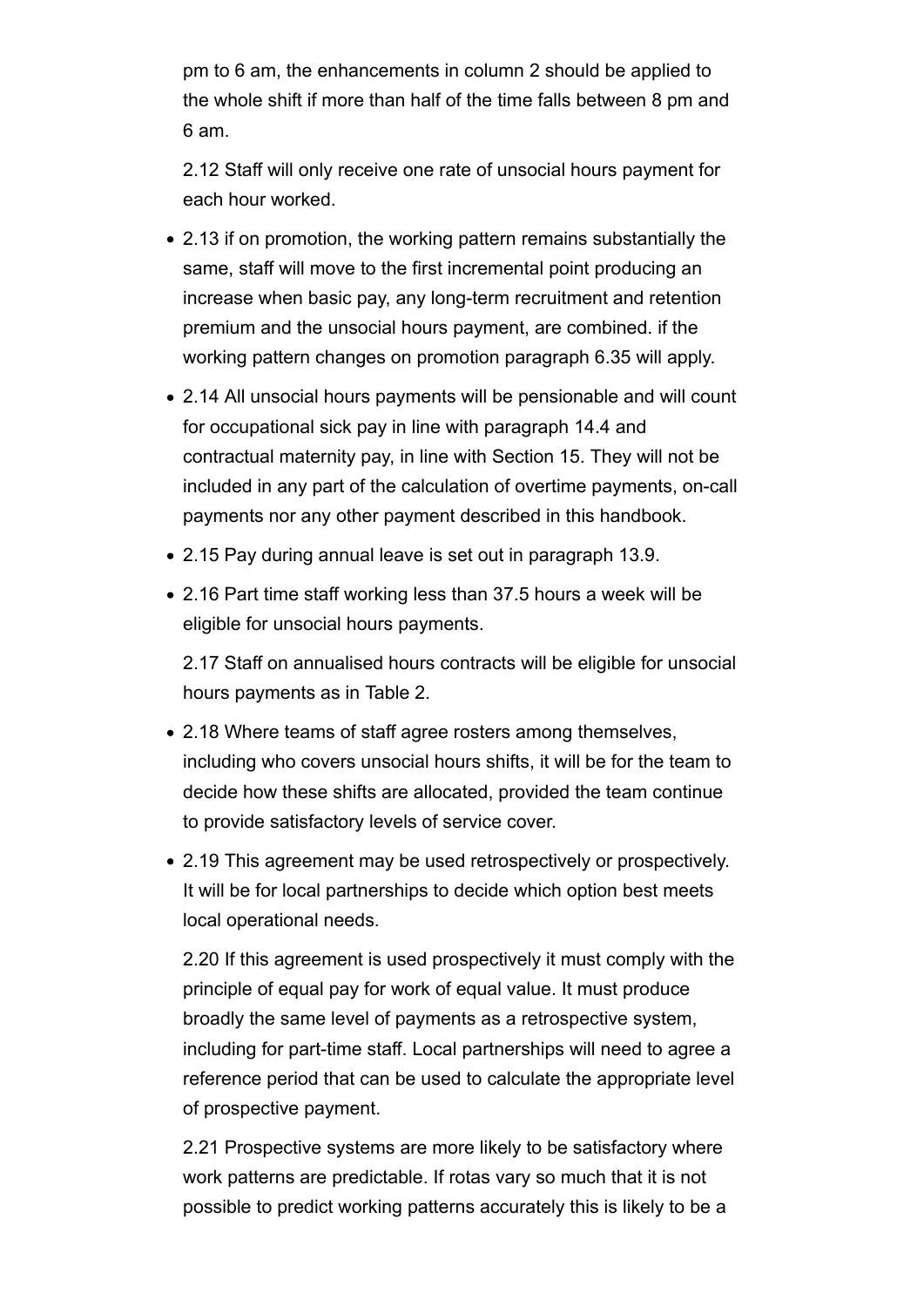good reason to choose to use the system retrospectively.

2.22 If operating the prospective system there will need to be periodic checks on the level of payments produced. These will need to be compared with the level of payments produced by the system in its retrospective form to ensure that the levels are broadly similar. This will allow early action to be taken in partnership if it does not.

2.23 Where the system is used prospectively an unforeseen change payment of £15 will be available. This will be used where it is necessary for employers to ask staff to change their shift within 24 hours of the scheduled work period. The payment is not applicable to shifts that staff agree to work as overtime, or that they swap with other staff members. It is not available, in any circumstances, in the retrospective system.

2.24 On-call systems exist as part of arrangements to provide appropriate service cover across the NHS. A member of staff is oncall when, as part of an established arrangement with his/her employer, he/she is available outside his/her normal working hours – either at the workplace, at home or elsewhere – to work as and when required.

2.25 Employees on-call are entitled to receive an on-call payment. From 1 April 2011 this payment will be determined by local agreement on harmonised payments for on-call and other extended service cover. Local agreements need to be consistent with the 12 principles set out in Annex 29.

2.26 The" interim regime" formerly set out in this Section is consistent with these principles. It is now in Annex 29.

2.27 General and public holiday entitlements are in Section 13. These include Christmas Day, Boxing Day (26 December) and New Year's Day. When any of these holidays falls on a Saturday or Sunday arrangements will need to be made to ensure that the right of staff to three public holidays in the Christmas and New Year holiday period is preserved. Annex 25 sets out what applies when staff work on general and public holidays in this holiday period. In Scotland there are four public holidays over the Christmas/New Year period. Further information is available from www.msg.scot.nhs.uk

*Pay circular (AforC) 2/2013: amendment number 28*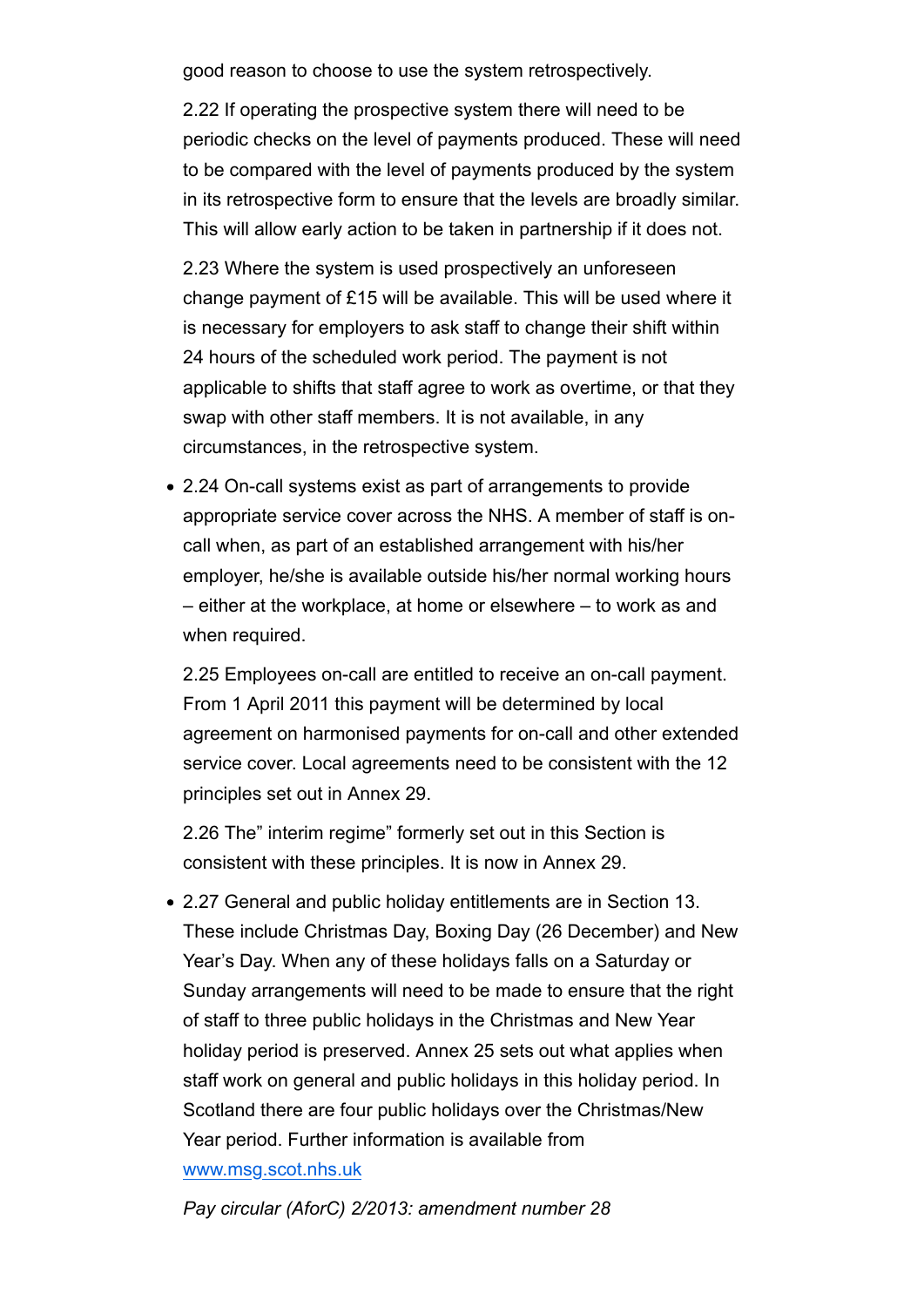### **Section 2: Maintaining round the clock services (Wales)**

• Maintaining round the clock services (Wales)

2.1 The NHS delivers patient services around the clock. Where staff are required to work to cover services in the evening, at night, over weekends and on general public holidays, the NHS Staff Council has agreed that they should receive unsocial hours payments. Section 34 *Flexible working arrangements* and section 35 *Balancing work and personal life* set out the principles underlying this.

2.2 This section is effective from 1 April 2008. It replaces the interim regime previously set out in this section. It applies to all staff employed on the terms and conditions of service in this handbook.

2.3 The pay of staff working evenings, nights or weekends, on and after 1 April 2008, will be worked out in line with paragraphs 2.4 to 2.25 in this section. The incremental dates of staff paid under these arrangements will not change.

2.4 This agreement will not apply to ambulance staff who are employed by ambulance organisations or other organisations in England and Northern Ireland. These are staff who would have been subject to the provisions of the Ambulance Whitley Council had they been employed on Whitley contracts before Agenda for Change. 10 They will continue to receive unsocial hours payments in accordance with annex 5 and annex 6. All other staff in ambulance organisations in England and Northern Ireland will move to the system in annexes 5 and 6 by 1 April 2011. The transitional arrangements will be worked out in partnership in ambulance organisations.

2.5 The arrangements which will apply to ambulance staff in Scotland and Wales will be discussed and agreed in partnership in each country.

2.6 The standard hours of work are set out in paragraph 10.1.

2.7 Staff will receive an unsocial hours payment for their work in standard hours which is done at the times shown in Table 2(a).

2.8 Unsocial hours payments will be worked out using basic salary. This will include any long term recruitment and retention premiums. It will not include short-term recruitment and retention premiums,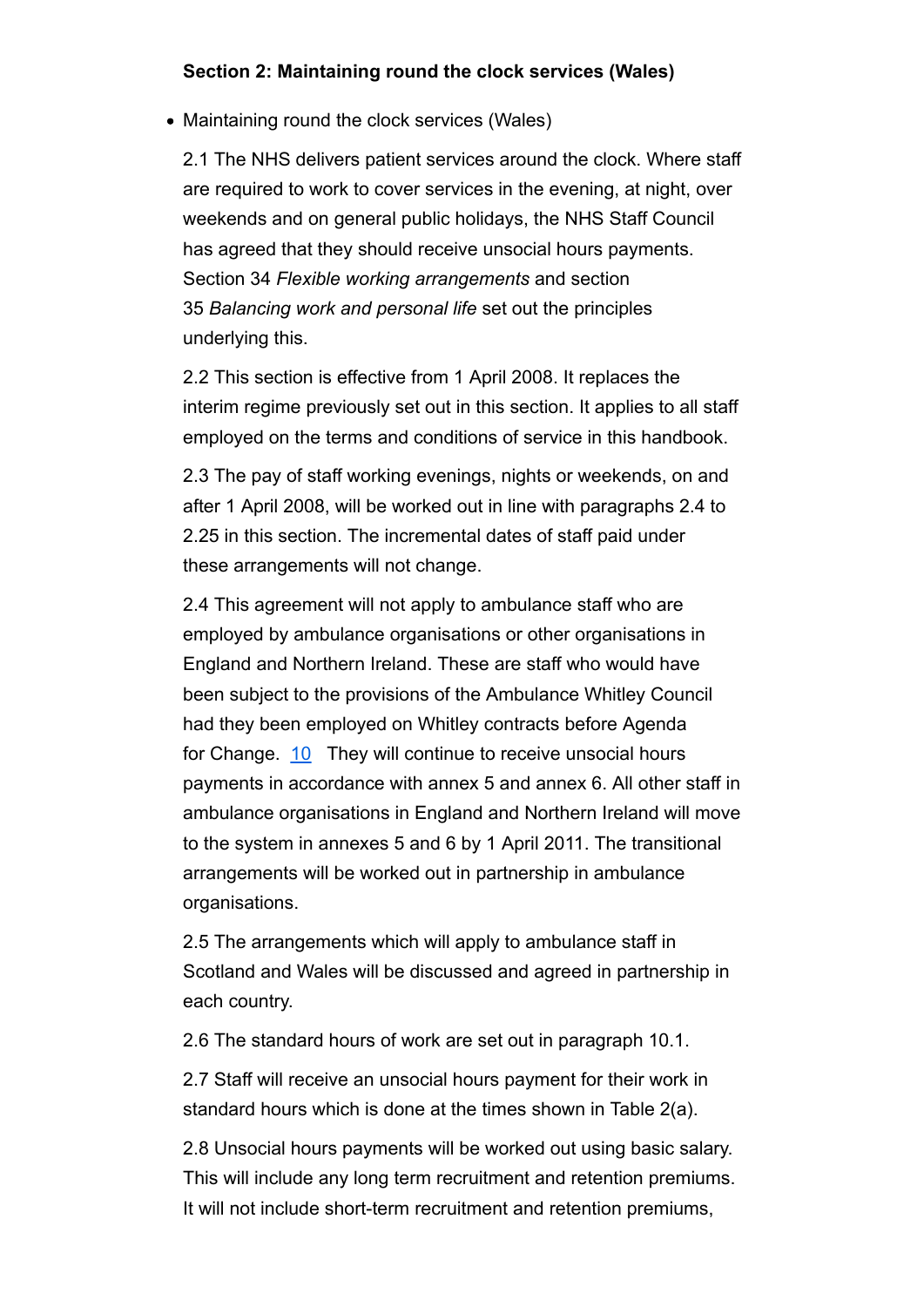high cost area supplements or any other payment.

2.9 Any extra time worked in a week, above standard hours, will be treated as overtime and section 3 will apply. Paragraphs 2.26 to 2.28 in this section and annex 29 set out the arrangements for oncall and other extended service cover. Staff cannot receive unsocial hours payments and payments for on-call and other extended service cover for the same hours of work.

## **Table 2(a)**

| Unsocial<br>hours<br>payments |                                                                                             |                                                                         |
|-------------------------------|---------------------------------------------------------------------------------------------|-------------------------------------------------------------------------|
| Column 1                      | Column <sub>2</sub>                                                                         | Column 3                                                                |
| Pay band                      | All time Saturday<br>(midnight to midnight)<br>and any week day after<br>8pm and before 6am | All time on Sundays<br>and Public Holidays<br>(midnight to<br>midnight) |
|                               | Time plus 50%                                                                               | Double Time                                                             |
| 2                             | Time plus 44%                                                                               | Time plus 88%                                                           |
| 3                             | Time plus 37%                                                                               | Time plus 74%                                                           |
| $4 - 9$                       | Time plus 30%                                                                               | Time plus 60%                                                           |

2.10 The rates shown in table 2(a), column 2, will be paid for all unsocial hours worked on a Saturday (midnight to midnight) and on weekdays between 8pm and 6am. The rates shown in column 3 will be paid for all hours worked on Sundays and public holidays (midnight to midnight).

2.11 Where a continuous night shift or evening shift on a weekday (other than a public holiday) includes hours outside the period of 8pm to 6am, the enhancements in column 2 should be applied to the whole shift if more than half of the time falls between 8pm and 6am.

2.12 Staff will only receive one rate of unsocial hours payment for each hour worked.

2.13 if on promotion, the working pattern remains substantially the same, staff will move to the first incremental point producing an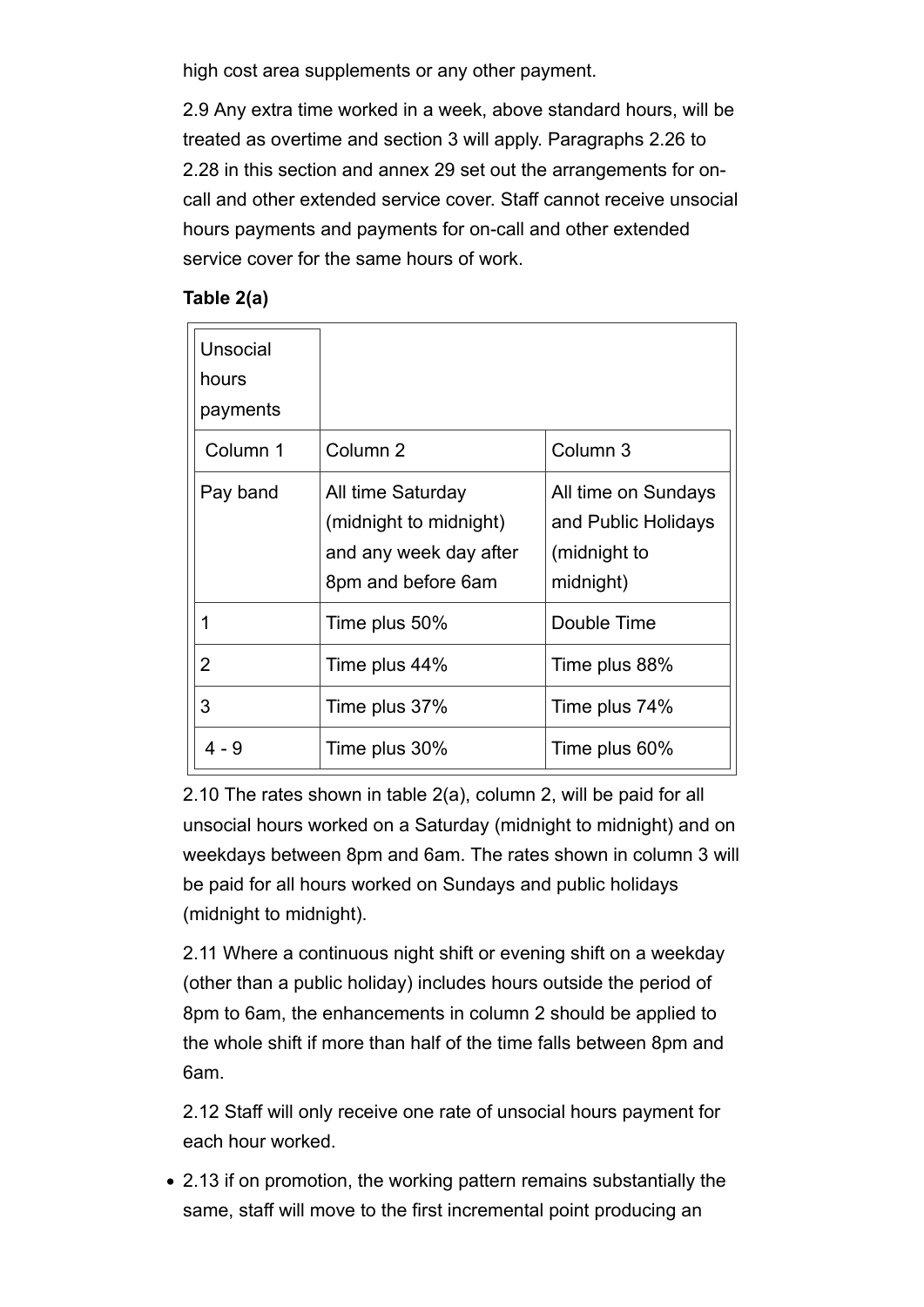increase when basic pay, any long-term recruitment and retention premium and the unsocial hours payment, are combined. if the working pattern changes on promotion paragraph 6.21 in section 6 (Wales) will apply.

2.14 For staff on pay spine points 1 to 8 and those absent due to injuries, diseases or other health conditions sustained or contracted in the discharge of their duties of employment, (see section 14 (Wales) and who are not in receipt of injury allowance, all unsocial hours payments will be pensionable and will count for occupational sock pay in line with section 14 (Wales) and contractual maternity pay, in line with section 15 (Wales, Scotland and Northern Ireland).

2.15 From 1 January 2015 in Wales, for staff on pay spine points 9 to 54, unsocial hours payments will be pensionable and will count for contractual maternity pay only, in line with Section 15 (Wales, Scotland and Northern Ireland). Unsocial hours payments will not be payable during sickness absences.

2.16 Unsocial hours payments will not be included in any part of the calculation of overtime payments, on-call payments nor any other payment described in this handbook.

- 2.17 Pay during annual leave is set out in paragraph 13.9.
- 2.18 Part time staff working less than 37.5 hours a week will be eligible for unsocial hours payments.

2.19 Staff on annualised hours contracts will be eligible for unsocial hours payments as in table 2(a).

- 2.20 Where teams of staff agree rosters among themselves, including who covers unsocial hours shifts, it will be for the team to decide how these shifts are allocated, provided the team continue to provide satisfactory levels of service cover.
- 2.21 This agreement may be used retrospectively or prospectively. It will be for local partnerships to decide which option best meets local operational needs.

2.22 If this agreement is used prospectively it must comply with the principle of equal pay for work of equal value. It must produce broadly the same level of payments as a retrospective system, including for part-time staff. Local partnerships will need to agree a reference period that can be used to calculate the appropriate level of prospective payment.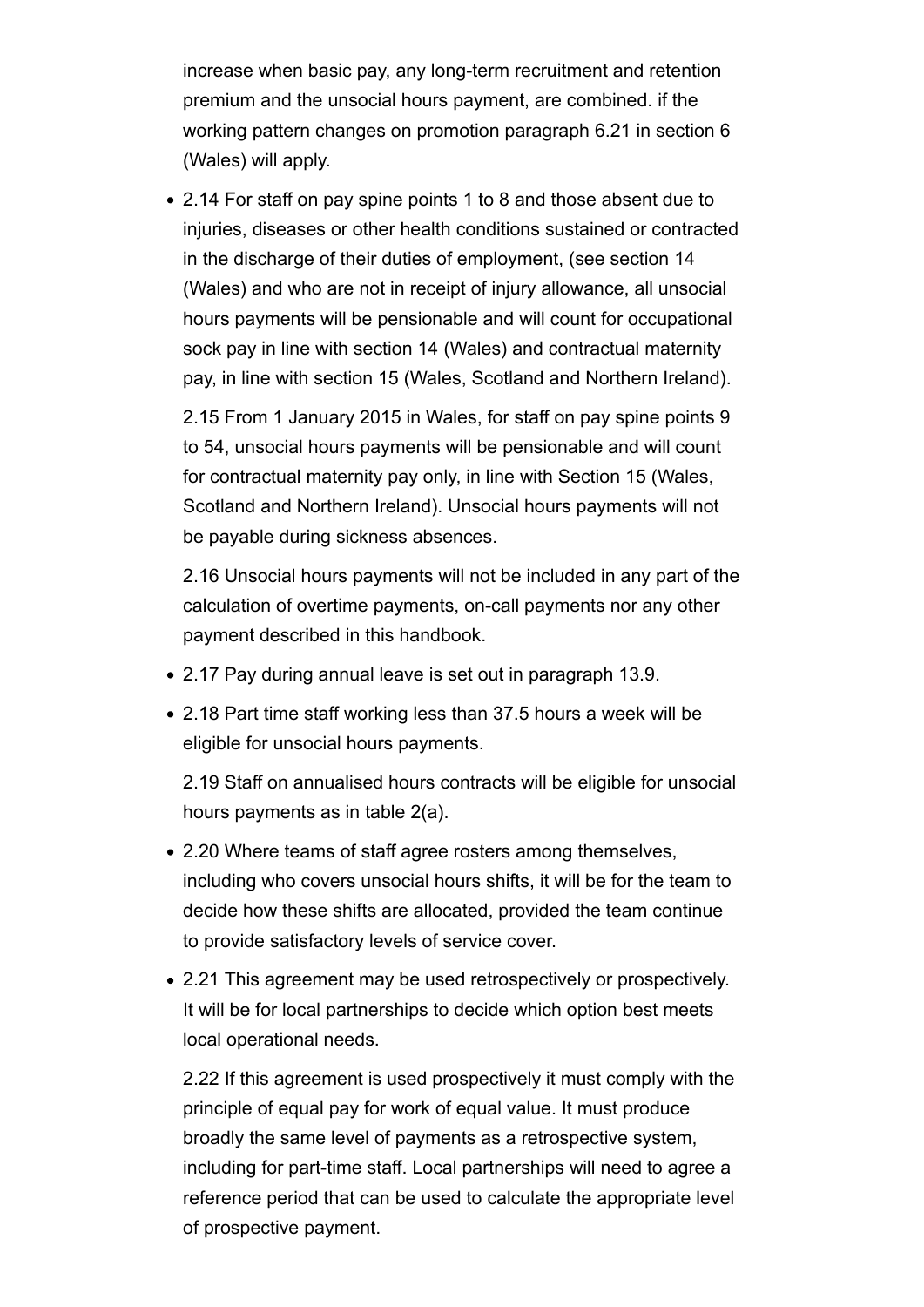2.23 Prospective systems are more likely to be satisfactory where work patterns are predictable. If rotas vary so much that it is not possible to predict working patterns accurately this is likely to be a good reason to choose to use the system retrospectively.

2.24 If operating the prospective system there will need to be periodic checks on the level of payments produced. These will need to be compared with the level of payments produced by the system in its retrospective form to ensure that the levels are broadly similar. This will allow early action to be taken in partnership if it does not.

2.25 Where the system is used prospectively an unforeseen change payment of £15 will be available. This will be used where it is necessary for employers to ask staff to change their shift within 24 hours of the scheduled work period. The payment is not applicable to shifts that staff agree to work as overtime, or that they swap with other staff members. It is not available, in any circumstances, in the retrospective system.

2.26 On-call systems exist as part of arrangements to provide appropriate service cover across the NHS. A member of staff is oncall when, as part of an established arrangement with his/her employer, he/she is available outside his/her normal working hours – either at the workplace, at home or elsewhere – to work as and when required.

2.27 Employees on-call are entitled to receive an on-call payment. From 1 April 2011 this payment will be determined by local agreement on harmonised payments for on-call and other extended service cover. Local agreements need to be consistent with the 12 principles set out in annex 29.

2.28 The interim regime formerly set out in this section is consistent with these principles. It is now in annex 29.

2.29 General and public holiday entitlements are in section 13. These include Christmas Day, Boxing Day (26 December) and New Year's Day. When any of these holidays falls on a Saturday or Sunday arrangements will need to be made to ensure that the right of staff to three public holidays in the Christmas and New Year holiday period is preserved. Annex 25 sets out what applies when staff work on general and public holidays in this holiday period.

*Pay circular (AforC) 2/2013: amendment number 28*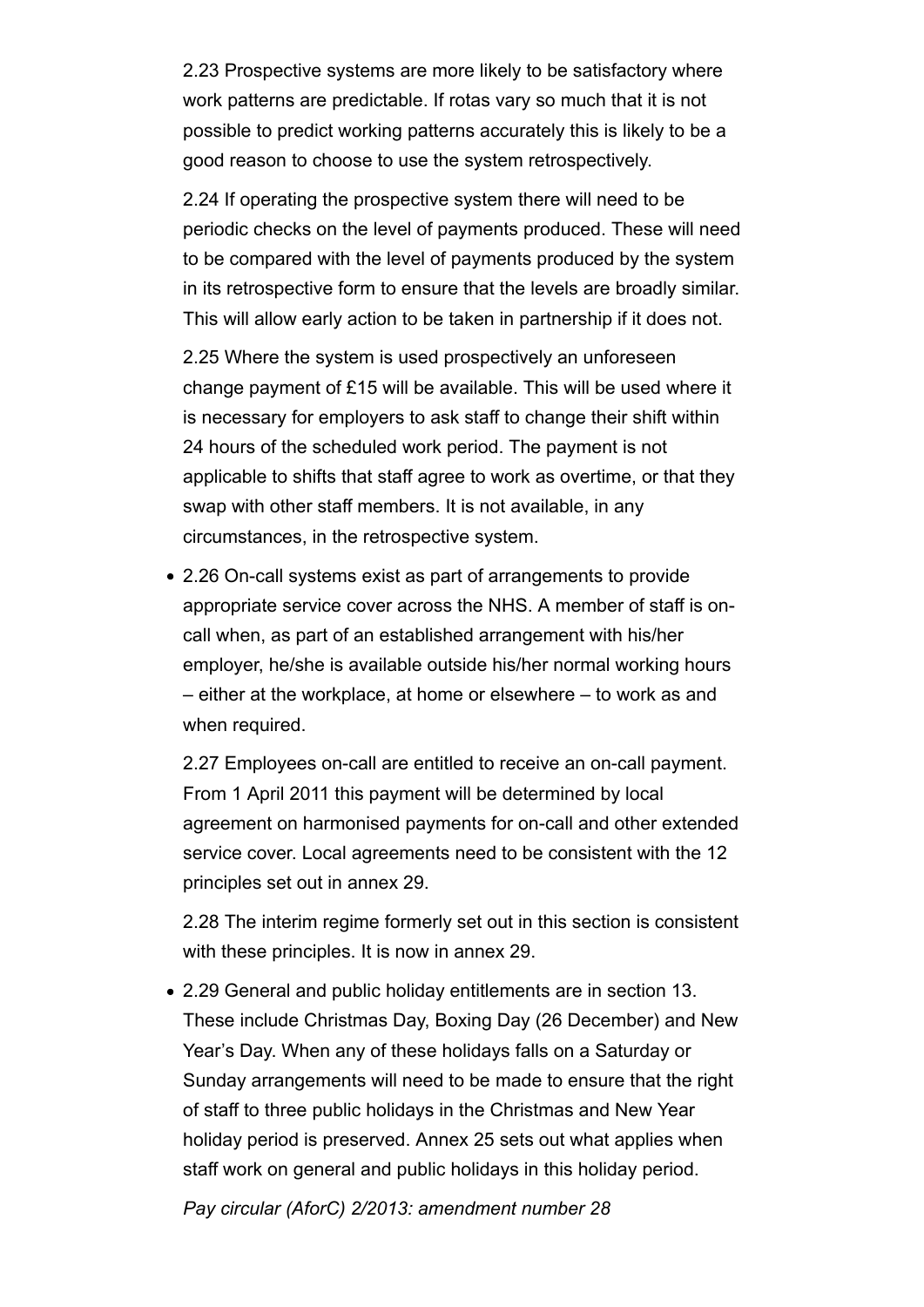# **Section 3: Overtime payments**

3.1 All staff in pay bands 1 to 7 will be eligible for overtime payments. There is a single harmonised rate of time-and–a-half for all overtime, with the exception of work on general public holidays, which will be paid at double time.

3.2 Overtime payments will be based on the hourly rate provided by basic pay plus any long-term recruitment and retention premia.

3.3 Part-time employees will receive payments for the additional hours at plain time rates until their hours exceed standard hours of 37.5 hours a week.

3.4 The single overtime rate will apply whenever excess hours are worked over full-time hours, unless time off in lieu is taken, provided the employee's line manager or team leader has agreed with the employee to this work being performed outside the standard hours.

3.5 Staff may request to take time off in lieu as an alternative to overtime payments. However, staff who, for operational reasons, are unable to take time off in lieu within three months must be paid at the overtime rate.

3.6 Senior staff paid in pay bands 8 or 9 will not be entitled to overtime payments.

3.7 Time off in lieu of overtime payments will be at plain time rates. *Information note number 1: amendment number 34*

# **Section 4: Pay in high cost areas**

• 4.1 High cost area supplements will apply to all NHS staff groups in the areas concerned who are covered by this agreement. The supplements will be expressed as a proportion of basic pay (including the value of any long-term recruitment and retention premium), but subject to a minimum and maximum level of extra pay.

4.2 High cost area supplements will be pensionable. They will not count as basic pay for the purposes of calculating the rate of overtime payments, unsocial hours payments, on-call availability payments or any other payment, excluding sick pay.

4.3 The level of high cost area payments are set out in Annex 9. The value of the supplement is reviewed annually, based on the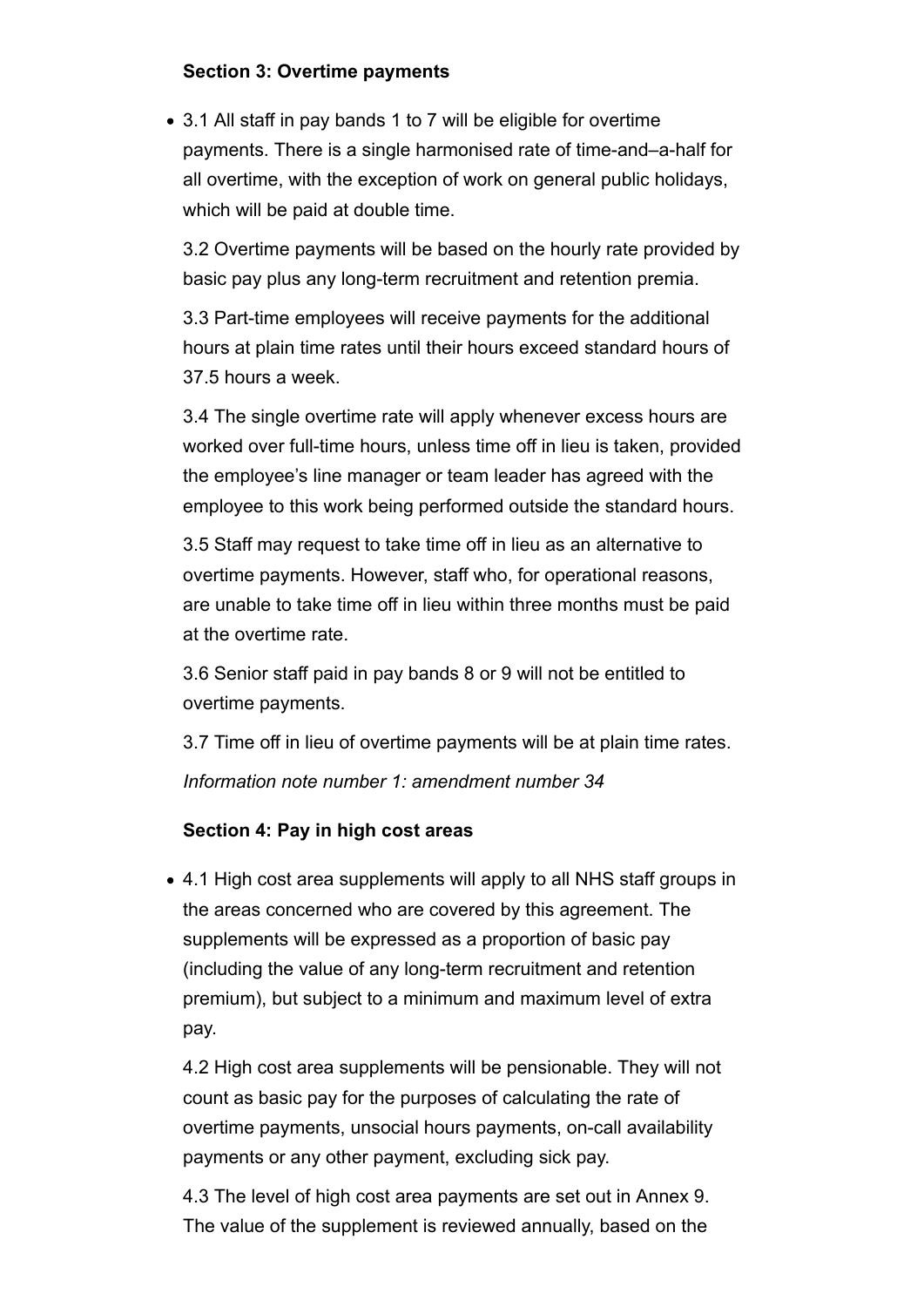4.4 The definitions of the Inner London, Outer London and the fringe zones for high cost area payments are set out in Annex 8. Where staff who were previously entitled to extra-territorially managed (ETM) payments do not fall within the inner, outer or fringe definitions, these payments should be converted into longterm recruitment and retention premia. If staff working in the designated inner, outer or fringe zones were previously in receipt of ETM payments, which have a higher value than the high cost area payment applicable, the difference should be converted into a longterm recruitment and retention payment.

4.5 Current payments for London weighting, fringe allowances and cost of living supplements in these areas will be discontinued once the arrangements in this section are in force.

4.6 Employers who employ staff in more than one high cost area zone can agree locally a harmonised rate of payment across their organisation, provided they agree with neighbouring employers, if the proposed rate would exceed the average rate payable in their area.

4.7 Current entitlements for cost of living supplements in areas outside London and fringe zones will continue but will be reexpressed as long-term recruitment and retention premia.

4.8 It will be open to the NHSPRB to make recommendations on the future geographic coverage of high cost area supplements and on the value of such supplements.

4.9 It will be open to NHS employers or staff organisations in a specified geographic area, to propose an increase in the level of high cost area supplement for staff in that area, or (in the case of areas where no supplement exists) to introduce a supplement. This can only be implemented where:

• there is evidence that costs for the majority of staff living in the travel to work area, covered by the proposed new or higher supplement, are greater than for the majority of staff living in the travel to work area of neighbouring employers and that this is reflected in comparative recruitment problems;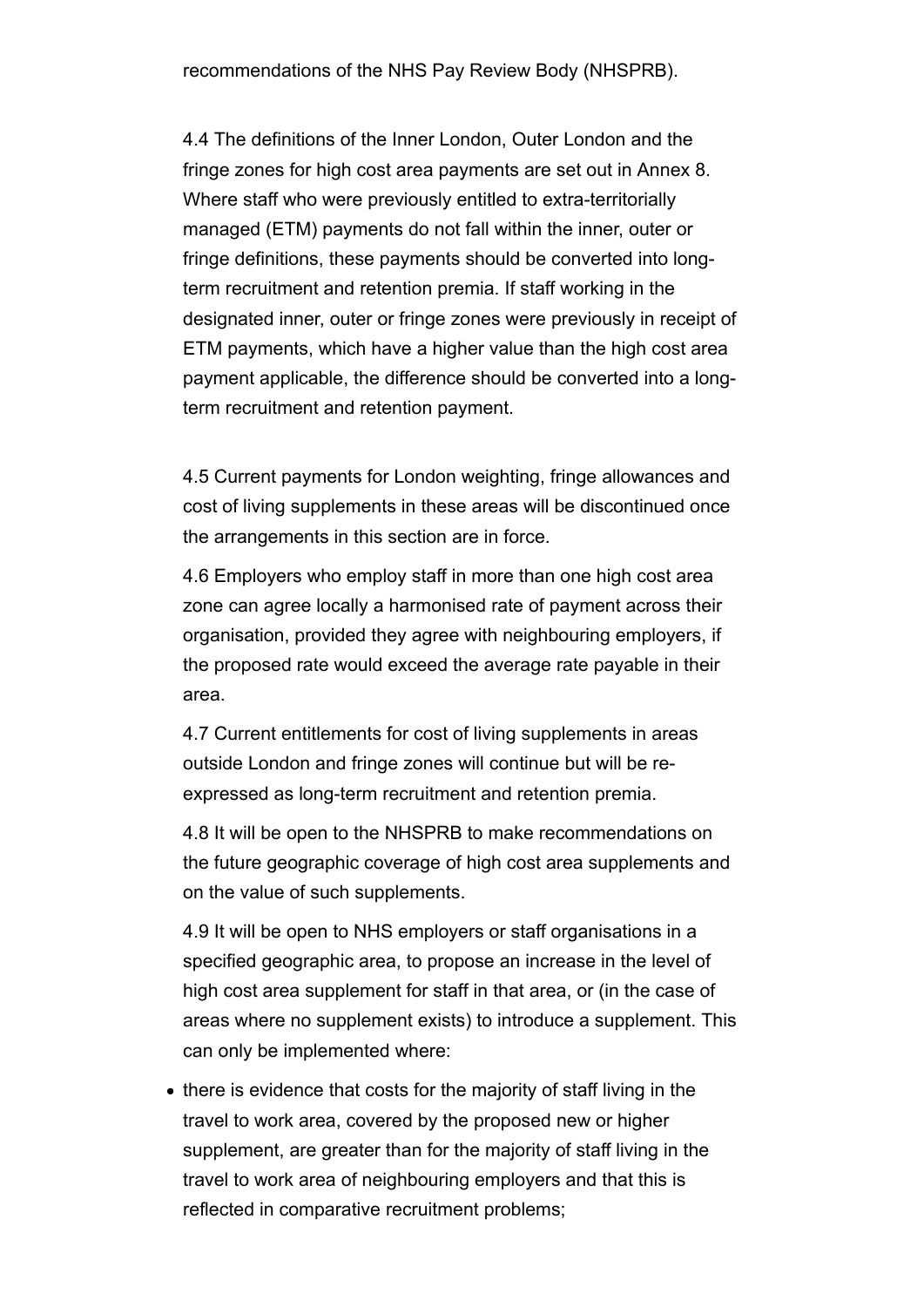- there is agreement amongst all the NHS employers in that area;
- there is agreement with trades unions/staff organisations.

4.10 The payment of a high cost area supplement will not impinge on the ability of local NHS employers in that area, in consultation with staff representatives to award recruitment and retention premia for particular staff groups in particular localities (see section 5).

1See the question and answer guidance in Annex 28 (England and Wales) or Annex 28 (Scotland and Northern Ireland)

*Information note number 1: amendment number 34*

#### **Section 5: Recruitment and retention premia**

5.1 A recruitment and retention premium is an addition to the pay of an individual post or specific group of posts where market pressures would otherwise prevent the employer from being able to recruit staff to and retain staff in, sufficient numbers for the posts concerned, at the normal salary for a job of that weight.

5.2 Subject to the provisions below, NHS employers may apply a recruitment and retention premium to posts of a specific class or type. Premiums may also be applied to individual posts where the post is unique within the organisation concerned (such as the head of a department or service).

5.3 Recruitment and retention premia may also be awarded on a national basis to particular groups of staff on the recommendation of the NHS Pay Review Body (NHSPRB) where there are national recruitment and retention pressures. The Review Body must seek evidence or advice from NHS employers, staff organisations and other stakeholders in considering the case for any such payments. Where it is agreed that a recruitment and retention payment is necessary for a particular group, the level of payment should be specified or, where the underlying problem is considered to vary across the country, guidance should be given to employers on the appropriate level of payment.

5.4 Recruitment and retention premia will be supplementary payments over and above the pay that post holders receive by virtue of their position on their pay band, any high cost area supplements, or any payments for unsocial hours or on-call cover.

5.5 Recruitment and retention premia will apply to posts. Where an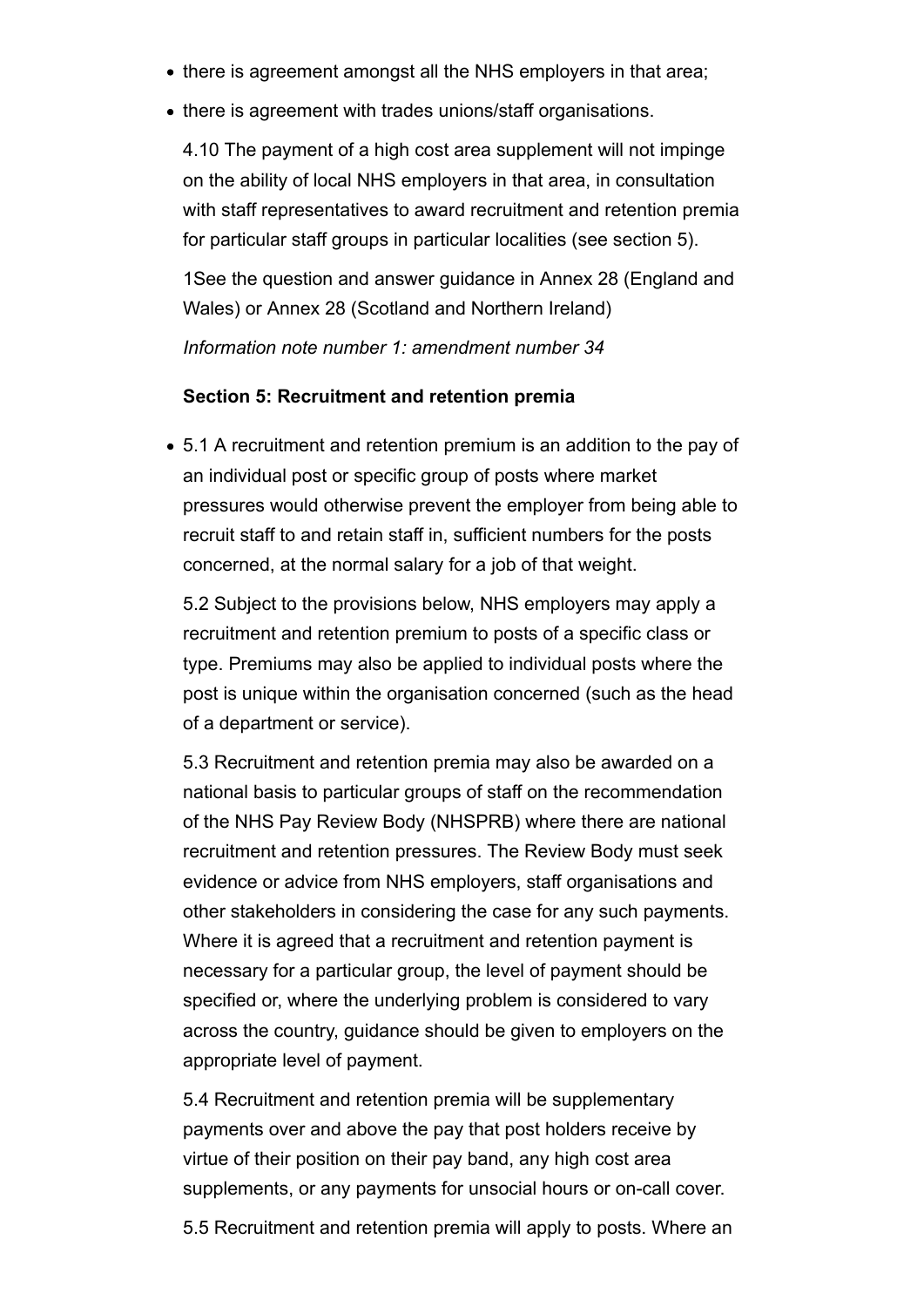employee moves to a different post that does not attract a recruitment and retention premium, either within the same organisation or elsewhere in the NHS, their entitlement to any previous recruitment and retention premium will cease.

5.6 NHS employers and staff representatives, in partnership, will follow the procedure set out in Annex 10 in deciding the award of a recruitment and retention premium.

5.7 The body responsible for awarding a recruitment and retention premium shall determine whether to award a long-term or shortterm premium.

5.8 Short-term recruitment and retention premia will apply where the labour market conditions giving rise to recruitment and retention problems are expected to be short-term and where the need for the premium is expected to disappear or reduce in the foreseeable future.

5.9 Long-term recruitment and retention premia will apply where the relevant labour market conditions are more deep-rooted and the need for the premium is not expected to vary significantly in the foreseeable future.

5.10 Short-term recruitment and retention premia:

may be awarded on a one-off basis or for a fixed-term; will be regularly reviewed;

may be withdrawn or have the value adjusted, subject to a notice period of six months; and

will not be pensionable or count for purposes of overtime, unsocial hours payments or any other payments linked to basic pay. 5.11 Long-term recruitment and retention premia:

will be awarded on a long-term basis;

will have their values regularly reviewed;

may be awarded to new staff at a different value to that which applies to existing staff; and

will be pensionable, and will count for the purposes of overtime, unsocial hours payments and any other payments linked to basic pay.

5.12 Both long-term and short-term recruitment and retention premia will be expressed as cash sums and will be separately identifiable from basic pay, any high cost area supplement and any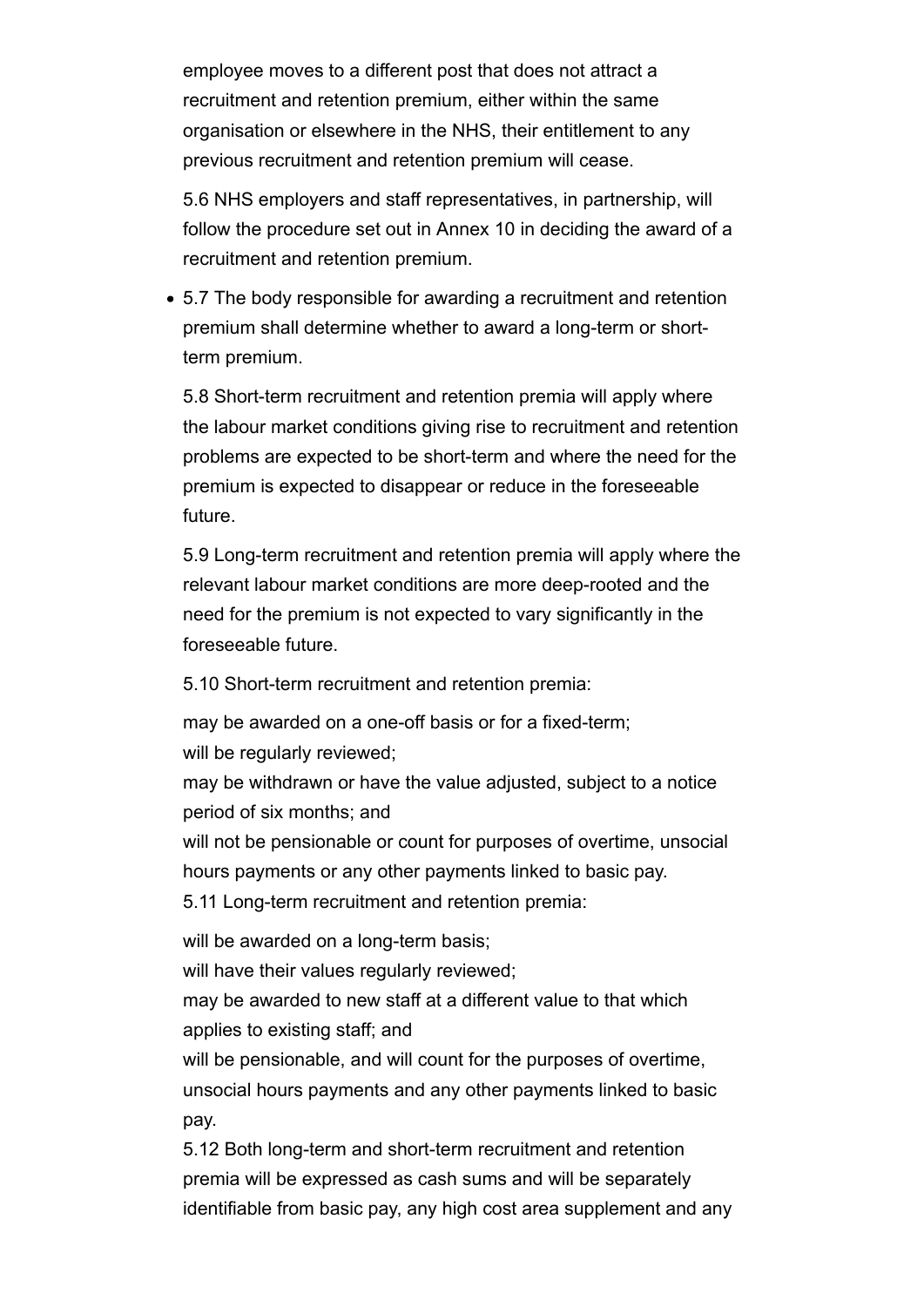other component of pay.

5.13 The combined value of any nationally awarded and any locally awarded recruitment and retention premium for a given post shall not normally exceed 30 per cent of basic salary. It will be the responsibility of employers to ensure that any premia awarded locally do not normally result in payments in excess of this amount, taking into account any national awards for the posts in question. See also the provisions concerning earned autonomy in Annex 11.

*Pay circular (AforC) 3/2011: amendment number 24*

#### **Section 6: Career progression (England)**

- 6.1 The NHS Knowledge and Skills Framework (KSF), and other relevant competency frameworks, are tools for describing the knowledge and skills staff need to apply at work in order to deliver high quality services. The KSF can be used to support the annual system of review and development for staff and it has been designed to apply to all staff covered by Agenda for Change contracts. Employers may use the NHS KSF or other skills/competency frameworks, which are in line with the KSF principles.
- 6.2 The NHS Staff Council guidance Appraisals and KSF made simple - a practical guide enables NHS organisations to develop and implement local arrangements that are consistent with the principles underlying the national KSF Framework.

6.3 The guidance detailed in paragraph 6.2 in this section, supplements rather than replaces the full Knowledge and Skills Framework. Paragraphs 6.4 to 6.14 in this Section outline the processes for development reviews which were agreed as part of the original KSF documentation. Organisations may wish to continue to refer to the original provisions if the local partners wish to do so or to pursue the new guidance. The guidance could also be used to complement existing good local practice where the full KSF has not been implemented.

6.4 The output from the NHS Knowledge and Skills Framework for an individual job will be a list of descriptions and/or standards (KSF post outline) specifying the minimum applied knowledge and skills required for a job and how this should develop during a person's time in post. It will provide prompts for action by individuals and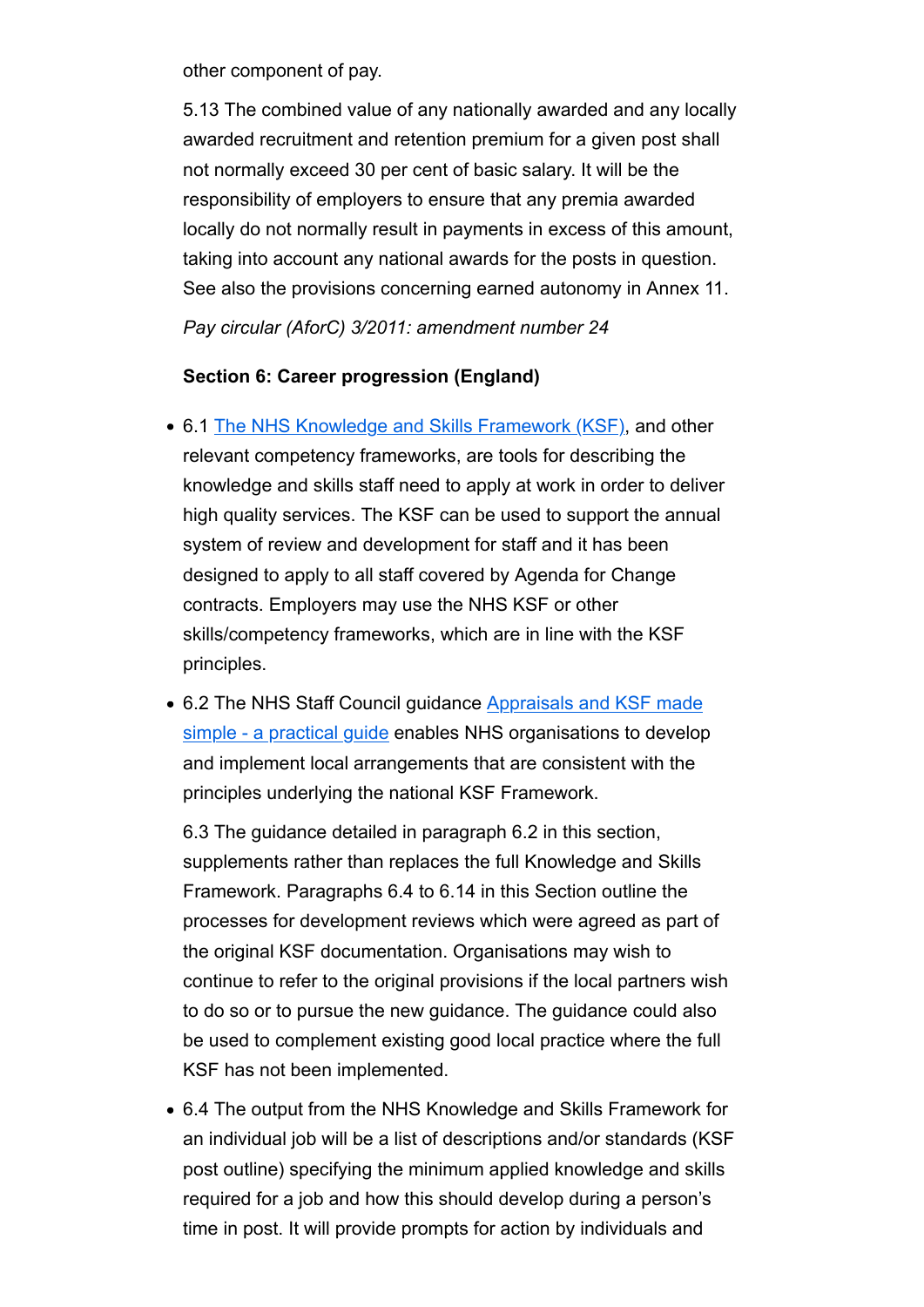their managers to update or develop their knowledge and skills, or address areas for development in the application of knowledge and skills. Development review procedures should be jointly agreed by management and staff representatives locally.

6.5 The KSF post outlines within an organisation will be available to all staff members to help them identify the knowledge and skills requirements likely to be needed for future career steps and identify the development needed to support them. These requirements are not, however, fixed and will be reviewed in partnership when posts become vacant or changes need to take place for service development and other reasons.

6.6 All staff will have annual development reviews which will result in the production of a personal development plan. Similar to current practice, development reviews will take place between staff and their manager or, where appropriate, their supervisor, a professional adviser or another appropriately trained senior team member. Development review procedures should be jointly agreed by management and staff representatives locally.

6.7 The main purpose of the development review will be to look at the way a member of staff is developing with reference to:

how the duties and responsibilities of the job are being undertaken, based on current agreed objectives consistent with the criteria and principles in Annex 23 (England)

the application of knowledge and skills in the workplace the consequent development needs of the individual member of staff.

6.8 The primary outputs of a development review for an employee will be a record of the above against the relevant KSF post outline (or other relevant framework outline) and an individual personal development plan, which links to the needs of the employee in the post. During the development review process, discussion should cover the duties and responsibilities of the job that is being undertaken, as outlined in paragraph 6.7 in this section. This will help to define future objectives and learning needs.

6.9 The review of learning achievements demonstrated in the workplace will be demonstrated by reference to the current personal development plan.

6.10 Development will primarily focus on helping members of staff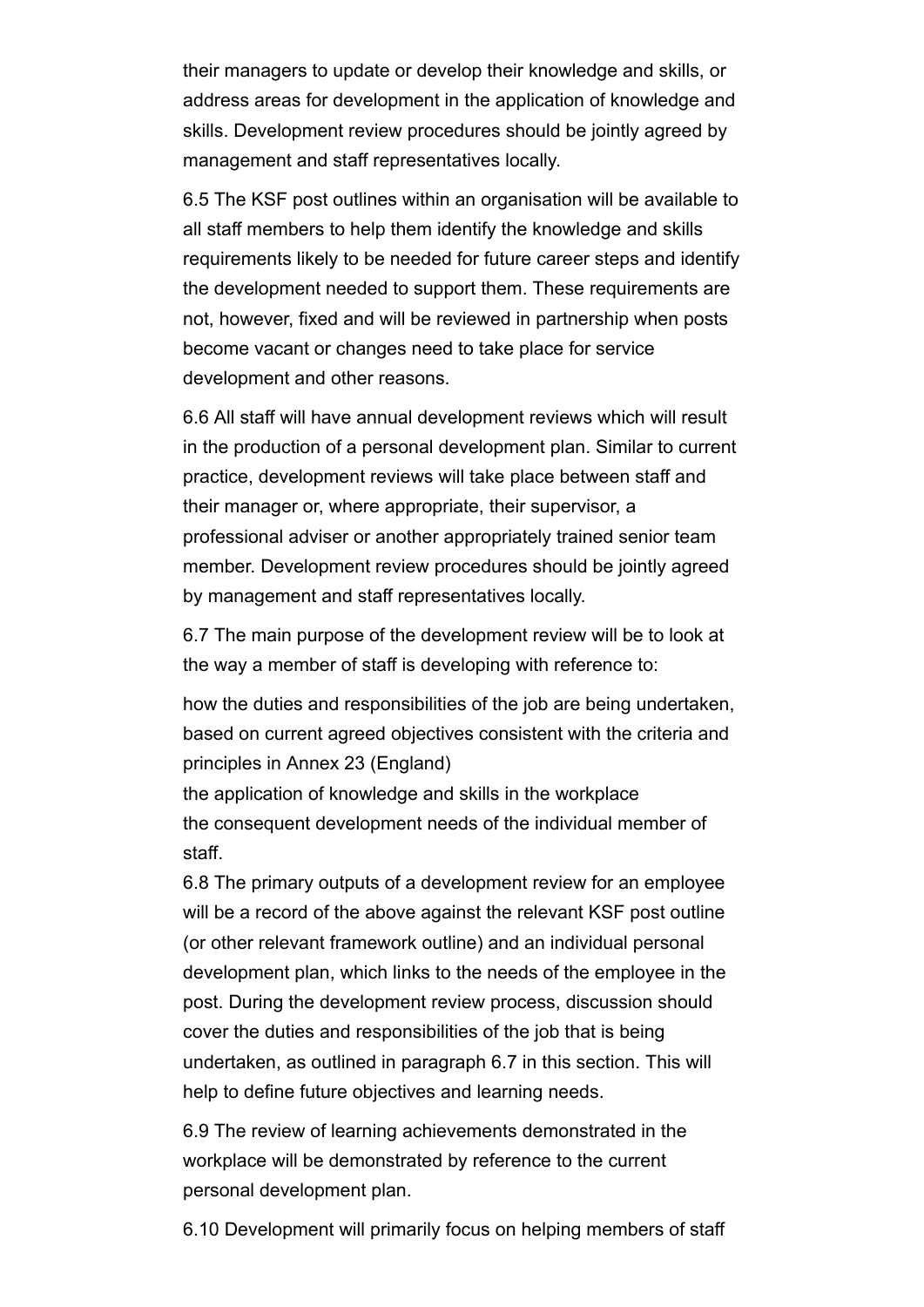to carry out their current job to the standard specified in the KSF outline for the post, although personal interests and opportunities for career progression will also be taken into account. Approaches to development will not just consist of courses but will also involve distance learning, private study, opportunities to participate in particular projects or work areas, short secondments, work shadowing, peer review and other continuing professional development activities.

6.11 Development plans will distinguish between goals for the year ahead and those applying to the longer term. There will be a commitment from both parties to make all reasonable efforts to meet the developmental goals for the year ahead in that year and elements not completed through force of circumstance will be carried over to the following year, unless agreed otherwise.

6.12 Managers and staff will work together to fulfil agreed development plans. Employers will encourage staff members to progress and develop and, where training and/or development needs have been identified and agreed, employers will ensure sufficient financial support is provided. Where appropriate, employers should ensure that staff have appropriate time to fulfil training and/or development needs related to their current job and appropriate financial and other support. If an employer fails to do this, they cannot defer pay progression. Wherever possible, employers will also provide similar encouragement and support for elements of the personal development plan which reflect personal interests or help staff prepare for a more senior role or transfer to a different area of work within the NHS.

6.13 Staff members will contribute to undertaking the agreed personal development plan through their personal effort. They may individually choose, where appropriate, to commit personal time and resources, especially in those areas relating to longer-term career development. It is the employer's responsibility to support individuals and their personal efforts appropriately. Where development needs essential to the post are agreed with the employer, there will not normally be any requirement for the employee to use his or her unpaid personal time.

6.14 Local development and review processes must be designed to ensure that part-time staff and those working outside normal hours,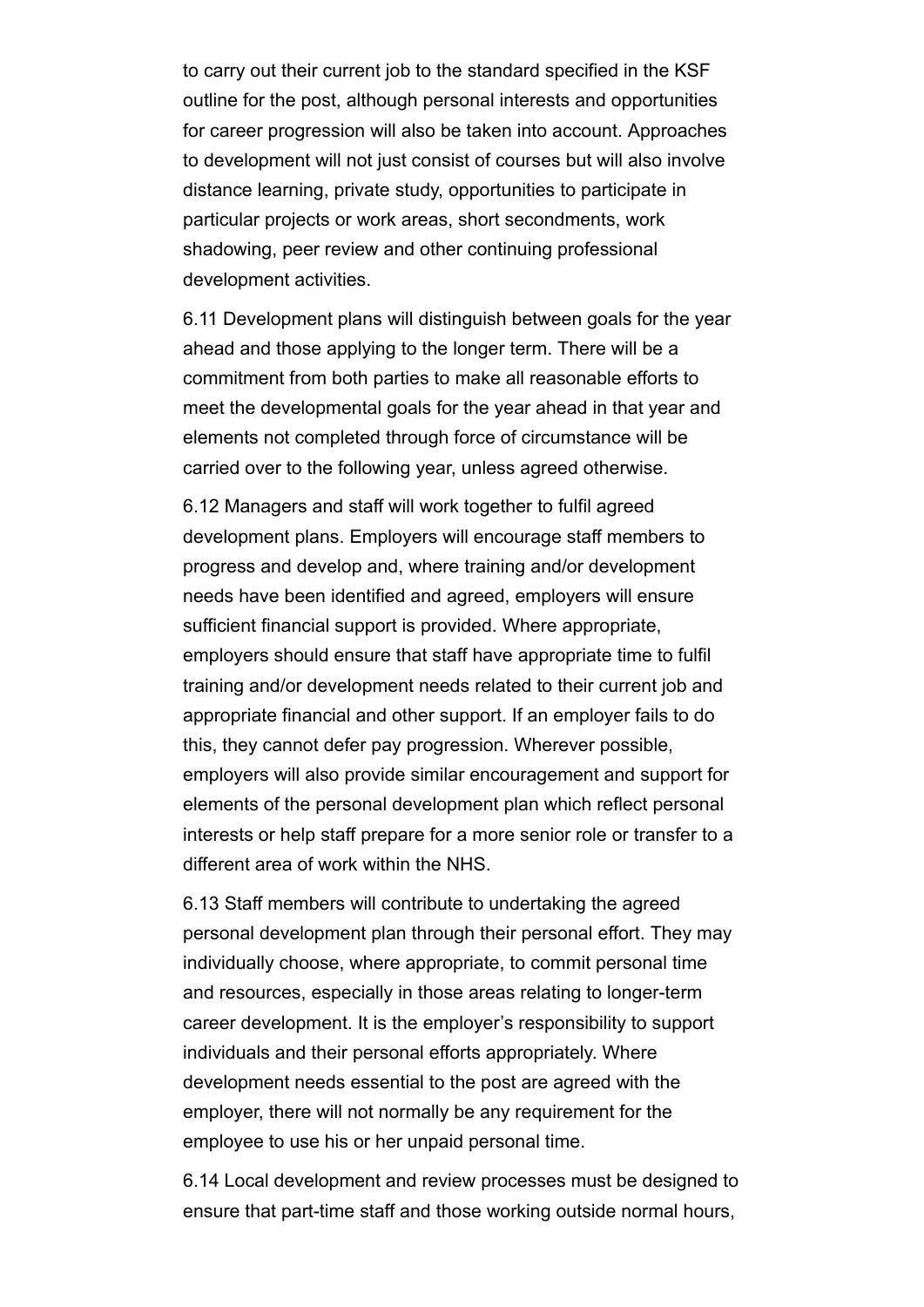have equal access to them.

- 6.15 Guidance on the development of roles for healthcare professionals on pay band 5 is in Annex 20.
- 6.16 Where a member of staff moves to another job in the NHS they will require a new set of objectives in line with the relevant employer's local appraisal framework. These will need to be consistent with the principles set out in Annex 23 (England) and applied so as not to disadvantage a member of staff joining part way through the performance review cycle.

6.17 Where an individual re-trains in a different area of work, for wider service or operational reasons, with the explicit agreement of the employer concerned, their existing level of pay should be subject to locally agreed pay protection arrangements (see Section 19 and Annex 15). Once protection is agreed, it may not be withdrawn until the person concerned has had a reasonable opportunity to complete their re-training and progress to a point where pay protection is no longer required. Explicit employer agreement in this context cannot, however, be deemed to have been given solely because the employer has agreed to re-employ someone following redundancy.

#### *Amendment number 43: NHS TCS Advisory Notice 01/2021*

# **Section 6: Career Progression Wales**

- 6.1 The NHS Knowledge and Skills Framework (KSF)2, and other relevant competency frameworks, are tools for describing the knowledge and skills staff need to apply at work in order to deliver high quality services. The KSF can be used to support the annual system of review and development for staff and it has been designed to apply to all staff covered by Agenda for Change contracts. Employers may use the NHS KSF or other skills/competency frameworks, which are in line with the KSF principles.
- 6.2 The NHS Staff Council guidance *Appraisals and KSF made simple-a practical guide* enables NHS organisations to develop and implement local arrangements that are consistent with the principles underlying the national KSF Framework.

6.3 The guidance detailed in paragraph 6.2 in this section,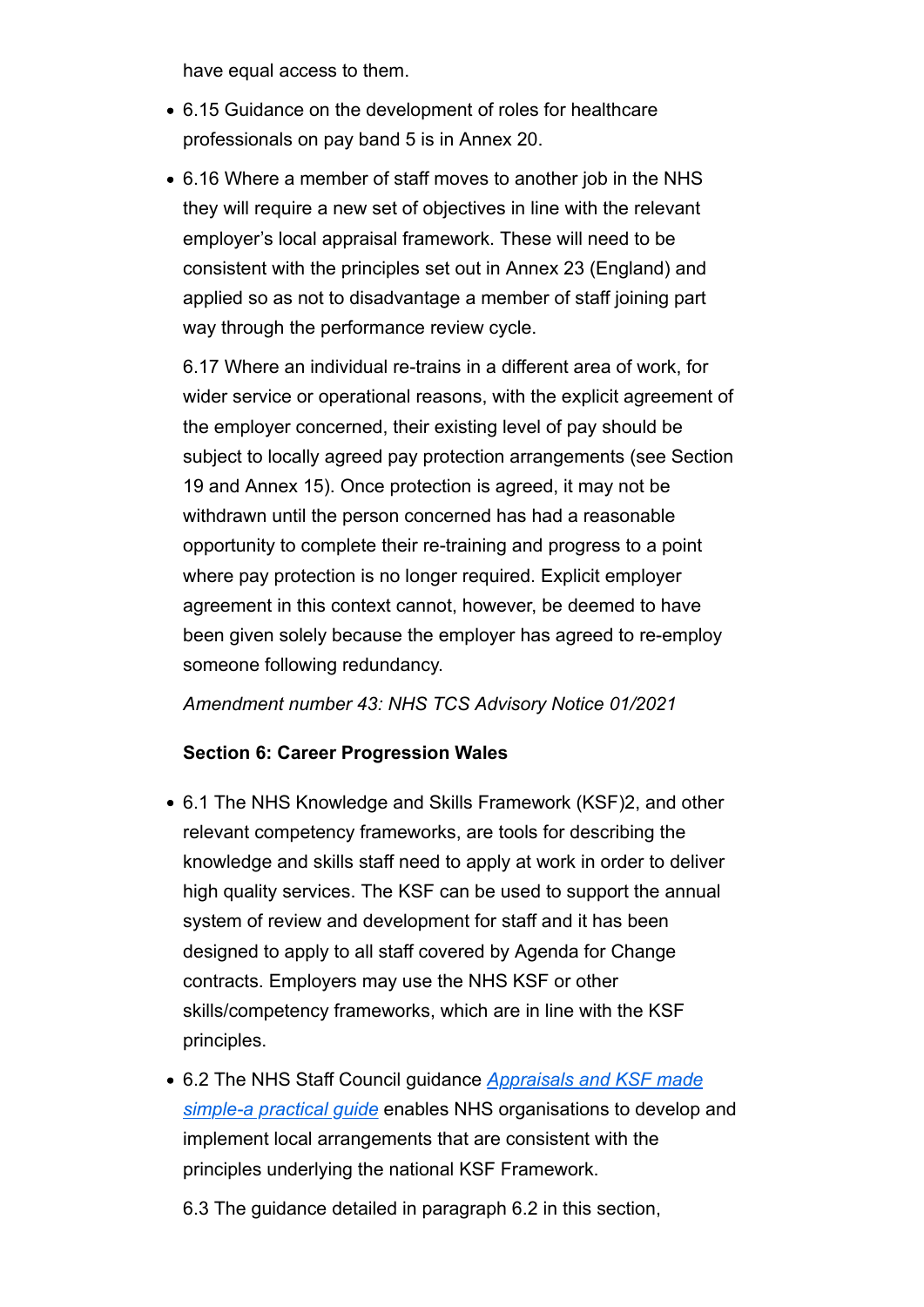supplements rather than replaces the full Knowledge and Skills Framework. Paragraphs 6.4 to 6.14 in this Section outline the processes for development reviews which were agreed as part of the original KSF documentation. Organisations may wish to continue to refer to the original provisions if the local partners wish to do so or to pursue the new guidance. The guidance could also be used to complement existing good local practice where the full KSF has not been implemented.

6.4 The output from the NHS Knowledge and Skills Framework for an individual job will be a list of descriptions and/or standards (KSF post outline) specifying the minimum applied knowledge and skills required for a job and how this should develop during a person's time in post. It will provide prompts for action by individuals and their managers to update or develop their knowledge and skills, or address areas for development in the application of knowledge and skills. Development review procedures should be jointly agreed by management and staff representatives locally.

6.5 The KSF post outlines within an organisation will be available to all staff members to help them identify the knowledge and skills requirements likely to be needed for future career steps and identify the development needed to support them. These requirements are not, however, fixed and will be reviewed in partnership when posts become vacant or changes need to take place for service development and other reasons.

6.6 All staff will have annual development reviews which will result in the production of a personal development plan. Similar to current practice, development reviews will take place between staff and their manager or, where appropriate, their supervisor, a professional adviser or another appropriately trained senior team member. Development review procedures should be jointly agreed by management and staff representatives locally.

6.7 The main purpose of the development review will be to look at the way a member of staff is developing with reference to:

- how the duties and responsibilities of the job are being undertaken, based on current agreed objectives consistent with the criteria and principles in Annex 23 (England and Wales);
- the application of knowledge and skills in the workplace: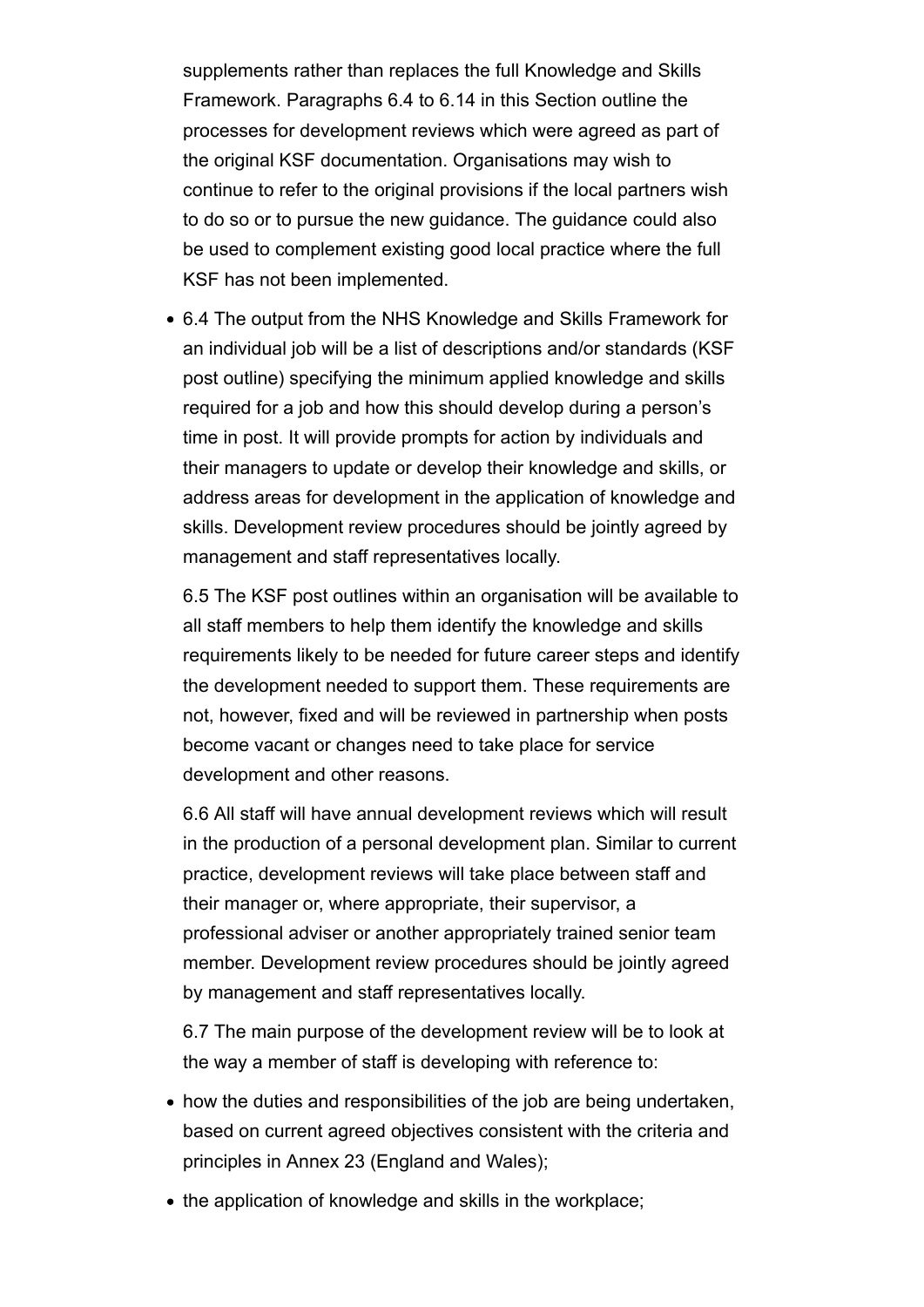• the consequent development needs of the individual member of staff.

6.8 The primary outputs of a development review for an employee will be a record of the above against the relevant KSF post outline (or other relevant framework outline) and an individual personal development plan, which links to the needs of the employee in the post. During the development review process, discussion should cover the duties and responsibilities of the job that is being undertaken, as outlined in paragraph 6.7 in this section. This will help to define future objectives and learning needs.

6.9 The review of learning achievements demonstrated in the workplace will be demonstrated by reference to the current personal development plan.

6.10 Development will primarily focus on helping members of staff to carry out their current job to the standard specified in the KSF outline for the post, although personal interests and opportunities for career progression will also be taken into account. Approaches to development will not just consist of courses but will also involve distance learning, private study, opportunities to participate in particular projects or work areas, short secondments, work shadowing, peer review and other continuing professional development activities.

6.11 Development plans will distinguish between goals for the year ahead and those applying to the longer term. There will be a commitment from both parties to make all reasonable efforts to meet the developmental goals for the year ahead in that year and elements not completed through force of circumstance will be carried over to the following year, unless agreed otherwise.

6.12 Managers and staff will work together to fulfil agreed development plans. Employers will encourage staff members to progress and develop and, where training and/or development needs have been identified and agreed, employers will ensure sufficient financial support is provided. Where appropriate, employers should ensure that staff have appropriate time to fulfil training and/or development needs related to their current job and appropriate financial and other support. If an employer fails to do this, they cannot defer pay progression. Wherever possible, employers will also provide similar encouragement and support for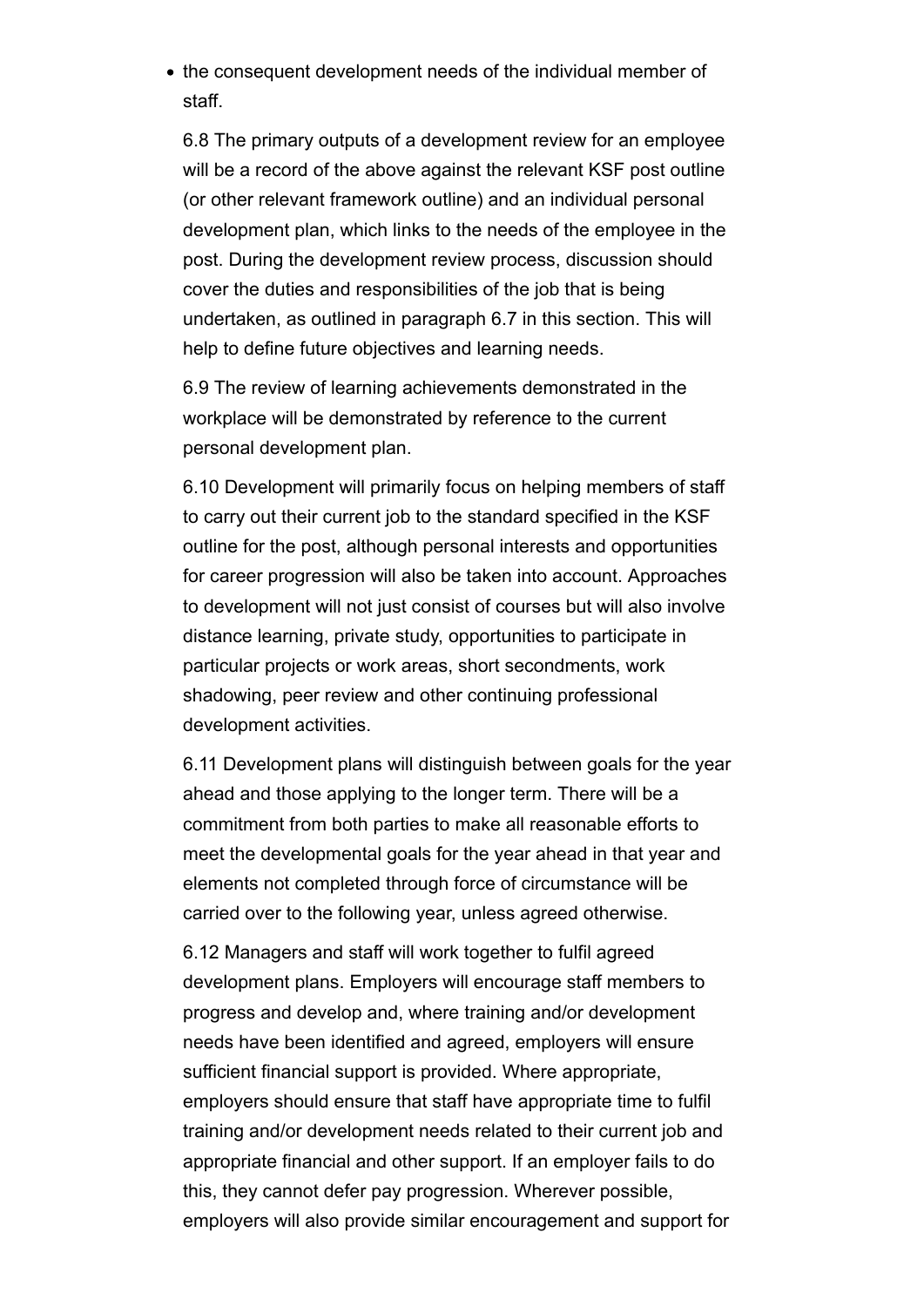elements of the personal development plan which reflect personal interests or help staff prepare for a more senior role or transfer to a different area of work within the NHS.

6.13 Staff members will contribute to undertaking the agreed personal development plan through their personal effort. They may individually choose, where appropriate, to commit personal time and resources, especially in those areas relating to longer-term career development. It is the employer's responsibility to support individuals and their personal efforts appropriately. Where development needs essential to the post are agreed with the employer, there will not normally be any requirement for the employee to use his or her unpaid personal time.

6.14 Local development and review processes must be designed to ensure that part-time staff and those working outside normal hours, have equal access to them.

- 6.15 Guidance on the development of roles for healthcare professionals on pay band 5 is in annex 20.
- 6.16 Where a member of staff moves to another job in the NHS they will require a new set of objectives in line with the relevant employer's local appraisal framework. These will need to be consistent with the principles set out in annex 23 (Wales) and applied so as not to disadvantage a member of staff joining part way through the performance review cycle.

6.17 Where an individual re-trains in a different area of work, for wider service or operational reasons, with the explicit agreement of the employer concerned, their existing level of pay should be subject to locally agreed pay protection arrangements (see section 19 and annex 15). Once protection is agreed, it may not be withdrawn until the person concerned has had a reasonable opportunity to complete their re-training and progress to a point where pay protection is no longer required. Explicit employer agreement in this context cannot, however, be deemed to have been given solely because the employer has agreed to re-employ someone following redundancy.

6.18 Individuals may be moved into a higher pay band where it is necessary to fill a post on a temporary basis when a vacancy is unfilled, but being advertised, or the post is being held open for someone who is due to return, for example from long-term sickness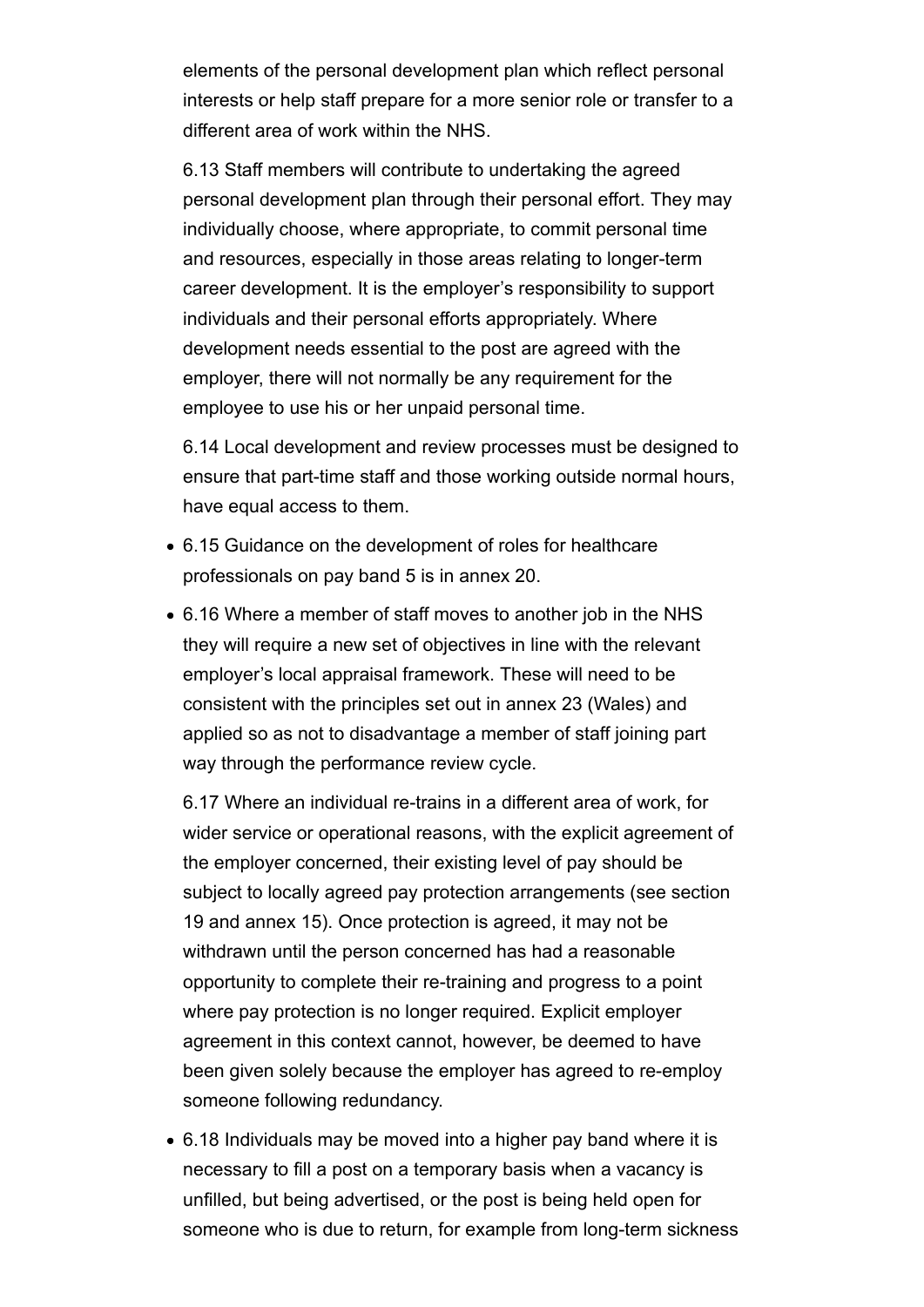absence, maternity leave, or from extended training.

6.19 Pay should be set either at the minimum of the new pay band or, if this would result in no pay increase (by reference to basic pay plus any recruitment and retention premium, if applicable) the first pay point in the band which would deliver an increase in pay. Temporary movement into a new pay band should not normally last more than six months or less than one month, except in instances of maternity leave or long-term sickness absence, where a longer period may be known at the outset. In circumstances where the individual is not required to carry out the full responsibilities of the post, pay will be determined by job evaluation.

6.20 Where temporary movement into a higher pay band results in only one extra pay point the incremental date remains the same. Where temporary movement results in more than one extra pay point the incremental date for the period of the temporary movement becomes the date the movement began.

6.21 Pay on promotion should be set either at the minimum of the new pay band or, if this would result in no pay increase, the first pay point in the band which would deliver an increase in pay (by reference to basic pay plus any recruitment and retention premium, if applicable).

1 In Wales this section is part of a three year agreement. It applies there until 31 December 2017.

2 Available at: http://www.nhsemployers.org/your-workforce/retainand-improve/managing-your-workforce/appraisals/simplified-ksf

*Amendment number 39: NHS TCS Advisory Notice 01/2018*

# **Section 6: Career and pay progression (Scotland and Northern Ireland)**

- 6.1 The NHS Knowledge and Skills Framework (KSF), is a tool for describing the knowledge and skills staff need to apply at work in order to deliver high quality services and includes an annual system of review and development for staff. It applies to all staff covered by Agenda for Change contracts.
- 6.2 The NHS Staff Council guidance Appraisals and KSF Made Simple a Practical Guide enables NHS organisations to develop and implement local arrangements that are consistent with the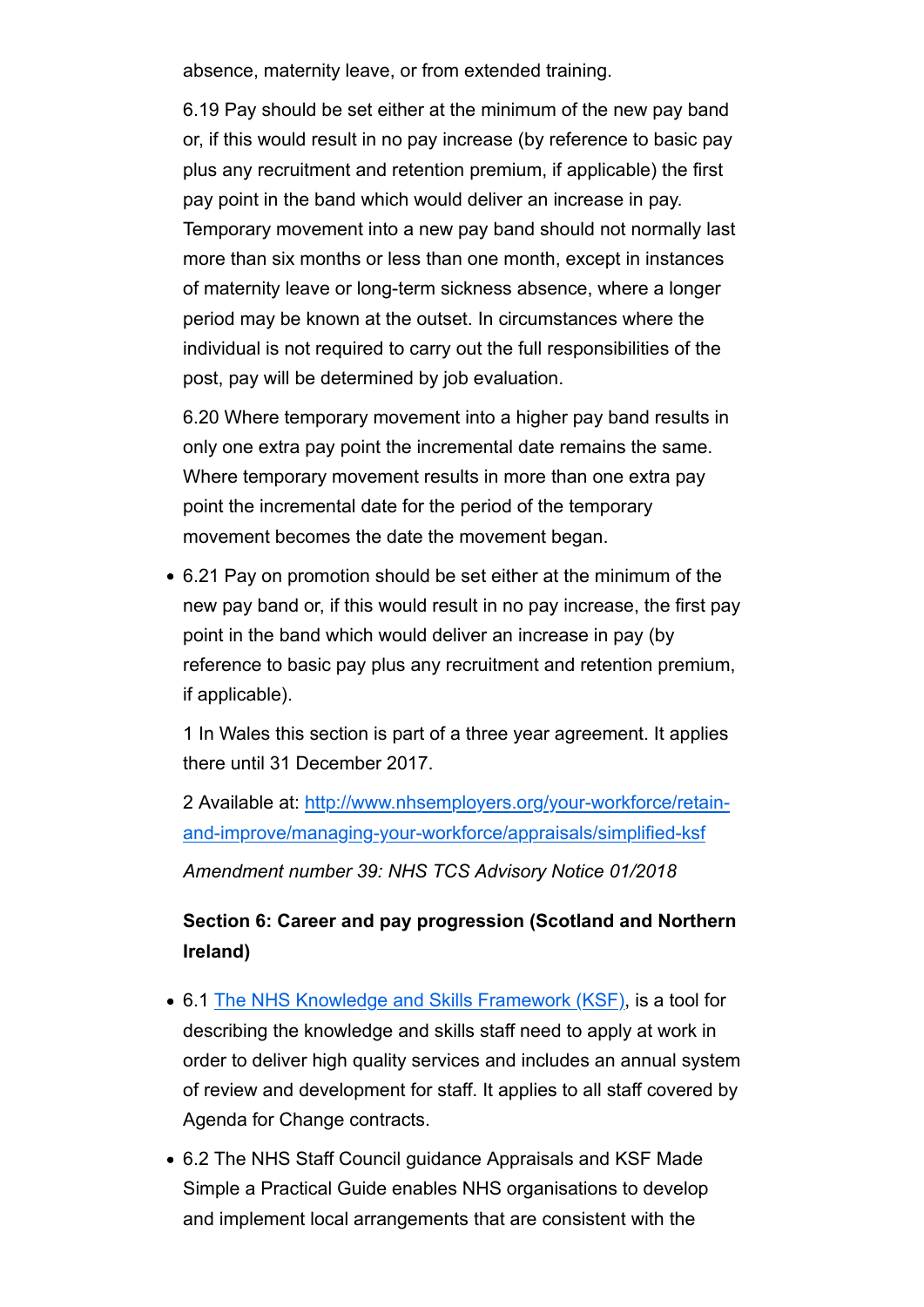principles underlying the national KSF Framework.

6.3 The guidance detailed in paragraph 6.2 in this Section, supplements rather than replaces the full Knowledge and Skills Framework. Paragraphs 6.4 to 6.15 in this Section outline the processes for development reviews which were agreed as part of the original KSF documentation. Organisations may wish to continue to refer to the original provisions if the local partners wish to do so or to pursue the new guidance. The guidance could also be used to complement existing good local practice where the full KSF has not been implemented.

6.4 The output from the NHS Knowledge and Skills Framework for an individual job will be a list of descriptions and/or standards (KSF post outline) specifying the minimum applied knowledge and skills required for a job and how this should develop during a person's time in post. It will provide prompts for action by individuals and their managers to update or develop their knowledge and skills, or address areas for development in the application of knowledge and skills. Development review procedures should be jointly agreed by management and staff representatives locally.

6.5 It must be clear which elements, as identified in the NHS Knowledge and Skills Framework, should be demonstrated at both the foundation and second gateway (see paragraphs 6.16 to 6.20 in this section).

6.6 The KSF post outlines within an organisation will be available to all staff members to help them identify the knowledge and skills requirements likely to be needed for future career steps and identify the development needed to support them. These requirements are not, however, fixed and will be reviewed in partnership when posts become vacant or changes need to take place for service development and other reasons.

6.7 All staff will have annual development reviews against the NHS Knowledge and Skills Framework (KSF) which will result in the production of a personal development plan. Similar to current practice, development reviews will take place between staff and their manager or, where appropriate, their supervisor, a professional adviser or another appropriately trained senior team member. Development review procedures should be jointly agreed by management and staff representatives locally.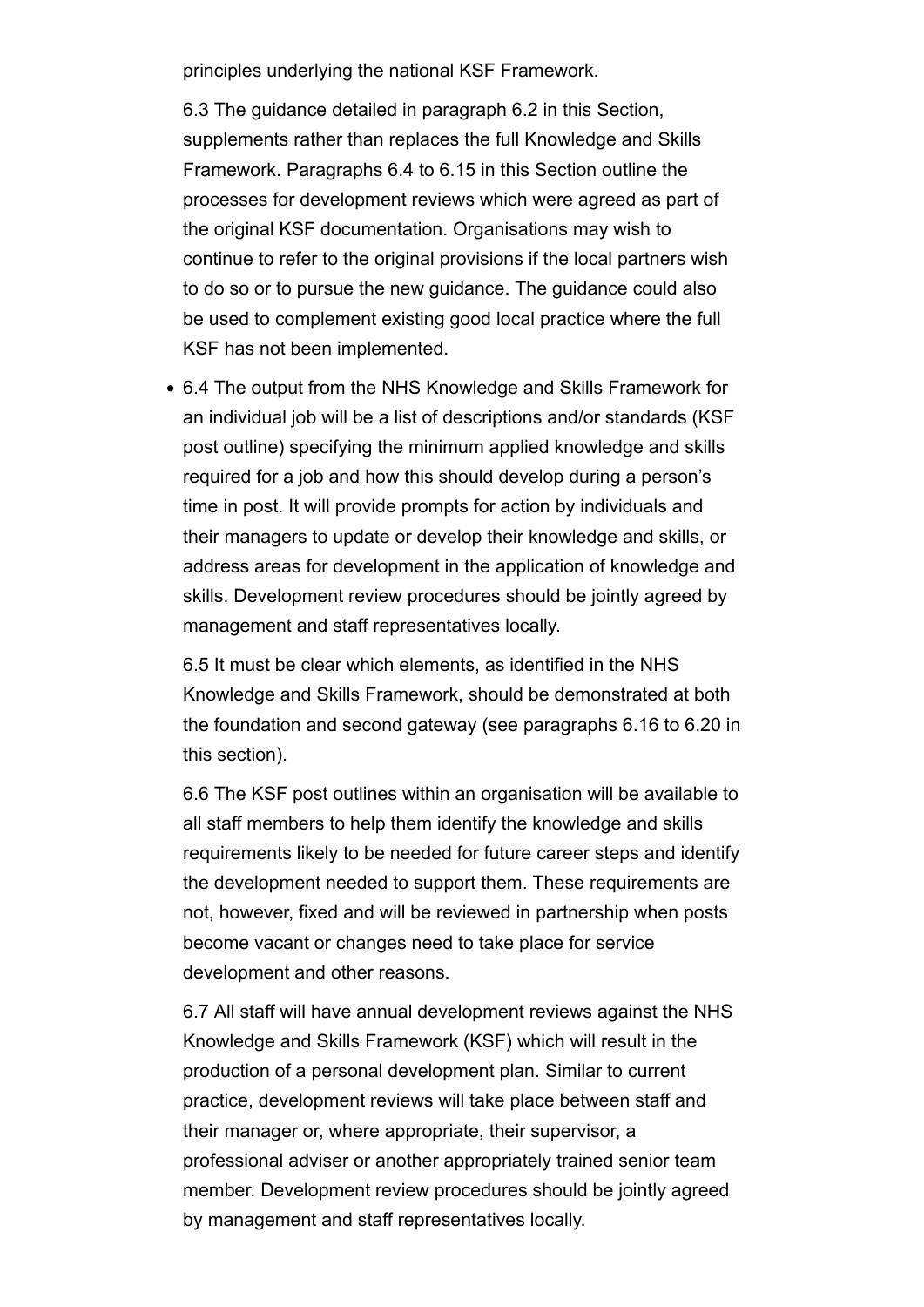6.8 The main purpose of the development review will be to look at the way a member of staff is developing with reference to:

- how the duties and responsibilities of the job are being undertaken, based on current agreed objectives;
- the application of knowledge and skills in the workplace;
- the consequent development needs of the individual member of staff.

6.9 The primary outputs of a development review for an employee will be a record of the above against the relevant KSF post outline and an individual personal development plan, which links to the needs of the employee in the post. During the development review process, discussion should cover the duties and responsibilities of the job that is being undertaken, as outlined in paragraph 6.8 in this section. This will help to define future objectives and learning needs.

6.10 The review of learning achievements demonstrated in the workplace will be demonstrated by reference to the current personal development plan.

6.11 Development will primarily focus on helping members of staff to carry out their current job to the standard specified in the KSF outline for the post, although personal interests and opportunities for career progression will also be taken into account. Approaches to development will not just consist of courses but will also involve distance learning, private study, opportunities to participate in particular projects or work areas, short secondments, work shadowing, peer review and other continuing professional development activities.

6.12 Development plans will distinguish between goals for the year ahead and those applying to the longer term. There will be a commitment from both parties to make all reasonable efforts to meet the developmental goals for the year ahead in that year and elements not completed through force of circumstance will be carried over to the following year, unless agreed otherwise.

6.13 Managers and staff will work together to fulfil agreed development plans. Employers will encourage staff members to progress and develop and, where training and/or development needs have been identified and agreed, employers will ensure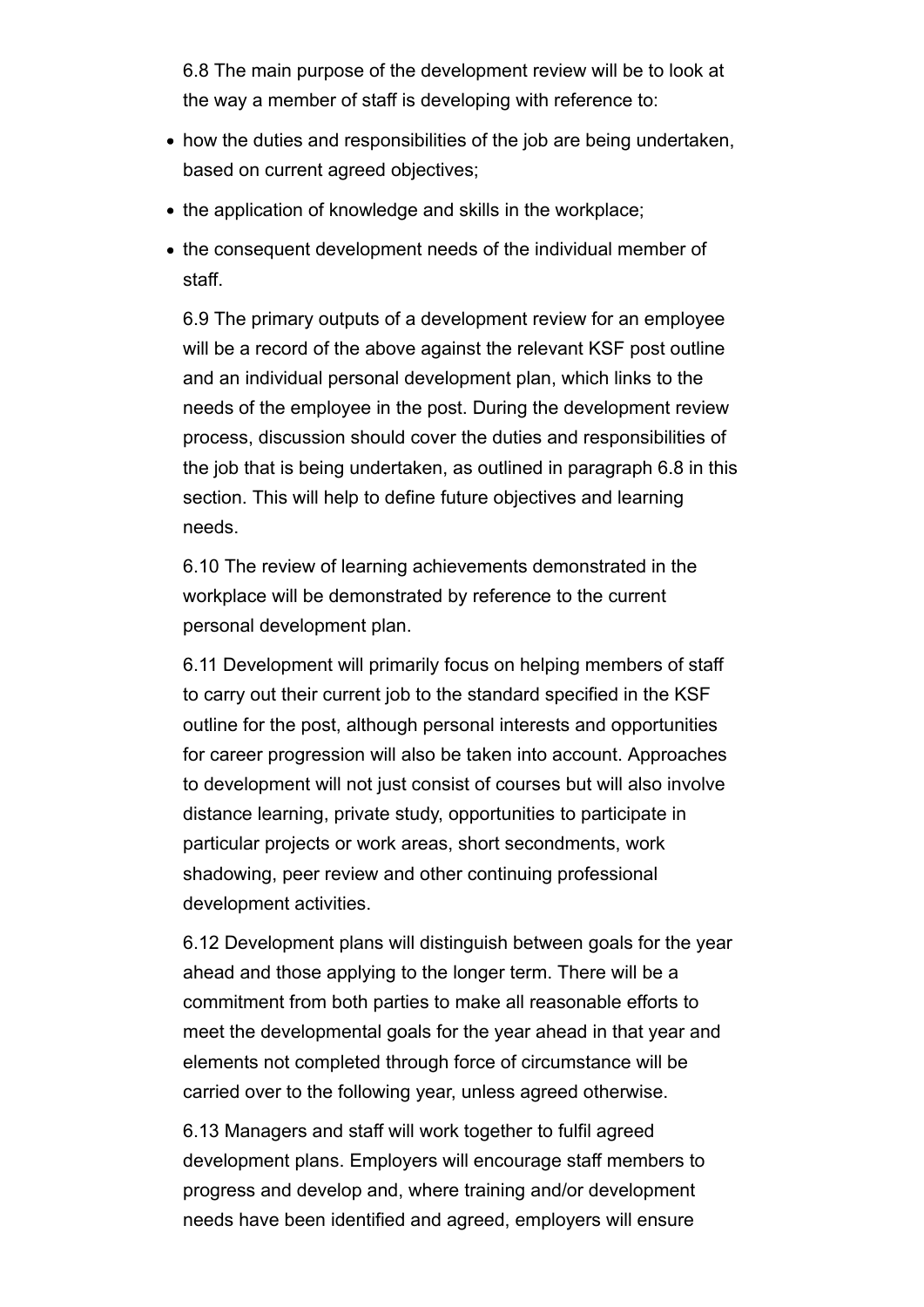sufficient financial support is provided. Where appropriate, employers should ensure that staff have appropriate time to fulfil training and/or development needs related to their current job and appropriate financial and other support. If an employer fails to do this, they cannot defer pay progression. Wherever possible, employers will also provide similar encouragement and support for elements of the personal development plan which reflect personal interests or help staff prepare for a more senior role or transfer to a different area of work within the NHS.

6.14 Staff members will contribute to undertaking the agreed personal development plan through their personal effort. They may individually choose, where appropriate, to commit personal time and resources, especially in those areas relating to longer-term career development. It is the employer's responsibility to support individuals and their personal efforts appropriately. Where development needs essential to the post are agreed with the employer, there will not normally be any requirement for the employee to use his or her unpaid personal time.

6.15 Local development and review processes must be designed to ensure that part-time staff and those working outside normal hours, have equal access to them.

- 6.16 Gateways are points on a pay band where assessment of the application of knowledge and skills necessary to progress will be made. There are two gateway points: the foundation gateway and the second gateway.
- 6.17 The foundation gateway applies no later than 12 months after appointment to the pay band, regardless of the pay point to which the person is appointed.
- 6.18 The foundation gateway will be followed by a second gateway which will vary between pay bands as set out in Table 3.

#### **Table 3**

| <b>Position of second</b><br>gateway |                                      |
|--------------------------------------|--------------------------------------|
| Pay band                             | <b>Position of second</b><br>gateway |
| Pay band 1                           | Before final point                   |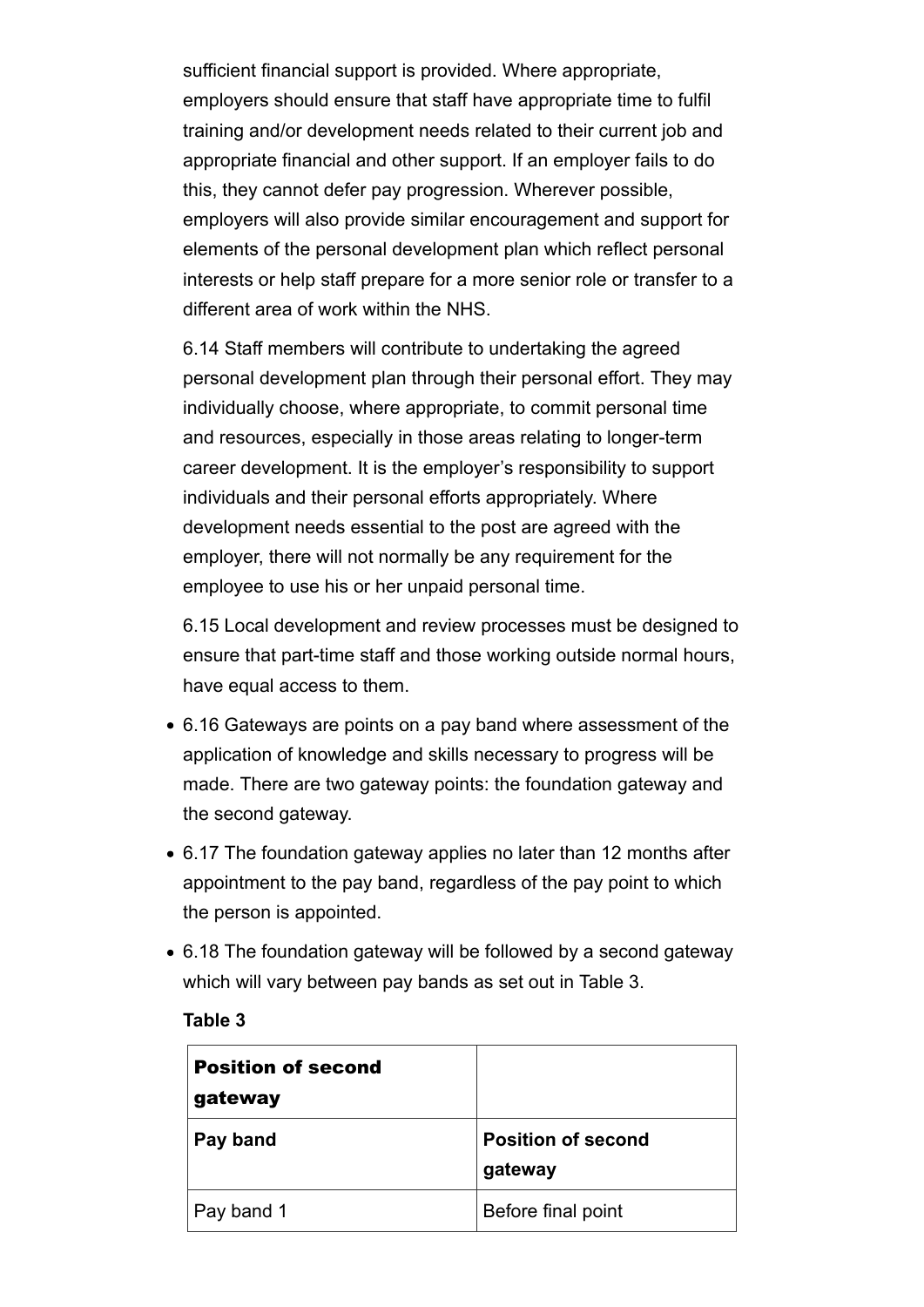| <b>Position of second</b> |                                   |
|---------------------------|-----------------------------------|
| gateway                   |                                   |
| Pay bands 2 - 4           | Before first of last two points   |
| Pay bands 5 - 7           | Before first of last three points |
| Pay band 8, ranges A - D  | Before final point                |
| Pay band 9                | Before final point                |

6.19 The review at the foundation gateway will be based on the agreed subset as specified in the KSF outline for the post. The review at the second gateway will be based on the relevant dimensions, levels and indicators, as specified in the full KSF outline for the post.

6.20 The gateway review should take place in time for staff to progress on their normal incremental date. Robust jointly agreed local arrangements must be in place to deal with cases where this is not possible (for example because the relevant manager is ill). These should ensure that there is no incentive to abuse the process.

6.21 Newly appointed or promoted staff, joining a pay band under the system, will serve an initial foundation period of up to 12 months. During this initial period all staff will have at least two discussions with their manager (or the person acting as their reviewer) to review progress, guided by the KSF foundation outline for the post. The first of these discussions should normally be during the induction period. The aim of these discussions and any resulting support and development will be to help staff make a success of the new job and confirm as quickly as possible that they are applying the basic knowledge and skills needed for the job, and can pass through the foundation gateway and commence progression up their pay band (see Annex 20, Development of Professional Roles, paragraph 3).

6.22 Once progression has been agreed, a member of staff will normally progress to the next point on their pay band 12 months after appointment and to subsequent points every 12 months thereafter, subject to meeting the criteria for progression when they pass through the second gateway point.

6.23 Before moving through the second gateway there will be an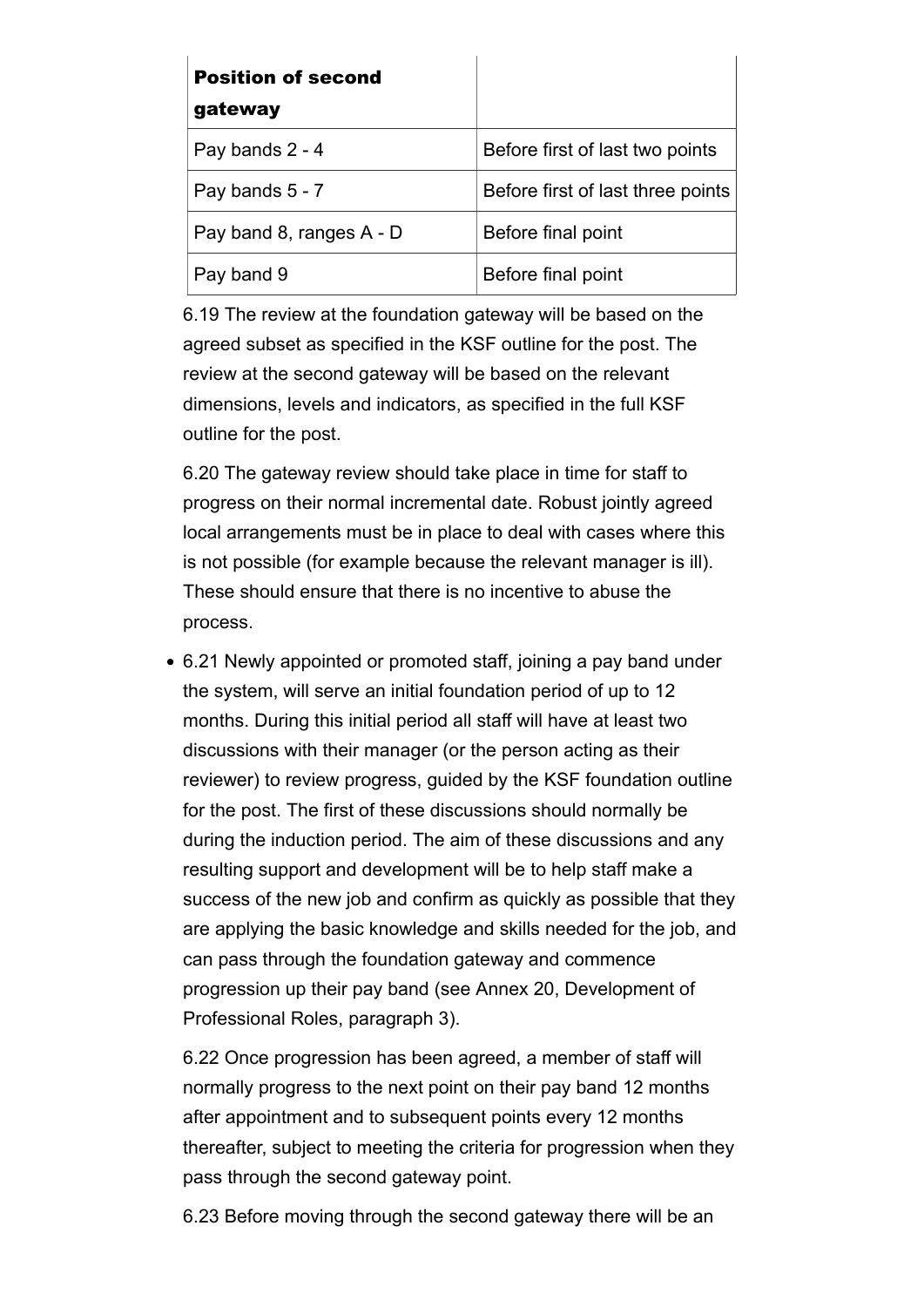assessment, as part of the process of development review, against the full KSF outline for the post. Staff will normally expect to move through the second gateway at this point but, subject to the safeguards set out below, progression may be deferred if the review indicates that they are not yet applying the full range of knowledge and skills required for the post.

6.24 The gateway system will only become fully operational when an employer has put in place reasonable arrangements to ensure that staff have access to development reviews, personal development plans and appropriate support for training and development to meet the applied knowledge and skills required at the gateway concerned.

6.25 Existing staff with at least 12 months experience in post will be assumed to have met the criteria for passing through the foundation gateway. Where the gateway system is operational they will, however, be subject to the normal operation of the system at the second gateway.

6.26 The following safeguards will also apply:

- there will be a normal expectation of progression and no national or local quotas will apply. All staff must have an equal opportunity to demonstrate the required standard of knowledge and skills to progress through the gateways and pay points;
- the applied skills and knowledge required at the foundation and second gateways should be clearly stated during recruitment;
- the KSF outlines may be changed subsequently by local agreement, within the work area concerned, where changes apply to a number of posts, or with the individual, where they apply only to a single post. They may also be changed where that is necessary to reflect a change in professional standards, as agreed by the relevant professional body or authority;
- the demonstration of knowledge and skills must be that used within each dimension, level and indicators in the KSF;
- employers must ensure there is a robust, jointly agreed process for checking managers' decisions and reviewing disagreements, with an agreed timescale for re-review;
- pay progression cannot be deferred unless there has been prior discussion between the individual and the person undertaking their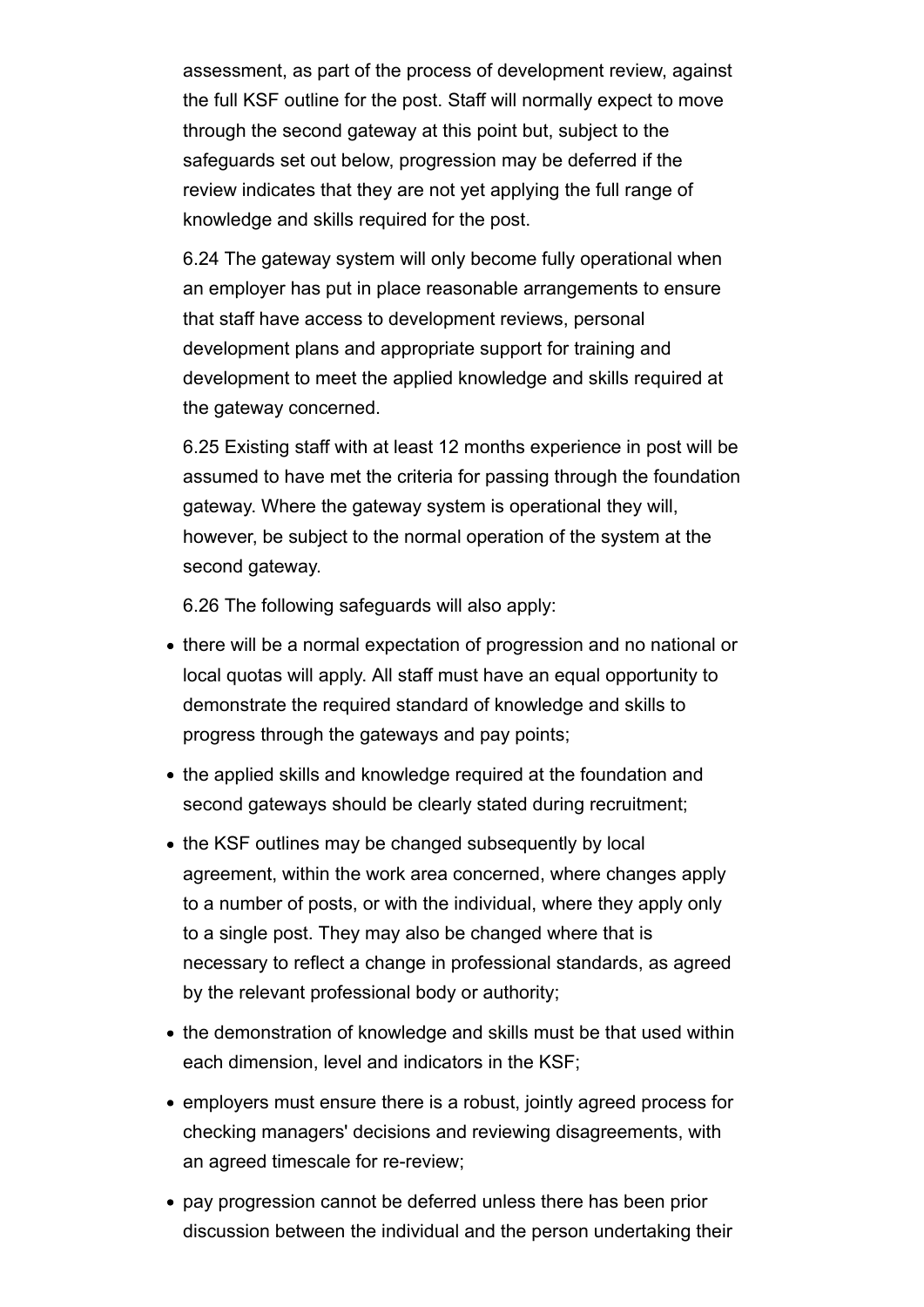review (which should be recorded) about the knowledge and skills that the individual needs to develop and apply and the member of staff has been given the opportunity to achieve the necessary development;

- employers and staff representatives acting in partnership, will monitor decisions on pay progression to ensure that there is no discrimination or bias in relation to race or ethnicity, gender, disability, sexual orientation, religion or belief, age or trade union membership, or pattern of employment e.g. part-time, flexible and night workers.
- 6.27 Guidance on the development of professional roles for healthcare professionals on pay band 5 is set out at Annex 20. Exceptional grounds for deferral of pay progression

6.28 Where significant weaknesses in performance in the current post have been identified, discussed and documented with the staff member concerned and have not been resolved, despite opportunities for appropriate training/development and support, exceptionally, pay progression may be deferred at any pay point until the problems are resolved.

6.29 Significant weaknesses are those which prevent a staff member from continuing to apply consistently, across a recognised normal workload, the knowledge and skills specified under the KSF foundation post outline for the foundation gateway or, for staff above the second gateway, the full range of knowledge and skills specified under the full KSF post outline, without continued supervision and support inappropriate to the post.

6.30 Where a member of staff moves to another job in the NHS covered by this agreement, where the necessary arrangements to support the operation of the gateways are in place, pay progression will normally depend on demonstrating the knowledge and skills specified in the KSF outline for the post, within the first twelve months of appointment.

6.31 Where, however, an individual re-trains in a different area of work, for wider service or operational reasons, with the explicit agreement of the employer concerned, their existing level of pay should be protected. Once protection is agreed, it may not be withdrawn until the person concerned has had a reasonable opportunity to complete their re-training and progress to a point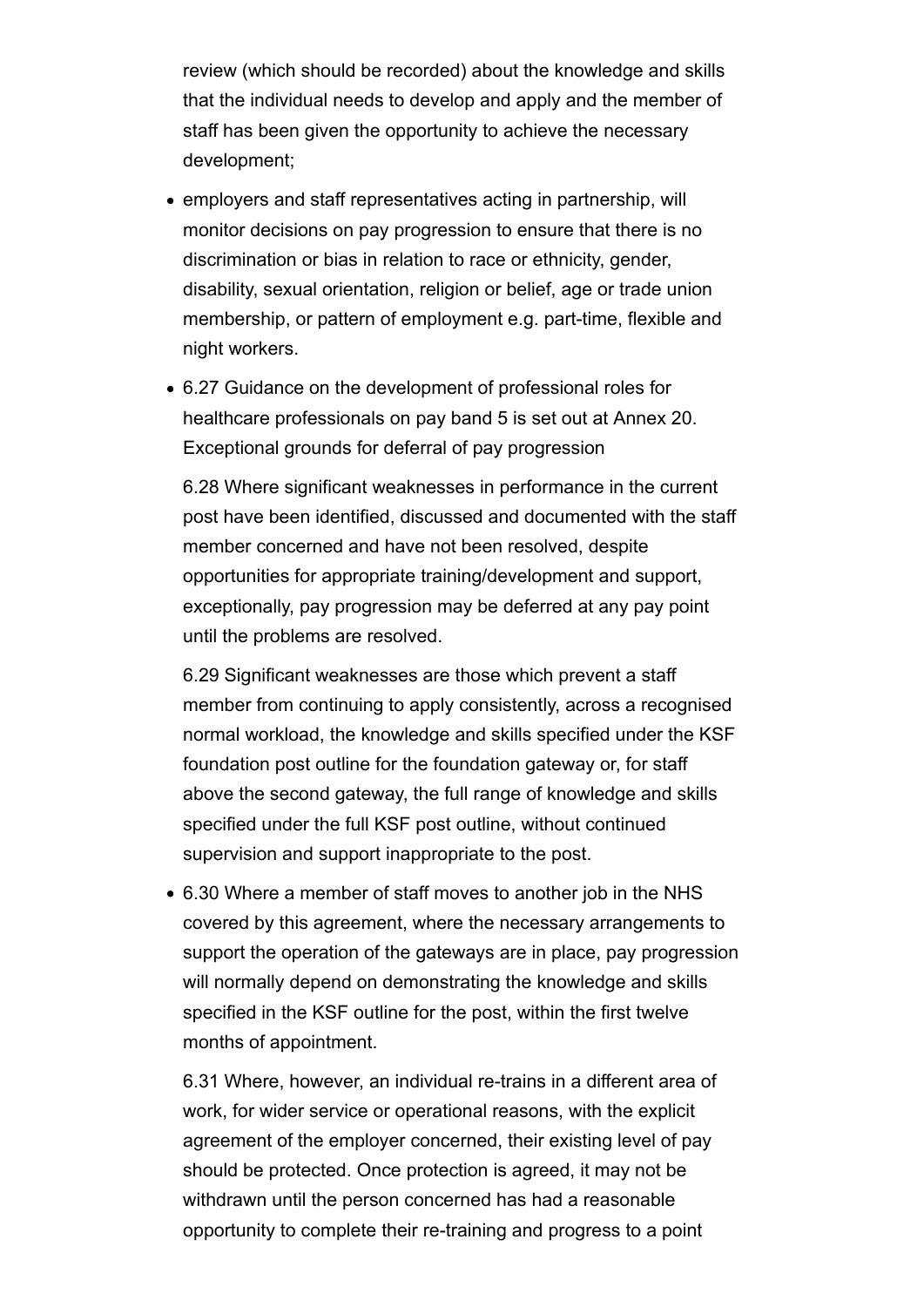where pay protection is no longer required. Explicit employer agreement in this context cannot, however, be deemed to have been given solely because the employer has agreed to re-employ someone following redundancy.

6.32 Individuals may be moved into a higher pay band where it is necessary to fill a post on a temporary basis when a vacancy is unfilled, but being advertised, or the post is being held open for someone who is due to return, e.g. from long-term sickness absence, maternity leave, or from extended training.

6.33 Pay should be set either at the minimum of the new pay band or, if this would result in no pay increase (by reference to basic pay plus any recruitment and retention premium, if applicable) the first pay point in the band which would deliver an increase in pay. Temporary movement into a new pay band should not normally last more than six months or less than one month, except in instances of maternity leave or long-term sickness absence, where a longer period may be known at the outset. In circumstances where the individual is not required to carry out the full responsibilities of the post, pay will be determined by job evaluation.

6.34 Where temporary movement into a higher pay band results in only one extra pay point the incremental date remains the same. Where temporary movement results in more than one extra pay point the incremental date for the period of the temporary movement becomes the date the movement began.

6.35 Pay on promotion should be set either at the minimum of the new pay band or, if this would result in no pay increase, the first pay point in the band which would deliver an increase in pay (by reference to basic pay plus any recruitment and retention premium, if applicable).

*Pay circular (AforC) 2/2013: amendment number 28*

# **Section 7: Payment of annual salaries**

7.1 The annual salaries of full-time employees who are paid monthly shall be apportioned as set out in Table 4.

### **Table 4**

| For each calendar   For each odd day |  |
|--------------------------------------|--|
|                                      |  |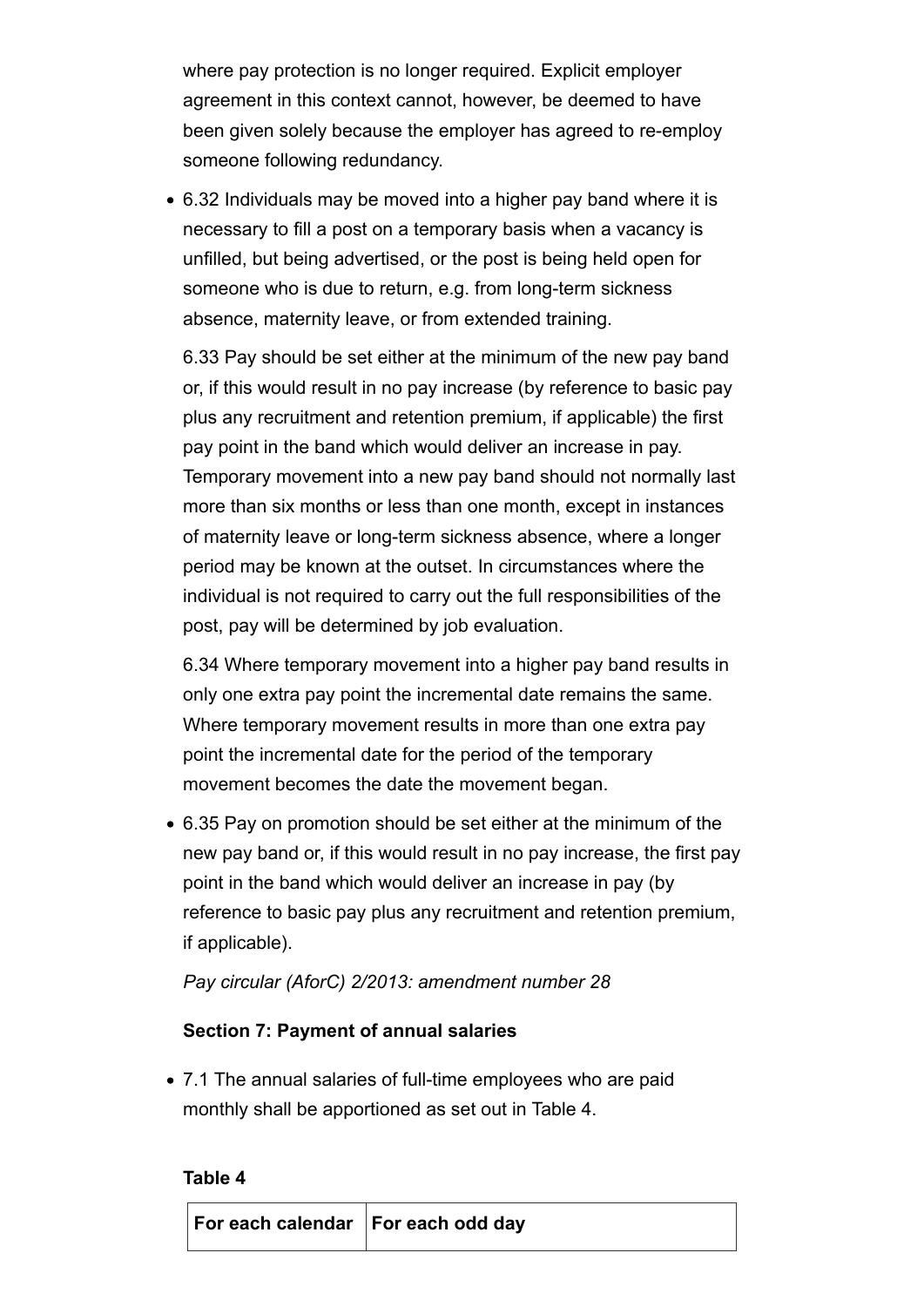| month              | (including Sundays and Saturdays, in<br>the case of a working week of five days) |
|--------------------|----------------------------------------------------------------------------------|
| one twelfth of the | the monthly sum divided by the number                                            |
| annual salary      | $\overline{\phantom{a}}$ of days in the particular month                         |

7.2 The annual salaries of full-time employees who are paid weekly shall be apportioned as set out in Table 5.

### **Table 5**

| For each week                    | For each odd day<br>(including Sundays and Saturdays in the<br>case of a working week of five days) |
|----------------------------------|-----------------------------------------------------------------------------------------------------|
| 7/365ths of the<br>annual salary | the weekly sum divided by 7                                                                         |

- 7.3. The annual salaries of part-time or sessional staff who are paid monthly or weekly should be apportioned as above, except in the months or weeks in which employment commences or terminates, when they should be paid for the hours or sessions worked.
- 7.4. Where full-time salaried employees terminate their employment immediately before a weekend and/or a public holiday and take up a new salaried post with another NHS employer immediately after that weekend and/or that public holiday, payment for the intervening day or days, i.e. the Saturday (in the case of a five day working week) and/or the Sunday and/or the public holiday, shall be made by the first employer.

*Pay circular (AforC) 2/2013: amendment number 28*

**Section 8 and 9: (Unallocated)**

*Amendment number 43*

*TCS Advisory Notice (01/2021)* 

# **Chapter footnotes**

1. 10. See the question and answer guidance in Annex 28. ↑

Download this chapter

Part 2: Pay

# **Part 3: Terms and conditions of service**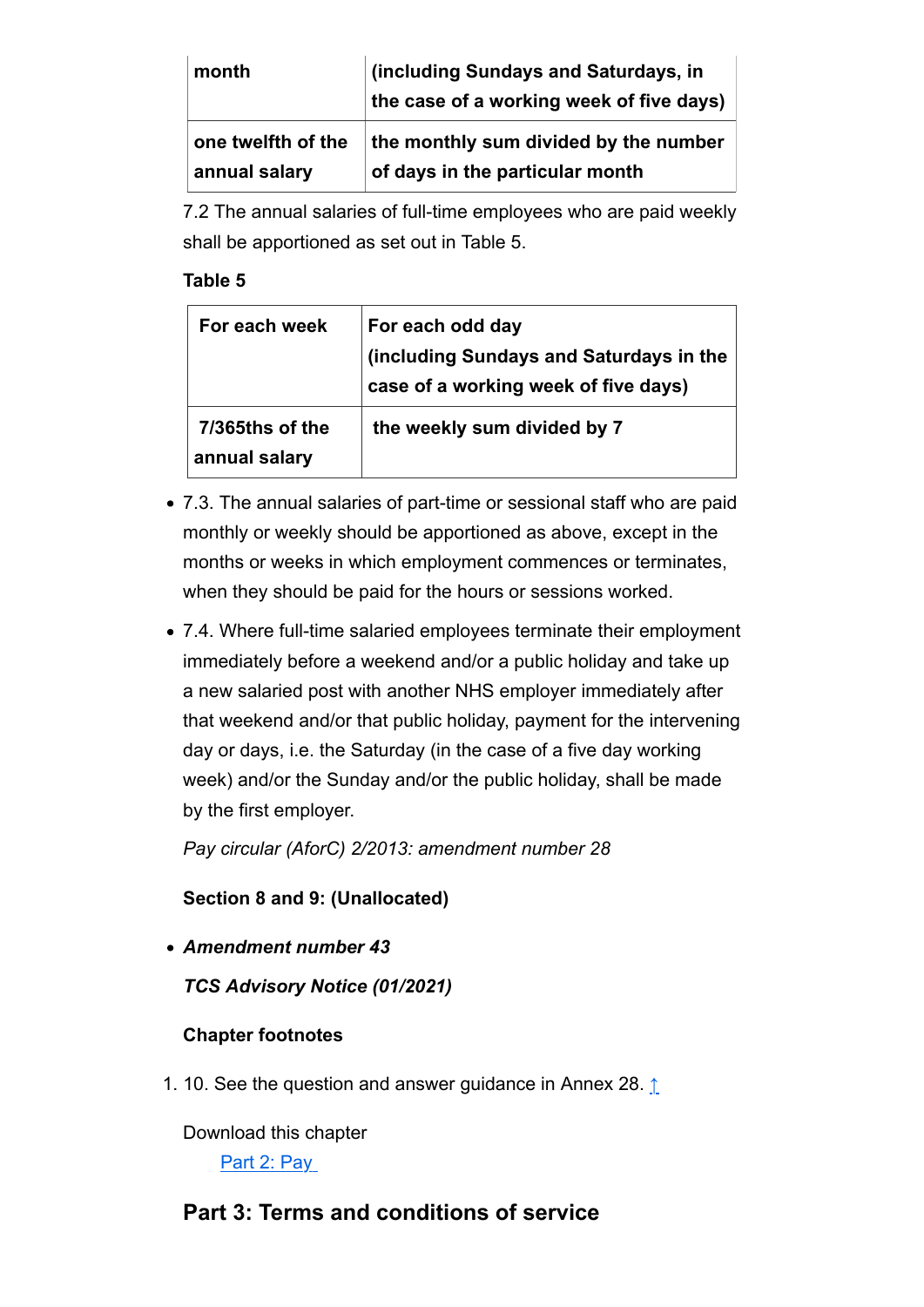## **Section 10: Hours of the working week**

10.1 The standard hours of all full-time NHS staff covered by this pay system will be 37.5 hours, excluding meal breaks. Working time will be calculated exclusive of meal breaks, except where individuals are required to work during meal breaks, in which case such time should be counted as working time.

10.2 The standard hours may be worked over any reference period, e.g. 150 hours over four weeks or annualised hours, with due regard for compliance with employment legislation, such as the Working Time Regulations.

*Pay circular (AforC) 2/2013: amendment number 28*

# **Section 11: Part-time employees and employees on fixed-term contracts**

## **Part-time employees**

11.1 Part-time employees will receive the same entitlements on a pro-rata basis to full-time colleagues. (See paragraph 13.6 for the treatment of public holidays).

## **Employees on fixed-term contracts**

11.2 Employees on fixed-term contracts will receive pay and conditions of service equivalent to that of a comparable, permanent employee.

*Pay circular (AforC) 2/2013: amendment number 28*

# **Section 12: Contractual continuity of service**

12.1 An employee's continuous previous service with any NHS employer counts as reckonable service in respect of NHS agreements on redundancy, maternity, sick pay and annual leave.

12.2 Employers have discretion to take into account any period or periods of employment with employers outside the NHS, where these are judged to be relevant to NHS employment. 1

12.3 When employees who have been transferred out of NHS employment to a non-NHS provider return to NHS employment, their continuous service with a new non-NHS employer providing NHS funded services, will be counted as reckonable in respect of NHS agreements on sick pay, annual leave and incremental credit.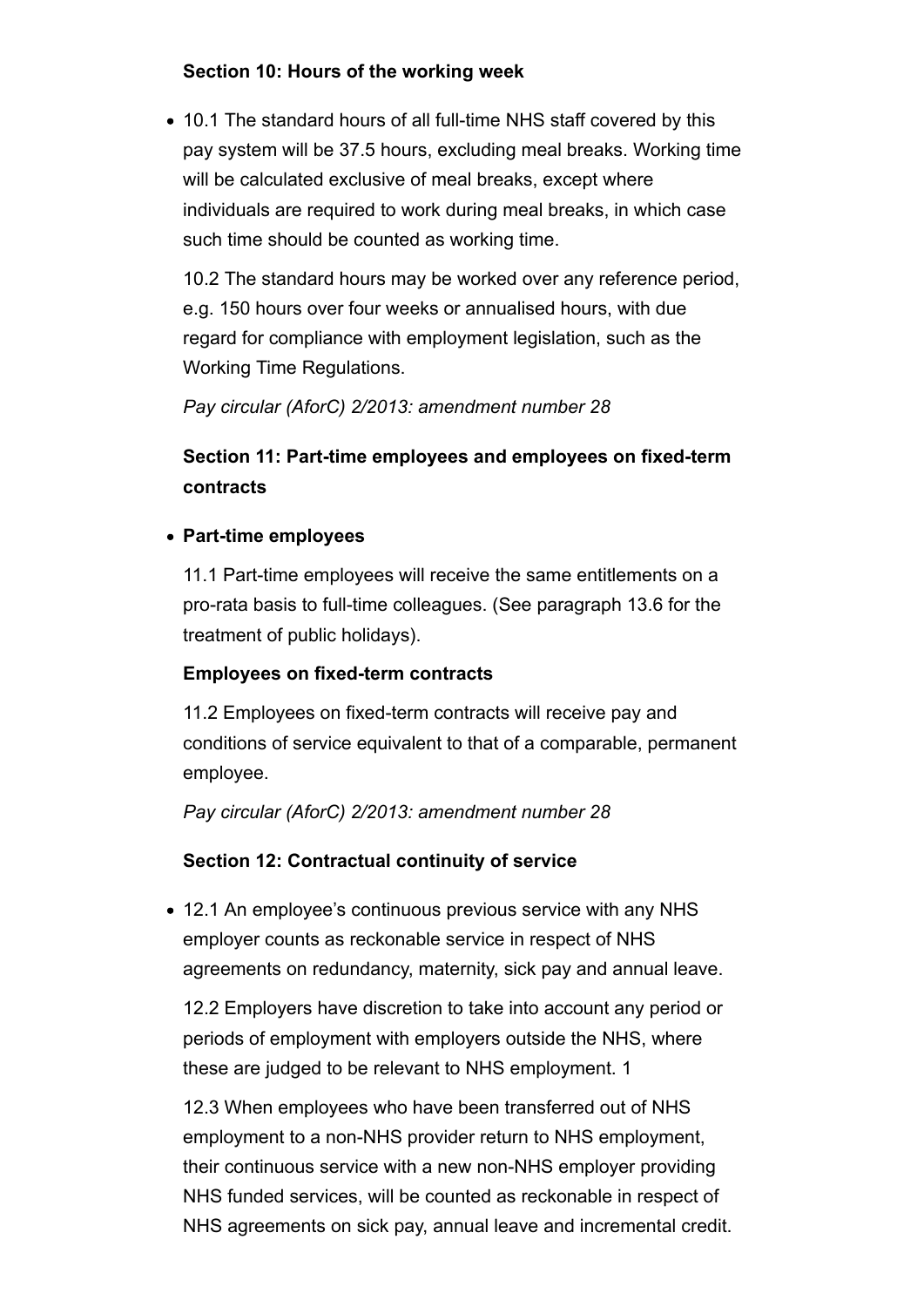12.4 On returning to NHS employment, a previous period or periods of NHS service will be counted towards the employee's entitlement to annual leave.2

12.5 On returning to NHS employment, a previous period or periods of NHS service will be counted towards the employee's entitlement to sickness absence, where there has been a break or breaks in service of 12 months or less.

1See the question and answer guidance in Annex 28 (England and Wales) or Annex 28 (Scotland and Northern Ireland). *Information note number 1: amendment number 37*

2See the question and answer guidance in Annex 28 (England and Wales) or Annex 28 (Scotland and Northern Ireland). *Information note number 2: amendment number 34*

# **Section 13: Annual leave and general public holidays**

13.1 Staff will receive the entitlement to annual leave and general public holidays as set out in Table 6 (see Section 12 for provisions on reckonable service).

| <b>Length of service</b>     | Annual leave and general public<br>holidays |
|------------------------------|---------------------------------------------|
| On appointment               | $27$ days $+ 8$ days                        |
| After five years'<br>service | $29$ days $+ 8$ days                        |
| After ten years'<br>service  | $33$ days $+ 8$ days                        |

**Table 6: Leave entitlements1**

13.2 Local arrangements to consolidate some or all of the general public holidays into annual leave may operate, subject to agreement at local level.

13.3 These leave entitlements include the two extra-statutory days available in England and Wales in the past. Therefore, any local arrangements to add days on account of extra-statutory days will no longer apply. In Scotland this entitlement includes the two additional days that could previously be designated as either statutory days or annual leave. In Northern Ireland this entitlement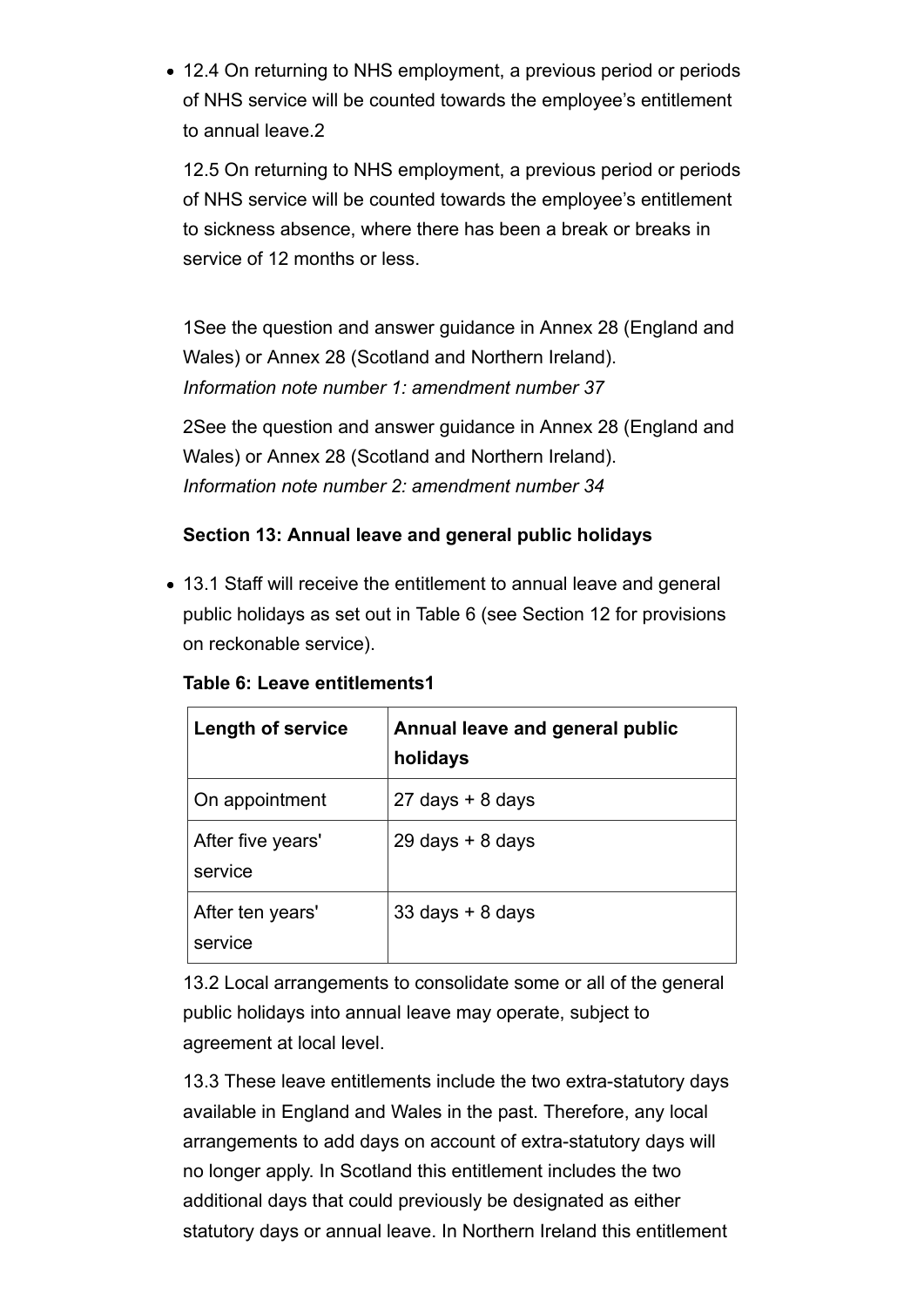also contains the two extra statutory days, however there are ten general public holidays.

13.4 Staff required to work or to be on-call on a general public holiday are entitled to equivalent time to be taken off in lieu at plain time rates, in addition to the appropriate payment for the duties undertaken. See Section 2 (England and Wales) or Section 2 (Scotland and Northern Ireland) and Annex 292.

13.5 Where staff work standard shifts, other than 7½ hours excluding meal breaks, annual leave and general public holiday entitlements should be calculated on an hourly basis, to prevent staff on these shifts receiving greater or less leave than colleagues on standard shifts.3

13.6 Part-time workers will be entitled to paid public holidays no less than pro-rata to the number of public holidays for a full-time worker, rounded up to the nearest half day.

13.7 Part-time workers' public holiday entitlement shall be added to their annual leave entitlement, and they shall take public holidays they would normally work as annual leave.

13.8 An existing part-time worker who, prior to 1 October 2004, was in receipt of a public holiday entitlement in excess of pro-rata to a full-time worker, shall have their excess entitlement protected for a period of five years from the date of assimilation onto this system.

13.9 Pay during annual leave will include regularly paid supplements, including any recruitment and retention premia, payments for work outside normal hours and high cost area supplements. Pay is calculated on the basis of what the individual would have received had he/she been at work.

- For staff who have regular hours the reference period should be based on the previous three months at work or any other reference period that may be locally agreed.
- With effect from 06 April 2020, for staff who have irregular hours the reference period should be based on the last 52 weeks. When calculating the 52 full weeks of pay, employers are limited to referencing the previous 104 weeks from the date the leave begins.

1 See the question and answer guidance in Annex 28 (England and Wales) or Annex 28 (Scotland and Northern Ireland).

2 See the question and answer guidance in Annex 28 (England and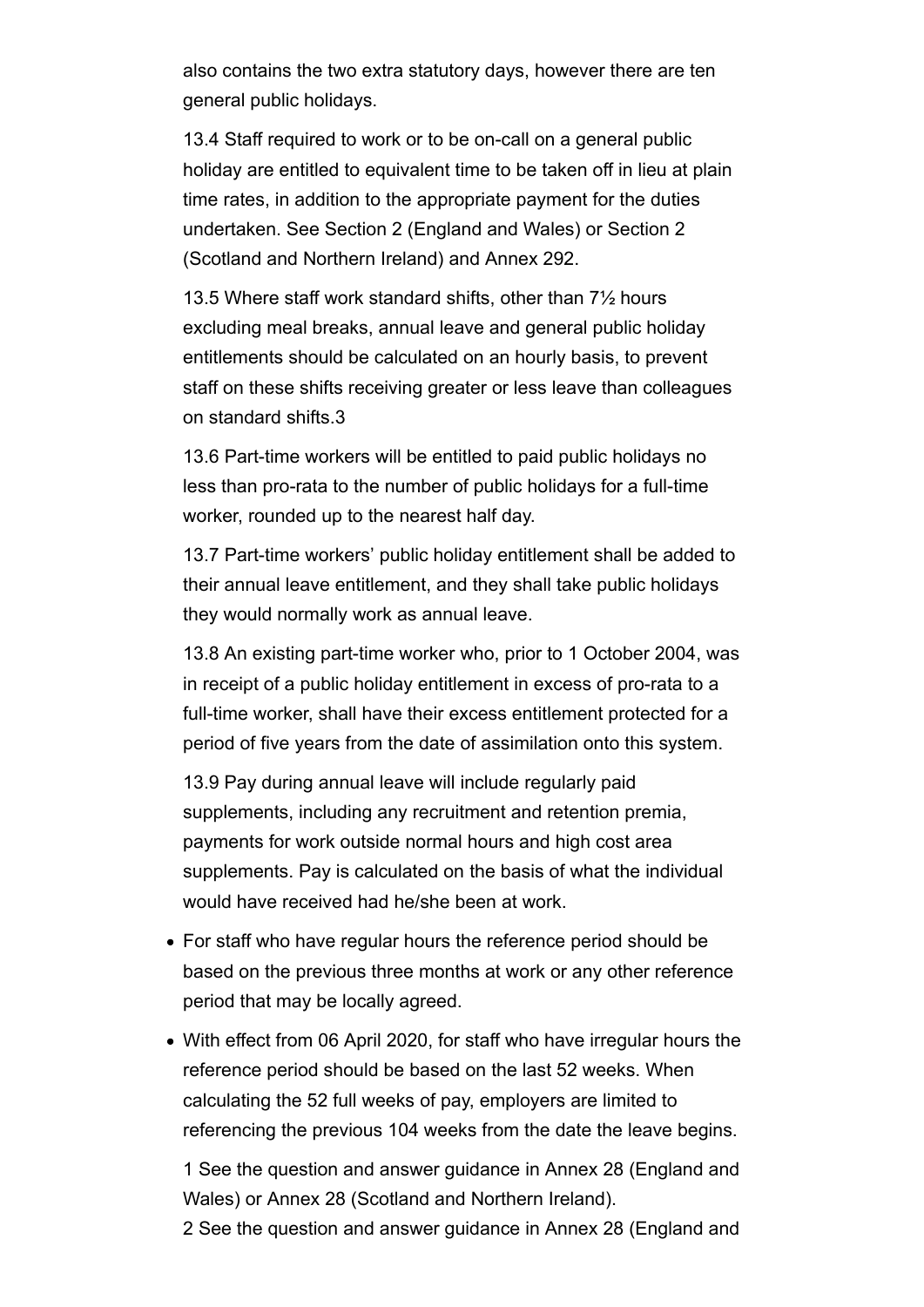Wales) or Annex 28 (Scotland and Northern Ireland). 3 See the question and answer guidance in Annex 28 (England and Wales) or Annex 28 (Scotland and Northern Ireland). *Information note number 1: amendment number 34*

## **Section 14: Sickness absence (England)**

- 14.1 These arrangements are intended to supplement statutory sick pay to provide additional payment during absence due to illness, injury or other disability. This section is supplemented by annex 26, which sets out a framework to support employers and staff in the management of sickness absence and in managing the risk of premature and unnecessary ill health retirements. Annex 26 is reinforced by the Health, Safety and Wellbeing Partnership Group (HSWPG) guidelines. These guidelines supplement and reinforce Annex 26. Under fast track schemes employees may gain earlier access to health services provided by the employer. More information about this policy and local fast track schemes already in place can be found on the NHS Employers website.
- 14.2 Employees absent from work owing to illness will be entitled, subject to the conditions of this agreement, to receive sick pay in accordance with the scale below (see Section 12 for provisions on reckonable service):
- during the first year of service one month's full pay and two months' half pay
- during the second year of service two months' full pay and two months' half pay
- during the third year of service four months' full pay and four months' half pay
- during the fourth and fifth years of service five months' full pay and five months' half pay
- $\bullet$  after completing five years of service  $-$  six months' full pay and six months' half pay.

14.3 In the event of employment coming to an end, entitlement to sick pay ceases from the last day of employment.

14.4 For staff:

who were employed under the terms of this Handbook as at 30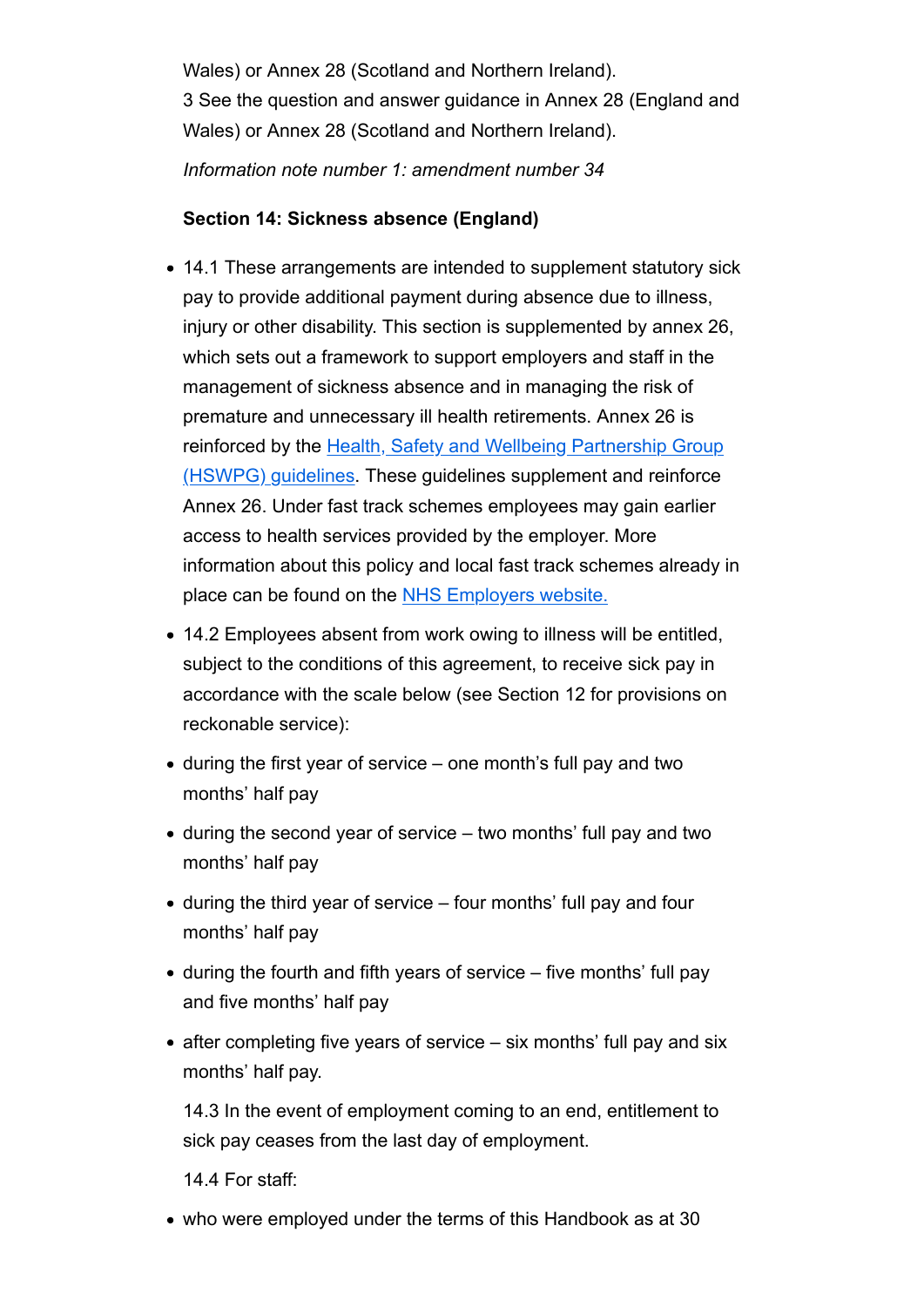June 2018, and have a basic salary of £18,160 or less

• those staff who are absent due to injuries, diseases or other health conditions sustained or contracted in the discharge of their duties of employment which are wholly or mainly attributable to their NHS employment, whom the employer determines are eligible to receive injury allowance in line with paragraphs 22.3 and 22.4 (see paragraph 14.7 in this section).

Pay during sickness absence is calculated on the basis of what the individual would have received had they been at work. It will include regularly paid supplements, including any recruitment and retention premia, payments for work outside normal hours and high cost area supplements. It will be based on the previous three months at work or any other reference period that may be locally agreed. Local partnerships can use virtual rotas showing what hours the employee would have worked in a reference period had he or she been at work

14.5 From 1 July 2018, for staff whose basic pay is above £18,160, and for new starters, full pay is pay which is in line with the appropriate pay point in the relevant pay circular, plus high cost area supplements and any locally agreed pay protection (if these are in payment on the day before the sickness absence begins).

14.6 Full pay needs to be inclusive of any statutory benefits (so as not to make sick pay greater than normal working pay). The combined addition of statutory sick pay to half pay must not exceed full pay.

- 14.7 The period during which sick pay should be paid and the rate of sick pay for any period of absence is calculated, by deducting from the employee's entitlement on the first day of sickness, the aggregate periods of paid sickness absence during the 12 months immediately preceding that day. In aggregating periods of absence due to illness the following absences will be disregarded:
- unpaid sick absence
- absence caused by injuries, diseases, or other health conditions that are wholly or mainly attributable to the employee's NHS employment and which have been sustained or contracted in the discharge of the employee's duties of employment, as defined in paragraph 22.3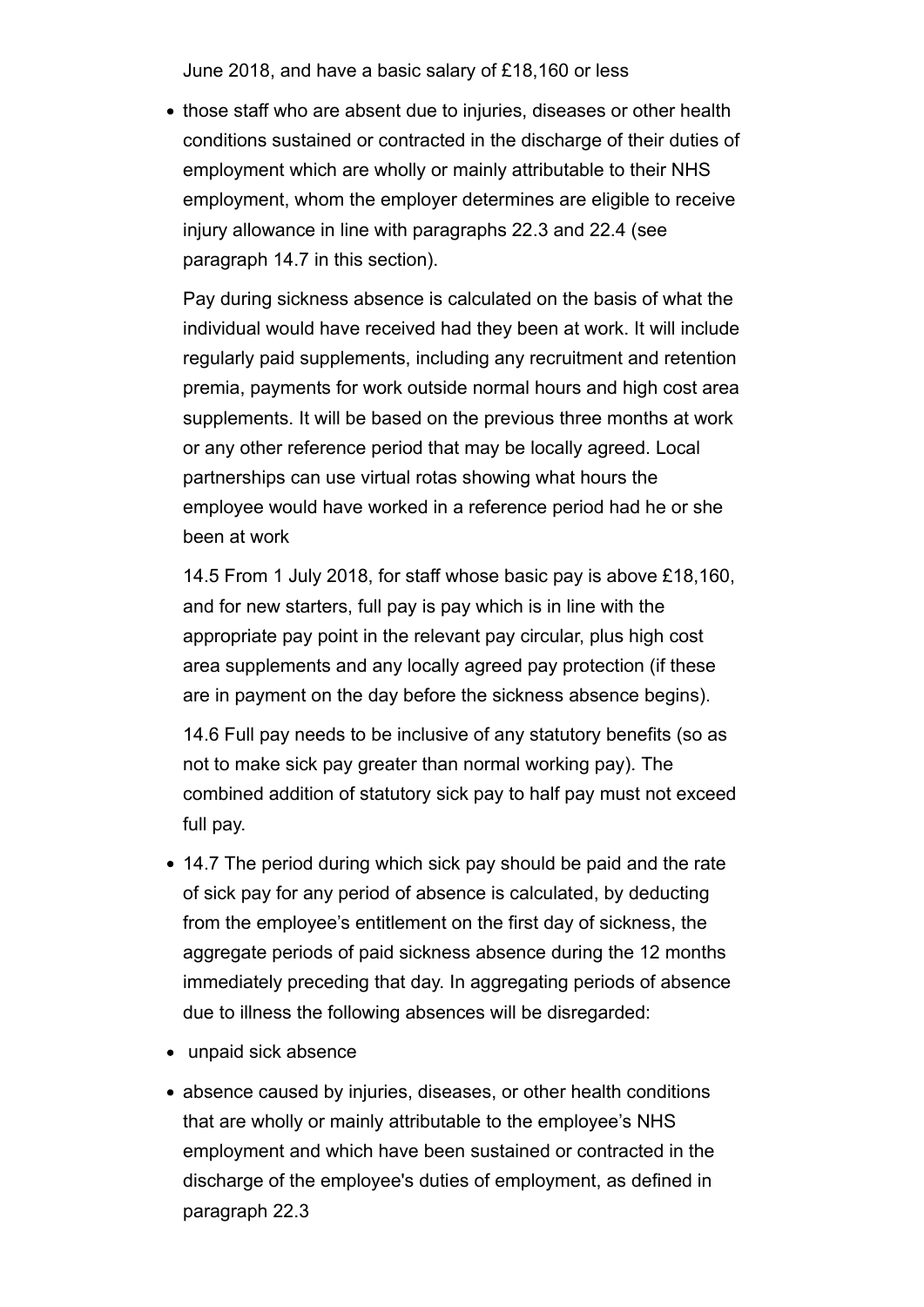- absence caused by injury resulting from a crime of violence, not sustained on duty but connected with or arising from the employee's employment, where the injury has been the subject of payment by the Criminal Injuries Compensation Authority (England, Wales and Scotland), and the Compensation Agency (Northern Ireland)
- absence caused by injury resulting from a crime of violence as described in the bullet immediately above, but which has not attracted payment of an award as it has not met the loss of earnings criteria or was not one for which compensation above the minimum would arise.

14.8 Sick pay paid to an employee under this scheme when added to any statutory sickness, injuries or compensation benefits, including any allowances for adult or child dependants, must not exceed full pay (see paragraphs 14.4 and 14.5 in this section).

14.9 Employees will not be entitled to an additional day off if sick on a statutory holiday.

14.10 Sick pay for those who have exhausted sick pay entitlements should be reinstated at half pay, after 12 months of continuous sickness absence, in the following circumstances:

- staff with more than five years reckonable service:- sick pay will be reinstated if sick pay entitlement is exhausted before a final review meeting for long term absence has taken place;
- staff with less than five years reckonable service:- sick pay will be reinstated if sick pay entitlement is exhausted and a final review does not take place within 12 months of the start of their sickness absence.

14.11 Reinstatement of sick pay should continue until the final review meeting has taken place. Reinstatement of sick pay is not retrospective for any period of zero pay in the preceding 12 months of continuous absence.

14.12 These arrangements will be in accordance with local sickness absence procedures, established in accordance with annex 26, and will only apply where the failure to undertake the final review meeting is due to delay by the employer. This provision will not apply where a review is delayed due to reasons other than those caused by the employer.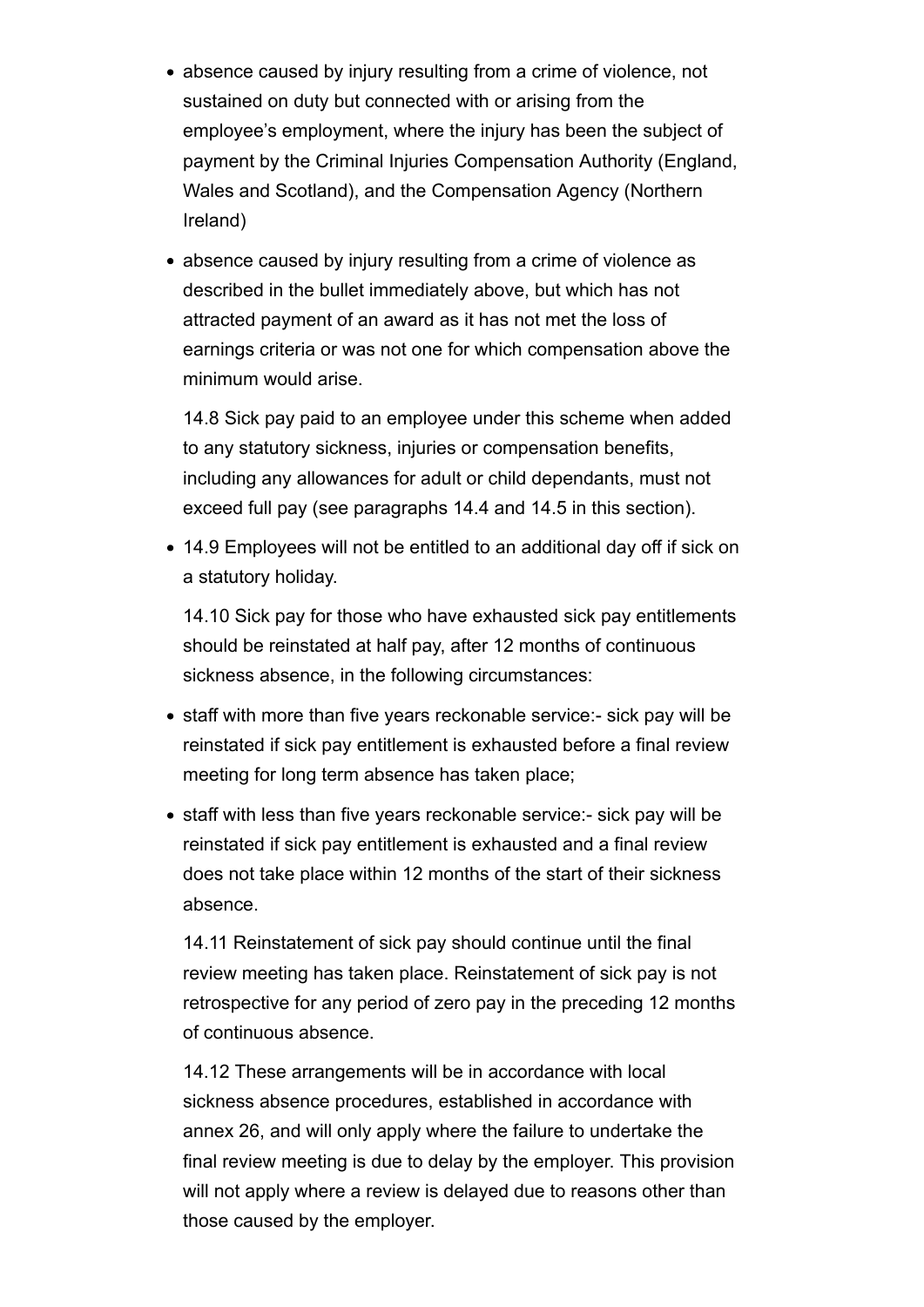14.13 Employers will also have discretion to extend the period of sick pay on full or half pay beyond the scale set out in paragraph 14.2 in this Section:

- where there is the expectation of return to work in the short term and an extension would materially support a return and/or assist recovery, particular consideration should be given to those staff without full sick pay entitlements;
- in any other circumstance that the employer deems reasonable.

14.14 During the rehabilitation period employers should allow employees to return to work on reduced hours or, where possible, encourage employees to work from home without loss of pay. Any such arrangements need to be consistent with statutory sick pay rules.

14.15 Sick pay is not normally payable for an absence caused by an accident due to active participation in sport as a profession, or where contributable negligence is proved.

14.16 An employee who is absent as a result of an accident is not entitled to sick pay if damages are received from a third party. Employers will advance to an employee a sum not exceeding the amount of sick pay payable under this scheme, providing the employee repays the full amount of sickness allowance to the employer, when damages are received. Once received the absence shall not be taken into account for the purposes of the scale set out in paragraph 14.2 in this section.

14.17 Employers may, at any time, require an employee absent from work due to illness to attend an examination by a medical practitioner. Furthermore, staff do not need to be off sick to be referred by their employer for a medical. The employer will meet the cost of any medical examination.

14.18 After investigation, consultation and consideration of other alternative posts, and where there is no reasonable prospect of the employee returning to work, employers will have the option to terminate employment before the employee has reached the end of the contractual paid sick absence period, subject to the employers' agreed sickness absence policies and procedures.

14.19 Notification procedures and payment of sick absence pay when injuries are connected with other insured employment will be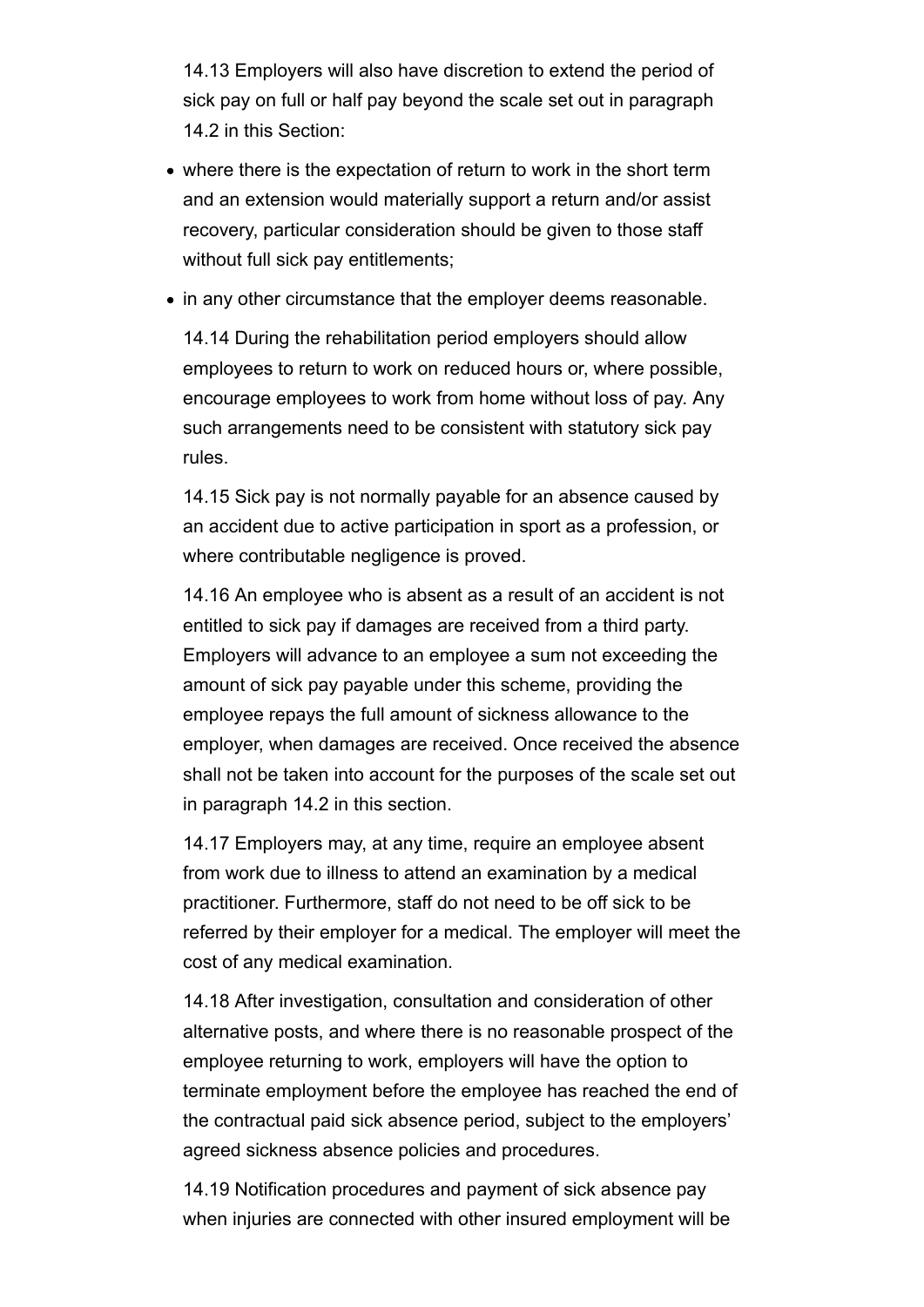for local determination.

14.20 Staff who are on sickness absence due to a work related injury, disease or other health condition may also be entitled to payment of an injury allowance as defined in section 22.

14.21 Staff who commenced an episode of sickness absence prior to 1 July 2018 will continue to be paid sickness absence under the terms they were employed upon when their period of sickness absence commenced. The provisions for sickness absence for any subsequent periods of sickness absence from 1 July 2018 will be under the terms of this section.

*Amendment number 39: NHS TCS Advisory Notice 01/2018*

## **Section 14: Sickness absence (Wales)**

- 14.1 These arrangements are intended to supplement statutory sick pay to provide additional payment during absence due to illness, injury or other disability. This section is supplemented by Annex 26, which sets out a framework to support employers and staff in the management of sickness absence and in managing the risk of premature and unnecessary ill health retirements. Annex 26 is reinforced by the Health, Safety and Wellbeing Partnership Group (HSWPG) guidelines. These guidelines supplement and reinforce Annex 26. Under 'fast track' schemes employees may gain earlier access to health services provided by the employer. More information about this policy and local fast track schemes already in place can be found on the NHS Employers website.
- 14.2 Employees absent from work owing to illness will be entitled, subject to the conditions of this agreement, to receive sick pay in accordance with the scale below (see section 12 for provisions on reckonable service):
- during the first year of service one month's full pay and two months' half pay
- during the second year of service two months' full pay and two months' half pay
- during the third year of service four months' full pay and four months' half pay
- during the fourth and fifth years of service five months' full pay and five months' half pay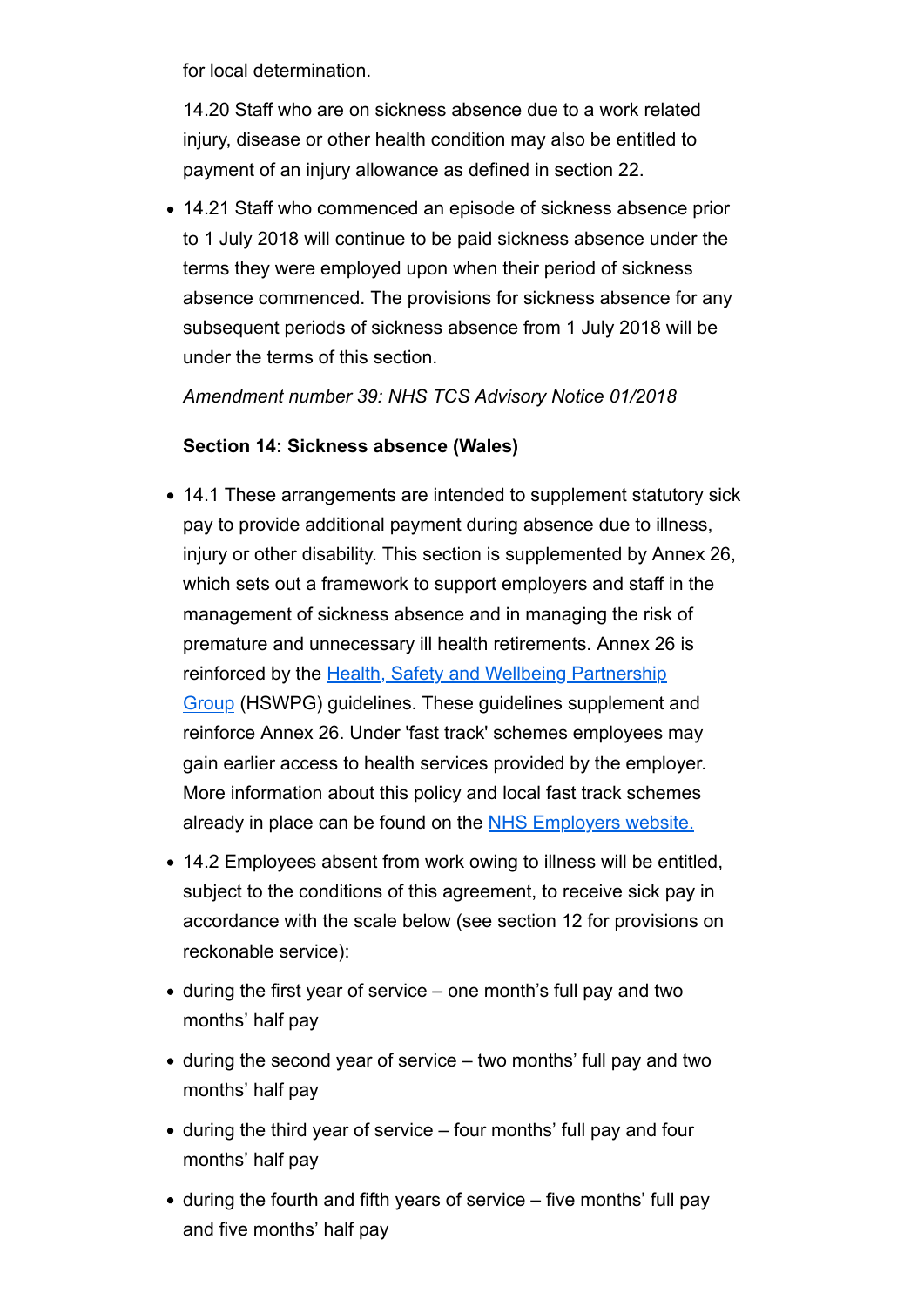• after completing five years of service – six months' full pay and six months' half pay.

14.3 In the event of employment coming to an end, entitlement to sick pay ceases from the last day of employment.

14.4 For staff:

- on pay spine points 1 to 8; and
- those staff who are absent due to injuries, diseases or other health conditions sustained or contracted in the discharge of their duties of employment which are wholly or mainly attributable to their NHS employment, whom the employer determines are eligible to receive injury allowance in line with paragraphs 22.3 and 22.4 (see paragraph 14.7 in this section).

Pay during sickness absence is calculated on the basis of what the individual would have received had they been at work. It will include regularly paid supplements, including any recruitment and retention premia, payments for work outside normal hours and high cost area supplements. It will be based on the previous three months at work or any other reference period that may be locally agreed. Local partnerships can use virtual rotas showing what hours the employee would have worked in a reference period had he or she been at work.

14.5 In Wales:

- From 1 January 2015, for staff on pay spine points 9 to 54, full pay in this agreement is pay which is in line with the appropriate pay point in the relevant pay circular, plus high cost area supplements (if these are in payment on the day before the sickness absence begins).
- The pay of staff who begin a period of sickness absence before 1 January 2015, and who remain absent on this date will, from 1 January 2015 and for the remainder of the absence, be in line with this paragraph. Their pay during subsequent sickness absences will be in line with this paragraph.

14.6 Full pay needs to be inclusive of any statutory benefits (so as not to make sick pay greater than normal working pay). The combined addition of statutory sick pay to half pay must not exceed full pay.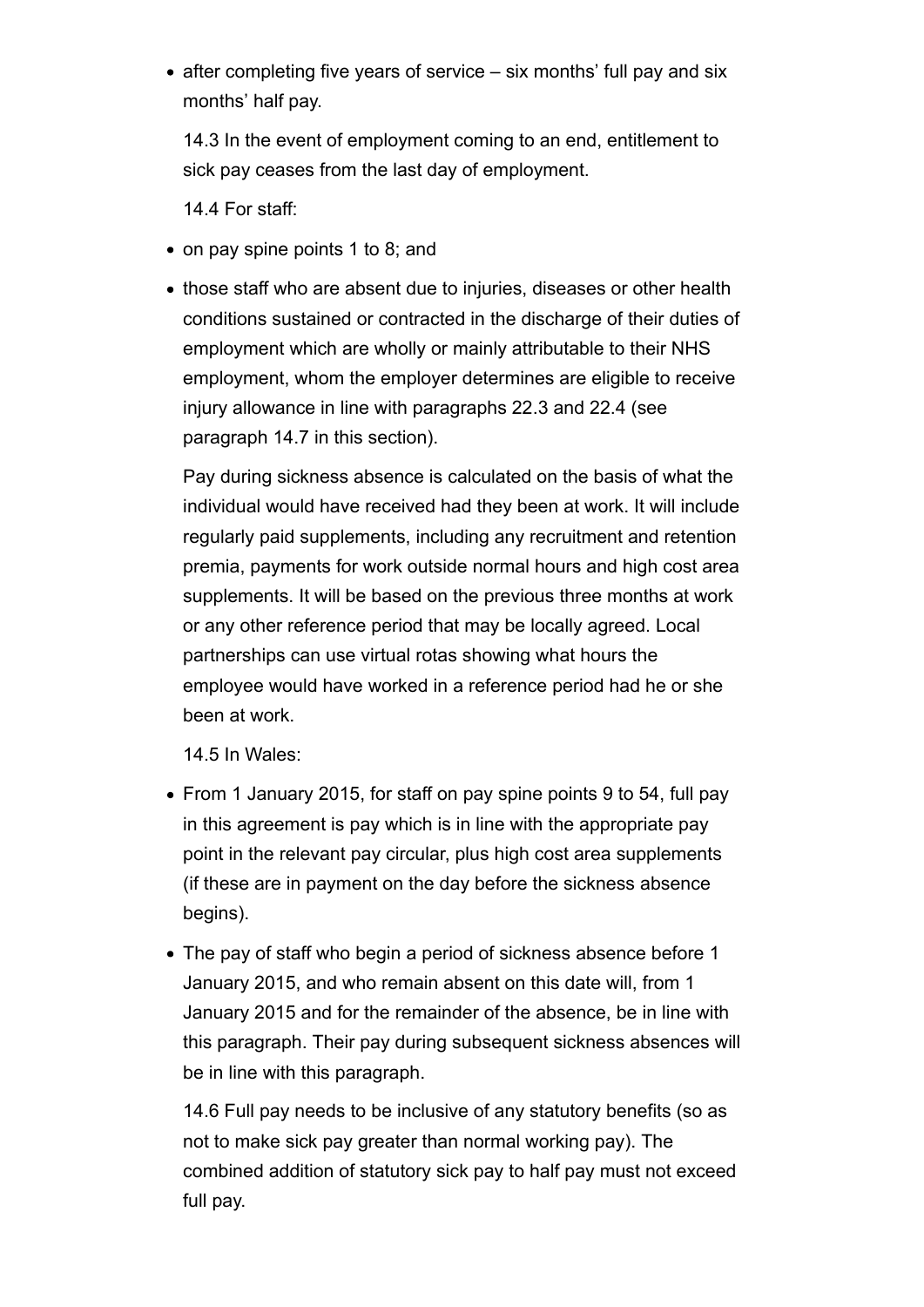- 14.7 The period during which sick pay should be paid and the rate of sick pay for any period of absence is calculated, by deducting from the employee's entitlement on the first day of sickness, the aggregate periods of paid sickness absence during the 12 months immediately preceding that day. In aggregating periods of absence due to illness the following absences will be disregarded:
- unpaid sick absence
- absence caused by injuries, diseases, or other health conditions that are wholly or mainly attributable to the employee's NHS employment and which have been sustained or contracted in the discharge of the employee's duties of employment, as defined in paragraph 22.3
- absence caused by injury resulting from a crime of violence, not sustained on duty but connected with or arising from the employee's employment, where the injury has been the subject of payment by the Criminal Injuries Compensation Authority (England, Wales and Scotland), and the Compensation Agency (Northern Ireland)
- absence caused by injury resulting from a crime of violence as described in the bullet immediately above, but which has not attracted payment of an award as it has not met the loss of earnings criteria or was not one for which compensation above the minimum would arise.

14.8 Sick pay paid to an employee under this scheme when added to any statutory sickness, injuries or compensation benefits, including any allowances for adult or child dependants, must not exceed full pay (see paragraphs 14.4 and 14.5 in this Section).

14.9 Employees will not be entitled to an additional day off if sick on a statutory holiday.

14.10 Sick pay for those who have exhausted sick pay entitlements should be reinstated at half pay, after 12 months of continuous sickness absence, in the following circumstances:

- staff with more than five years reckonable service:- sick pay will be reinstated if sick pay entitlement is exhausted before a final review meeting for long term absence has taken place
- staff with less than five years reckonable service:- sick pay will be reinstated if sick pay entitlement is exhausted and a final review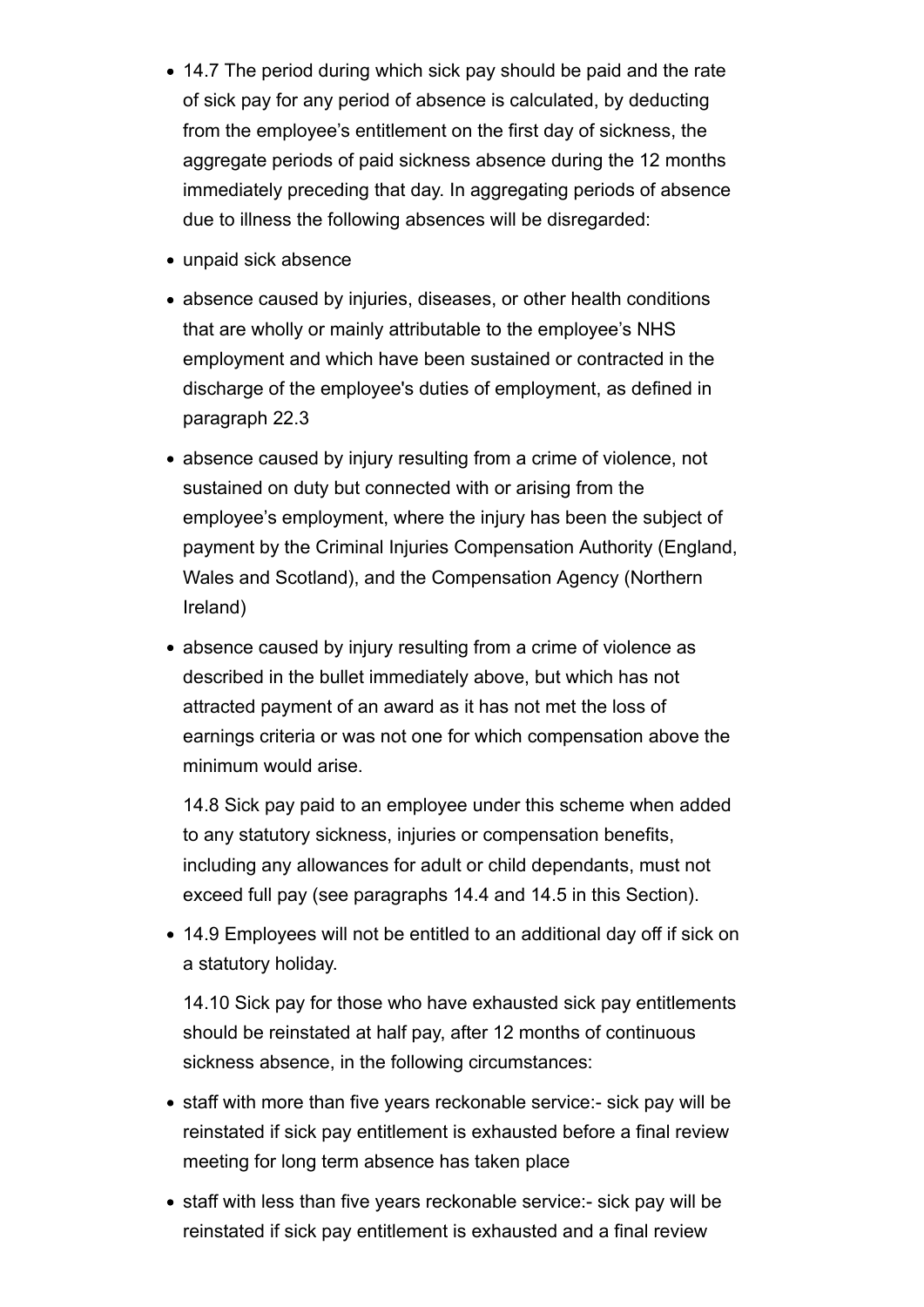does not take place within 12 months of the start of their sickness absence.

14.11 Reinstatement of sick pay should continue until the final review meeting has taken place. Reinstatement of sick pay is not retrospective for any period of zero pay in the preceding 12 months of continuous absence.

14.12 These arrangements will be in accordance with local sickness absence procedures, established in accordance with Annex 26, and will only apply where the failure to undertake the final review meeting is due to delay by the employer. This provision will not apply where a review is delayed due to reasons other than those caused by the employer.

14.13 Employers will also have discretion to extend the period of sick pay on full or half pay beyond the scale set out in paragraph 14.2 in this Section:

- where there is the expectation of return to work in the short term and an extension would materially support a return and/or assist recovery, particular consideration should be given to those staff without full sick pay entitlements
- in any other circumstance that the employer deems reasonable.

14.14 During the rehabilitation period employers should allow employees to return to work on reduced hours or, where possible, encourage employees to work from home without loss of pay. Any such arrangements need to be consistent with statutory sick pay rules.

14.15 Sick pay is not normally payable for an absence caused by an accident due to active participation in sport as a profession, or where contributable negligence is proved.

14.16 An employee who is absent as a result of an accident is not entitled to sick pay if damages are received from a third party. Employers will advance to an employee a sum not exceeding the amount of sick pay payable under this scheme, providing the employee repays the full amount of sickness allowance to the employer, when damages are received. Once received the absence shall not be taken into account for the purposes of the scale set out in paragraph 14.2 in this section.

14.17 Employers may, at any time, require an employee absent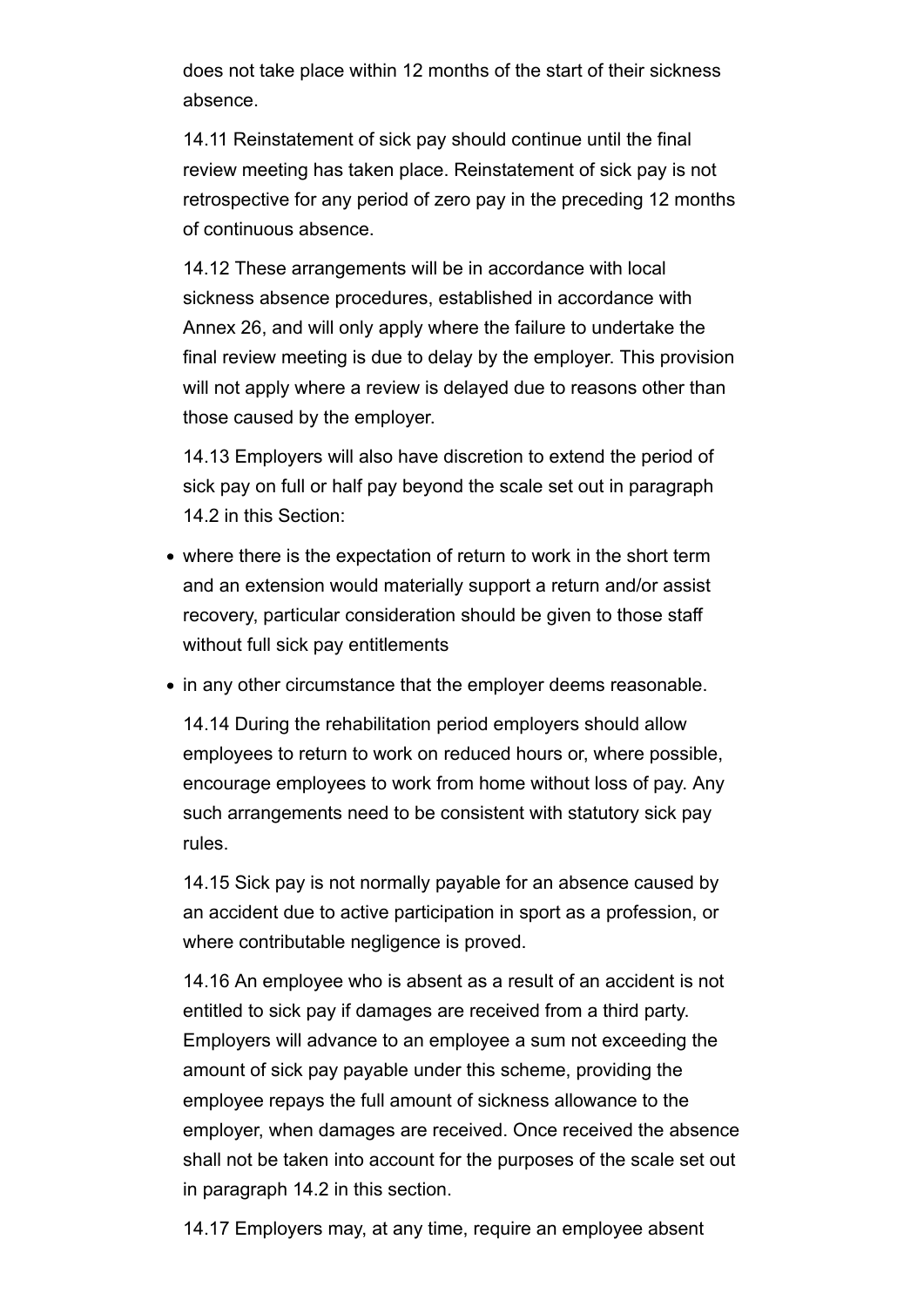from work due to illness to attend an examination by a medical practitioner. Furthermore, staff do not need to be off sick to be referred by their employer for a medical. The employer will meet the cost of any medical examination.

14.18 After investigation, consultation and consideration of other alternative posts, and where there is no reasonable prospect of the employee returning to work, employers will have the option to terminate employment before the employee has reached the end of the contractual paid sick absence period, subject to the employers' agreed sickness absence policies and procedures.

14.19 Notification procedures and payment of sick absence pay when injuries are connected with other insured employment will be for local determination.

14.20 Staff who are on sickness absence due to a work related injury, disease or other health condition may also be entitled to payment of an injury allowance as defined in Section 22.

1 In Wales this Section is part of a three year agreement. It applies there until 31 December 2017.

2 See the question and answer guidance in Annex 28 (England and Wales).

3 See the question and answer guidance in Annex 28 (England and Wales).

4 See the question and answer guidance in Annex 28 (England and Wales).

5 See the question and answer guidance in Annex 28 (England and Wales).

6 See the question and answer guidance in Annex 28 (England and Wales).

*Pay circular (AforC) 2/2016: amendment number 36*

*Amendment number 39: NHS TCS Advisory Notice 01/2018*

## **Section 14: Sickness absence (Scotland and Northern Ireland)**

14.1 These arrangements are intended to supplement statutory sick pay to provide additional payment during absence due to illness, injury or other disability. This section is supplemented by Annex 26, which sets out a framework to support employers and staff in the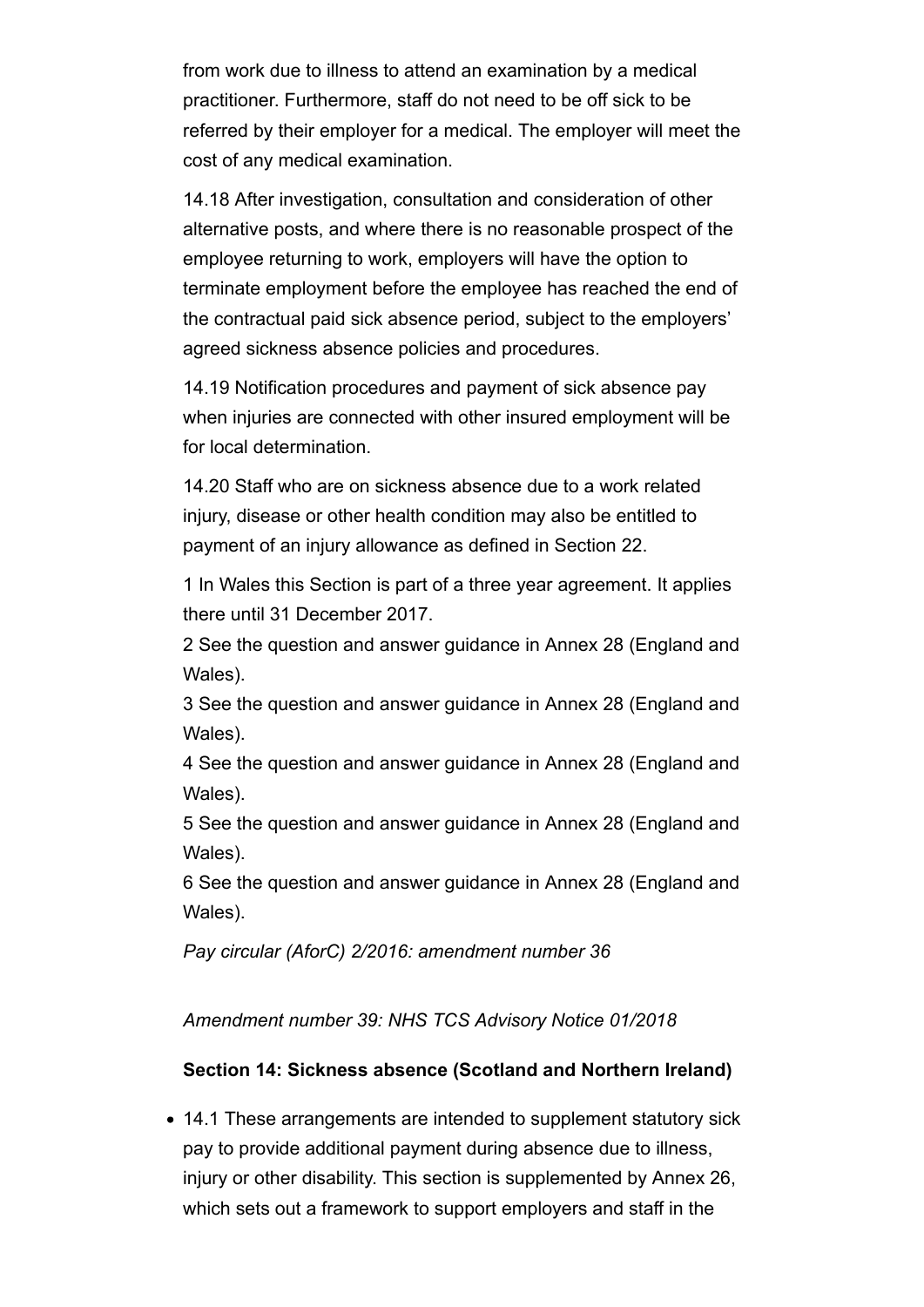management of sickness absence and in managing the risk of premature and unnecessary ill health retirements.

- 14.2 Employees absent from work owing to illness will be entitled, subject to the conditions of this agreement, to receive sick pay in accordance with the scale below (see Section 12 for provisions on reckonable service):
- during the first year of service one month's full pay and two months' half pay;
- during the second year of service two months' full pay and two months' half pay;
- during the third year of service four months' full pay and four months' half pay;
- during the fourth and fifth years of service five months' full pay and five months' half pay;
- $\bullet$  after completing five years of service  $-$  six months' full pay and six months' half pay.

14.3 In the event of employment coming to an end, entitlement to sick pay ceases from the last day of employment.

14.4 The definition of full pay will include regularly paid supplements, including any recruitment and retention premia, payments for work outside normal hours and high cost area supplements. Sick pay is calculated on the basis of what the individual would have received had he/she been at work.1 This would be based on the previous three months at work or any other reference period that may be locally agreed.2 Local partnerships can use virtual rotas showing what hours the employee would have worked in a reference period had he or she been at work.

14.5 Full pay needs to be inclusive of any statutory benefits (so as not to make sick pay greater than normal working pay). The combined addition of statutory sick pay to half pay must not exceed full pay.

14.6 The period during which sick pay should be paid and the rate of sick pay for any period of absence is calculated, by deducting from the employee's entitlement on the first day of sickness, the aggregate periods of paid sickness absence during the 12 months immediately preceding that day. In aggregating periods of absence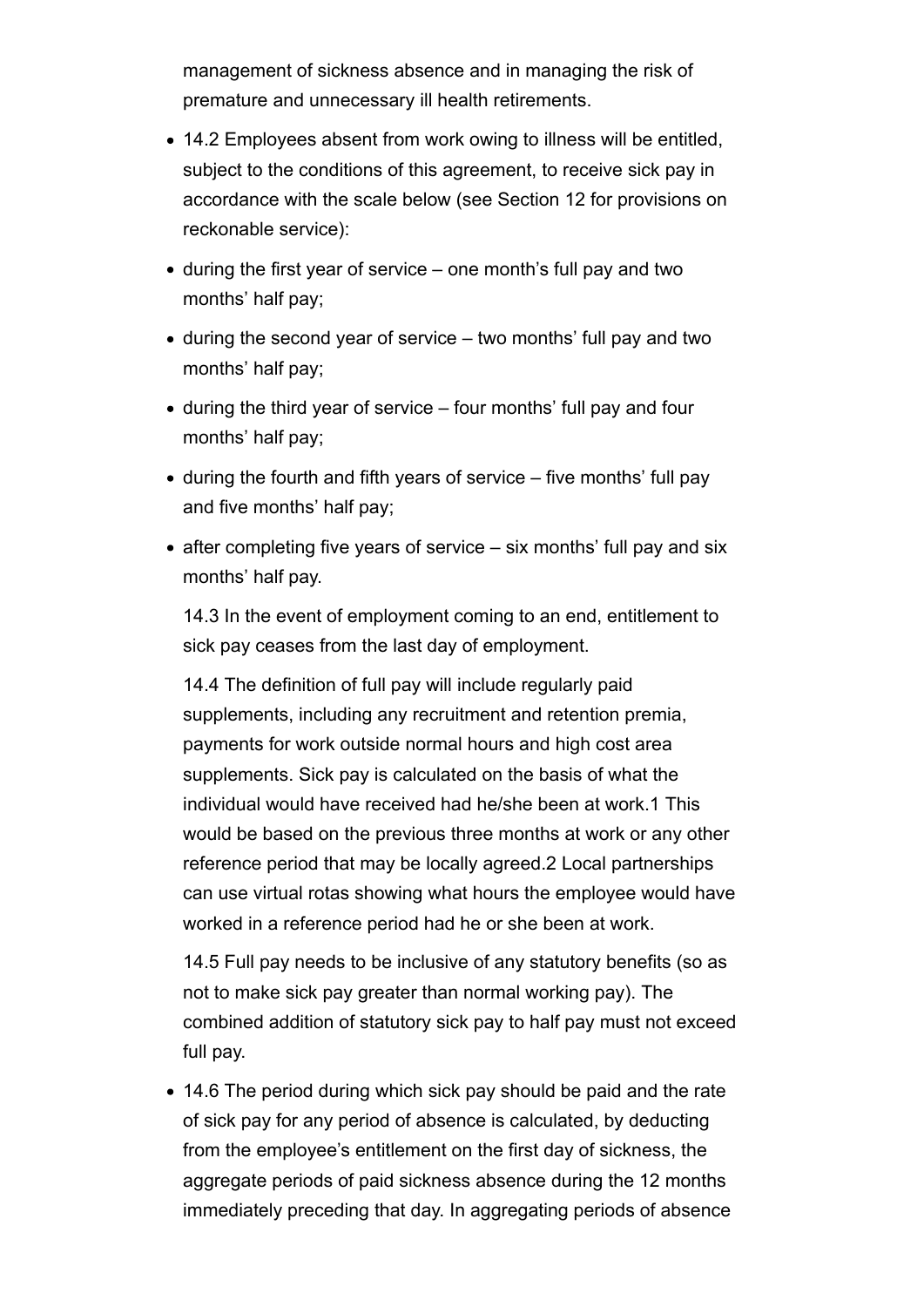due to illness the following absences will be disregarded:

- unpaid sick absence;
- absence caused by injuries, diseases, or other health conditions that are wholly or mainly attributable to the employee's NHS employment and which have been sustained or contracted in the discharge of the employee's duties of employment, as defined in paragraph 22.3;
- absence caused by injury resulting from a crime of violence, not sustained on duty but connected with or arising from the employee's employment, where the injury has been the subject of payment by the Criminal Injuries Compensation Authority (England, Wales and Scotland) and the Compensation Agency (Northern Ireland);
- absence caused by injury resulting from a crime of violence as described in the bullet immediately above, but which has not attracted payment of an award as it has not met the loss of earnings criteria or was not one for which compensation above the minimum would arise.

14.7 Sick pay paid to an employee under this scheme when added to any statutory sickness, injuries or compensation benefits, including any allowances for adult or child dependants, must not exceed full pay (see paragraph 14.4 in this Section).

14.8 Employees will not be entitled to an additional day off if sick on a statutory holiday.

14.9 Sick pay for those who have exhausted sick pay entitlements should be reinstated at half pay, after 12 months of continuous sickness absence, in the following circumstances:

- staff with more than 5 years reckonable service:- sick pay will be reinstated if sick pay entitlement is exhausted before a final review meeting for long term absence has taken place;
- staff with less than 5 years reckonable service:- sick pay will be reinstated if sick pay entitlement is exhausted and a final review does not take place within 12 months of the start of their sickness absence.

14.10 Reinstatement of sick pay should continue until the final review meeting has taken place. Reinstatement of sick pay is not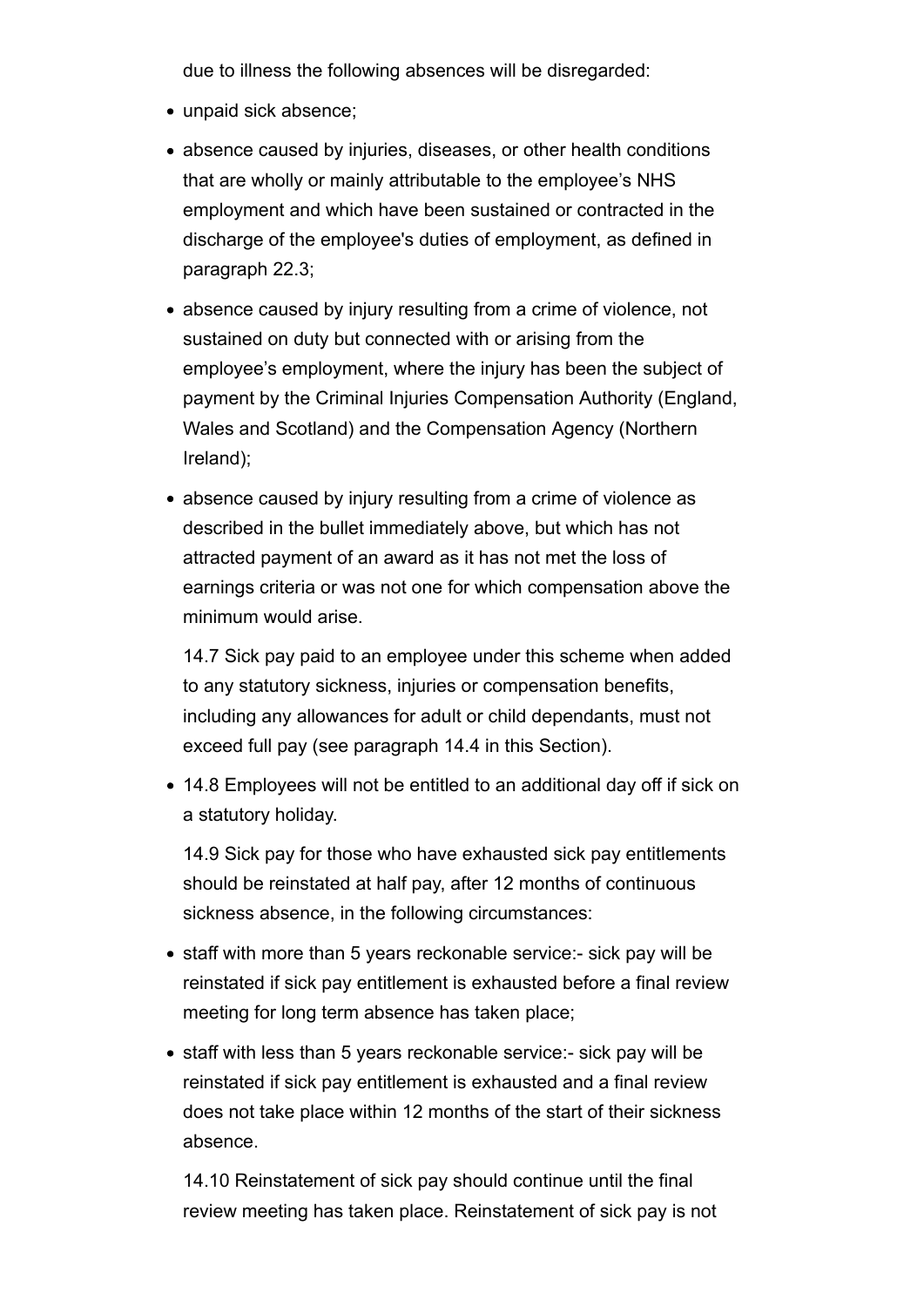retrospective for any period of zero pay in the preceding 12 months of continuous absence.

14.11 These arrangements will be in accordance with local sickness absence procedures, established in accordance with Annex 26, and will only apply where the failure to undertake the final review meeting is due to delay by the employer. This provision will not apply where a review is delayed due to reasons other than those caused by the employer.

14.12 Employers will also have discretion to extend the period of sick pay on full or half pay beyond the scale set out in paragraph 14.2 in this Section:

- where there is the expectation of return to work in the short term and an extension would materially support a return and/or assist recovery, particular consideration should be given to those staff without full sick pay entitlements;
- in any other circumstance that the employer deems reasonable.

14.13 During the rehabilitation period employers should allow employees to return to work on reduced hours or, where possible, encourage employees to work from home without loss of pay. Any such arrangements need to be consistent with statutory sick pay rules.

14.14 Sick pay is not normally payable for an absence caused by an accident due to active participation in sport as a profession, or where contributable negligence is proved.

14.15 An employee who is absent as a result of an accident is not entitled to sick pay if damages are received from a third party. Employers will advance to an employee a sum not exceeding the amount of sick pay payable under this scheme, providing the employee repays the full amount of sickness allowance to the employer, when damages are received. Once received the absence shall not be taken into account for the purposes of the scale set out in paragraph 14.2 in this Section.

14.16 Employers may, at any time, require an employee absent from work due to illness to attend an examination by a medical practitioner. Furthermore, staff do not need to be off sick to be referred by their employer for a medical. The employer will meet the cost of any medical examination.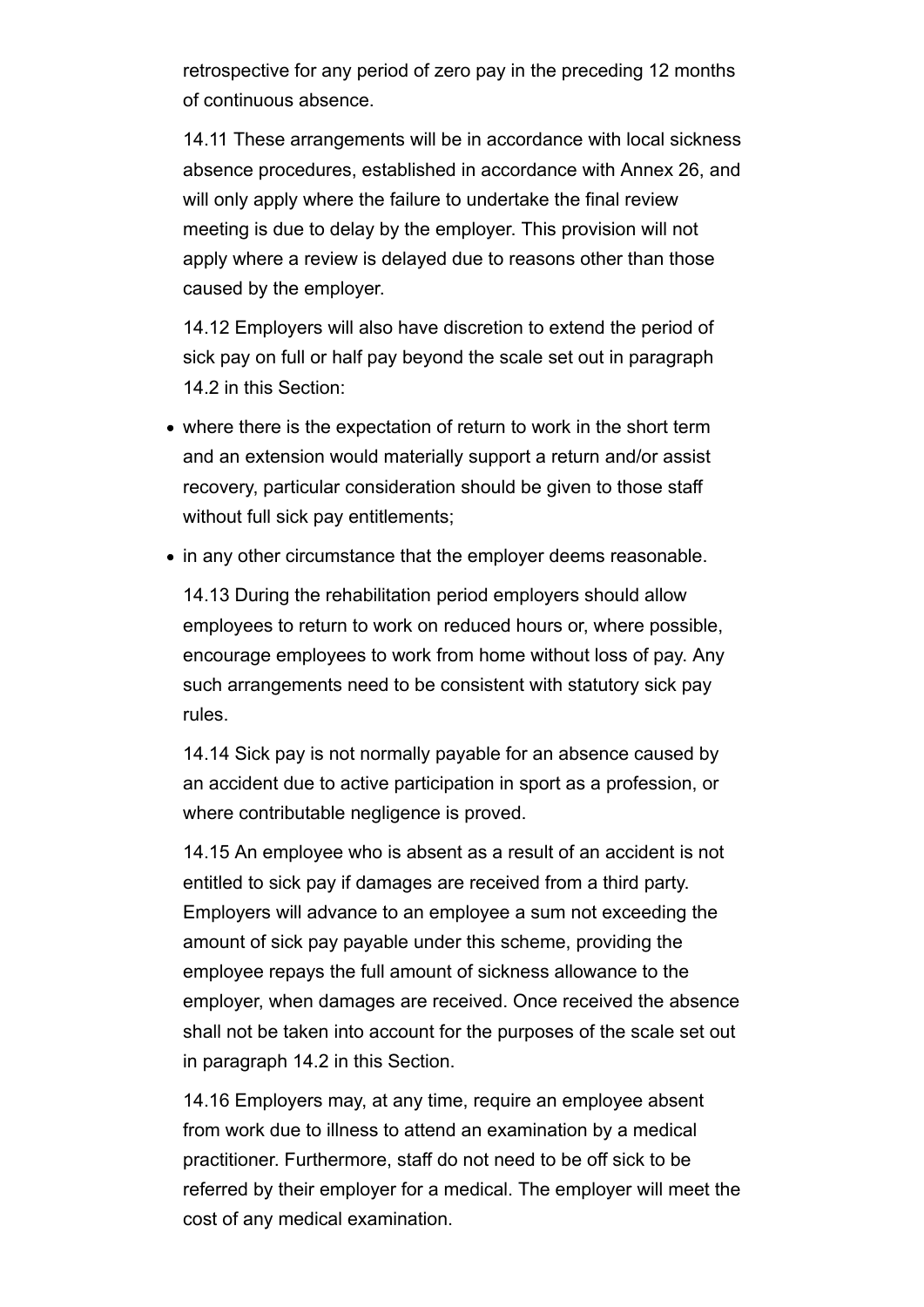14.17 After investigation, consultation and consideration of other alternative posts, and where there is no reasonable prospect of the employee returning to work, employers will have the option to terminate employment before the employee has reached the end of the contractual paid sick absence period, subject to the employers' agreed sickness absence policies and procedures.

14.18 Notification procedures and payment of sick absence pay when injuries are connected with other insured employment will be for local determination.

14.19 Staff who are on sickness absence due to a work related injury, disease or other health condition may also be entitled to payment of an injury allowance as defined in Section 22.

1 See the question and answer guidance in Annex 28 (Scotland and Northern Ireland).

2 See the question and answer guidance in Annex 28 (Scotland and Northern Ireland).

*Pay circular (AforC) 2/2016: amendment number 36*

# **Section 15: Leave and pay for new parents (England, Wales and Scotland)**

15.1 All employees will have the right to take 52 weeks of maternity and / or adoption leave, or up to 52 weeks of shared parental leave (minus any maternity or adoption leave taken).

15.2 Employees can choose to end their maternity or adoption leave to access shared parental leave.

15.3 Paragraphs 15.14 to 15.17 of this section set out the eligibility requirements for maternity, adoption, and shared parental leave and pay for NHS employees under the NHS occupational scheme.

15.4 Paragraphs 15.18 to 15.43 of this section set out the maternity and adoption leave and pay entitlements of NHS employees under the NHS occupational scheme.

15.5 Paragraphs 15.44 to 15.64 of this section set out the shared parental leave and pay entitlements of NHS employees under the NHS occupational scheme.

15.6 Paragraphs 15.65 to 15.82 set out arrangements for Keeping in Touch days and shared parental leave in touch days, and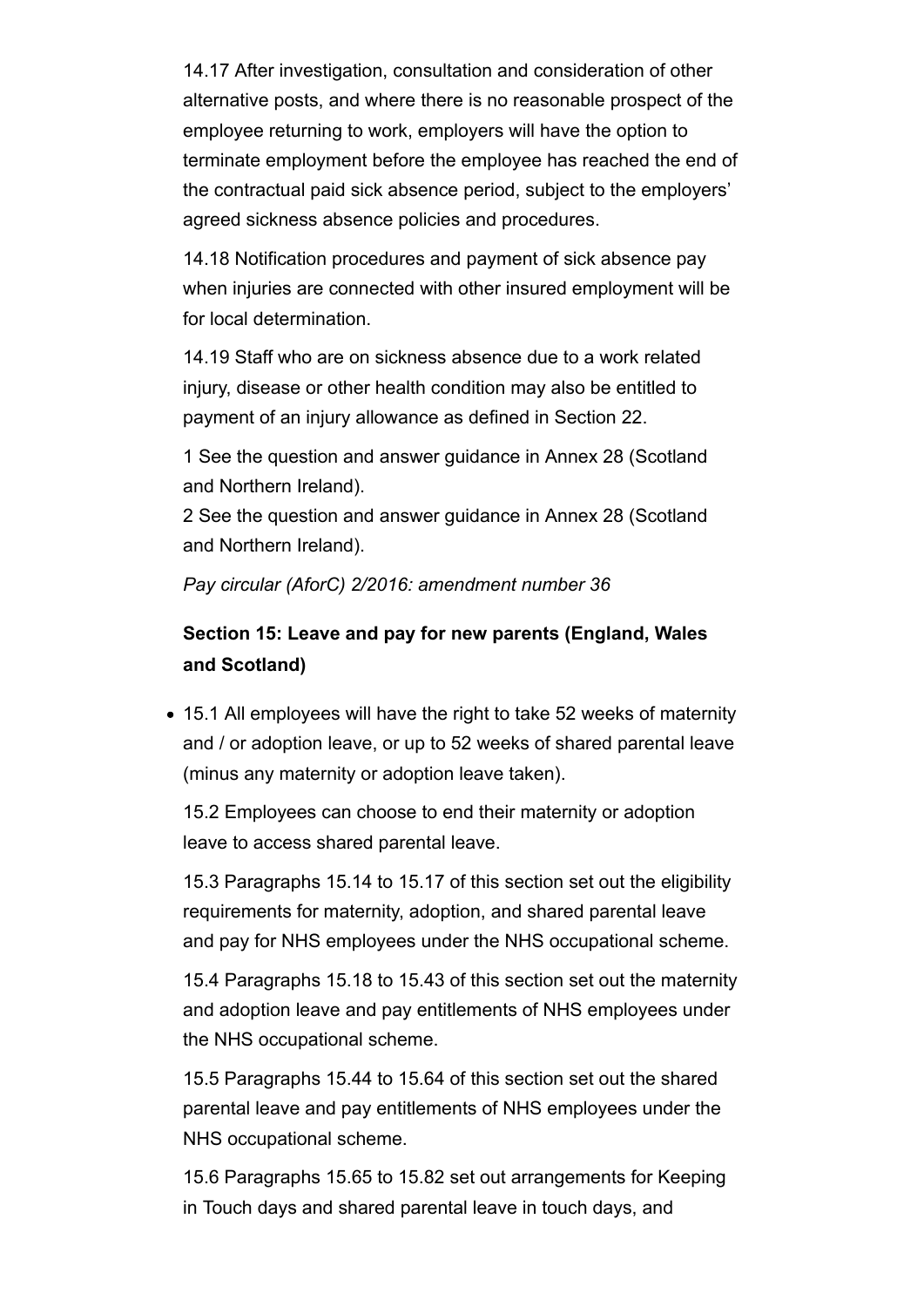arrangements for returning to work.

15.7 Paragraphs 15.83 to 15.98 detail miscellaneous provisions for maternity, adoption and shared parental leave situations.

15.8 Paragraphs 15.99 to 15.105 give information about the position of staff who are not covered by these schemes because they do not have the necessary service or do not intend to return to NHS employment.

15.9 Paragraphs 15.106 to 15.109 define the service that can be counted towards the 12-month continuous service qualification required for maternity, adoption and shared parental leave and pay and which breaks in service maybe disregarded for this purpose.

15.10 Paragraphs 15.110 to 15.116 outline the leave and pay available for partners of new parents (paternity leave).

15.11 Paragraph 15.117 explains how to get further information about employees' statutory entitlements.

15.12 Where, locally, staff and employer representatives agree arrangements which provide benefits to staff beyond those provided by this section, those local arrangements will apply.

15.13 Employers should have due regard to the need to eliminate discrimination and advance equality of opportunity under their public sector equality duty.

### **Maternity leave and pay:**

15.14 An employee working full-time or part-time will be entitled to paid and unpaid maternity leave under the NHS occupational maternity pay scheme if:

i) they have 12 months' continuous service (see paragraphs 15.106 to 15.109) with one or more NHS employers at the beginning of the 11th week before the expected week of childbirth;

ii) they notify their employer in writing before the end of the 15th week before the expected date of childbirth (or if this is not possible, as soon as is reasonably practicable thereafter):

(a) of their intention to take maternity leave;

(b) of the date they wish to start their maternity leave – they can choose when to start their maternity leave – this can usually be any date from the beginning of the 11th week before the baby is born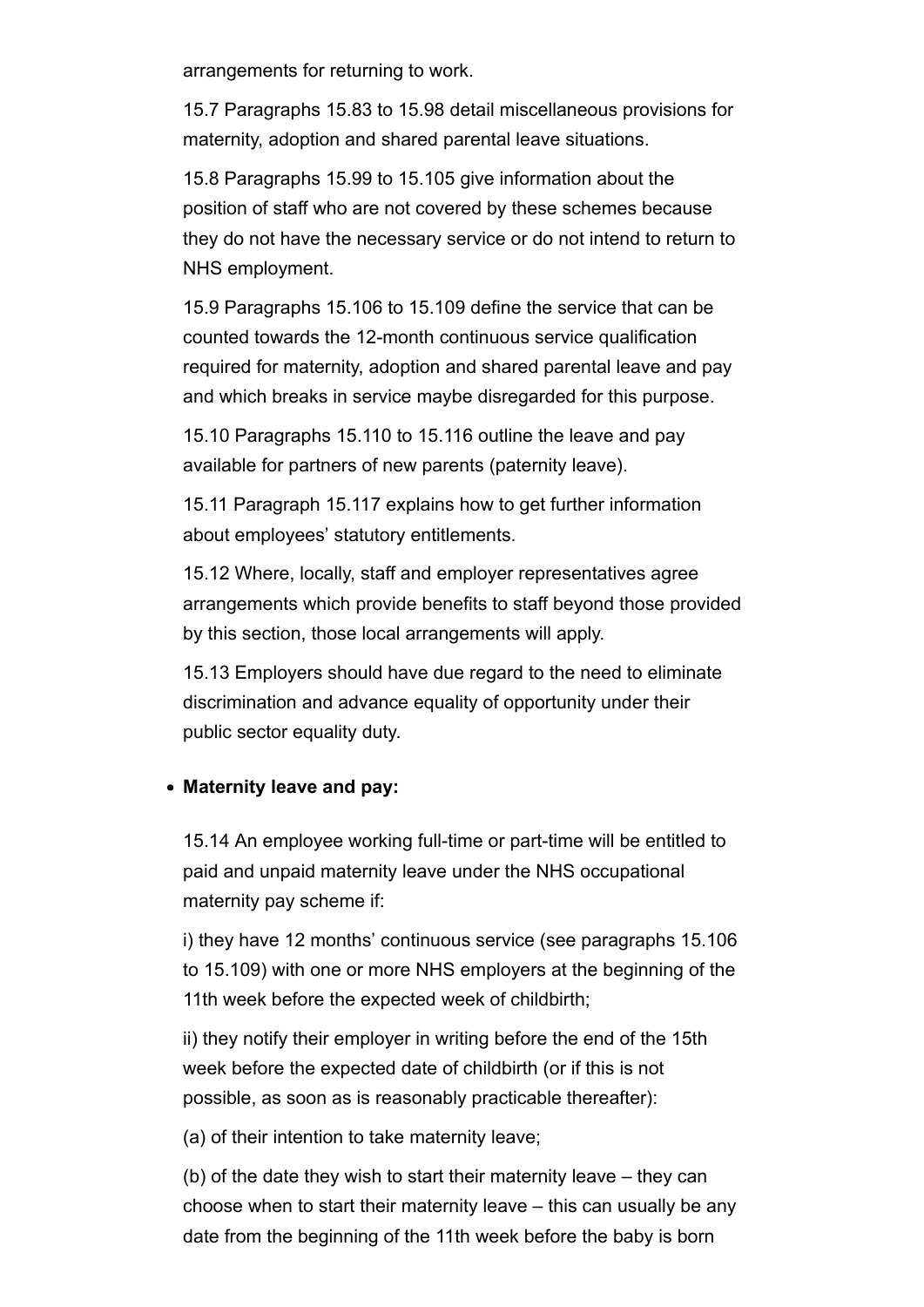(but see paragraph 15.24);

(c) that they intend to return to work with the same or another NHS employer for a minimum period of three months after their maternity leave has ended;

(d) and provides a MATB1 form from their midwife or GP giving the expected date of childbirth.

## **Adoption leave and pay:**

15.15 An employee working full-time or part-time will be entitled to paid and unpaid adoption leave under the NHS occupational adoption pay scheme if:

i) they are the primary carer in the adoption arrangement made by an official adoption agency, or they are the intended parent through a surrogacy arrangement and commit to applying for a parental or adoption order (see https://www.gov.uk/legal-rights-when-usingsurrogates-and-donors); and

ii) they have 12 months' continuous service (see paragraphs 15.106 to 15.109) with one or more NHS employers by either:

a) the beginning of the week in which they are notified of being matched with a child for adoption; or

b) the 15th week before the baby's due date if applying via a surrogacy arrangement and where the employee is eligible and intends to apply for a parental order;

iii) they notify their employer in writing before the end of the week in which they are notified of being matched with a child for adoption, or by the 15th week before the baby's due date if applying via a surrogacy arrangement:

(a) of their intention to take adoption leave;

(b) of the date they wish to start their adoption leave

(c) that they intend to return to work with the same or another NHS employer for a minimum period of three months after their adoption leave has ended;

(d) and provide written confirmation from their placing authority of the matching decision or a parental statutory declaration that they intend to apply for a parental order in the case of a surrogacy arrangement.

## **Shared parental leave and pay:**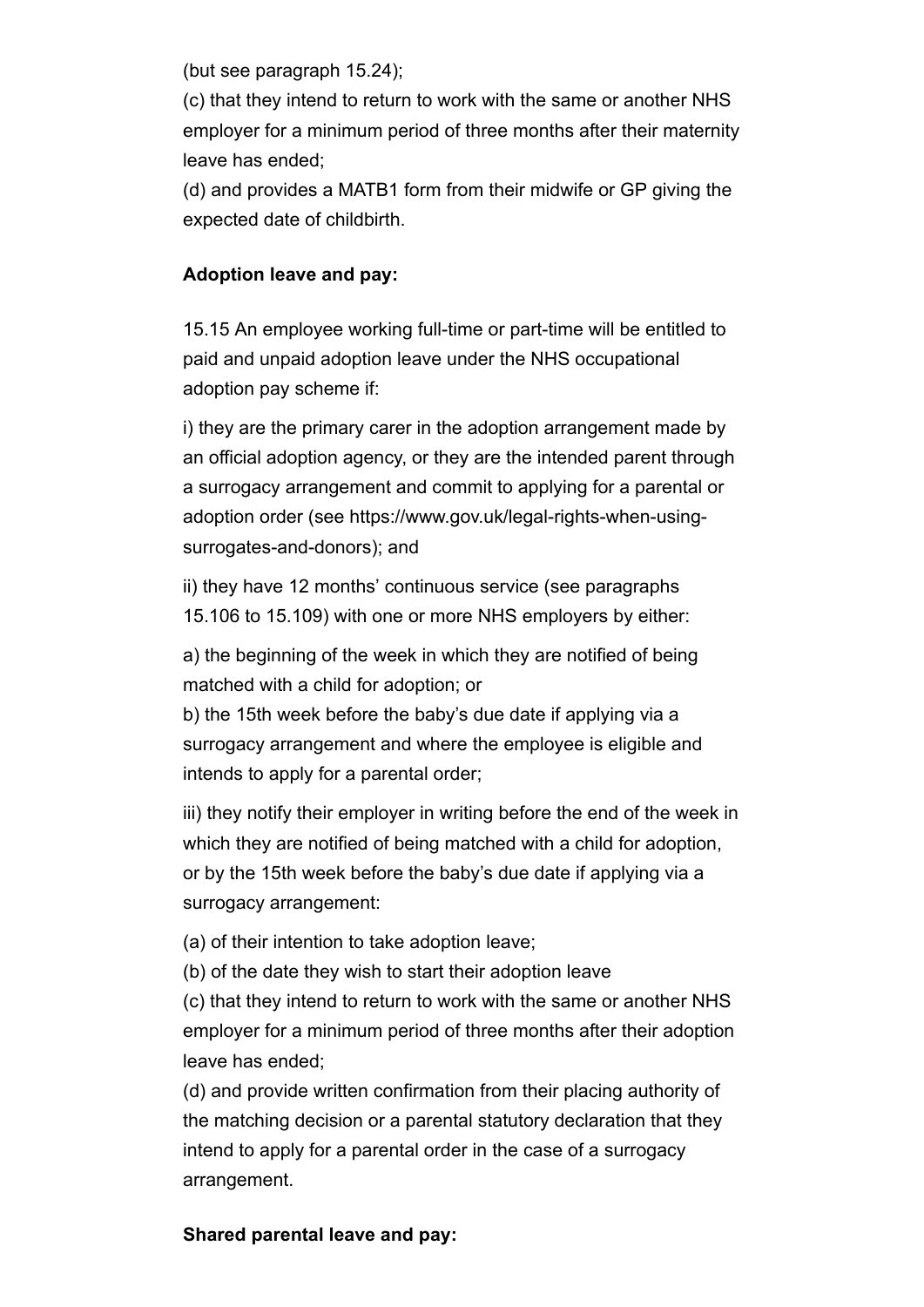15.16 Shared parental leave and pay can be taken at any time within one year from the birth or placement for adoption, providing two weeks' compulsory maternity or adoption leave has been taken first.

15.17 An employee working full-time or part-time will be entitled to paid and unpaid shared parental leave under the NHS occupational shared parental leave and pay scheme if:

i) they have 12 months' continuous service (see paragraphs 15.106 to 15.109) with one or more NHS employers at the beginning of the 11th week before the expected week of childbirth, or at the beginning of the week in which they are notified of being matched with a child for adoption, or by the 15th week before the baby's due date if applying via a surrogacy arrangement;

ii) they notify their employer of their wish to take shared parental leave and provide a minimum of eight weeks' notice, through the submission of a booking notification form or other local process, which will confirm:

(a) their intention to take shared parental leave;

(b) the date(s) they wish to access shared parental leave (noting that two weeks compulsory maternity or adoption leave must be taken by the mother or primary adopter before they can access shared parental leave);

(c) that they intend to return to work with the same or another NHS employer for a minimum period of three months after their shared parental leave has ended;

(d) that the mother or primary adopter has returned to work following maternity or adoption leave, or has provided the binding notice confirming that they intend to bring their maternity or adoption leave and pay entitlements to an early end.

iii) they confirm that the other parent meets the statutory "employment and earnings test" by being an employed or selfemployed earner in the UK for a total of 26 weeks (not necessarily continuously) in the 66 weeks preceding the week the child is due to be born or matched for adoption. The individual must have earned at least an average of £30 (gross) a week in 13 of those 26 weeks (not necessarily continuously). This amount can be amended from time to time by the Secretary of State.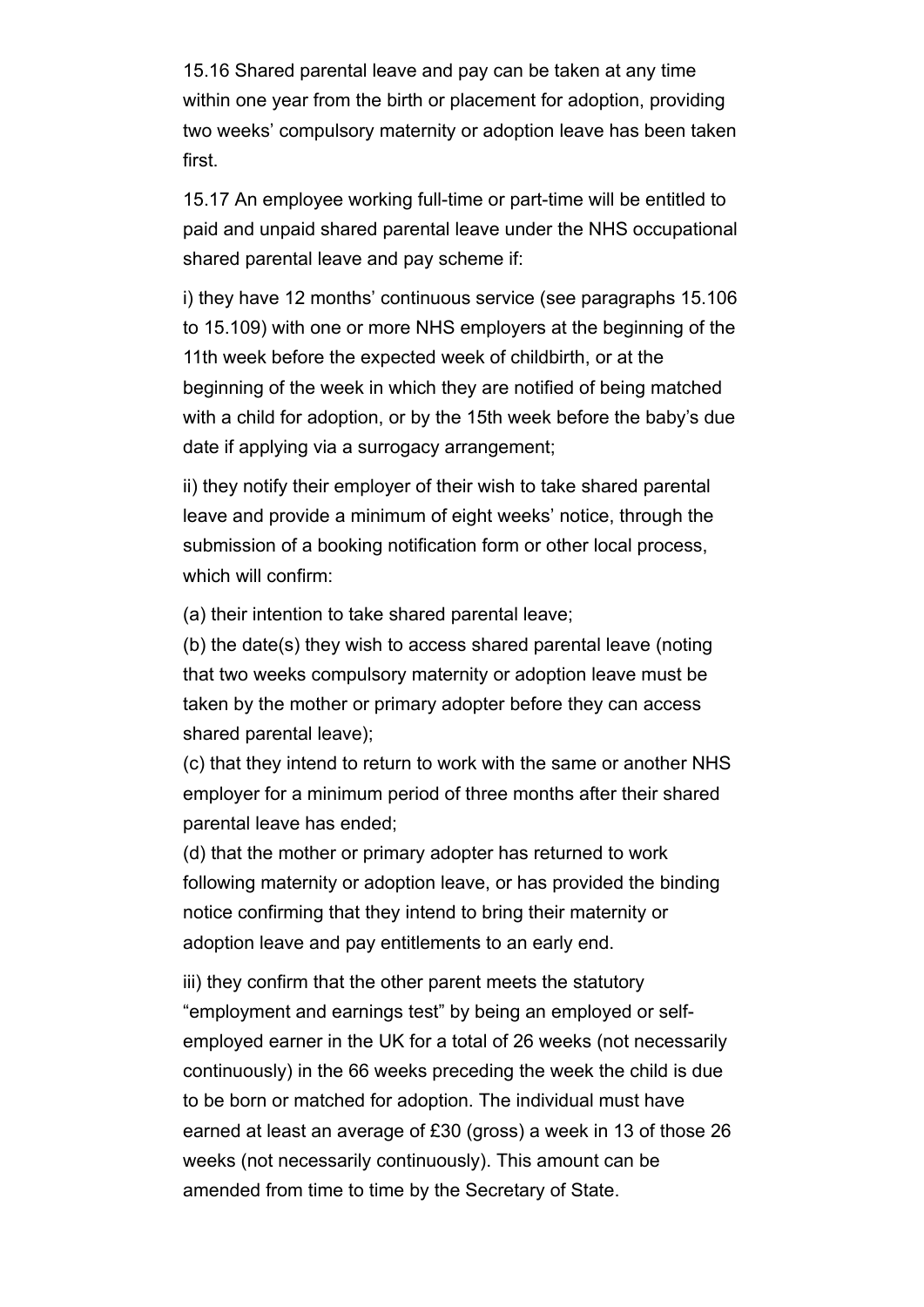## **Changing the maternity leave start date**

15.18 If the employee subsequently wants to change the date from which they wish their leave to start, they should notify their employer at least 28 days beforehand (or, if this is not possible, as soon as is reasonably practicable beforehand).

## **Confirming maternity leave and pay**

15.19 Following discussion with the employee, the employer should confirm in writing:

 i) the employee's paid and unpaid leave entitlements under this agreement (or statutory entitlements if the employee does not qualify under this agreement);

ii) unless an earlier return date has been given, by the employee, their expected return date, based on their 52 weeks paid and unpaid leave entitlement under this agreement;

iii) the length of any period of accrued annual leave which it has been agreed may be taken following the end of the formal maternity leave period (see paragraphs 15.93 and 15.94);

iv) the need for the employee to give at least 28 days of notice if they wish to return to work before the expected return date.

## **Paid maternity leave: amount of pay**

15.20 Where an employee intends to return to work the amount of occupational maternity pay receivable is as follows:

i) for the first eight weeks of absence the employee will receive full pay, less any Statutory Maternity Pay or maternity allowance (including any dependants' allowances) receivable;

ii) for the next 18 weeks the employee will receive half of full pay, plus any Statutory Maternity Pay or maternity allowance (including any dependents' allowances) receivable, providing the total receivable does not exceed full pay;

iii) for the next 13 weeks, the employee will receive any Statutory Maternity Pay or maternity allowance that they are entitled to under the statutory scheme.

iv) for the final 13 weeks, the employee will receive no pay.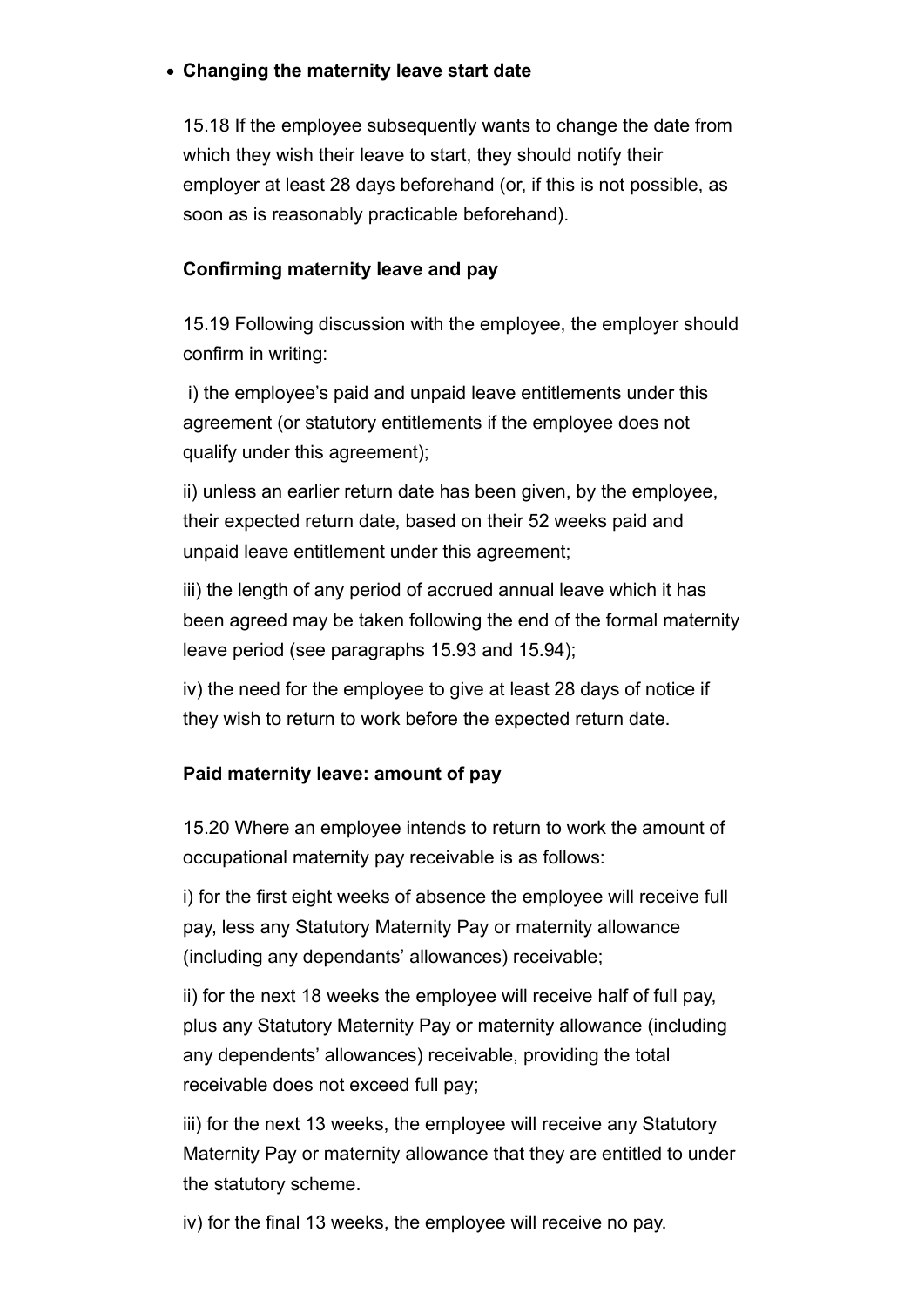15.21 By prior agreement with the employer, occupational maternity pay may be paid in a different way, for example a combination of full pay and half pay, or a fixed amount spread equally over the maternity leave period. Where occupational maternity pay has been paid in a different way, and the employee subsequently chooses to access shared parental leave and pay, the employer may need to recalculate payments to ensure that there has not been any over or underpayment of entitlements.

## **Calculation of maternity pay**

15.22 Full pay will be calculated using the average weekly earnings rules used for calculating Statutory Maternity Pay entitlements, subject to the following qualifications:

i) in the event of a pay award or move to a higher pay point being implemented before the paid maternity leave period begins, the maternity pay should be calculated as though the pay award or new pay point had effect throughout the entire Statutory Maternity Pay calculation period. If such a pay award was agreed retrospectively, the maternity pay should be re-calculated on the same basis;

ii) in the event of a pay award or move to a higher pay point being implemented during the paid maternity leave period, the maternity pay due from the date of the pay award or new pay point should be increased accordingly. If such a pay award was agreed retrospectively the maternity pay should be re-calculated on the same basis;

iii) in the case of an employee on unpaid sick absence or on sick absence attracting half pay during the whole or part of the period used for calculating average weekly earnings, in accordance with the earnings rules for Statutory Maternity Pay purposes, average weekly earnings for the period of sick absence shall be calculated on the basis of notional full sick pay as set out in the provisions at section 14.4 and 14.5 of this agreement.

iv) in the case of an employee currently on maternity leave who intends to take a second period of maternity leave, either concurrently, or in close succession to the first, who is in receipt of:

- half of full pay (plus any Statutory Maternity Pay, or
- Maternity Allowance (including any dependents' allowance)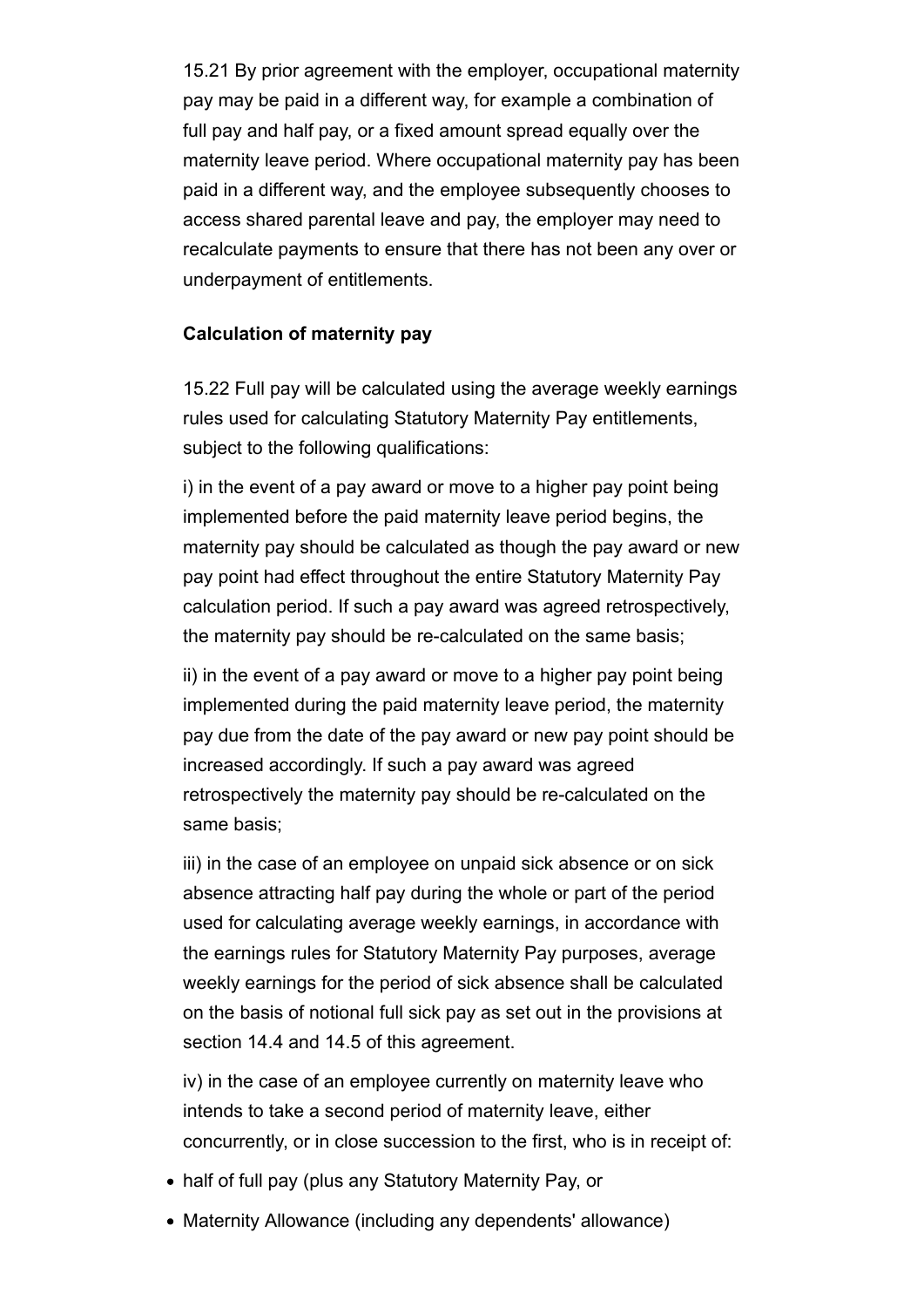receivable) or

• no pay

during the whole or part of the period used for calculating average weekly earnings, in accordance with the earnings rules for Statutory Maternity Pay purposes, average weekly earnings for the second period of maternity leave shall be calculated on the basis on notional full pay.

## **Unpaid occupational leave**

15.23 Employees are also entitled to take a further 13 weeks as unpaid leave to bring the total of leave to 52 weeks. However, this may be extended by local agreement in exceptional circumstances, for example, where employees have sick pre-term babies or multiple births.

## **Commencement and duration of maternity leave**

15.24 An employee may begin their maternity leave at any time between 11 weeks before the expected week of childbirth and the expected week of childbirth, provided they give the required notice.

## **Sickness prior to childbirth**

15.25 If an employee is off work ill, or becomes ill, with a pregnancy-related illness during the last four weeks before the expected week of childbirth, maternity leave will normally commence at the beginning of the 4th week before the expected week of childbirth or the beginning of the next week after the employee last worked, whichever is the later. Absence prior to the last four weeks before the expected week of childbirth, supported by a medical statement of incapacity for work, or a self-certificate, shall be treated as sickness absence in accordance with normal leave provisions.

15.26 Odd days of pregnancy-related illness during this period may be disregarded if the employee wishes to continue working till the maternity leave start date previously notified to the employer.

### **Pre-term birth**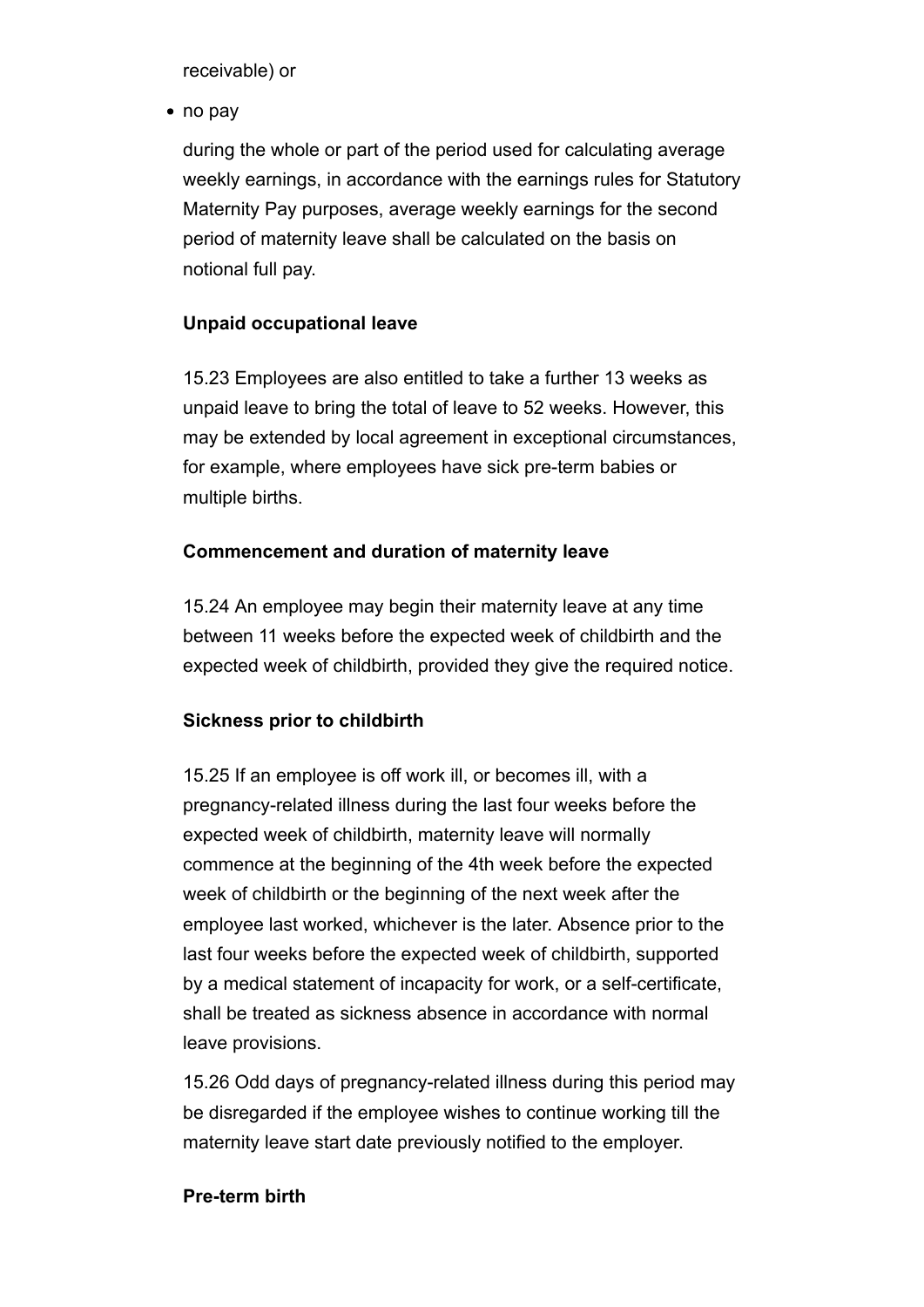15.27 Where an employee's baby is born alive prematurely, the employee will be entitled to the same amount of maternity leave and pay as if their baby was born at full term.

15.28 Where an employee's baby is born before the 11th week before the expected week of childbirth and the employee has worked during the actual week of childbirth, maternity leave will start on the first day of the employee's absence.

15.29 Where an employee's baby is born before the 11th week before the expected week of childbirth and the employee has been absent from work on certified sickness absence during the actual week of childbirth, maternity leave will start the day after the day of birth.

15.30 Where an employee's baby is born before the 11th week before the expected week of childbirth and the baby is in hospital, the employee may split their maternity leave entitlement, taking a minimum period of two weeks' leave immediately after childbirth and the rest of their leave following their baby's discharge from hospital.

### **Still birth**

15.31 In the event where an employee's baby is stillborn after the end of the 24th week of pregnancy, the employee will be entitled to the same amount of maternity leave and pay as if their baby was born alive.

### **Miscarriage**

15.32 In the event where an employee has a miscarriage before the start of the 25th week of pregnancy, normal sickness absence provisions will apply as necessary.

### **Health and safety of employees pre and post birth**

15.33 Where an employee is pregnant or has recently given birth or is breastfeeding, the employer must carry out a risk assessment of their working conditions. If it is found, or a medical practitioner considers, that an employee or the child would be at risk were they to continue with their normal duties, the employer should provide suitable alternative work for which the employee will receive their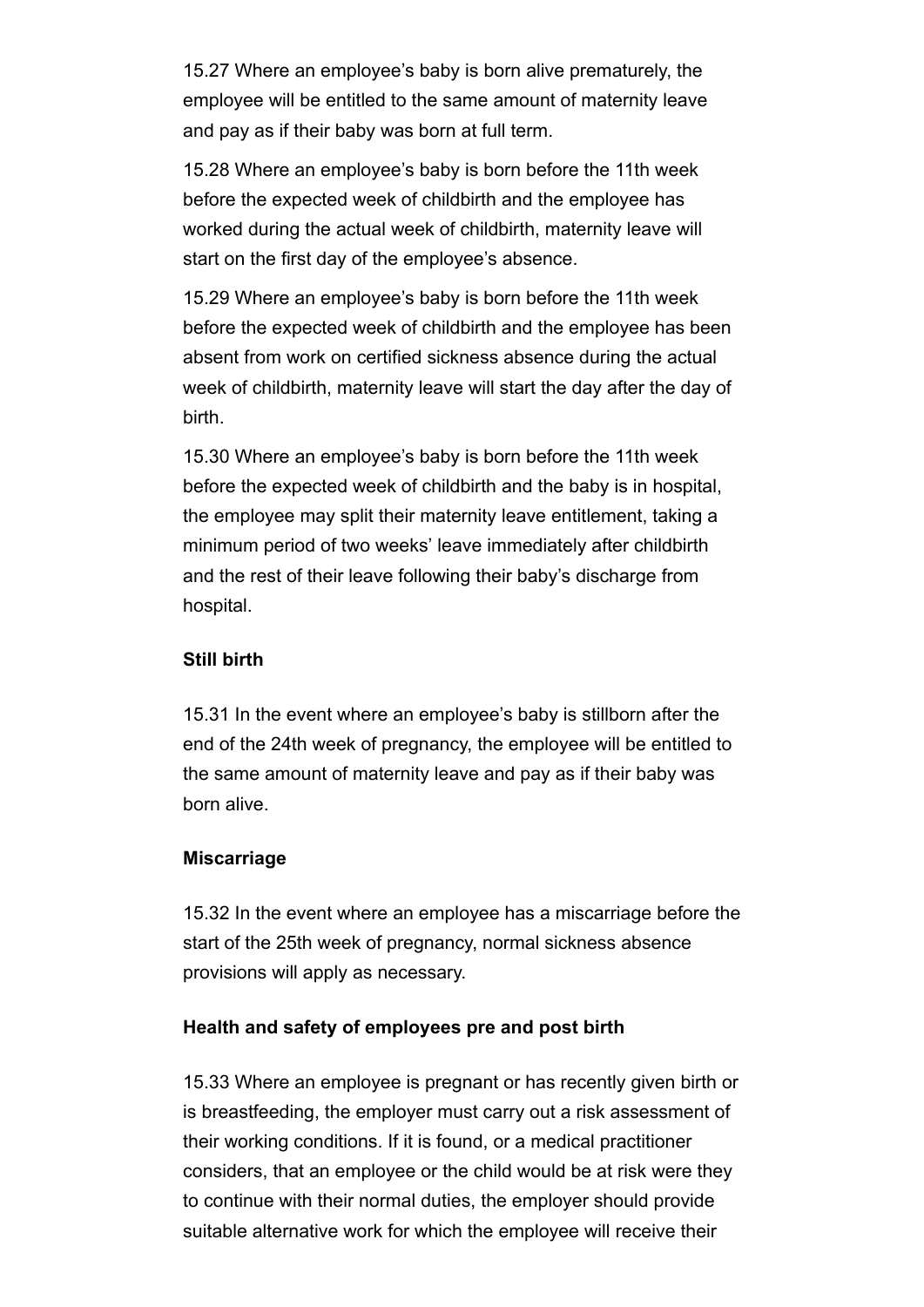normal rate of pay. Where it is not reasonably practicable to offer suitable alternative work, the employee should be suspended on full pay.

15.34 These provisions also apply to an employee who is breastfeeding if it is found that their normal duties would prevent them from successfully breastfeeding their child.

## **Changing the adoption leave start date**

15.35 If the employee subsequently needs to change the date from which they wish their leave to start, they should notify their employer at least 28 days beforehand (or, if this is not possible, as soon as is reasonably practicable beforehand).

## **Confirming adoption leave and pay**

15.36 Following discussion with the employee, the employer should confirm in writing:

i) the employee's paid and unpaid leave entitlements under this agreement (or statutory entitlements if the employee does not qualify under this agreement);

ii) unless an earlier return date has been given by the employee, their expected return date, based on their 52 weeks paid and unpaid leave entitlement under this agreement; and

iii) the length of any period of accrued annual leave which it has been agreed may be taken following the end of the formal adoption leave period (see paragraphs 15.93 and 15.94);

iv) the need for the employee to give at least 28 days of notice if they wish to return to work before the expected return date.

### **Paid adoption leave: amount of pay**

15.37 Where an employee intends to return to work the amount of occupational adoption pay receivable is as follows:

i) for the first eight weeks of absence the employee will receive full pay, less any Statutory Adoption Pay receivable;

ii) for the next 18 weeks the employee will receive half of full pay, plus any Statutory Adoption Pay receivable, providing the total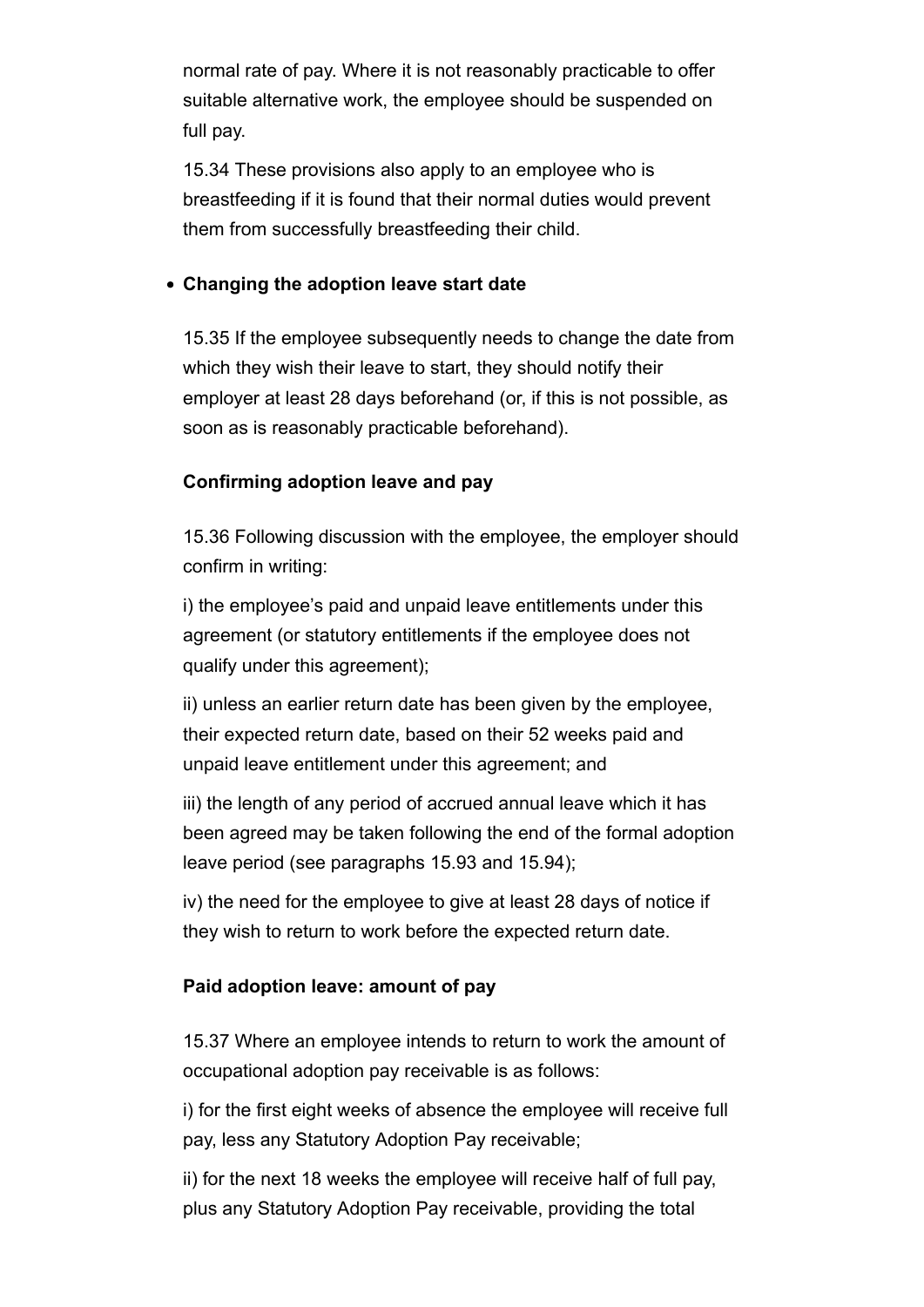receivable does not exceed full pay;

iii) for the next 13 weeks, the employee will receive any Statutory Adoption Pay that they are entitled to under the statutory scheme;

iv) for the final 13 weeks, the employee will receive no pay.

15.38 By prior agreement with the employer, occupational adoption pay may be paid in a different way, for example a combination of full pay and half pay, or a fixed amount spread equally over the adoption leave period. Where occupational adoption pay has been paid in a different way, and the employee subsequently chooses to access shared parental leave and pay, the employer may need to recalculate payments to ensure that there has not been any over or underpayment of entitlements.

### **Calculation of adoption pay**

15.39 Full pay will be calculated using the average weekly earnings rules used for calculating Statutory Adoption Pay entitlements, subject to the following qualifications:

i) in the event of a pay award or move to a higher pay point being implemented before the paid adoption leave period begins, the adoption pay should be calculated as though the pay award or new pay point had effect throughout the entire Statutory Adoption Pay calculation period. If such a pay award was agreed retrospectively, the adoption pay should be re-calculated on the same basis;

ii) in the event of a pay award or move to a higher pay point being implemented during the paid adoption leave period, the adoption pay due from the date of the pay award or new pay point should be increased accordingly. If such a pay award was agreed retrospectively the adoption pay should be re-calculated on the same basis;

iii) in the case of an employee on unpaid sick absence or on sick absence attracting half pay during the whole or part of the period used for calculating average weekly earnings, in accordance with the earnings rules for Statutory Adoption Pay purposes, average weekly earnings for the period of sick absence shall be calculated on the basis of notional full sick pay as set out in the provisions at section 14.4 and 14.5 of this agreement.

iv) in the case of an employee currently on adoption leave who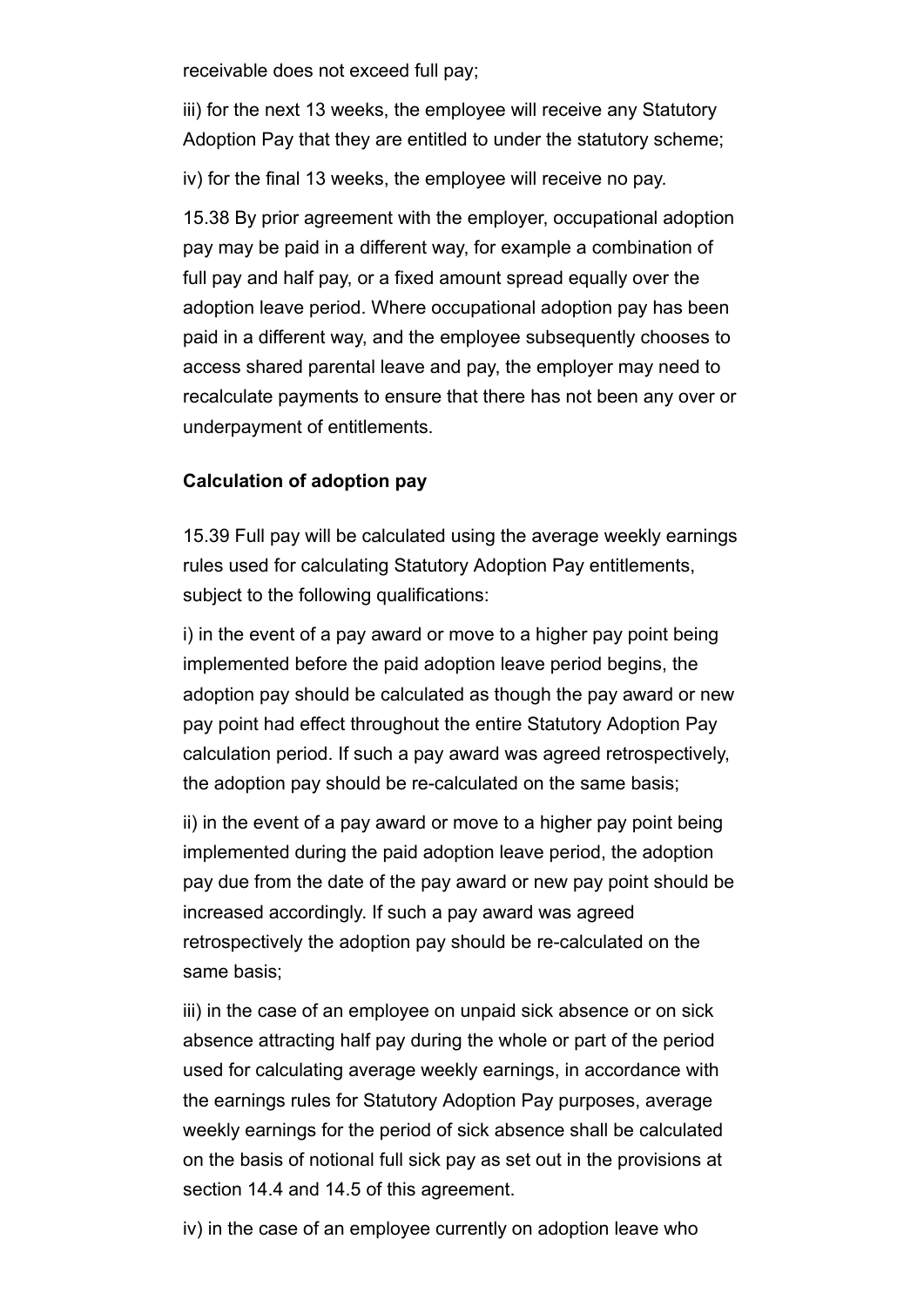intends to take a second period of adoption leave, either concurrently or in close succession to the first, who is in receipt of:

- half of full pay (plus any Statutory Adoption Pay receivable), or
- Statutory Adoption Pay, or
- no pay

during the whole or part of the period used for calculating average weekly earnings, in accordance with the earnings rules for Statutory Adoption Pay purposes, average weekly earnings for the second period of adoption leave shall be calculated on the basis of notional full pay.

## **Unpaid occupational leave**

15.40 Employees are also entitled to take a further 13 weeks as unpaid leave to bring the total of leave to 52 weeks. However, this may be extended by local agreement in exceptional circumstances.

## **Fostering for adoption**

15.41 Prospective adopters who have been approved by their adoption agency under a "concurrent" or "fostering for adoption" arrangement may choose to start their adoption leave when a fostering placement is made or when the child is matched with them for adoption. Only one set of adoption leave is payable per placement. Receipt of fostering allowances and payments during the fostering phase of placement will not affect any adoption pay payable under this agreement.

## **Adoption disruption**

15.42 Should the adoption break down ("Be disrupted") the employee will be entitled to continue their adoption leave and receive the appropriate payment for that time.

### **Overseas adoption**

15.43 For an employee to qualify for adoption leave and or pay resulting from an overseas adoption, they must:

i) tell their employer the date of the official notification (permission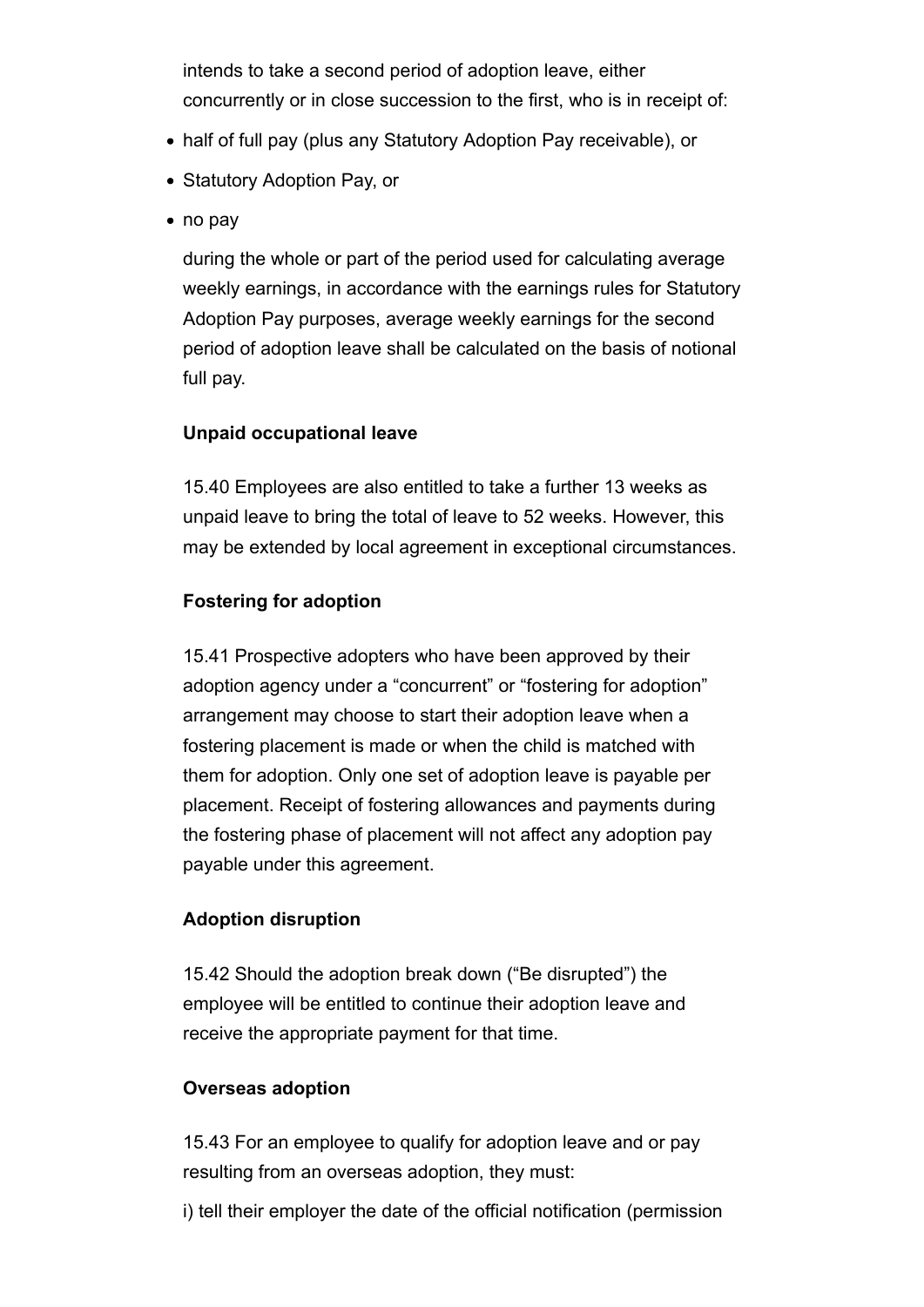from a GB authority for an adoption abroad) and the estimated date that the child will arrive in GB. This must be done within 28 days of receipt of the official notification;

ii) tell their employer the actual date the child arrives in GB within 28 days of this date;

iii) provide their employer with a minimum of 28 days' notice of when they wish to commence their adoption leave and pay (noting that adoption leave can only commence after the child has entered GB and must start no later than 28 days after the child has entered GB);

iv) provide appropriate documentation and proof of the adoption to the employer including but not limited to the official notification and evidence that the child has entered GB.

15.44 In order to access enhanced shared parental leave employees will be required to complete the appropriate forms produced by ACAS and available on the Government website (https://www.gov.uk/shared-parental-leave-and-pay/applying-forleave-and-pay). As stated on the statutory forms, some employers may provide their own standard forms for employees to use. Employing organisations will need to be able to satisfy themselves that they have all the information necessary to offer this enhanced benefit.

15.45 Employing organisations may at their discretion require the individual to provide additional information on their circumstances where this is reasonable and necessary to determine entitlements.

15.46 It is the responsibility of the employee to ensure that all information provided is accurate. Where inaccurate information is provided that leads to overpayment of statutory or occupational entitlements, the employing organisation will have a right to reclaim any overpayment. Providing deliberately inaccurate information may also lead to the employing organisation taking disciplinary or other action against the employee.

15.47 It is recommended that organisations develop their own local shared parental leave policy and processes in partnership with local staff sides to ensure application processes are consistent and to enable local audit procedures to be carried out where necessary, ensuring equality duties are met.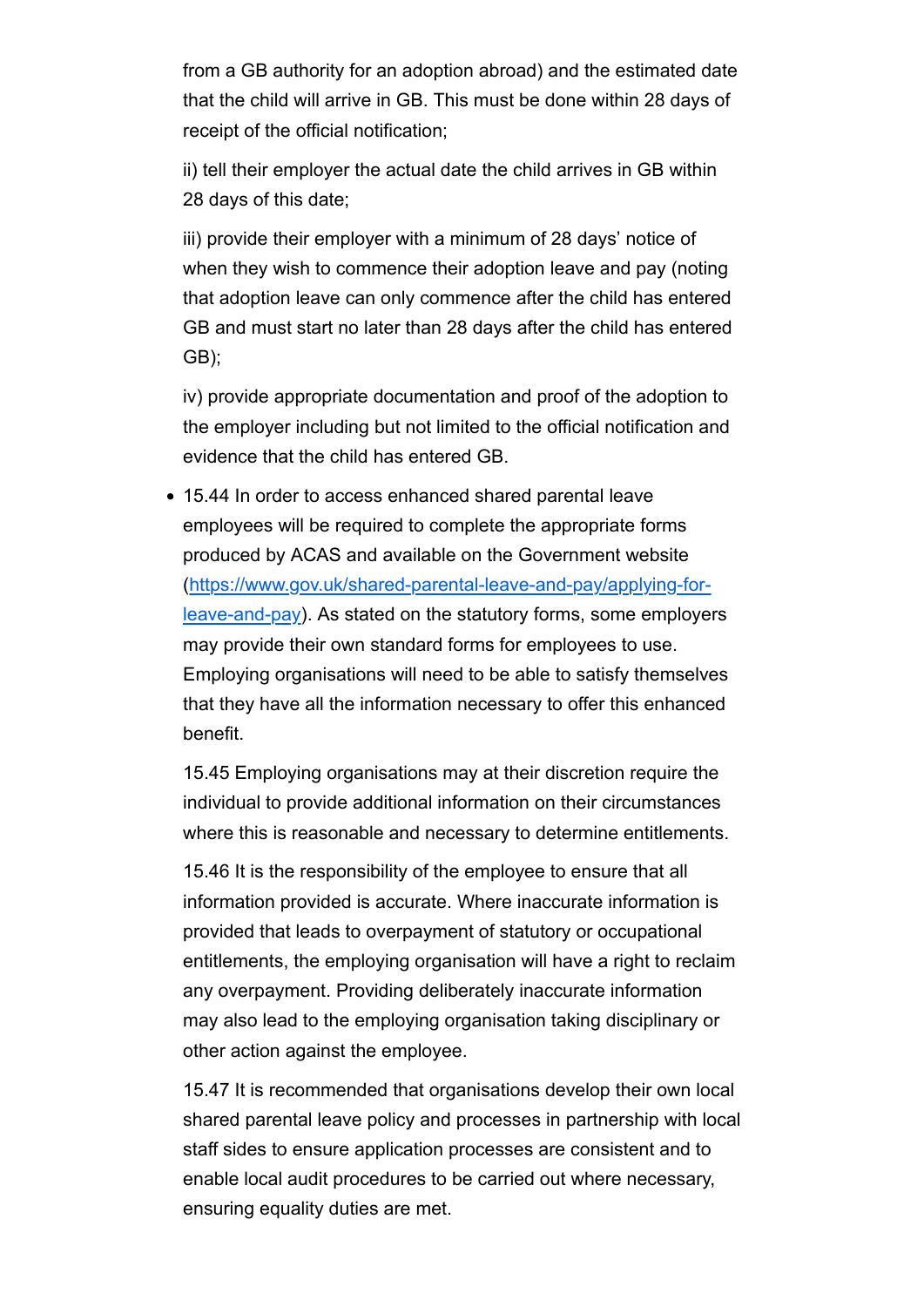#### **Booking and varying shared parental leave**

15.48 Shared parental leave and pay must be taken within one year of the birth of the child, or the date the child was placed with the family in cases of adoption.

15.49 Following notification of their intention to take shared parental leave, an employee should provide notice to book a period of leave. The minimum period of notice to book or amend a period of leave shall be eight weeks.

15.50 An employee can provide up to three notices to book leave. This includes notices to vary a previously agreed pattern of leave.

15.51 Each of the three notices to book leave may include a single, continuous or discontinuous block of leave.

15.52 Requests for single blocks of leave cannot be refused.

15.53 Confirmed leave arrangements can be amended by the submission of a notice to vary the agreed period of leave. An employee can submit a notice to extend a period of leave, end it sooner than previously agreed or consolidate a number of discontinuous weeks in to a single block of leave using a variation notice. Eight weeks' notice must be given but flexibility should be provided in the event of early and late births.

15.54 In instances where discontinuous periods of leave are requested, employers are not bound to agree the requested pattern. A two-week discussion period between the employee and employer will commence on the date the employee submits the booking notice. The review will look at the requested pattern of leave and discuss possible alternatives. In the limited circumstances where the employer refuses the requested pattern, they will explain the reason for the refusal. The employee cannot be prevented from taking the amount of leave they have requested within that notice, but the employer has authority over how and when it is taken.

15.55 In instances where a discontinuous period of leave has been refused and an alternative period has not been agreed during the discussion period, the total combined weeks' leave requested on that notice may be taken as a single continuous block. This should commence on a date specified by the employee but be no less than eight weeks from the date the original notice was provided to the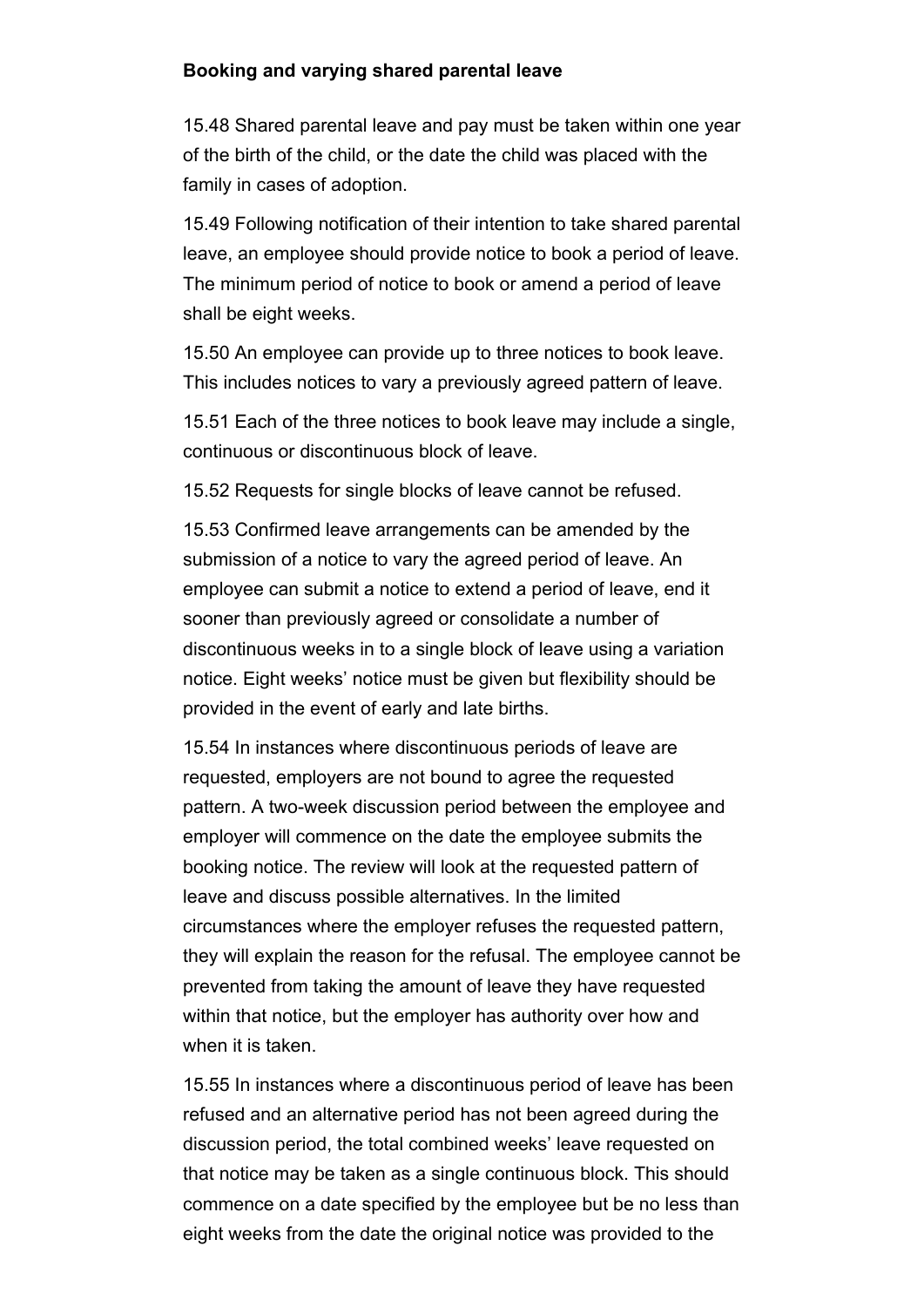employer. The employee has five days from the end of the twoweek discussion period in which to confirm the date their leave will commence. In instances where the employee specifies no date, leave will commence on the start date of the first period of discontinuous leave that was originally applied for.

15.56 An employee is not entitled to withdraw a notice for a single continuous block of leave but may do so with the employer's express permission.

15.57 An employee may withdraw their notice to book discontinuous blocks of leave within 15 days of submitting their notice providing an agreement has not been reached with their employer about when they will be absent from work. Once the 15th day has passed any changes to a period of leave must be made by using a variation notice and a minimum of eight weeks' notice must be provided.

15.58 If a notice is withdrawn it will not count towards the three booking notifications cap.

#### **Confirming shared parental leave and pay**

15.59 Following discussion with the employee, the employer should confirm in writing:

i) the employee's paid and unpaid shared parental leave entitlements under this agreement (or statutory entitlements if the employee does not qualify under the agreement);

ii) the confirmed leave pattern, including start and end dates, for each block of shared parental leave the employee and employer have agreed will be taken;

iii) confirmation of the notification process and the required notice periods for instances where agreed blocks of leave need to be amended; and

iv) the length of any period of accrued annual leave which it has been agreed may be taken following the end of shared parental leave (see paragraphs 15.93 and 15.94).

#### **Paid shared parental leave: amount of pay**

15.60 Eligible employees will be entitled to claim up to 37 weeks of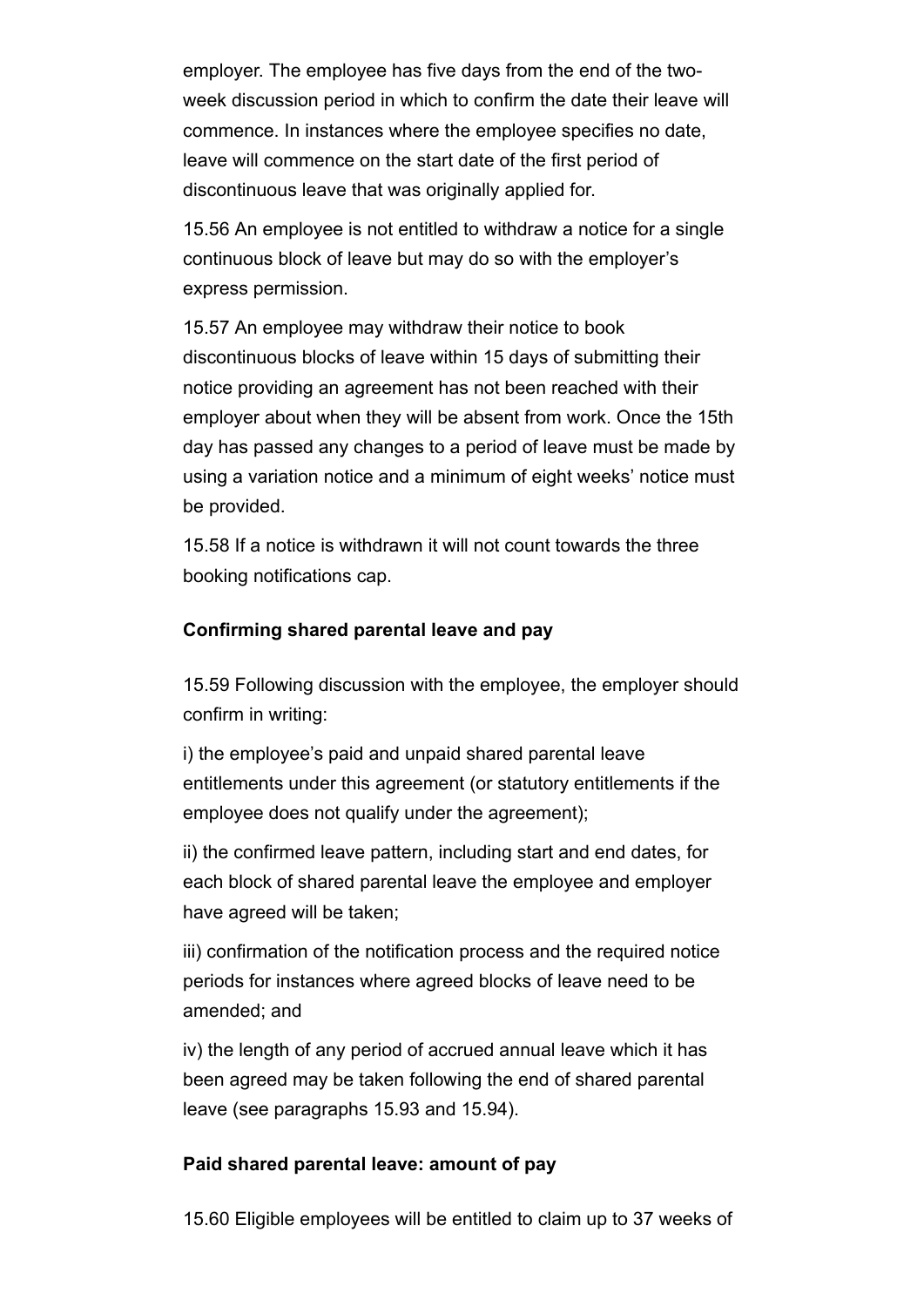statutory shared parental leave pay (ShPP), less any weeks of statutory maternity pay, maternity allowance or statutory adoption pay that has already been claimed by either partner. ShPP can be claimed following the birth or placement of the child, but not at the same time as the compulsory two weeks of leave following the birth or placement of the child. ShPP is paid at a rate set by the government each year.

15.61 Where an employee intends to return to work after a period of shared parental leave, the maximum joint entitlement of an eligible couple to occupational shared parental pay will be as set out below. The maximum entitlement will only apply where either parent has not already received statutory or occupational maternity pay, maternity allowance or statutory or occupational adoption pay in respect of the child. Where such pay (excluding pay during the compulsory two-week maternity/adoption leave period) has been received by either parent, the maximum joint entitlement set out below will reduce proportionate to the amount of maternity or adoption pay which has either been taken and paid to either parent, or notified as intending to be taken by either parent.

i) for the first six weeks of absence the employee will receive full pay. Full pay is inclusive of any ShPP. The total receivable cannot exceed full pay;

ii) for the next 18 weeks of absence the employee will receive half of full pay plus any ShPP. The total receivable cannot exceed full pay;

iii) for the next 13 weeks, the employee will receive any ShPP that they are entitled to under the statutory scheme.

iv) for the final 13 weeks, the employee will receive no pay.

15.62 An NHS employer (as defined at Annex 1) will not pay more than 26 weeks,8 weeks' full pay (including the two weeks' compulsory leave) and 18 weeks' half pay, to employees accessing occupational maternity or adoption or shared parental pay in aggregate to an eligible couple. This is irrespective of whether one or both parents are NHS employees as shared parental leave and pay is a joint entitlement.

#### **Calculation of shared parental leave pay**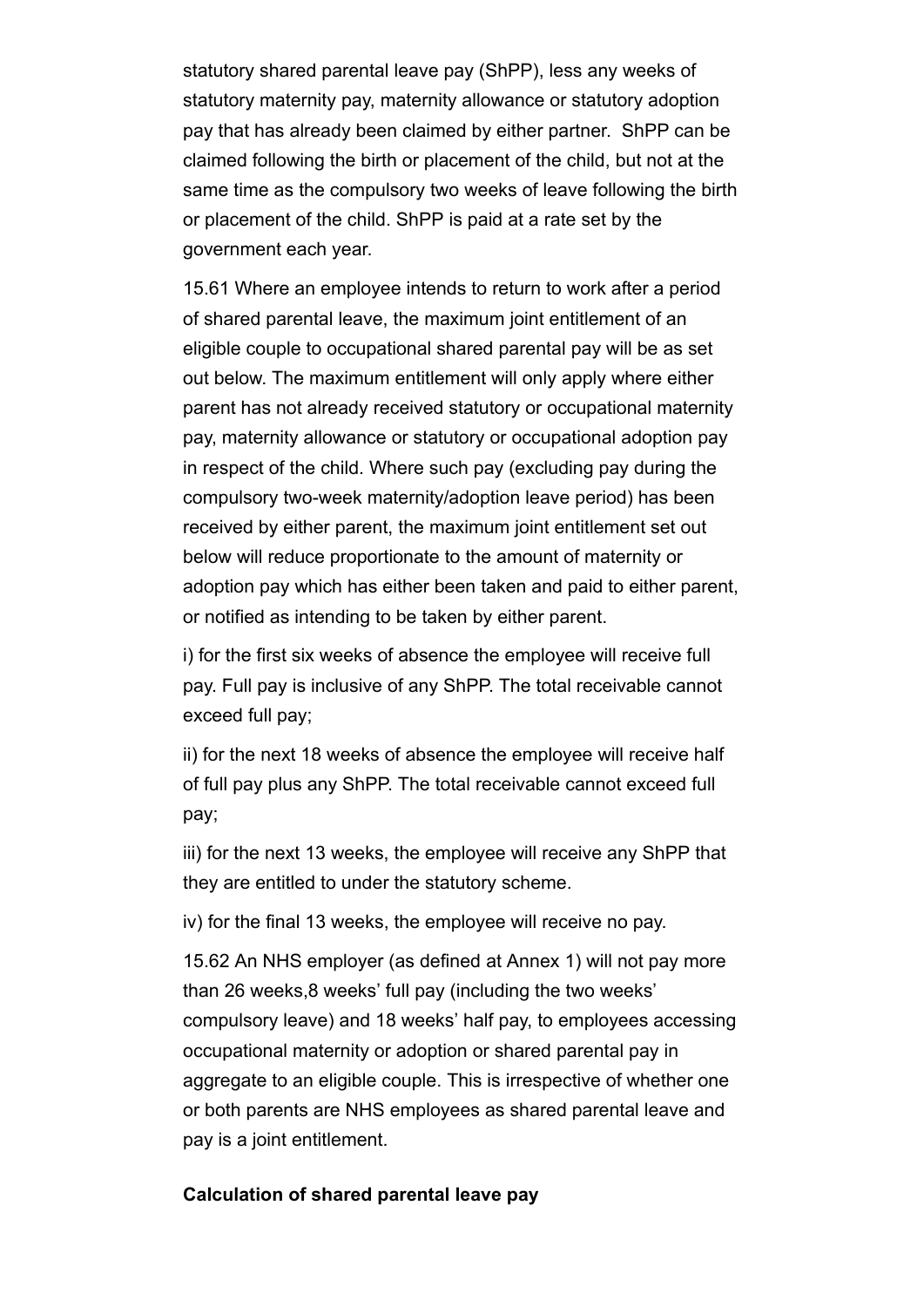15.63 Full pay will be calculated using the average weekly earnings rules used for calculating Statutory Shared Parental Pay entitlements, subject to the following qualifications:

i) in the event of a pay award or move to a higher pay point being implemented before the paid shared parental leave period begins, the shared parental pay should be calculated as though the pay award or new pay point had effect throughout the entire Statutory Shared Parental Pay calculation period. If such a pay award was agreed retrospectively, the shared parental pay should be recalculated on the same basis;

ii) in the event of a pay award or move to a higher pay point being implemented during the paid shared parental leave period, the shared parental pay due from the date of the pay award or new pay point should be increased accordingly. If such a pay award was agreed retrospectively the shared parental pay should be recalculated on the same basis;

iii) in the case of an employee on unpaid sick absence or on sick absence attracting half pay during the whole or part of the period used for calculating average weekly earnings, in accordance with the earnings rules for Statutory Shared Parental Pay purposes, average weekly earnings for the period of sick absence shall be calculated on the basis of notional full sick pay.

#### **Unpaid occupational leave**

15.64 Employees are also entitled to take a further 13 weeks as unpaid leave to bring the total for shared parental leave to 50 weeks. However, this may be extended by local agreement in exceptional circumstances.

15.65 Before going on leave, the employer and the employee should also discuss and agree any voluntary arrangements for keeping in touch during the employee's maternity, adoption, or shared parental leave, including:

i) any voluntary arrangements that may help them keep in touch with developments at work and, nearer the time of their return, to help facilitate their return to work;

ii) keeping the employer in touch with any developments that may affect their intended date of return.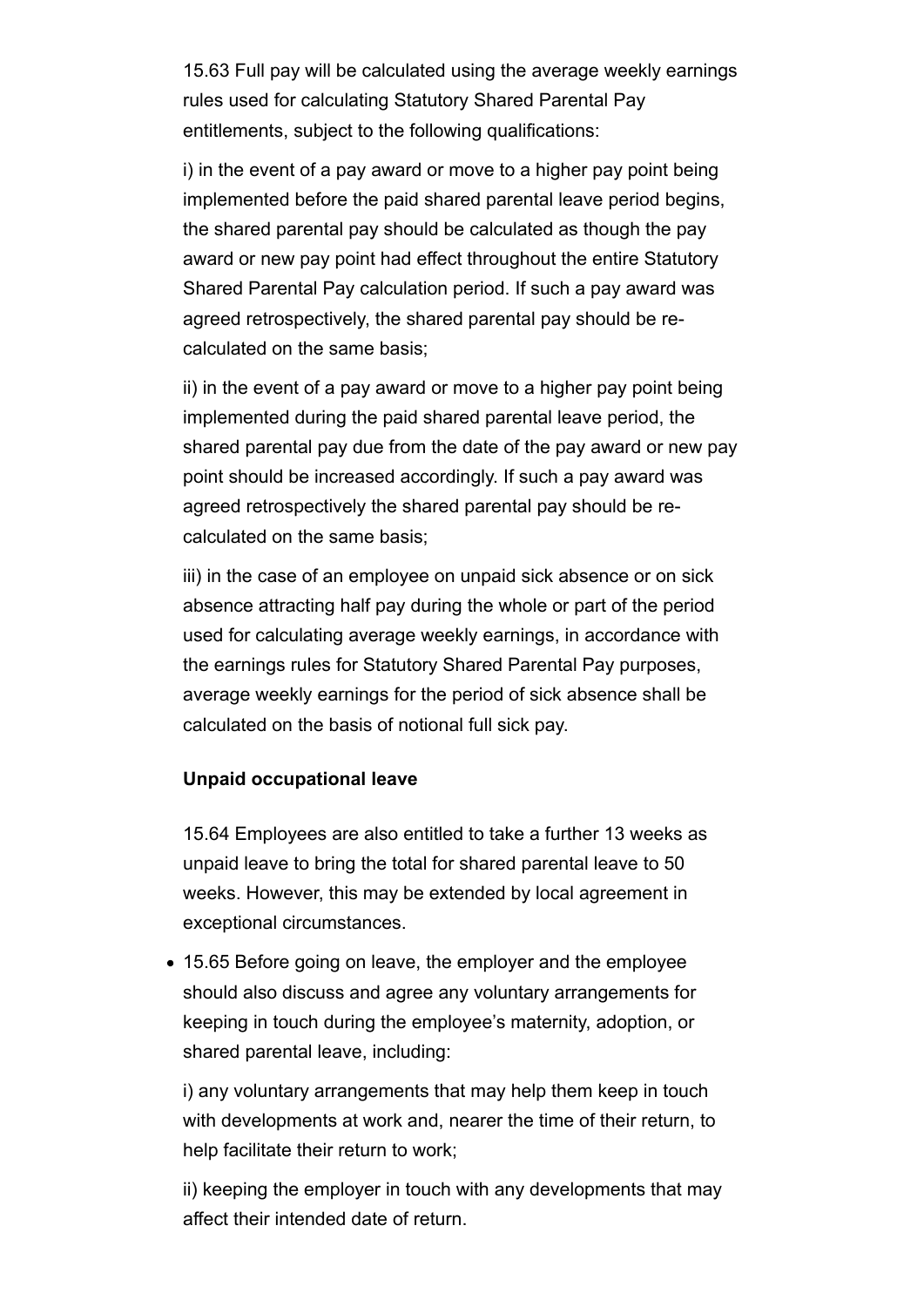15.66 To facilitate the process of keeping in touch, it is important that the employer and employee have early discussions to plan and make arrangements for "keeping in touch days" (KIT days), or "shared parental leave in touch" (SPLiT) days, before the employee's maternity leave, adoption leave, or shared parental leave takes place.

15.67 To enable employees to take up the opportunity to work KIT and SPLiT days, employers should consider the scope for reimbursement of reasonable childcare costs or the provision of childcare facilities.

15.68 KIT / SPLiT days are intended to facilitate a smooth return to work for employees returning from maternity, adoption, or shared parental leave.

15.69 An employee may work for up to a maximum of ten KIT days without bringing their maternity or adoption leave to an end. Any days of work will not extend the maternity / adoption leave period.

15.70 An employee may work up to a maximum of twenty SPLiT days without bringing their shared parental leave to an end. Any days of work will not extend the shared parental leave period. This will enable employees on shared parental leave to work either continuously or on odd days without bringing an end to their shared parental leave and pay.

15.71 An employee may not work during the two weeks of compulsory maternity or adoption leave.

15.72 Work can be consecutive or not and can include training or other activities which enable the employee to keep in touch with the workplace.

15.73 Any such work must be by agreement and neither the employer nor the employee can insist upon it.

15.74 For KIT /SPLiT days worked the employee will be paid at their basic daily rate for the hours worked, less any occupational or statutory maternity / adoption / shared parental leave payments. If a KIT /SPLiT day is worked in the full pay period, the employer will make arrangements to ensure the employee receives a day of paid leave in lieu once the employee has returned to work. If a KIT /SPLiT day is worked on a day of leave in the half pay period, the employer will make arrangements to ensure the employee receives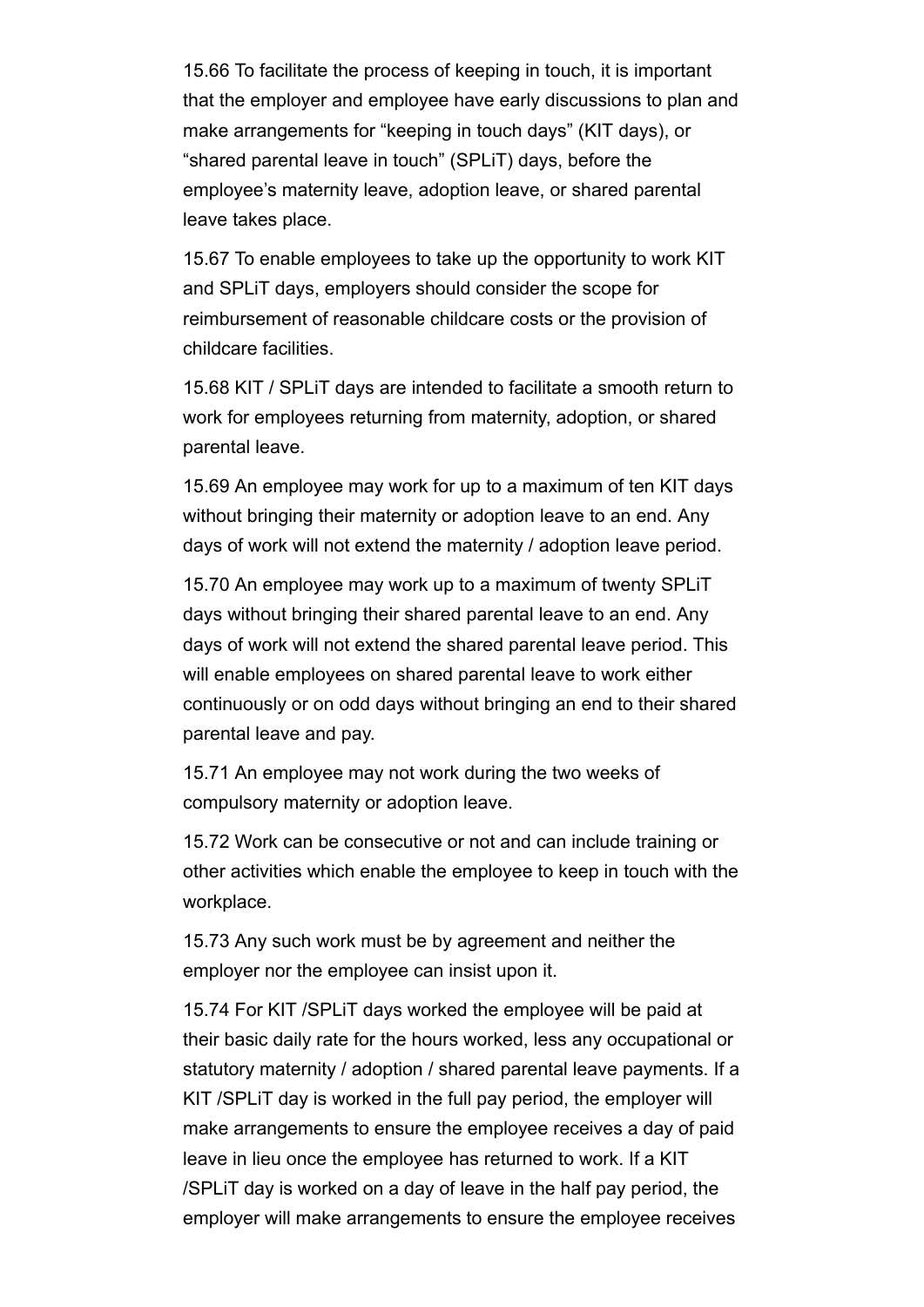a half day of paid leave in lieu once the employee had returned to work.

15.75 Working for part of any day will count as one KIT / SPLiT day. 15.76 A risk assessment must be carried out for any employee who is breastfeeding and facilities must be provided in accordance with paragraph 15.33-15.34. To ensure compliance with Workplace (Health, Safety and Welfare) Regulations 1992 employers must provide suitable rest facilities for workers who are pregnant or breastfeeding. Facilities should be suitably located and where necessary should provide appropriate facilities for the new or expectant mother to lie down. The NHS Staff Council Health Safety and Wellbeing Partnership Group have published further guidance on workplace health and safety standards.

15.77 An employee who intends to return to work at the end of their full maternity or adoption leave, or at the end of their shared parental leave, will not be required to give any further notification to the employer, although if they wish to return early, they must give at least 28 days' notice.

15.78 An employee has the right to return to their job under their original contract and on no less favourable terms and conditions.

15.79 If, at the end of maternity, adoption, or shared parental leave, the employee wishes to return to work on different hours, the NHS employer has a duty to facilitate this, wherever possible. The employee will return to work on different hours, in the same job. If this is not possible, the employer must provide written, objectively justifiable reasons for this and the employee should return to the same pay band and work of a similar nature and status, to that which they held prior to their maternity / adoption / shared parental absence.

15.80 If it is agreed that the employee will return to work on a flexible basis, including changed or reduced hours, for an agreed temporary period, this will not affect the employee's right to return to their job under their original contract, at the end of the agreed period.

15.81 In the event of illness following the date the employee was due to return to work, normal sickness absence provisions will apply as necessary.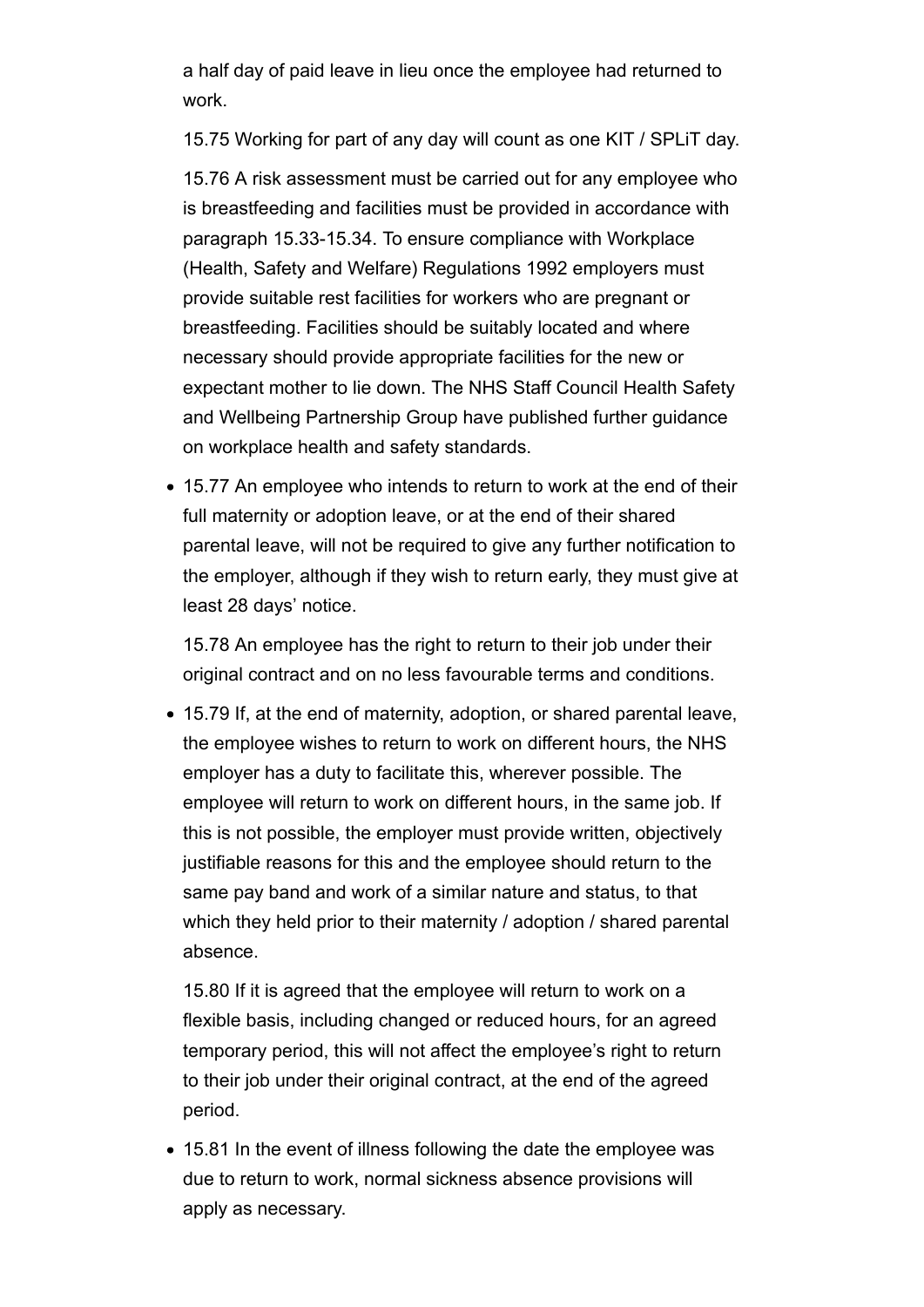- 15.82 If an employee who has notified their employer of their intention to return to work for the same or a different NHS employer, in accordance with paragraph 15.14, 15.15 or 15.17 fails to do so within:
	- i) 15 months of the beginning of their maternity / adoption leave, or
	- ii) three months of the end of their shared parental leave,

they will be liable to refund the whole of their maternity, adoption, or shared parental pay, less any Statutory Maternity, Adoption or Shared Parental Pay, received. In cases where the employer considers that to enforce this provision would cause undue hardship or distress, the employer will have the discretion to waive their rights to recovery.

# **Fixed-term contracts or training contracts**

15.83 Employees subject to fixed-term or training contracts which expire after the 11th week before the expected week of childbirth, or the date of matching, or the 15th week before the baby's due date if applying via a surrogacy arrangement, and who satisfy the relevant conditions in paragraphs 15.14, 15.15 or 15.17 shall have their contracts extended so as to allow them to receive the 52 weeks, which includes paid occupational and statutory maternity / adoption / shared parental pay, and the remaining 13 weeks of unpaid maternity / adoption / shared parental leave.

15.84 Absence on maternity / adoption / shared parental leave (paid and unpaid) up to 52 weeks before a further NHS appointment shall not constitute a break in service.

15.85 If there is no right of return to be exercised because the contract would have ended if pregnancy and childbirth / adoption / shared parental leave had not occurred or been taken, the repayment provisions set out in paragraph 15.82 will not apply.

15.86 Employees on fixed-term contracts who do not meet the 12 months' continuous service condition set out in paragraph 15.105 or 15.108, may still be entitled to Statutory Maternity / Adoption / Shared Parental Pay.

# **Rotational training contracts**

15.87 Where an employee is on a planned rotation of appointments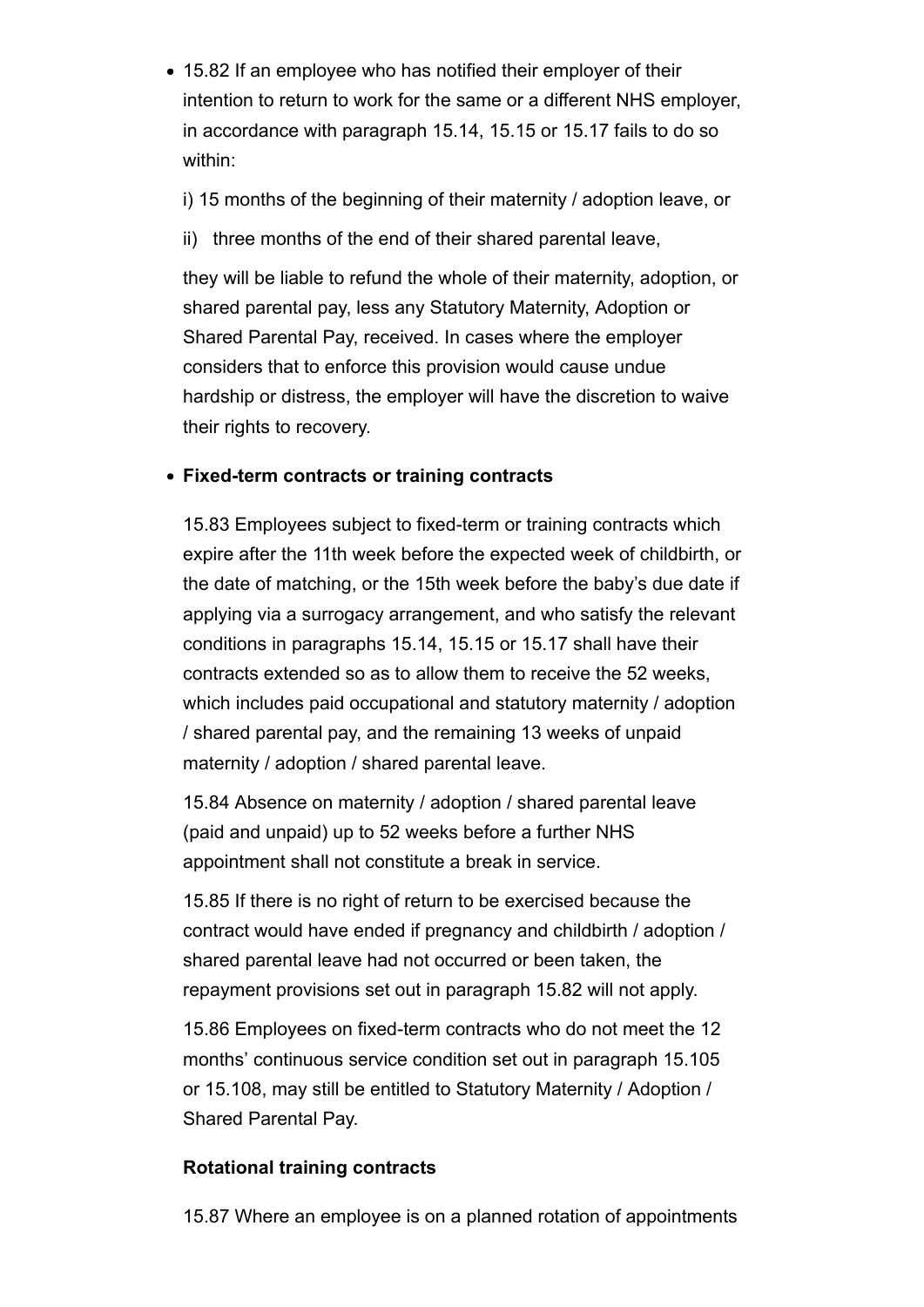with one or more NHS employers, as part of an agreed programme of training, they shall have the right to return to work after a period of maternity, adoption or shared parental leave in the same post or in the next planned post, irrespective of whether the contract would otherwise have ended if pregnancy and childbirth/adoption/shared parental leave had not occurred. In such circumstances the employee's contract will be extended to enable the practitioner to complete the agreed programme of training.

15.88 To ensure equality of access to the provisions in this Section:

a. where an employee changes employer because their training programme has required them to do so, and

b. this means they do not have enough statutory continuous service with their current employer to access statutory maternity pay, statutory adoption pay, or statutory shared parental pay, but

c. they would have had sufficient statutory continuous service to access statutory maternity pay, statutory adoption pay, or statutory shared parental pay had they not been required to change employer because of the training programme

the employee shall be paid, by their current employer, the value of statutory maternity / adoption / shared parental pay they would have otherwise received if their statutory continuity had not been broken by their change of employer.

15.89 Where an employee does not have enough statutory continuity of service to access statutory maternity /adoption / shared parental pay as a result of being required as part of their training programme to work in a Crown Dependency, and they would have had sufficient statutory continuous service to access statutory maternity pay, statutory adoption pay, or statutory shared parental pay had they not been required to work in a Crown Dependency, the employee shall be paid, by their current employer, the value of statutory maternity / adoption / shared parental pay they would have otherwise received if their statutory continuity had not been broken by working in a Crown Dependency.

#### **Contractual rights**

15.90 During maternity leave (both paid and unpaid) an employee retains all of their contractual rights, except remuneration.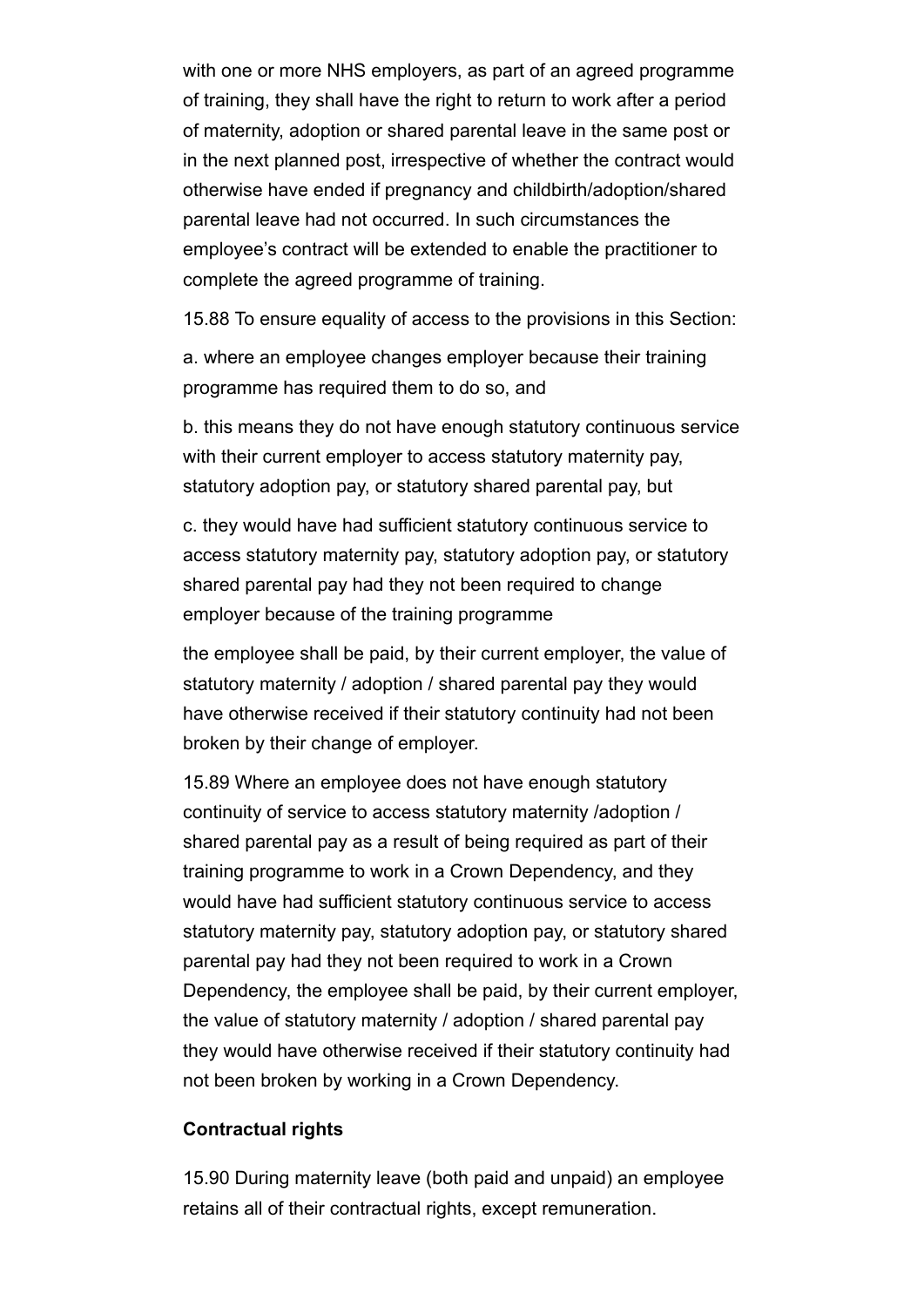## **Pay progression**

15.91 An employee on maternity / adoption / shared parental leave will progress through their pay step on the date the pay step is due unless a pay-step review meeting has taken place prior to the commencement of leave which confirmed that the required standards for pay progression would not be met. If a pay-step review cannot be conducted prior to the pay-step date the pay-step point should be automatically applied in the individual's absence. Refer to Annex 23 (England) for further information.1

15.92 For staff on medical or dental contracts that are covered by this section the general principle will apply that there should be no detriment to pay progression or annual leave accrual as a result of taking maternity/adoption/shared parental leave.

## **Annual leave and public holidays**

15.93 Employees on paid and unpaid maternity / adoption / shared parental leave retain their right to the annual leave and public holidays provided by Section 13 or such other terms and conditions as such be applicable to the employee.

15.94 Where unused annual leave and public holidays exceed local provisions for carry over to the next leave year it may be beneficial to the employer and employee for the employee to take the unused annual leave and public holidays before and/or after the agreed (paid and unpaid) maternity / adoption / shared parental leave period. The amount of annual leave and public holidays to be taken in this way, or carried over, should be discussed and agreed between the employee and employer. Payment in lieu may be considered as an option where accrual of annual leave and public holidays exceeds normal carry over provisions, providing this would not cause a breach in the Working Time Regulations 1998.

## **Pensions**

15.95 Pension rights and contributions shall be dealt with in accordance with the provisions of the NHS Pension Scheme Regulations.

## **Antenatal care**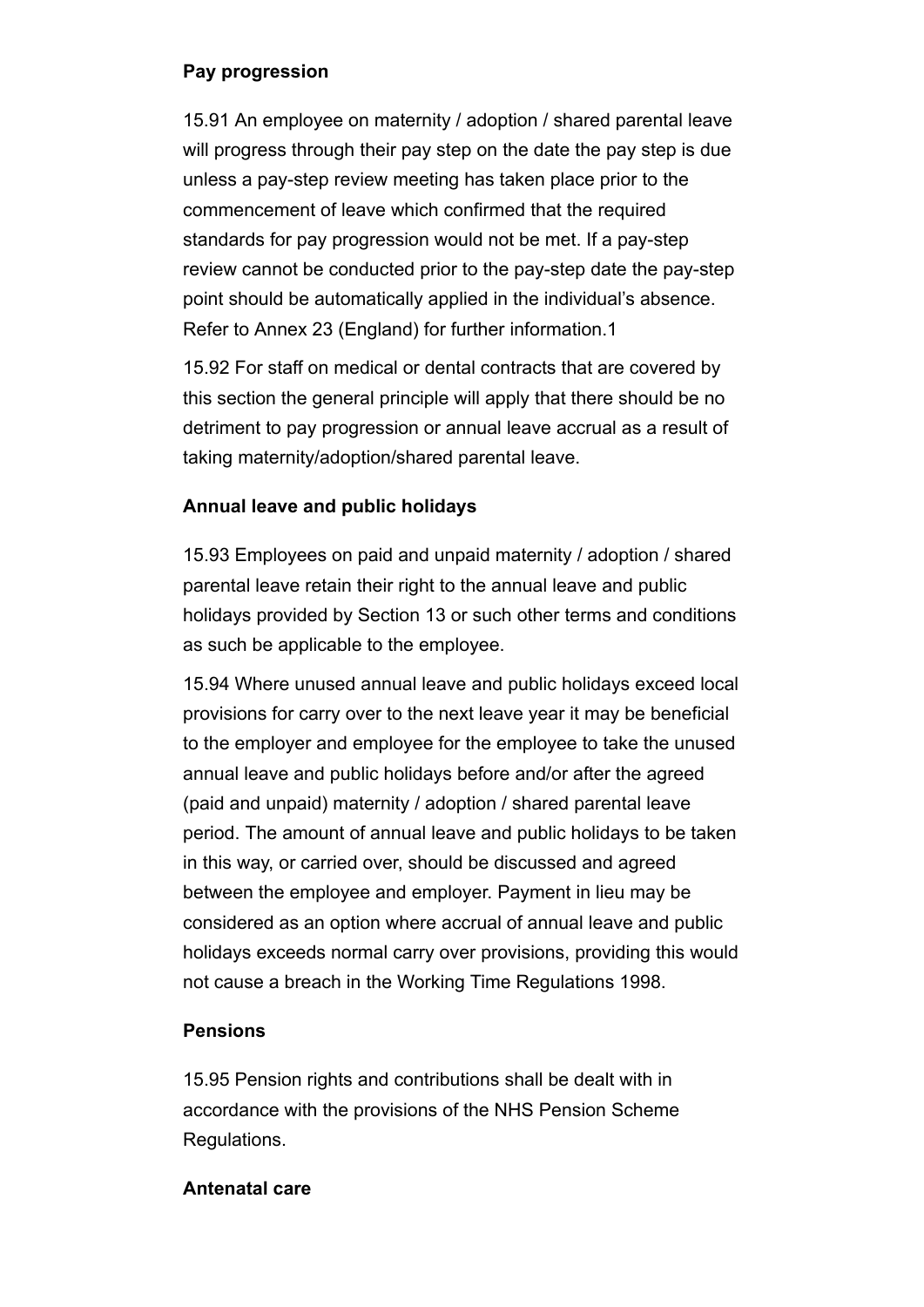15.96 Pregnant employees have the right to paid time off for antenatal care. Antenatal care includes relaxation and parent-craft classes as well as appointments for antenatal care.

15.97 The pregnant employee's partner will be entitled to unpaid leave to attend two ante natal appointments. Unpaid leave, up to a maximum of six and a half hours per appointment can be accessed. The pregnant employee's partner includes a spouse, civil partner (of either sex) or a person with whom she is in a long-term relationship. Further information can be found on the government website https://www.gov.uk/working-when-pregnant-your-rights.

#### **Pre-adoption meetings**

15.98 Employees being assessed for adoption have the right to reasonable paid time off for essential meetings

#### **Employees not returning to NHS employment**

15.99 An employee who satisfies the conditions in paragraph 15.14, 15.15 or 15.17, except that they do not intend to work with the same or another NHS employer for a minimum period of three months after their maternity, adoption, or shared parental leave has ended, will be entitled to pay equivalent to Statutory Maternity / Adoption / Shared Parental Pay.

15.100 Statutory Maternity Pay (SMP) and Statutory Adoption Pay (SAP) is paid at 90 per cent of their average weekly earnings for the first six weeks of the maternity / adoption leave and to the statutory flat rate sum or 90 per cent of the average weekly earnings (whichever is lower) for the following 33 weeks.

15.101 Shared Parental Leave Pay (ShPP) is paid at a statutory flat rate sum or 90 per cent of an employee's average weekly earnings, whichever is the lower.

## **Employees with less than 12 months' continuous service**

15.102 If an employee does not satisfy the conditions in paragraph 15.14 or 15.15 or 15.17 for occupational maternity / adoption / shared parental pay, they may be entitled to Statutory Maternity, Adoption or Shared Parental Pay. Statutory Maternity, Adoption or Shared Parental pay will be paid regardless of whether they satisfy the conditions in paragraph 15.14, 15.15 or 15.17.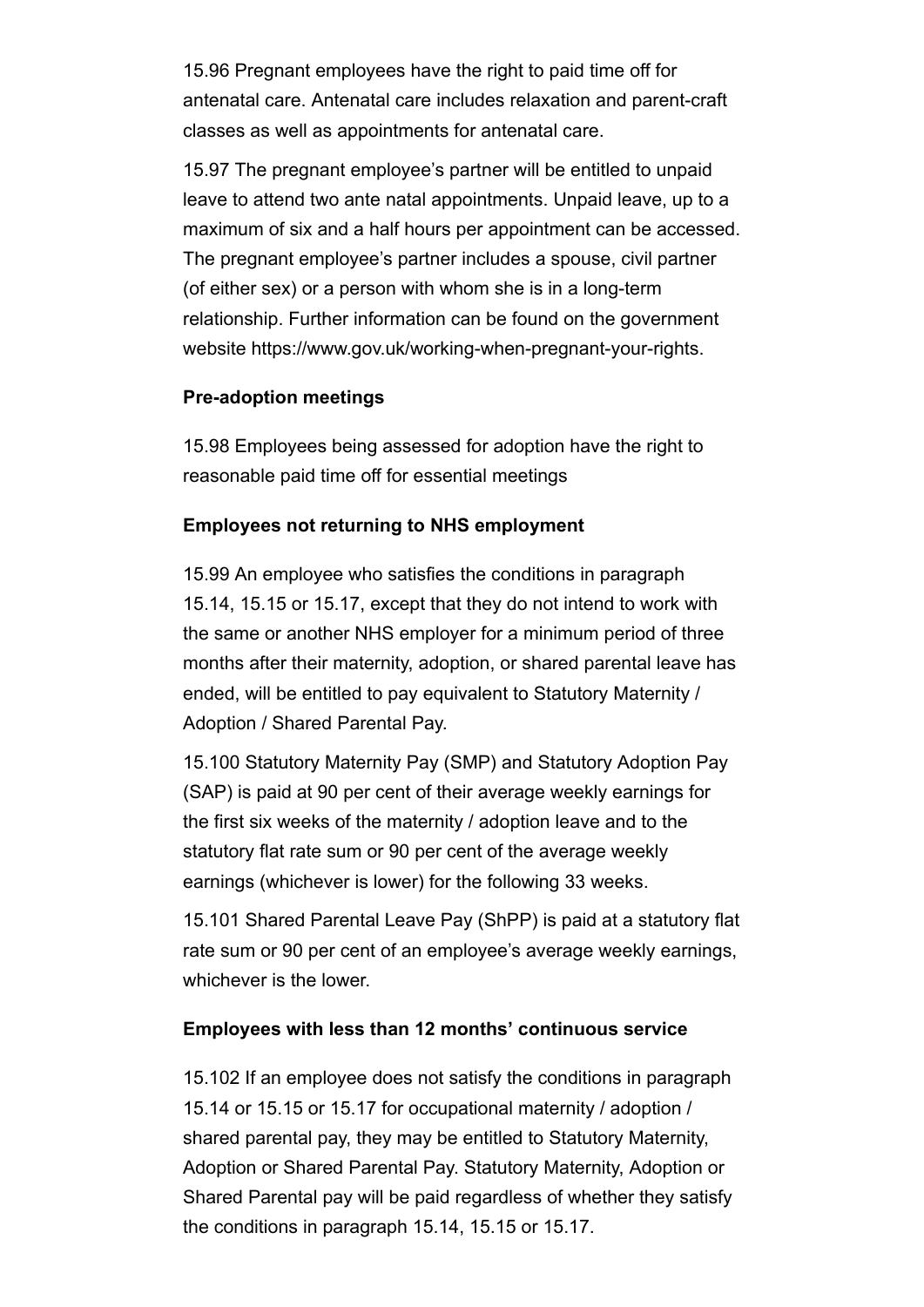15.103 If an employee's earnings are too low for them to qualify for Statutory Maternity / Adoption / Shared Parental Pay, or they do not qualify for another reason, they should be advised to claim maternity allowance (if applicable) or any other possible benefits from their local Job Centre Plus. Information on maternity allowance is available on the government website https://www.gov.uk/maternity-allowance.

15.104 All employees will have a right to take 52 weeks of maternity / adoption / shared parental leave whether or not they return to NHS employment.

15.105 Paragraph 15.117 contains further information on statutory entitlements.

#### **Continuous service**

15.106 For the purposes of calculating whether the employee meets the qualification set out in paragraph 15.14, 15.15 or 15.17 to have had 12 months of continuous service with one or more NHS employers, NHS employers include health authorities, NHS boards, NHS trusts, and the Northern Ireland Health Service and are set out in Annex 1. The following breaks in service will be disregarded (but do not count as service)

i) a break in service of three months or less will be disregarded

ii) employment under the terms of an honorary contract;

iii) employment as a locum in a general practice setting for a period not exceeding 12 months;

iv) a period of up to 12 months spent abroad as part of a definite programme of postgraduate training on the advice of the postgraduate dean or college or faculty advisor in the speciality concerned;

v) a period of voluntary service overseas with a recognised international relief organisation for a period of 12 months, which may exceptionally be extended for 12 months at the discretion of the employer which recruits the employee on their return;

vi) absence on an employment break scheme in accordance with the provisions of Section 34 of this Handbook;

vii) absence on maternity leave, adoption leave, or shared parental leave (paid or unpaid) as provided for under this agreement;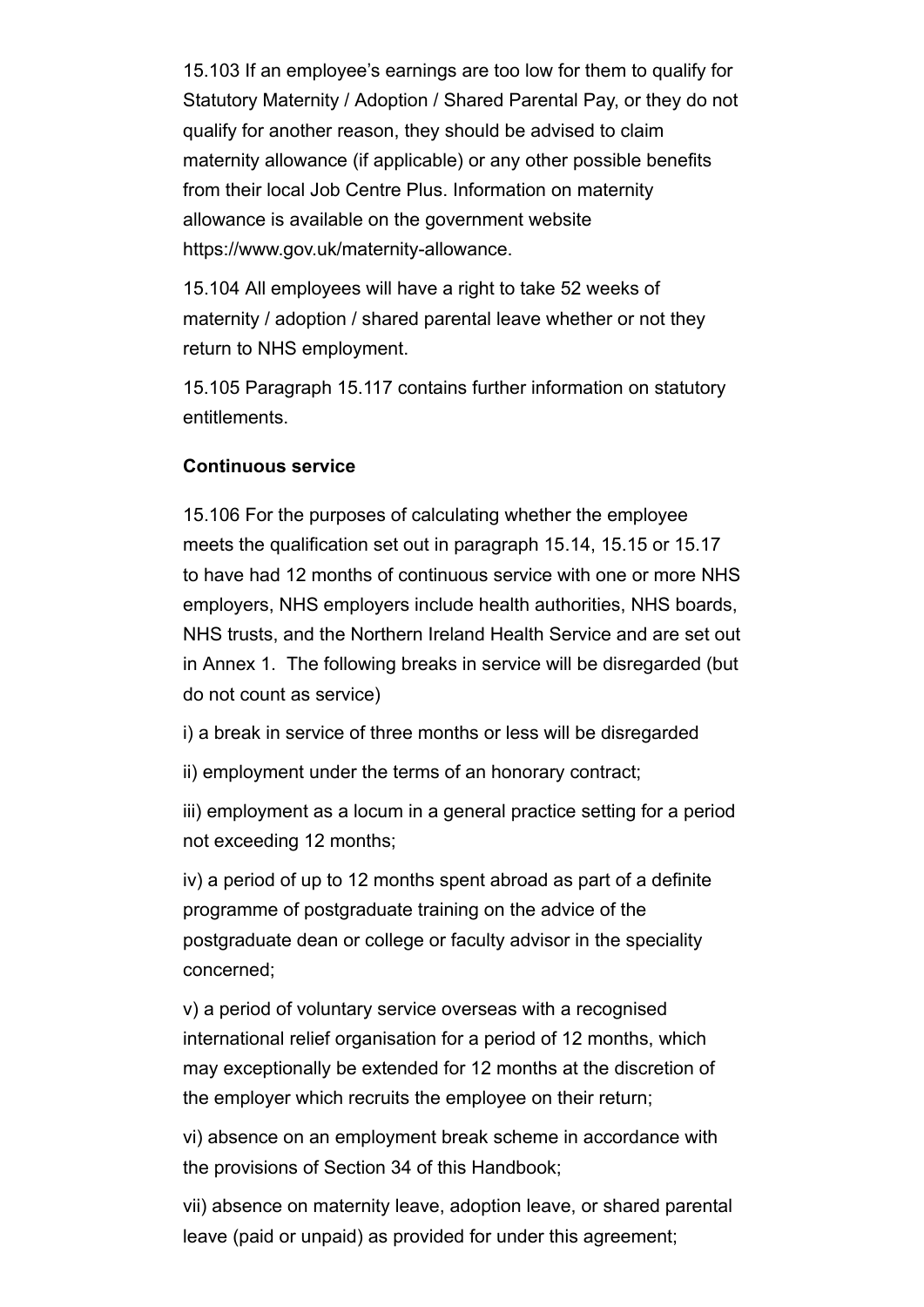vii) for doctors and dentists in training, time spent outside of NHS employment (employers not listed at Annex 1) in an Out of Programme (OOP) placement approved by the Postgraduate Dean;

viii) for doctors and dentists in training, time spent employed in the health service of a UK Crown Dependency as part of an approved training programme.

15.107 Employers may at their discretion extend the period specified in paragraph 15.106.

15.108 Employment as a doctor in training in a general practice setting in accordance with the provisions of the Trainee Practitioner Scheme, shall not be regarded as a break in service and shall count as service.

15.109 Employers have the discretion to count other previous NHS service or service with other employers.

#### **New parent support leave and pay (paternity leave)**

15.110 This provision builds on statutory paternity leave and pay and applies to the father of the child (including adoptive fathers), the mother's spouse or partner (whether opposite or same sex) or nominated carer.

15.111 NHS organisations have scope locally to agree more favourable arrangements where they consider it necessary, or further periods of unpaid leave on an individual basis.

15.112 All eligible employees are entitled to two weeks of new parent support leave which can be taken around the time of the birth or the placement of the child for adoption.

15.113 Employees granted new parent support leave will receive full pay during this period if they have 12 months' continuous service with their or any other NHS employer before they take their leave.

15.114 Full pay will be calculated on the basis of the average weekly earnings rules used for calculating occupational maternity / adoption pay entitlements. The employee will receive full pay less any statutory paternity pay receivable.

15.115 Only one period of new parent support pay is ordinarily available when there is a multiple birth.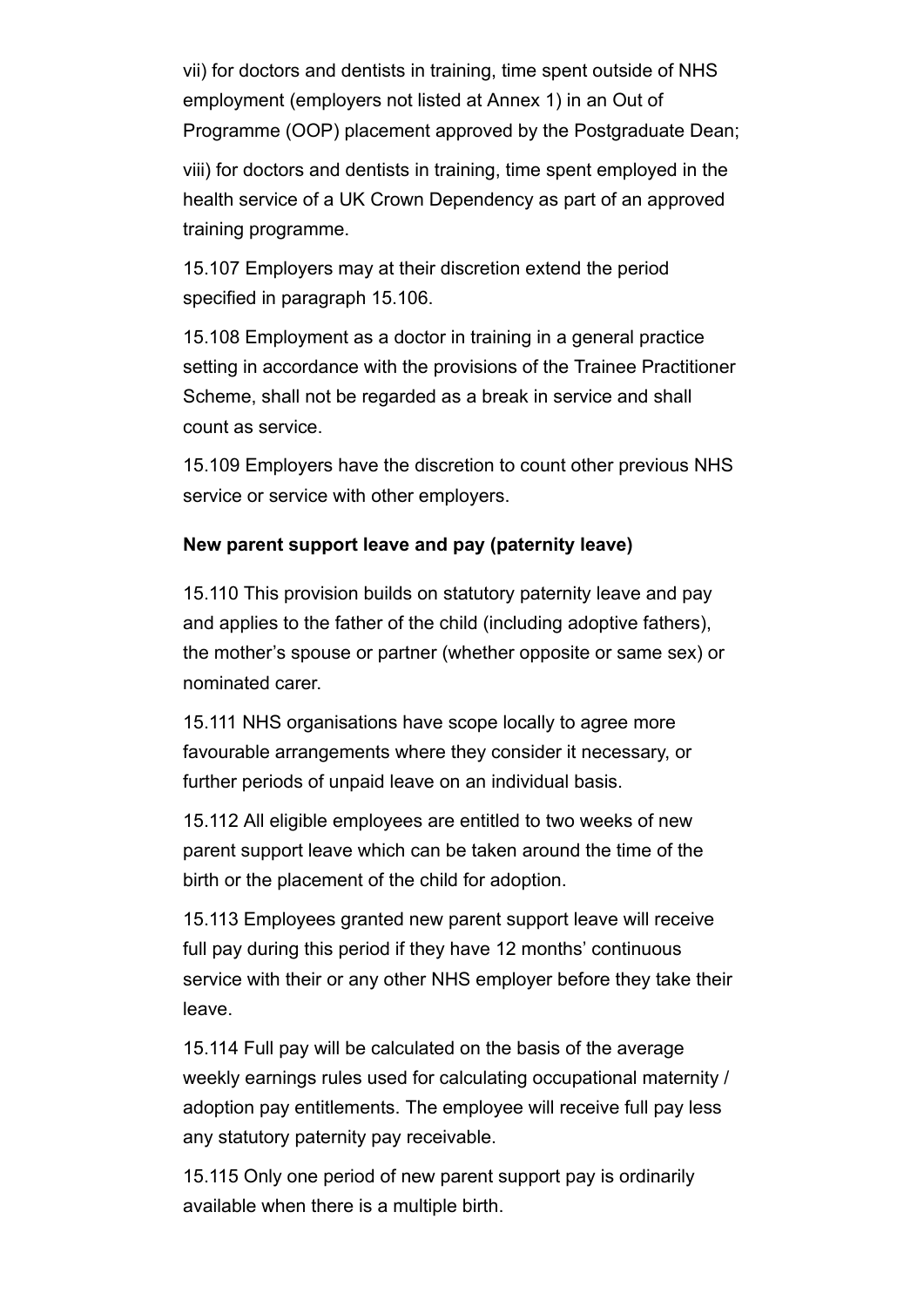15.116 Employees who are not eligible for the two weeks of pay during their new parent support leave may still be entitled to statutory paternity pay subject to meeting the qualifying conditions described in the relevant legislation. Details of the qualifying conditions can be found on www.gov.uk

#### **Further information**

15.117 There are occasions when employees are entitled to other statutory benefits / allowances and information about these and all statutory maternity, adoption, shared parental leave and paternity rights can be found on the Gov.uk website. Information about health and safety for new and expectant mothers at work can be found on the government website.

#### *Amendment number 43: NHS TCS Advisory Notice 01/2021*

*1 Scotland has its own established pay progression arrangements which will continue to operate until the revised approach negotiated through the Scottish terms and conditions committee is put in place. The service will receive further communication about these in due course.* 

2 *This section, agreed by the UK Staff Council for application from 1 April 2019 includes provisions already put in place in Scotland on 2 April 2015 by DL(2015)5, and subsequently included in the Supporting the Work-Live Balance Partnership Information Network (PIN) policy. In Scotland, this section should be read in conjunction with the most up to date PIN policies which can be found at www.staffgovernance.scot.nhs.uk.*

## **Section 15: Maternity leave (Northern Ireland)**

15.1 All employees will have the right to take 52 weeks of maternity leave.

15.2 Paragraphs 15.7 to 15.55 of this Section set out the maternity leave and pay entitlements of NHS employees under the NHS contractual maternity leave scheme.

15.3 Paragraphs 15.56 to 15.60 give information about the position of staff who are not covered by this scheme because they do not have the necessary service or do not intend to return to NHS employment.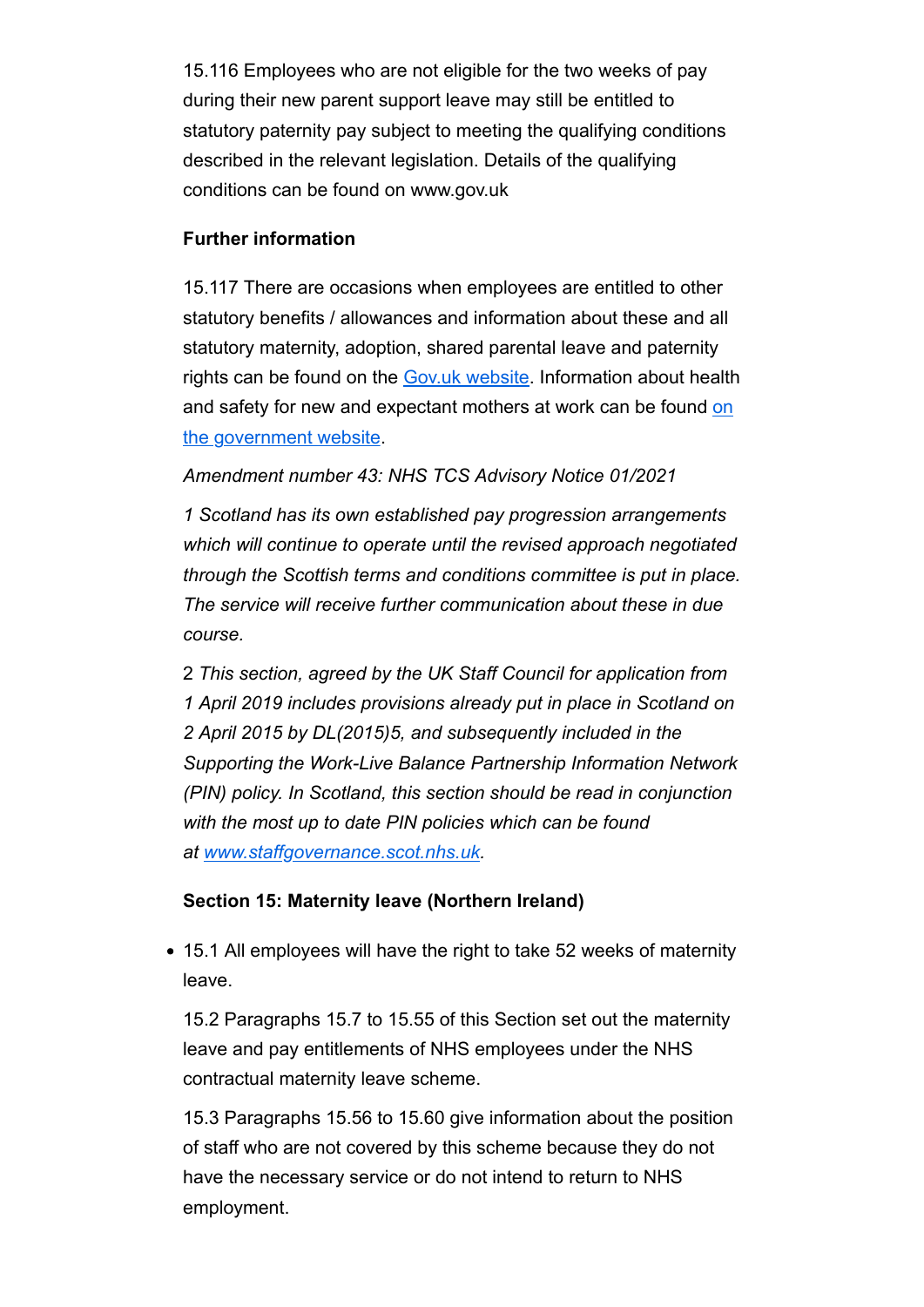15.4 Paragraphs 15.61 to 15.65 define the service that can be counted towards the 12 month continuous service qualification set out in paragraph 15.7 (i) and which breaks in service may be disregarded for this purpose.

15.5 Paragraph 15.66 explains how to get further information about employees' statutory entitlements.

15.6 Where, locally, staff and employer representatives agree arrangements which provide benefits to staff beyond those provided by this section, those local arrangements will apply.

15.7 An employee working full-time or part-time will be entitled to paid and unpaid maternity leave under the NHS contractual maternity pay scheme if:

i) she has 12 months' continuous service (see paragraphs 15.61 to 15.65) with one or more NHS employers at the beginning of the 11th week before the expected week of childbirth

ii) she notifies her employer in writing before the end of the 15th week before the expected date of childbirth (or if this is not possible, as soon as is reasonably practicable thereafter):

(a) of her intention to take maternity leave

(b) of the date she wishes to start her maternity leave – she can choose when to start her maternity leave – this can usually be any date from the beginning of the 11th week before the baby is born (but see paragraph 15.8)

(c) that she intends to return to work with the same or another NHS employer for a minimum period of three months after her maternity leave has ended

(d) and provides a MATB1 form from her midwife or GP giving the expected date of childbirth.

- 15.8 If the employee subsequently wants to change the date from which she wishes her leave to start, she should notify her employer at least 28 days beforehand (or, if this is not possible, as soon as is reasonably practicable beforehand).
- 15.9 Following discussion with the employee, the employer should confirm in writing:

i) the employee's paid and unpaid leave entitlements under this agreement (or statutory entitlements if the employee does not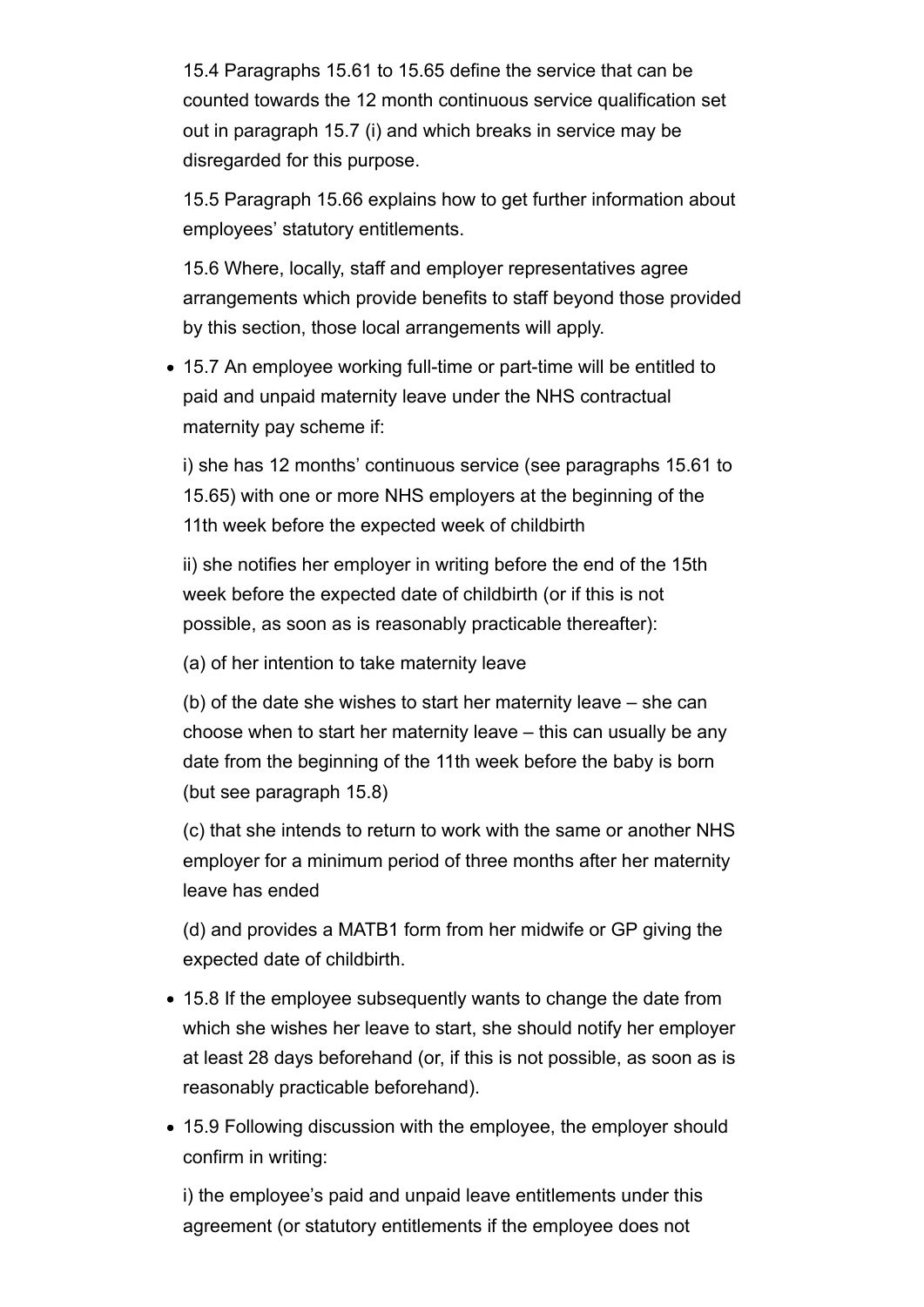qualify under this agreement)

ii) unless an earlier return date has been given by the employee, her expected return date, based on her 52 weeks paid and unpaid leave entitlement under this agreement

iii) the length of any period of accrued annual leave which it has been agreed may be taken following the end of the formal maternity leave period (see paragraphs 15.49 and 15.50)

iv) the need for the employee to give at least 28 days of notice if she wishes to return to work before the expected return date.

15.10 Before going on leave, the employer and the employee should also discuss and agree any voluntary arrangements for keeping in touch during the employee's maternity leave, including:

i) any voluntary arrangements that may help her keep in touch with developments at work and, nearer the time of her return, to help facilitate her return to work

ii) keeping the employer in touch with any developments that may affect her intended date of return.

• 15.11 To facilitate the process of keeping in touch, it is important that the employer and employee have early discussions to plan and make arrangements for keeping in touch days (KIT days) before the employee's maternity leave takes place.

15.12 To enable employees to take up the opportunity to work KIT days, employers should consider the scope for reimbursement of reasonable childcare costs or the provision of childcare facilities.

15.13 KIT days are intended to facilitate a smooth return to work for women returning from maternity leave.

15.14 An employee may work for up to a maximum of ten KIT days without bringing her maternity leave to an end. Any days of work will not extend the maternity leave period.

15.15 An employee may not work during the two weeks of compulsory maternity leave immediately after the birth of her baby.

15.16 The work can be consecutive or not and can include training or other activities which enable the employee to keep in touch with the workplace.

15.17 Any such work must be by agreement and neither the employer nor the employee can insist upon it.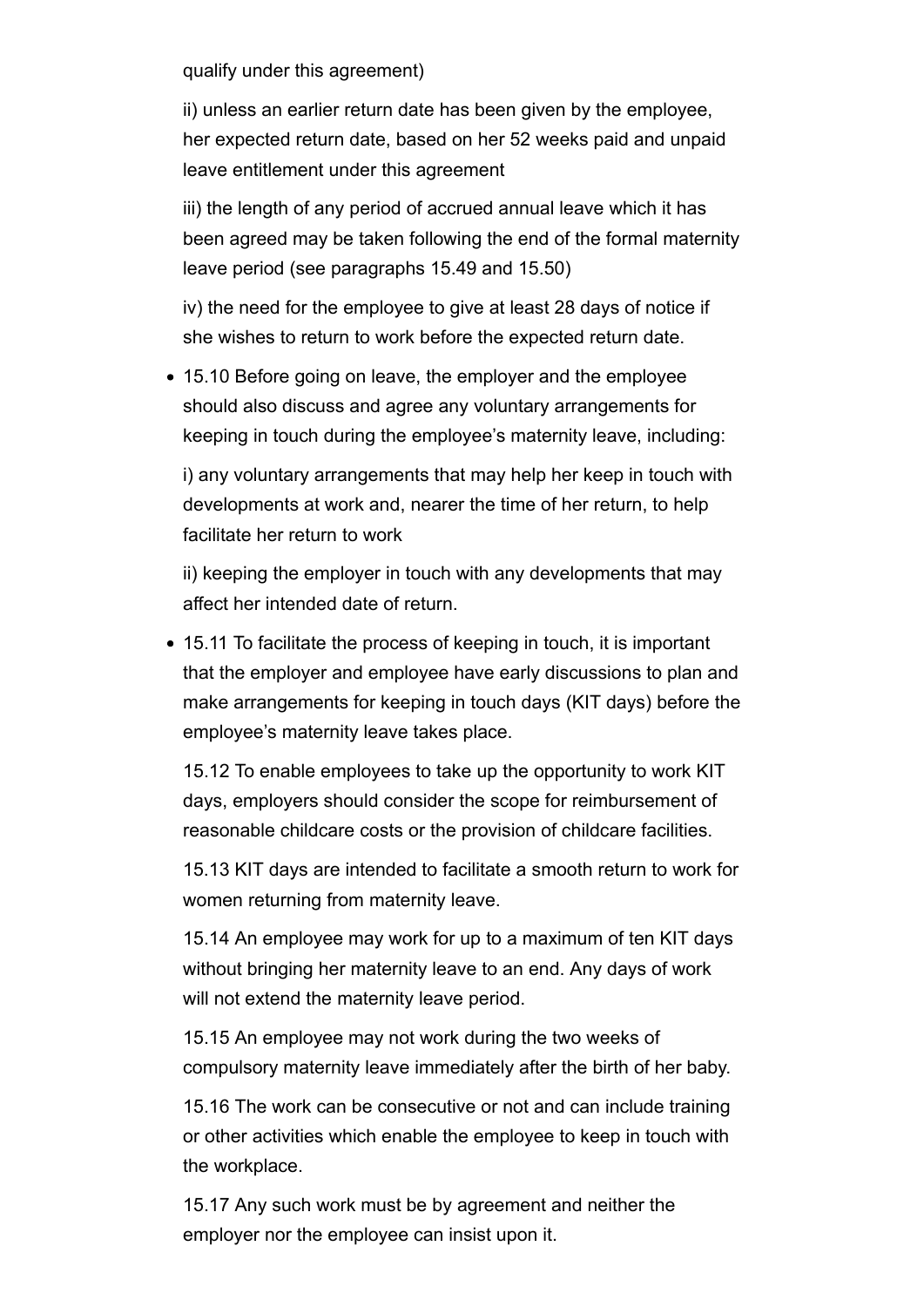15.18 The employee will be paid at their basic daily rate for the hours worked, less appropriate maternity leave payment for KIT days worked.

15.19 Working for part of any day will count as one KIT day.

15.20 Any employee who is breastfeeding must be risk assessed and facilities provided in accordance with paragraph 15.34.

15.21 Where an employee intends to return to work the amount of contractual maternity pay receivable is as follows:

i) for the first eight weeks of absence the employee will receive full pay, less any Statutory Maternity Pay or maternity allowance (including any dependents' allowances) receivable

ii) for the next 18 weeks the employee will receive half of full pay, plus any Statutory Maternity Pay or maternity allowance (including any dependents' allowances) receivable, providing the total receivable does not exceed full pay

iii) for the next 13 weeks, the employee will receive any Statutory Maternity Pay or maternity allowance that they are entitled to under the statutory scheme.

15.22 By prior agreement with the employer, occupational maternity pay may be paid in a different way, for example a combination of full pay and half pay or a fixed amount spread equally over the maternity leave period.

15.23 Full pay will be calculated using the average weekly earnings rules used for calculating Statutory Maternity Pay entitlements, subject to the following qualifications:

i) in the event of a pay award or annual increment being implemented before the paid maternity leave period begins, the maternity pay should be calculated as though the pay award or annual increment had effect throughout the entire Statutory Maternity Pay calculation period. If such a pay award was agreed retrospectively, the maternity pay should be re-calculated on the same basis

ii) in the event of a pay award or annual increment being implemented during the paid maternity leave period, the maternity pay due from the date of the pay award or annual increment should be increased accordingly. If such a pay award was agreed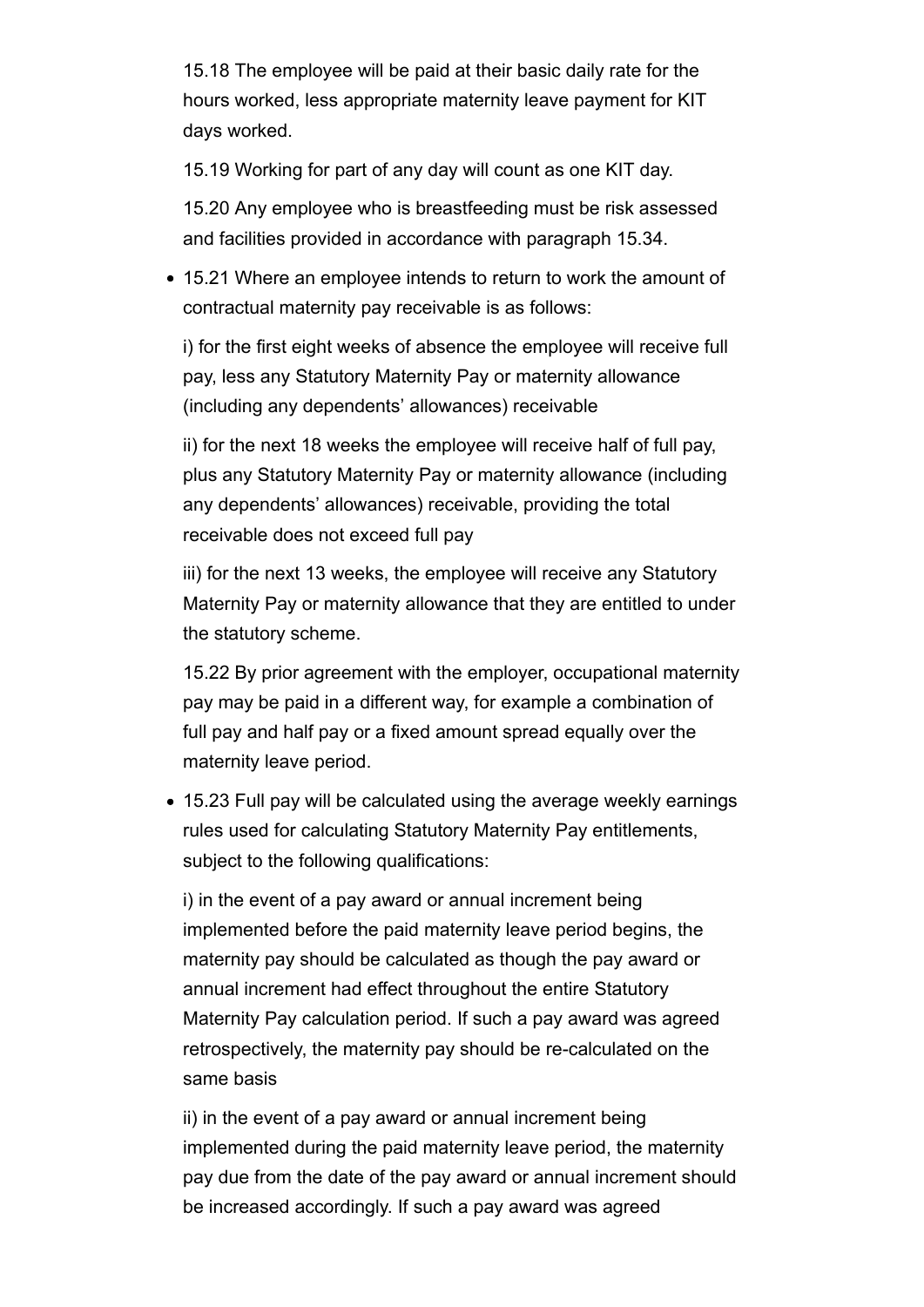retrospectively the maternity pay should be re-calculated on the same basis

iii) in the case of an employee on unpaid sick absence or on sick absence attracting half pay during the whole or part of the period used for calculating average weekly earnings, in accordance with the earnings rules for Statutory Maternity Pay purposes, average weekly earnings for the period of sick absence shall be calculated on the basis of notional full sick pay.

- 15.24 Employees are also entitled to take a further 13 weeks as unpaid leave to bring the total of leave to 52 weeks. However, this may be extended by local agreement in exceptional circumstances, for example, where employees have sick pre-term babies or multiple births.
- 15.25 An employee may begin her maternity leave at any time between 11 weeks before the expected week of childbirth and the expected week of childbirth, provided she gives the required notice.
- 15.26 If an employee is off work ill, or becomes ill, with a pregnancy-related illness during the last four weeks before the expected week of childbirth, maternity leave will normally commence at the beginning of the 4th week before the expected week of childbirth or the beginning of the next week after the employee last worked, whichever is the later. Absence prior to the last four weeks before the expected week of childbirth, supported by a medical statement of incapacity for work, or a self-certificate, shall be treated as sickness absence in accordance with normal leave provisions.

15.27 Odd days of pregnancy-related illness during this period may be disregarded if the employee wishes to continue working till the maternity leave start date previously notified to the employer.

15.28 Where an employee's baby is born alive prematurely, the employee will be entitled to the same amount of maternity leave and pay as if her baby was born at full term.

15.29 Where an employee's baby is born before the 11th week before the expected week of childbirth and the employee has worked during the actual week of childbirth, maternity leave will start on the first day of the employee's absence.

15.30 Where an employee's baby is born before the 11th week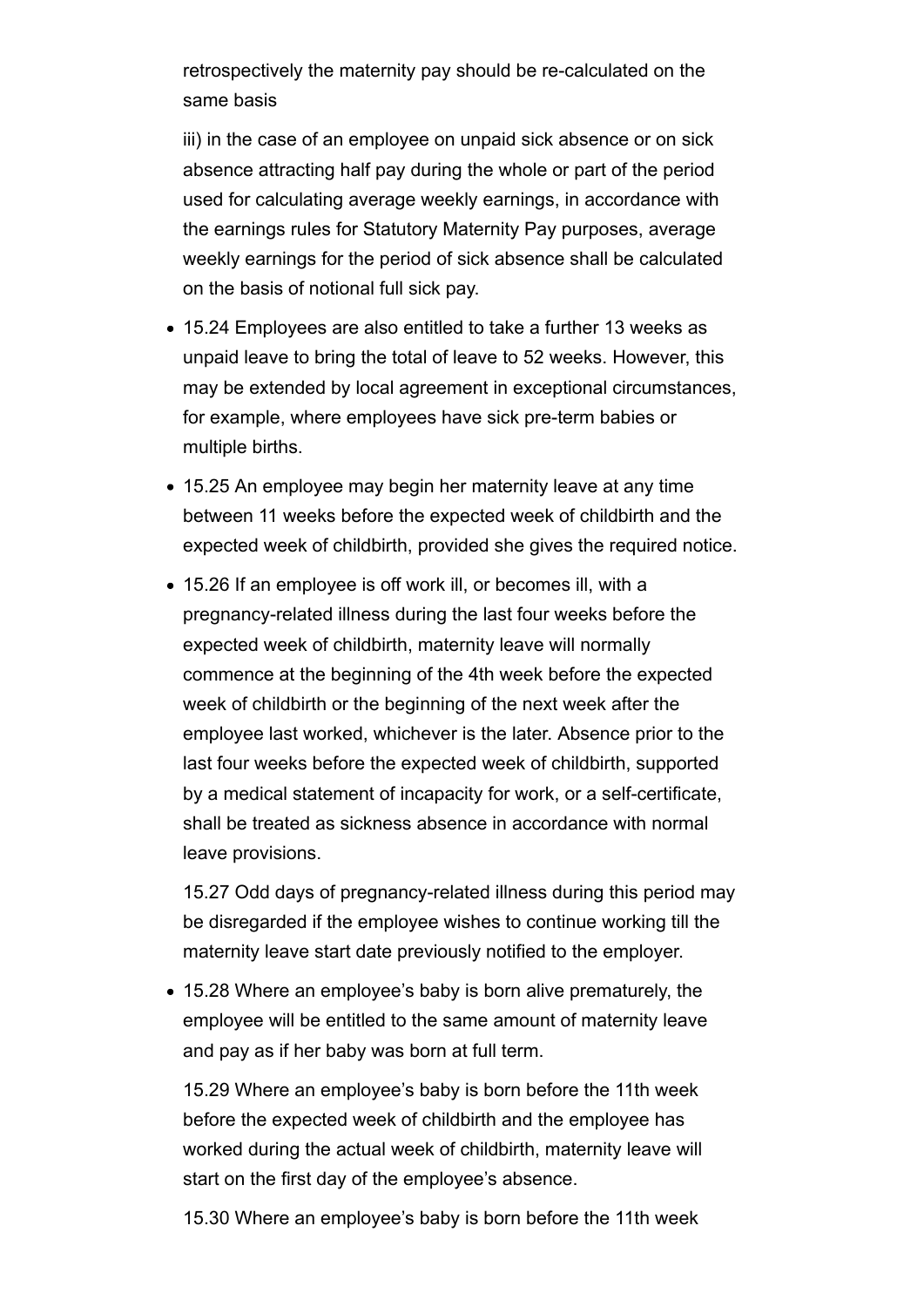before the expected week of childbirth and the employee has been absent from work on certified sickness absence during the actual week of childbirth, maternity leave will start the day after the day of birth.

15.31 Where an employee's baby is born before the 11th week before the expected week of childbirth and the baby is in hospital, the employee may split her maternity leave entitlement, taking a minimum period of two weeks' leave immediately after childbirth and the rest of her leave following her baby's discharge from hospital.

- 15.32 Where an employee's baby is born dead after the 24th week of pregnancy, the employee will be entitled to the same amount of maternity leave and pay as if her baby was born alive.
- 15.33 Where an employee has a miscarriage before the 25th week of pregnancy, normal sickness absence provisions will apply as necessary.
- 15.34 Where an employee is pregnant, has recently given birth or is breastfeeding, the employer must carry out a risk assessment of her working conditions. If it is found, or a medical practitioner considers, that an employee or her child would be at risk were she to continue with her normal duties, the employer should provide suitable alternative work for which the employee will receive her normal rate of pay. Where it is not reasonably practicable to offer suitable alternative work, the employee should be suspended on full pay.

15.35 These provisions also apply to an employee who is breastfeeding if it is found that her normal duties would prevent her from successfully breastfeeding her child.

15.36 An employee who intends to return to work at the end of her full maternity leave will not be required to give any further notification to the employer, although if she wishes to return early, she must give at least 28 days' notice.

15.37 An employee has the right to return to her job under her original contract and on no less favourable terms and conditions.

15.38 If, at the end of maternity leave, the employee wishes to return to work on different hours, the NHS employer has a duty to facilitate this, wherever possible. The employee will return to work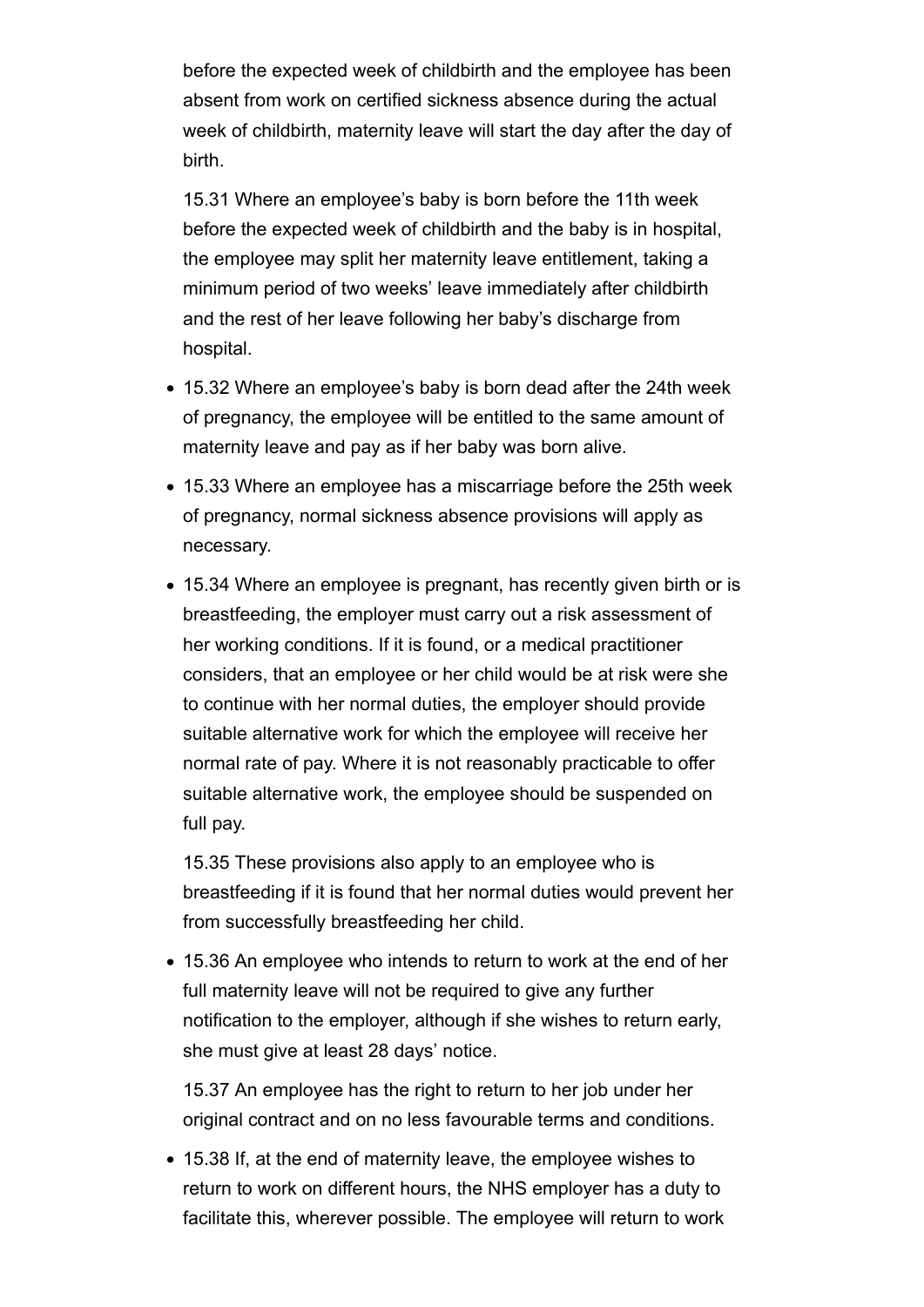on different hours, in the same job. If this is not possible, the employer must provide written, objectively justifiable reasons for this and the employee should return to the same pay band and work of a similar nature and status, to that which they held prior to their maternity absence.

15.39 If it is agreed that the employee will return to work on a flexible basis, including changed or reduced hours, for an agreed temporary period, this will not affect the employee's right to return to her job under her original contract, at the end of the agreed period.

- 15.40 In the event of illness following the date the employee was due to return to work, normal sickness absence provisions will apply as necessary.
- 15.41 If an employee who has notified her employer of her intention to return to work for the same or a different NHS employer, in accordance with paragraph 15.7 (ii) (c), fails to do so within 15 months of the beginning of her maternity leave, she will be liable to refund the whole of her maternity pay, less any Statutory Maternity Pay, received. In cases where the employer considers that to enforce this provision would cause undue hardship or distress, the employer will have the discretion to waive their rights to recovery.

#### Fixed-term contracts or training contracts

15.42 Employees subject to fixed-term or training contracts which expire after the 11th week before the expected week of childbirth and who satisfy the conditions in paragraphs 15.7 (i), 15.7 (ii) (a), 15.7 (ii) (b) and 15.7 (ii) (d), shall have their contracts extended so as to allow them to receive the 52 weeks, which includes paid contractual and statutory maternity pay, and the remaining 13 weeks of unpaid maternity leave.

15.43 Absence on maternity leave (paid and unpaid) up to 52 weeks before a further NHS appointment shall not constitute a break in service.

15.44 If there is no right of return to be exercised because the contract would have ended if pregnancy and childbirth had not occurred, the repayment provisions set out in paragraph 15.41 will not apply.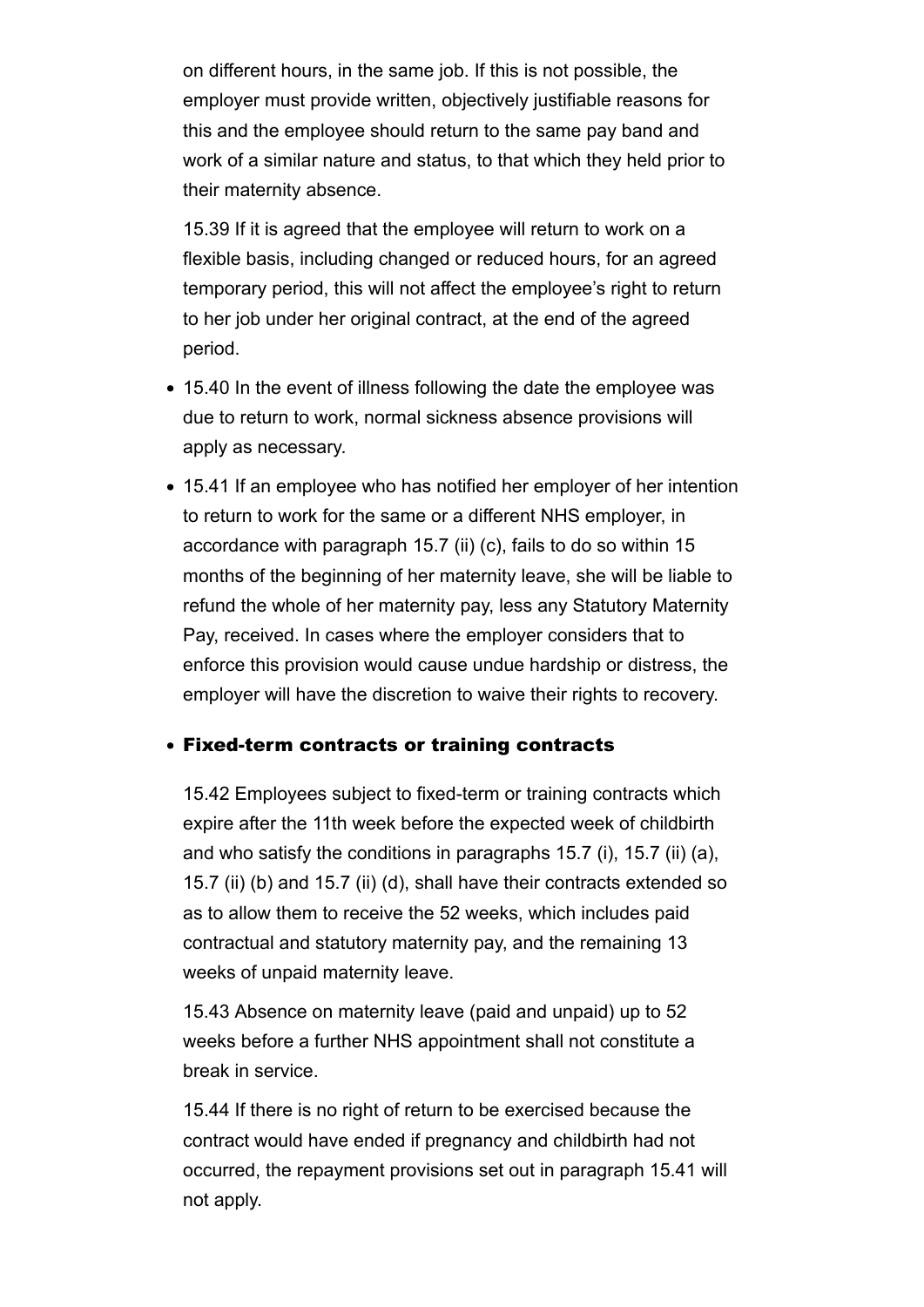15.45 Employees on fixed-term contracts who do not meet the 12 months' continuous service condition set out in paragraph 15.7 (i), may still be entitled to Statutory Maternity Pay.

#### Rotational training contracts

15.46 Where an employee is on a planned rotation of appointments with one or more NHS employers, as part of an agreed programme of training, she shall have the right to return to work in the same post or in the next planned post, irrespective of whether the contract would otherwise have ended if pregnancy and childbirth had not occurred. In such circumstances the employee's contract will be extended to enable the practitioner to complete the agreed programme of training.

## Contractual rights

15.47 During maternity leave (both paid and unpaid) an employee retains all of her contractual rights, except remuneration.

#### **Increments**

15.48 Maternity leave, whether paid or unpaid, shall count as service for annual increments and for the purposes of any service qualification period for additional annual leave. The expectation is that an employee on maternity leave would progress through a KSF gateway (increment in England and Wales) on the due date, if concerns had not been raised about the ability to meet their KSF outline prior to maternity leave.

## Annual leave and public holidays

15.49 Employees on paid and unpaid maternity leave retain their right to the annual leave and public holidays provided by Section 13.

15.50 Where unused annual leave and public holidays exceed local provisions for carry over to the next leave year it may be beneficial to the employer and employee for the employee to take the unused annual leave and public holidays before and/or after the agreed (paid and unpaid) maternity leave period. The amount of annual leave and public holidays to be taken in this way, or carried over, should be discussed and agreed between the employee and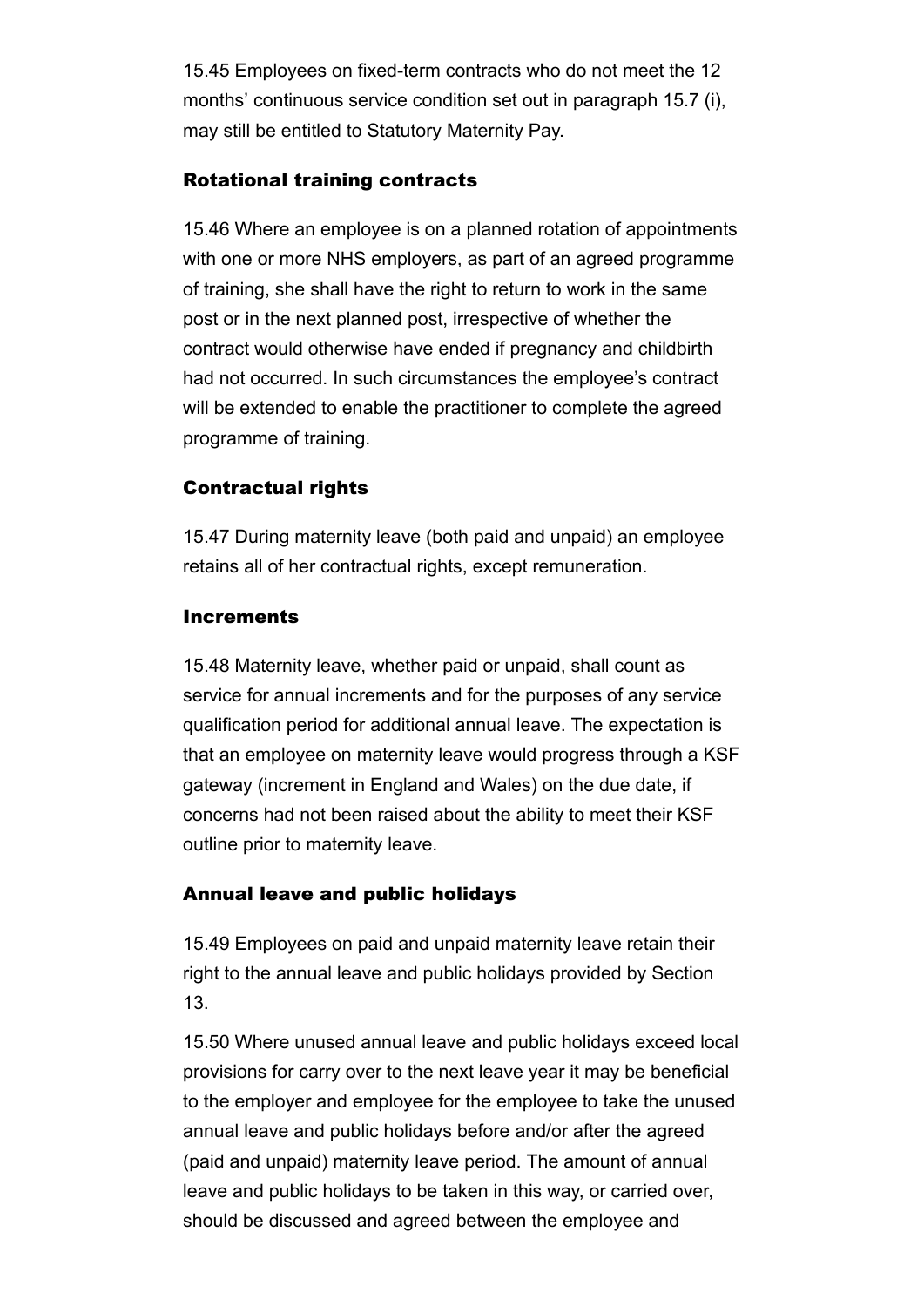employer. Payment in lieu may be considered as an option where accrual of annual leave and public holidays exceeds normal carry over provisions.

#### **Pensions**

15.51 Pension rights and contributions shall be dealt with in accordance with the provisions of the NHS Superannuation Regulations.

#### Antenatal care

15.52 Pregnant employees have the right to paid time off for antenatal care. Antenatal care includes relaxation and parent-craft classes as well as appointments for antenatal care.

#### Post-natal care and breastfeeding mothers

15.53 Women who have recently given birth should have paid time off for post-natal care for example attendance at health clinics.

15.54 Employers are required to undertake a risk assessment and to provide breastfeeding women with suitable private rest facilities. The Health and Safety Executive Guidance recommends that employers provide:

- a clean, healthy and safe environment for women who are breastfeeding;
- suitable access to a private room to express and store milk in an appropriate refrigerator.

15.55 Employers are reminded that they should consider requests for flexible working arrangements to support breastfeeding women at work.

## Employees not returning to NHS employment

15.56 An employee who satisfies the conditions in paragraph 15.7, except that she does not intend to work with the same or another NHS employer for a minimum period of three months after her maternity leave is ended, will be entitled to pay equivalent to Statutory Maternity Pay, which is paid at 90 per cent of her average weekly earnings for the first six weeks of her maternity leave and to a flat rate sum for the following 33 weeks.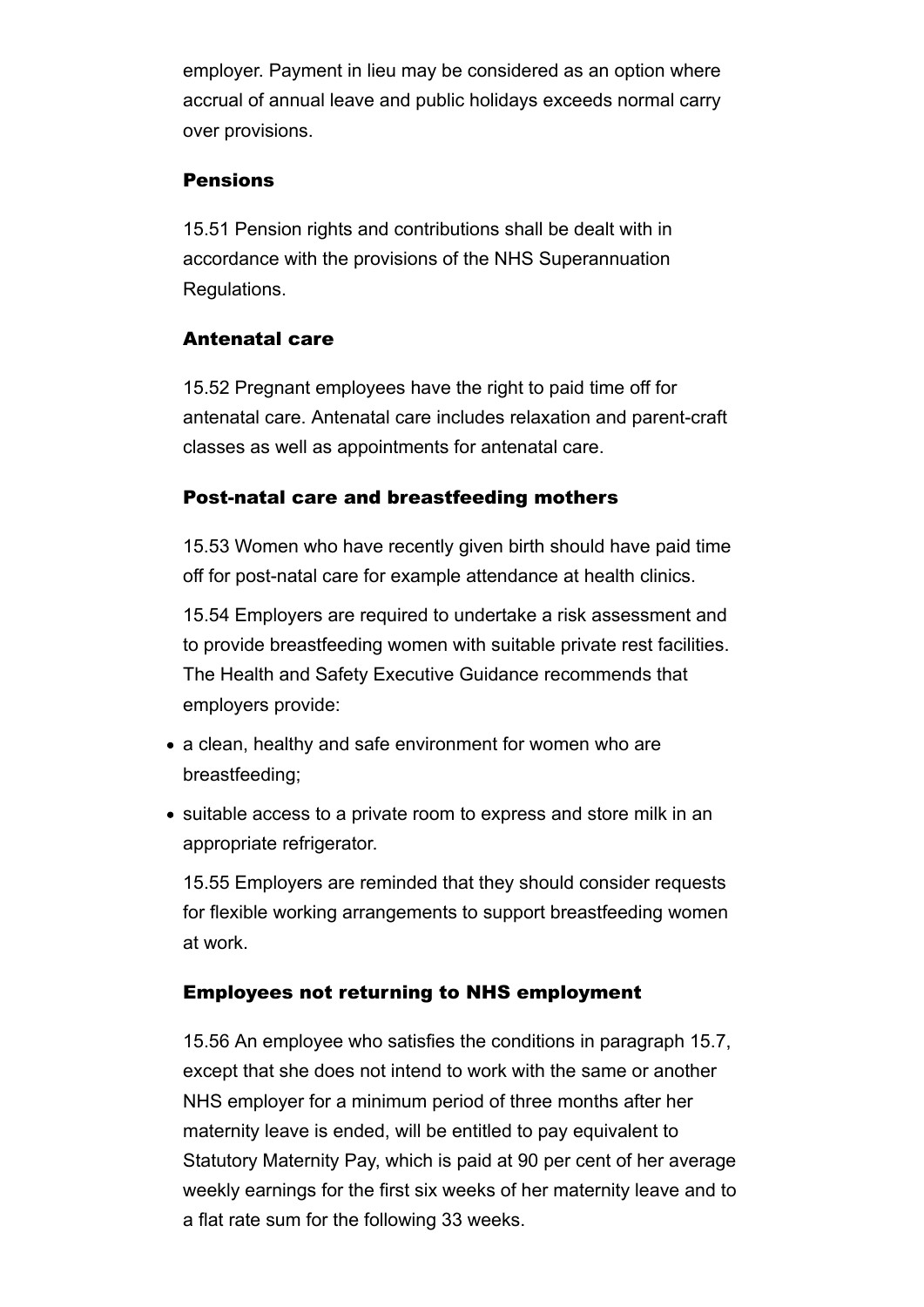# Employees with less than 12 months' continuous service

15.57 If an employee does not satisfy the conditions in paragraph 15.7 for occupational maternity pay, she may be entitled to Statutory Maternity Pay. Statutory Maternity Pay will be paid regardless of whether she satisfies the conditions in paragraph 15.7.

15.58 If her earnings are too low for her to qualify for Statutory Maternity Pay, or she does not qualify for another reason, she should be advised to claim maternity allowance from her local Job Centre Plus or social security office.

15.59 All employees will have a right to take 52 weeks of maternity leave whether or not they return to NHS employment.

15.60 Paragraph 15.66 contains further information on statutory maternity entitlements.

## Continuous service

15.61 For the purposes of calculating whether the employee meets the qualification set out in paragraph 15.7 (i) to have had 12 months of continuous service with one or more NHS employers, the following provisions shall apply:

i) NHS employers include health authorities, NHS boards, NHS trusts and the Northern Ireland Health Service

ii) a break in service of three months or less will be disregarded (though not count as service).

15.62 The following breaks in service will also be disregarded (though not count as service):

i) employment under the terms of an honorary contract

ii) employment as a locum with a general practitioner for a period not exceeding 12 months

iii) a period of up to 12 months spent abroad as part of a definite programme of postgraduate training on the advice of the postgraduate dean or college or faculty advisor in the speciality concerned

iv) a period of voluntary service overseas with a recognised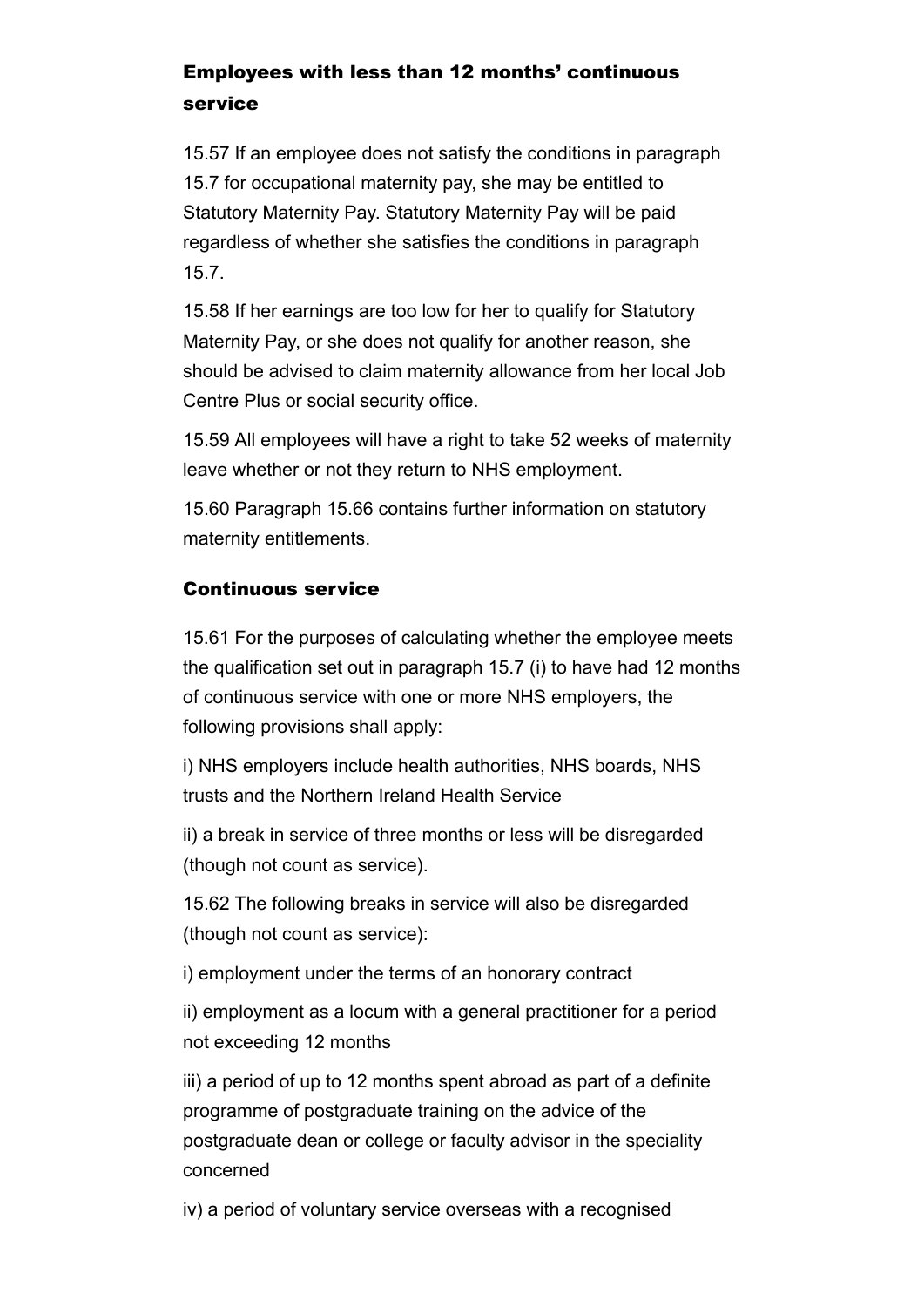international relief organisation for a period of 12 months, which may exceptionally be extended for 12 months at the discretion of the employer which recruits the employee on her return

v) absence on a employment break scheme in accordance with the provisions of section 36 of this handbook

vi) absence on maternity leave (paid or unpaid) as provided for under this agreement.

15.63 Employers may at their discretion extend the period specified in paragraphs 15.61 (ii) and 15.62.

15.64 Employment as a trainee with a general medical practitioner in accordance with the provisions of the Trainee Practitioner Scheme, shall similarly be disregarded and count as service.

15.65 Employers have the discretion to count other previous NHS service or service with other employers.

# Information about statutory maternity/adoption leave, Shared Parental Leave and paternity leave and pay

15.66 There are occasions when employees are entitled to other statutory benefits/allowances and information about all statutory maternity/adoption, Shared Parental Leave and paternity rights can be found using the following link: www.gov.uk

Information about health and safety for new and expectant mothers at work can be found using the following link: http://www.hse.gov.uk /mothers/

*Amendment number 39: NHS TCS Advisory Notice 01/2018*

#### **Section 16: Redundancy pay (England)**

16.1 This Section sets out the arrangements for redundancy pay for employees dismissed by reason of redundancy who, at the date of termination of their contract, have at least 2 years of continuous full-time or part-time service. These take effect from 1 April 2015. It also sets out the arrangements for early retirement on grounds of redundancy and in the interests of the service, for those who are members of the NHS Pension Scheme and have at least two years of continuous full-time or part-time service and two years of qualifying membership in the NHS Pension Scheme. NHS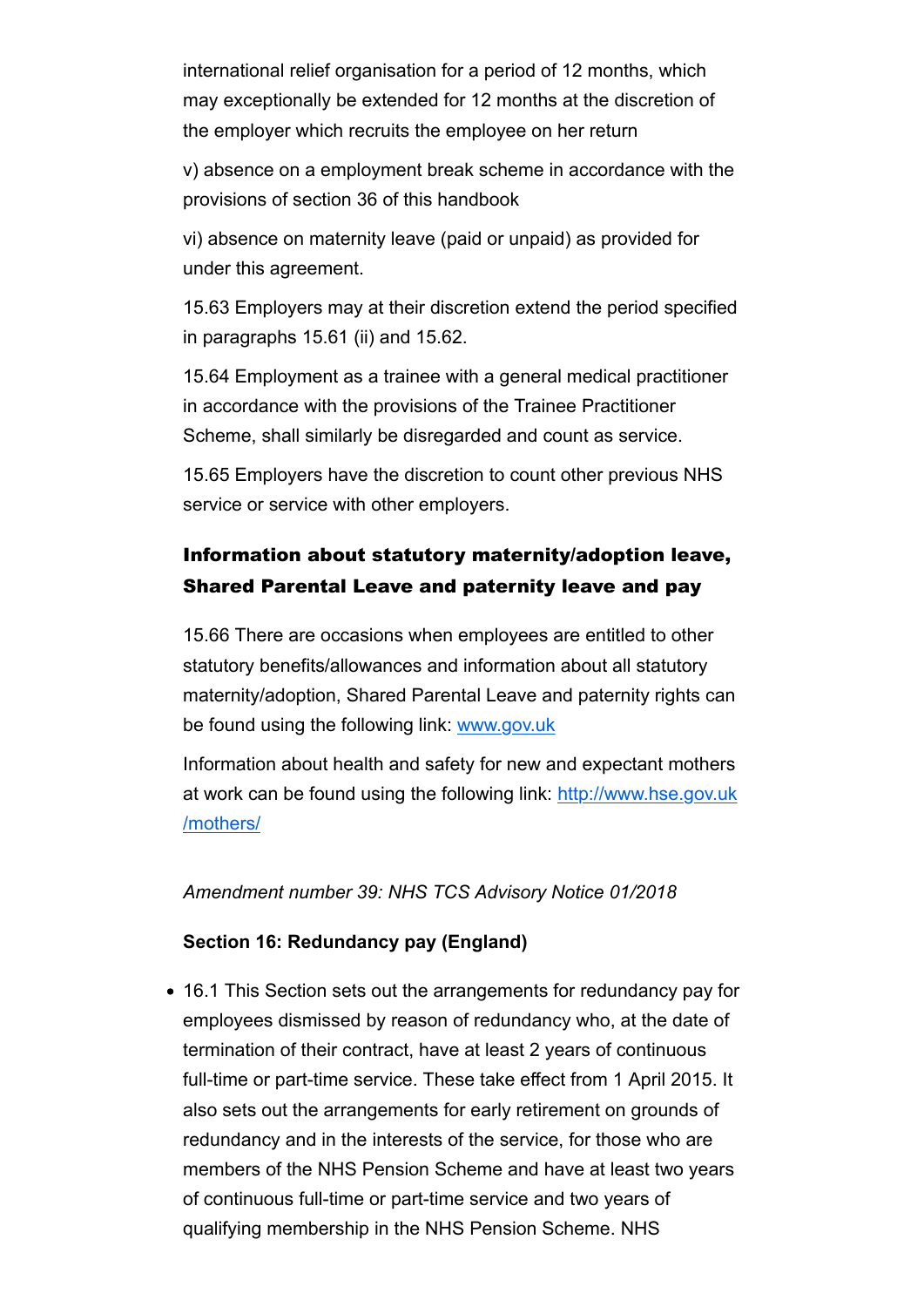contractual redundancy is an enhancement to an employee's statutory redundancy entitlement, the statutory payment being offset against any contractual payment.

- 16.2 A dismissal will be by reason of redundancy if it is mainly or wholly attributable to:
- the fact that the employer has ceased, or intends to cease to carry on the business for the purposes of which the employee was employed; or to carry on the business in the place where the employee was so employed; or
- the fact that the requirements of the business for employees to carry out work of a particular kind; or the requirements of the business for employees to carry out work of a particular kind in the place where they were so employed, have ceased or diminished or are expected to cease or diminish.
- 16.3 To qualify for a redundancy payment the member of staff must be an employee, working under a contract of employment for an NHS employer. 'NHS employer' means any of the organisations listed at Annex 1 in this Handbook and any predecessor or successor body. Non-executive directors of NHS organisations do not qualify. Contracts of employment may be written or verbal, and can be for a fixed period or be continuous. In law, employees have a contract as soon as they start work and in accepting and undertaking the work required they accept the terms and conditions offered by the employer. To qualify for a redundancy payment the employee must also have at least 2 years of continuous full-time or part-time service. A redundancy payment will only be paid where the employee is dismissed by reason of redundancy.
- 16.4 "Continuous service" is calculated in accordance with Part XIV, Chapter 1, of the Employment Rights Act 1996, "Continuous Employment." For the purpose of determining whether service has been continuous it does not matter whether an employee works on a full-time or part-time basis. For the purpose of determining eligibility for redundancy pay, previous continuous employment with different NHS employers may be counted as long as there has not been a break of a week or more (measured Sunday to Saturday) between any periods of employment.
- 16.5 "Reckonable service" for the purposes of an NHS redundancy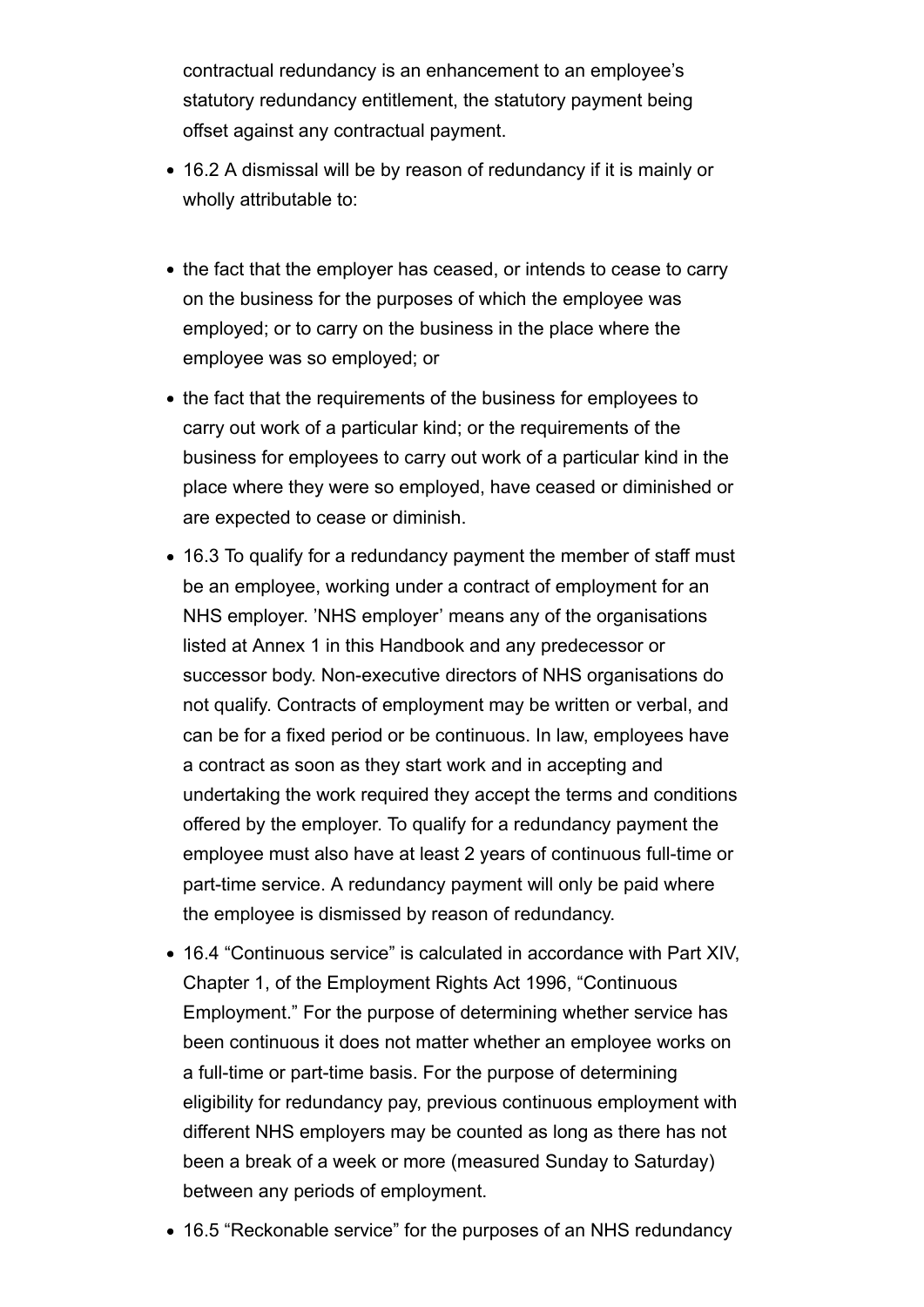payment, which is calculated on the basis of the service up to the date of termination of the contract, means continuous full-time or part-time employment with the present or any previous NHS employer but with the following additions:

- subject to paragraph 16.6 below, where there has been a break in service of 12 months or less, the period of employment prior to the break will count as reckonable service;
- periods of employment as a trainee with a general medical practitioner, in accordance with the provisions of the Trainee Practitioner Scheme, will count as reckonable service;
- at employer discretion, any period or periods of employment with employers outside the NHS, where these are judged to be relevant to NHS employment, can be included in reckonable service – see Section 12 of the handbook.

16.6 The following employment will not count as reckonable service:

- employment that has been taken into account for the purposes of a previous redundancy, or loss of office payment by an NHS employer;
- where the employee has previously been given NHS pension benefits, any employment that has been taken into account for the purposes of those pension benefits.
- 16.7 "Month's pay" means whichever is the more beneficial of the following calculations:
- 4.35 times a week's pay, calculated in accordance with the provisions of Sections 221 to 224 of the Employment Rights Act 1996;
- an amount equal to 1/12th of the annual salary in payment at the date of termination of employment.
- 16.8 The redundancy payment will take the form of a lump sum, dependent on the employee's reckonable service at the date of termination of employment. The lump sum will be calculated on the basis of one month's pay for each complete year of reckonable service, subject to a minimum of two years' continuous service and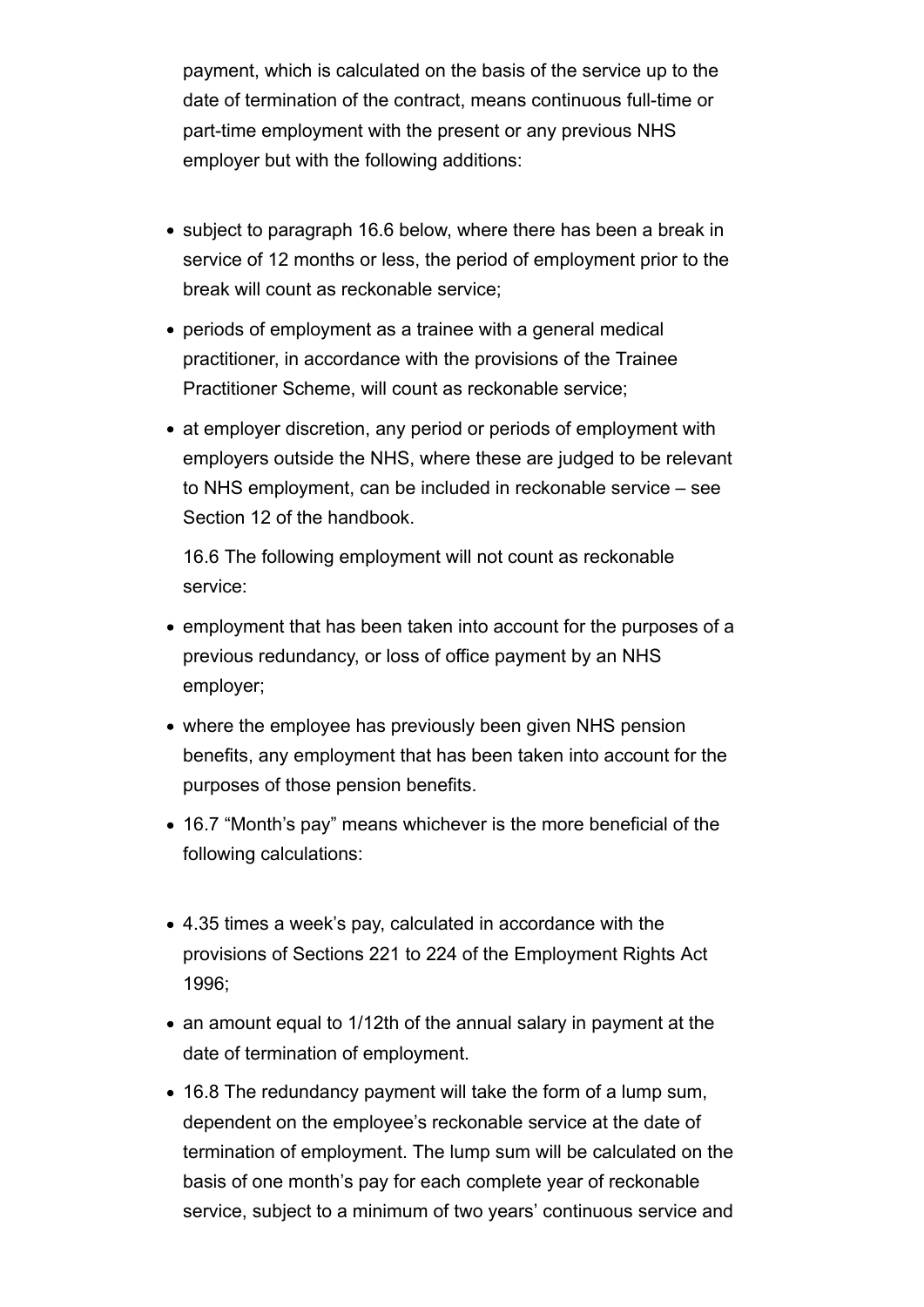a maximum of 24 years' reckonable service being counted.

- For those earning less than £23,000 per year (full time equivalent), the redundancy payment will be calculated using notional full-time annual earnings of £23,000, pro-rated for employees working less than full time.
- For those earning over £80,000 per year (full time equivalent) the redundancy payment will be calculated using notional full-time annual earnings of £80,000, pro-rated for employees working less than full time. No redundancy payment will exceed £160,000 (prorata).

16.9 Fractions of a year of reckonable service will not be taken into account.

## **Qualification criteria**

16.10 Members of the NHS Pension Scheme who are made redundant and meet the conditions set out below may choose to retire early and use the redundancy payment, set out in paragraphs 16.12 to 16.15 to buy out all or part of the pension benefits reduction. To qualify for early retirement the member of staff must:

- be an active member of the NHS Pension Scheme in respect of the employment that is being terminated;
- have at least two vears' continuous service and two vears' qualifying membership of the NHS Pension Scheme;
- have reached the minimum pension age. The Finance Act 2004 allows for protection of a minimum pension age of 50, for members who had the right to take reduced benefits at that age on 5 April 2006. This protection may continue as long as members retiring early after 6 April 2010 take all their benefits payable under scheme rules. In the NHS Pension Scheme, for those without this protection, members who first joined and some who returned to the scheme after 6 April 2006, minimum pension age is 55.

## **Definition of qualifying membership**

16.11 'Qualifying membership' is membership that counts towards establishing entitlement for benefits. Pensionable membership is service that counts when calculating the value of pension benefits.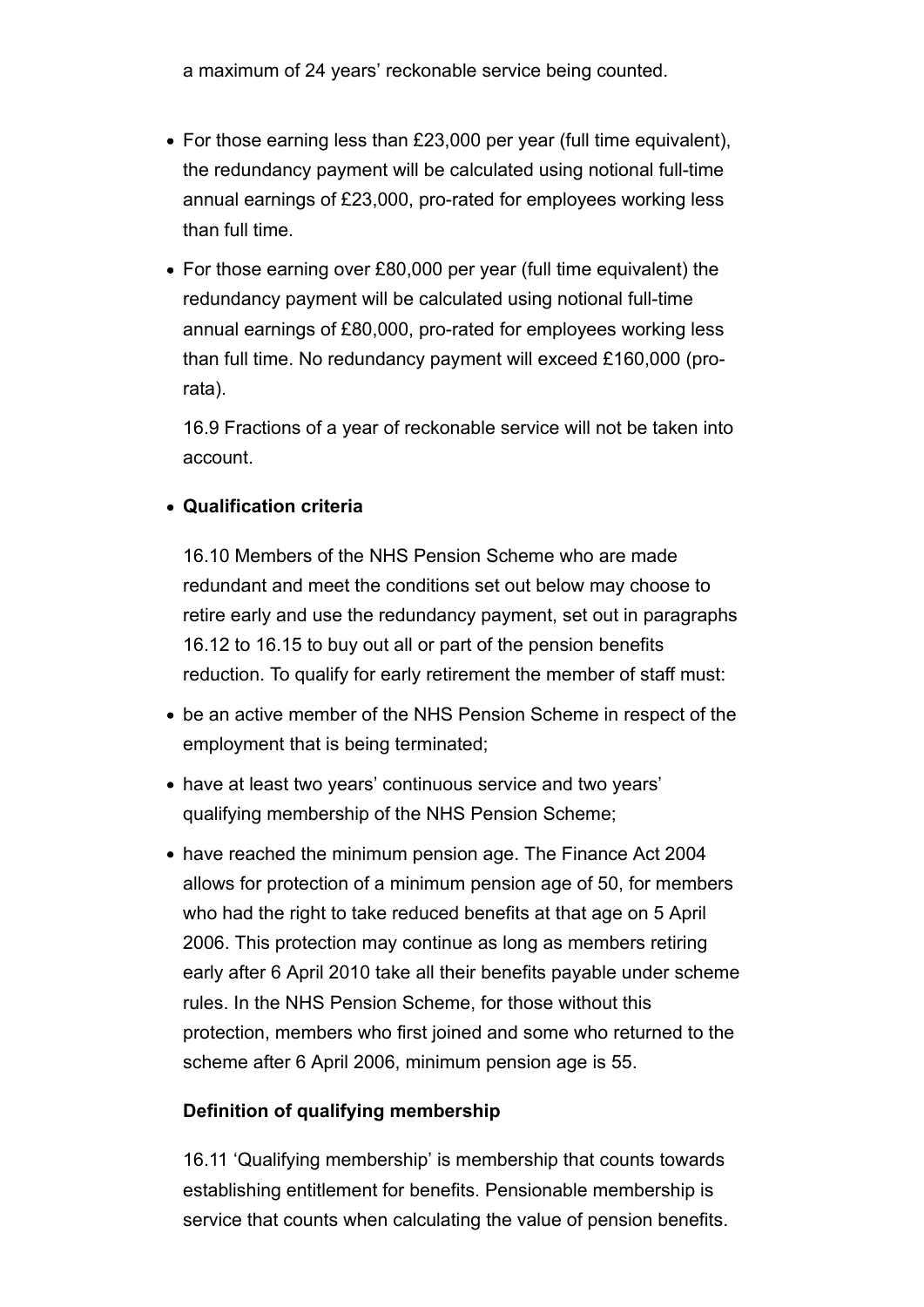This may be different from reckonable service for the purposes of a redundancy payment as it can include pensionable service from previous periods of employment with the NHS or another employer, and periods of part-time working.

#### **Use of redundancy payment to pay for early retirement**

16.12 Pension benefits that are paid earlier than a member's normal pension age are usually reduced to cover the cost of paying the pension early. The amount of reduction is calculated by the scheme actuary and depends on how early the pension has been taken.

16.13 Subject to meeting eligibility criteria, the redundant member of staff can choose to exchange their redundancy lump sum payment in return for immediate payment of their qualifying pension benefits at the point of redundancy, with such actuarial reduction applied that has not been bought-out. The employer will use the employee redundancy lump sum payment to pay a contribution to the relevant NHS pension scheme in order to buy-out as much of the actuarial reduction as the value of the redundancy lump sum payment permits.

16.14 If the value of the redundancy lump sum payment that would otherwise have been payable under paragraph 16.8 exceeds the cost of buying out the reduction, the redundant individual will receive a redundancy lump sum payment that is equivalent to the difference between the two amounts. If the value of the redundancy lump sum payment is not sufficient to buy-out the full reduction, the pension benefits are proportionally reduced by the remainder. Where this is the case, members have the further option to make an additional contribution to the relevant NHS pension scheme in order to buy-out the remaining reduction using their own personal funds. The additional contribution option may only be exercised before the pension is paid.

16.15 If the redundant member of staff does not wish to take unreduced or partly reduced pensions benefits early, they can opt to keep their redundancy lump sum payment and either preserve their pension benefits for payment at a later date or take those benefits immediately but with a reduction applied in the same way as if the member had opted to take voluntary early retirement.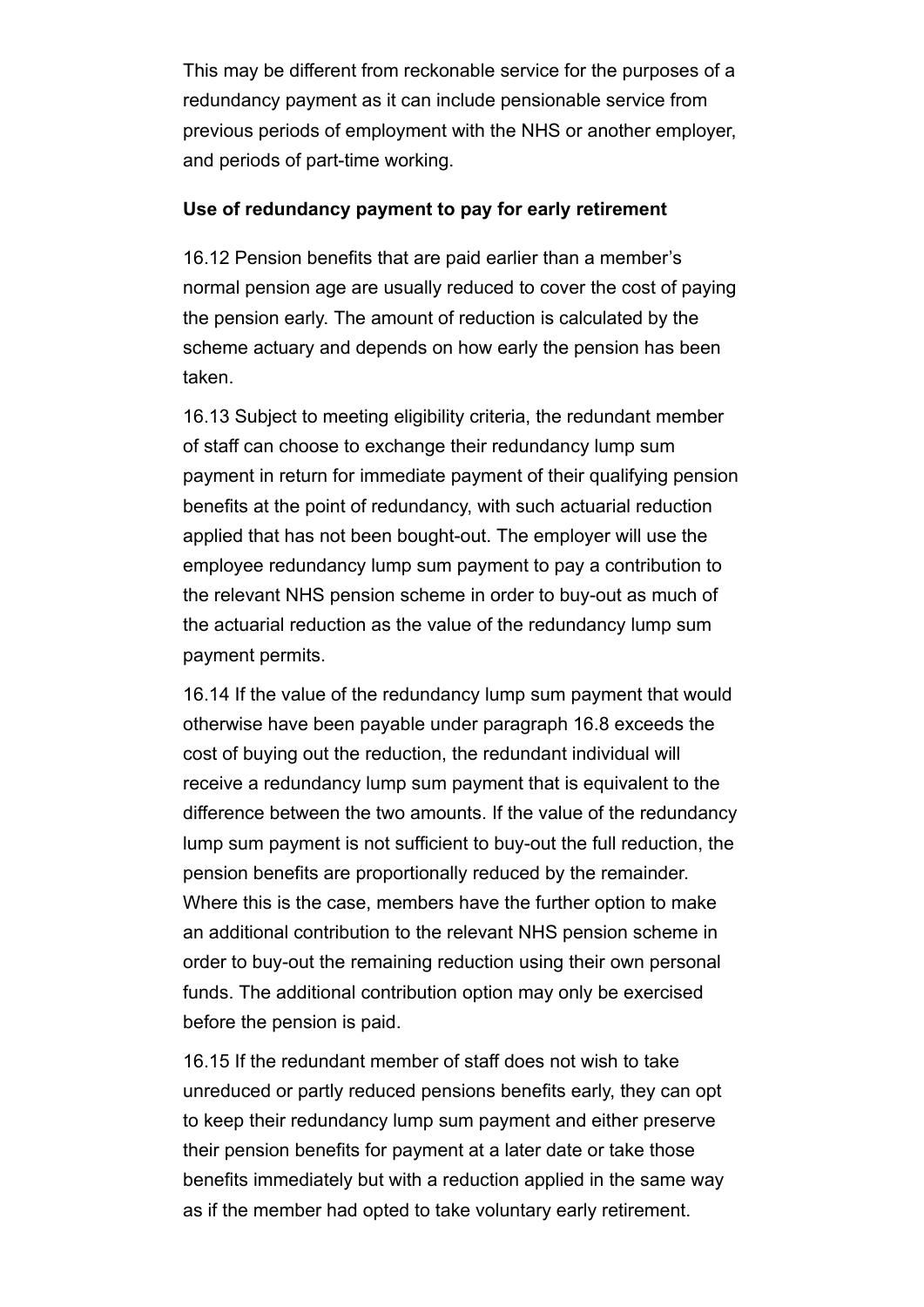## **Repayment**

16.16 If, before the date of termination, an employee is offered suitable alternative employment with their own employer or with another NHS employer and that employment starts within 4 weeks of the termination date, they will not be entitled to a redundancy payment.

## **Treatment of concurrent pensionable employment**

16.17 Where there is concurrent pensionable employment, members may choose between:

- ceasing all pensionable employment and taking all pension benefits. For members of the 1995 section of the NHS Pension Scheme, this means that they cannot be pensionable again in the scheme. (An employment may continue if it is not more than 16 hours a week, without affecting the payment of enhanced benefits, but it will not be pensionable in the scheme); and
- taking benefits only in respect of the employment that is being terminated on redundancy grounds, in which case they can continue being pensionable in other employments.

16.18 Members with concurrent practitioner and non-practitioner employments (as defined by the relevant NHS pension scheme), who choose to cease all pensionable employments, will receive only their non-practitioner benefits on redundancy grounds. Where appropriate, benefits for practitioner membership may be taken on an early retirement basis with an actuarial reduction or preserved for payment at normal pension1 age2.

16.19 The member can exchange their redundancy lump payment and use other personal funds (if required) to buy-out the cost of paying benefits early, including the pension costs accruing from other terminating employment.

# **Exclusion from eligibility**

16.20 Employees shall not be entitled to redundancy payments or early retirement on grounds of redundancy if:

• they are dismissed for reasons of misconduct, with or without notice; or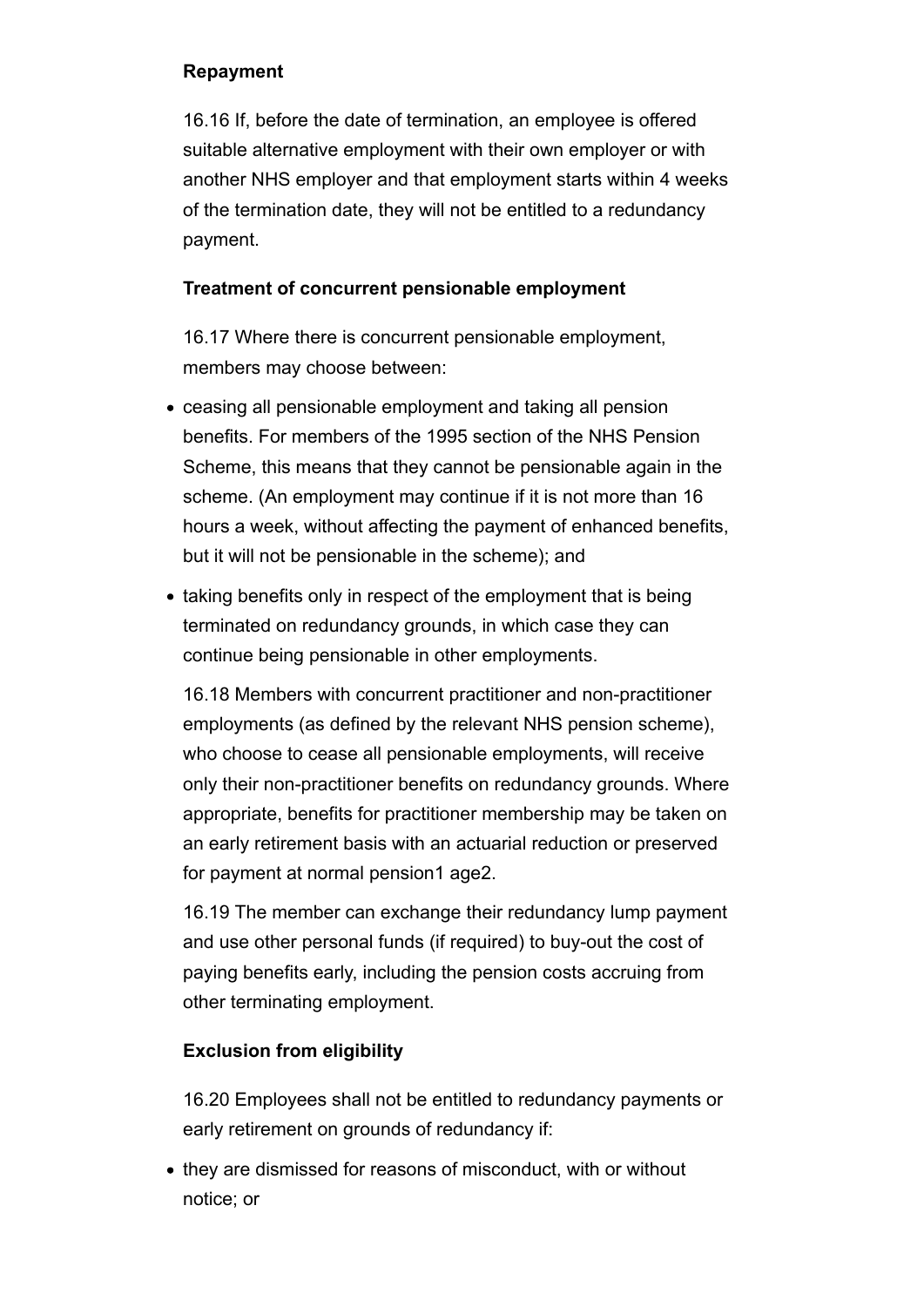- at the date of the termination of the contract have obtained without a break, or with a break not exceeding four weeks, suitable alternative employment with the same or another NHS employer; or
- unreasonably refuse to accept or apply for suitable alternative employment with the same or another NHS employer; or
- leave their employment before expiry of notice, except if they are being released early (see Paragraphs 20 to 21 below); or
- they are offered a renewal of contract (with the substitution of the new employer for the previous NHS one); or
- where their employment is transferred to another public service employer who is not an NHS employer.

#### **Suitable alternative employment**

16.21 Employers have a responsibility, before making a member of staff redundant or agreeing early retirement on grounds of redundancy, to seek suitable alternative employment for that person, either in their own organisation or through arrangements with another NHS employer. Employers should avoid the loss of staff through redundancy wherever possible, to retain valuable skills and experience where appropriate within the local health economy.

16.22 'Suitable alternative employment', for the purposes of paragraph 16.20, should be determined by reference to Sections 138 and 141 of the Employment Rights Act 1996. In considering whether a post is suitable alternative employment, regard should be had to the personal circumstances of the employee. Employees will, however, be expected to show some flexibility.

16.23 For the purposes of this scheme any suitable alternative employment must be brought to the employee's notice in writing or by electronic means agreed with the employee, before the date of termination of contract and with reasonable time for the employee to consider it. The employment should be available not later than four weeks from that date. Where this is done, but the employee fails to make any necessary application, the employee shall be deemed to have refused suitable alternative employment. Where an employee accepts suitable alternative employment the 'trial period' provisions in Section 138 (3) of the Employment Rights Act 1996 will apply.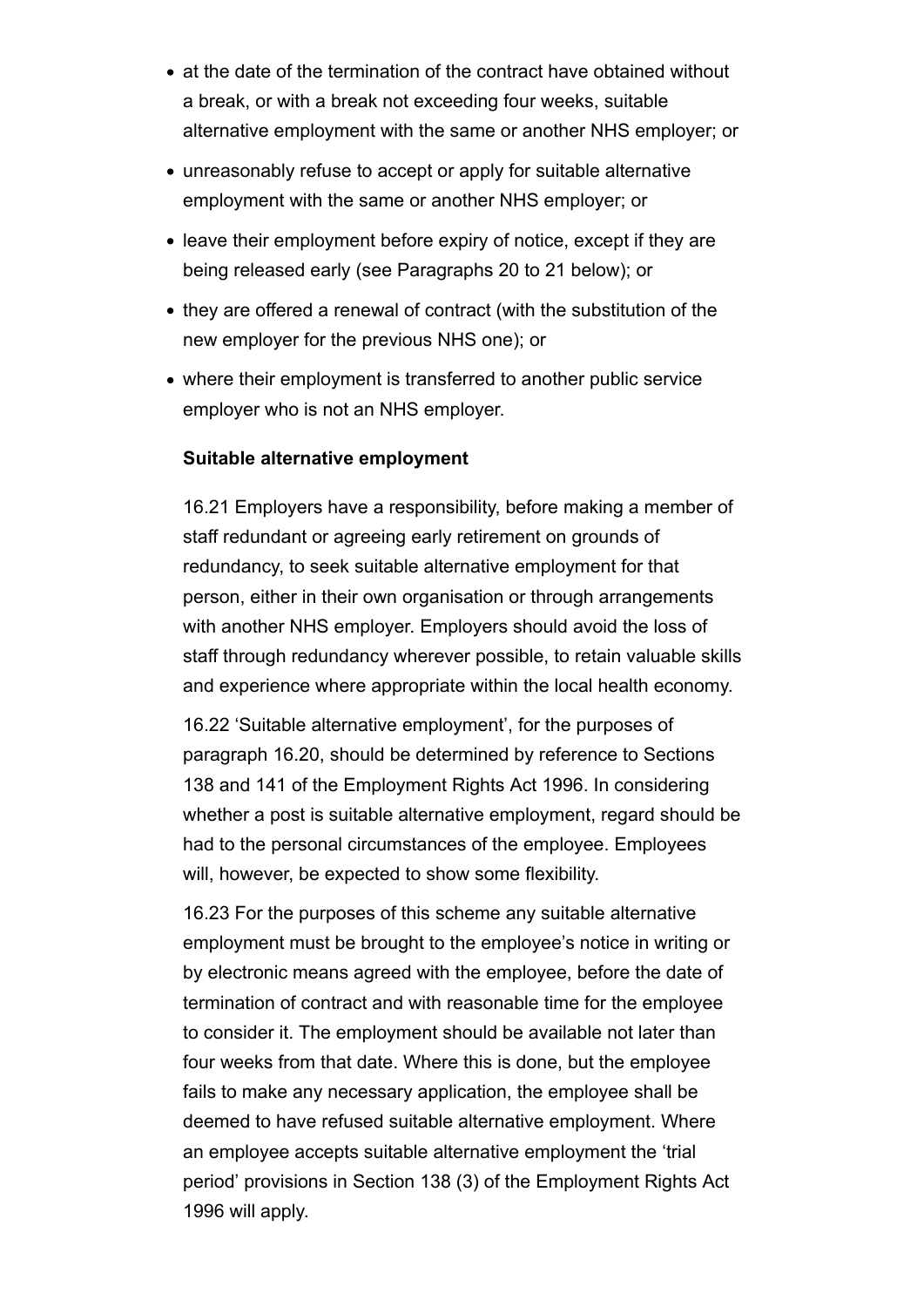16.24 Employees who have been notified of the termination of their employment on grounds of redundancy, and for whom no suitable alternative employment in the NHS is available, may, during the period of notice, obtain other employment outside the NHS.

16.25 If they wish to take this up before the period of notice of redundancy expires the employer will, unless there are compelling reasons to the contrary, release such employees at their request on a mutually agreeable date. That date will become the revised date of redundancy for the purpose of calculating any entitlement to a redundancy payment under this agreement.

- 16.26 Claims for redundancy payment or retirement on grounds of redundancy must be submitted within six months of the date of termination of employment. Before payment is made the employee will certify that:
- they had not obtained, been offered or unreasonably refused to apply for or accept, suitable alternative health service employment within four weeks of the termination date and they understand that payment is made only on this condition and undertake to refund it if this condition is not satisfied.
- 16.27 If a retrospective pay award is notified after the date of termination of employment, then the redundancy payment and/or pension will be recalculated, and any arrears due paid.
- 16.28 An employee who disagrees with the employer's calculation of the amount of redundancy payment or the rejection of a claim for redundancy payment, should make representations to the employer via local grievance procedures. See also paragraph 16.25 about making a claim for a redundancy payment.
- 16.29 Members of the NHS Pension Scheme will receive payment of benefits without reduction if they retire early in the interests of the efficiency of the service, and they satisfy the qualifying conditions set out in paragraph 16.10. Retiring early in the interests of the service is a flexibility available at employer discretion. In these cases, no redundancy payment is due. In agreeing to retirement in the interests of the service, the employer undertakes to pay the costs of paying the pension and lump sum early. Employers will need to ensure that they exercise this discretion appropriately and will be conscious of the implications of any potential discrimination on grounds of age, gender, gender identity or gender expression,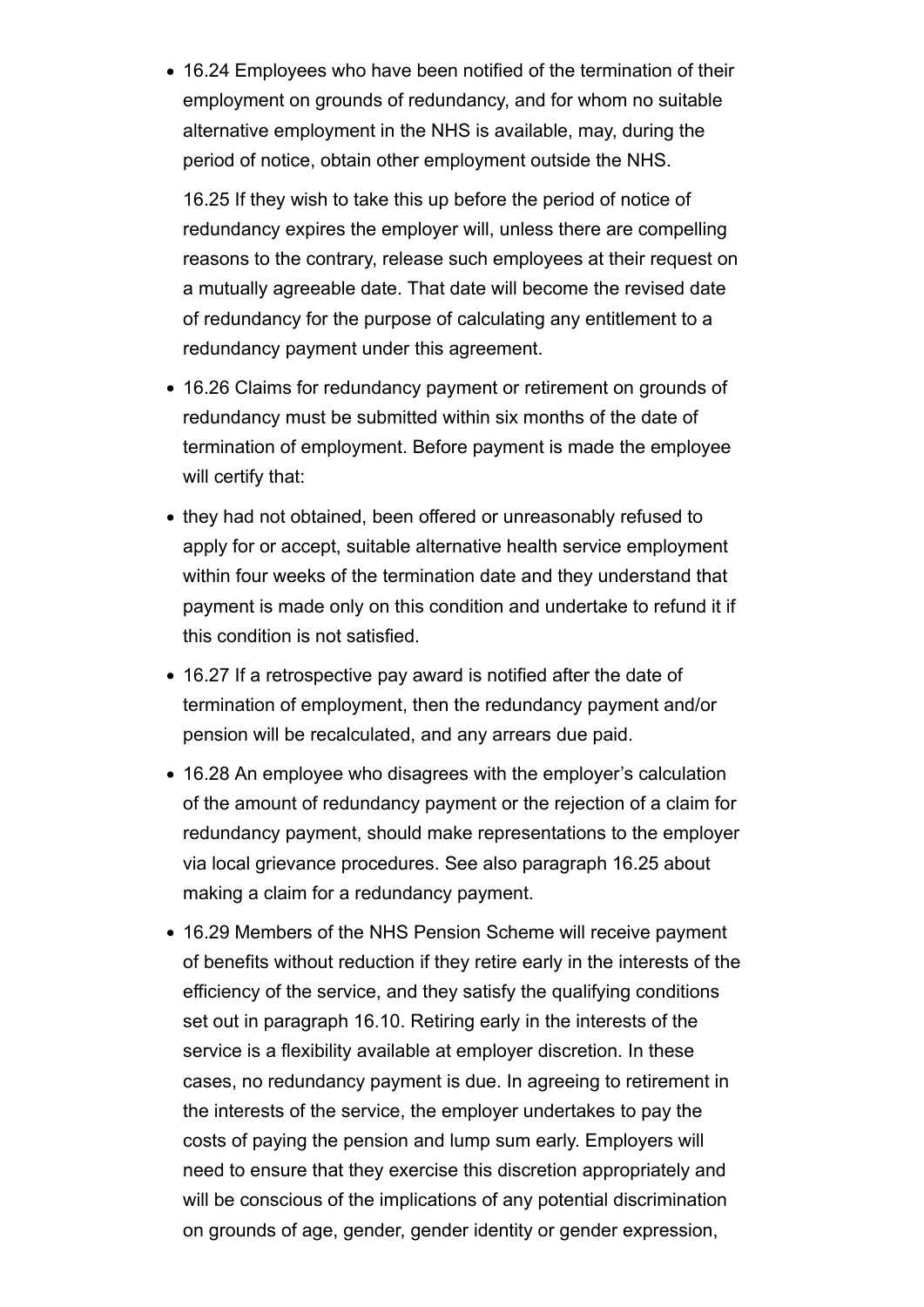pregnancy or maternity, marriage or civil partnership, race, religion or belief, disability, or sexual orientation.

16.30 These arrangements are aimed at employees who have given valuable NHS service in the past but are no longer capable of doing so. This might be because of new or expanded duties or a decline in the ability to perform existing duties efficiently but not so as to qualify them for ill health retirement. Employers would be expected to consider alternatives before agreeing to early retirement, including reasonable adjustments to an existing role or potential suitable alternatives.

16.31 The relevant NHS pension scheme certifies the grounds on which early retirement is taking place. The scheme does so on the basis of the information provided by the employer. In each case, therefore, an appropriate senior manager should authorise the early retirement, ensuring that the relevant criteria have been met.

- 16.32 The cost of redundancy early retirement to the employer is limited to the value of the redundancy lump sum payment. However, employer contributions to the NHS Pension Scheme do not cover the costs of early retirement benefits in the interests of the service. There is a requirement for NHS employers to pay these costs if they retire staff early in the interests of the service.
- 16.33 Employees subject to formal redundancy consultation which commenced prior to 1 April 2015, the redundancy provisions in force **prior to 1 April 2015** will apply.

16.34 Employees subject to formal redundancy consultation which commences **after 31 March 2015**, the new redundancy provisions will apply.

1 Where practitioner membership ended 12 months or more before the date of non-practitioner retirement on redundancy grounds, and all other posts have ceased, pension benefits accruing from practitioner service will be paid at the same time, reduced to the extent that the actuarial reduction which would otherwise apply is bought out in accordance with paragraphs [16.12 to 16.15]. 2 Practitioners are general medical and general dental practitioners.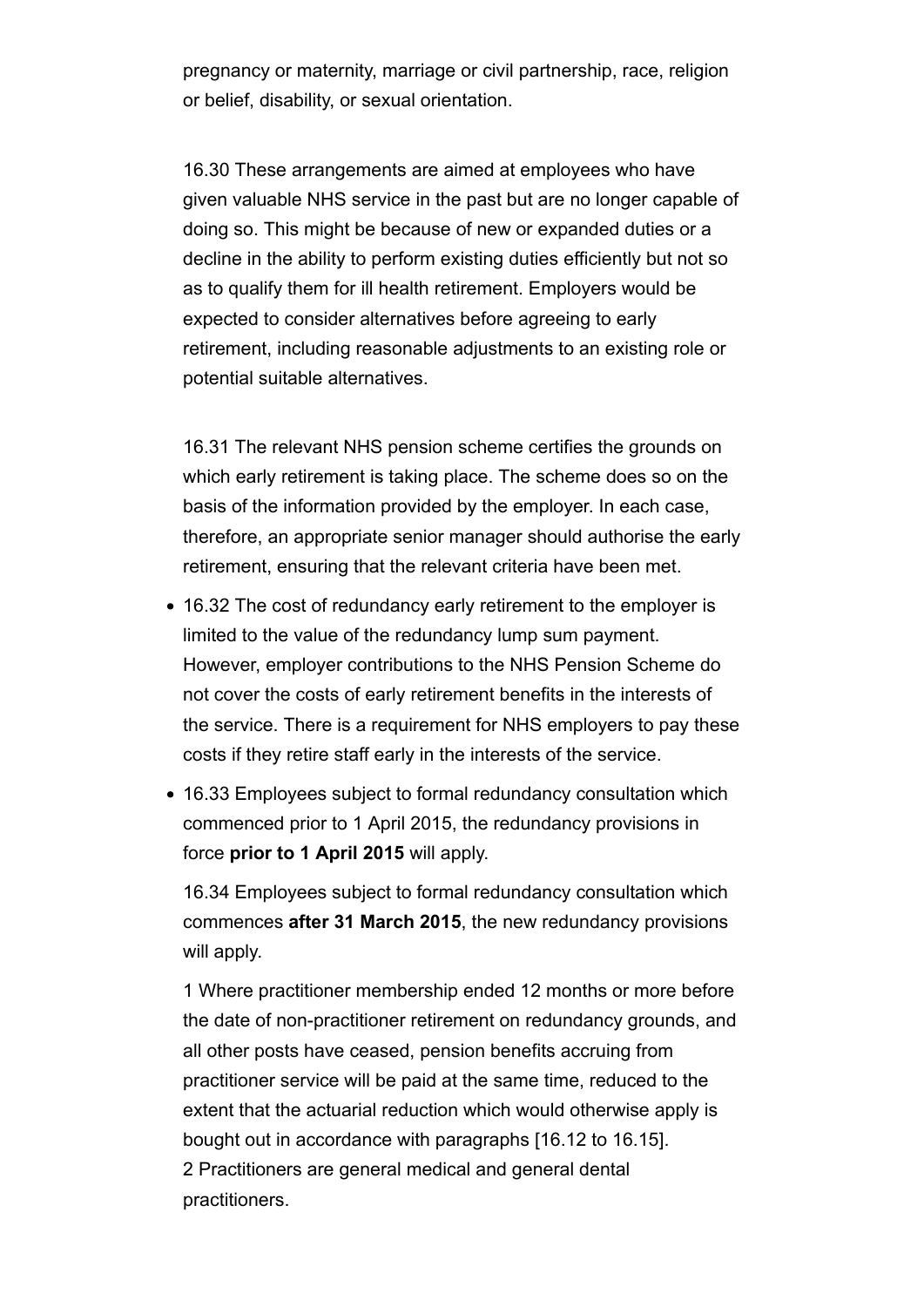#### **To note:**

#### *Section 16*

*16.18 (England) Where practitioner membership ended 12 months or more before the date of non-practitioner retirement on redundancy grounds, and all other posts have ceased, pension benefits accruing from practitioner service will be paid at the same time, reduced to the extent that the actuarial reduction which would otherwise apply is bought out in accordance with paragraphs [16.12 to 16.15].*

*16.12 - It is open to qualifying members to take early retirement under the normal scheme arrangements for voluntary early retirement or normal age retirement.*

*16.15 Where practitioner membership ended 12 months or more before the date of* 

*non-practitioner retirement on redundancy, and all other posts have ceased, practitioner benefits will be paid at the same time as the redundancy benefits and associated pension costs will be met by the NHS employer authorising retirement.*

*Practitioners are general medical and general dental practitioners.*

*Pay circular (AforC) 2/2015: amendment number 35*

# **Section 16: Redundancy pay (Scotland, Wales and Northern Ireland)**

- 16.1 This Section sets out the arrangements for redundancy pay for employees dismissed by reason of redundancy who, at the date of termination of their contract, have at least 104 weeks of continuous full-time or part-time service. These take effect from 1 October 2006. It also sets out the arrangements for early retirement on grounds of redundancy and in the interests of the service, for those who are members of the NHS Pension Scheme and have at least two years of continuous full-time or part-time service and two years of qualifying membership in the NHS Pension Scheme. Pension changes take effect from 1 December 2006.
- 16.2 The Employment Rights Act 1996 Section 139 states that redundancy arises when employees are dismissed in the following circumstances: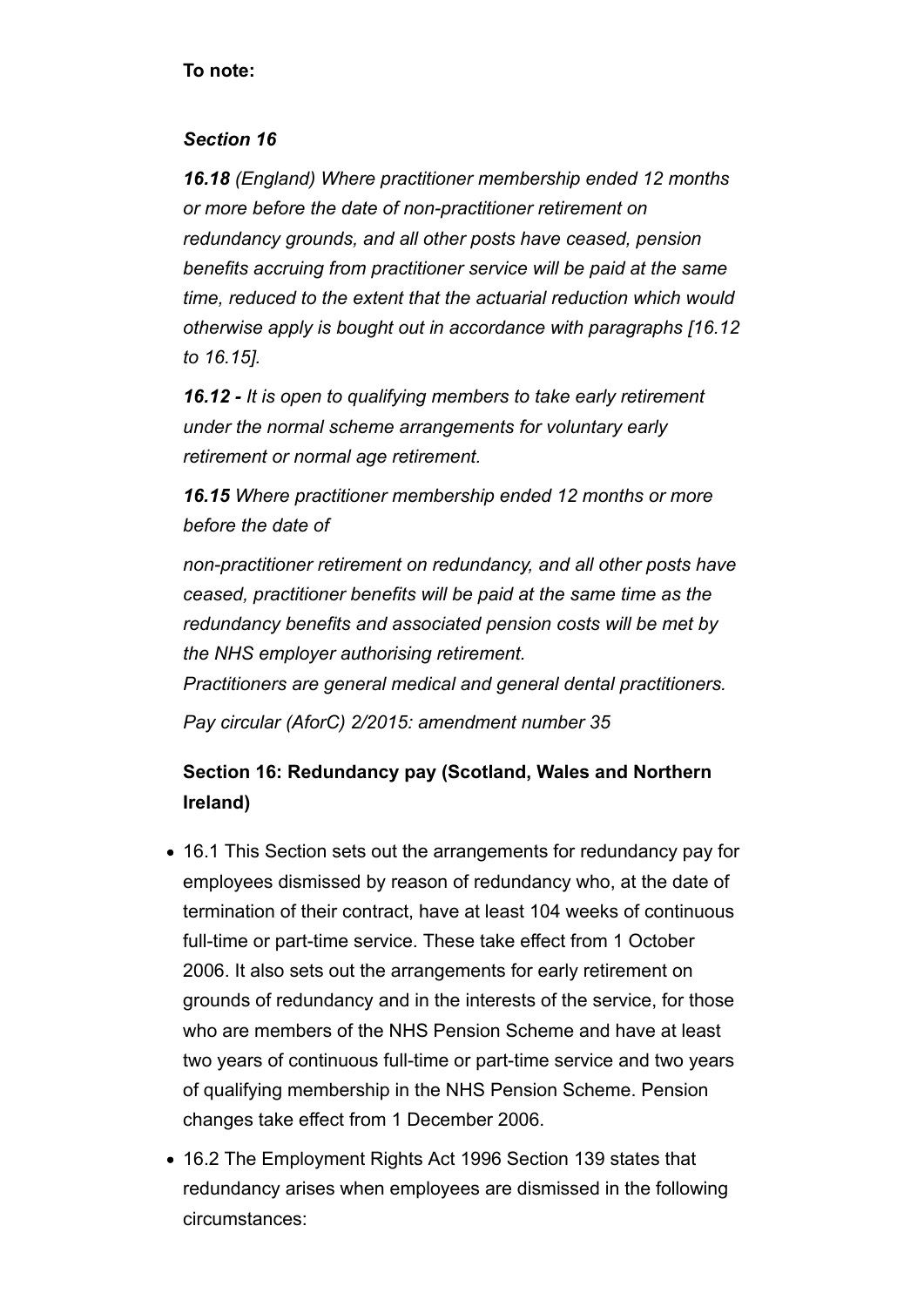- "where the employer has ceased, or intends to cease, to carry on the business for the purposes of which the employee was employed; or where the employer has ceased, or intends to cease, to carry on the business in the place where the employee was so employed; or
- where the requirements of the business for employees to carry out work of a particular kind, in the place where they were so employed, have ceased or diminished or are expected to cease or diminish."
- 16.3 To qualify for a redundancy payment the member of staff must be an employee, working under a contract of employment for an NHS employer. 'NHS employer' means any of the organisations listed at Annex 1 in this Handbook and any predecessor or successor body. Non-executive directors of NHS organisations do not qualify. Contracts of employment may be written or verbal, and can be for a fixed period or be continuous. In law, employees have a contract as soon as they start work and in accepting and undertaking the work required they accept the terms and conditions offered by the employer. To qualify for a redundancy payment the employee must also have at least 104 weeks of continuous full-time or part-time service.
- 16.4 "Continuous service" means full-time or part-time employment with the present or any previous NHS Employer. If with more than one NHS employer, there must not have been a break of more than a week (measured Sunday to Saturday) between employments.
- 16.5 "Reckonable service" for the purposes of an NHS redundancy payment, which is calculated on the basis of the service up to the date of termination of the contract, means continuous full-time or part-time employment with the present or any previous NHS employer but with the following additions:
- where there has been a break in service of 12 months or less, the period of employment prior to the break will count as reckonable service;
- periods of employment as a trainee with a general medical practitioner, in accordance with the provisions of the Trainee Practitioner Scheme, will count as reckonable service;
- at employer discretion, any period or periods of employment with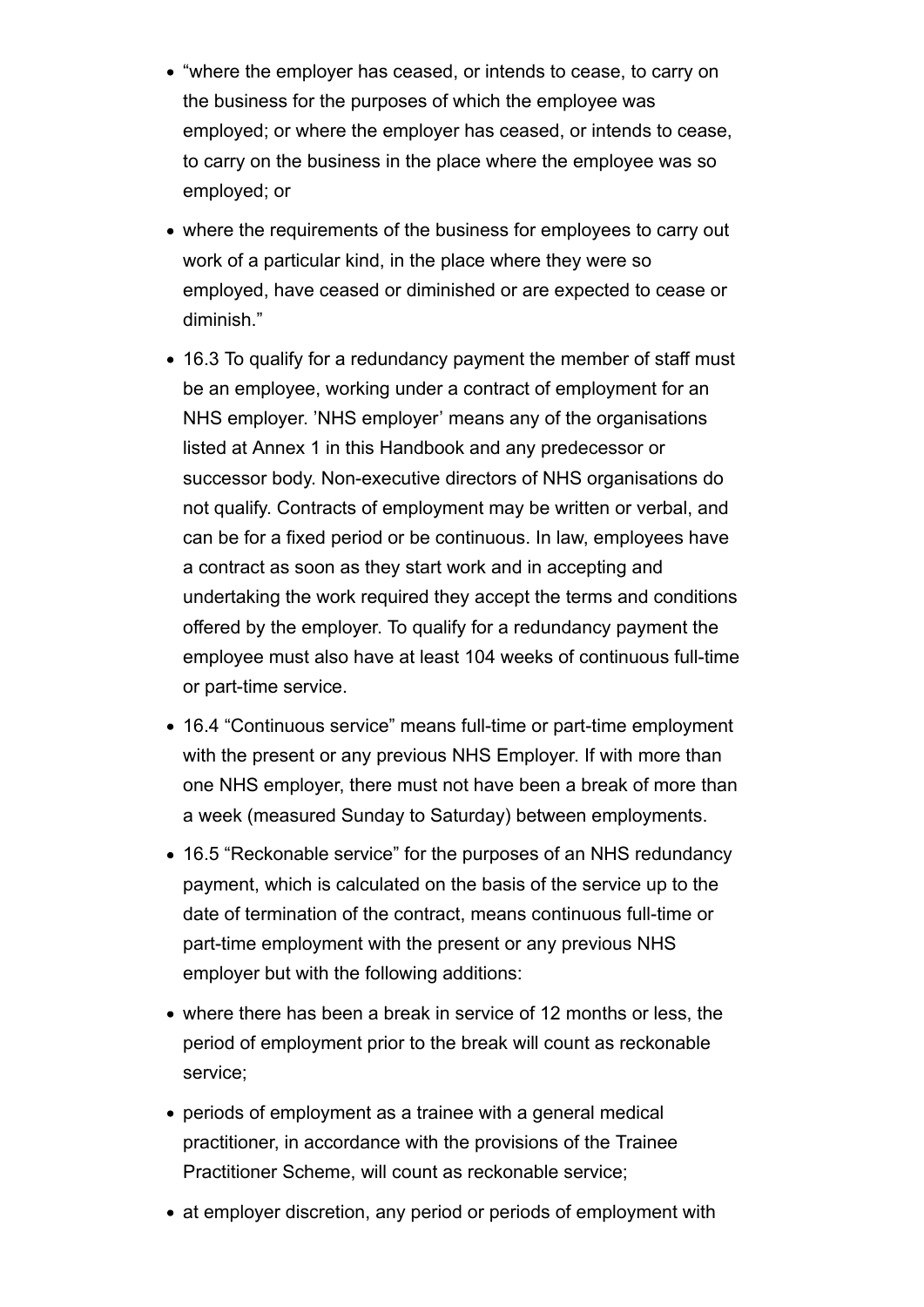employers outside the NHS, where these are judged to be relevant to NHS employment, can be included in reckonable service – see Section 12 of the handbook.

16.6 The following employment will not count as reckonable service:

- employment that has been taken into account for the purposes of a previous redundancy, or loss of office payment by an NHS employer;
- where the employee has previously been given pension benefits, any employment that has been taken into account for the purposes of those pension benefits.
- 16.7 "Month's pay" means whichever is the more beneficial of the following calculations:
- 4.35 times a week's pay, calculated in accordance with the provisions of Sections 221 to 229 of the Employment Rights Act 1996;
- an amount equal to 1/12th of the annual salary in payment at the date of termination of employment.
- 16.8 The redundancy payment will take the form of a lump sum, dependent on the employee's reckonable service at the date of termination of employment. The lump sum will be calculated on the basis of one month's pay for each complete year of reckonable service, subject to a minimum of two years' (104 weeks') continuous service and a maximum of 24 years' reckonable service being counted.

16.9 Fractions of a year of reckonable service will not be taken into account.

## **Qualification criteria**

16.10 Members of the NHS Pension Scheme who are made redundant and meet the conditions set out above in Paragraphs 3 to 6, may choose to retire early without reduction in the value of pension benefits, as an alternative to receiving the full lump sum benefit set out in Paragraph 8. To qualify for early retirement the member of staff must:

be a member of the NHS Pension Scheme;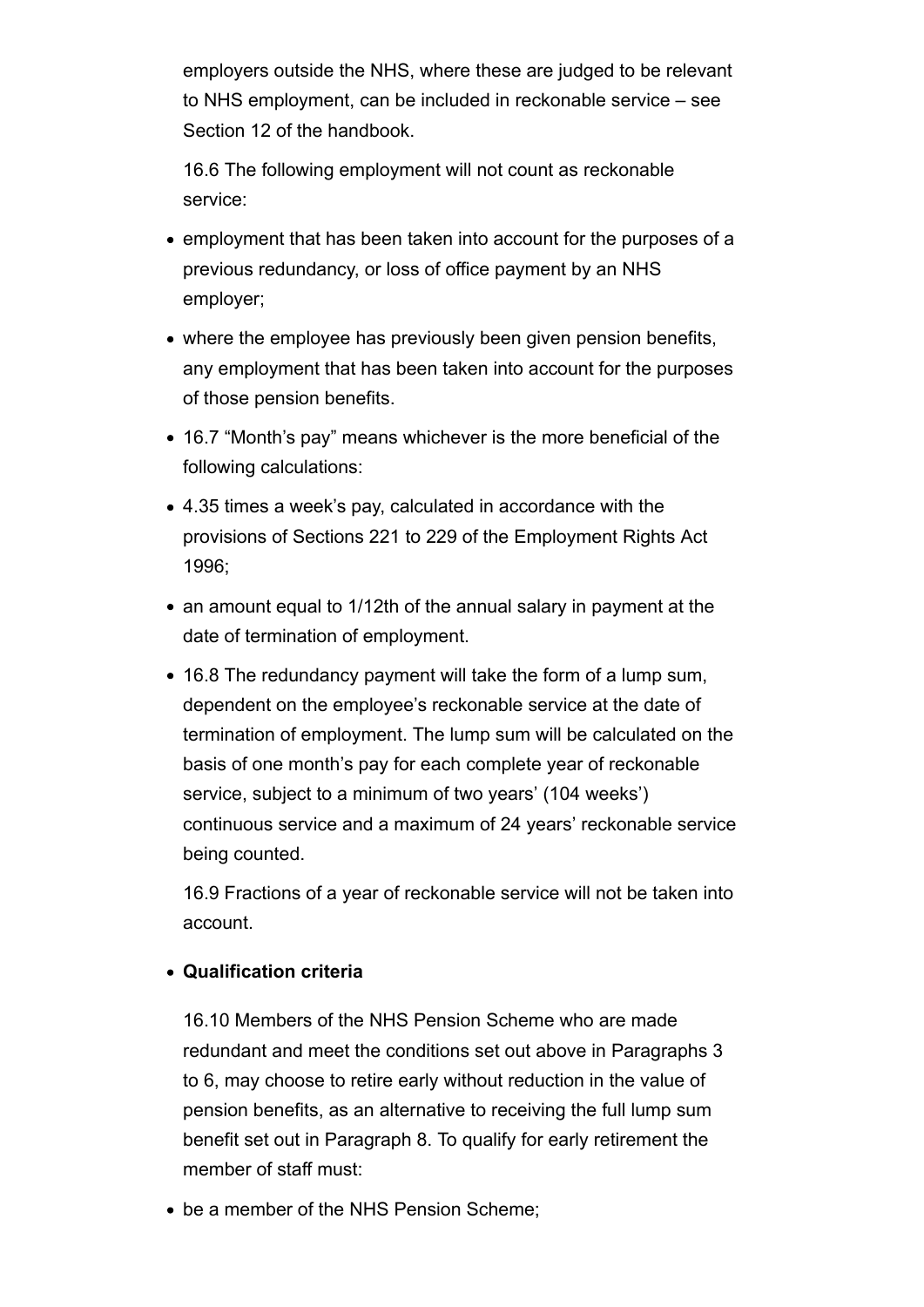- have at least two years' continuous service and two years' qualifying membership;
- have reached the minimum pension age. The Finance Act 2004 allows for protection of a minimum pension age of 50, for members who had the right to take reduced benefits at that age on 5 April 2006. This protection may continue as long as members retiring early after 6 April 2010 take all their benefits payable under scheme rules. In the NHS Pension Scheme, for those without this protection, members who first joined and some who returned to the scheme after 6 April 2006, minimum pension age will change from 50 to 55 from 6 April 2010.

## **Definition of qualifying membership**

16.11 'Qualifying membership' is membership that counts towards entitlement for benefits. Pensionable membership is membership that counts when benefits are calculated. This may be different from reckonable service for the purposes of a redundancy payment as it can include pensionable service from previous periods of employment with the NHS or another employer, and periods of parttime working.

#### **Use of redundancy payment to pay for early retirement**

16.12 If the redundant member of staff chooses to take early retirement with an unreduced pension under these arrangements, they will receive immediately the full value of their qualifying pension benefits at the point of redundancy, without the actuarial reduction that would occur with voluntary early retirement. Their employer will pay the relevant NHS pension scheme a sum equivalent to the capitalised cost of paying the pension and lump sum early; either as one payment or in five instalments.1

16.13 This sum will be paid from the lump sum redundancy payment that otherwise would have been paid to the employee. If the cost to the employer of paying by single payment for early retirement is less than the value of the redundancy payment that the member would have received under Paragraph 8, then the redundant employee will also receive from the employer a redundancy payment equivalent to the difference between the two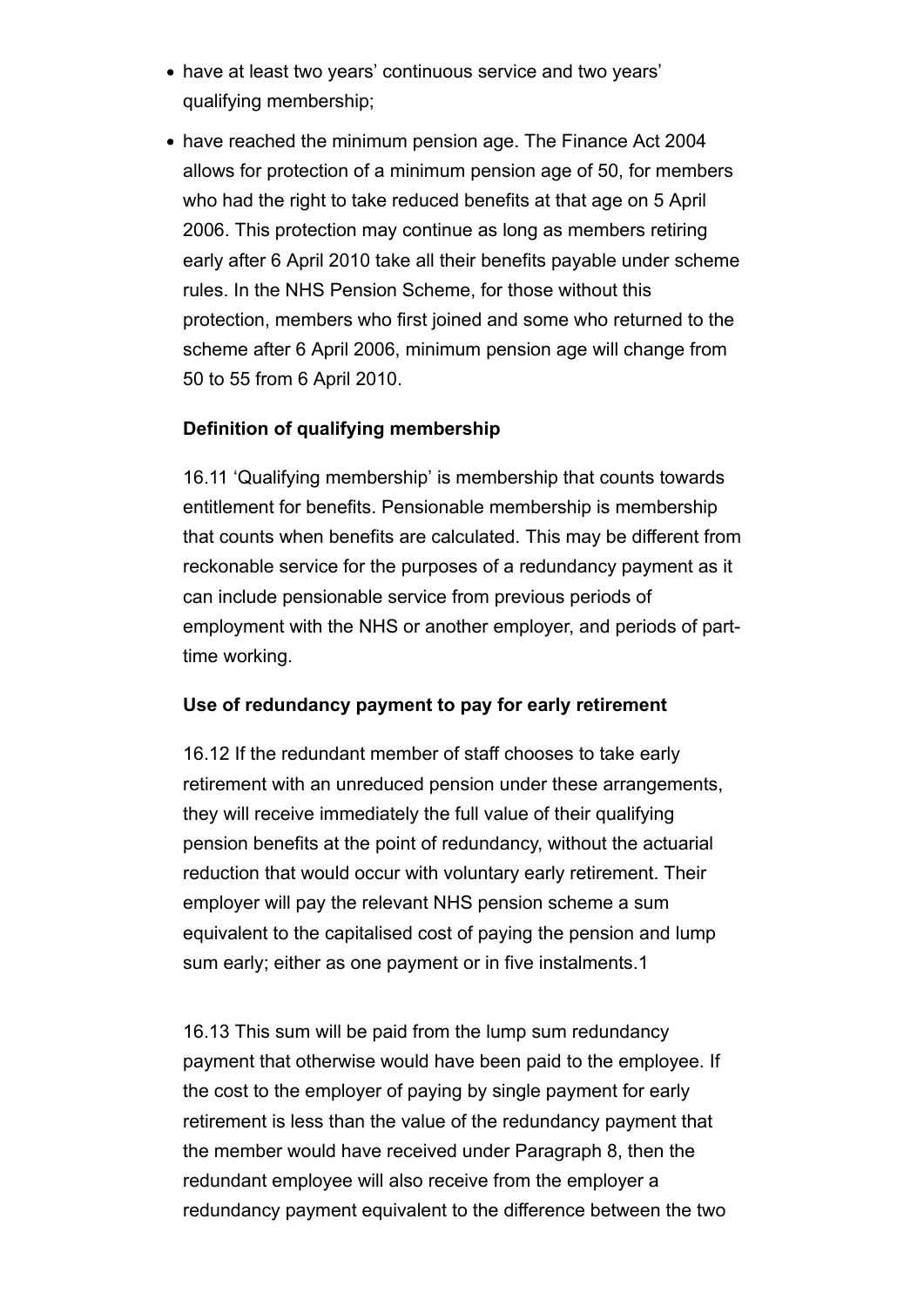sums. The cost to the employer would therefore normally be the same as if the employee had chosen to take a redundancy payment without unreduced early retirement. However, if the cost of early retirement is more than the redundancy payment due, the employer will pay the additional cost. If the employer chooses to pay in five installments, the employer is responsible for the additional interest charge.

#### **Treatment of concurrent pensionable employment**

16.14 Where there is concurrent pensionable employment, members may choose between:

- ceasing all pensionable employment and taking early retirement on the terms set out below in respect of each employment, in which case they cannot be pensionable again in the current scheme (normal pension age of 60). (An employment may continue if it is not more than 16 hours a week, without affecting the payment of enhanced benefits, but it will not be pensionable in the scheme); and
- taking benefits only in respect of the employment that is being terminated, in which case they can continue being pensionable in other employments. After 6 April 2010 this will not apply if taking benefits under the age of 55.

16.15 Members with concurrent practitioner and non-practitioner employments, who choose to cease all pensionable employments, will receive only their non-practitioner benefits on redundancy grounds. Where appropriate, benefits for practitioner membership may be taken on an early retirement basis with an actuarial reduction or preserved for payment at age 60.2 3

16.16 The employer who authorises early retirement will be responsible for the pension costs accruing from other terminating employment. If a member returns to work after taking their pension, their pension will be abated, if the combined value of their pension and salary is greater than they earned prior to retirement. This will continue until they reach their normal pension age.

#### **Exclusion from eligibility**

16.17 Employees shall not be entitled to redundancy payments or early retirement on grounds of redundancy if: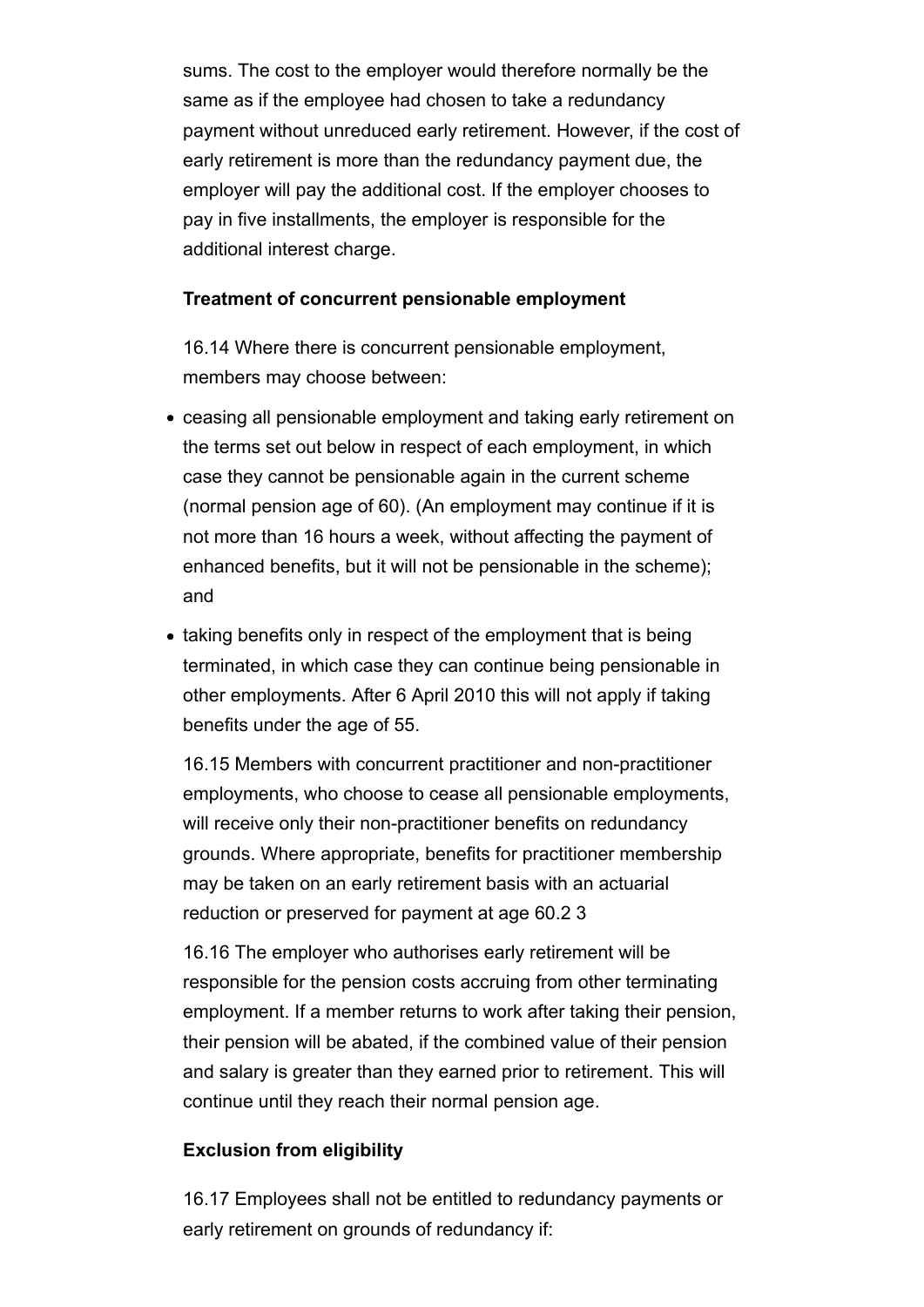- they are dismissed for reasons of misconduct, with or without notice; or
- at the date of the termination of the contract have obtained without a break, or with a break not exceeding four weeks, suitable alternative employment with the same or another NHS employer; or
- unreasonably refuse to accept or apply for suitable alternative employment with the same or another NHS employer; or
- leave their employment before expiry of notice, except if they are being released early (see Paragraphs 20 to 21 below); or
- they offered a renewal of contract (with the substitution of the new employer for the previous NHS one); or
- where their employment is transferred to another public service employer who is not an NHS employer.

#### **Suitable alternative employment**

16.18 Employers have a responsibility, before making a member of staff redundant or agreeing early retirement on grounds of redundancy, to seek suitable alternative employment for that person, either in their own organisation or through arrangements with another NHS employer. Employers should avoid the loss of staff through redundancy wherever possible, to retain valuable skills and experience where appropriate within the local health economy.

16.19 'Suitable alternative employment', for the purposes of paragraph 17, should be determined by reference to Sections 138 and 141 of the Employment Rights Act 1996. In considering whether a post is suitable alternative employment, regard should be had to the personal circumstances of the employee. Employees will, however, be expected to show some flexibility.

16.20 For the purposes of this scheme any suitable alternative employment must be brought to the employee's notice in writing or by electronic means agreed with the employee, before the date of termination of contract and with reasonable time for the employee to consider it. The employment should be available not later than four weeks from that date. Where this is done, but the employee fails to make any necessary application, the employee shall be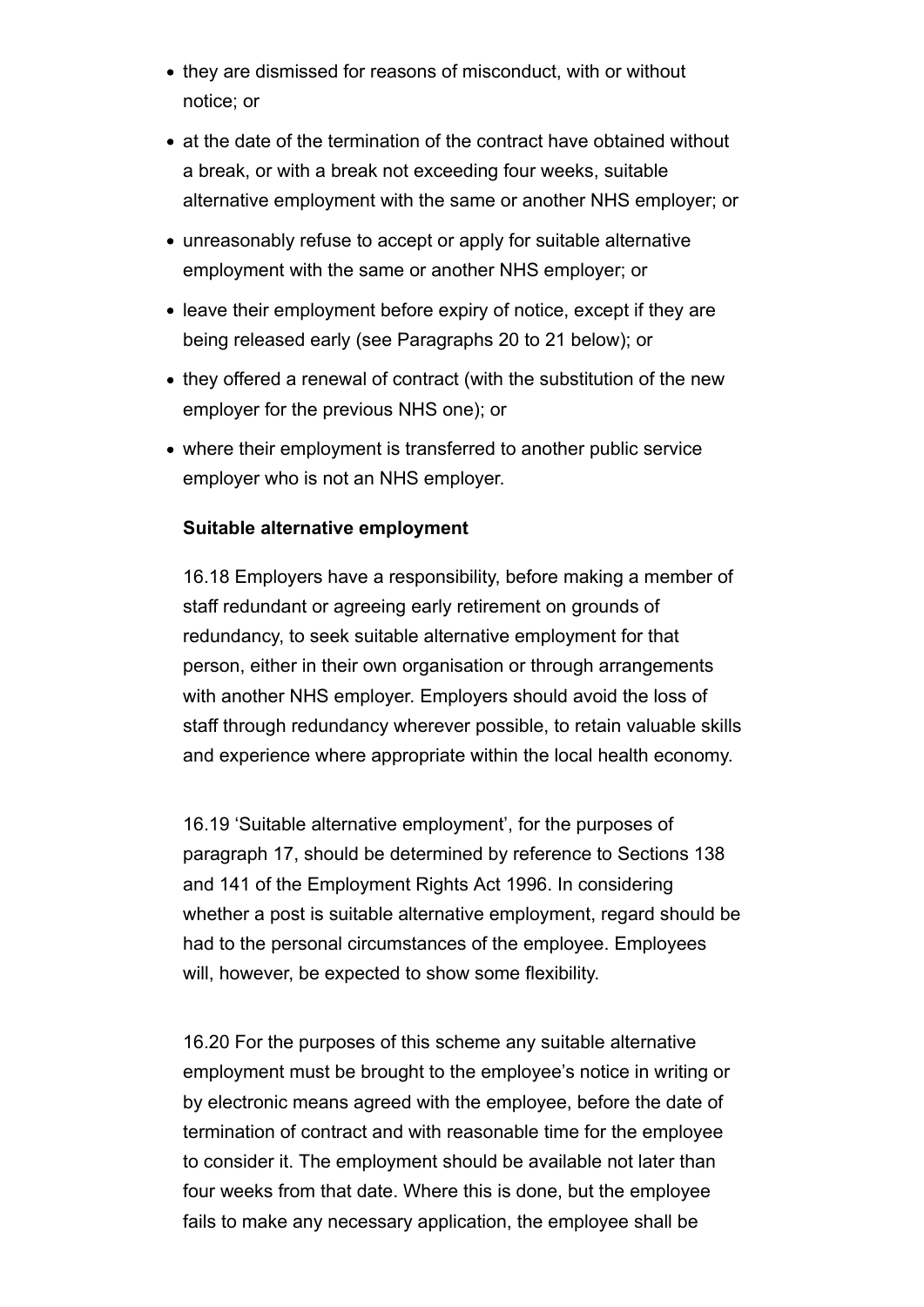deemed to have refused suitable alternative employment. Where an employee accepts suitable alternative employment the 'trial period' provisions in Section 138 (3) of the Employment Rights Act 1996 will apply.

16.21 Employees who have been notified of the termination of their employment on grounds of redundancy, and for whom no suitable alternative employment in the NHS is available, may, during the period of notice, obtain other employment outside the NHS.

16.22 If they wish to take this up before the period of notice of redundancy expires the employer will, unless there are compelling reasons to the contrary, release such employees at their request on a mutually agreeable date. That date will become the revised date of redundancy for the purpose of calculating any entitlement to a redundancy payment under this agreement.

- 16.23 Claims for redundancy payment or retirement on grounds of redundancy must be submitted within six months of the date of termination of employment. Before payment is made the employee will certify that:
- they had not obtained, been offered or unreasonably refused to apply for or accept, suitable alternative health service employment within four weeks of the termination date;
- they understand that payment is made only on this condition and undertake to refund it if this condition is not satisfied.
- 16.24 If a retrospective pay award is notified after the date of termination of employment, then the redundancy payment and/or pension will be recalculated, and any arrears due paid.
- 16.25 An employee who disagrees with the employer's calculation of the amount of redundancy payment or the rejection of a claim for redundancy payment, should make representations to the employer via local grievance procedures. See also paragraph 22 about making a claim for a redundancy payment.
- 16.26 Members of the NHS Pension Scheme will receive payment of benefits without reduction if they retire early in the interests of the efficiency of the service, and they satisfy the qualifying conditions set out in paragraph 10. Retiring early in the interests of the service is a flexibility available at employer discretion. In these cases, no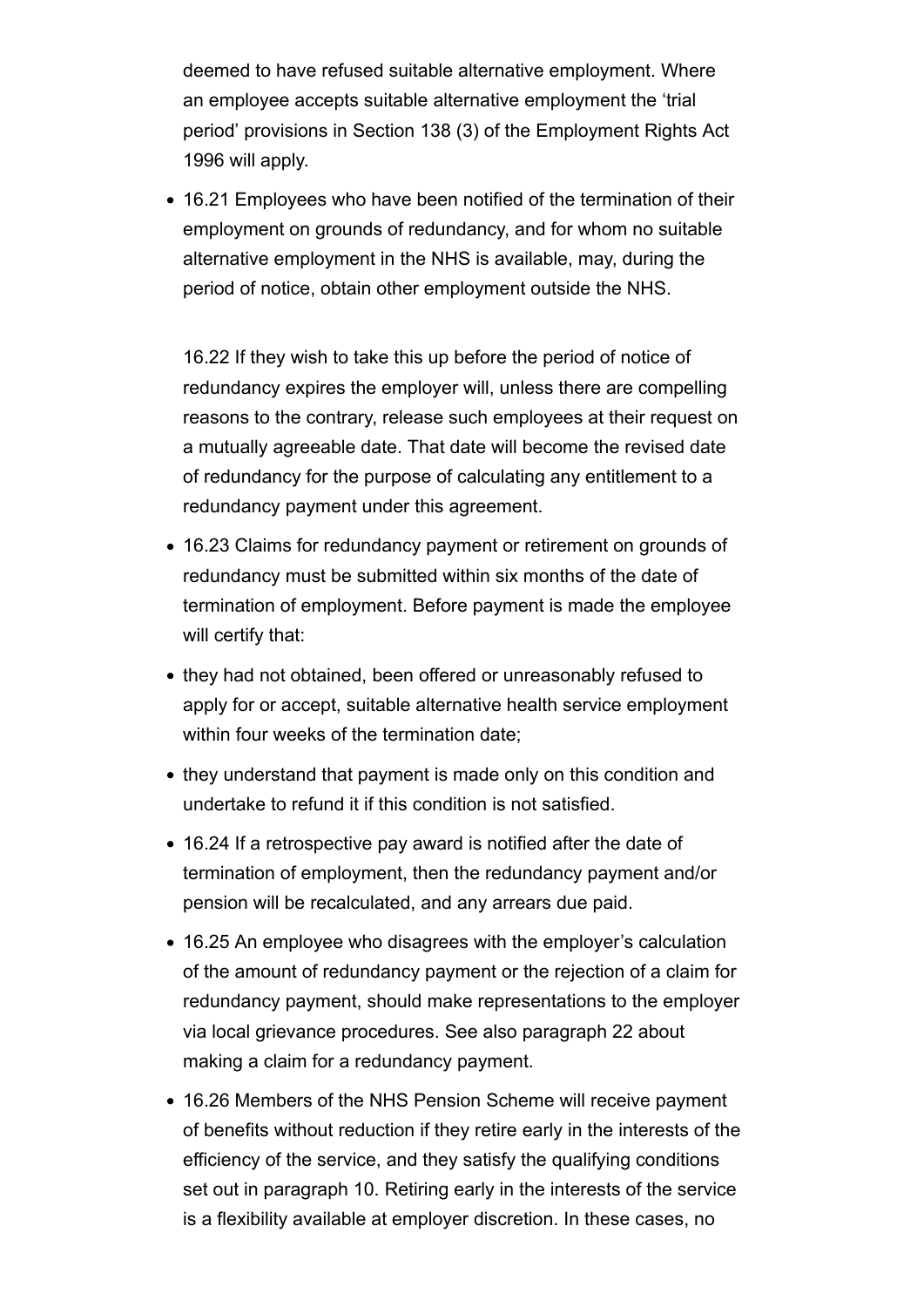redundancy payment is due. In agreeing to retirement in the interests of the service, the employer undertakes to pay the costs of paying the pension and lump sum early. Employers will need to ensure that they exercise this discretion appropriately and will be conscious of the implications of any potential discrimination on grounds of age, gender, gender identity or gender expression, pregnancy or maternity, marriage or civil partnership, race, religion or belief, disability, or sexual orientation.

16.27 These arrangements are aimed at employees who have given valuable NHS service in the past but are no longer capable of doing so. This might be because of new or expanded duties or a decline in the ability to perform existing duties efficiently but not so as to qualify them for ill health retirement. Employers would be expected to consider alternatives before agreeing to early retirement, including reasonable adjustments to an existing role or potential suitable alternatives.

16.28 The relevant NHS pension scheme certifies the grounds on which early retirement is taking place. The scheme does so on the basis of the information provided by the employer. In each case, therefore, an appropriate senior manager should authorise the early retirement, ensuring that the relevant criteria have been met.

16.29 Employer contributions to the NHS Pension Scheme do not cover the costs of early retirement benefits. There is a requirement for NHS employers to pay these costs if they retire staff early on grounds of redundancy or in the interests of the service.

1 It is open to qualifying members to take early retirement under the normal scheme arrangements for voluntary early retirement or normal age retirement.

2 Where practitioner membership ended 12 months or more before the date of non-practitioner retirement on redundancy, and all other posts have ceased, practitioner benefits will be paid at the same time as the redundancy benefits and associated pension costs will be met by the NHS employer authorising retirement.

3 Practitioners are general medical and general dental practitioners.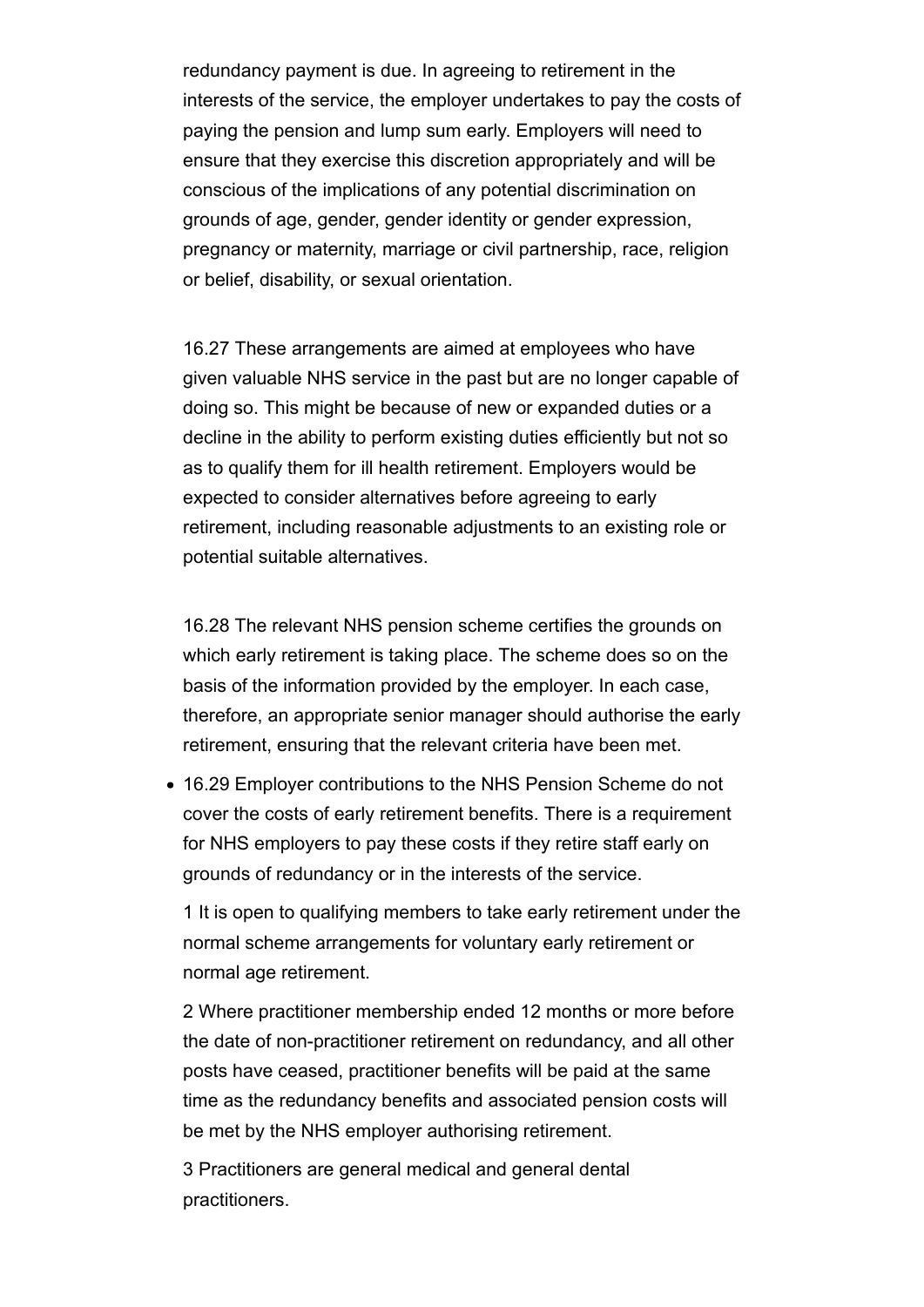### **Section 17: Reimbursement of travel costs**

• 17.1 This section deals with the reimbursement of costs incurred by employees who, with the agreement of their employer, use their own vehicles or pedal cycles, to make journeys in the performance of their duties. A summary of motoring costs which are taken into account is in annex 12.

17.2 Principles underpinning lease vehicle policies are in annex 13. If the employer withdraws the offer of a lease vehicle in line with the provisions of annex 13 the employee is entitled to the appropriate rates of reimbursement in table 7.

17.3 The reimbursement of travelling costs when employees are required to change their base of work as a result of a reorganisation or merger of NHS employers or when employees accept another post as an alternative to redundancy, will be for local partnerships to determine in line with Section 19 and Annex 15, subject to a maximum period of reimbursement of four years from the date of transfer (see paragraph 17.17 for compulsory change of base).

17.4 **This section is effective from 1 July 2013**. It replaces the previous section 17 and all existing national agreements on protection. It applies to all employees on the terms and conditions of service in this Handbook who have been in receipt of the nationally agreed mileage payments. Where local partnerships of employers and trades unions have agreed alternative arrangements which may take account of local travel policies, e.g. approved mileage allowance payments (AMAP rates), it will be for the local parties to decide if they wish to maintain the local agreement or implement the new national system.

17.5 When using their vehicles in the performance of their duties employees must ensure they possess a valid driving licence, Ministry of Transport test (MOT) certificate and motor insurance which covers business travel, that he or she is fit to drive and drives safely and that they obey the relevant laws e.g. speed limits. The employee must inform the employer if there is a change in status.

17.6 When authorising the use of a vehicle, the employer must ensure that the driver has a valid driving licence and MOT certificate and has motor insurance which covers business travel.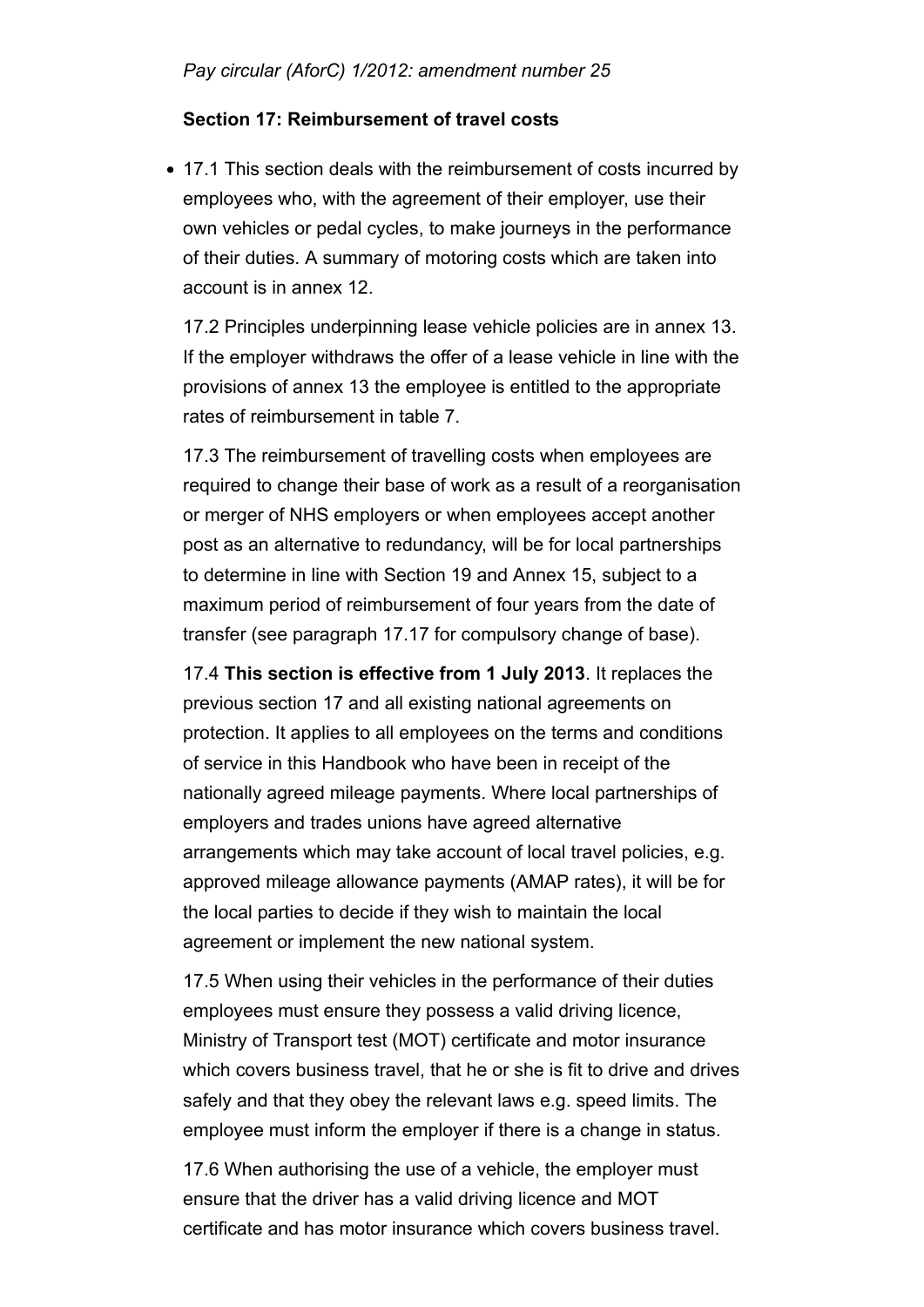17.7 The employer and employee will agree the most suitable means of transport for the routine journeys which employees have to make in the performance of their duties. If a particular journey is unusual, in terms of distance or purpose, the mode of travel will be agreed between the employer and employee, before it starts.

17.8 There may be circumstances where newly appointed or lower paid employees need assistance to obtain a vehicle to undertake business travel. Where the use of a vehicle is essential to the job the organisation may wish to assist by providing a lease or pool vehicle or a salary advance (see annex 13).

17.9 Employees who use their vehicles to make journeys in the performance of their duties e.g. to provide care in the patient's home, will be reimbursed their motoring costs at the appropriate rates shown in table 7. These rates of reimbursement apply to journeys undertaken on and after 1 July 2014.

17.10 The rates of reimbursement implemented on 1 July 2014 will be those resulting from the review which will be done following the publication of the new AA guides in April/May 2014. Those rates will apply to all journeys undertaken on and after 1 July 2014.

17.11 The rates of reimbursement in table 7 are obtained by referring to costs for the average private vehicle user included in the AA guides to motoring costs (see annex 12).

17.12 The rate of reimbursement for motorcyclists in column 4 in table 7 and the reserve rate in column 4 will move in line with the rate for car users in column 2 (see annex 12).

#### **Table 7**

| Column 1                     | Column <sub>2</sub>                                          | Column 3                                                    | Column 4                                                                     |
|------------------------------|--------------------------------------------------------------|-------------------------------------------------------------|------------------------------------------------------------------------------|
| Type of<br>vehicle/allowance | Annual<br>mileage up to<br>3,500<br>miles (standard<br>rate) | Annual<br>mileage over<br>3,500<br>miles (standard<br>rate) | All eligible<br>miles<br>travelled (se<br>paragraph<br>17.15 and<br>Table 8) |
| Car (all types of<br>fuel)   | 56 pence per<br>mile                                         | 20 pence per<br>mile                                        |                                                                              |

### **Amended rates of reimbursement from 1 July 2014**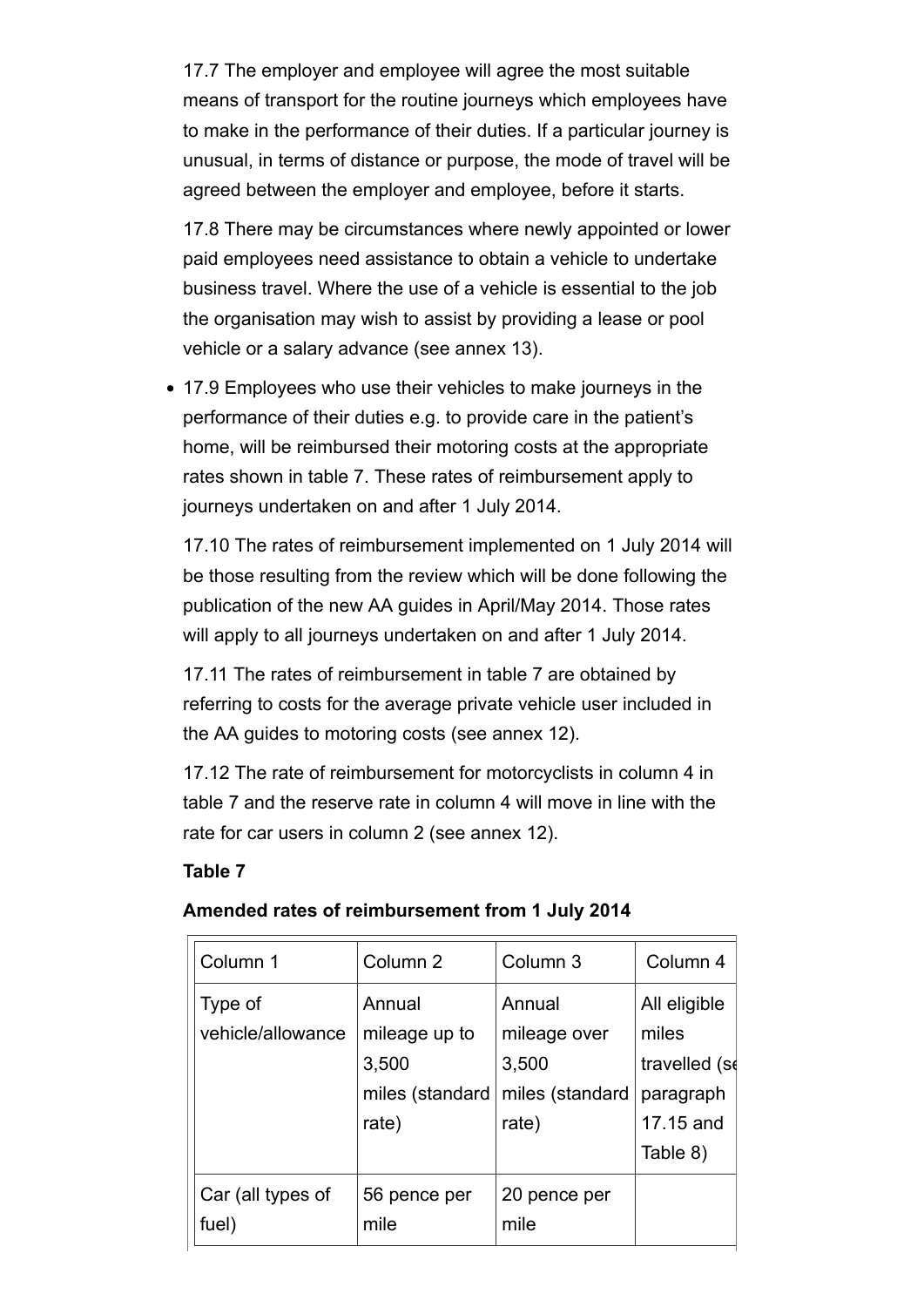| Motor cycle                          | 28 pence po<br>mile |
|--------------------------------------|---------------------|
| Pedal cycle                          | 20 pence po<br>mile |
| Passenger<br>allowance               | 5 pence per<br>mile |
| Reserve rate                         | 28 pence pe<br>mile |
| Carrying heavy or<br>bulky equipment | 3 pence per<br>mile |

17.13 After 1 July 2014 the NHS Staff Council will continue to review the standard rate of reimbursement in column 2 in table 7 each year, soon after the new AA guides to Motoring Costs are published, normally in April or May. Any changes to the standard rate of reimbursement, the reserve rate and the rate for motorcycle users in Table 7, resulting from this review, will apply to all miles travelled from the following 1 July, in line with the provisions in this Section (see also Annex 12).

17.14 A second review will be conducted in November each year to ensure the rate in Column 2 in table 7 (the standard rate) continues to reimburse employees in line with motoring costs. Any changes to the standard rate of reimbursement, the reserve rate and the rate for motorcycle users in table 7, resulting from this review, will apply to all miles travelled from the following 1 January, in line with the provisions in this Section (see also annex 12).

17.15 Employees will be reimbursed for miles travelled in the performance of their duties which are in excess of the home to agreed work base return journey. Normally, the miles eligible for reimbursement are those travelled from the agreed work base and back. However, when the journey being reimbursed starts at a location other than the agreed work base, for example home, the mileage eligible for reimbursement will be as set out in the example in Table 8.

### **Table 8 - Eligible mileage**

Eligible mileage -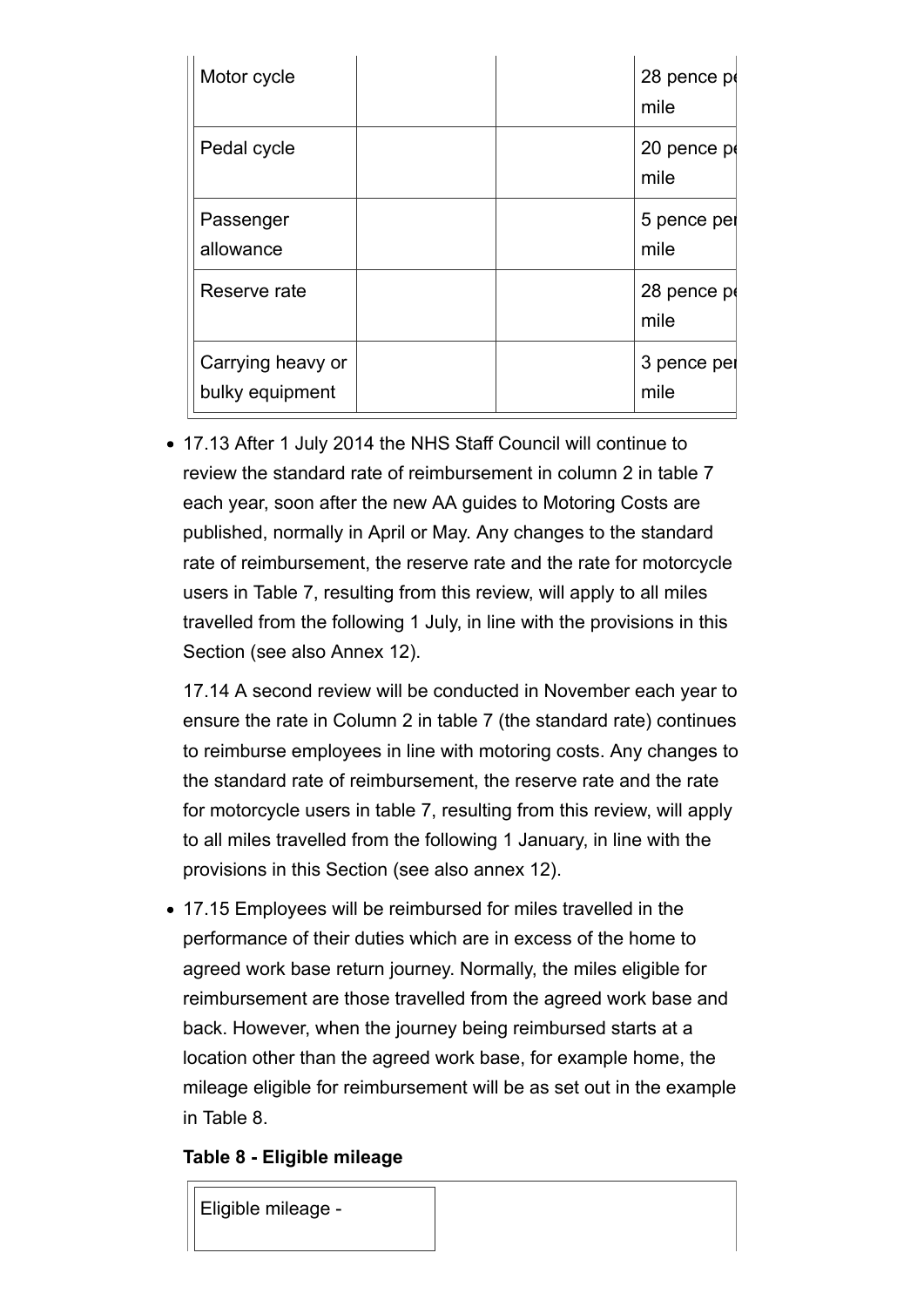| illustrative example                                                                          |                                     |                                                                     |
|-----------------------------------------------------------------------------------------------|-------------------------------------|---------------------------------------------------------------------|
| In this example the<br>distance from the<br>employee's home to the<br>agreed base is 15 miles |                                     |                                                                     |
| Journey (outward)                                                                             | <b>Distance</b>                     | Eligible miles                                                      |
| Home to base                                                                                  | 15 miles                            | None                                                                |
| Home to first call                                                                            | Less than 15<br>miles               | Eligible mileage<br>starts after 15<br>miles have been<br>travelled |
| Home to first call                                                                            | More than<br>15 miles               | Eligible mileage<br>starts from home,<br>less 15 miles              |
| Journey (return)                                                                              |                                     |                                                                     |
| Last call to base                                                                             | Eligible<br>mileage<br>ends at base |                                                                     |
| Last call to home                                                                             | Less than 15<br>miles               | Eligible mileage<br>ends 15 miles from<br>home                      |
| Last call to home                                                                             | More than<br>15 miles               | Eligible mileage<br>ends 15 miles from<br>home                      |

- 17.16 With the exception of lease, pool or hire vehicle users, where other employees or members of an NHS organisation are conveyed in the same vehicle on NHS business and their fares would otherwise be payable by the employer, the passenger allowance in table 7 will be payable to the vehicle driver.
- 17.17 A reserve rate of reimbursement, as in Table 7, will apply to employees using their own vehicles for business purposes in the following situations:
- if an employee unreasonably declines the employers' offer of a lease vehicle:
- in determining reasonableness the employer and employee should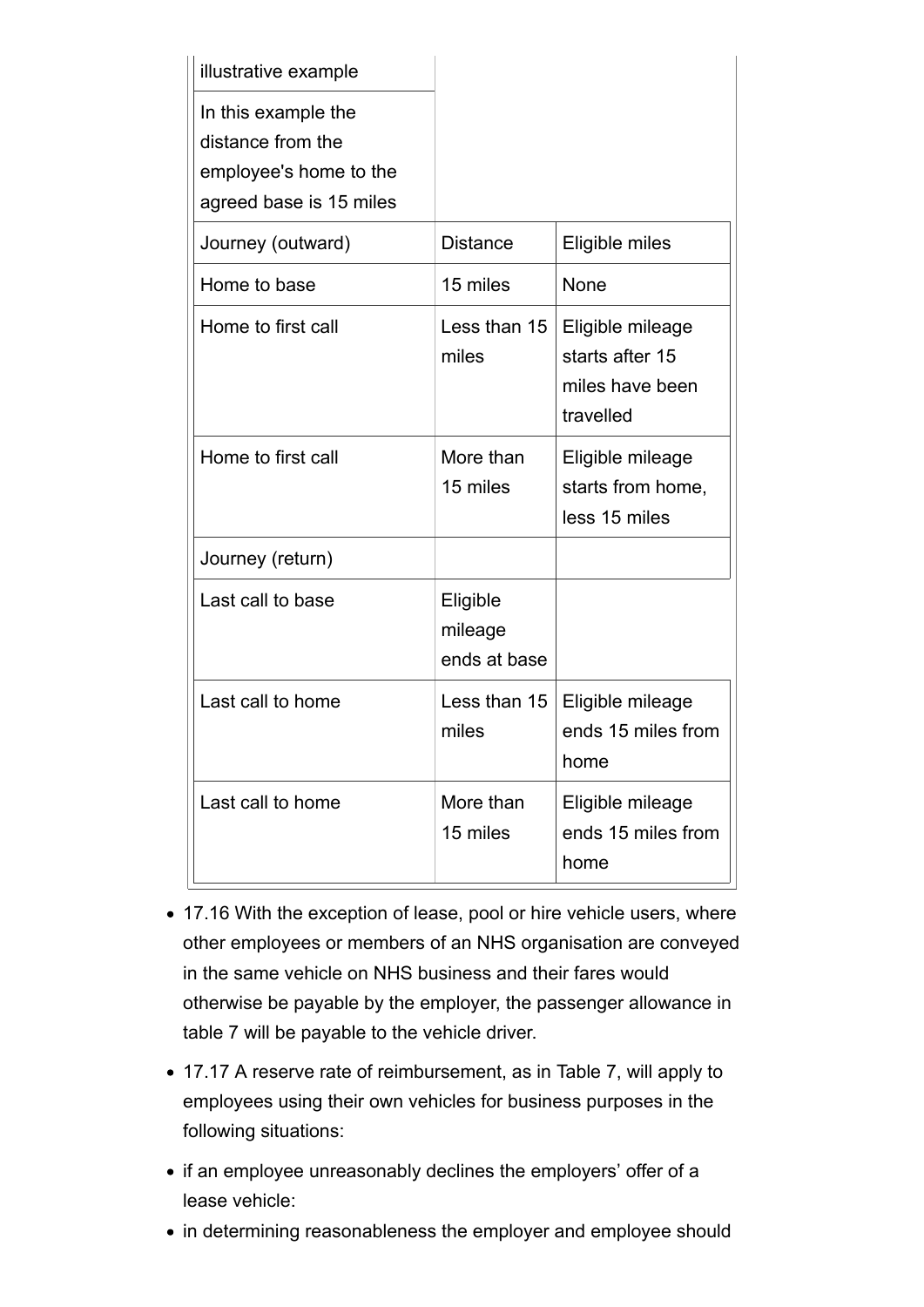seek to reach a joint agreement as to whether a lease vehicle is appropriate and the timeframe by which the new arrangements will apply. All the relevant circumstances of the employee and employer will be considered including an employees' personal need for a particular type of car and the employers' need to provide a cost effective option for business travel;

- if the employee's circumstances subsequently change the original decision will be reviewed. The agreed principles underlying local lease vehicle policies are in annex 13;
- when employees are required to return to work or work overtime in line with section 3 on any day, and incur additional travel to work expenses on that day. This provision will apply if the employee chooses to be paid for the extra hours or takes time off in lieu (TOIL – see section 3);
- when a claim for excess mileage is made in situations where there is a compulsory change of base, either permanent or temporary, resulting in extra daily travelling expenses. The period of payment will be for local partnerships to determine, subject to a maximum period of 4 years from the date of transfer. (For those employees using public transport see paragraph 17.25);
- if an employee uses his or her own vehicle when suitable public transport is available and appropriate in the circumstances, subject to a maximum of the public transport cost which would have been incurred (see paragraph 17.7) and the rules on eligible miles in paragraph 17.15 and table 8.
- 17.18 Additional travel costs incurred when attending courses, conferences or events at the employer's instigation will be reimbursed at the standard rates in table 7 when the employer agrees that travel costs should be reimbursed.

17.19 Subject to the prior agreement of the employer, travel costs incurred when staff attend training courses or conferences and events, in circumstances when the attendance is not required by the employer, will be reimbursed at the reserve rate in table 7, in line with the rules on eligible mileage in paragraph 17.15 and table 8.

17.20 This paragraph applies to employees for whom regular travel in a motor vehicle is an essential part of their duties. During a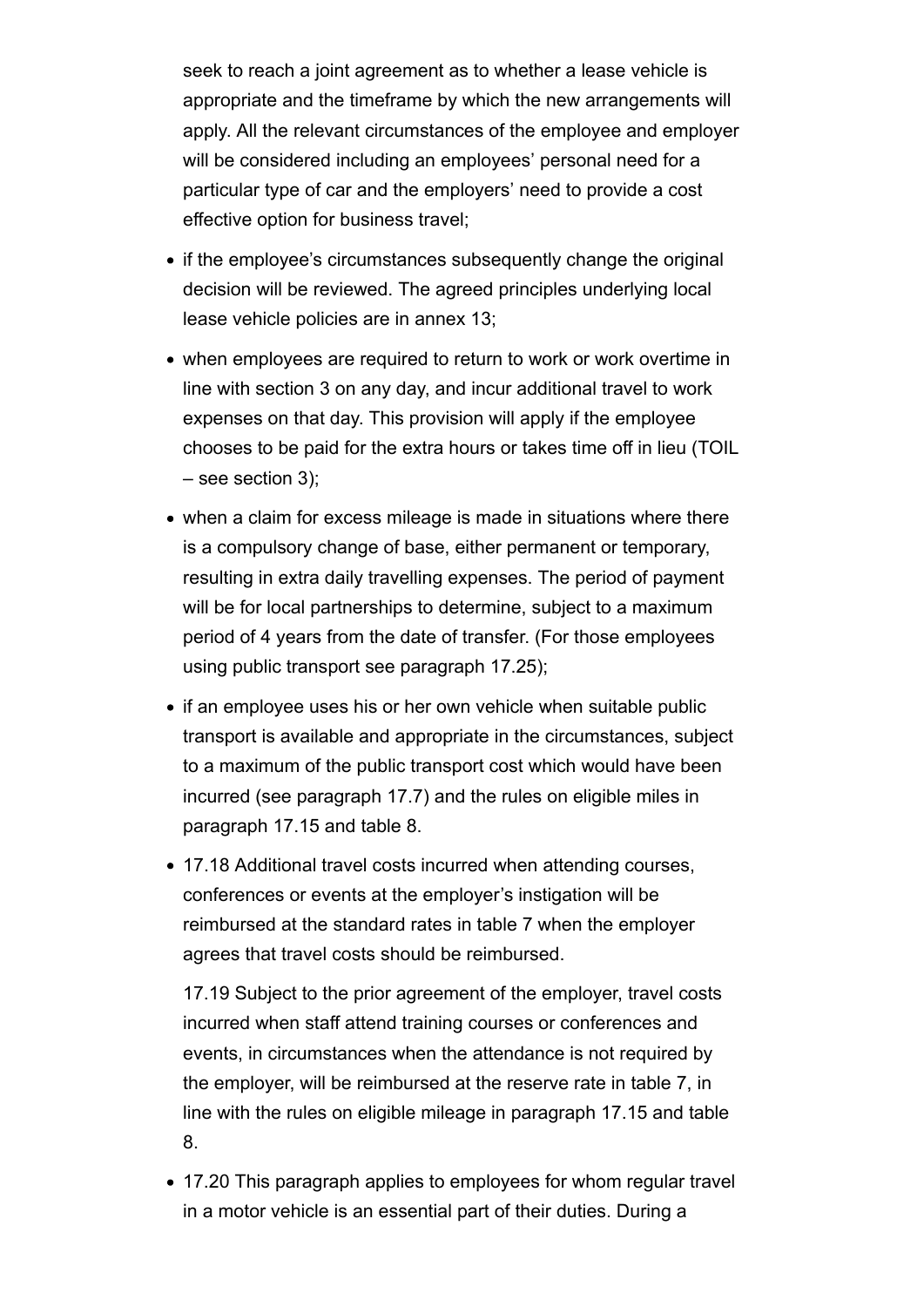period when the employee's vehicle is temporarily "off the road" for repairs, "out of pocket" expenses in respect of business travel by other appropriate forms of transport, should be borne by the employer. Reimbursement of these expenses will be subject to the rule on eligible mileage in paragraph 17.15 and table 8.

- 17.21 Employees who necessarily incur charges in the performance of their duties, in relation to parking, garage costs, tolls and ferries shall be refunded these expenses on production of receipts, whenever these are available. Charges for overnight garaging or parking, however, shall not be reimbursed unless the employee is entitled to night subsistence. This does not include reimbursement of parking charges incurred as a result of attendance at the employee's normal place of work.
- 17.22 Employees who use their vehicles in the performance of their duties may be required to take equipment with them. Employers have a duty of care under the Health and Safety at Work Act 1974 and related legislation, to ensure that this does not cause a risk to the health and safety of the employee. Employees should not be allowed to carry equipment which is heavy or bulky, unless a risk assessment has been carried out beforehand. When, after the necessary assessment has demonstrated it is safe to carry equipment, an allowance (see table 7) shall be paid for all eligible miles (see paragraph 17.15 and table 8) for which the equipment is carried, provided that either:
- the equipment exceeds a weight which could reasonably be carried by hand; or
- the equipment cannot be carried in the boot of the vehicle and is so bulky as to reduce the seating capacity of the vehicle.
- 17.23 Employees who use pedal cycles to make journeys in the performance of their duties will be reimbursed for eligible miles travelled at the rate in table 7 (see paragraph 17.15 and Table 8 for eligible miles).
- 17.24 If an employee uses public transport for business purposes, the cost of bus fares and standard rail fares should be reimbursed.

17.25 Where there is a compulsory change of base, either permanent or temporary, resulting in extra public transport costs for the employee, these extra costs will be reimbursed, subject to a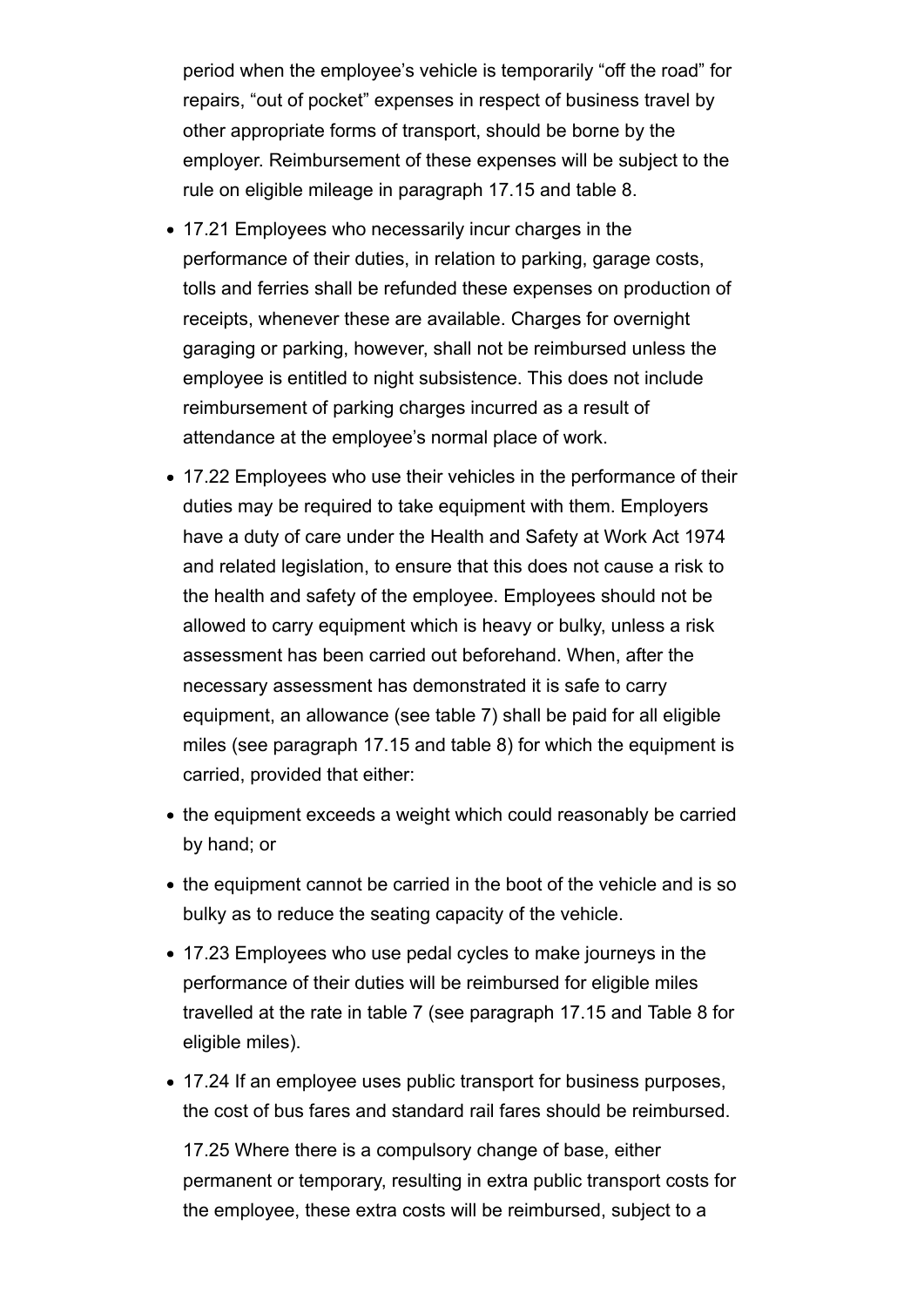maximum period of four years from the date of transfer. (For those employees using their own vehicles for business purposes and incurring additional costs see paragraph 17.17).

### **To note:**

From 1 January 2015 a local agreement for the reimbursement of travel costs, linked to HMRC "Approved Mileage Allowance Payments" (AMAP) is in place in NHS Wales. Therefore this section does not apply in NHS Wales and employers there should refer to the revised Section 17 published by the Welsh Government.

*Information note number 1: amendment number 34*

### **Section 18: Subsistence allowances**

18.1 Where locally, staff and employer representatives agree arrangements which are more appropriate to local operational circumstances or which provide benefits to staff beyond those provided by this section, or are agreed as operationally preferable, those local arrangements will apply.

18.2 The purpose of this section is to reimburse staff for the necessary extra costs of meals, accommodation and travel arising as a result of official duties away from home. Business expenses which may arise, such as the cost of a fax or official telephone calls, may be reimbursed with certificated proof of expenditure.

# **Short overnight stays in hotels, guesthouses and commercial accommodation**

18.3 When an employee stays overnight in a hotel, guesthouse, or other commercial accommodation with the agreement of the employer, the overnight costs will be reimbursed as follows:

- the actual, receipted cost of bed and breakfast, up to the normal maximum limit set out in Annex 14; plus
- a meals allowance, to cover the cost of a main evening meal and one other day-time meal, at the rate set out in Annex 14.

18.4 Where the maximum limit is exceeded for genuine business reasons (e.g. the choice of hotel was not within the employee's control or cheaper hotels were fully booked) additional assistance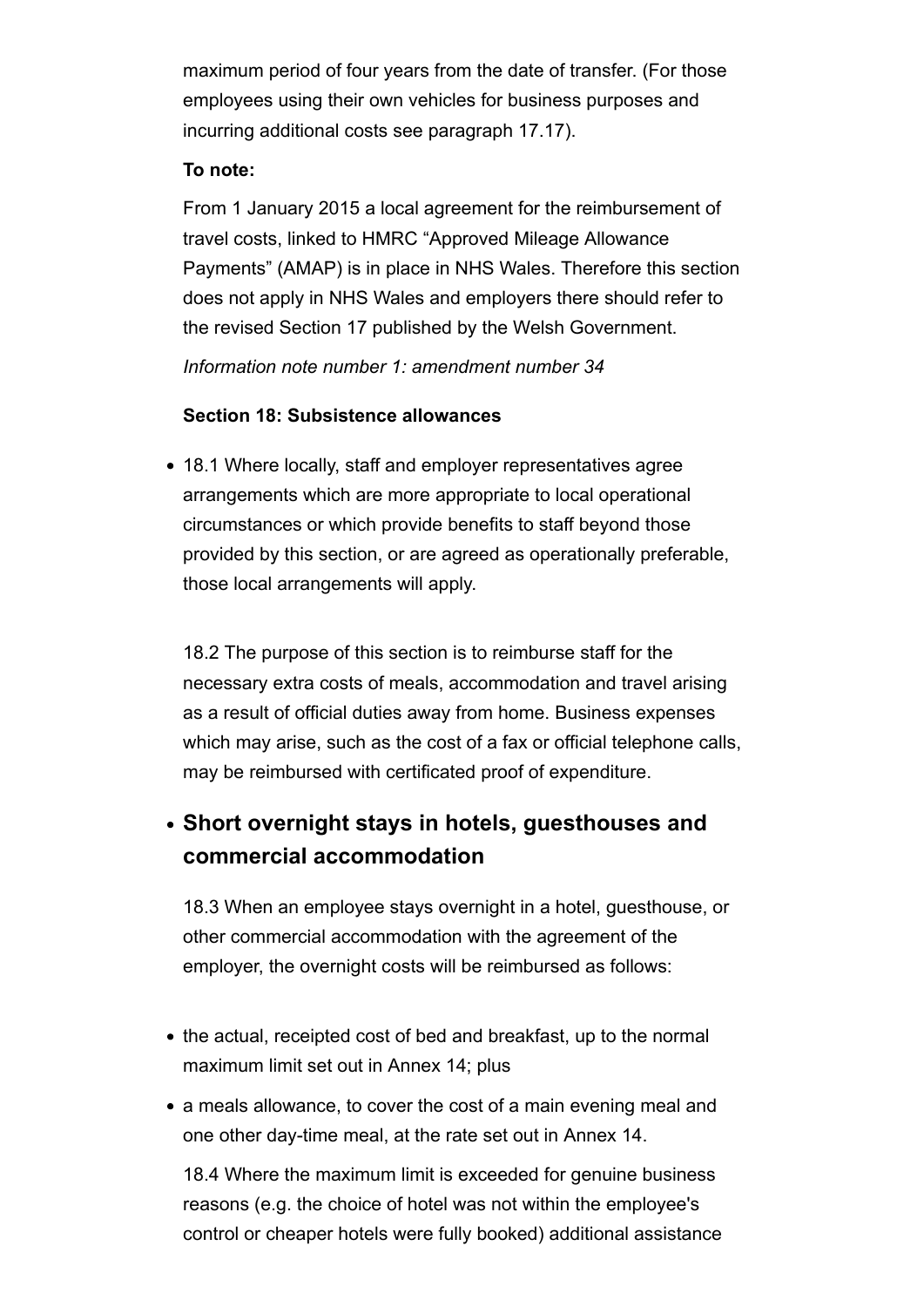may be granted at the discretion of the employer.

# **Short overnight stays in non-commercial accommodation**

18.5 Where an employee stays for short overnight periods with friends or relatives or in a caravan or other non-commercial accommodation, the flat rate sum set out in paragraph 3 of Annex 14 is payable. This includes an allowance for meals. No receipts will be required.

18.6 Employees staying in accommodation provided by the employer or host organisation shall be entitled to an allowance to cover meals which are not provided free of charge, up to the total set out in paragraph 2 of Annex 14.

18.7 Where accommodation and meals are provided without charge to employees, e.g. on residential training courses, an incidental expenses allowance at the rate set out in paragraph 6 of Annex 14 will be payable. All payments of this allowance are subject to the deductions of appropriate tax and National Insurance contributions via the payroll system.

# **Travelling overnight in a sleeping berth (rail or boat)**

18.8 The cost of a sleeping berth (rail or boat) and meals, excluding alcoholic drinks, will be reimbursed subject to the production of vouchers.

- 18.9 Travel costs between the hotel and temporary place of work will be separately reimbursed on an actual cost basis.
- 18.10 After the first 30 nights' stay in the same location the entitlement to night subsistence shall be reduced to the maximum rates set out in paragraph 4 of Annex 14. Meals allowances are not payable to these employees. Those who continue to stay in noncommercial accommodation will continue to be entitled to the rate set out in paragraph 3 of Annex 14.
- 18.11 A meal allowance is payable when an employee is necessarily absent from home on official business and more than five miles from their base, by the shortest practicable route, on official business. Day meals allowance rates are set out in paragraph 5 of Annex 14. These allowances are not paid where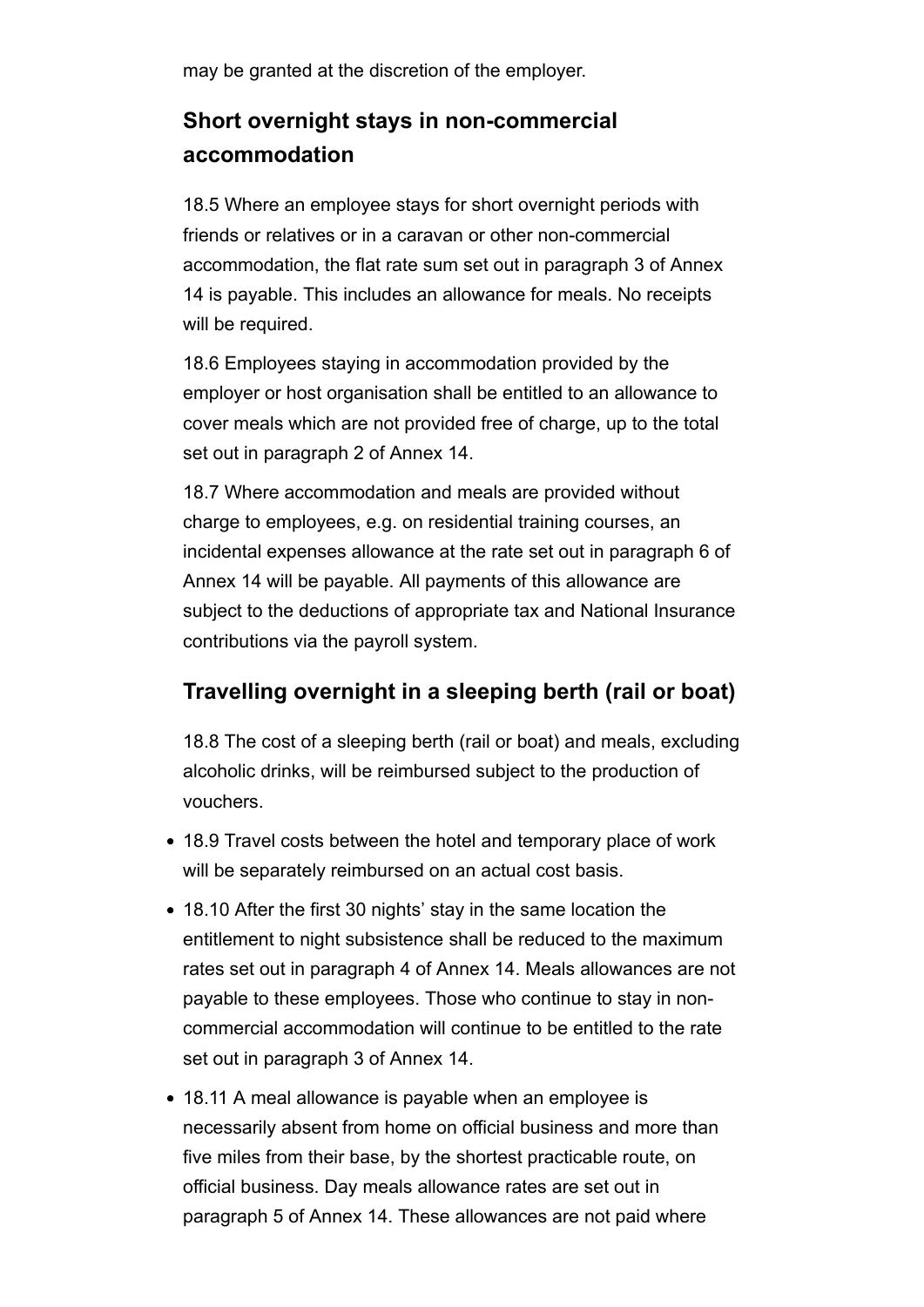meals are provided free at the temporary place of work.

18.12 A day meals allowance is payable only when an employee necessarily spends more on a meal/meals than would have been spent at their place of work. An employee shall certify accordingly, on each occasion for which day meals allowance is claimed but a receipt is not required.

18.13 Normally, an employee claiming a lunch meal allowance would be expected to be away from his/her base for a period of more than five hours and covering the normal lunch time period of 12:00 pm to 2:00 pm. To claim an evening meals allowance an employee would normally be expected to be away from base for more than ten hours and unable to return to base or home before 7:00 pm and as a result of the late return is required to have an evening meal. Employees may qualify for both lunch and evening meal allowance in some circumstances. There will be occasions where, due to the time of departure, there will be the necessity to take a meal but the conditions relating to the time absent from the base are not met. This, and any other exceptions to the rules, may be allowed at the discretion of the employer.

18.14 The scope and level of any other payments will be determined by the employer, according to local needs, on a vouched basis.

18.15 An employee who is required to work late at night, in addition to a day duty, may be paid an evening meal allowance at the rate set out in paragraph 7 of Annex 14. It will be for the employer to determine who will be entitled and in what circumstances.

18.16 Late night duties allowance will be subject to deduction of appropriate tax and National Insurance contributions, via the payroll system.

### **Section 19: Other terms and conditions**

19.1 Other terms and conditions, not covered in this handbook, will be determined locally following consultation with staff representatives, with a view to reaching agreement on such terms and conditions or any changes to them (see Annex 15)1.

19.2 The same terms and conditions should apply to all staff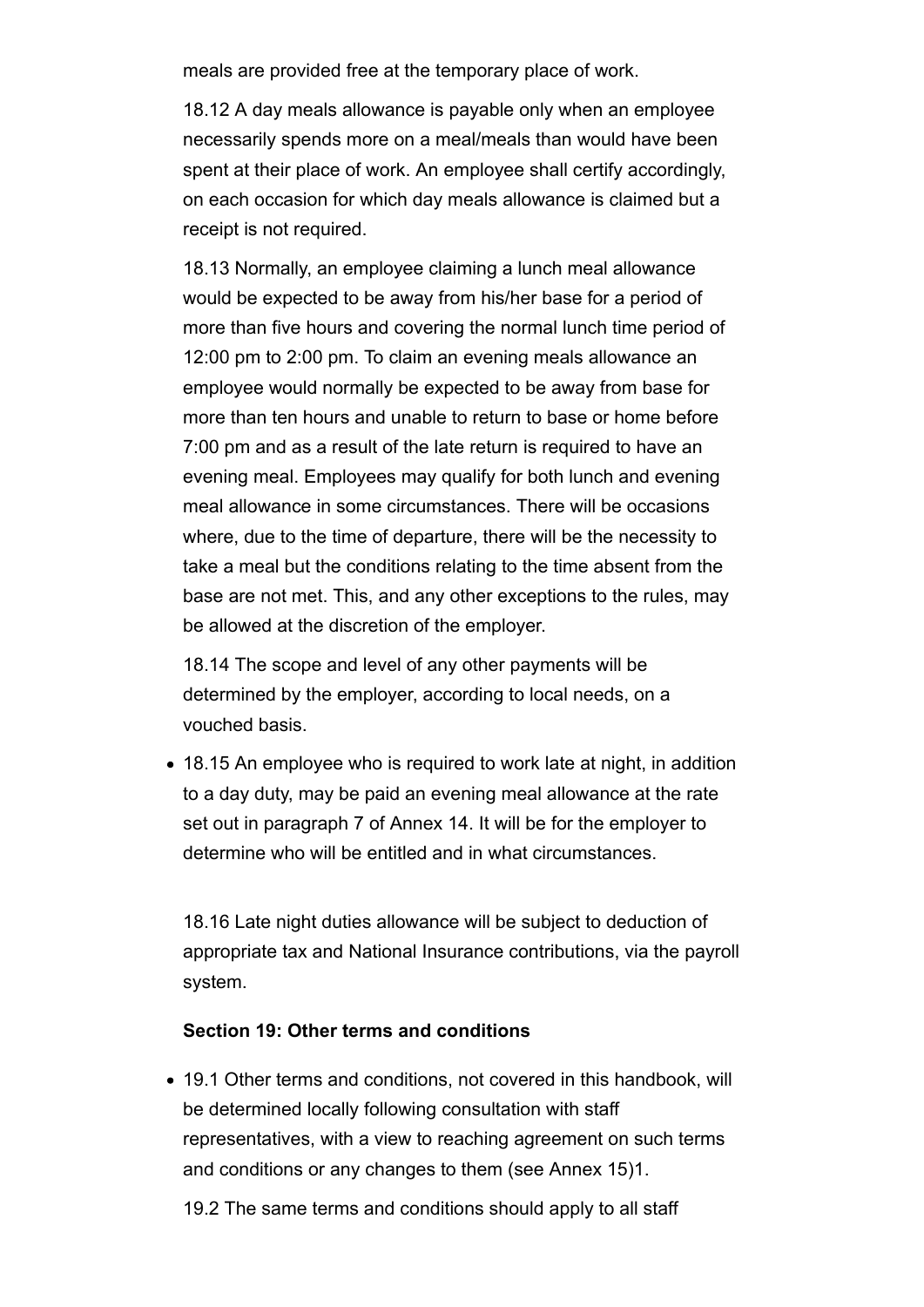groups, unless there are significant reasons why this is not appropriate and these reasons are justifiable in relation to the principles of equal pay for work of equal value.

1See the question and answer guidance in Annex 28 (England and Wales) or Annex 28 (Scotland and Northern Ireland). *Information note number 1: amendment number 34*

### **Section 20: Mutually agreed resignation schemes - principles**

20.1 A Mutually Agreed Resignation Scheme (MARS) is a form of voluntary severance and has been developed with the aim of increasing the flexibility to organisations as they address periods of change and service redesign, in light of the financial circumstances in which they operate. The following set of principles have been developed and agreed by the NHS Staff Council in partnership to support the service in England in operating the scheme. Local partners are asked to use these principles in developing local schemes.

20.2 MAR schemes support employers by creating job vacancies which can be filled by redeployment of staff from other jobs or as a suitable alternative job for those facing redundancy.

20.3 The NHS Staff Council feels that the following good practice principles will support NHS employers in developing local MARS which will help to minimise the need for any future redundancies during periods of change and service redesign.

20.4 These guidelines refer to England only and further details of any arrangements in Scotland, Wales and Northern Ireland can be obtained from the respective Health Departments/Directorates.

20.5 Mutually Agreed Resignation (MAR) is a scheme under which an individual employee, in agreement with their employer, chooses to leave employment in return for a severance payment. MAR is not a redundancy1 or a voluntary redundancy, which would currently be covered by Section 16 or Section 16(a) (England). Severance payments should not be made where the circumstances entitle an employee to a contractual redundancy payment or redundancy benefits under the NHS Pension Scheme Regulations.

20.6 There may be a risk of a future redundancy claim if an employee is paid under MARS when their post is in fact redundant.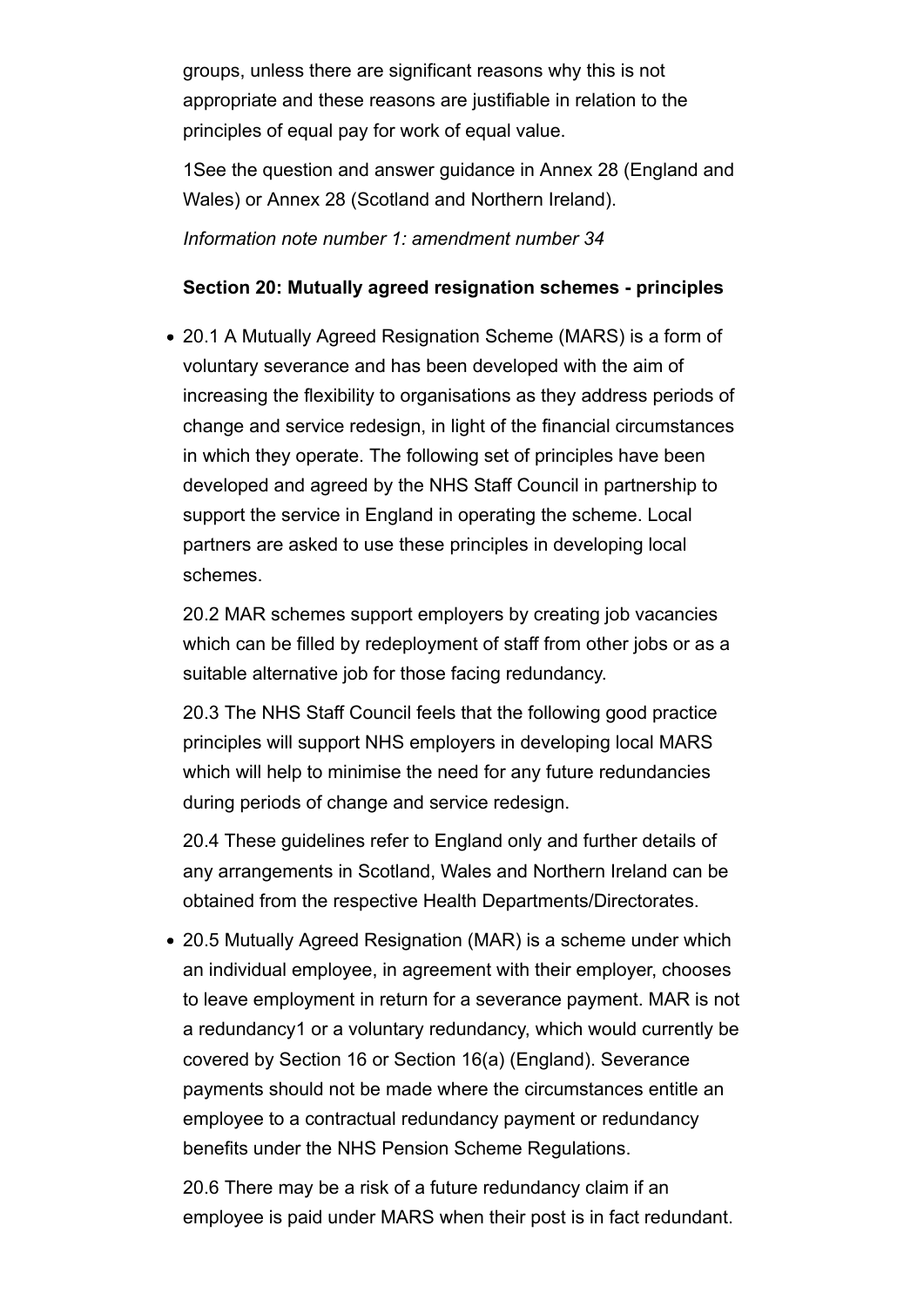20.7 A MAR is viewed as being a voluntary resignation on the part of the individual employee, in return for a severance payment. As there may be significant financial implications for the employee, employers can support the decision making process by assisting individuals with understanding these implications. Employees may wish to augment this by seeking advice from a regulated financial advisor.

20.8 Some of the implications for employees to consider when resigning would include, for example:

- the possible loss of entitlements to welfare benefits
- mortgage protection insurance policies not covering resignations
- any possible impact on pensions
- lease car penalties
- multi-post contracts.
- 20.9 It would be for an employer working in partnership with local staff side to determine the eligibility criteria for a MARS.

20.10 Careful consideration will need to be given to the eligibility criteria and these should be drawn up in a way that closely link to the business case for the scheme. Criteria must not give rise to unlawful discrimination.

20.11 MARS is entirely voluntary from the employer's and employee's perspective and there is no legal obligation on the part of the employing NHS organisation to accept any individual application. Often a MAR is not an option, either because it does not suit individuals' personal circumstances or because it is important to retain a member of staff in the organisation. However, in some situations a MAR may be a useful opportunity for both the organisation and the individual, dependant upon the time specific savings that can be achieved and the employee's personal circumstances.

20.12 The final decision as to whether to accept an employee's application would be at the employer's discretion, depending upon their organisational needs, and there is no guarantee that an application to be considered under a MARS will be automatically approved. When making a decision regarding an application, an organisation will need to be able to demonstrate that there is a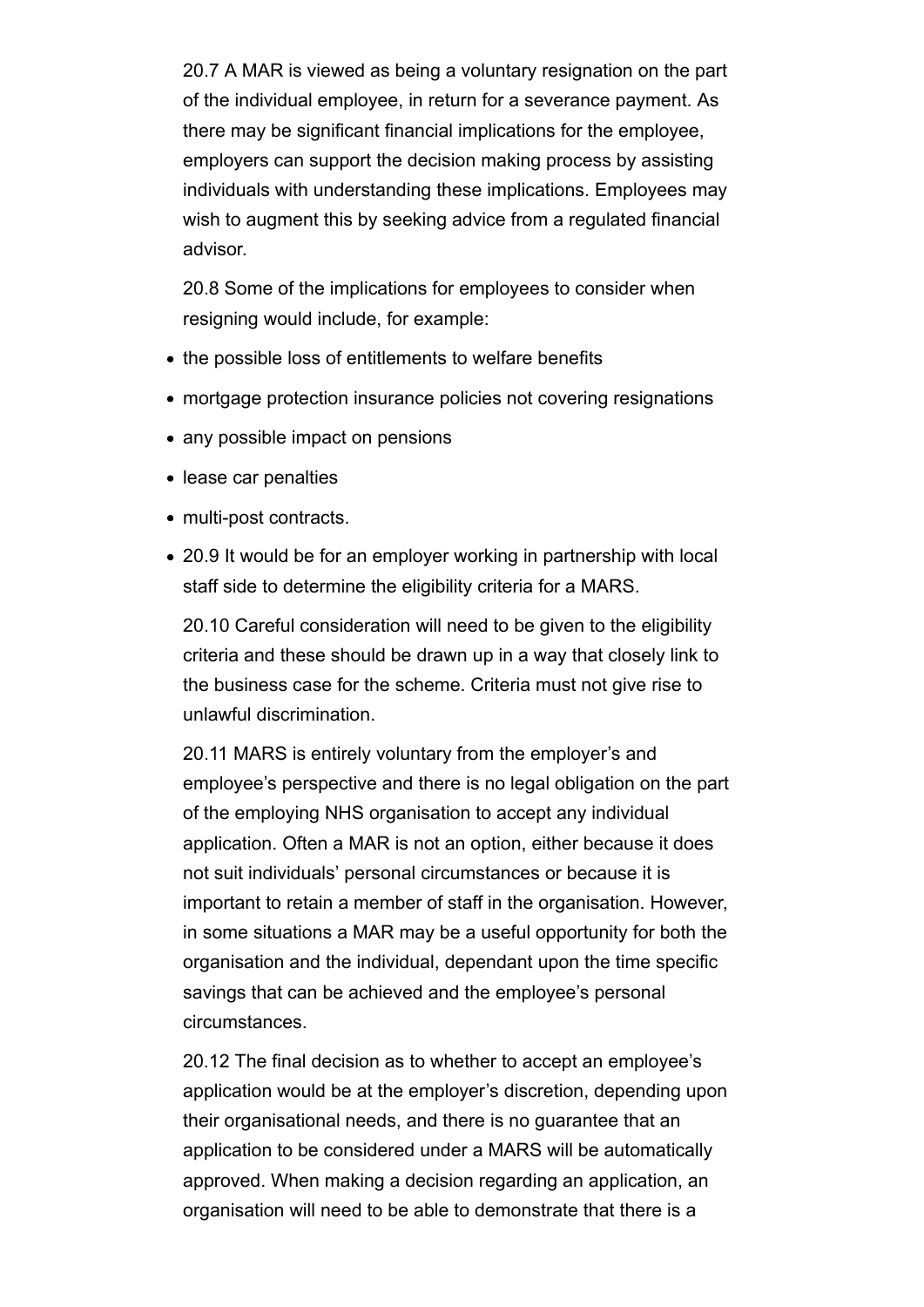sound business case for the MAR and that it has acted fairly, in line with its own equal opportunities policy.

20.13 Application periods for a MARS should be time limited and not be an open ended exercise overlapping with a redundancy consultation. It would be expected that an organisation's application process would incorporate the values of confidentiality as embodied in the relevant organisation's polices.

20.14 It is important that an employee's proposed leaving date will be subject to mutual agreement between the employer and employee.

20.15 MARS should not be seen as a substitute for addressing poor performance, disciplinary matters, unwelcome publicity or reputational damage. Where appropriate, poor performance and conduct issues should be addressed via the organisation's relevant policies and procedures.

20.16 Employees who leave an employer under the MARS would not be re-employed under normal circumstances by the same employer, in the same or a different post, before a period of time has elapsed. This is to ensure that public monies are spent appropriately and due consideration is given to all the alternatives available to an organisation when assessing the business case for any application under a MARS.

20.17 An employee, who secures another job within the NHS within a short period of time, may be required to repay a proportion of their compensation to the employer that made the payment. If the job is at a lower salary then the repayment would be reduced accordingly. The settlement agreement should specify the requirements for repayment in such circumstances.

20.18 Any severance payment made will be offset against any subsequent payment made for the purposes of any future calculation of redundancy payments in subsequent employment, where the period of employment covered by the severance payment is taken into account in calculating the redundancy payment.

20.19 The employer is responsible for the costs associated with any severance payment agreed under a MARS.

20.20 When deciding on a MARS, the employer will need to have a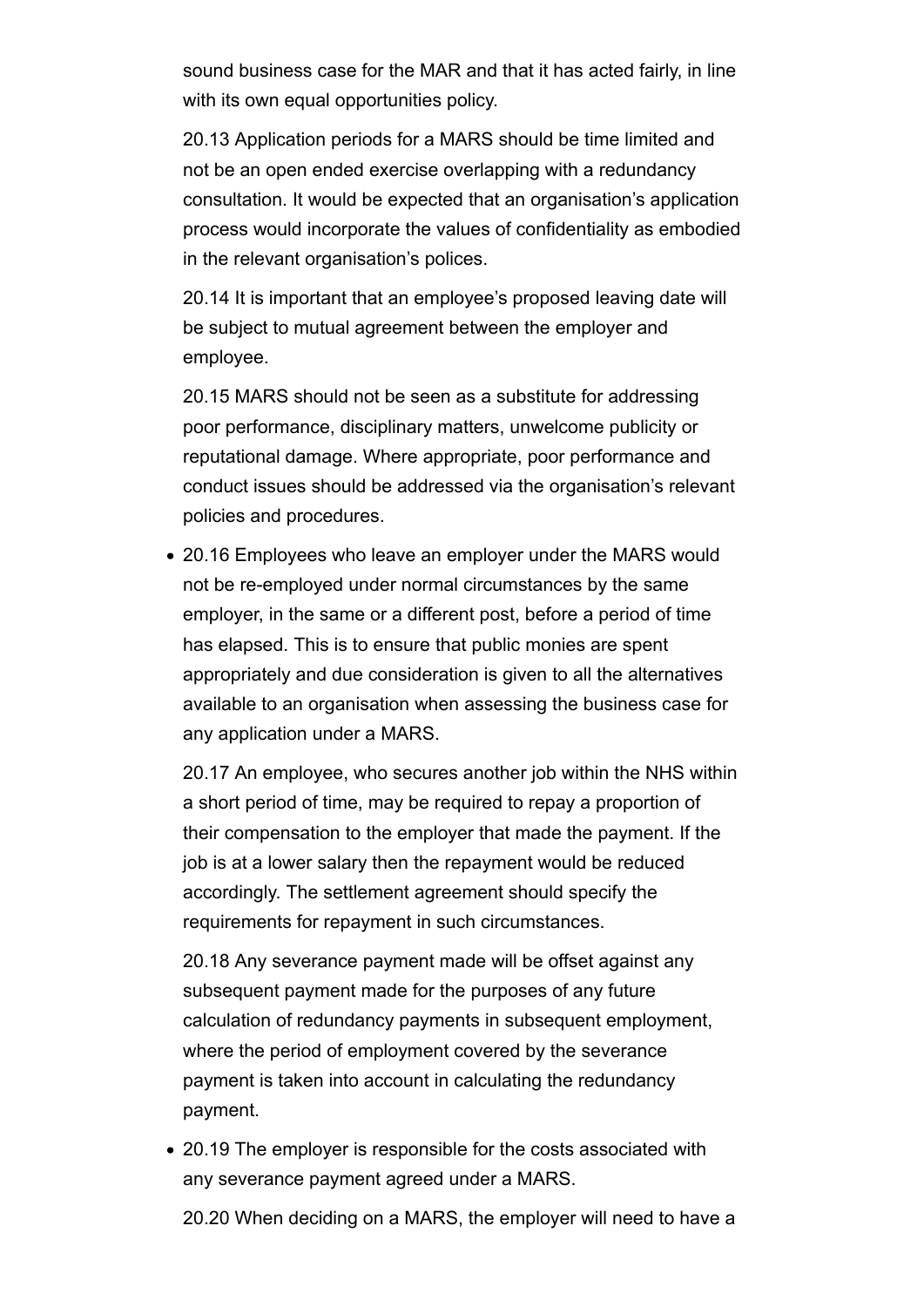clear financial rationale that can justify a severance payment using public monies. In line with current good practice, consideration will need to be given to whether an employer is able to demonstrate:

a) why the severance payment is in the public interest;

- b) why it represents value for money;
- c) how it represents the best use of public funds.

20.21 It is recommended that appropriate good practice corporate governance principles2 are in place and followed when undertaking the process of approving severance payments.

20.22 Any locally agreed MARS will require approval from HM Treasury and the appropriate oversight organisation for the purposes of MARS (NHS Improvement, NHS England or the Department of Health and Social Care).

20.23 Severance payments will require certification from the Accountable Officer stating:

a) the scheme is affordable and within control totals b) there are no staff leaving under the scheme who should otherwise be managed under the organisation's performance/capability procedures c) the time limits applied to the scheme.

20.24 It is advised that any severance payment under the MAR scheme will be formalised by means of a settlement agreement. This would set out the financial and all other terms on which the employment relationship will end.

20.25 The NHS organisation will meet reasonable costs for the independent legal advice taken by an employee who signs a settlement agreement.

20.26 The payment rate must reflect value for money for the public sector with a clear rationale for sustainable cost savings (see paragraphs 20.19 to 20.23 - Financial Case). When determining payment rates employers should take into consideration the relative costs of alternatives to a MAR. The amount should be sufficiently attractive to incentivise applications for the scheme, taking into account the level at which the minimum rate is set. Payments will need to be consistent and transparent and reflect the needs and objectives of the organisation.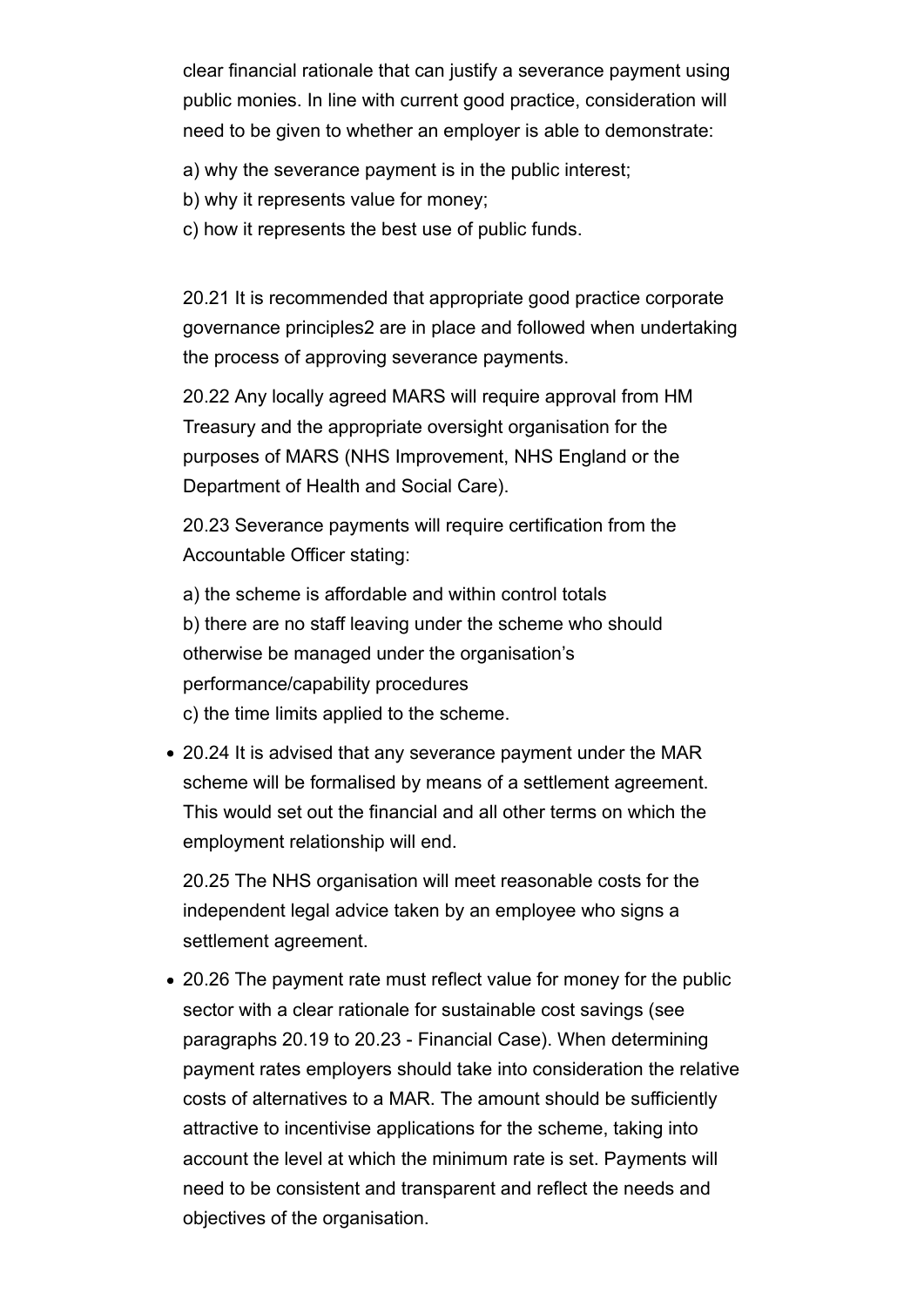20.27 Taxation in regard to severance payments is complex. Changes as part of the Finance Act came in to force from 1 April 2018, and further changes come in to force from 1 April 2019. Professional advice on the individual circumstances of each case will need to be considered by both parties.

20.28 In line with good practice, any local MAR scheme will need to operate in line with the equal opportunities principles as set out in equality legislation.

20.29 No employee should receive less favourable treatment on the grounds of age, disability, gender reassignment, marriage and civil partnership, pregnancy and maternity, race, religion or belief, sex or sexual orientation, or on the grounds of trade union membership.

20.30 Employers will need to undertake an equality assessment of their MAR scheme and put into place the appropriate monitoring, in line with their relevant policies, as developed in partnership with their local staff organisations.

The definition of redundancy1 given by Section 139 of the Employment Rights Act 1996 states:

"... an employee who is dismissed shall be taken to be dismissed by reason of redundancy if the dismissal is attributable wholly or mainly to:

- the fact that his employer has ceased, or intends to cease, to carry on the business for the purposes of which the employee was employed by him, or has ceased, or intends to cease, to carry on that business in the place where the employee was employed or
- the fact that the requirements of that business for employees to carry out work of a particular kind, or for employees to carry out work of a particular kind in the place where he was so employed, have ceased or diminished or are expected to cease or diminish."

For NHS employers in England:

- For NHS Trusts: http://webarchive.nationalarchives.gov.uk /+/www.dh.gov.uk/en/Managingyourorganisation/Workforce /Leadership/Governance/index.htm#dhJumpLinks
- For NHS Foundation Trusts: https://www.gov.uk/government /publications/nhs-foundation-trusts-code-of-governance
- NHS Financial Manual: http://webarchive.nationalarchives.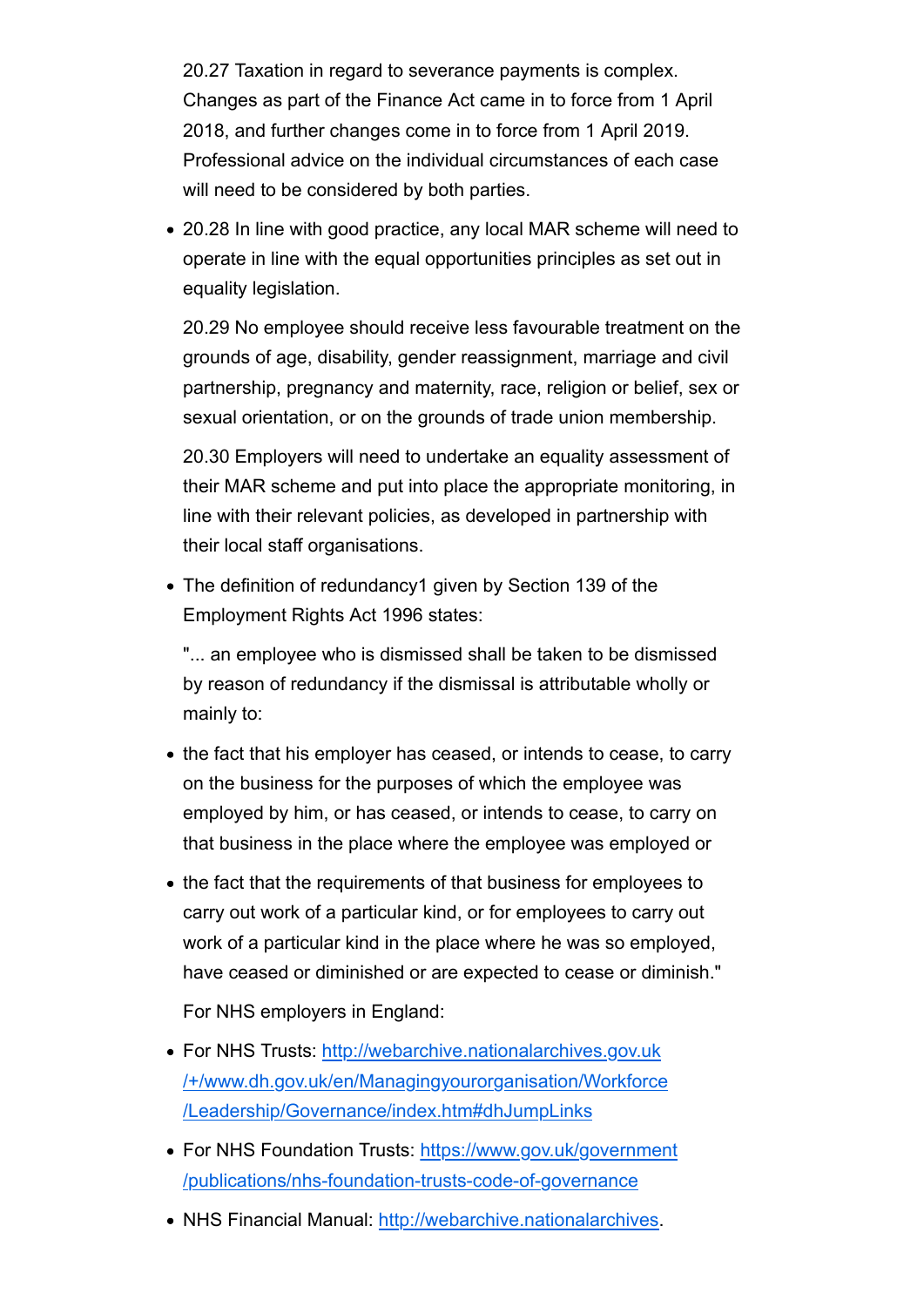# **Section 21: Right to raise concerns in the public interest (whistleblowing)**

21.1 All employees working in the NHS have a contractual right and a duty to raise genuine concerns they have with their employer about malpractice, patient safety, financial impropriety or any other serious risks they consider to be in the public interest.

21.2 NHS organisations must have local policies that emphasise that it is safe and acceptable for staff to raise concerns and set out clear arrangements for doing so. Such policies are often referred to as 'whistleblowing' or 'open practice' policies.

21.3 The NHS Staff Council recommends that local policies should include the following points:

- the organisation takes malpractice or wrongdoing seriously, giving examples of the types of concerns that should be raised;
- employees have the option to raise concerns outside of line management, including ultimately with the Secretary of State or relevant Minister in the Devolved Administrations, or with any body they designate for these purposes;
- employees are able to access confidential advice from their trades union or their professional organisation. They may in addition seek confidential advice from an independent body e.g. Public Concern at Work;
- the organisation will handle all concerns sensitively with, respect to the confidentiality of a member of staff raising a concern;
- when and how concerns may properly be raised outside the organisation (e.g. with a regulator);
- it is a disciplinary matter either to victimise a genuine "whistleblower" or for someone to maliciously make a false allegation. However, every concern should be treated as made in good faith, unless it is subsequently found out not to be;
- the policy covers all staff, not just clinical professionals.

21.4 Local policies should be developed and signed off in partnership with local staff representatives. Policies should be reviewed on a regular basis and use of the policy monitored.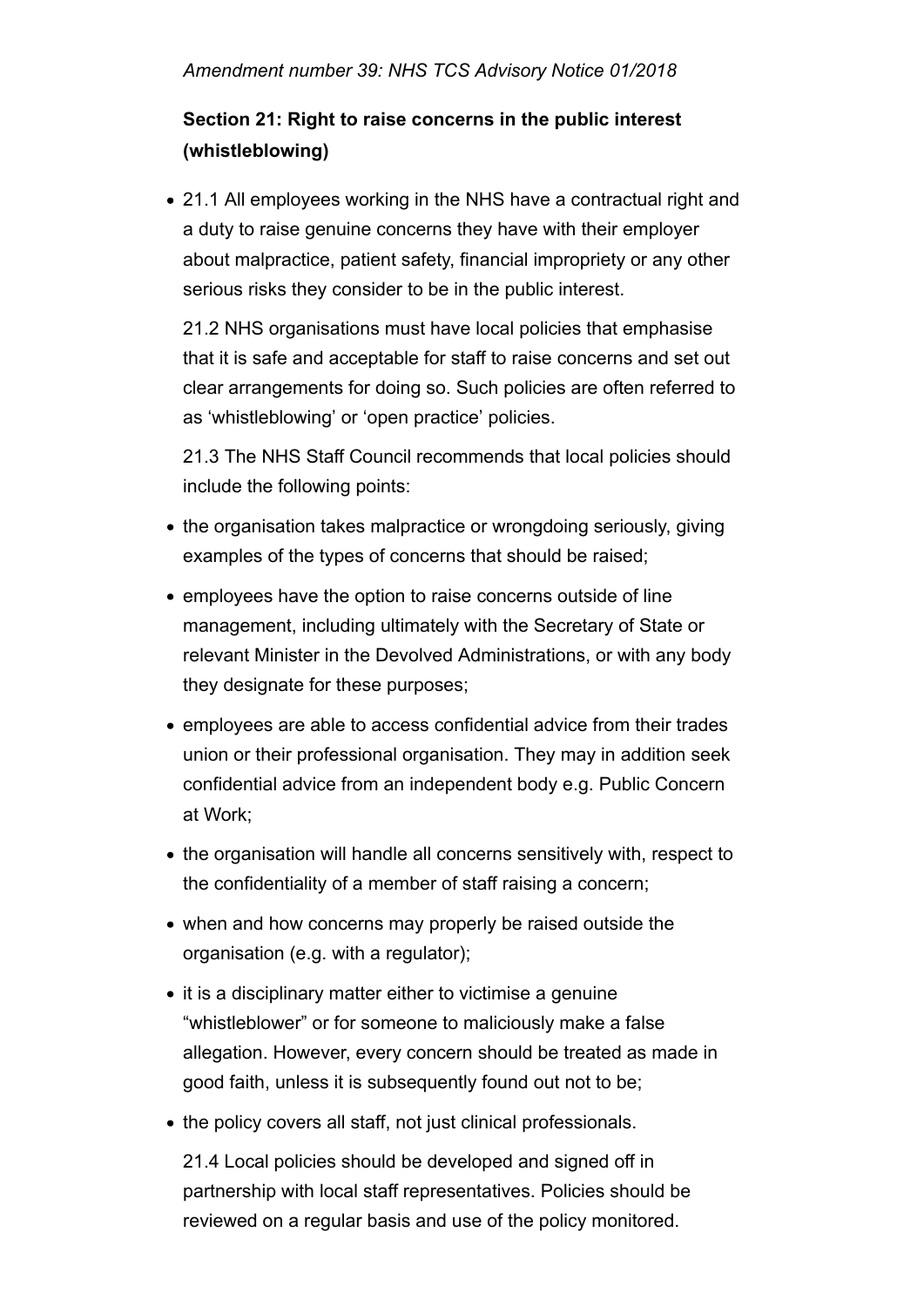21.5 Local polices should be easily accessible to all staff and promoted across the organisation. It is recommended that local staff side organisations should be involved in any agreed communications strategy.

21.6 The specific arrangements for applying these principles in Scotland, Wales and Northern Ireland will be agreed in partnership within the Devolved Administrations.

### *Pay circular (AforC) 4/2010: amendment number 19*

#### **Section 22: Injury allowance**

22.1 This section contains provision for an injury allowance to be paid to eligible employees1 who, due to a work related injury, illness or other health conditions are on authorised sickness absence or phased return to work with reduced pay or no pay. It also makes provision for the protection of pay in certain circumstances.

22.2 This section should be read in conjunction with section 14 (England), section 14 (Wales) or section 14 (Scotland and Northern Ireland) and annex 26. It does not confer an additional period of sickness absence entitlement to eligible employees.

22.3 Eligible employees who have injuries, diseases or other health conditions that are wholly or mainly attributable to their NHS employment, will be entitled to an injury allowance, subject to the conditions set out in this section. The injury, disease, or other health condition must have been sustained or contracted in the discharge of the employee's duties of employment or an injury that is not sustained on duty but is connected with or arising from the employee's employment.

22.4 The attribution of injury, illness or other health condition will be determined by the employer who should seek appropriate medical advice2. In all cases the employer should use the civil burden of proof - "on the balance of probability" (more likely to than not) - to determine the outcome. Where the employee disagrees with the employer's decision then they are entitled to appeal the decision through local grievance procedures (see paragraph 22.16).

22.5 Employees claiming injury allowance are required to provide all relevant information, including medical evidence, that is in their possession or that can reasonably be obtained, to enable the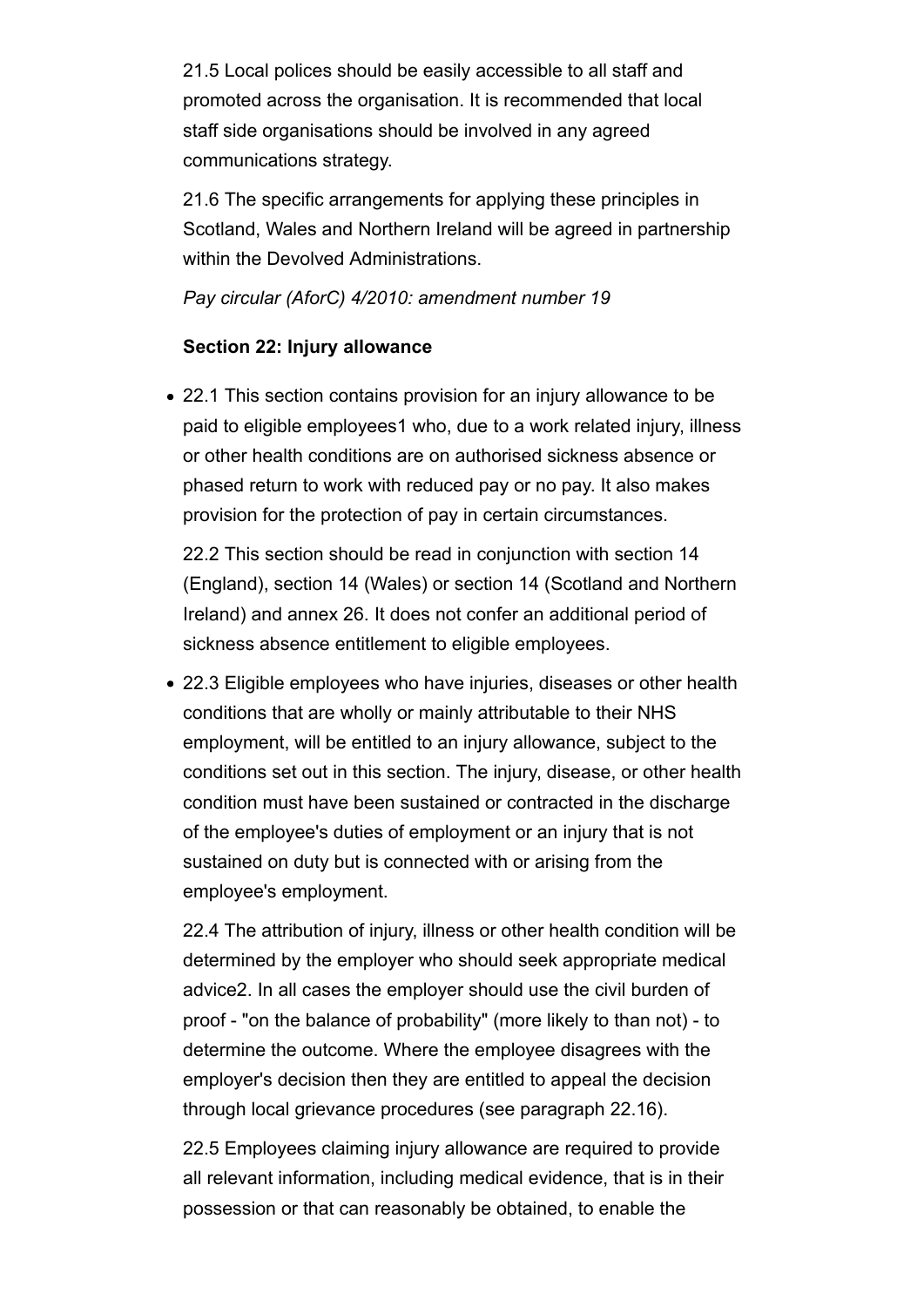employer to determine the claim.

22.6 Payment of injury allowance is not dependent on length of service.

22.7 The following circumstances will not qualify for consideration of injury allowance:

- injury whilst on a normal journey travelling to and from work, except where the journey is part of their contractual NHS duties
- sickness absence as a result of disputes relating to employment matters, conduct or job applications
- injury, disease or other health condition due to or seriously aggravated by the employee's own negligence or misconduct.
- 22.8 Injury allowance will be paid to eligible employees as a top up to their sick pay or earnings when on reduced pay, including when on phased return. This calculation will include any contributory state benefits received by the employee to 85 per cent of pay as defined in paragraph 14.4 in Section 14 (Scotland and Northern Ireland), paragraph 14.4 in Section 14 (England) and paragraph 14.4 in Section 14 (Wales).

22.9 The injury allowance payment is subject to National Insurance Contributions and income tax but is not subject to pensions contribution deductions.

2.10 Contributory state benefits received for loss of earnings will be offset at the rate at which they are actually received by the employee. All other benefits or payments received should be ignored.

22.11 Eligible employees are required to claim any contributory state benefits they may be entitled to and to declare receipt of such benefit(s) to their employer. Timely notification will ensure that overpayments of injury allowance are not made. Employers will require repayment when an overpayment is made.

- 22.12 The allowance will be restricted to a period of up to 12 months per episode, subject to local absence management, return to work and rehabilitation policies.
- 22.13 Eligible employees who make a phased return to work can receive the injury allowance as a pay top up to 85 per cent of pay as defined in paragraph 14.4 (Scotland and Northern Ireland),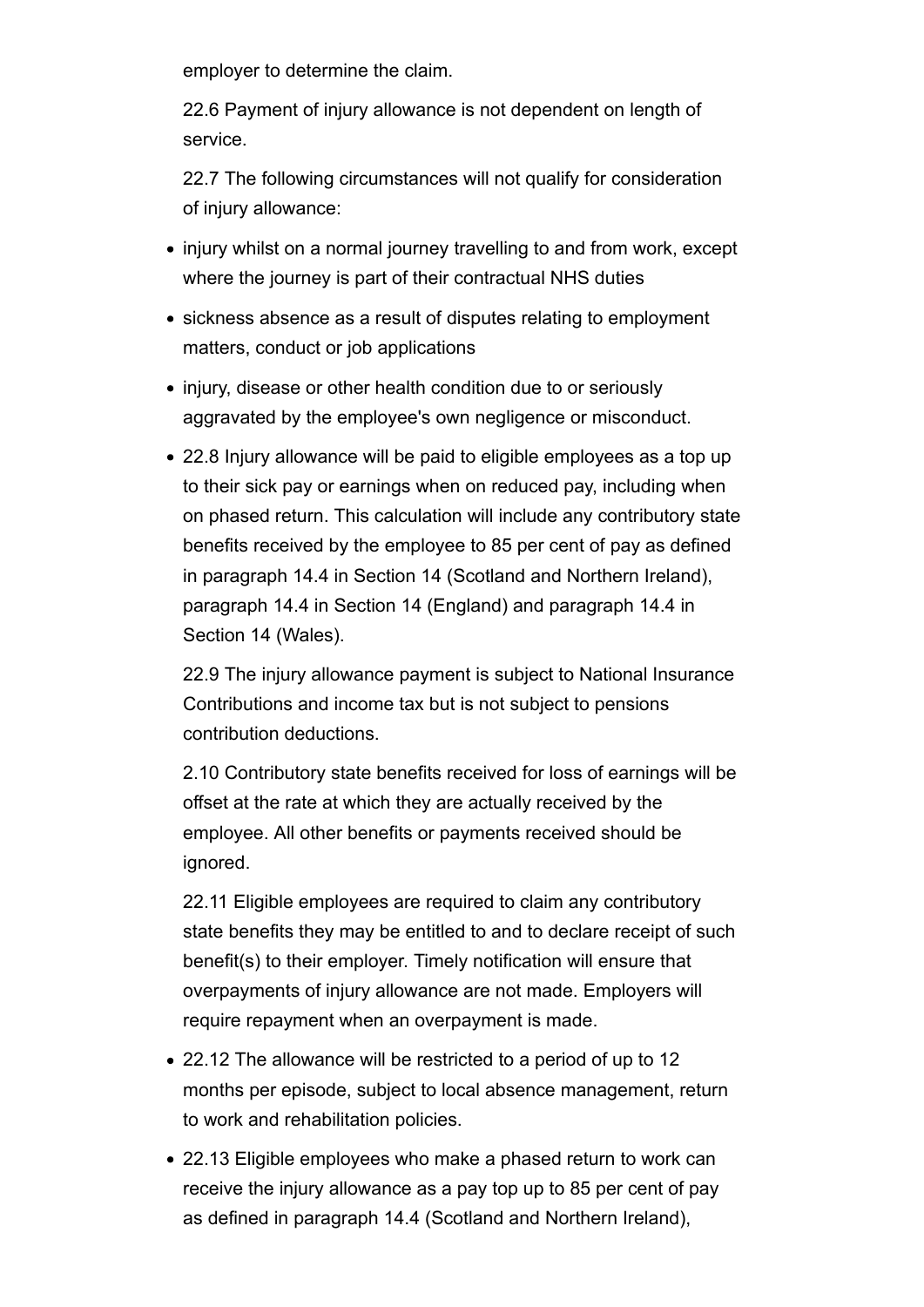paragraph 14.4 in Section 14 (England) and paragraph 14.4 in Section 14 (Wales), if their pay is reduced during an employer approved period of rehabilitation, subject to the timescales set out in paragraph 22.12. (See also Annex 26 for details of phased return arrangements).

- 22.14 Eligible employees who have to change jobs permanently to a position on lower pay due to a work related injury, illness and/or other health condition, will receive a period of protected pay that is the same as local provision for pay protection during organisational change.
- 22.15 An employer can seek to recover any overpayments made to an employee. Where recovery is necessary employers should take into account the period of time the overpayment was in place when agreeing the programme of repayments.
- 22.16 Any disputes that arise due to the local application of injury allowance provisions should be handled via local grievance procedures.

#### **To note:**

For employees not covered by the NHS Terms and Conditions of Service Handbook or who are no longer working for an NHS employer, the provisions in this Section will apply as specified in individuals' contracts of employment and should be read alongside the relevant contractual documents.

*Amendment number 39: NHS TCS Advisory Notice 01/2018*

## **Section 23: Child bereavement leave (England, Wales and Scotland)**

1. The NHS Staff Council is aware that employers in the NHS show compassion in circumstances where staff, who are parents, experience the death of a child. The provisions below are designed to set out a minimum national standard of leave and pay in these circumstances. These provisions do not prevent employers from exercising their local flexibility to provide leave and pay beyond these provisions.

2. For the purpose of this Section, a bereaved parent is anyone who had responsibility as one of the primary carers for a child who is now deceased. This includes adoptive parents, legal guardians,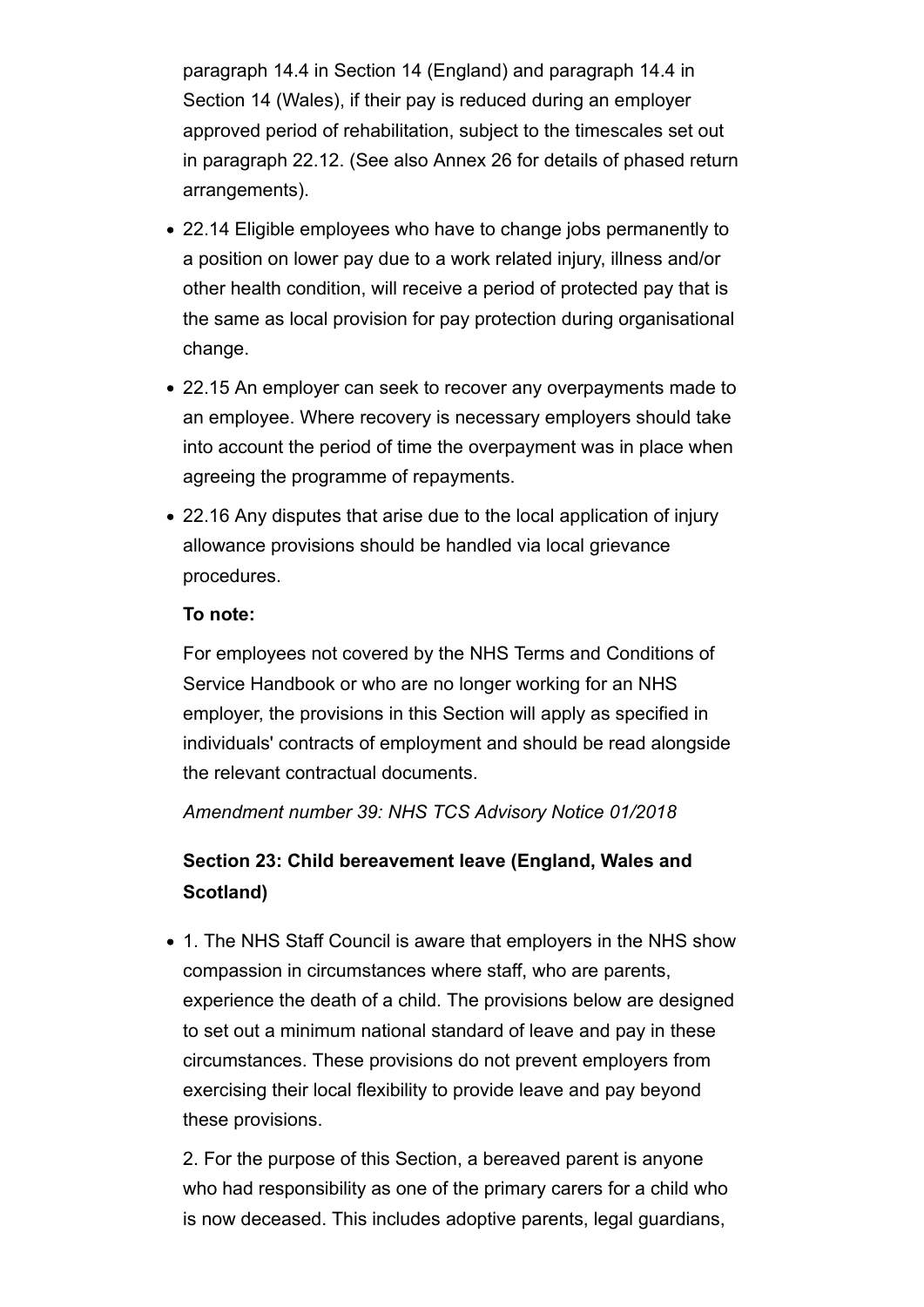individuals who are fostering to adopt, and any other parent/child relationship that the employing organisation deems to be reasonable. For example, this may include grandparents who have had caring responsibilities for a child, or instances where someone other than the biological parent is the primary carer (this could be the case where the parents of the child have separated).

3. For this agreement, there is no requirement for the child to be under 18 years of age.

4. All bereaved parents will be eligible for a minimum of two weeks of child bereavement leave. A bereaved parent will not be required to demonstrate any eligibility criteria in order to access bereavement leave or pay.

5. All bereaved parents will be entitled to two weeks' occupational child bereavement pay which will include any entitlement to statutory parental bereavement pay. Pay is calculated on the basis of what the individual would have received had he/she been at work. This would normally be based on the previous three months at work or any other reference period that may be locally agreed.

6. Where both parents of a deceased child work in the same NHS organisation, the entitlements in this Section will apply to both members of staff.

7. Parents who experience a still birth from the 24th week of pregnancy will be eligible for these provisions, and will subsequently still be eligible for the provisions set out in this Handbook at Section 15. Bereavement leave and pay may be extended to members of staff, by local arrangement, in these circumstances where they were hoping to become parents under surrogacy arrangements.

8. Bereaved parents do not have to take the two weeks of leave in a continuous block. The employee should agree with their employer the leave they wish to take. Taking child bereavement leave is an individual choice, it is not compulsory for the employee to take child bereavement leave.

9. Bereaved parents may request to take child bereavement leave at any point up to 56 weeks following the death of the child. Should the parent wish to take child bereavement leave immediately following the death of a child they shall be able to do so upon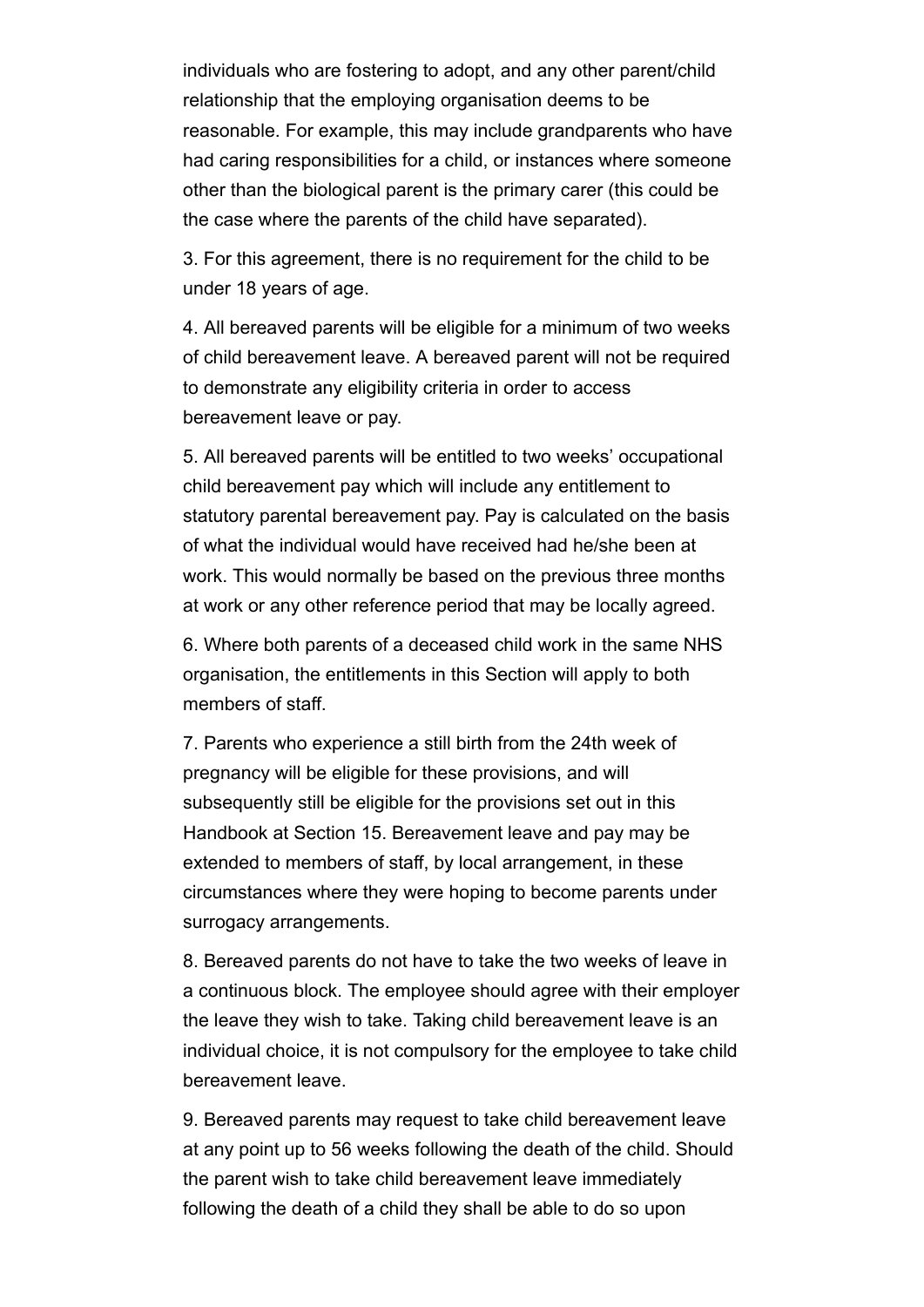informing their employer that they will be absent from work for this purpose. Should the parent wish to take child bereavement leave at another time, after the initial period following the death, they should give their employer reasonable notice of their intention to take the leave at this time.

10. The method for informing the employer of a child bereavement should follow locally agreed processes. Bereaved parents will at no point be required to produce the child's Death Certificate, or any other official documents, in order to access child bereavement leave or pay. The employer may ask for a written declaration from the employee, within a reasonable timeframe, in order to satisfy statutory requirements.1

1 *In Scotland, this section should be read in conjunction with the most up to date PIN policies which can be found at www.staffgovernance.scot.nhs.uk.* 

### **Section 24: (Unallocated)**

Unallocated

Download this chapter Part 3: Terms and conditions of service

### **Part 4: Employee Relations**

## **Section 25: Time off and facilities for trade union representatives**

25.1 The NHS Staff Council is committed to the principles of partnership working and staff involvement. Partnership underpins and facilitates the development of sound and effective employee relations throughout the NHS. The national partners recognise that the participation of trades union representatives in the partnership process can contribute to delivering improved services to patients and users.

25.2 Further information about the partnership approach to the implementation of pay modernisation is set out in Part 1 of this handbook, including the importance of ensuring that the representatives of trades unions recognised for purposes of collective bargaining at local level are released appropriately to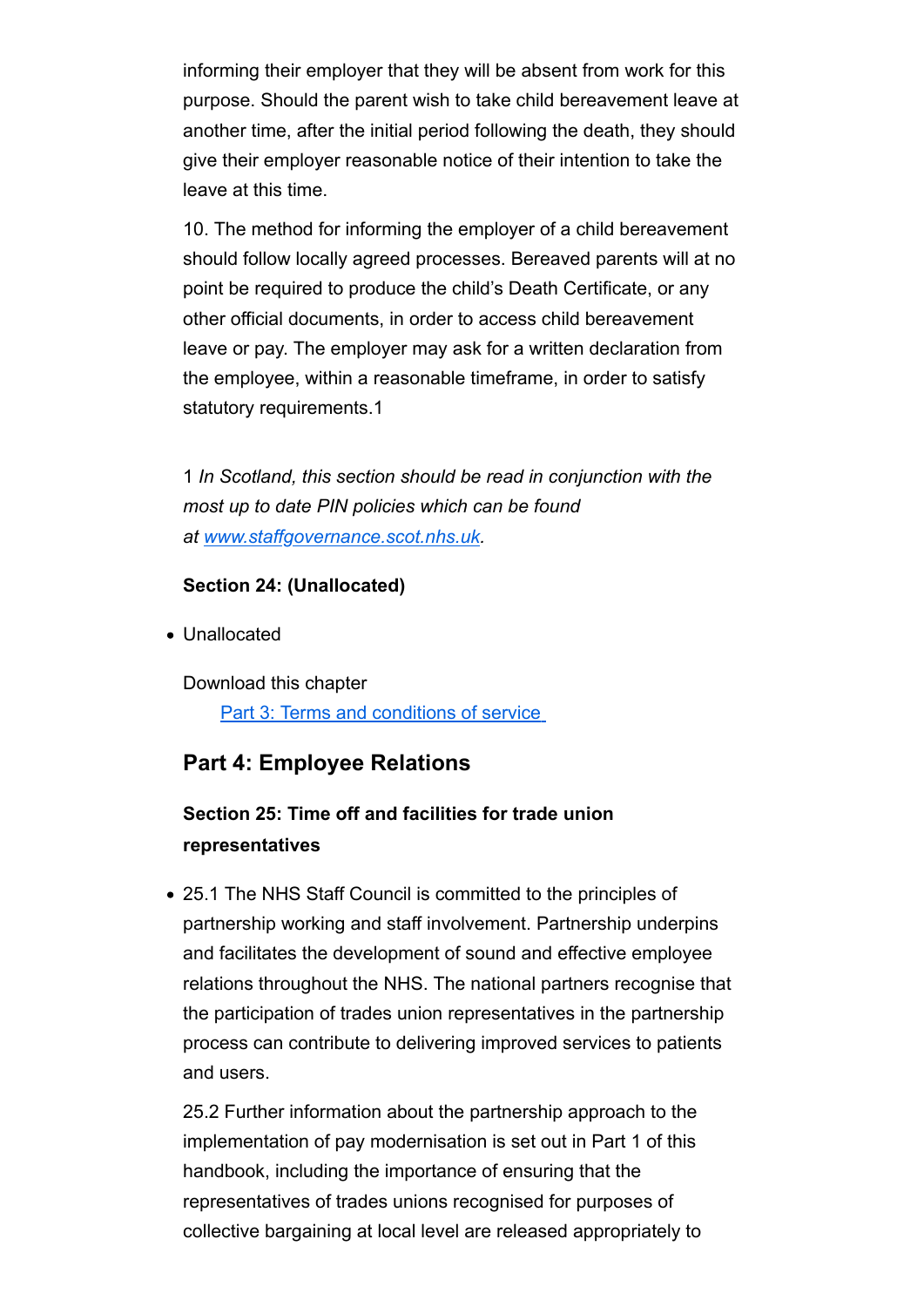participate in local partnership arrangements. The principles of partnership working are set out in Annex 27.

25.3 It is for employers and representatives of locally recognised trades unions to agree in partnership local arrangements and procedures on time off and facilities that are appropriate in local circumstances. Local arrangements are expected to be consistent with the principles set out below.

25.4 Local arrangements should apply to accredited representatives of trades unions recognised by local NHS organisations. Accreditation will only be given to employees of the organisation who have been duly elected or appointed in accordance with the rules of the respective trades unions.

25.5 Accredited representatives of trades unions will:

- abide by the rules of their trades union and the policies and procedures of the employing organisation
- represent their members on matters that are of concern to the employing organisation and/or its employees.

25.6 It will be for the relevant trades unions to discuss and agree with the local employer an appropriate number of representatives. Local discussions should have regard to the size and location of the unions' membership and the expected workload associated with the role. The unions would be required to issue written credentials and notify the human resources department of the number and location of work groups for which each representative will be responsible.

25.7 Subject to the needs of the service and adequate notification, accredited representatives should be permitted paid time off, including time to prepare for meetings and disseminate information and outcomes to members during working hours, to carry out duties that are concerned with any aspect of:

- negotiation and/or consultation on matters relating to terms and conditions of employment or agreed partnership processes – examples include:
- terms and conditions of employment
- engagement or termination of employment
- allocation of work
- matters of discipline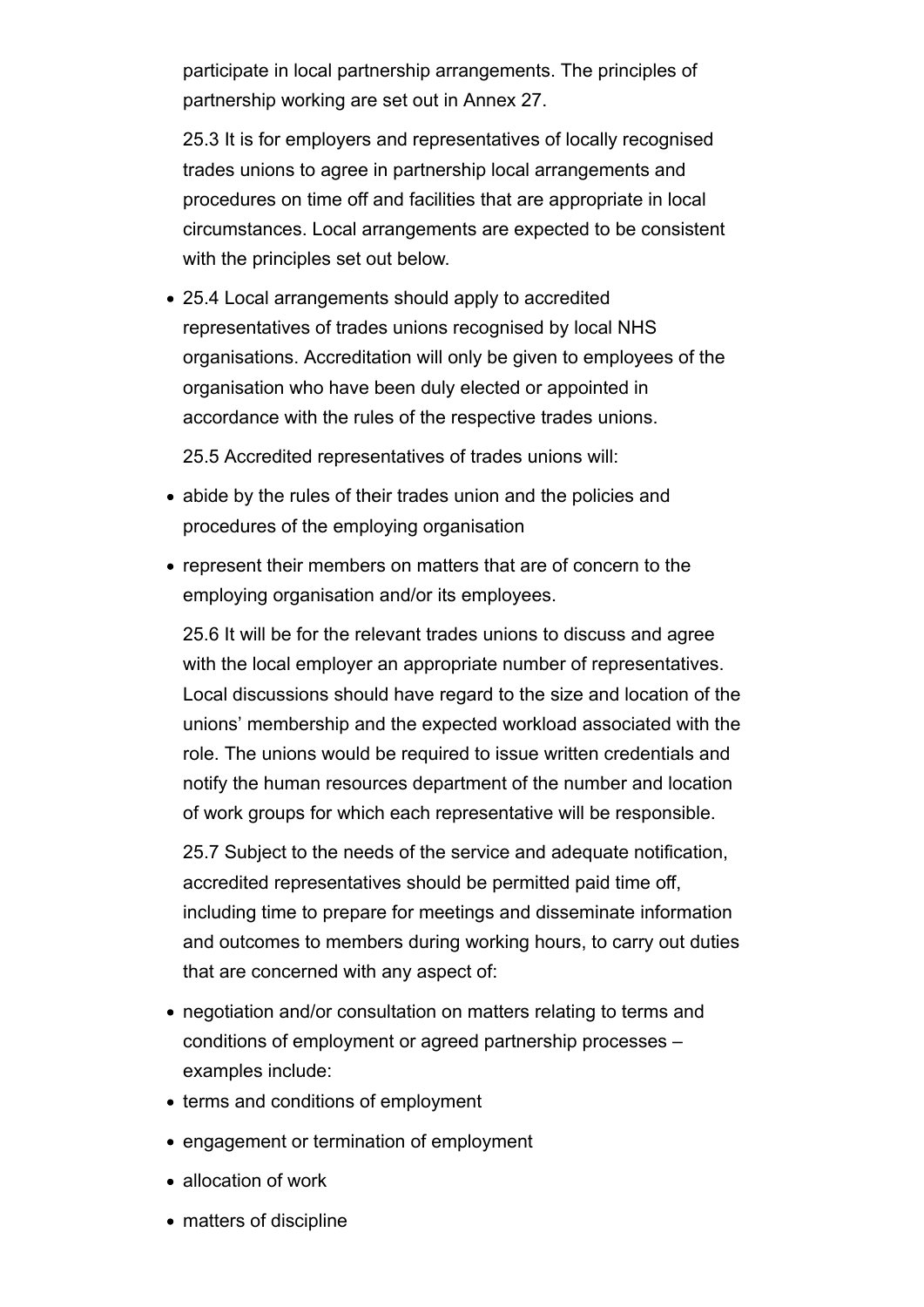- grievances and disputes
- union membership or non-membership
- facilities for trades union representatives
- machinery for negotiation or consultation or other procedures; meetings with members
- meetings with other lay officials or full-time officers
- appearing on behalf of members before internal or external bodies
- all joint policy implementation and partnership working
- other matters relating to employee relations and partnership working.

25.8 The expectation is that it is good practice that staff representatives should indicate the general nature of the business for which time off is required and where they can be contacted if required. Requests should be made as far in advance as possible, as is reasonable in the circumstances. Wherever possible the representatives should indicate the anticipated period of absence. The expectation is that requests for paid time off for trades union representatives will not be unreasonably refused.

25.9 Accredited trades union representatives should be given adequate time off to allow them to attend trades union approved training courses or events. Time off should not be regarded as automatic, as employers have responsibilities to take account of the needs of service delivery. However, the expectation is that requests for paid time off to attend training courses should not be unreasonably refused as long as locally agreed processes are followed.

25.10 The expectation is that requests for release for training should be made with reasonable notice to the appropriate manager. Any training course should be relevant to the duties approved by the trades union. Local representatives should provide details of the course to local management.

25.11 Where time with pay has been approved, the payment due will equate to the earnings the employee would otherwise have received had they been at work.

25.12 When meetings called by management are held on matters covered by paragraph 7, when staff representatives have to attend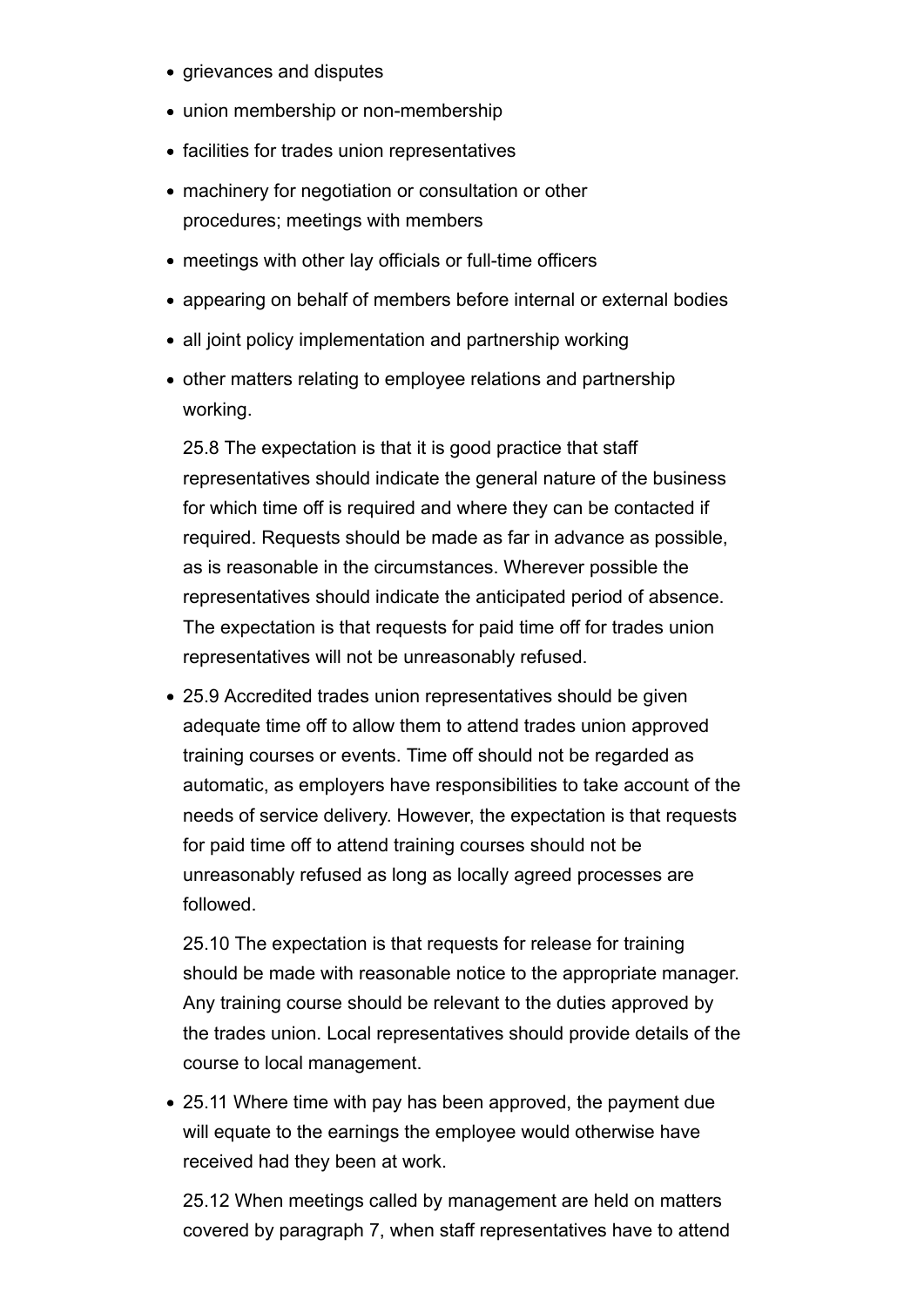outside their normal working hours, equivalent time off will be granted or appropriate payment should be made by local agreement.

25.13 There should be local agreement on when travelling and subsistence expenses will be reimbursed to accredited representatives, who are undertaking approved work in relation to the partnership process and/or joint policy implementations (as listed in paragraph 25.7).

25.14 It is the responsibility of the recognised local trades unions to ensure that the time and resources provided in this context are used appropriately.

25.15 NHS organisations are encouraged to support partnership working by giving reasonable time off during working hours to enable trades union members or representatives to:

- attend executive committee meetings or annual conference or regional union meetings
- vote in properly conducted ballots on industrial relations
- vote in union elections
- attend meetings to discuss urgent matters relating to the workplace
- recruit and organise members.

25.16 Local arrangements should specify the circumstances when time off may be refused for either representatives or members. These may include:

- unreasonable notice periods on behalf of the representatives
- activities which do not fall within any of the categories in paragraphs 7, 10 and 15
- activities are not authorised by the union
- service needs.

25.17 Locally, it may be agreed that it is appropriate in the interests of partnership working and good industrial relations, for trades union representatives to be released from work for regular defined periods each week.

25.18 Trades union learning representatives are accredited by their unions to support organisations in identifying training needs and ensuring staff access to training. Learning representatives also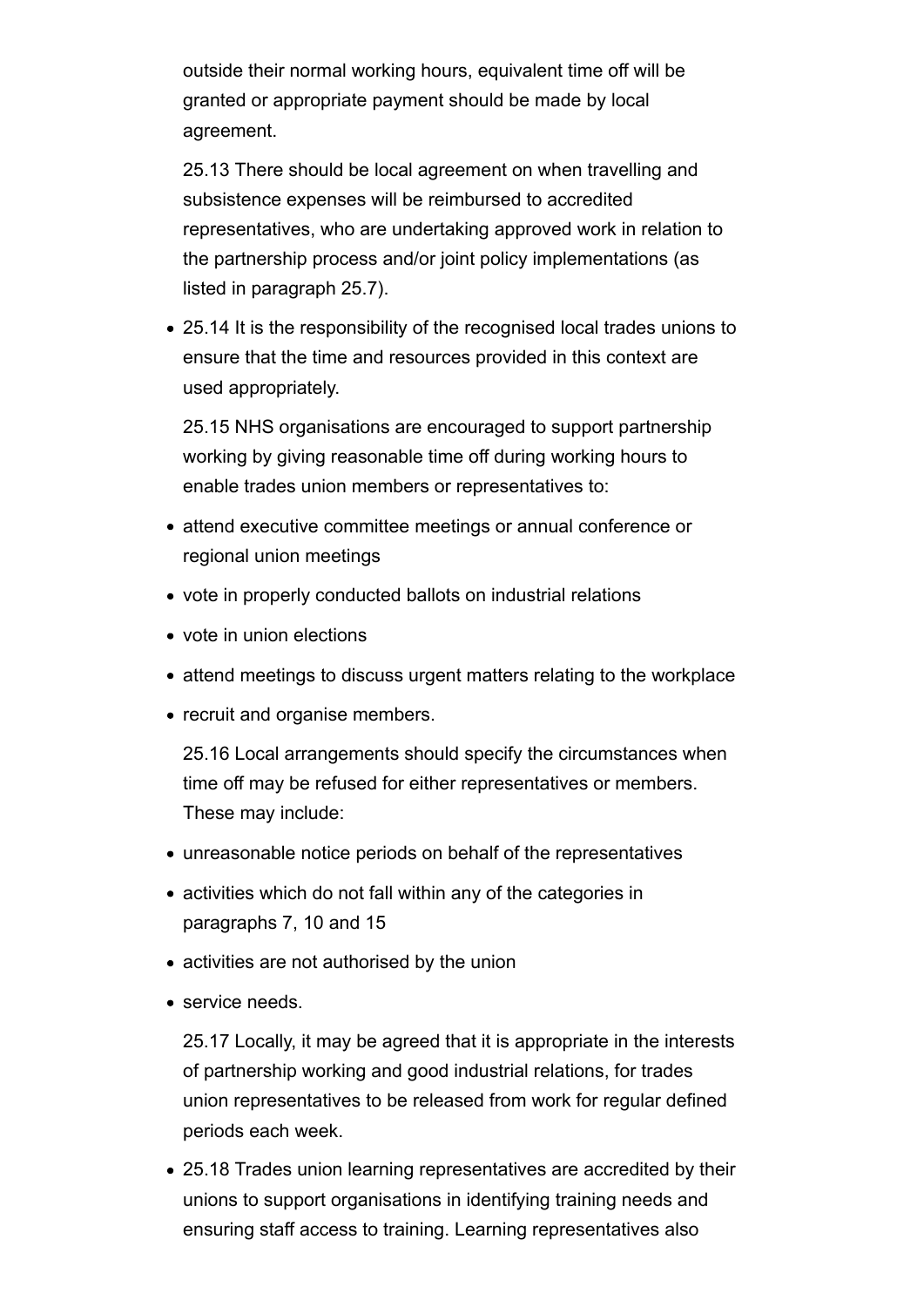have the right to reasonable paid time off for undertaking these duties and for relevant training.

- 25.19 The Safety Representatives and Safety Committee Regulations 1977 provides a legal entitlement for trades union appointed safety representatives to have paid time from their normal work to carry out their functions and undergo training.
- 25.20 The local partnership should agree the facilities that are provided to representatives of recognised trades unions. It is recommended that local employers provide the following facilities:
- access to appropriate private accommodation, with storage facilities for documentation, appropriate administrative facilities and access to meeting rooms
- access to internal and external telephones with due regard given for the need for privacy and confidentiality
- access to appropriate internal & external mail systems
- appropriate access to the employer's intranet and email systems
- access to appropriate computer facilities
- access to sufficient notice boards at all major locations for the display of trade union literature and information
- access for staff representatives to all joint documents relating to the local partnership process
- based on the geographical nature of the organisation, consideration may need to be given to access to suitable transport facilities
- backfilling of posts, where practical. The extent to which this would be practical would inevitably be dependent on such factors as the numbers of representatives needing time off, the work areas that would need to be covered and the needs of the service.

25.21 Within NHS Scotland the Staff Governance Standard (which includes the PIN on facilities arrangements) applies.

*Amendment number 39: NHS TCS Advisory Notice 01/2018*

### **Section 26: Joint consultation machinery**

26.1 Joint consultation arrangements should be set up, in agreement with employee representatives, to lay down the rules and procedures which will govern the operation of a joint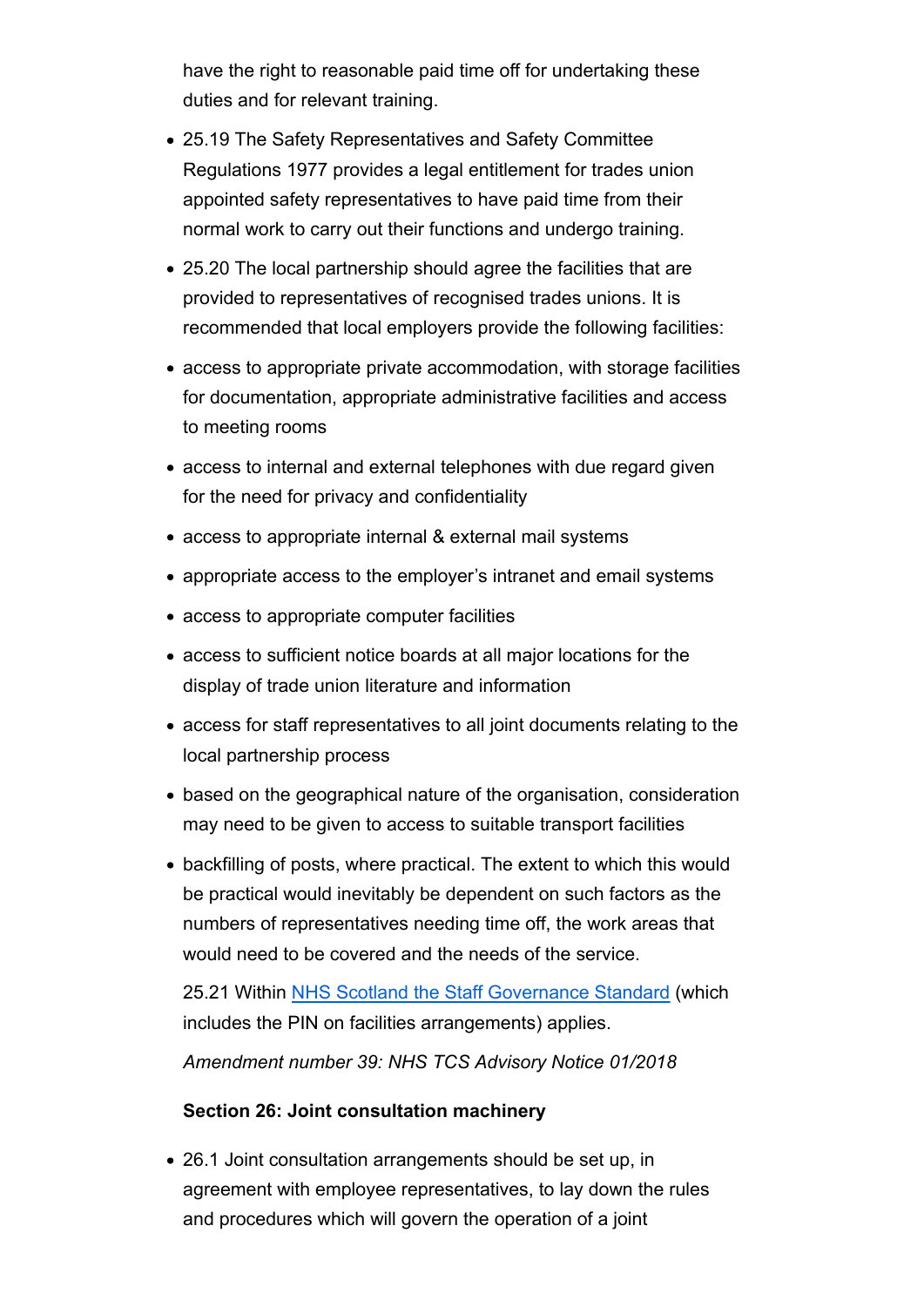consultative committee (JCC).

26.2 Joint consultative arrangements should be based on a partnership approach to industrial relations. This should involve the systematic and routine involvement of staff and their trades union representatives at all levels in shaping the service and in the decision making process at all stages which affects their working lives and the delivery of healthcare.

26.3 Agreement should be reached on a number of issues when establishing a JCC. These include:

- size and composition of the committee:
- organisation of committee meetings;
- subjects to discuss;
- facilities for committee members; and
- arrangements for reporting back.

26.4 All organisations benefit from good employer/employee consultation. Organisations which ensure that systematic communication and consultation take place on a wide range of subjects will benefit from better decision making, greater employee understanding and commitment and improved industrial relations.

26.5 Further guidance on the setting up of a JCC as well as a checklist of issues to be covered in a JCC constitution is contained in the ACAS booklet, *Employee communications and consultation.*

### **Section 27: Working time regulations**

27.1 There is a general responsibility for employers and employees, under health and safety law, to protect, as far as is practicable, the health and safety of all employees at work. Control on working hours should be regarded as an integral element of managing health and safety at work and promoting health at work. It is, therefore, appropriate that health service employers, when organising work, should take account of the general principle of adapting work to the worker.

27.2 In reaching local arrangements to implement this agreement, employers or employees are expected to ensure that no arrangements are reached which discriminate against members of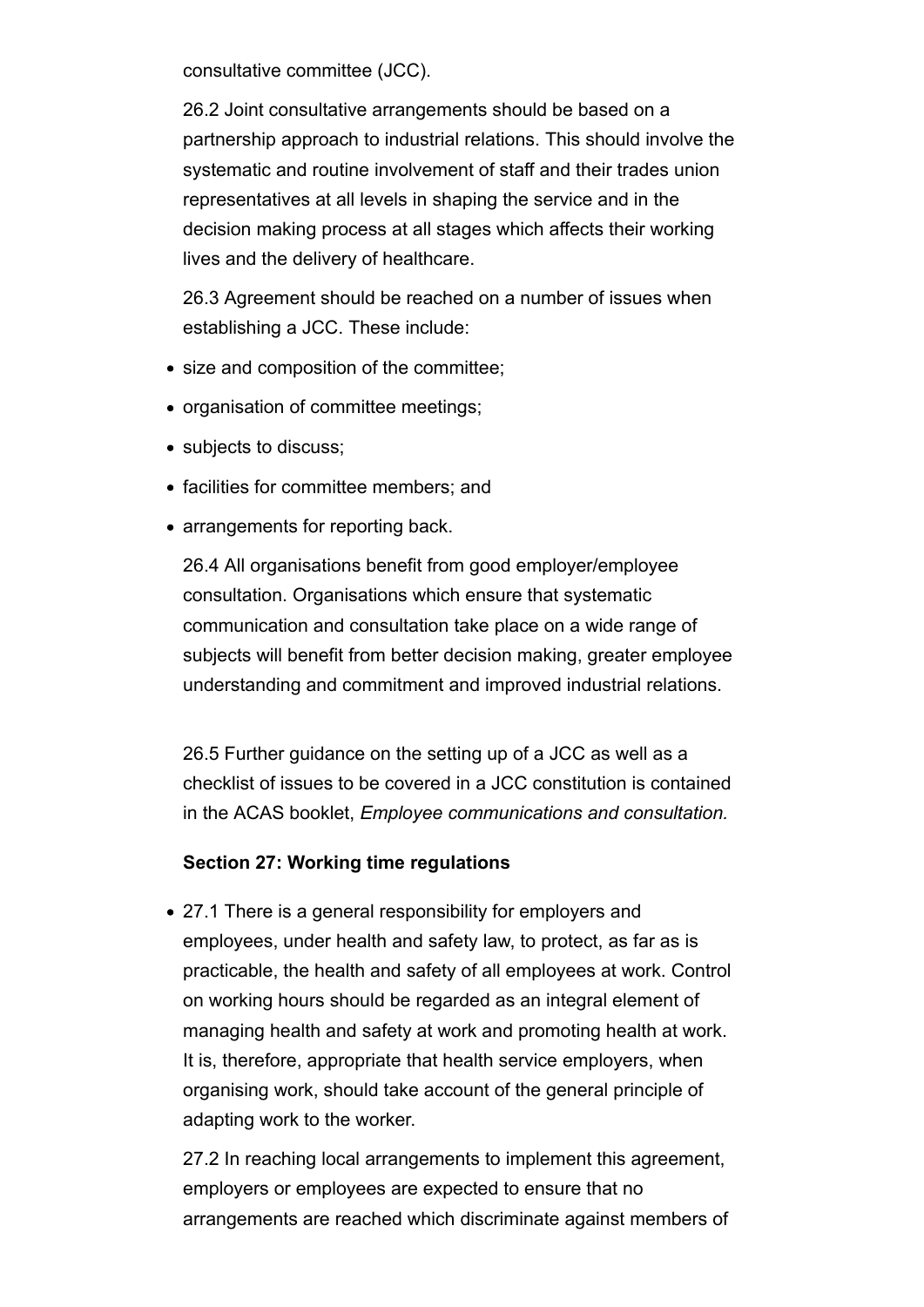staff with family or other carer responsibilities.

27.3 Doctors in training are excluded from the provisions of this agreement.

27.4 Regulation 18 of the Working Time Regulations states:

"Regulations  $4(1)$  and  $(2)$ ,  $6(1)$ ,  $(2)$  and  $(7)$ ,  $7(1)$ , and  $(6)$ ,  $8$ ,  $10(1)$ , and 11(1) and (2), 12(1), 13 and 16 do not apply …

(c) where characteristics peculiar to certain specified services such as the armed forces or the police, or to certain specific activities in the civil protection services, inevitably conflict with provisions of these Regulations."

27.5 Regulation 2 cites ambulance services within the definition of civil protection services. In the case of employees unable to benefit from the protection of the Working Time Regulations, ambulance services employers are expected to apply the principles of the Regulations and this agreement, as far as the exigencies of the service permit.

- 27.6 Employees must suffer no detriment because they have exercised any of their entitlements under the Regulations. The provisions of the Working Time Regulations are not maximum standards and conditions which are currently in place and more favourable to staff, should not be worsened.
- 27.7 Employers must keep records, which will be available to locally recognised unions, which are adequate to ensure that the limits specified in paragraph 27.9 (maximum weekly working time), paragraph 27.15 (rest breaks), paragraph 27.17 (daily rest), paragraph 27.19 (weekly rest periods), and paragraph 27.20 (night work) are complied with and that where there is an entitlement to compensatory rest this is provided for.
- 27.8 Working time may or may not happen to coincide with the time for which a worker receives pay or with the time during which he/she may be required to work under a contract of employment. Working time will include time taken for training purposes, civic and public duties, health and safety and trades union duties.

27.9 Employees will normally not be expected to work on average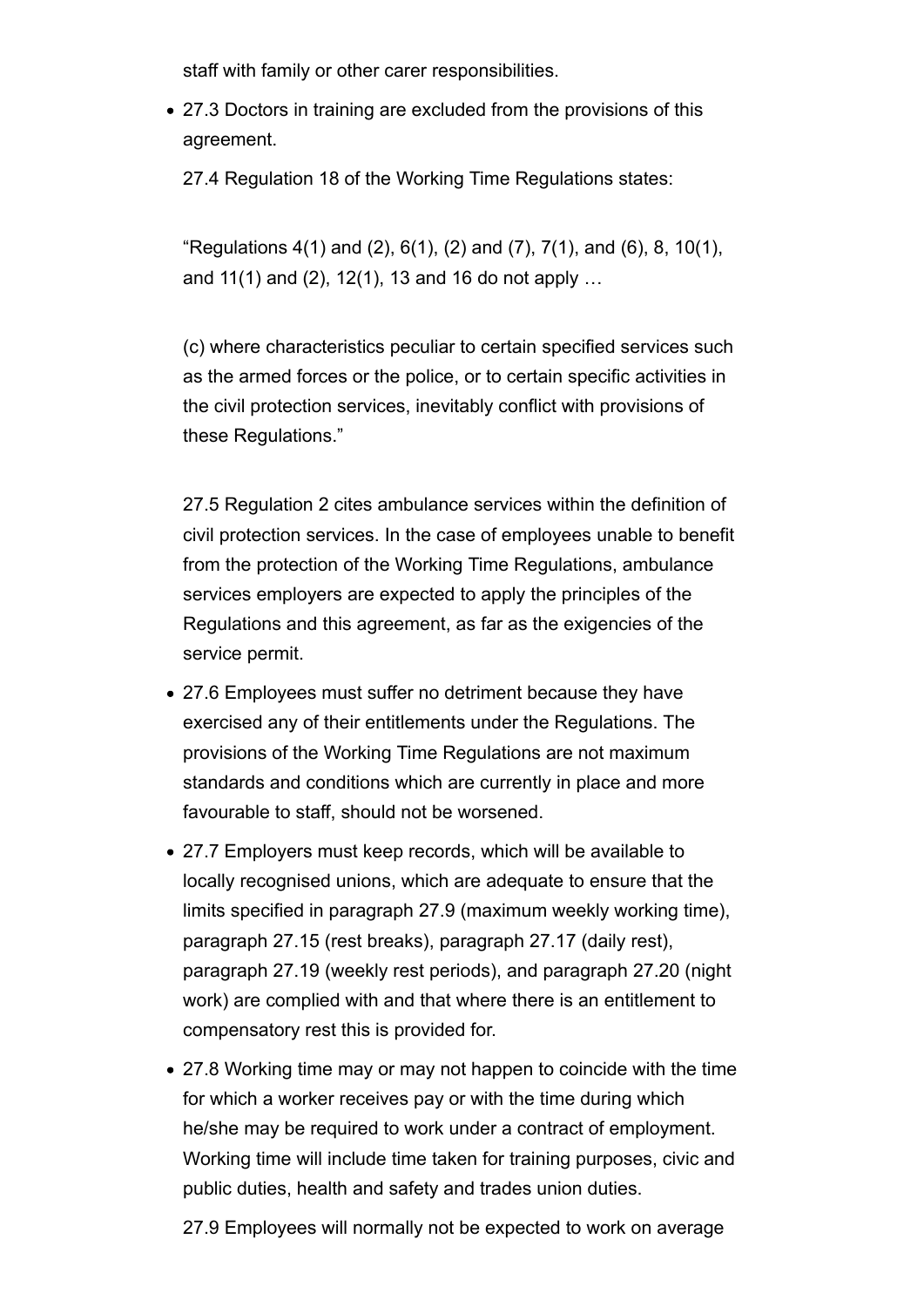more than 48 hours per each seven-day period, calculated over 17 weeks. In exceptional circumstances the reference period may be extended, by agreement with locally recognised unions, to a maximum of 52 weeks.

27.10 Unless it is agreed with locally recognised unions to the contrary, the averaging reference period (as per paragraph 27.9) is the 17 weeks immediately preceding each day in the course of a worker's employment.

27.11 Working time will be calculated exclusive of meal breaks, except where individuals are required to work during meals, in which case such time should be counted as working time.

- 27.12 Individuals may choose to agree to work more than the 48 hours average weekly limit if they agree with their employer in writing. A decision to exercise this option is an individual, voluntary one and no pressure should be placed on an employee to take this option. Such an individual agreement may either relate to a specified period or apply indefinitely. To end any agreement a worker must give written notice to his/her employer. This can take the form of a previously specified notice period of up to three months written in any agreement or, if no notice period is specified, only seven days notice would be required. Records of such agreements must be kept and be made available to locally recognised unions.
- 27.13 Staff who are on-call, i.e. available to work if called upon, will be regarded as working from the time they are required to undertake any work-related activity. Where staff are on-call but otherwise free to use the time as their own, this will not count towards working time. This method of calculating working time will not affect on-call payments (see also paragraph 27.8 and Section 2 (England and Wales) or Section 2 (Scotland and Northern Ireland) and Annex 29).

27.14 Where staff are required to 'sleep in' on NHS premises for the duration of a specified period, local agreements should be made for compensatory rest.

27.15 Where the working day is longer than six hours, all staff are entitled to take a break of at least 20 minutes. Rest breaks must be taken during the period of work and should not be taken either at the start or the end of a period of working time. Employees should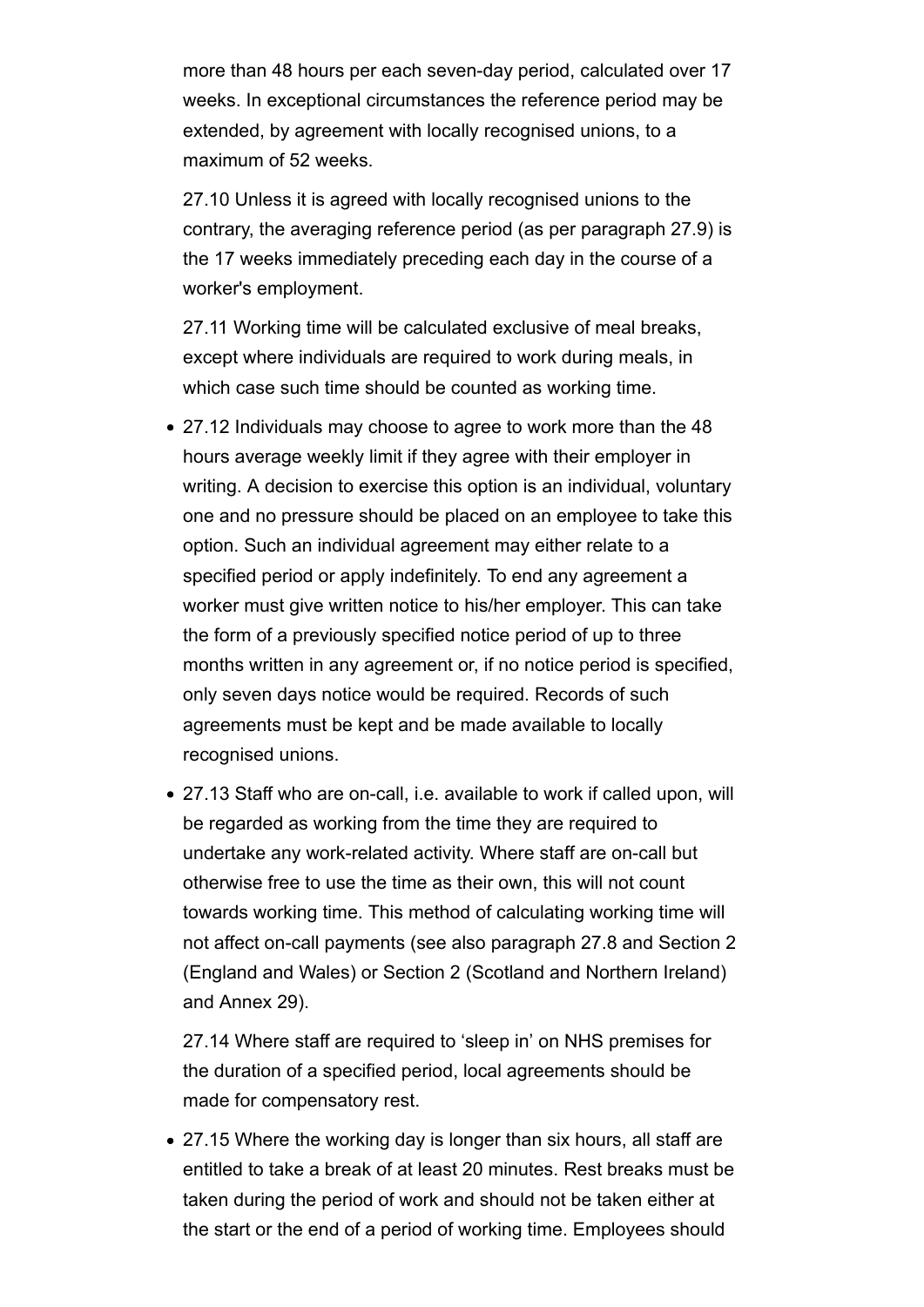be able to take this rest break away from their work station. In exceptional circumstances and by agreement with the worker, where a rest break cannot be taken the unused entitlement should be claimed as a period of equivalent compensatory rest. Line managers should ensure that provision is made to allow compensatory rest to be taken. Existing local arrangements which already provide for breaks of more than 20 minutes (e.g. lunch breaks) will meet the requirements of this provision and no further action will be needed.

27.16 In circumstances where work is repetitive, continuous or requiring exceptional concentration, employers must ensure the provision of adequate rest breaks as an integral part of their duty to protect the health and safety of their employees. In such circumstances the advice of local occupational health services should be sought.

27.17 Employees should normally have a rest period of not less than 11 hours in each 24 hour period. In exceptional circumstances, where this is not practicable because of the contingencies of the service, daily rest may be less than 11 hours. In these circumstances records should be kept by the employer which will be available to locally recognised unions. Local arrangements should be agreed to ensure that a period of equivalent compensatory rest is provided. Any proposed regular amendment to the minimum daily rest period must be agreed with locally recognised unions. It is recognised that in some emergency situations compensatory rest may not always be possible.

27.18 Where full daily rest cannot be taken because a worker is changing shifts the employer should make arrangements to allow equivalent compensatory rest.

- 27.19 All employees should receive an uninterrupted weekly rest period of 35 hours (including the eleven hours of daily rest) in each seven day period for which they work for their employer. Where this is not possible they should receive equivalent rest over a 14 day period, either as one 70 hour period or two 35 hour periods.
- 27.20 Night-time is a period of at least seven hours which includes the period from midnight to 5am. A night worker is someone who is classed as working for at least three hours daily during night-time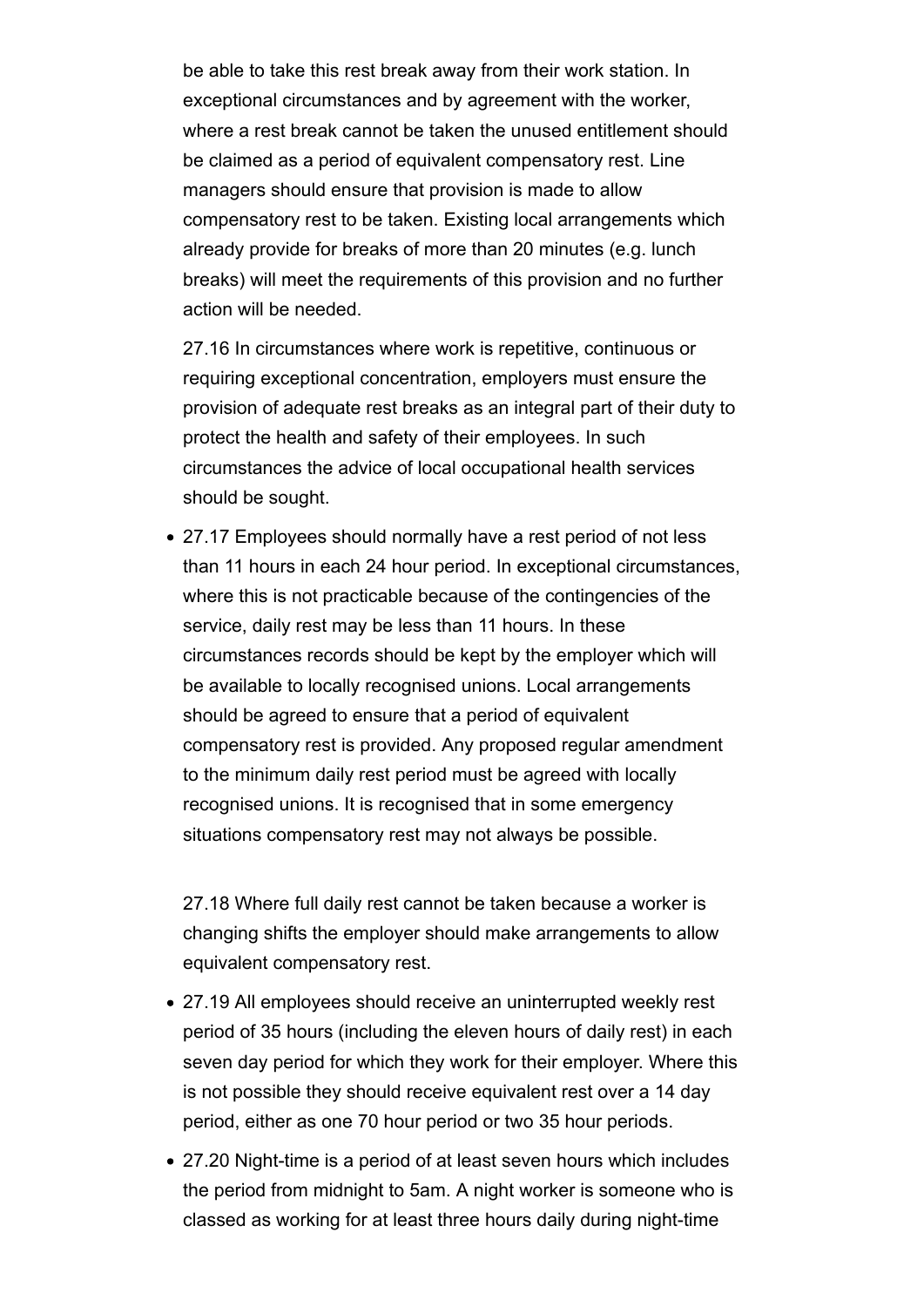hours as a "normal course." Employers should ensure that the "normal hours" of their night workers do not exceed an average of eight hours over a 17 week period.

27.21 "Normal hours" are those which are regularly worked and/or fixed by contract of employment. The calculation is not affected by absence from work, as a worker's normal hours of work would remain the same, regardless of the "actual" hours worked. Time worked as overtime is not normal work unless an employee's contract fixes a minimum number of hours.

27.22 Employers must identify special hazards faced by night workers by identifying them in risk assessments, as involving a significant risk to health and safety, undertaken in accordance with the Management of Health and Safety at Work Regulations 1992.

27.23 Employers should ensure that night workers, whose work does involve special hazards or heavy physical or mental strain, do not actually work for more than eight hours in any 24 hour period, during which the night worker performs night work.

27.24 All night workers are entitled to a regular free and confidential occupational health assessment and, additionally, when a workrelated problem is identified, to determine whether the worker is fit to undertake the night work to which he/she is assigned. The format and content of the health assessment should be agreed by locally recognised unions in accordance with the advice on occupational health services issued by NHS Employers and the Health and Safety Commission's Health Services Advisory Committee.1 Paid time off should be given to employees to attend occupational health assessments.

27.25 Employees identified by a medical practitioner as having health problems related to night work should be offered, wherever possible, the option of transfer to suitable day work with appropriate pay and conditions of service.

1 The management of health, safety and welfare issues for NHS staff (NHS Employers, 2005) and The management of occupational health services for healthcare staff (Health Services Advisory Committee, 1993).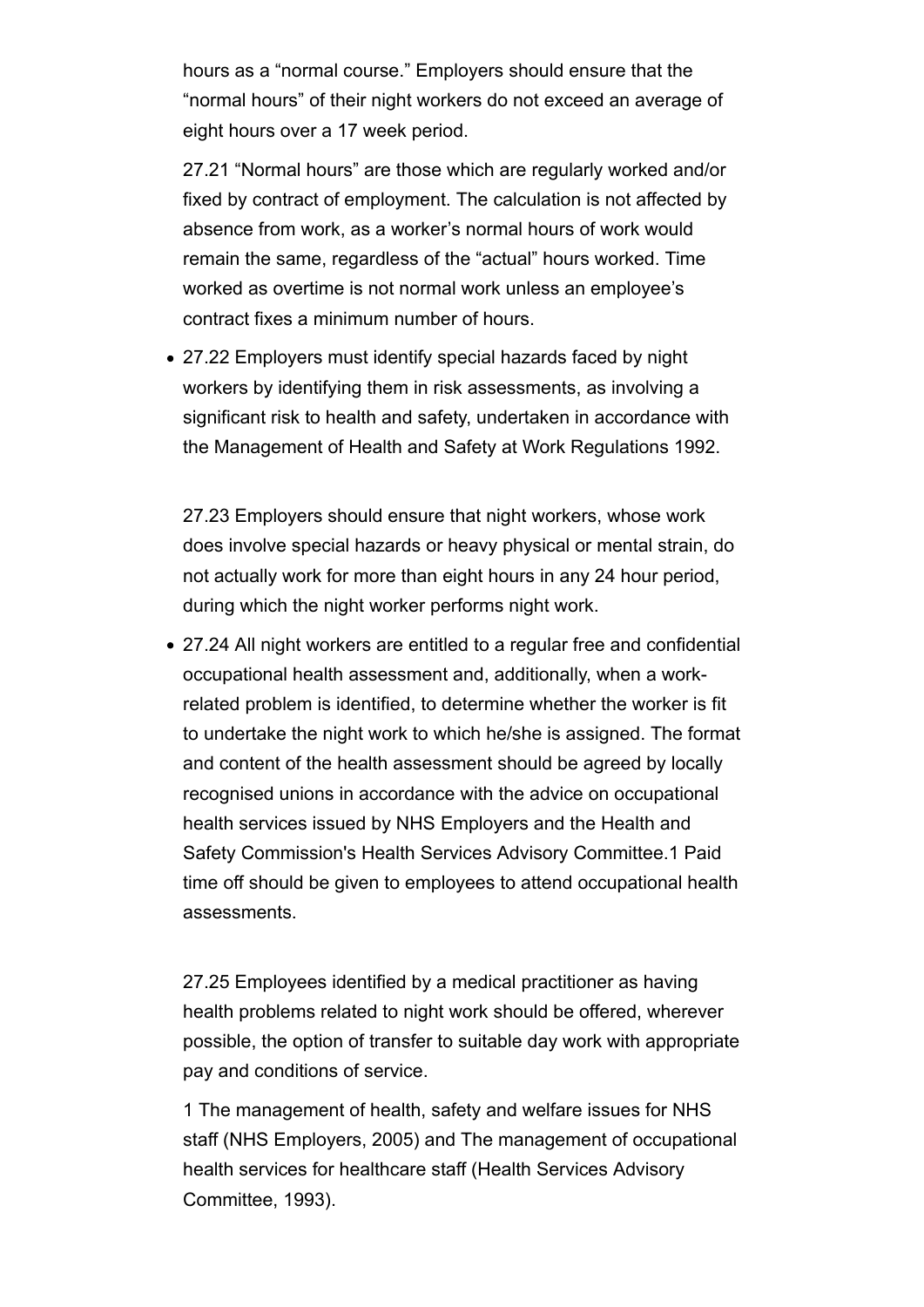*Information note number 1: amendment number 34*

### **Section 28 and 29: Unallocated**

*Amendment number 43*

*TCS Advisory Notice (01/2021)* 

Download this chapter Part 4: Employee Relations

## **Part 5: Equal opportunities**

### **Section 30: General equality and diversity statement**

30.1 All parties to this agreement commit to building a NHS workforce which is valued and whose diversity reflects the communities it serves, enabling it to deliver the best possible healthcare service to those communities. The NHS will strive to be a leader in good employment practice, able to attract and retain staff from diverse backgrounds and communities.

30.2 The parties will strive to ensure that:

- everyone working in the NHS should be able to achieve his or her full potential, in an environment characterised by dignity and mutual respect;
- the past effects of institutional discrimination are identified and remedial action taken;
- equality of opportunity is guaranteed;
- individual difference and the unique contribution that individual experience, knowledge and skills can make is viewed positively;
- job descriptions, person specifications and the terms and conditions of service fit with the needs of the service and those who work in it, regardless of age, disability, race, nationality, ethnic or national origin, gender, pregnancy or maternity, marriage or civil partnership, religion, beliefs, sexual orientation, domestic circumstances, social and employment status, HIV status, gender reassignment, political affiliation or trade union membership.

### **Making it happen**

30.3 To achieve these goals all parties to this agreement will ensure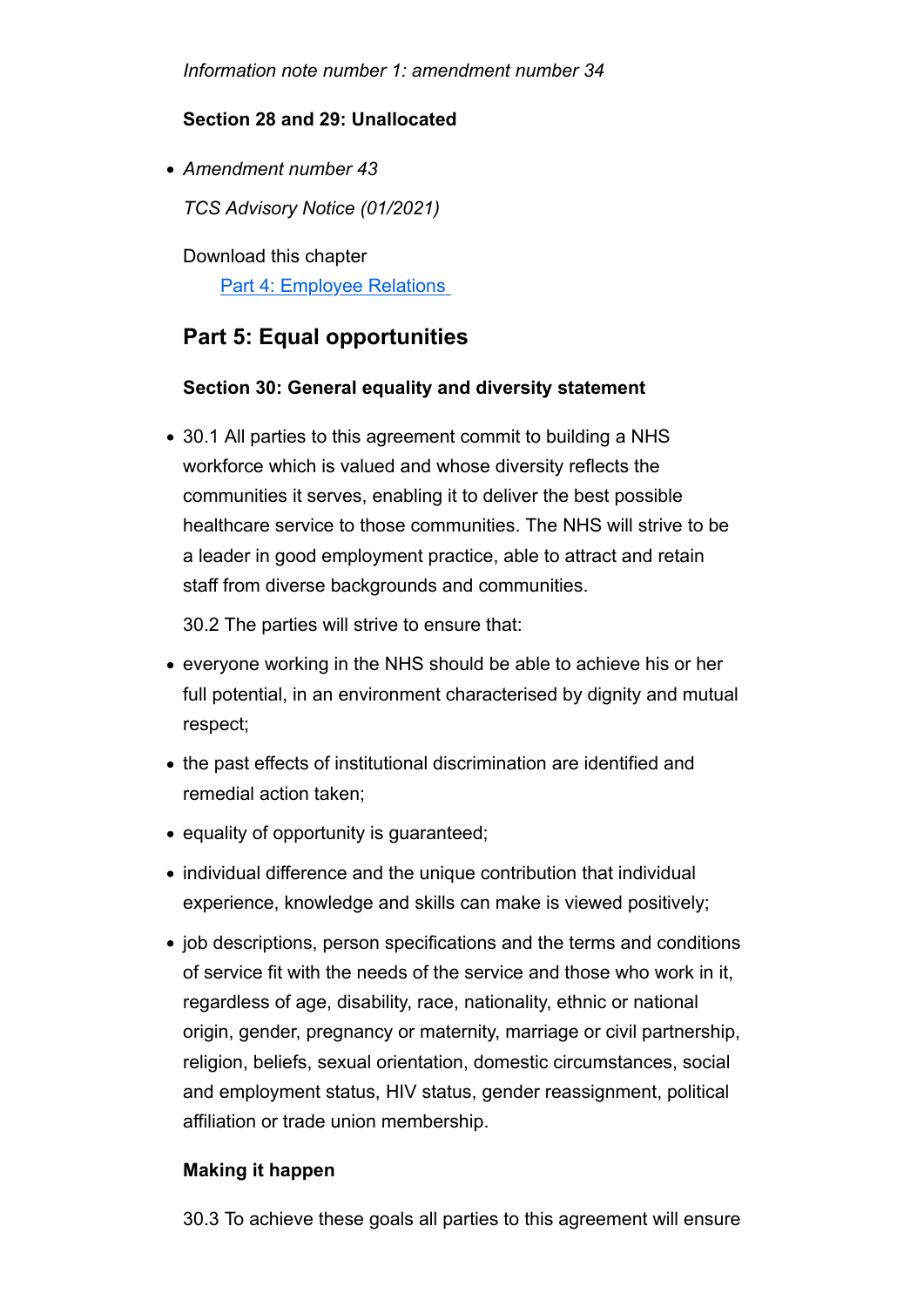that:

- everyone who works in the NHS knows about these agreements and what they say;
- everyone knows what their responsibilities are in relation to equality and diversity and these are reflected in individual KSF outlines and development reviews;
- steps taken to promote equality and diversity are monitored;
- appropriate training is provided. This will include appropriate equality and diversity training for all staff and relevant skills-based training for line managers and others who play a key role in implementing equality and diversity policy;
- appropriate resources where appropriate, are made available to achieve these aims;
- the boards of NHS trusts (of NHS boards in Scotland) and other NHS organisations and senior managers will demonstrate their commitment and accountability for implementing these aims by measuring and monitoring progress through their equality schemes;
- the NHS will encourage other organisations, such as local authorities, education providers, contractors and recruitment agencies, to work in partnership with the service to achieve the aims of this agreement, including the application of its commissioning and procurement activities.

### **Monitoring and review**

30.4 The NHS Staff Council will keep this agreement under review against best practice, as it develops, inside the NHS and elsewhere.

30.5 NHS employers and local staff representatives should review their local arrangements to ensure they produce outcomes that are consistent with this agreement. Annual 'equality audits' are recommended and these should include a review of:

- workforce data by race, gender, disability, sexual orientation, religion or belief, age and contract status (i.e part time);
- existing equality policies and procedures and any gaps requiring the development of new arrangements;
- data on pay and grading by race, gender, disability, sexual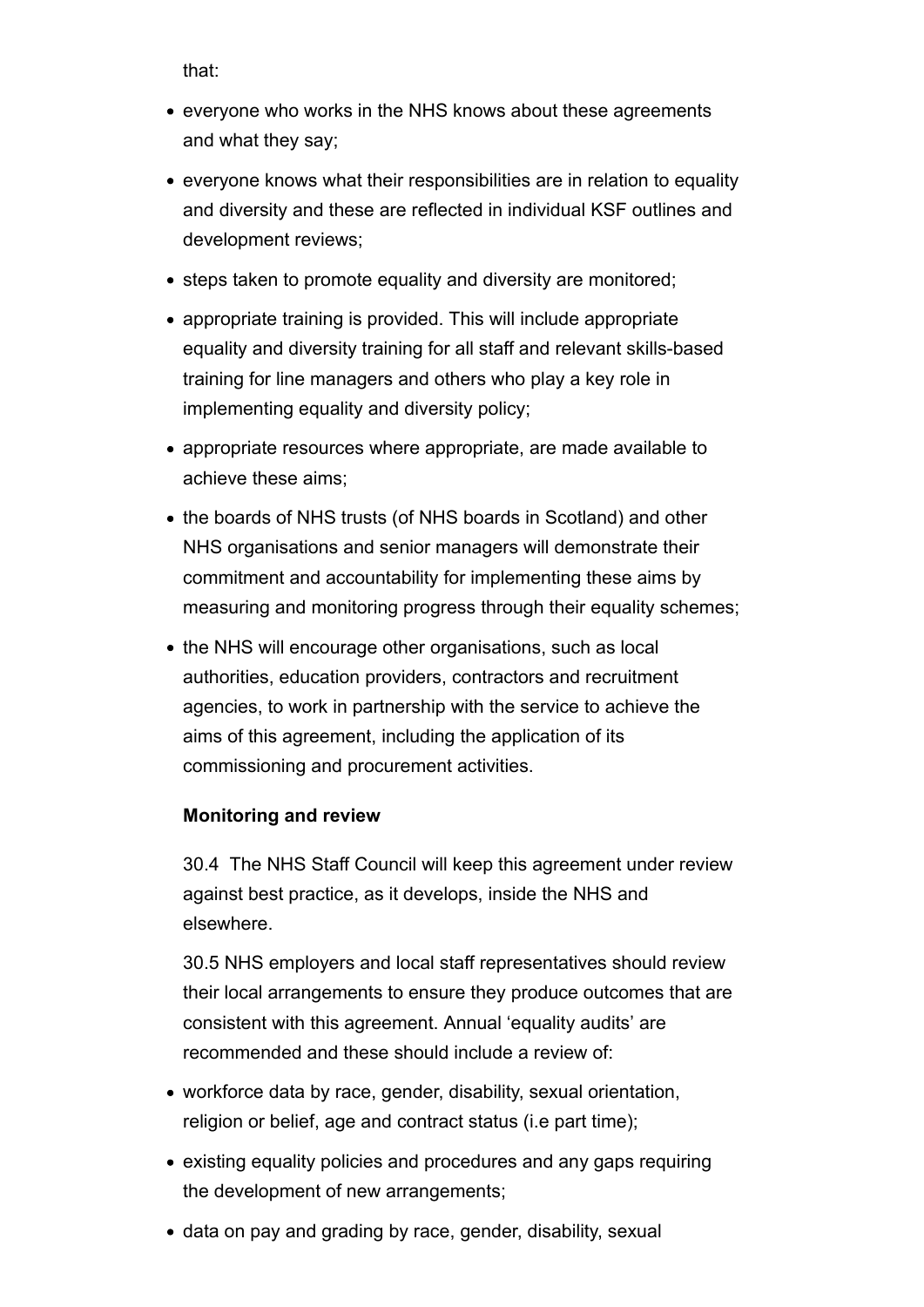orientation, religion or belief, age and contract status i.e part time.

30.6 Where under-representation of particular groups is identified, employers should take advantage of the positive action provisions in the discrimination legislation, assuming that the detailed conditions in the legislation are met.

### **Definitions**

30.7 Where the term "requires" is used in this agreement, this denotes a requirement set down in law.

30.8 Where "should" is used, this denotes that there is a national agreement to that effect.

30.9 The agreements contained in this part of the handbook should be taken as policy by NHS employers. Any advice on best practice should be taken as being recommended by the NHS Staff Council.

30.10 Where it is recommended that employers and local staff representatives agree arrangements, any advice on best practice is therefore guidance.

#### **Scope**

30.11 Each of the key areas to be addressed are contained in this handbook at sections 31 to 36, as follows:

- Section 31: Recruitment, promotion and staff development;
- Section 32: Dignity at work;
- Section 33: Caring for children and adults;
- Section 34: Flexible working arrangements;
- Section 35: Balancing work and personal life;
- Section 36: Employment break scheme.

30.12 This agreement has been developed based on the legal minima and best practice and policy, thereby anticipating the need for change. There still remains significant scope to develop local procedures to inform action.

30.13 Some NHS employers will have established procedures which have been agreed with their local staff representatives. Where such procedures are consistent with the principles outlined in this agreement, these should not be disturbed. However, local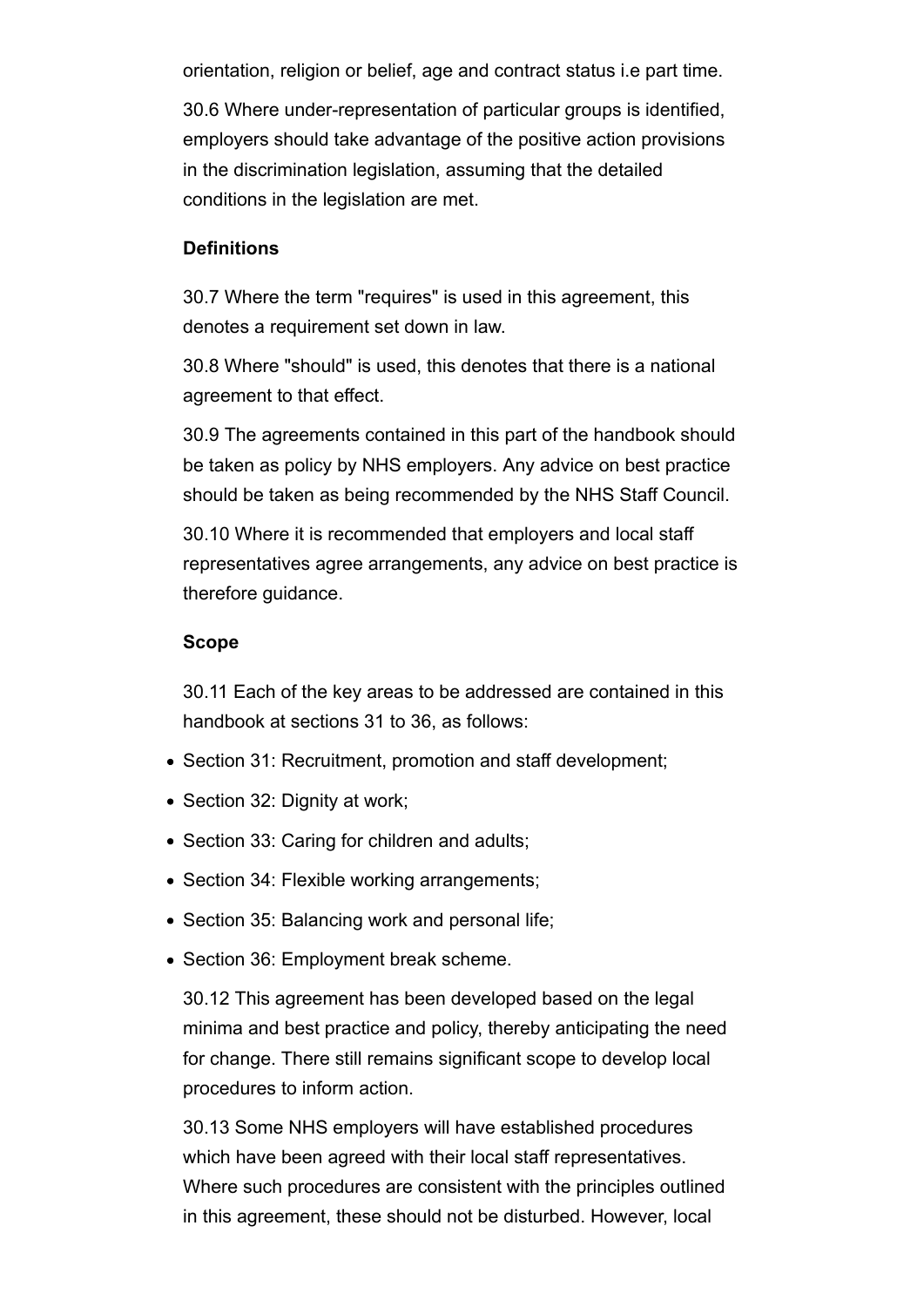agreements should be reviewed and updated in light of legal and best practice.

### **Section 31: Recruitment, promotion and staff development**

• 31.1 It is consistent with the delivery of the highest quality healthcare that all NHS employers should have fair and nondiscriminatory systems for recruiting, developing and promoting people. Fair and open procedures that ensure that recruitment takes place from a diverse talent pool should be in place and those people with a responsibility for recruitment should be trained for their role.

31.2 Recruitment and promotion procedures should be regularly monitored to identify where and how they can be improved, and to enable the planning of potential positive action initiatives for underrepresented groups (see 31.25 and 31.26).

31.3 Equality of access to opportunities for promotion and development should apply, regardless of protected characteristics, hours worked or any other non-standard term in the contract of employment.

31.4 Recruitment agencies used for finding permanent or temporary staff should be informed of this agreement and expected to follow fair and objective selection procedures. They should also be informed that their performance will be monitored in line with local arrangements.

31.5 Before any decision is made to advertise a job, NHS employers should decide that a real vacancy exists and should be clear about the requirements of the job. Opportunities for flexibility, as set out in Section 34, should be assessed and acted upon so as to attract as diverse a group of applicants as possible, without unnecessary conditions being applied.

31.6 Each job should have a written job description and person specification. These should be reviewed regularly and at least every time a vacancy occurs to ensure that they remain relevant and are flexible, including making reasonable adjustments where people with disabilities apply. Should significant changes be made to a job description the usual job evaluation procedures should be followed to determine pay banding (see the NHS Job Evaluation Handbook)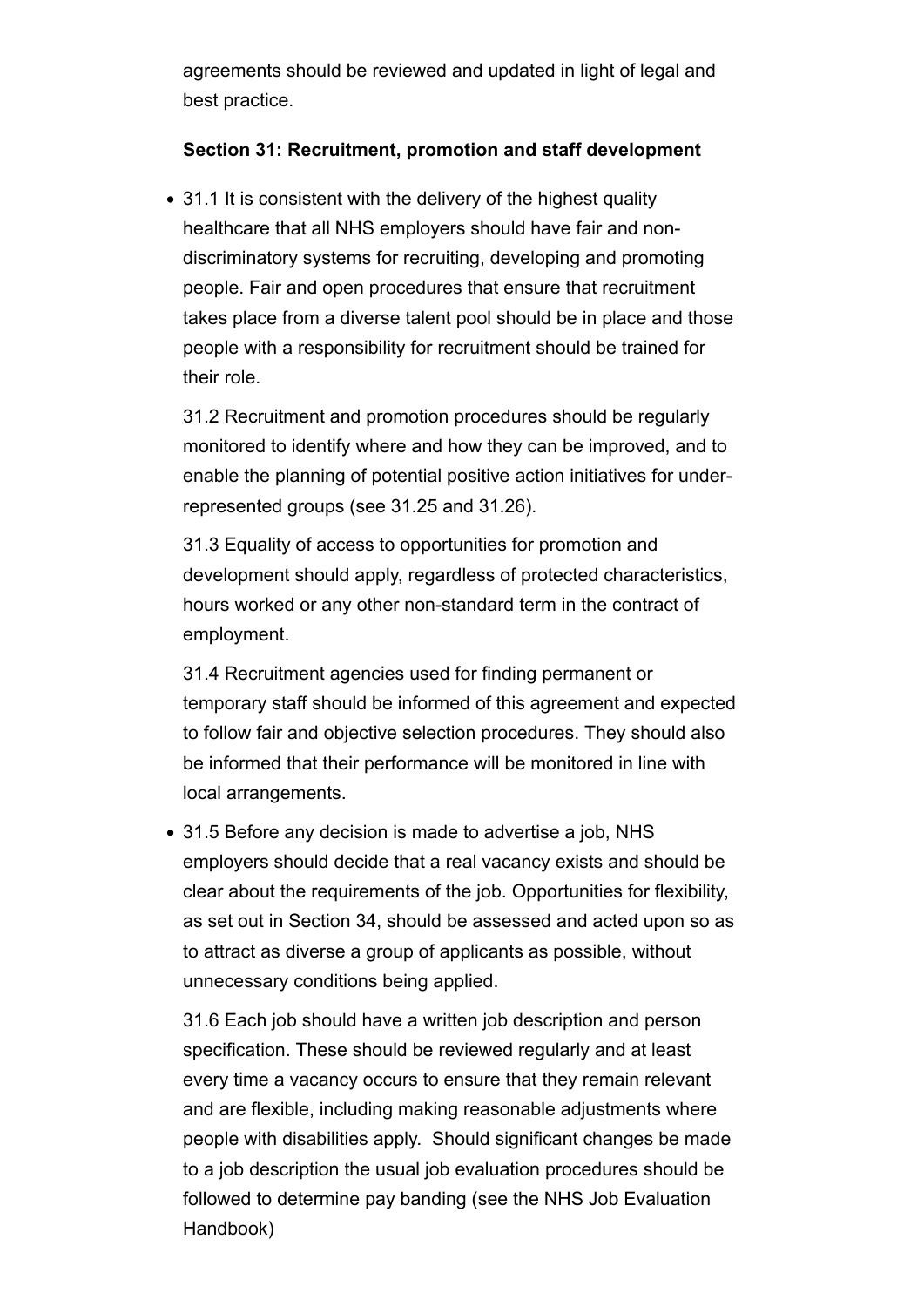31.7 Person specifications should outline the genuine minimum requirement and, where appropriate, any genuine occupational qualification (GOQ) necessary for the job to be done effectively. Emphasis should be placed on quality, rather than length of experience, and consideration should be given to experience gained outside paid employment. Qualifications should not be required solely to boost a post's job evaluation score.

31.8 All jobs must be advertised in line with the organisation's local policy and procedure.

31.9 Advertisements should be designed and placed to attract as wide a group of suitably qualified applicants as possible. Where recruitment agencies are involved they should be made aware of the requirements of this agreement and given clear instructions regarding the employer's policies.

31.10 Advertisements should be expressed in clear language and be made available in a variety of formats e.g. large print or on audio and advice given to applicants should be consistent to avoid discrimination.

31.11 Where application forms are used they should be simple and to the point, requesting only that information which is essential to making an informed decision.

31.12 Applications should be accepted in a variety of formats to ensure equality of access.

31.13 Whichever type of application is adopted, a confidential means for equality monitoring applicants and the success of their application should be agreed at local level (see also 31.30 – 31.32).

31.14 Selection should always be a competitive process, except where a member of staff is being re-deployed to accommodate their disability, health needs, maternity, training or other similar situation.

31.15 Objective selection methods must be used and tangible evidence recorded for transparency of selection decisions (see also 31.30 to 31.32).

31.16 All applicants, where they request it, are entitled to know the reasons why their application has been unsuccessful.

31.17 When confirming an applicant's right to work in the UK, recruiters must be careful not to make discriminatory assumptions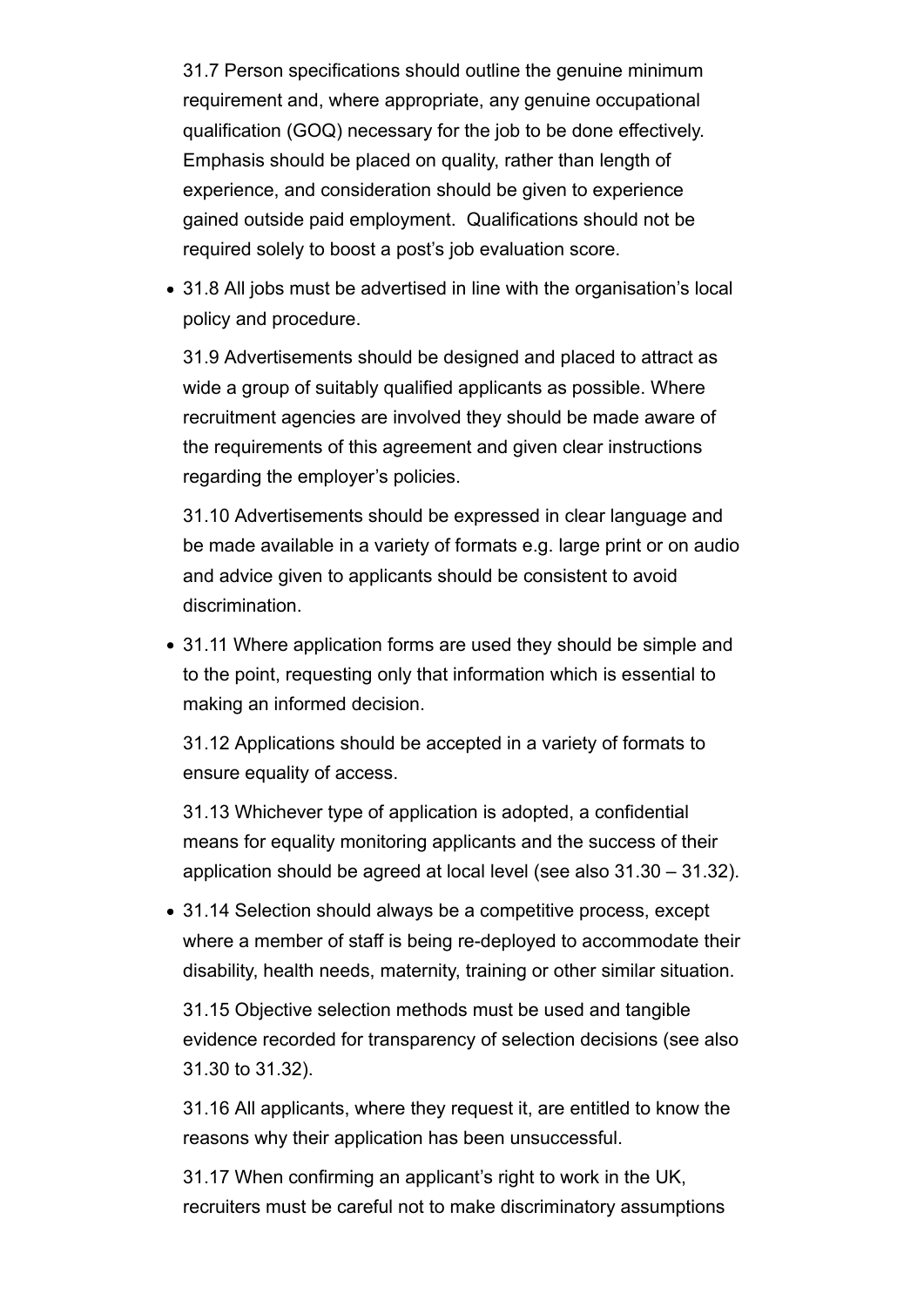about nationality checks.

31.18 Everyone involved in selection should be trained in undertaking fair and objective recruitment.

31.19 Selection decisions should be carried out by more than one person. Where a panel is appropriate, it should reflect the diversity of the local population/workforce.

31.20 Selection should be consistently applied and based upon clear criteria which are in line with the job description and person specification.

31.21 A written record of all decisions should be kept for a minimum of six months.

31.22 A means of monitoring the selection process should be agreed at local level.

31.23 Interviews are one means of selecting job applicants. Consideration should be given to the options available. In all cases the process should suit the requirements of the job and be designed to bring out the best in the applicants.

31.24 All shortlisted applicants should be asked if they require any particular arrangements or reasonable adjustments to be made in the selection process, to enable ease of participation.

31.25 Applicants must not be asked about their health status prior to an offer of employment. Organisations are encouraged to adopt processes such as those outlined in the DWP's Disability Confident scheme (https://disabilityconfident.campaign.gov.uk/) to ensure equality of recruitment experience.

31.26 As set out in the general statement in Section 30, positive action measures are permitted where the conditions set down in legislation are met.

31.27 An example of positive action can be targeted recruitment. Statements in advertisements, and the appropriate placement of advertisements, can encourage people from under-represented groups to apply.

31.28 Every new employee should undergo a comprehensive induction programme, including training in diversity and inclusion policy and practice at work.

31.29 Every employee should have annual development reviews,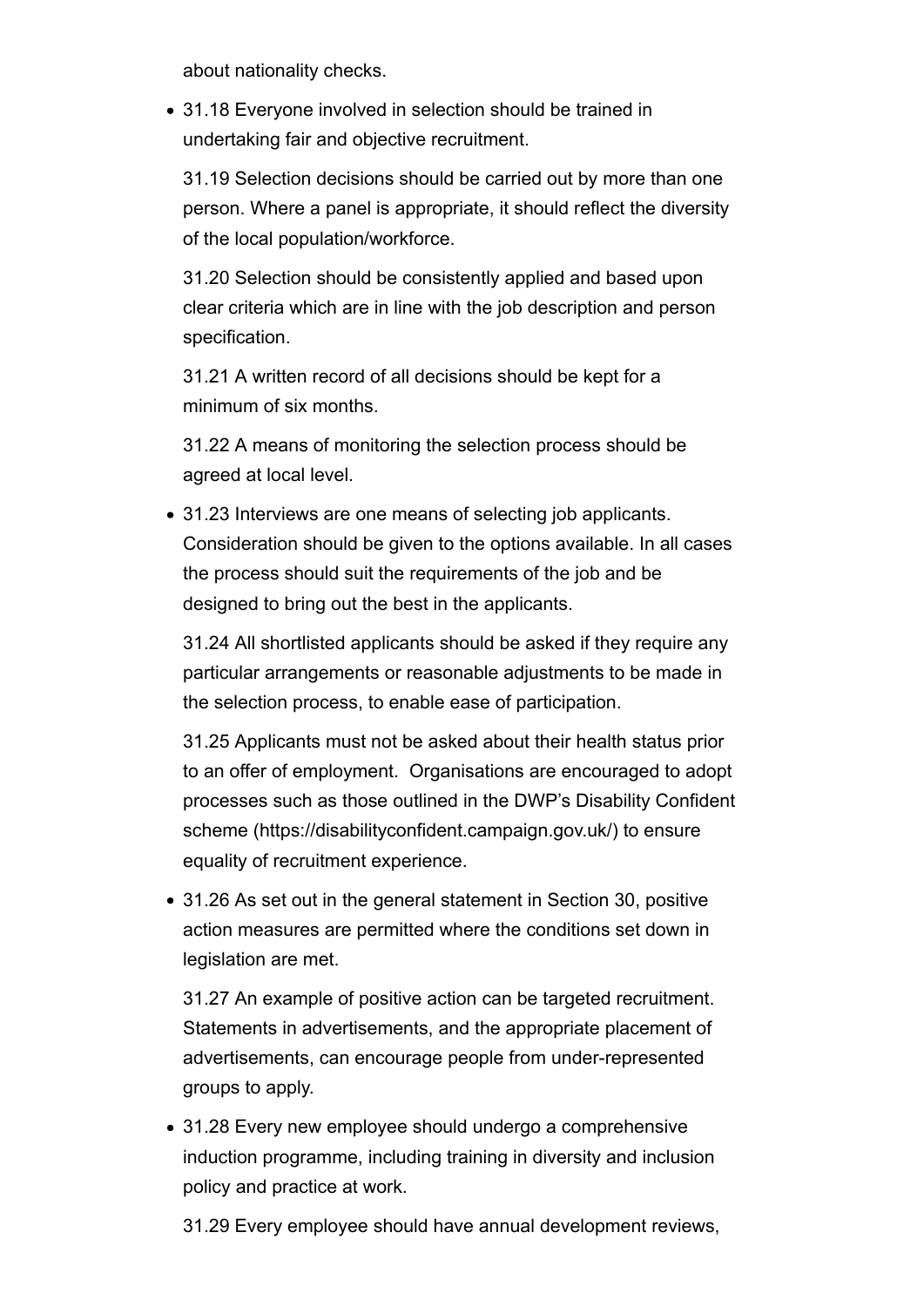sometimes referred to as appraisal, and a personal development plan.

31.30 Information on training and development opportunities should be widely publicised and the take up of such opportunities monitored as part of the diversity monitoring process.

31.31 Recruitment policies and practices should be monitored to ensure compliance with relevant legislative and contractual requirements

31.32 Action should be taken by employers to analyse data on recruitment, promotion and training and address any issues in partnership with local staff representatives.

31.33 Records on recruitment and promotion, including reasons for decisions to employ or not, should be kept for a minimum of six months.

### *Amendment number 40: NHS TCS Advisory Notice 01/2019*

### **Section 32: Dignity at work**

32.1 To deliver excellent care to patients, all NHS organisations need to be well led and have healthy, supportive, positive cultures that value diversity and promote inclusion for all staff groups. As part of this overall commitment, NHS organisations have a duty to provide an inclusive culture in which all staff have the right to be treated with dignity and respect at work, where bullying and harassment is not tolerated and where staff feel safe to speak out and discuss matters of concern without fear of reprisal.

32.2 For the purposes of this agreement, the following definitions apply:

**At work** - includes any situation that can be identified with either the requirements of the employer, or with social events linked to the same employment. It includes any place where NHS care is delivered.

**Bullying** - offensive, intimidating, malicious or insulting behaviour, an abuse or misuse of power which may undermine, humiliate, denigrate or injure the recipient. This can include "cyber-bullying" or other actions that may take place outside of the workplace but are linked to that employment.

**Harassment** - unwanted conduct affecting the dignity of staff in the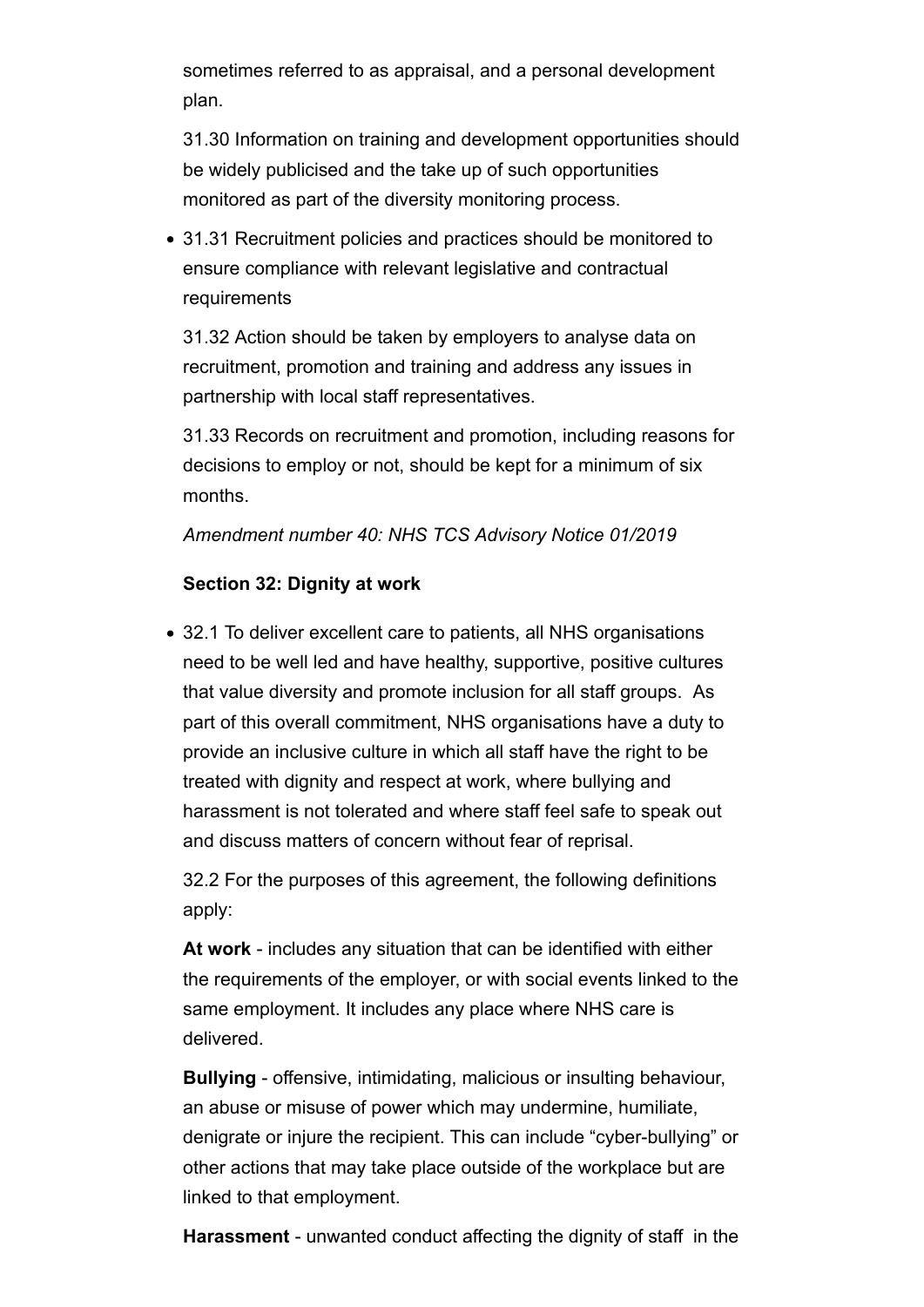workplace that may be related to any personal characteristic of the individual e.g. age, gender, disability, religion/belief, sexual orientation, ethnicity, pregnancy and maternity, marriage and civil partnerships, gender reassignment, political opinion or trade union membership, and may be persistent or an isolated incident.

In all cases of bullying and harassment it will be for the recipient to define what is inappropriate or demeaning behaviour.

**Victimisation** - Treating someone badly because they have taken action, or supported someone else to take action, under a policy relevant to this section.

**Freedom to speak up** – can include but is not limited to whistleblowing and duty of candour.

32.3 Bullying and harassment can have serious consequences for affected individuals and those they work with, reducing productivity and risking poorer patient care. Therefore, employers should, in partnership with local staff representatives, draw up a policy statement informed by best practice.

32.4 The policy should apply to all staff, contractors and employees of other organisations who are on site, volunteers, visitors and patients at the point of service delivery and embrace the concept of zero tolerance.

32.5 It should be the responsibility of employers, through publication and promotion, to ensure that all concerned are aware of this policy and of sources of available support; that managers and staff are aware of the expectations which flow from the policy and what to do if these are not met. This should include, but not be limited to, appropriate training to support the promotion and application of this policy, including training for staff on how to challenge problem behaviours.

32.6 Managers have a responsibility to model the standards of acceptable behaviour expected of staff. They should ensure their own behaviour could not be construed as personal harassment by acting with fairness and equity. This includes using their judgement to correct standards of conduct or behaviour which could be seen as harassment, and to remind staff of these standards. Each member of staff carries responsibility for his or her own behaviour.

32.7 The policy statement should outline the organisation's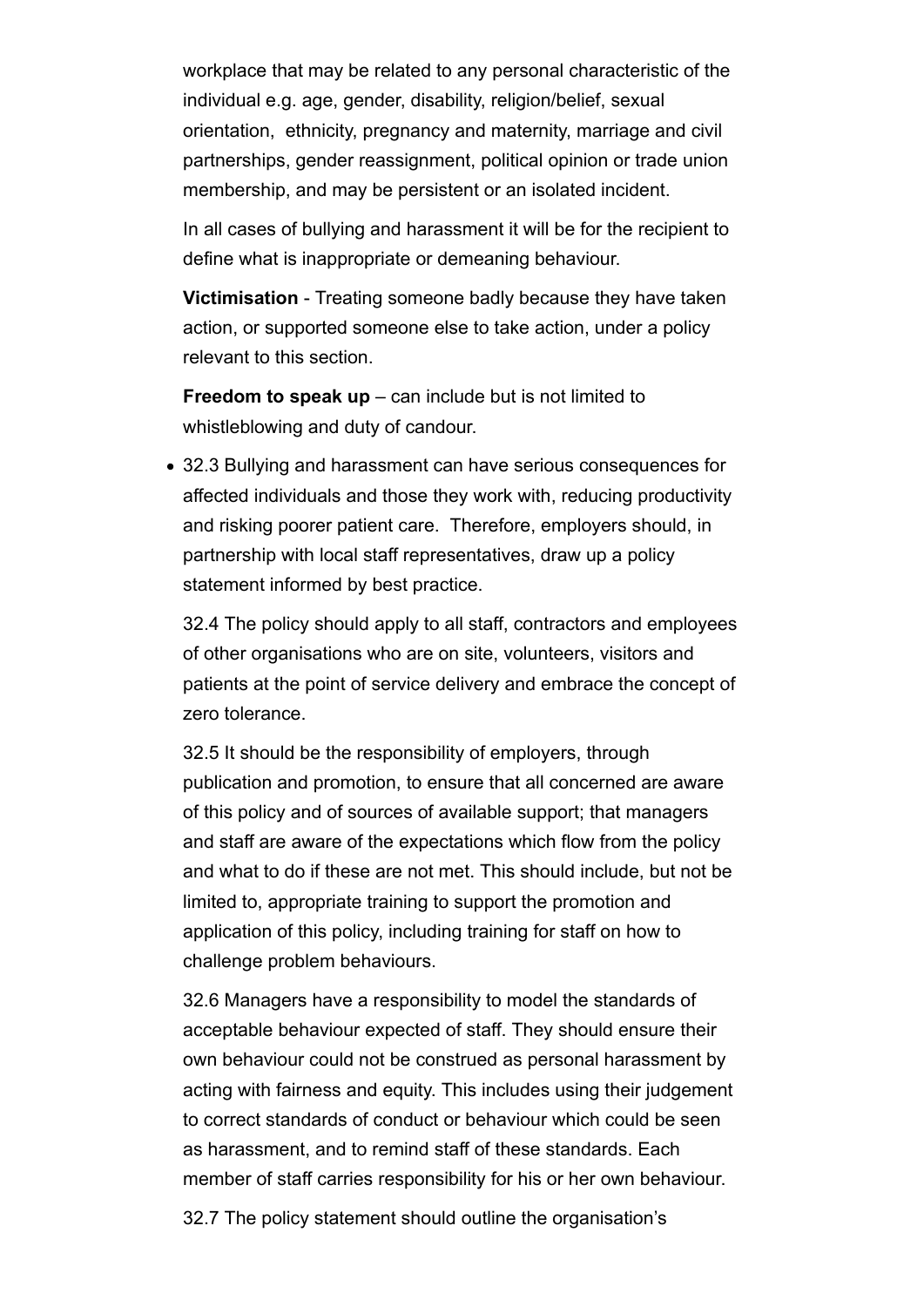strategic response, including, but not limited to commitments to -

- Working in partnership with staff side representatives on this issue
- Identifying the nature and extent of bullying and harassment in the organisation
- Consulting with staff, to listen and learn from their experiences
- Set and publish a baseline goal and action plan for improvement
- Evaluate progress

32.8 The procedure for dealing with complaints against members of staff should be seen as separate and different from the grievance procedure, and should recognise the difficulties being experienced by complainants.

32.9 It is recommended that there is a separate procedure for dealing with complaints by members of staff against patients, visitors or employees of other organisations.

32.10 The procedures should advise complainants that they may, if they wish, deal with their complaint informally, by directly (or with the assistance of a colleague) requesting the behaviour to stop.

32.11 All complaints should be taken seriously and investigated promptly and thoroughly.

32.12 The procedure for complaints against other staff members should ensure that:

- There are rights of representation similar to the grievance procedure and complainants should have access to trained advisers to help them to deal with the process of complaint;
- there is specific provision to deal with cases where the alleged harasser manages, or is managed by, the complainant;
- an alleged harasser has the right to be informed in writing of the complaint made against them.
- Any formal investigation should be undertaken by a trained investigator operating outside their normal area of responsibility with a report produced for the responsible line manager who will determine the outcome and next steps.
- Confidentiality should be maintained, as far as is compatible with thorough investigation and the effective handling of each case, and steps should be taken to ensure that complainants and witnesses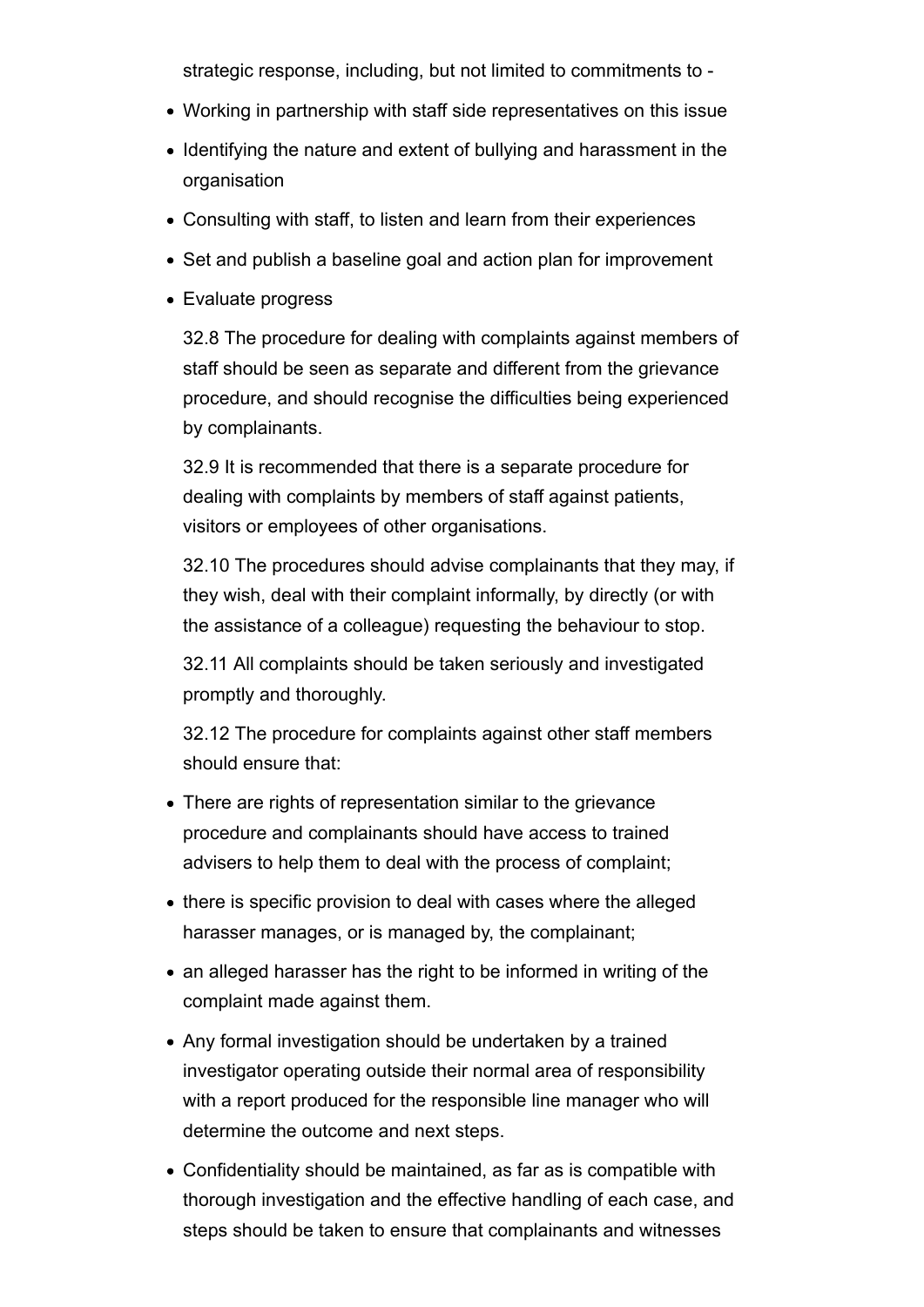remain free from victimisation

- There is a right of appeal.
- Appropriate action can be taken in the event of vexatious allegations being made
- All complaints and outcomes are monitored, in partnership, to assist in the identification of the causes of harassment and bullying so as to inform any action plan.
- No one should suffer victimisation as a result of making a complaint under the policy.
- 32.13 The ability to discuss and/or report concerns openly without fear of reprisal or victimisation is essential in order for staff to play their important role in service improvement and driving up the quality and safety of patient care

32.14 Therefore, employers should, in partnership with local staff representatives, draw up a freedom to speak up policy statement and procedure for ensuring that staff can discuss and/or raise concerns without adverse consequences. Such a policy statement should include the legal protection afforded to eligible whistleblowers, and take into account other statutory requirements and commissioning contract specifications. It should also make clear the escalation routes for reports and lines of accountability.

32.15 Organisations that chose to appoint "guardians" or "champions" for this policy should ensure that they are recruited from all occupational bands and service areas, and reflect the diversity of the workforce.

*Pay circular (AforC): 01/2019 amendment number 40*

# **Section 33: Balancing work and personal life (England & Wales)**

33.1 A positive work/life balance benefits both NHS employees through improved health and wellbeing, and employers because staff are more productive and satisfied at work. Employers should have a strategic response, ensuring policies which support and promote a work/life balance are agreed in partnership.

33.2. Key to achieving work life balance is the provision and availability of flexible working opportunities accompanied by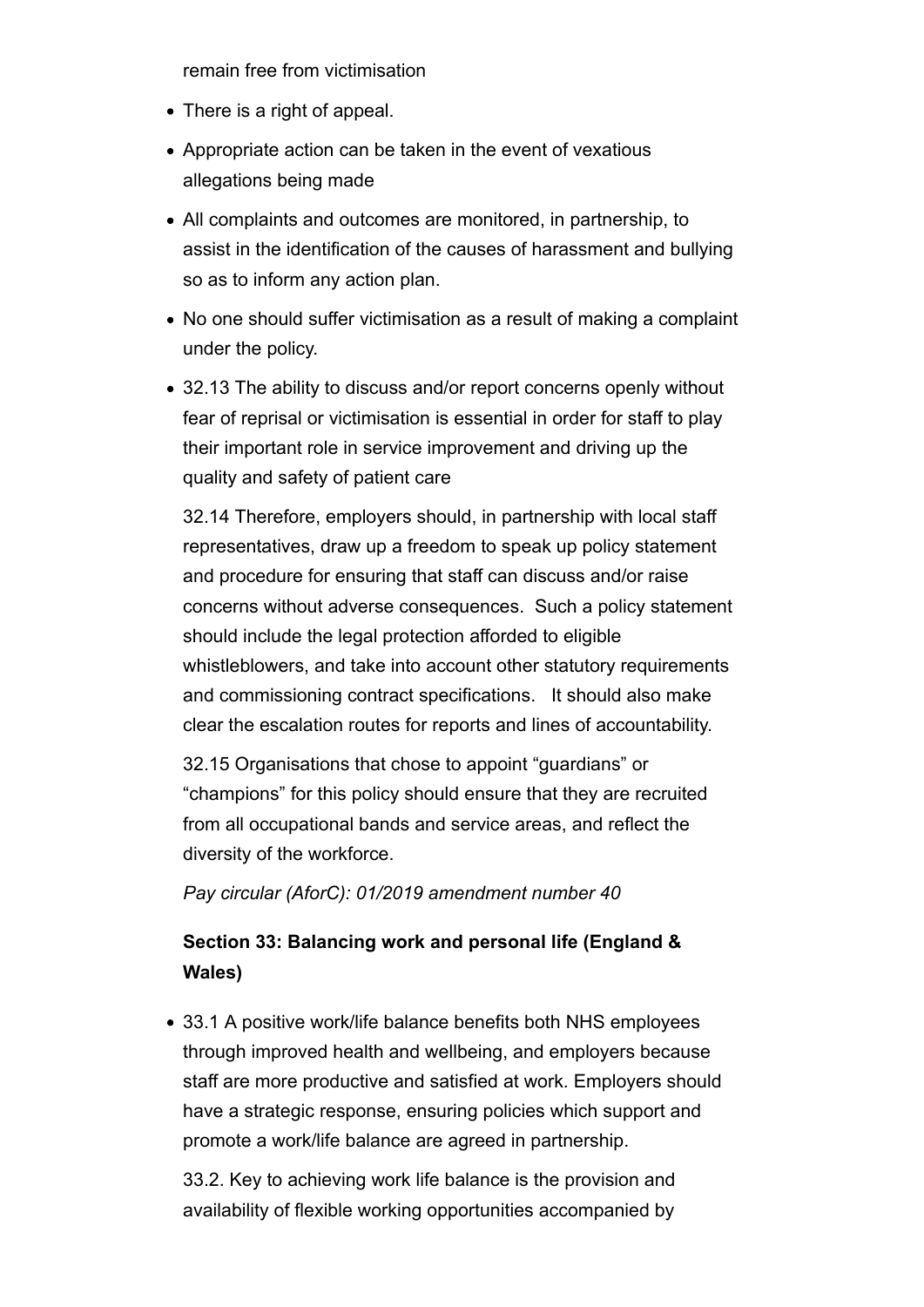policies which support managers to take the time to understand what each person needs. Flexible working is part of a wider commitment by the NHS to improve the quality of working life. It also supports the retention of existing staff including those returning to work after family-related leave.

33.3 In order to meet the evolving needs of patients, the NHS needs to be able to attract, recruit and retain a diverse workforce. Individual working needs are variable, and where possible we need working practices which ensure staff can work in a manner that best suits their personal needs and preferences. Having appropriate working arrangements which are adaptable and flexible both to employees and employers will ensure that we will continue to have the workforce we need to deliver excellent patient care for the future.

33.4 The following national principles have been established to support employing organisations develop their local policies.

33.5 All NHS employees covered by this section and who are employed by an organisation listed in Annex 1 have the contractual right to request flexible working from day one of employment.

33.6 Employees can make more than one flexible working request per year and can do so regardless of the reasons for them. This does not preclude other statutory or handbook entitlements where flexible working may be relevant.

33.7 When advertising any job, employing organisations will need to consider how they promote the right to request flexibility from day one and the availability of flexible working options.

33.8 To support a positive culture of flexible working, employers will need to consider how they support and encourage open conversations about flexible working. Examples of opportunities to talk about flexible working include at one-to-one line management / supervision meetings, team / departmental meetings, as part of wellbeing conversations, or as part of recruitment, induction, and annual appraisal processes.

33.9 Local flexible working policies developed in partnership will need to ensure equality of access to flexible working, as far as practicable, regardless of role, shift pattern, team or pay band.

33.10 Employers and trade unions should work through local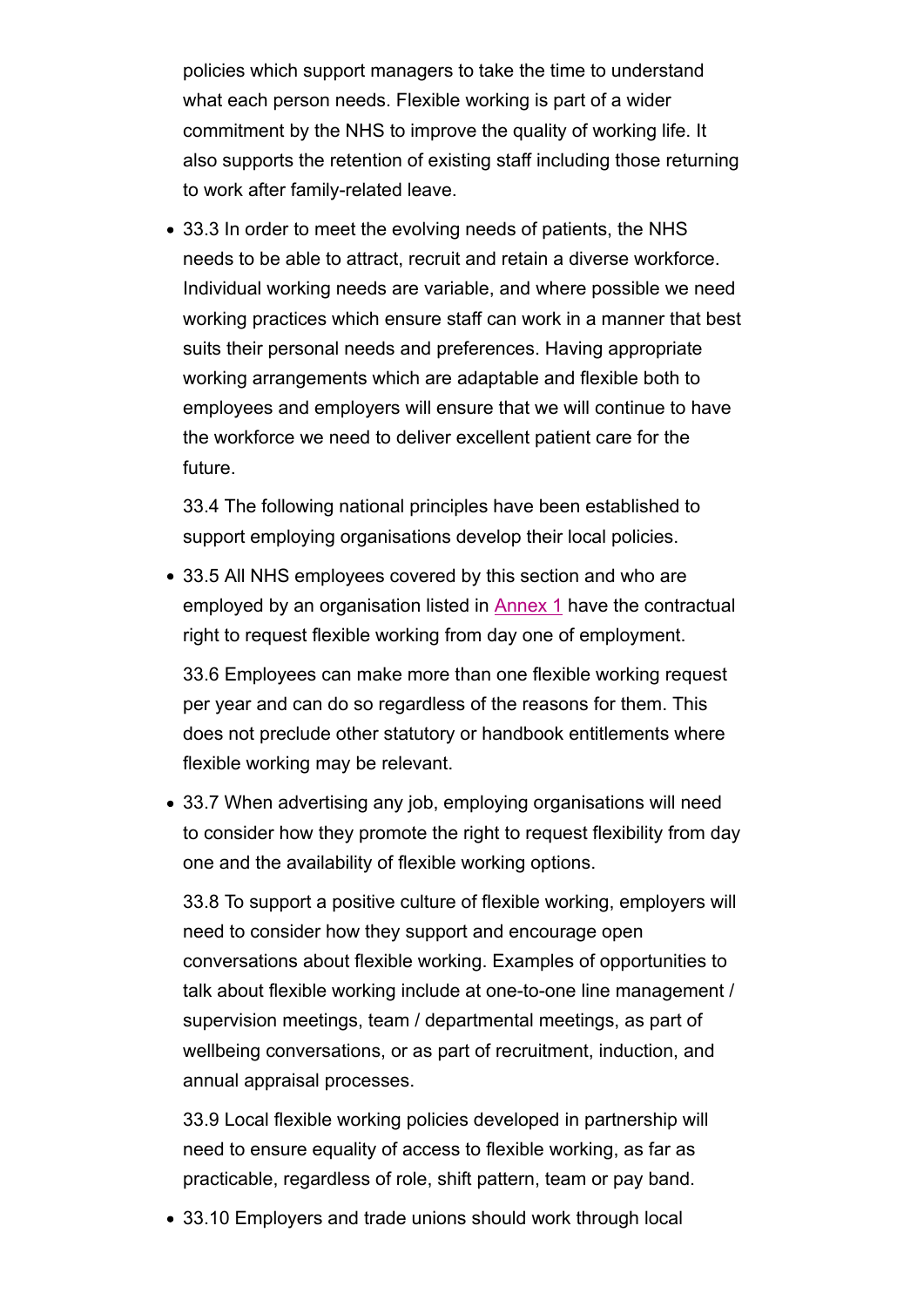partnership arrangements to develop and communicate options for flexible working including, but not limited to, the following:

- Fixed working patterns to give certainty over hours worked and/or location
- Part-time working (any number of hours under 37.5)
- Flexi-time around core hours including staggered start and finish times
- Compressed/elongated hours to allow work to be condensed or stretched in a regular pattern or over a specific time period, such as seasonal working
- Average hours working patterns to allow a set number of hours to be averaged out over an agreed reference period e.g., annualised; bi-annualised; quarterly; monthly
- Term-time working
- Job-share
- Flexible retirement
- Team self-rostering
- Homeworking for some or all of the working pattern

33.11 Employers will need to consider how these options are communicated to all staff at recruitment, induction, and in regular one-to-one meetings.

33.12 Employers and trade unions should work in partnership to agree arrangements for considering applications for flexible working in a fair and consistent manner.

33.13 The standardised process should:

- cover all requests and incorporate the provisions for doing so, including the timescales set out in the statutory requirements.
- encourage applicants to identify if their request is to facilitate a reasonable adjustment for a disability as set out in the Equality Act 2010.
- promote the support that Trade Union representatives can provide to individuals in completing their application.
- 33.14 Employers will need to ensure that all requests are treated with due consideration, including any equality implications, and with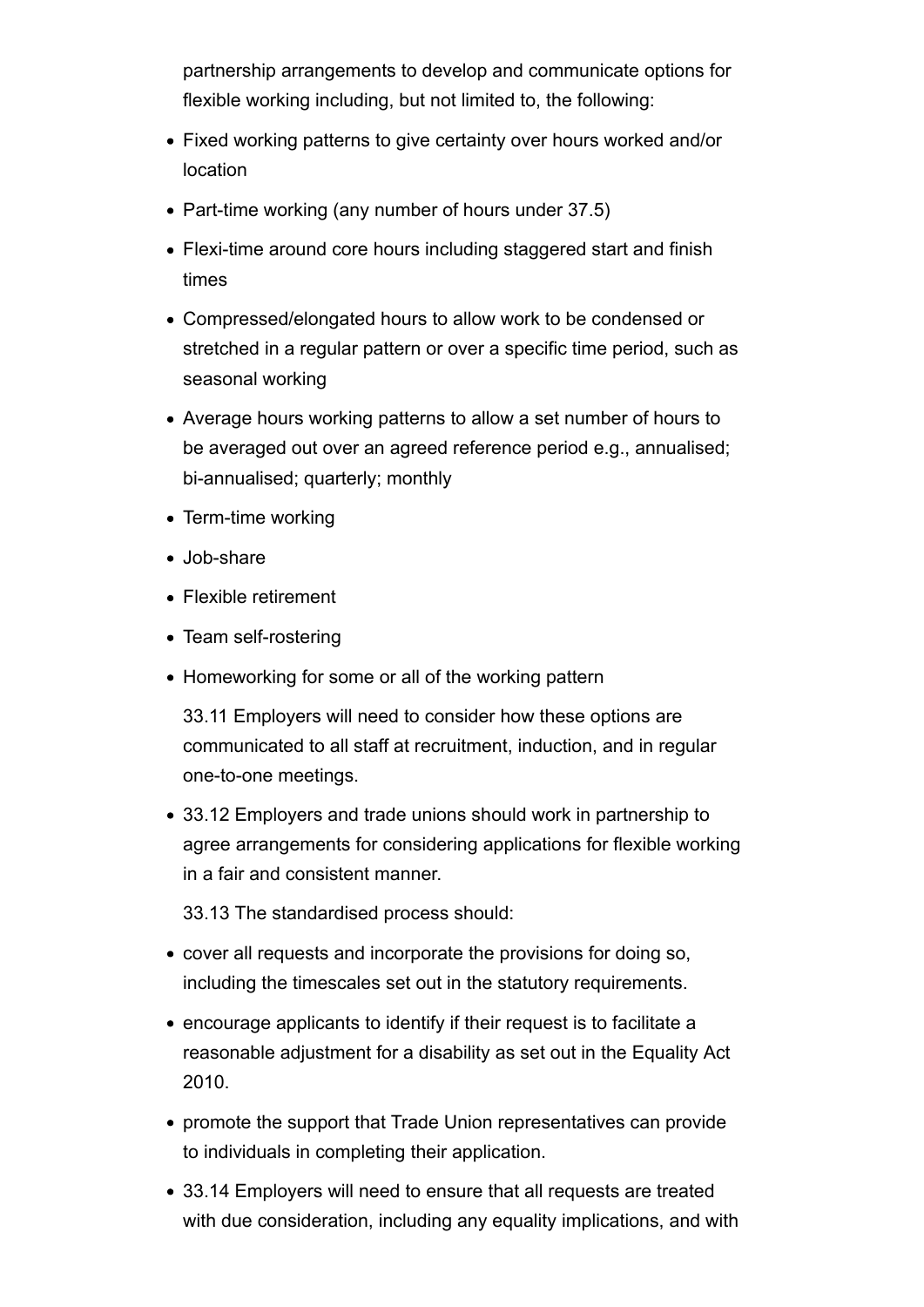an emphasis on exploring and mutually agreeing solutions.

33.15 Local partnerships should agree an appropriate policy process and supportive guidance for line managers which sets out how flexible working requests are managed.

33.16 Local policy processes should include:

- An initial exploratory stage with the employee to look at all the options for reaching a mutually agreeable outcome
- Where following full exploration requests have not been agreed, an escalation stage to see if there are any further options beyond the immediate team within the organisation that could be mutually agreed
- A final stage which
- for agreed solutions will confirm and document with the employee agreed implementation arrangements to include timeframe and duration or permanence of the change and any review dates if applicable
- for requests that have not been agreed will provide objectively justified and specific written reasons, including alternatives considered, together with details of the appeals process

All policies should be supported by:

- A central means for logging and monitoring requests for flexible working.
- Appropriate training, clear supporting materials and ready access to advice for line managers.
- 33.17 Employers and trade unions should work in partnership to agree arrangements for a standard appeal process which is accessible to all staff. Employees have the right to be represented by a trade union representative in the appeal meeting.

33.18 Considerations for those hearing appeals would include:

- whether the local process had been appropriately followed
- whether all appropriate options had been fully considered
- 33.19 Policies and processes agreed to support flexible working should be subject to an Equality Impact Assessment.

33.20 Organisations should ensure that data relating to applications for flexible working and outcomes of decisions are recorded and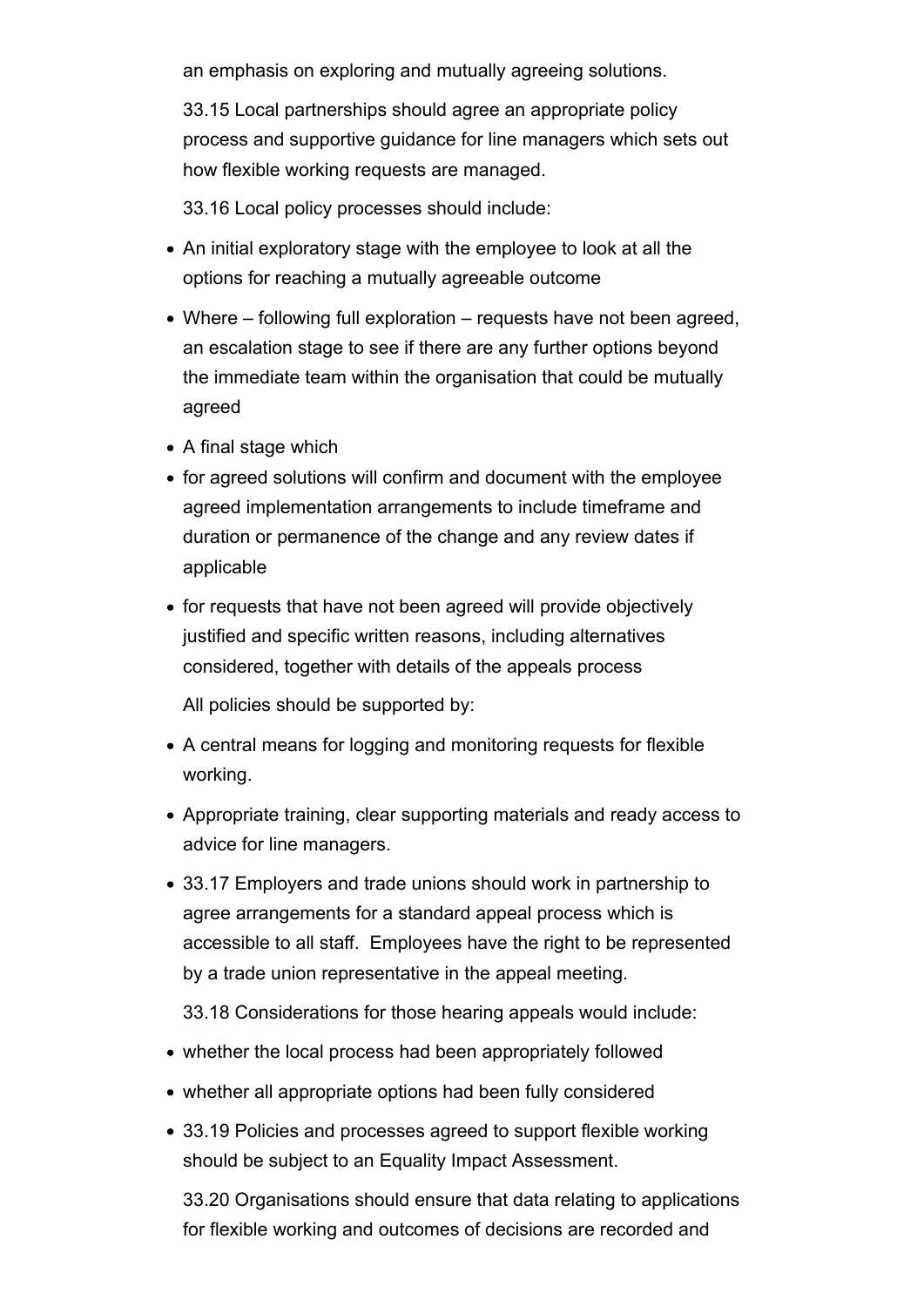regularly reported through the usual joint partnership and governance structures. This information should be included in an organisation's published annual statutory public sector duty reports. The published information should demonstrate outcomes for flexible working applications disaggregated by each protected characteristic of the Equality Act 2010. In addition, organisations should consider reporting outcomes by occupational group and also by department.

33.21 The results should be used for regular joint review and revision where necessary of policies and procedures to ensure continuing effectiveness and equity of access.

33.22 Over time, organisations should also assess the data on flexible working to identify any unintended impact of flexible working on career development and progression.

33.23 All NHS employers must have a carer's policy to address the needs of people with caring responsibilities and to meet the requirements of the 'right to request' flexible working legislation for carers of children and dependant adults (see Employment Relations Act for definition of 'carer'). This policy should emphasise the benefits of flexible working arrangements, balancing work and personal life and employment breaks (Section 34)

33.24 A carer's policy will cover both child and dependant care.

33.25 Childcare covers a range of care choices for children from birth up to age 14 years and a child with disabilities up to the age of 18 years.

33.26 Dependant care covers a range of options to meet the needs of dependant adults including the needs of dependant young people over the age of 14, where an employee is involved in substantial and regular care sufficient for them to seek a change in their permanent contract of employment.

33.27 Dependant care should also cover (but not be restricted to) care of older relatives, a civil partner, spouse, or a partner, those with a disability who may require hospital or care appointments/assessments and such related matters.

33.28 The policy should be drawn up jointly between employers and local staff side representatives. This should cover:

• the needs of those with caring responsibilities relative to matters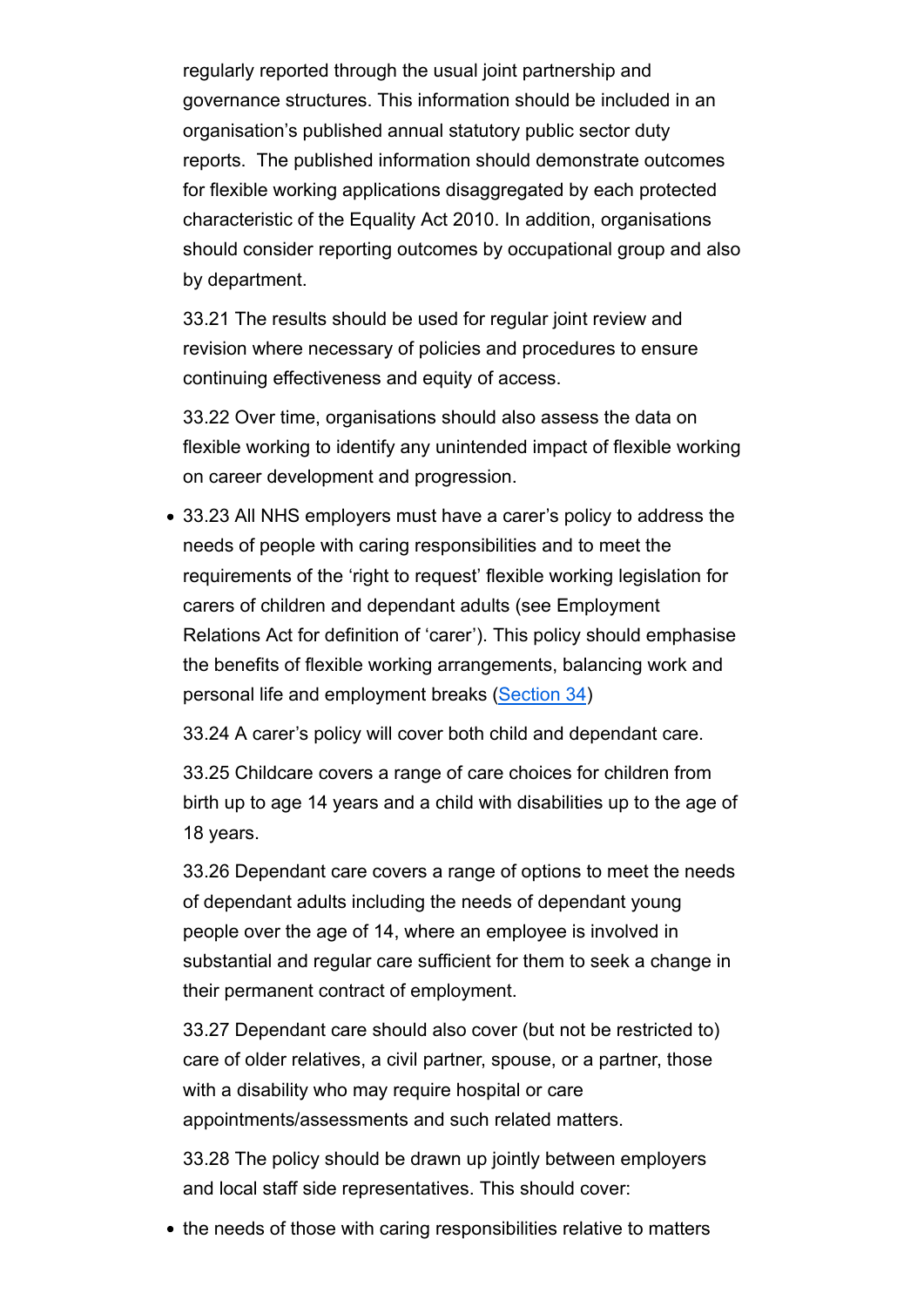such as place of work, working patterns (including shift patterns) and hours worked;

- support for those with caring responsibilities particularly related to specific difficulties in recruiting and retaining people in certain job categories;
- equality of access to care and affordability, respecting the diversity of personal domestic circumstances;
- guidelines on eligibility;
- how the policy relates to other sections in this part, in particular those covering leave and flexible working arrangements;
- the range of options open to carers, i.e. crèche facilities, childminders, workplace nurseries, allowances, school and holiday play schemes, term-time contracts, home working, annualised hours, compressed hours, and other options as outlined in flexible working arrangements. The policy should be clear as to why certain options are available;
- partnership options with other employers and trades unions;
- allocation of senior management responsibility for the operation and monitoring of the policy.

33.29 Where a decision is taken not to offer particular forms of support, the policy should indicate where other arrangements are available to help people with caring responsibilities, and what alternative ways of working exist. In addition, employees have the right to appeal against the decision.

33.30 Applications and outcomes should be monitored annually, in partnership with local staff representatives.

33.31 Monitoring information should be analysed and used to review and revise policies and procedures to ensure their continuing effectiveness.

33.32 Applications and outcomes, from both employer and employees, should be recorded and kept for a minimum of one year.

33.33 When developing local arrangements for other forms of leave they are based on the principles of equity of access and communication, they should be wide ranging, facilitative and ensure no detriment for pay progression.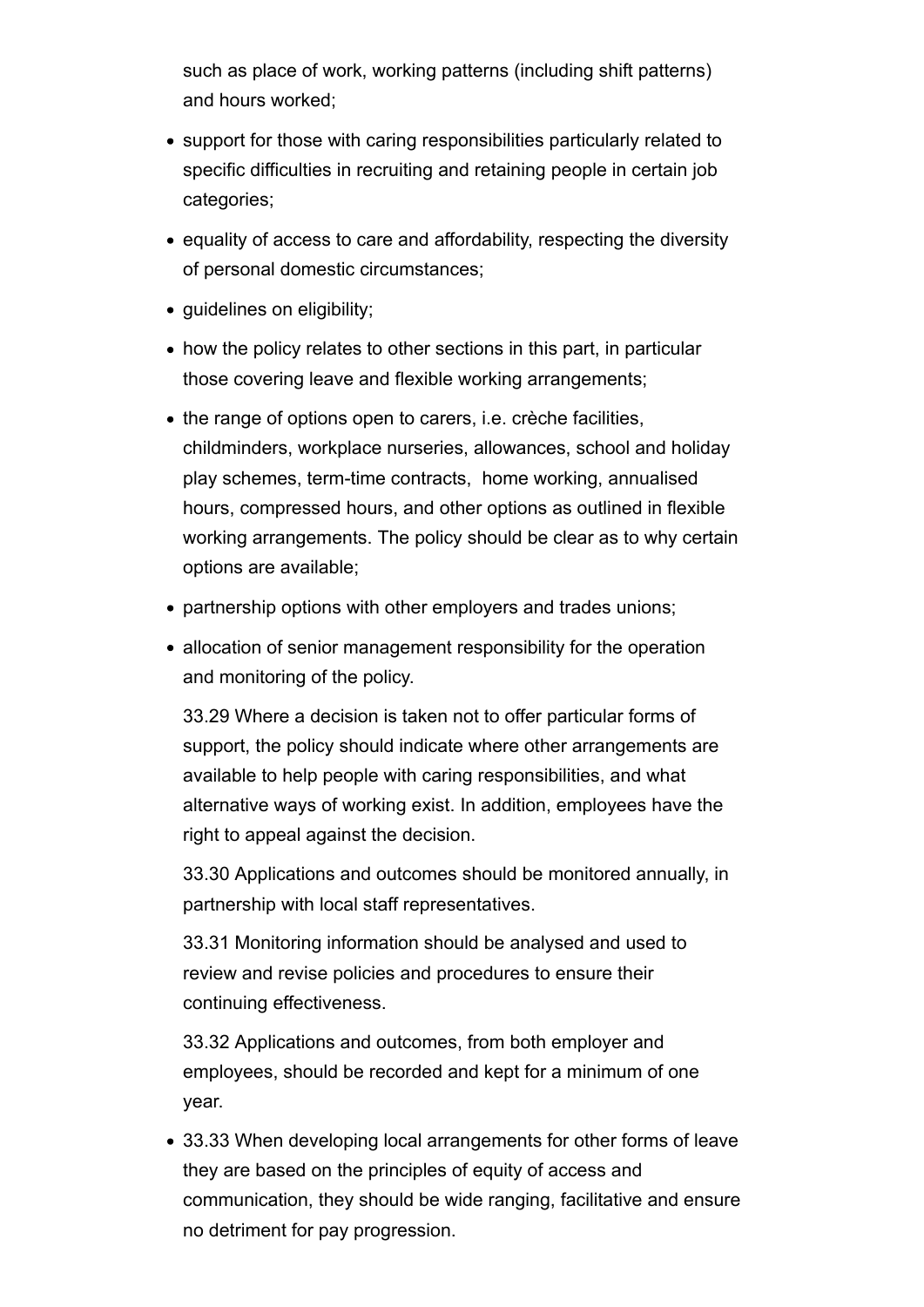33.34 This should be a separate provision from either maternity or maternity support (paternity) leave, adoption leave (see Section 15), and Shared Parental Leave (SPL), and should provide a nontransferable individual right to at least 18 weeks' leave. Leave is normally unpaid, but may be paid by local agreement.

33.35 Parental leave should be applicable to any employee in the NHS who has nominated caring responsibility for a child under the age of 18.

33.36 Leave arrangements need to be as flexible as possible, so that the leave may be taken in a variety of ways, by local agreement. Parental leave can be added to periods of maternity support (paternity) leave, maternity leave, adoption leave, and Shared Parental Leave.

33.37 Notice periods should not be unnecessarily lengthy and should reflect the period of leave required. Employers should only postpone leave in exceptional circumstances and give written reasons. Employees may also postpone or cancel leave that has been booked with local agreement.

33.38 During parental leave the employee retains all of his/her contractual rights, except remuneration and should return to the same job after it. Pension rights and contributions shall be dealt with in accordance with NHS Superannuation Regulations. Periods of parental leave should be regarded as continuous service.

33.39 It is good practice for employers to maintain contact (within agreed protocols) with employees while they are on parental leave.

33.40 Information on shared parental leave in the NHS can be found at Section 15.

33.41 Staff not eligible for occupational shared parental pay may be entitled to statutory pay during shared parental leave. To qualify for statutory pay the employee and their partner must first meet certain qualifying conditions as described in the relevant legislation. Details of the qualifying conditions can be found on www.gov.uk.

33.42 This form of leave should cover a range of needs as described at the beginning of this section, from domestic emergencies through to bereavement/compassionate leave (see below).

33.43 These provisions should cover all employees.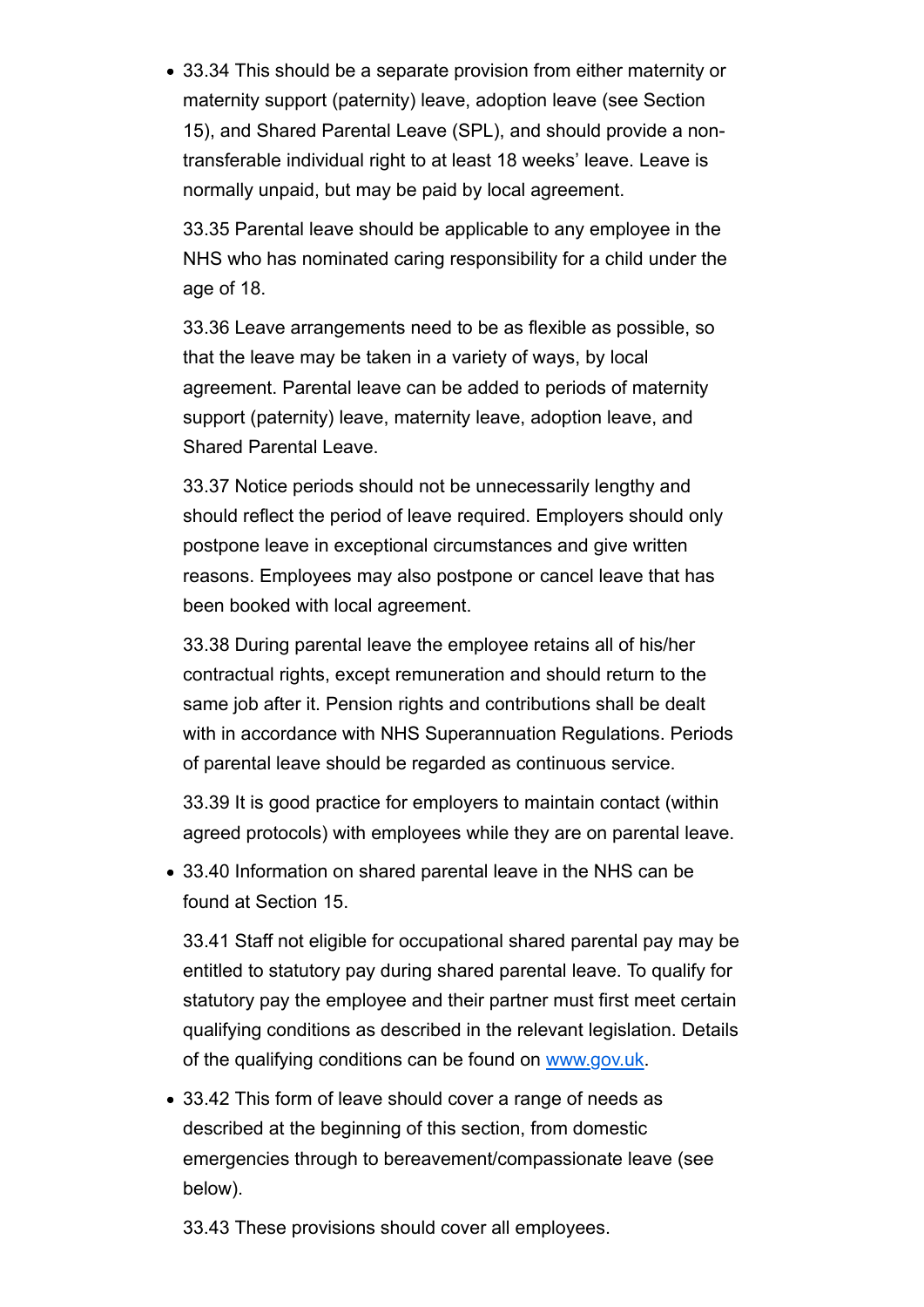33.44 Payment may be made by local agreement, but the expectation is that relatively short periods of leave for emergencies will be paid.

33.45 If the need for time off continues, other options may be considered, such as a career break.

33.46 Applicants for the above forms of leave should be entitled to a written explanation if the application is declined.

33.47 Appeals against decisions to decline an application for leave should be made through the grievance procedure.

33.48 Bereavement/compassionate leave is leave that is granted to an employee if they experience the bereavement of a dependant. Also see Section 23.

33.49 Employees have a statutory right from day one of their employment to bereavement/compassionate leave.

33.50 Policies developed in partnership with local staff side representatives should entitle employees to paid bereavement/compassionate leave including for funeral/memorial services taking into account all religious or belief obligations. The policy should be used in conjunction with other relevant policies for example sickness absence and flexible working. See section 15 regarding statutory legislation for employees who suffer a stillbirth after 24 weeks.

33.51 Employers will need to ensure that their leave policies and procedures regarding balancing work and personal life operate fairly and transparently and do not advantage any group of staff over another.

33.52 All applications and outcomes should be recorded, and records should cover all information necessary to ensure that there is equitable access to leave provisions. Each leave provision, including applications for and decisions about, should be reviewed annually by employers in partnership with local staff representatives.

33.53 Applications and outcomes should be recorded and monitored in partnership with local staff side representatives, and data analysed and used to review and revise policies and procedures to ensure their continuing effectiveness and equity of access.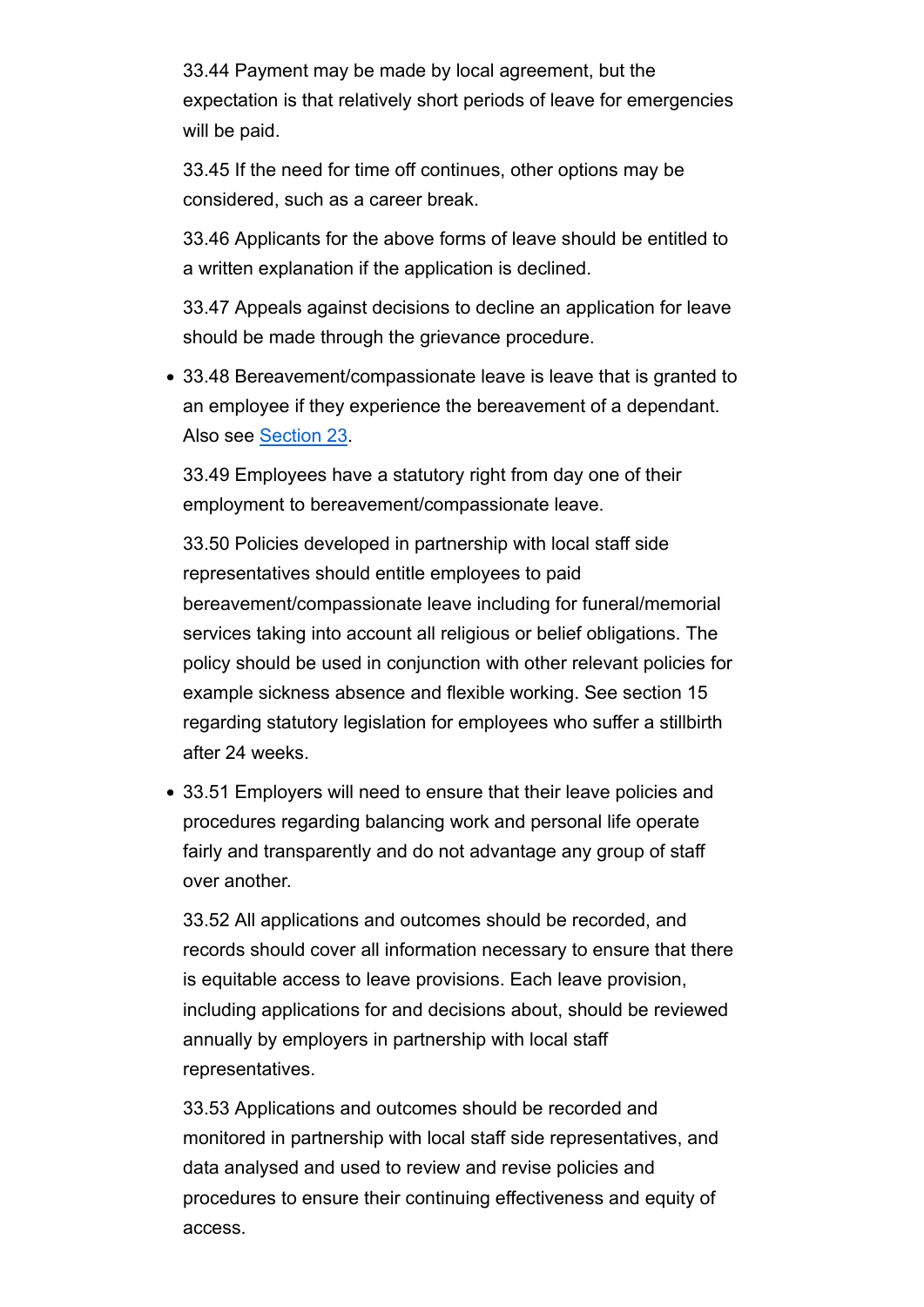#### **Section 33: Balancing work and personal life (Scotland & NI)**

33.1 A positive work/life balance benefits both NHS employees through improved health and wellbeing, and employers as staff are more productive and satisfied at work. Employers should have a strategic response to this issue and any policies supporting work/life balance should be agreed in partnership and should seek to balance the requirements of delivering a first-class service with the needs of employees.

33.2. Key to achieving work life balance is the provision and availability of flexible working opportunities. Flexible working can be an effective means of supporting staff as part of a wider commitment by the NHS to improve the quality of working life. It also supports the retention of existing staff including those returning to work after maternity leave

33.3 In addition NHS employers should provide employees with access to leave arrangements which recognise the additional personal commitments staff may have. This form of leave should cover a wide range of needs including, but not limited to, parental responsibilities, carer's leave, time off for dependants, personal and family reasons, civic/public duties, domestic crisis/emergencies e.g. fire/flooding, being the victim of crime (including hate crime) and bereavement. It should take into account all religious or belief obligations and associated activities. All forms of leave should have regard to legal requirements and the need to ensure equity of access across all protected characteristics.

33.4 All NHS employees have the 'right to request' flexible working. Policies should emphasise the benefits of flexible working arrangements, balancing work and personal life and employment breaks (Section 34)

33.5 In considering the provisions of this section employers should also have regard to the provisions in Sections 2 (England and Wales) or Section 2 (Scotland and Northern Ireland), Maintaining round the clock services and Annex 29: Principles for harmonised on-call arrangements.

33.6 Employers are required to consider flexible working options for all staff in the workplace, for example:

• staff with a disability and staff with health conditions;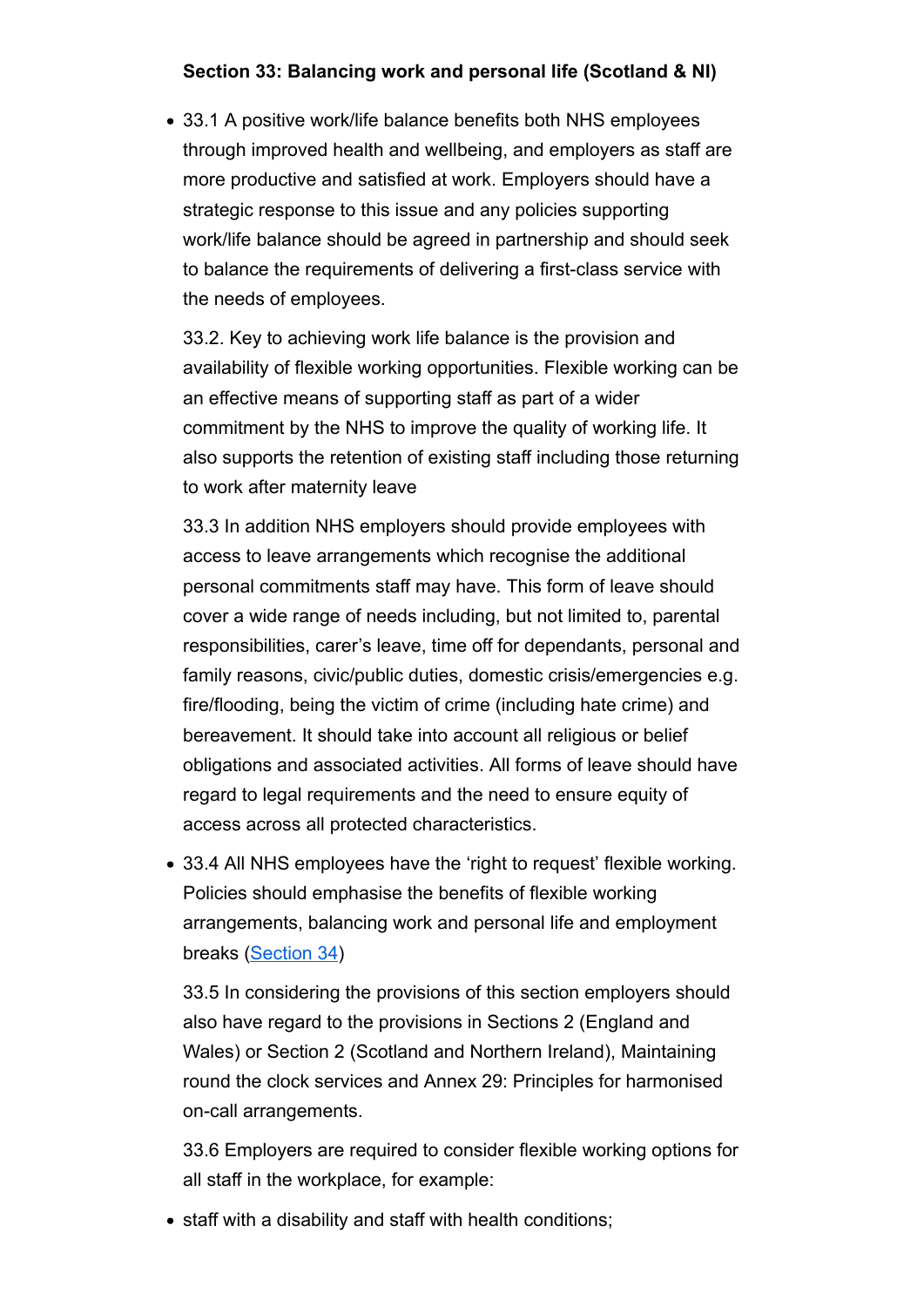- staff returning to work following maternity/paternity leave, parental leave, adoption leave or Shared Parental Leave;
- staff in need of temporary changes to their employment arrangements, for example, following a domestic crisis, bereavement or sickness absence.
- staff with caring responsibilities

33.7 The UK population is ageing and the number of people living with long term conditions is increasing. NHS employers are likely to see the number of employees requesting to work flexibly grow as its own workforce ages and these employees are supported to stay in work.

33.8 New working arrangements should only be introduced by mutual agreement, whether sought by the employee or the employer.

33.9 Policies for flexible working should be made clear to all employees. Flexible working arrangements should be available to all employees. All jobs should be considered for flexible working; if this is not possible the employer must provide written, objectively justifiable reasons for this and give a clear, demonstrable operational reason why this is not practicable. Employees have a right to appeal the decision.

33.10 Employers should develop policies on flexible working which, as far as is practicable, should include:

- part-time working, where a person works to a pattern and number of hours by mutual agreement;
- job sharing, where two or more people share the responsibilities of one or more fulltime job(s), dividing the hours, duties and pay between them;
- flexi-time, where employees can choose their own start and finish time around fixed core hours;
- annual hours contracts, where people work a specific number of hours each year, with the hours being unevenly distributed throughout the year.
- flexible rostering, using periods of work of differing lengths within an agreed overall period;
- compressed hours, where employees work their total number of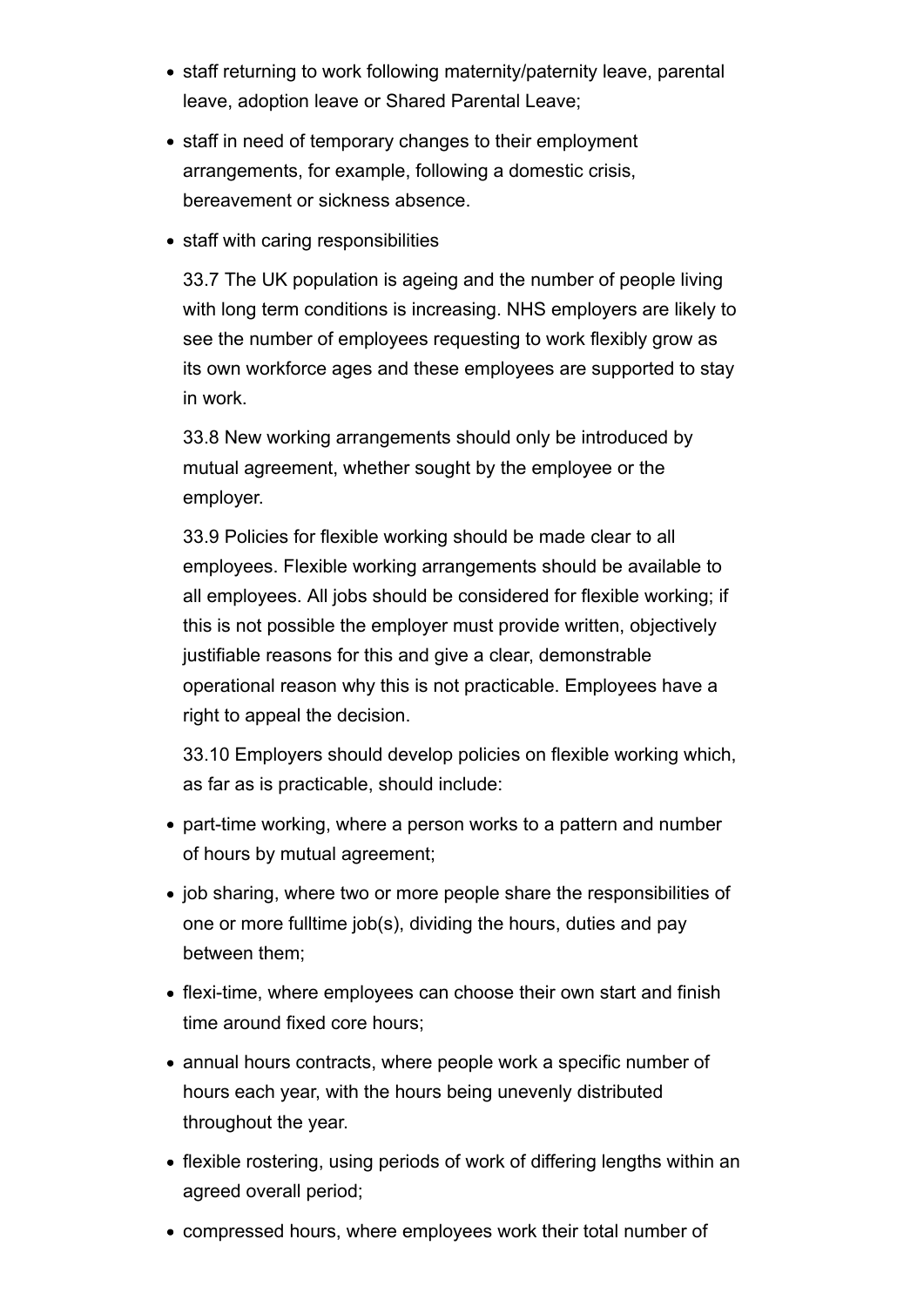agreed hours over fewer working days for example compressing a five day working week into four days

- term-time working, where people work during the school term but not during school holidays;
- school-time contracts;
- tele-working, where people work from home for all or part of their hours with a computer or telecommunication link to their organisation;
- voluntary reduced working time, where people work reduced hours by agreement at a reduced salary;
- fixed work patterns where, by agreement, days off can be irregular to enable, for example, separated parents to have access to their children and flexible rostering;
- flexible retirement depending on the pension scheme of the individual staff member.
- varieties of shift patterns that enable the service to balance its need as well as allow staff to have a work life balance.

33.11 There should be a clear procedure for application for flexible working, agreed by employers and local staff representatives. Employers should make reference to the ACAS Code of Practice and guidance in this respect which can be found at www.acas.org.uk.

33.12 All people with flexible working arrangements should have access to standard terms and conditions of employment, on an equal or pro-rata basis, unless different treatment can be justified for operational reasons. Working hours should be compliant with the Working Time Directive (WTD).

33.13 All NHS employers must have a carer's policy to address the needs of people with caring responsibilities and to meet the requirements of the 'right to request' flexible working legislation for carers of children and dependant adults (see Employment Relations Act for

definition of 'carer'). This policy should emphasise the benefits of flexible working arrangements, balancing work and personal life and employment breaks (Section 34)

33.14 A carer's policy will cover both child and dependant care.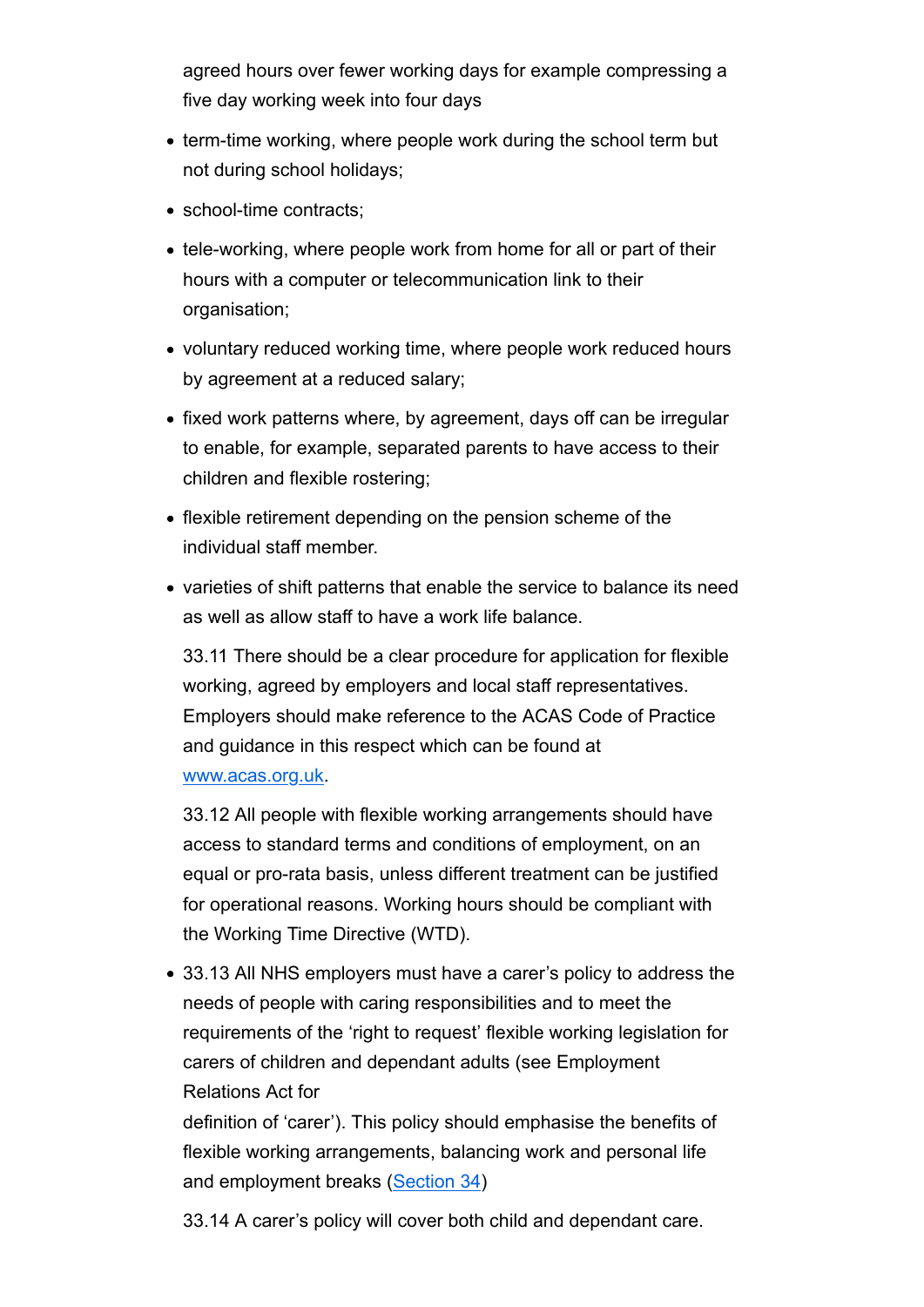33.15 Childcare covers a range of care choices for children from birth up to age 14 years and a child with disabilities up to the age of 18 years.

33.16 Dependant care covers a range of options to meet the needs of dependant adults including the needs of dependant young people over the age of 14, where an employee is involved in substantial and regular care sufficient for them to seek a change in their permanent contract of employment.

33.17 Dependant care should also cover (but not be restricted to) care of older relatives, a civil partner, spouse, or a partner, those with a disability who may require hospital or care appointments/assessments and such related matters.

33.18 The policy should be drawn up jointly between employers and local staff side representatives. This should cover:

- the needs of those with caring responsibilities relative to matters such as place of work, working patterns (including shift patterns) and hours worked;
- support for those with caring responsibilities particularly related to specific difficulties in recruiting and retaining people in certain job categories;
- equality of access to care and affordability, respecting the diversity of personal domestic circumstances;
- guidelines on eligibility;
- how the policy relates to other sections in this part, in particular those covering leave and flexible working arrangements;
- the range of options open to carers, i.e. crèche facilities, childminders, workplace nurseries, allowances, school and holiday play schemes, term-time contracts, home working, annualised hours, compressed hours, and other options as outlined in flexible working arrangements. The policy should be clear as to why certain options are available;
- partnership options with other employers and trades unions;
- allocation of senior management responsibility for the operation and monitoring of the policy.

33.19 Where a decision is taken not to offer particular forms of support, the policy should indicate where other arrangements are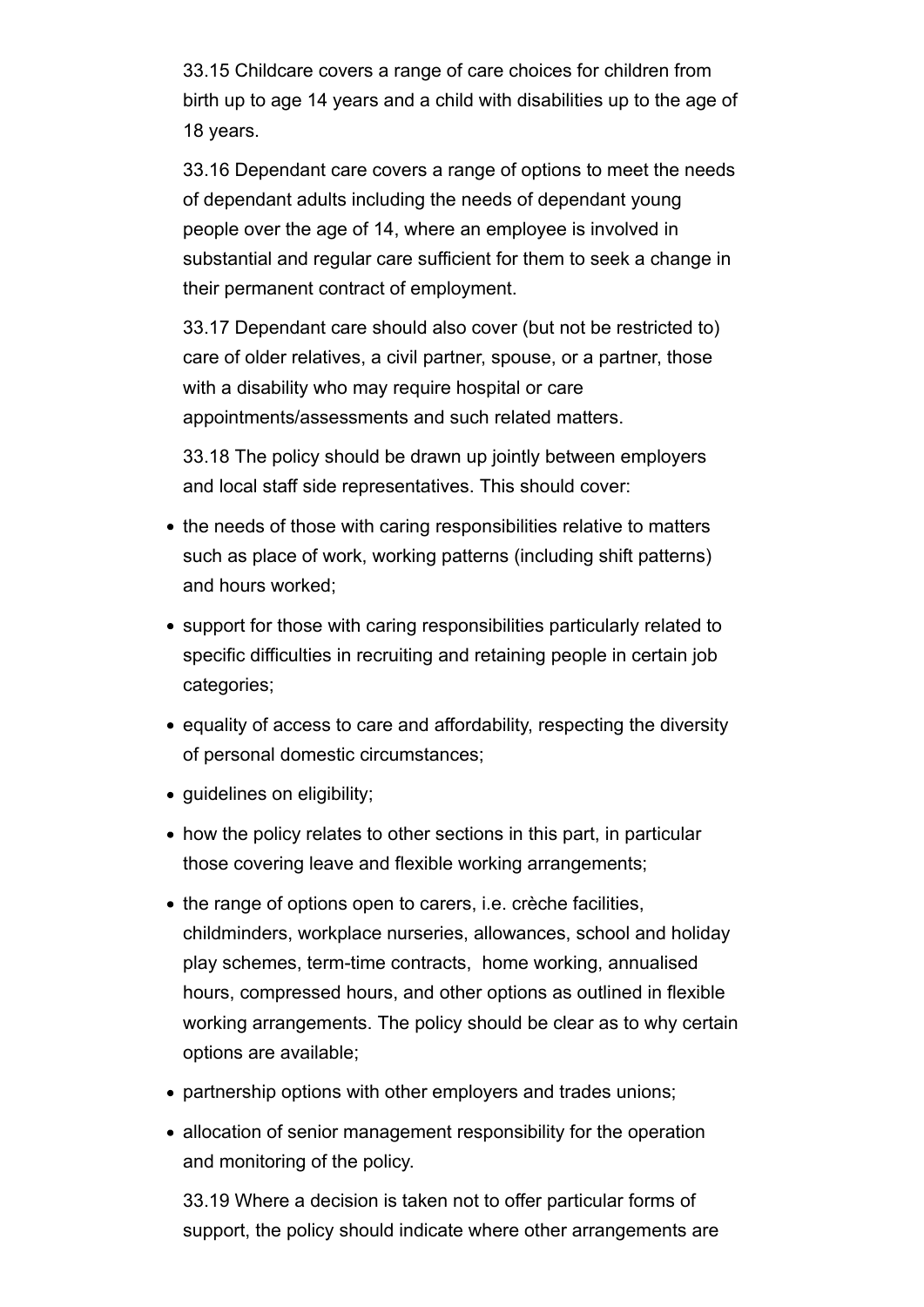available to help people with caring responsibilities, and what alternative ways of working exist. In addition, employees have the right to appeal against the decision.

33.20 Applications and outcomes should be monitored annually, in partnership with local staff representatives.

33.21 Monitoring information should be analysed and used to review and revise policies and procedures to ensure their continuing effectiveness.

33.22 Applications and outcomes, from both employer and employees, should be recorded and kept for a minimum of one year.

- 33.23 When developing local arrangements for other forms of leave they are based on the principles of equity of access and communication, they should be wide ranging, facilitative and ensure no detriment for pay progression.
- 33.24 This should be a separate provision from either maternity or maternity support (paternity) leave, adoption leave (see section 15), and Shared Parental Leave (SPL), and should provide a nontransferable individual right to at least 18 weeks' leave. Leave is normally unpaid, but may be paid by local agreement.

33.25 Parental leave should be applicable to any employee in the NHS who has nominated caring responsibility for a child under the age of 18.

33.26 Leave arrangements need to be as flexible as possible, so that the leave may be taken in a variety of ways, by local agreement. Parental leave can be added to periods of maternity support (paternity) leave, maternity leave, adoption leave, and Shared Parental Leave.

33.27 Notice periods should not be unnecessarily lengthy and should reflect the period of leave required. Employers should only postpone leave in exceptional circumstances and give written reasons. Employees may also postpone or cancel leave that has been booked with local agreement.

33.28 During parental leave the employee retains all of his/her contractual rights, except remuneration and should return to the same job after it. Pension rights and contributions shall be dealt with in accordance with NHS Superannuation Regulations. Periods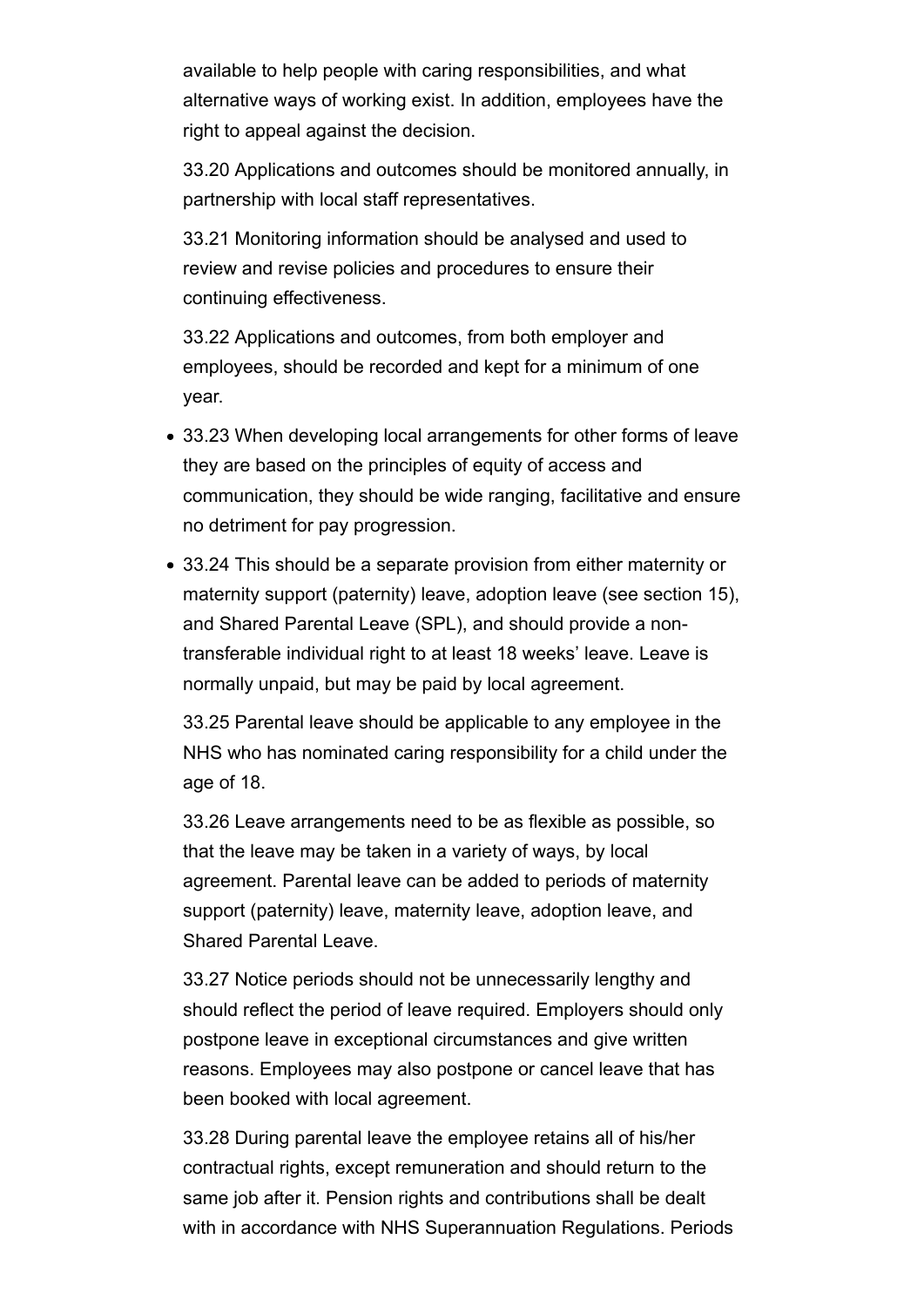of parental leave should be regarded as continuous service.

33.29 It is good practice for employers to maintain contact (within agreed protocols) with employees while they are on parental leave.

33.30 Information on shared parental leave in the NHS can be found at Section 15.

33.31 Staff not eligible for occupational shared parental pay may be entitled to statutory pay during shared parental leave. To qualify for statutory pay the employee and their partner must first meet certain qualifying conditions as described in the relevant legislation. Details of the qualifying conditions can be found on the www.gov.uk.

33.32 This form of leave should cover a range of needs as described at the beginning of this section, from domestic emergencies through to bereavement/compassionate leave (see below).

33.34 These provisions should cover all employees.

33.35 Payment may be made by local agreement, but the expectation is that relatively short periods of leave for emergencies will be paid.

33.36 If the need for time off continues, other options may be considered, such as a career break.

33.37 Applicants for the above forms of leave should be entitled to a written explanation if the application is declined.

33.38 Appeals against decisions to decline an application for leave should be made through the grievance procedure.

33.39 Bereavement/compassionate leave is leave that is granted to an employee if they experience the bereavement of a dependant. Also see Section 23.

33.40 Employees have a statutory right from day one of their employment to bereavement/compassionate leave.

33.41 Policies developed in partnership with local staff side representatives should entitle employees to paid bereavement/compassionate leave including for funeral/memorial services taking into account all religious or belief obligations. The policy should be used in conjunction with other relevant policies for example sickness absence and flexible working. See section 15 regarding statutory legislation for employees who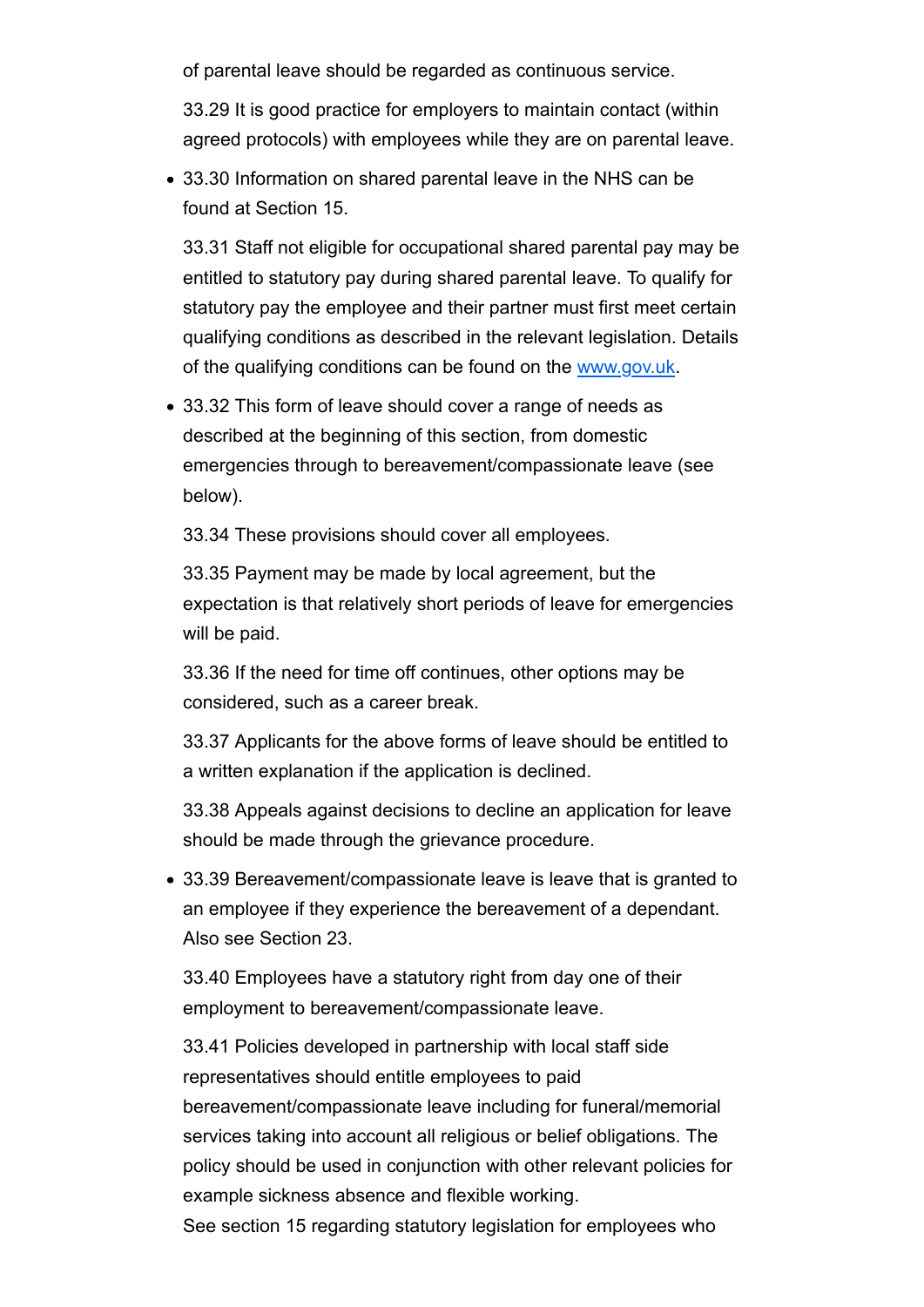suffer a stillbirth after 24 weeks.

33.42 Employers will need to ensure that their leave policies and procedures regarding balancing work and personal life operate fairly and transparently and do not advantage any group of staff over another.

33.43 All applications and outcomes should be recorded, and records should cover all information necessary to ensure that there is equitable access to leave provisions. Each leave provision, including applications for and decisions about, should be reviewed annually by employers in partnership with local staff representatives.

33.44 Applications and outcomes should be recorded and monitored in partnership with local staff side representatives, and data analysed and used to review and revise policies and procedures to ensure their continuing effectiveness and equity of access.

#### **Section 34: Employment break scheme**

34.1 NHS employers should provide all staff with access to an unpaid employment break scheme.

34.2 The scheme should be agreed between employers and local staff representatives.

34.3 The scheme should be viewed with other sections in this handbook, particularly those relating to flexible working, balancing work and personal life and provisions for carers, as part of the commitment to arrangements which enable employees to balance paid work with their other commitments and responsibilities.

34.4 The scheme should also enable employers to attract and retain the experience of staff, consistent with the NHS commitment to the provision of high quality healthcare.

34.5 The scheme should provide for people to take a longer period away from work than that provided for by the parental leave and other leave arrangements.

34.6 The scheme should explicitly cover the main reasons for which employment breaks can be used, including but not limited to childcare, eldercare, care for another dependant, training, study leave or work abroad. It should also indicate that other reasons will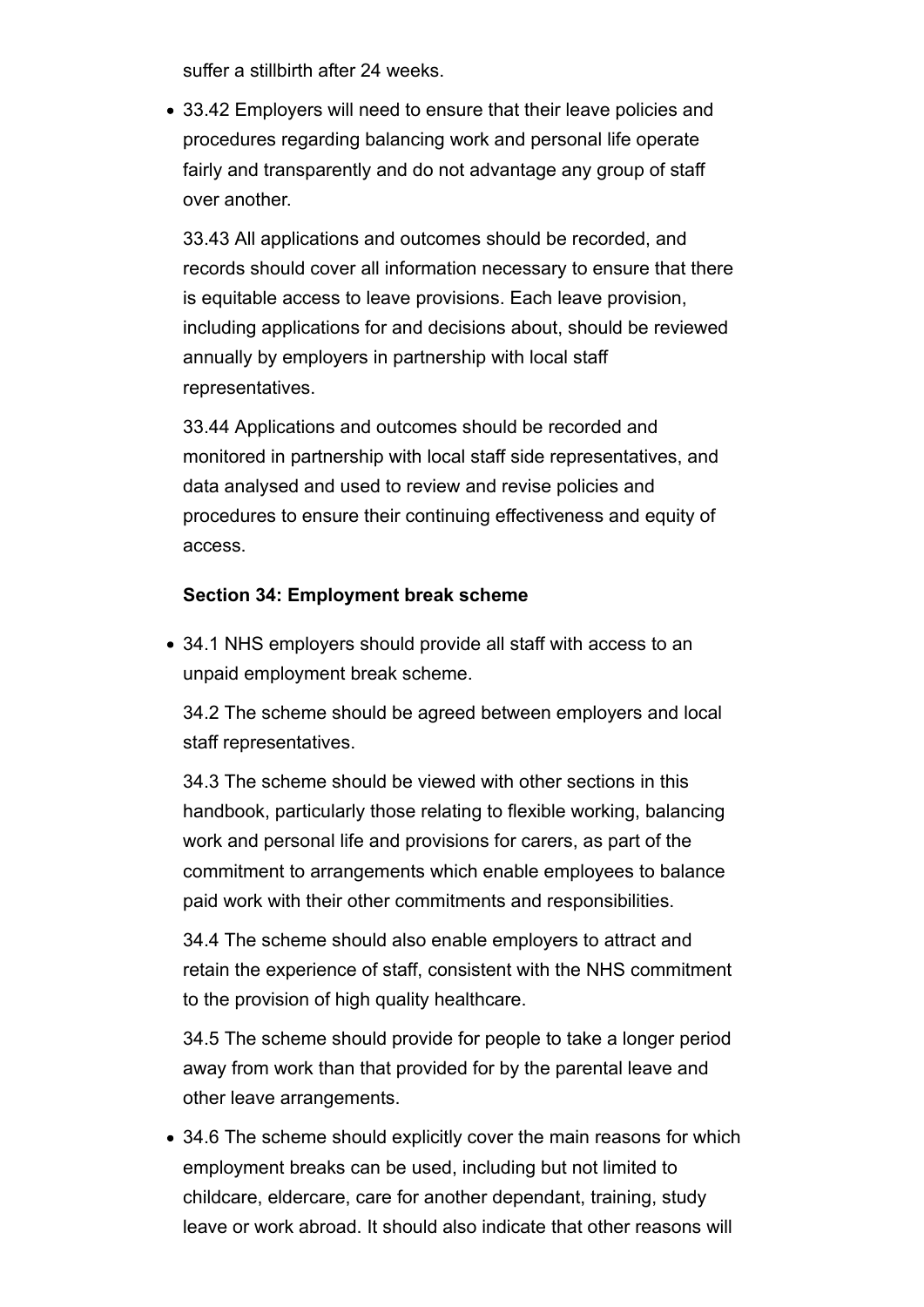be considered on their merits.

34.7 People on employment breaks will not normally be allowed to take up paid employment with another employer, except where, for example, work overseas or charitable work could broaden experience. In such circumstances written authority from the employer would be necessary.

34.8 The employment break scheme should normally be open to all employees who have a minimum of 12 months of service.

34.9 Applications should be submitted in writing and notice periods should be clearly stated in an agreement between the employee and employer.

34.10 The maximum length of break should be five years.

34.11 It should be possible to take breaks, either as a single period or as more than one period.

34.12 The minimum length of break should be three months.

34.13 The length of any break should balance the needs of the applicant with the needs of the service.

34.14 The scheme should have provision for breaks to be extended with appropriate notice, or for early return from breaks.

34.15 All breaks should be subject to an agreement between the employer and applicant before the break begins (see also separate provisions in Section 12). The agreement should cover:

- the effect of the break on various entitlements related to length of service;
- a guarantee that, if the applicant returns to work within one year, the same job will be available, as far as is reasonably practicable;
- if the break is longer than one year, the applicant may return to as similar a job as possible;
- return to work at the equivalent salary level, reflecting increases awarded during the break;
- the notice period required before the return to work should be two months if the break is less than a year and six months if the break is more than a year;
- arrangements for keeping in touch during the break;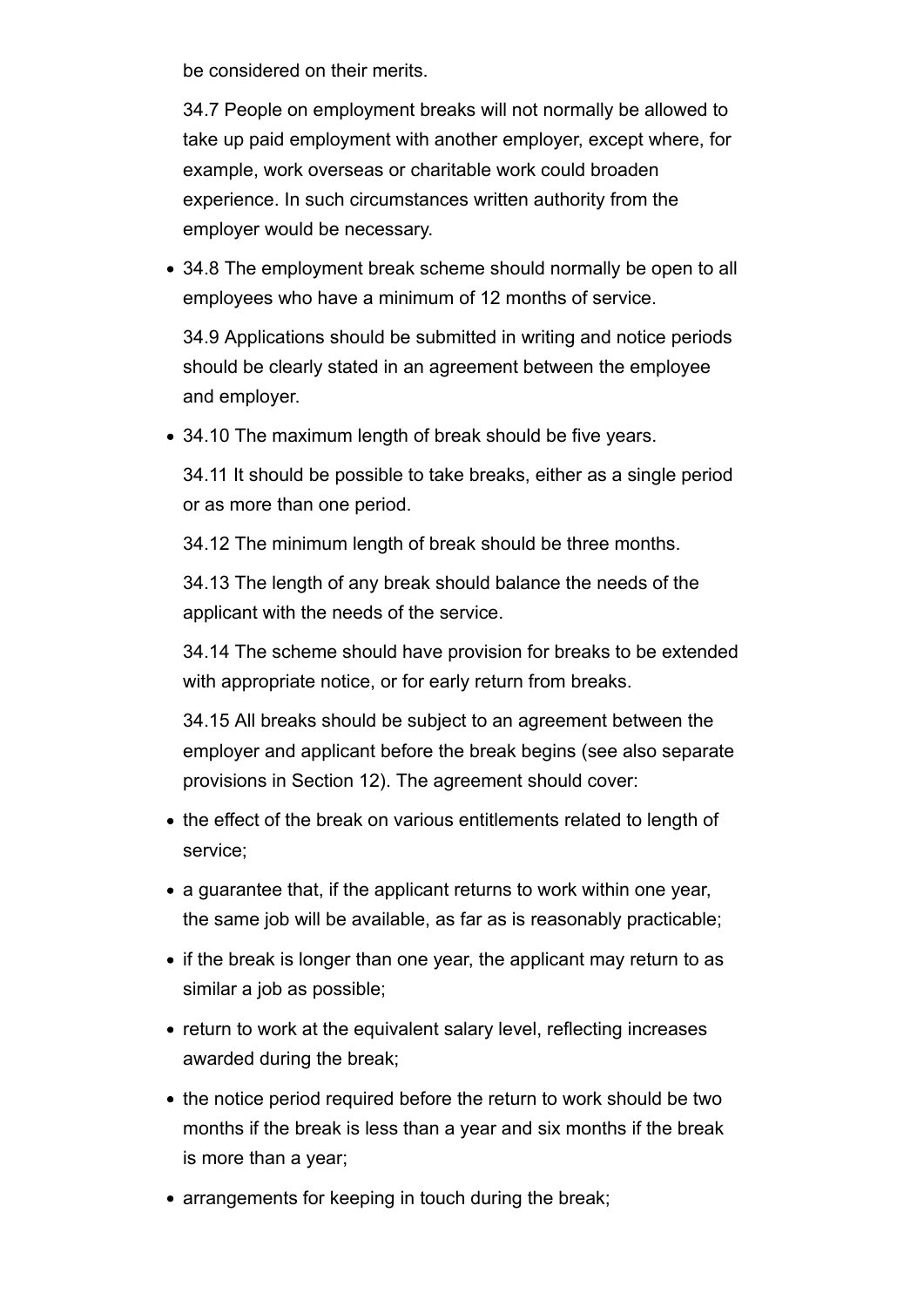- requirements on the applicant to keep up to date with their relevant professional registration needs, including attendance at specified training courses and conferences, and any assistance the employer may give in the support of this;
- training arrangements for re-induction to work;
- any other conditions required either by the employer or the applicant;
- NHS pension arrangements during the break. Further information for Scheme members in England and Wales can be obtained from the NHS Pensions website at www.nhsbsa.nhs.uk/Pensions. Members in Northern Ireland should refer to the HSC Pension Service website www.hscpensions.hscni.net. Members in Scotland should refer to the Scottish Public Pensions Agency circular 2009/13 which can be found on their website www.sppa.gov.uk
- 34.16 Applicants should not have to resign to take an employment break, although there will be a change to the contract of employment.

34.17 The period of the break should count toward continuous employment for statutory purposes.

34.18 Other provisions depending upon length of service, i.e. contractual redundancy payments, leave entitlements etc, should be suspended for the period of the break (see also separate provisions in Section 12).

34.19 Applicants should be entitled to a written reason for the refusal of any application.

34.20 Applicants may resort to the grievance procedure if a request for a break is refused.

34.21 All records of applications and decisions should be kept for a minimum of twelve months.

34.22 The operation of the scheme should be monitored annually by employers, in partnership with local staff representatives. This will include consideration of diversity data.

*Amendment number 40: NHS TCS Advisory Notice 01/2019*

### **Section 35: Unallocated**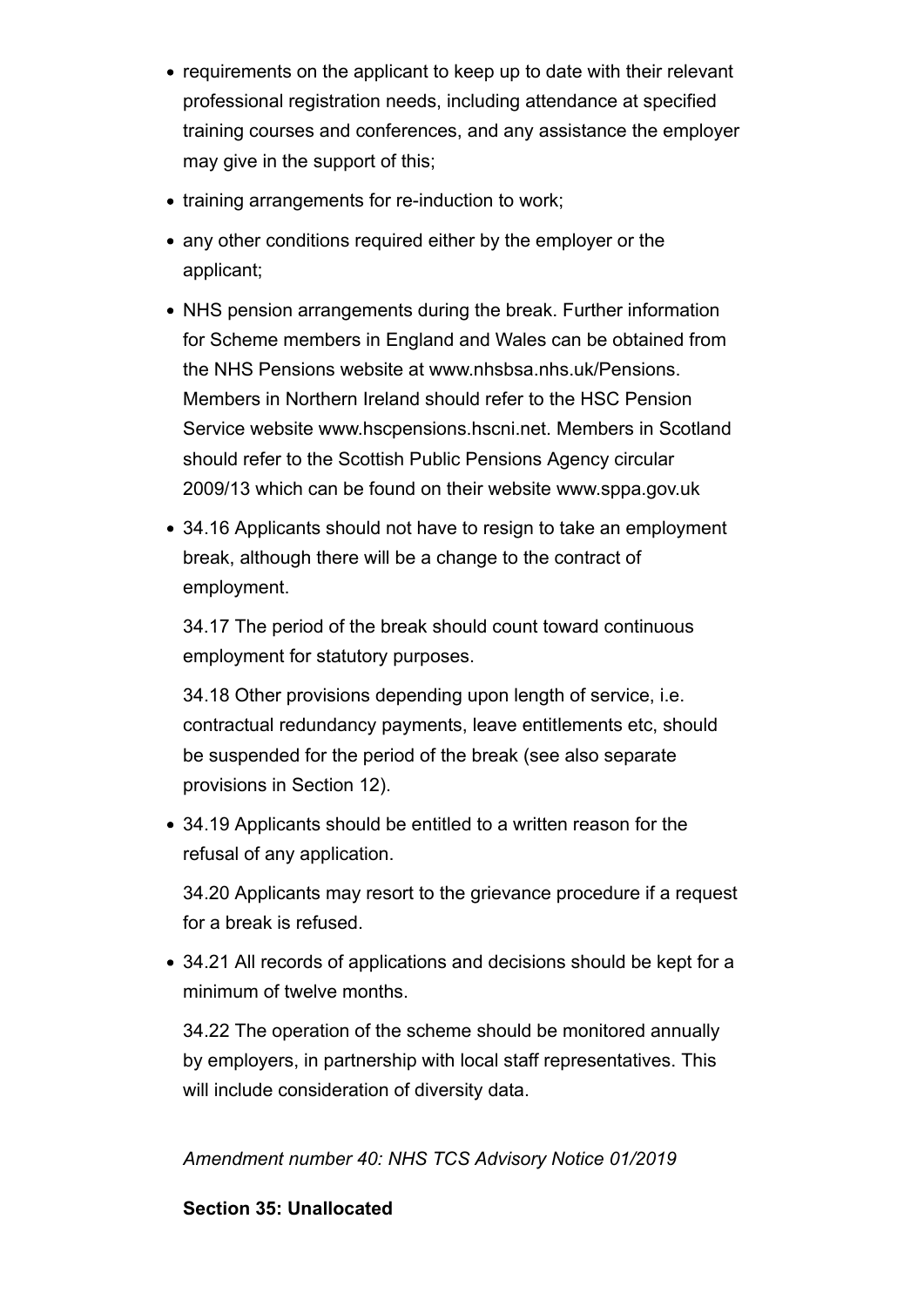• Unallocated

*Pay circular (AforC) 1/2019: amendment number 40*

### **Section 36: Unallocated**

• Unallocated

*Amendment number 40: NHS TCS Advisory Notice 01/2019*

### **Sections: 37 to 39 Unallocated**

*Amendment number 43*

*TCS Advisory Notice (01/2021)* 

Download this chapter

Part 5: Equal opportunities

# **Part 6: Operating the system**

### **Section 40: National bodies and procedures**

- 40.1 This Section describes the roles and functions of the following national bodies:
- The NHS Staff Council
- NHS Pay Review Bodies
- 40.2 The NHS Staff Council has overall responsibility for the system of pay and conditions of service described in this handbook.

40.3 Its remit includes:

- maintenance of the system of pay and conditions of service, including any variations to the national agreements;
- the negotiation of any variations in the harmonised national core conditions of service across the NHS, as set out in Part 3 of this handbook;
- the negotiation of any enabling agreements or variations in any enabling agreements, in respect of conditions of service which are not harmonised;
- the content of the national agreement and the general operation of the modernised NHS pay system, including any concerns about equal pay for work of equal value;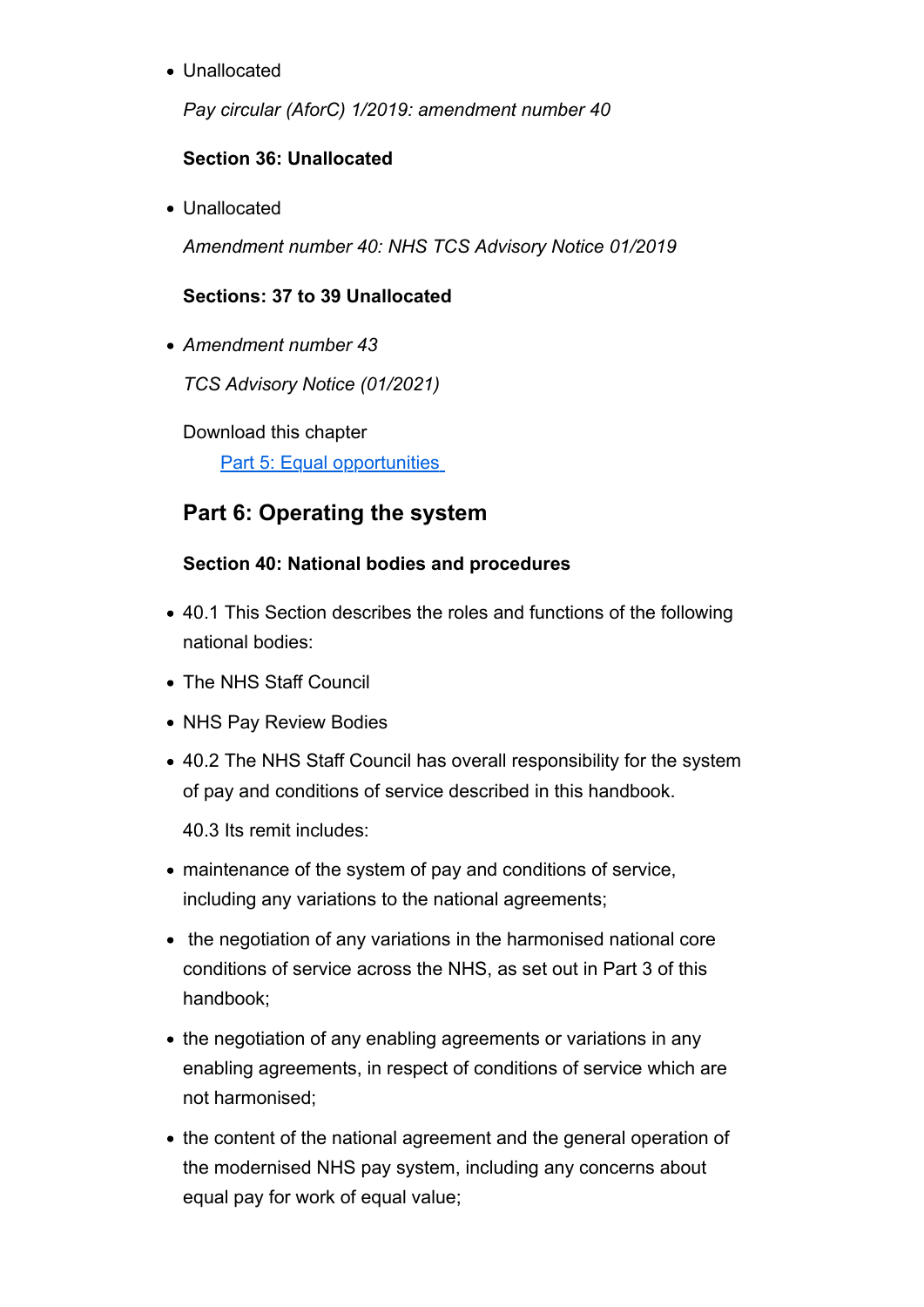• the discussion of any other general issues of common concern on pay and terms and conditions of service.

40.4 The NHS Staff Council will not negotiate pay settlements. However, the Government, employers and representatives of staff organisations, may initiate consultation in the Council where they believe recommendations by the NHS Pay Review Body may have brought pay out of line, for jobs of broadly equal weight, in a way which may not be justifiable under the relevant legislation. The NHS Staff Council may then draw this to the attention of the NHS Pay Review Body to consider possible corrective action.

40.5 The four UK Health Departments, all organisations representing NHS employers and all the nationally recognised staff organisations should have the right to be represented in this forum.

40.6 The NHS Staff Council will operate in a spirit of social partnership and will have joint chairs, one from representatives of staff organisations and one from representatives of employers. When both chairs are present, the functional chair will alternate each year.

40.7 There will be sufficient permanent members to ensure representation of all the groups described in paragraph 40.5. (Irrespective of the number of permanent members, decisions may only be reached by agreement between the two representative groups). Meetings of the Council will be hosted by agreement between the two representative groups, and the expenses of individual members will be borne by the organisations nominating them.

40.8 The employer representatives will include the employer representatives' chair and representatives of the UK Health Departments, the NHS Confederation, the Ambulance Services Association, and other employer representatives, including a primary care representative, a health authority or health board nominee and a representative of NHS foundation trusts. The employer representatives may invite one or more additional persons who appear to them to have special expertise or involvement in any of the items under discussion, to attend for the discussion of those items.

40.9 The staff representatives should both reflect membership in the NHS but also make some provision to ensure that smaller staff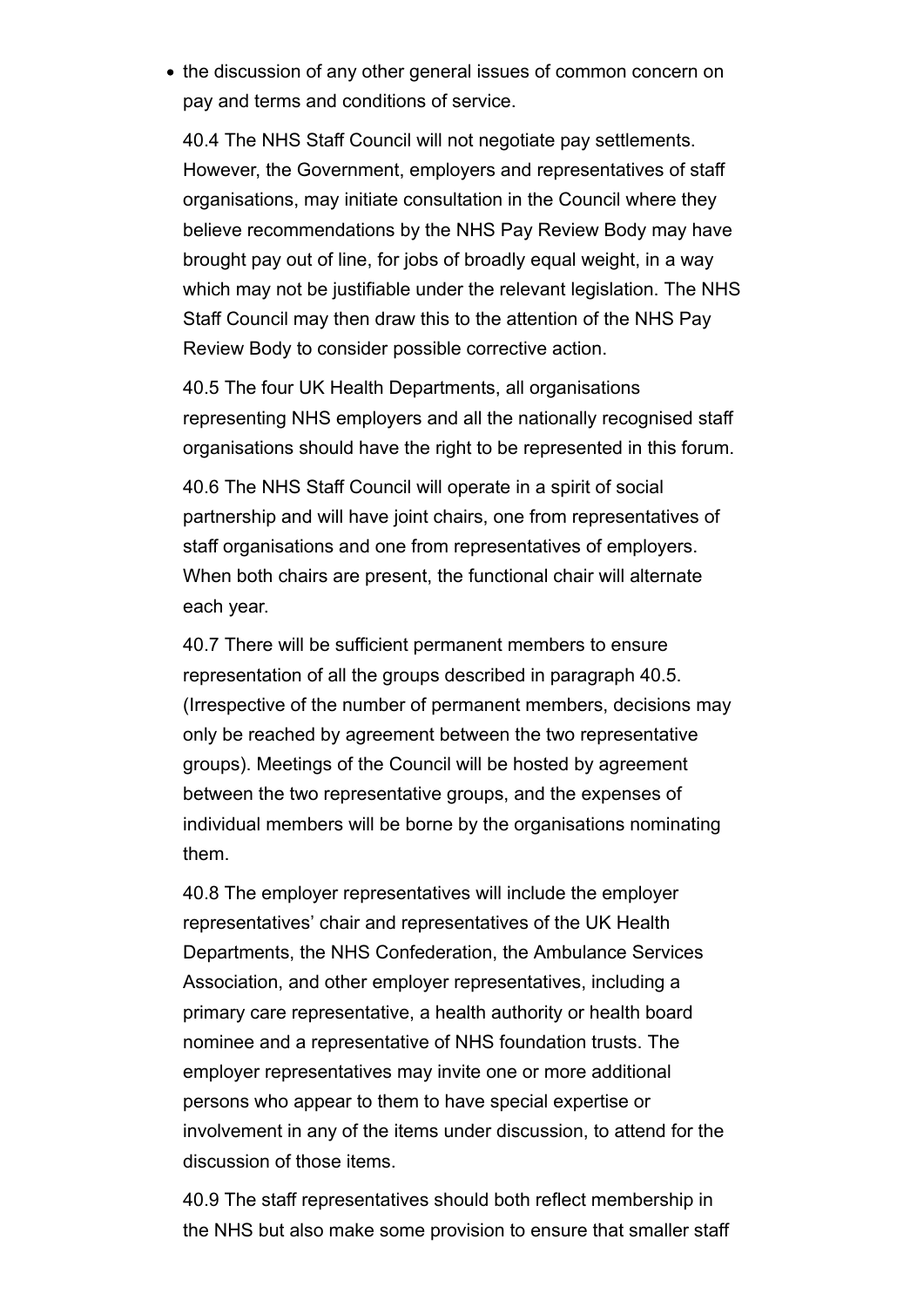organisations have a voice in the system. The weighting of membership among the staff representatives will be a matter for them to determine. The staff representatives may invite one or more additional persons who appear to them to have special expertise or involvement in any of the items under discussion, to attend for the discussion of those items.

40.10 The NHS Staff Council will not consider individual cases, which will continue to be resolved at individual employer level.

40.11 The NHS Staff Council will be scheduled to meet at least twice yearly but meetings may be cancelled by agreement if there is not enough business to justify a meeting.

40.12 The NHS Staff Council may form sub-groups to discuss analysis, evidence and issues with significant implications for a particular group, or to oversee particular parts of the system and make recommendations on them to the Council.

40.13 All decisions of the Council will require the formal agreement of the Secretary of State for Health and the Ministers of Health for Scotland, Northern Ireland and the National Assembly for Wales. Decisions of the NHS Staff Council will be reached by agreement of both employer and staff representatives.

40.14 An executive committee of the NHS Staff Council will meet at least four times a year, or more frequently if agreed necessary, to take forward the day-to-day business of the Council and to hear reports from any technical working groups that may be established.

40.15 The staff organisations with national recognition for the purposes of the NHS Staff Council are:

- British Association of Occupational Therapists (BAOT)
- British Dental Association
- British Medical Association (BMA)
- College of Podiatry (CoP)
- GMB
- Hospital Consultants and Specialists Association (HCSA)
- The British Dietetic Association (BDA)
- The British Orthoptic Society (BOS)
- The Chartered Society of Physiotherapy (CSP)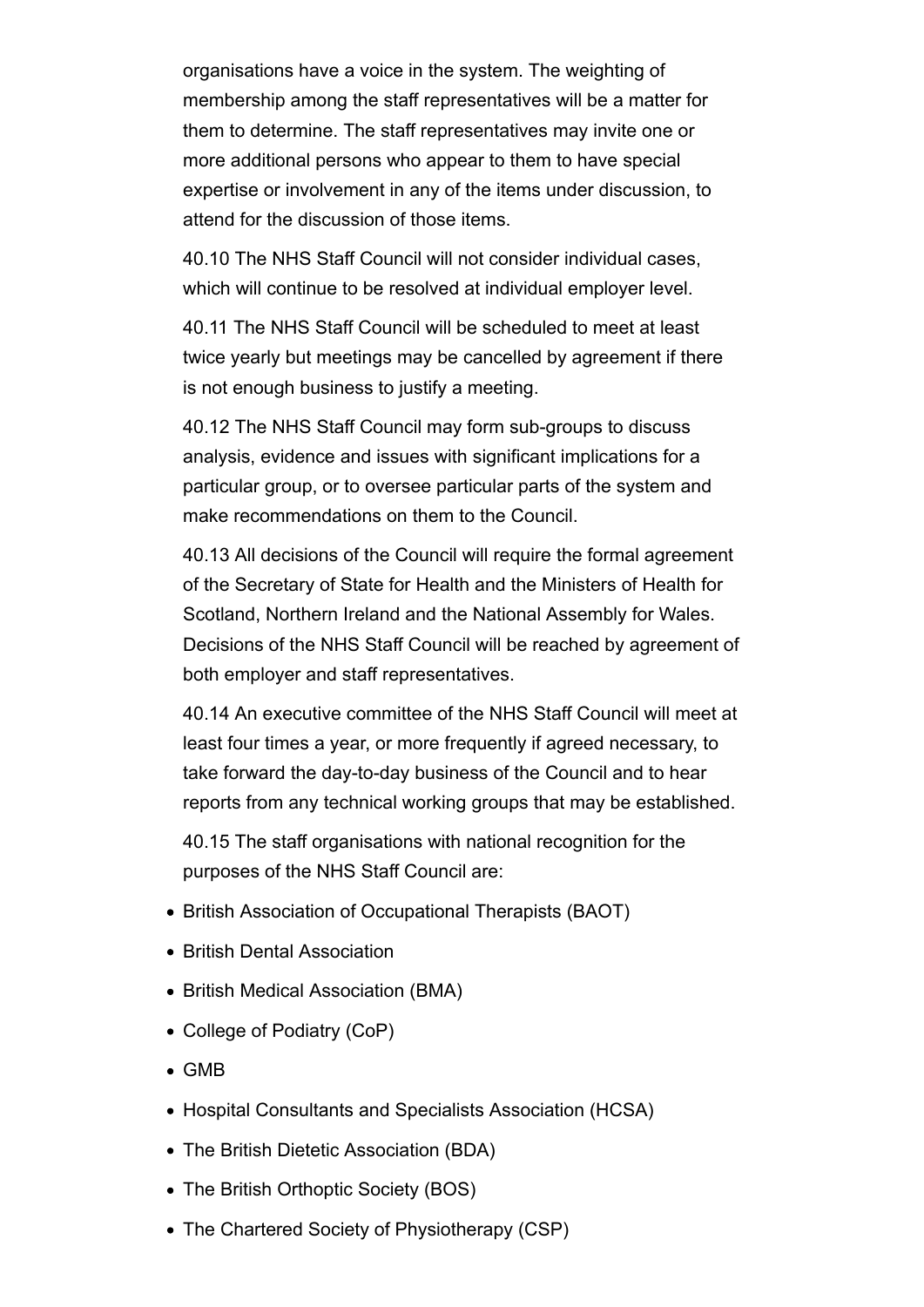- The Federation of Clinical Scientists (FCS)
- The Royal College of Midwives (RCM)
- The Royal College of Nursing (RCN)
- The Society of Radiographers (SoR)
- UNISON
- Unite
- 40.16 Changes to the operation of the NHS pay review bodies are approved by the Prime Minister, the Secretary of State for Health, the First Ministers for Scotland and Wales and the First Minister, Deputy First Minister and Minister for Health, Social Services and Public Safety in Northern Ireland.

40.17 The NHS pay review bodies are independent.

40.18 The NHS Pay Review Body will make recommendations on the remuneration of all staff employed in the NHS on the pay spine in Annexes 2 and 3.

40.19 The terms of reference for the NHS Pay Review Body include all staff employed in the NHS with the exception of doctors, dentists and very senior managers.

40.20 The NHS Pay Review Body is to have regard to the principle of equal pay for work of equal value in the NHS.

40.21 It will be open to the Government, the organisations representing staff or to employer organisations to make a case to the NHS Pay Review Body for awarding differential pay increases to staff with comparable job weights, or to make a case for national recruitment and retention premia, where they consider that this can be justified by differential labour market pressures and their impact on recruitment and retention. It will also be open to the government, the organisations representing staff or employer organisations to make a case for adjusting the differentials between pay bands.

40.22 Where, based on material factors, the NHS Pay Review Body recommends differential awards of these kinds, it should make explicit in its report the reasons for such recommendations.

40.23 Where higher awards to particular groups are justified by reference to material factors, the additional award should be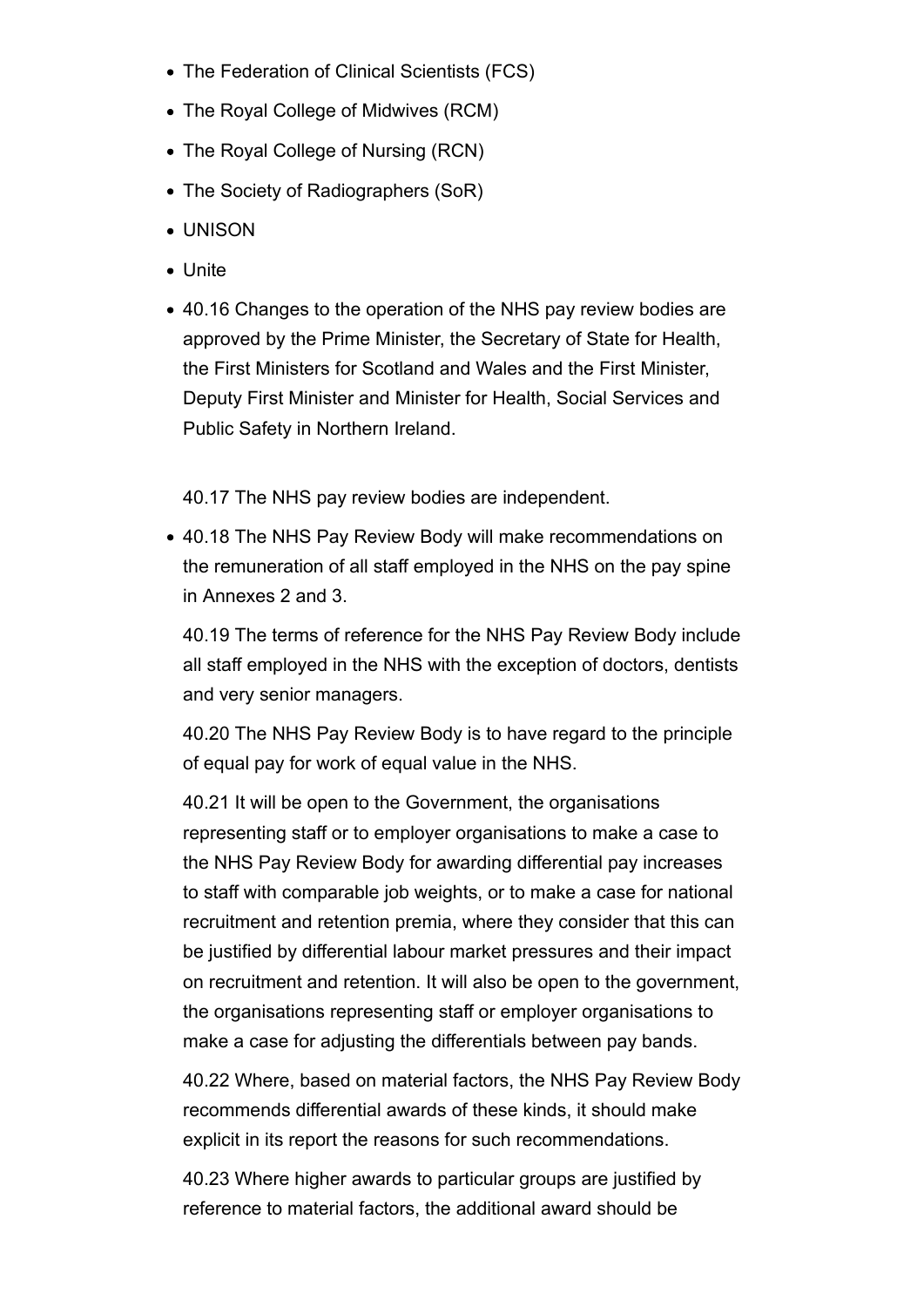separately identifiable and may typically take the form of a recruitment and retention premium. Any such additions should be periodically reviewed by the NHS Pay Review Body and may, over time, be adjusted or withdrawn to reflect changes in the relevant material factors. For instance, in the scale of labour market pressures and their impact on recruitment and retention.

- 40.24 The remuneration of medical and dental staff on the first pay spine is recommended by the Review Body on Doctors' and Dentists' Remuneration.
- 40.25 Final decisions on implementation of recommendations of either pay review body are a matter for the Prime Minister and relevant health ministers.

*\*1 Job evaluation handbook can be found on the NHS Employers website* 

*Amendment number 39: NHS TCS Advisory Notice 01/2018*

### **Sections: 41 to 46 Unallocated**

*Pay circular (Afor C) 2/2013: amendment number 28* 

Download this chapter

Part 6: Operating the system

## **Part 7: Maintenance**

#### **Section 47: Reviews, appeals and job evaluations**

- 47.1 As outlined in paragraph 40.4, the NHS Staff Council can be consulted by local employers or staff representatives on the interpretation of the agreement where there is an issue which may have wider applicability. Additionally, the NHS Staff Council will have a monitoring role in the identified areas, and where inconsistencies are emerging recommendations and advice will be given to local employers and staff representatives.
- 47.2 Every effort will be made to ensure that locally managers and staff are able to resolve differences without recourse to formal procedures. They should agree in partnership a procedure to resolve differences locally, based on the framework in Annex 19 (England) or Annex 19 (Scotland, Wales and Northern Ireland) or, in the case of disagreements over decisions on job profile matching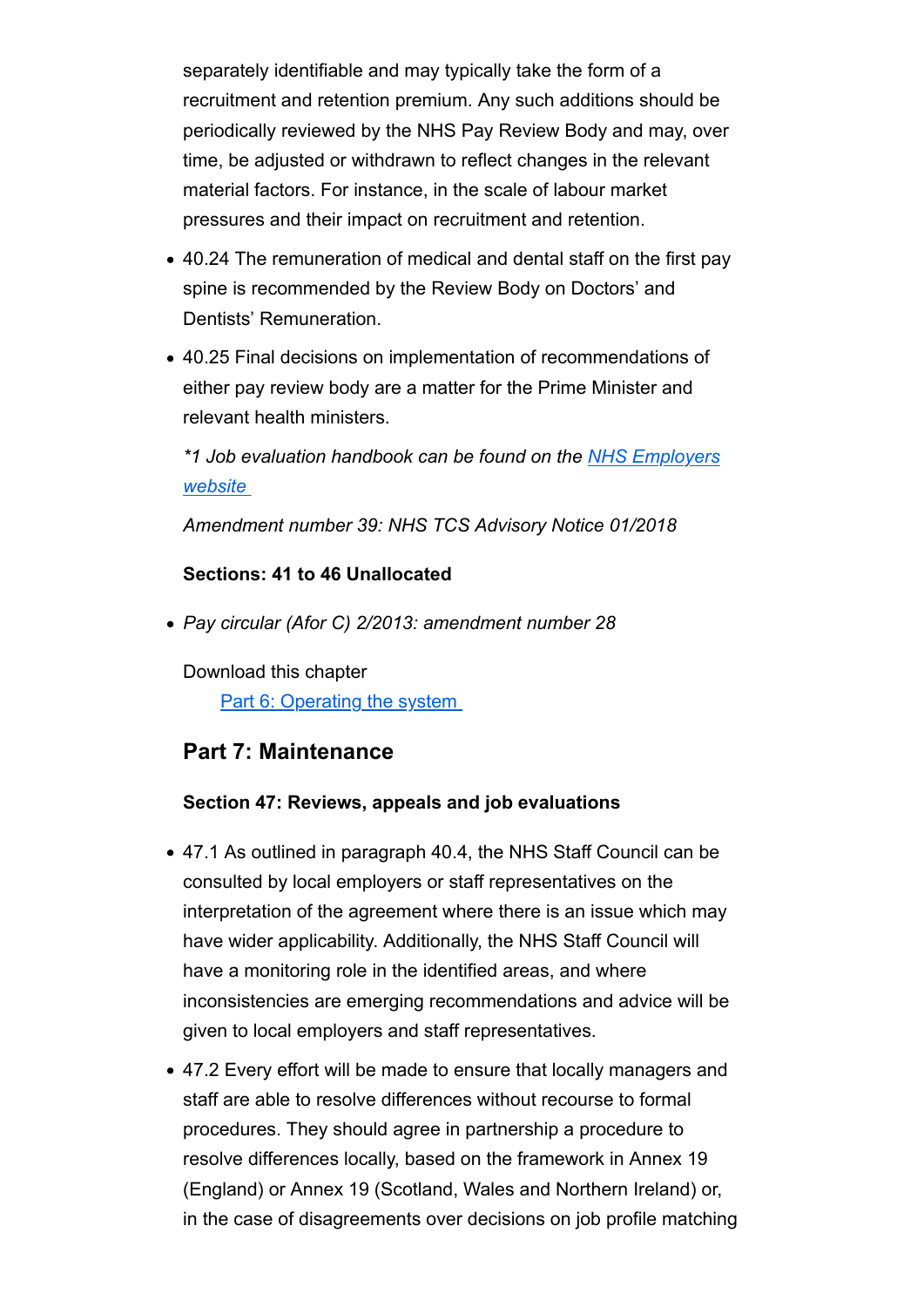or local job evaluations, based on the protocols set out in the Job Evaluation Handbook1 within three months (see paragraph 47.3).

47.3 Where appeals are upheld, the associated pay or benefits will normally be backdated to the date the appeal was lodged.

47.4 The Job Evaluation Handbook sets out protocols for resolving disagreements in relation to matching of jobs against national job evaluation profiles, or in relation to local job evaluations. Appeals may not be made against the evaluation of a nationally profiled post. There is a right to a review on the grounds that the post does not match the national profile but not on the grounds that the national profile is incorrect.

*1 Job evaluation handbook: http://www.nhsemployers.org/yourworkforce/pay-and-reward/pay/job-evaluation*

*Pay circular (AforC) 2/2013: amendment information note number 28*

Download this chapter

Part 7: Maintenance

## **Annex 1 - 3**

### **Annex 1: NHS employers**

- Unless the text indicates otherwise, any reference to NHS employers in this Handbook shall mean any of the following organisations:
- NHS trusts including Foundation Trusts
- Clinical commissioning groups
- Special health authorities
- The NHS Commissioning Board (NHS England)
- Monitor (NHS Improvement)
- NHS Trust Development Agency (NHS Improvement)
- The Health and Social Care Information Centre (NHS Digital)
- National Institute for Health and Care Excellence
- Health Education England
- Health Research Authority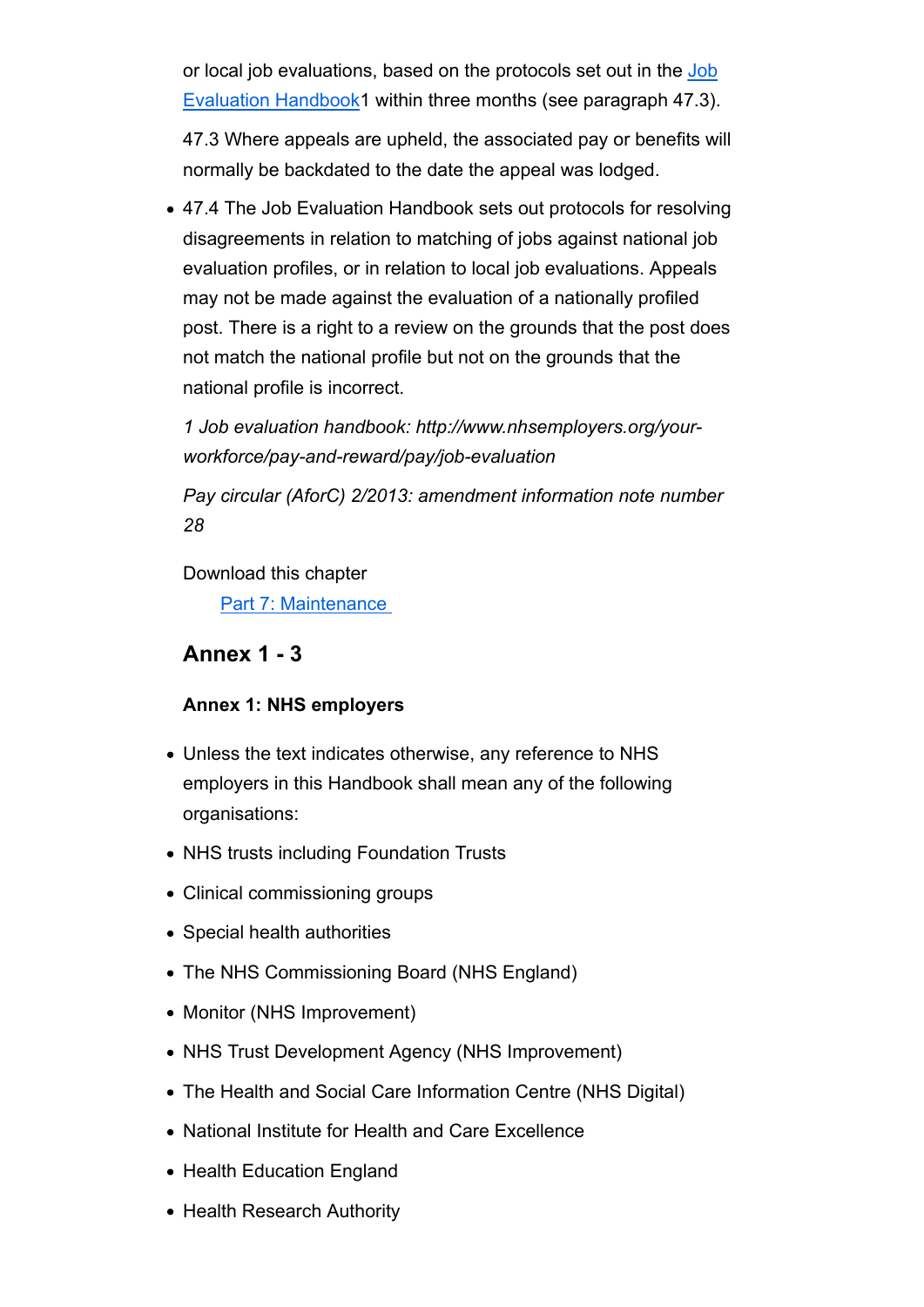- NHS Blood and Transplant
- NHS Business Service Authority
- NHS Counter Fraud Authority
- NHS Resolution
- Unless the text indicates otherwise, any reference to NHS employers in this Handbook shall mean any of the following organisations:
- HSC Board
- HSC Trusts
- Public Health Agency
- Business Services Organisation
- Patient and Client Council
- HSC Special Agencies
- Unless the text indicates otherwise, any reference to NHS employers in this Handbook shall mean any of the following organisations:
- Health boards
- Special health boards
- Unless the text indicates otherwise, any reference to NHS employers in this Handbook shall mean any of the following organisations:
- NHS trusts
- Local health boards
- Special Health Authorities

# **Annex 2: Pay bands and pay points on the second pay spine in England**

**Table 10**

|            | <b>Band 1*</b> £18,870* |  |
|------------|-------------------------|--|
| (closed    |                         |  |
| $ $ grade) |                         |  |
|            |                         |  |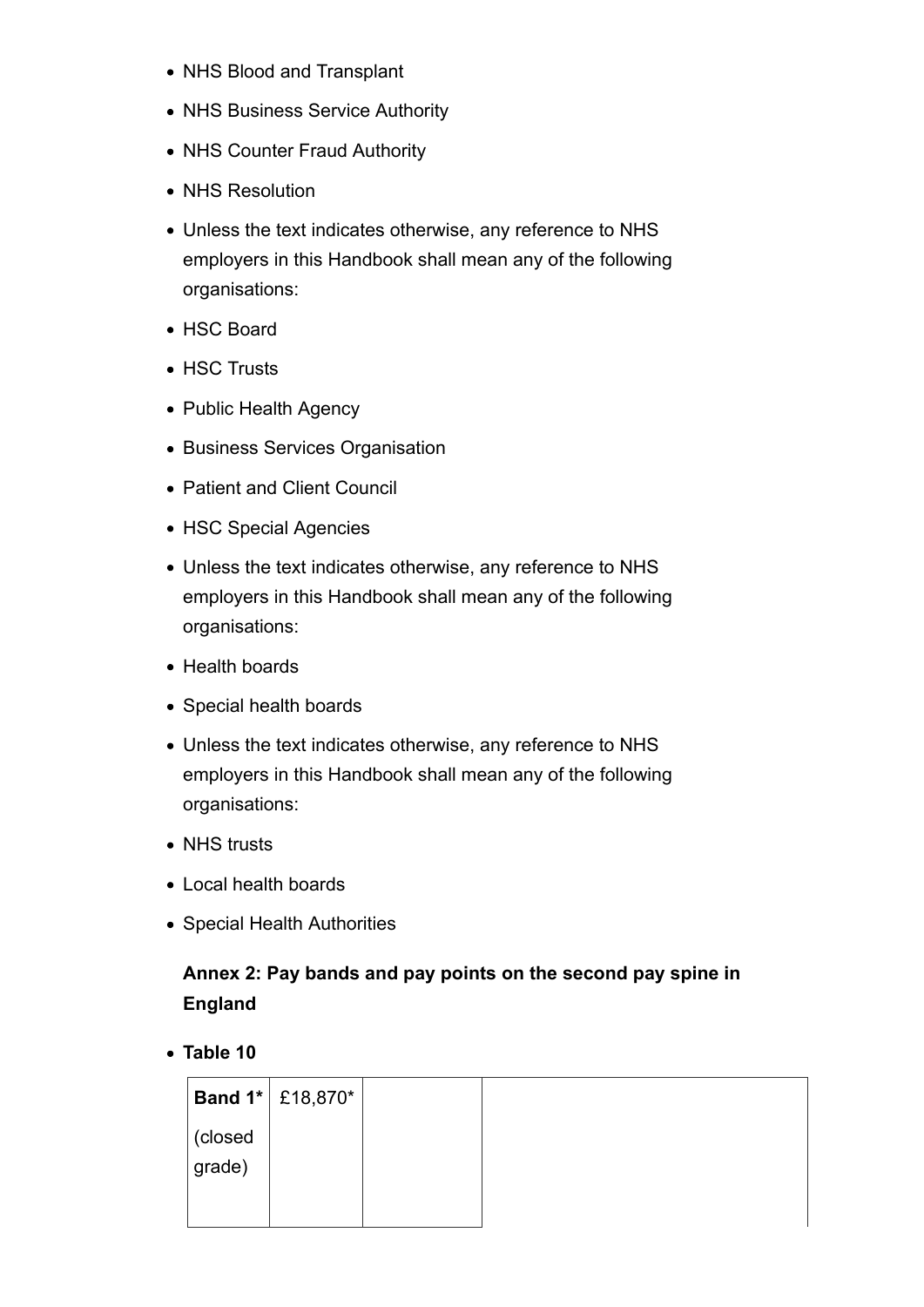|                   | <b>Entry</b><br>step<br>point | <b>Years until</b><br>eligible<br>for pay<br>progression    | <b>Top step</b><br>point   |                                                          |                             |
|-------------------|-------------------------------|-------------------------------------------------------------|----------------------------|----------------------------------------------------------|-----------------------------|
| <b>Band 2</b>     | £18,870*                      | $\overline{2}$                                              | £19,918                    |                                                          |                             |
| <b>Band 3</b>     | £20,330                       | $\overline{2}$                                              | £21,777                    |                                                          |                             |
| <b>Band 4</b>     | £22,549                       | 3                                                           | £24,882                    |                                                          |                             |
|                   |                               |                                                             |                            |                                                          |                             |
|                   | <b>Entry</b><br>step<br>point | <b>Years</b><br>until<br>eligible<br>for pay<br>progression | Intermediate<br>step point | <b>Years until</b><br>eligible<br>for pay<br>progression | <b>Top</b><br>step<br>point |
| <b>Band 5</b>     | £25,655                       | $\overline{2}$                                              | £27,780                    | 2                                                        | £31,534                     |
| <b>Band 6</b>     | £32,306                       | $\overline{2}$                                              | £34,172                    | 3                                                        | £39,027                     |
| <b>Band 7</b>     | £40,057                       | $\overline{2}$                                              | £42,121                    | 3                                                        | £45,839                     |
|                   |                               |                                                             |                            |                                                          |                             |
|                   | <b>Entry</b><br>step<br>point | <b>Years until</b><br>eligible for<br>pay<br>progression    | <b>Top step</b><br>point   |                                                          |                             |
| <b>Band</b><br>8а | £47,126**                     | 5                                                           | £53,219                    |                                                          |                             |
| <b>Band</b><br>8b | £54,764**                     | 5                                                           | £63,862                    |                                                          |                             |
| <b>Band</b><br>8c | £65,664**                     | 5                                                           | £75,874                    |                                                          |                             |
| <b>Band</b><br>8d | £78,192**                     | 5                                                           | £90,387                    |                                                          |                             |
| <b>Band 9</b>     | £93,735**                     | 5                                                           | £108,075                   |                                                          |                             |

\* Interim rate effective from 1 April 2022, refer to paragraph 2-3 below.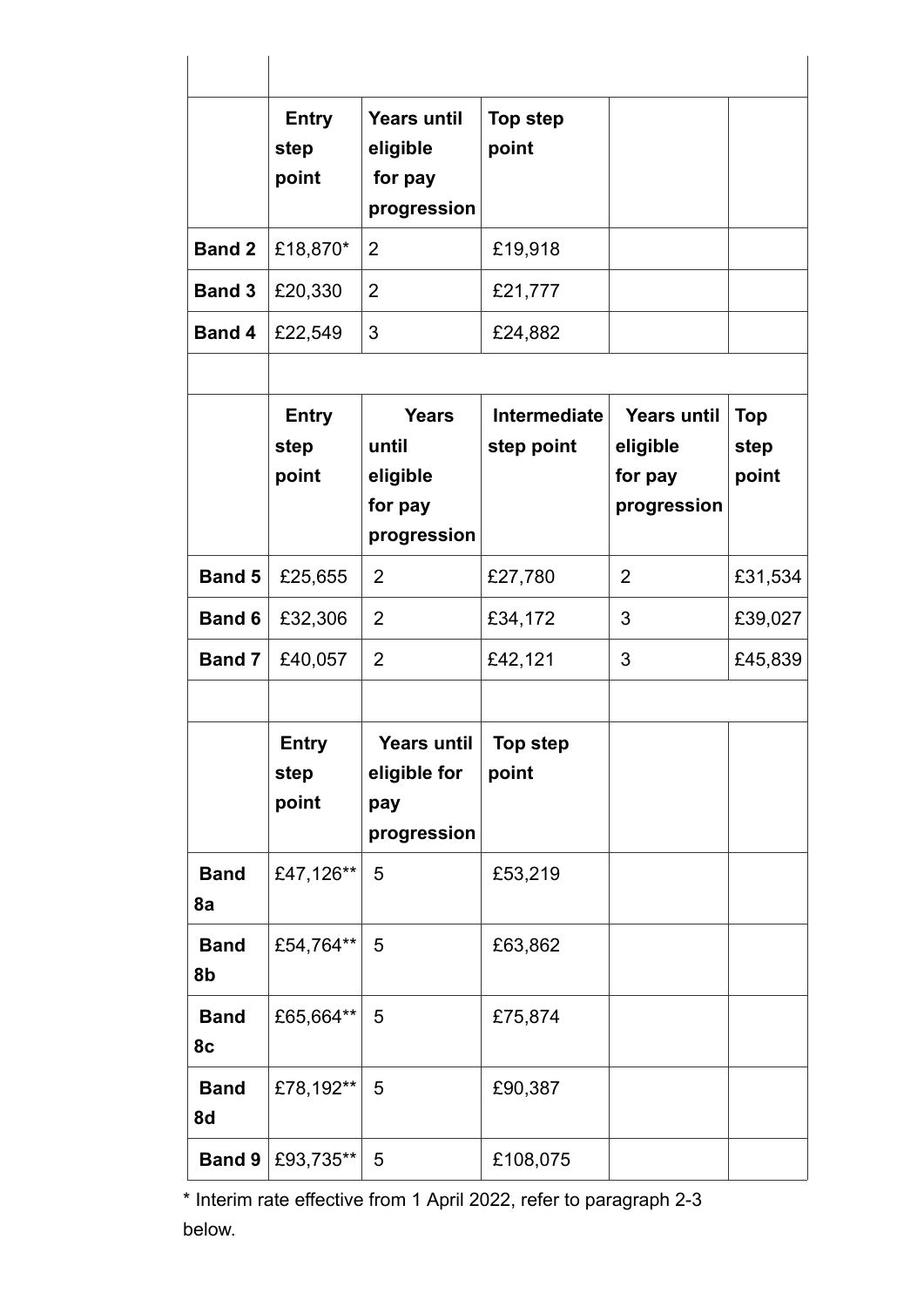\*\* The continuation of the temporary consolidated payments will apply only to those already in receipt of it as at 31 March 2021.

1. This pay scale should be read in conjunction with Part 2 - Section 1: Pay Structure (England)

### **From 1 April 2022**

2. As an interim measure, to ensure compliance with the National Living Wage, the Band 1 spot salary and entry point of Band 2 will be uplifted to £18,870 with effect from 1 April 2022 (hourly rate of £9.65).

3. Other pay points remain unchanged until the 2022/23 pay award is known when all pay points will be uprated effective from 1 April 2022 in line with the outcome.

### **Bands 8-9 consolidated payment - temporary arrangements**

4. Where staff were in receipt of a consolidated payment as at the 31 March 2021, these payments will continue into 2022/23 as set out in Table 10 (a).

5. Staff who were not in receipt of these payments on 31 March 2021 will not be eligible to receive these from 1 April 2022 onwards.

6. With effect from 1 April 2022, consolidated payments for 4 years of experience will no longer be required based on one of the following criteria:

- staff eligible to receive the year 4 consolidated payment during 2021/22 will move to year 5 on or before 1 April 2022 and will therefore already be in receipt of the higher (year 5) consolidated payment: or
- staff moving to year 4 on or after 1 April 2022 are not eligible for this payment, as per paragraph seven above.

7. As an interim arrangement, the consolidated payment for year 5 will continue from 1 April 2022, unchanged pending the government's 2022/23 pay award announcement.

**Table 10 (a) - One off consolidated cash payments to specific points in Bands 8a, 8b, 8c, 8d and 9.**

| <b>Band Years of</b> | <b>Basic pay</b> | ∣One off     | Total pay |
|----------------------|------------------|--------------|-----------|
| experience           | as per           | consolidated | for       |
| (as at $31$          | the pay          | payments     | existing  |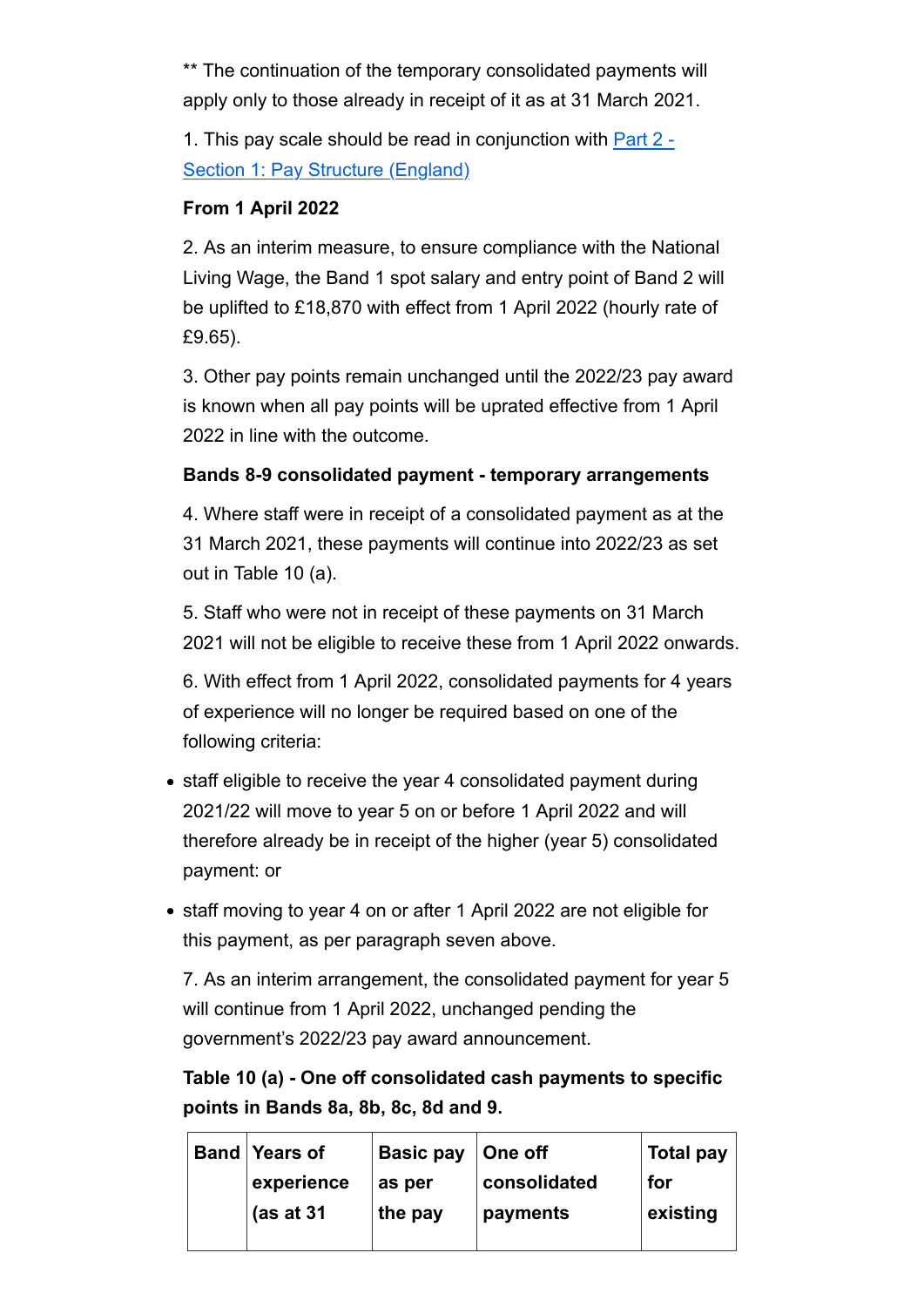|    | <b>March</b><br>$2021$ <sup>*</sup> | structure | (paid in monthly<br>instalments pro-<br>rata) | staff   |
|----|-------------------------------------|-----------|-----------------------------------------------|---------|
| 8a | 5                                   | 47,126    | 2,849                                         | 49,975  |
| 8b | 5                                   | 54,764    | 5,371                                         | 60,135  |
| 8c | 5                                   | 65,664    | 5,700                                         | 71,364  |
| 8d | 5                                   | 78,192    | 6,084                                         | 84,276  |
| 9  | 5                                   | 93,735    | 7,964                                         | 101,699 |

\*In some cases, years of experience will not align with the pay point, as the assimilation process does not consider actual historical experience.

For further information refer to FAQ 2.9.

### *Amendment number 46: NHS Pay Advisory Notice 01/2022*

# **Annex 2: Pay bands and pay points in Scotland, Wales and Northern Ireland**

- The current pay circulars for the devolved administrations of Scotland, Wales and Northern Ireland can be found at the following links:
- Scotland
- Wales
- Northern Ireland

# **Annex 3: Introduction to pay bands and pay points on the second pay spine in England**

• 1. This Annex is an archive of pay bands and pay points in England since 1 October 2004. The pay Tables are reproduced in exactly the form in which they appeared in the Handbook when they were published. Consequently, they contain references to Sections which have been deleted e.g. Section 46: Assimilation and protection. Deleted Sections and Annexes are available in archived copies of the handbook on the web site of the NHS Employers organisation. Visit www.nhsemployers.org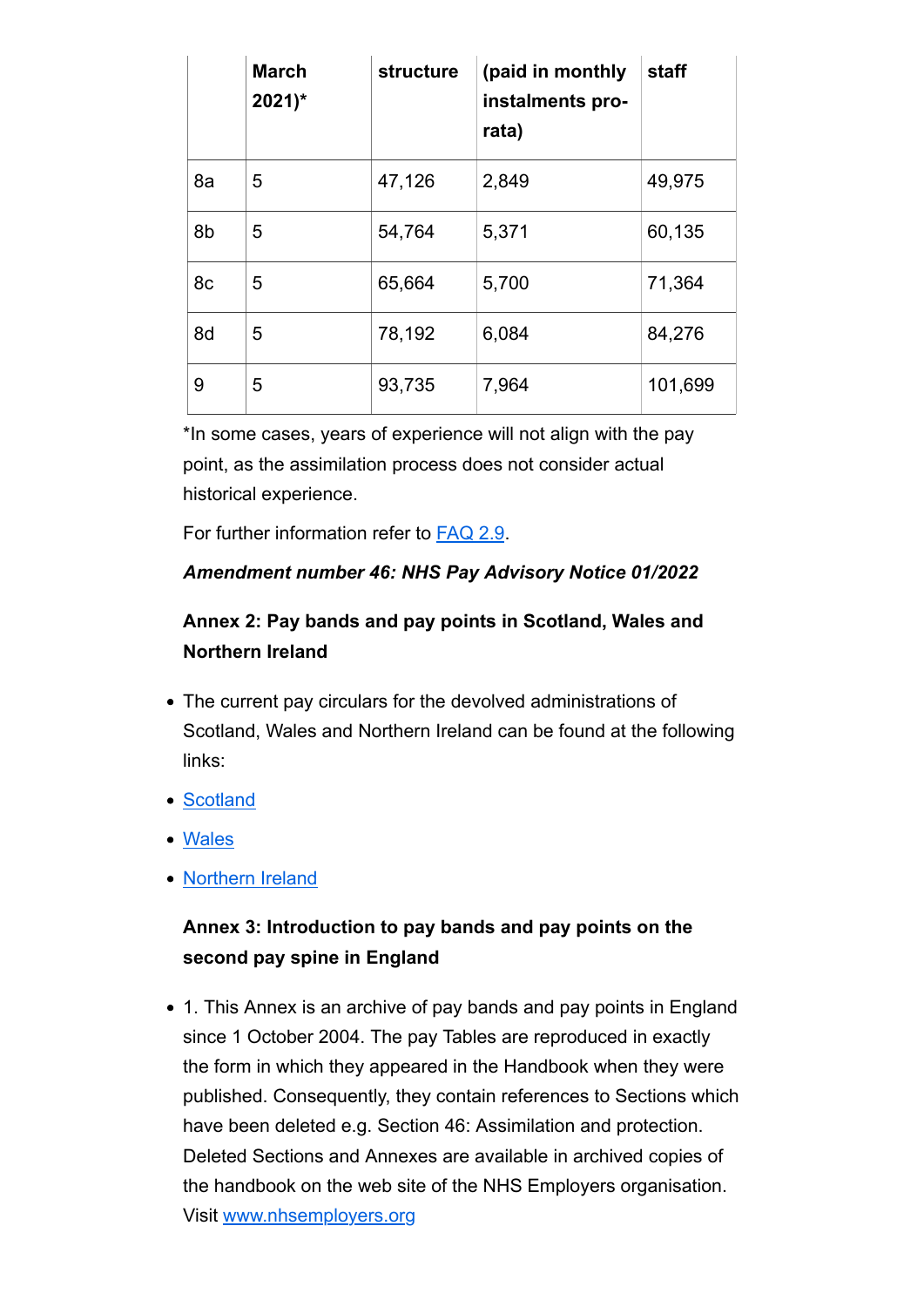2. Current pay bands and pay points are in Annex 2.

### **Scotland, Wales and Northern Ireland**

3. Read pay bands and pay points in Scotland.

#### *Amendment number 43*

#### *TCS Advisory Notice (01/2021)*

## **Annex 3: Pay bands and pay points on the second pay spine in England from 29 July 2021**

- Download the PDF for pay points from 29 July 2021.
- Download the PDF for pay points from 1 April 2021.
- Download the PDF for the pay points from 1 April 2018.
- Download the PDF for pay points from 1 April 2017.
- Download the PDF for pay points from 1 April 2016.
- Download the PDF for pay points from 1 April 2015.
- Download the PDF for pay points from 1 April 2014.
- Download the PDF for pay points from 1 April 2013.
- 

Download the PDF for pay points from 1 April 2012.

- Download the PDF for pay points from 1 April 2011.
- Download the PDF for pay points from 1 April 2010.
- Download the PDF for pay points from 1 April 2009.
- Download the PDF for pay points from 1 April 2008.
- Download the PDF for pay points from 1 November 2007.
- Download the PDF for pay points from 1 April 2007.
- Download the PDF for pay points from 1 April 2006.
- Download the PDF for pay points from 1 April 2005.
- Download the PDF for pay points from 1 April 2004.

Download this chapter

Annex 1 - 3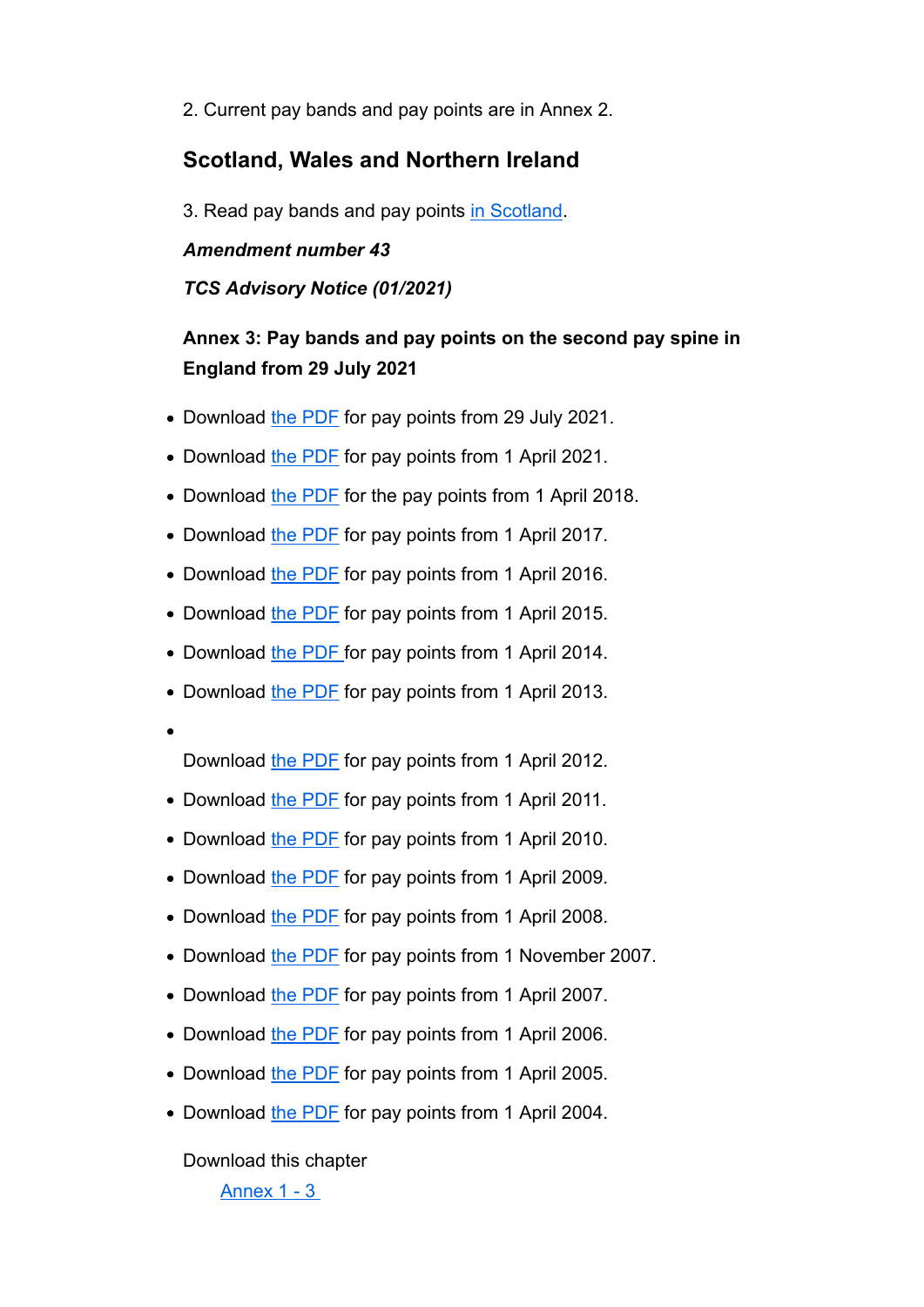# **Annex 4 - 10**

# **Annex 4: Working or providing emergency cover outside normal hours**

1. In order to assist local partnerships who are reviewing on-call in line with Section 2 (England), Section 2 (Wales) or Section 2 (Scotland and Northern Ireland) and Annex 29 the location of each of the Whitley on-call systems, in the Handbooks and Advance Letters of the functional Whitley Councils, is indicated below.

| <b>Scientific and professional</b><br>staff                                                                                                  |                                                                                                                                               |
|----------------------------------------------------------------------------------------------------------------------------------------------|-----------------------------------------------------------------------------------------------------------------------------------------------|
| Professional and technical<br>Staff (estate officers;<br>MTOs; ATOs; biomedical<br>scientists; pathology support<br>and dental auxiliaries): | Section 4: Emergency Duties:<br><b>PTB Council Handbook (the</b><br>green<br>book)                                                            |
| Ancillary staff:                                                                                                                             | Section 11: On-call Duty: Ancillary<br><b>Staffs Council Handbook</b>                                                                         |
| Administrative and<br>Clerical staff:                                                                                                        | Section 22: Emergency Duty<br>Payments: Administrative and<br>Clerical Staffs' Council Pay and<br><b>Conditions of Service Handbook</b>       |
| NHS Staff covered by the<br><b>Maintenance Advisory Panel</b><br>$(MAP)$ :                                                                   | Section 4: On-call duty:<br>Maintenance Staff Pay and<br><b>Conditions of Service Handbook</b>                                                |
| Professions Allied to<br>Medicine (PAMS:                                                                                                     | Section 3: Emergency Duty<br>Payments: Professions Allied to<br><b>Medicine and Related Grades</b><br>of Staff (PTA) Council Handbook         |
| Nurses and midwives:                                                                                                                         | Section 5: Stand-by and On-Call<br>allowances: Emergency Duties<br><b>Nursing and Midwifery Staffs</b><br><b>Negotiating Council Handbook</b> |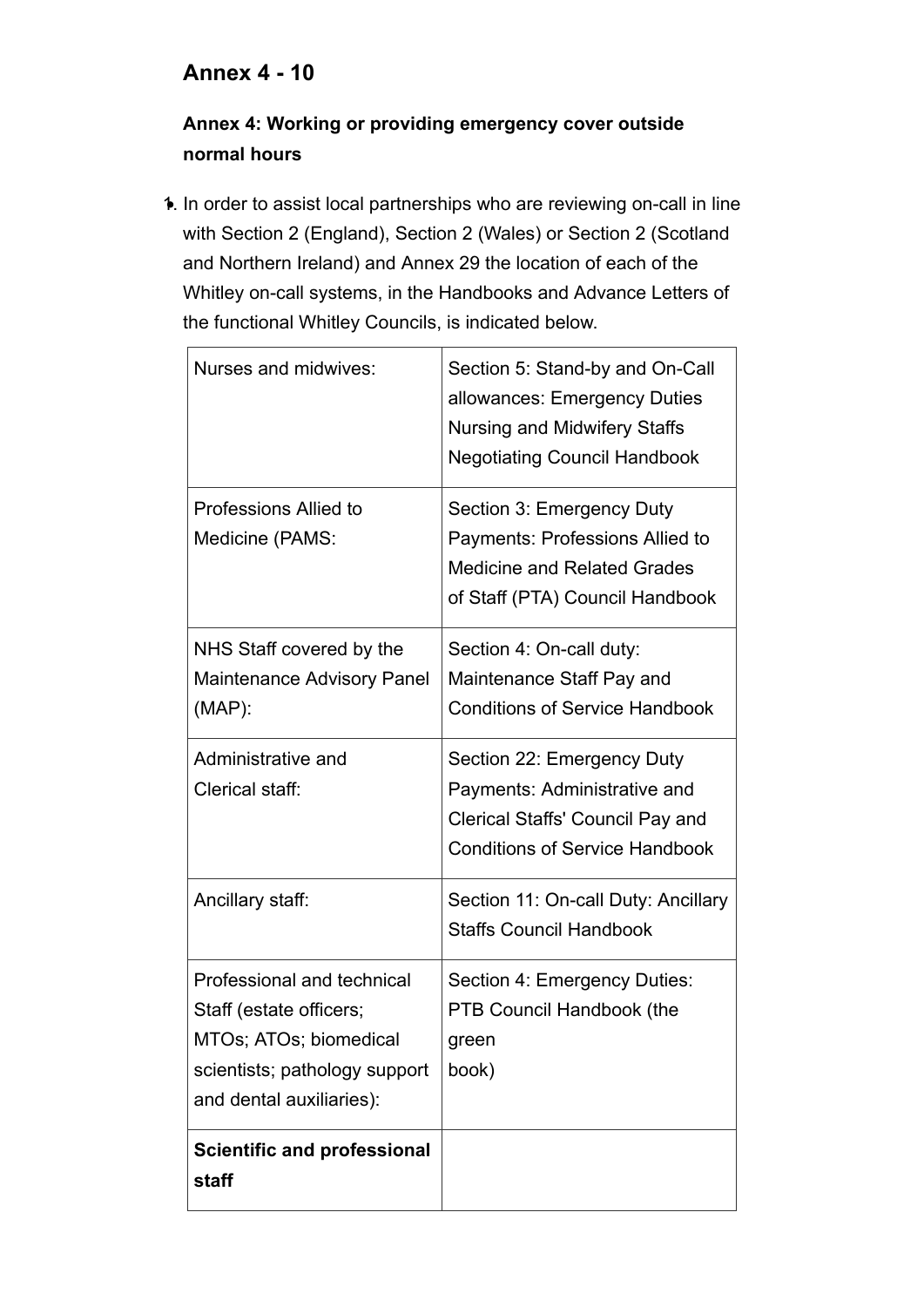| Whole-time healthcare<br>chaplains and whole-<br>time healthcare chaplains'<br>assistants | Appendix E to Advance Letter<br>(SP)<br>3/2002: local out of hours<br>arrangements                                                                              |
|-------------------------------------------------------------------------------------------|-----------------------------------------------------------------------------------------------------------------------------------------------------------------|
| Speech and language<br>therapists                                                         | No provision                                                                                                                                                    |
| Clinical psychologists and<br>child psychologists                                         | No provision                                                                                                                                                    |
| Healthcare pharmacists                                                                    | Advance Letter (PH) 1/86<br>Paragraph 4: emergency duty<br>service<br>and Appendix C to Advance<br>Letter<br>(PH) 1/2004 emergency duty<br>commitment allowance |
| Healthcare scientists and<br>optometrists                                                 | Appendix D to Advance Letter<br>(SP)<br>2/2002                                                                                                                  |

*Amendment number 39: NHS TCS Advisory Notice 01/2018*

- Effective from 1 September 2018, the following staff will cease to be paid unsocial hours payments via the provisions of this annex, and will be paid unsocial hours payments under the provisions of section 2: maintaining round the clock services (England):
- Staff who start their employment (new entrant) in an ambulance trust in England on or after 1 September 2018
- Any member of staff who changes role within an ambulance trust in England on or after 1 September 2018 (see note at end of annex)
- Any member of staff who voluntarily chooses to move to section 2 for the purposes of unsocial hours payments.

The provisions of this annex will continue to apply to:

- ambulance staff employed by ambulance trusts in Wales, Scotland and Northern Ireland, and
- ambulance staff in England employed under the terms of this handbook prior to 1 September 2018 (provided they do not start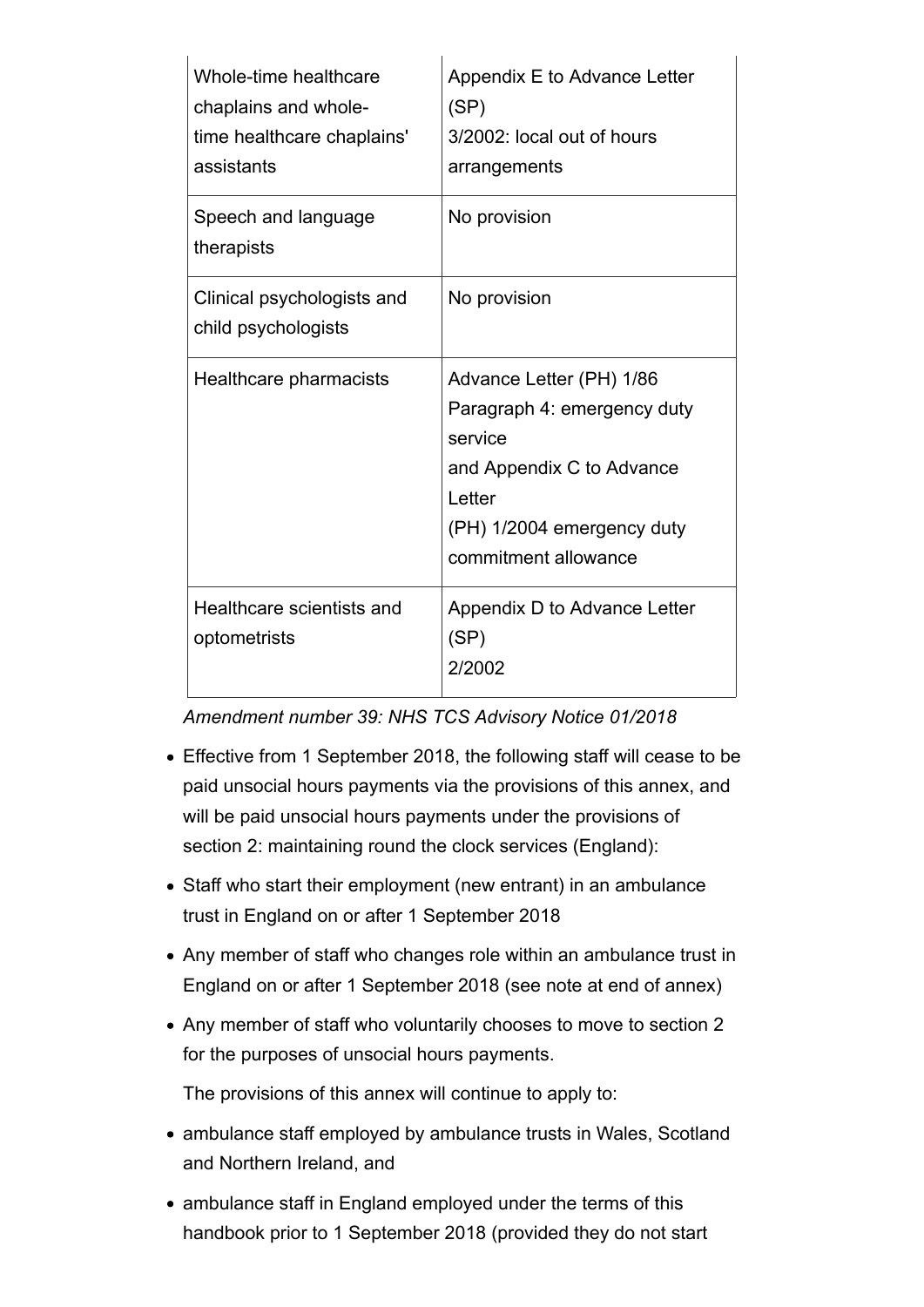any new employment in an ambulance trust or move role, as described above).

Should a member of staff opt to be paid their unsocial hours payments under the provisions of section 2, they will not be able to switch back to having their unsocial hours paid under the provisions of this Annex.

Staff members remaining on this annex will continue to receive their unsocial hours payments during periods of sickness absence.

1. The following provisions for unsocial hours payments will apply to ambulance staff employed by ambulance trusts (ambulance boards in Scotland).

2. Pay enhancements will be given to staff whose working pattern in standard hours, but excluding overtime and work arising from oncall duties, is carried out during the times identified below:

- **for staff in pay bands 1 to 7** any time worked before 7:00 am or after 7:00 pm Monday to Friday, and any time worked on Saturdays, Sundays or Bank Holidays;
- **for staff in pay bands 8 and 9** any time worked before 7:00 am or after 10:00 pm Monday to Friday, any time worked before 9:00 am or after 1:00 pm on Saturdays and Sundays, and any time worked on Bank Holidays.

3. The pay enhancement will be based on the average number of hours worked outside these times during the standard working week, and will be paid as a fixed percentage addition to basic pay in each pay period. The enhancement will be pensionable and count for sick pay, but will not be consolidated for purposes of overtime or any other payment. Once the average has been agreed, the payment will not normally change because of small week to week variations in the shifts worked. It will, therefore, be payable during short periods of leave or training. It will, however, be re-calculated if there is a significant change in working pattern.

4. This average will be calculated over a 13-week reference period or over the period in which one cycle of the rota is completed, whichever most accurately reflects the normal pattern of working. For the purposes of the calculation, short meal breaks taken during each work period will be included. An eight-hour shift from 3:00 pm to 11:00 pm would, therefore, include four qualifying hours for staff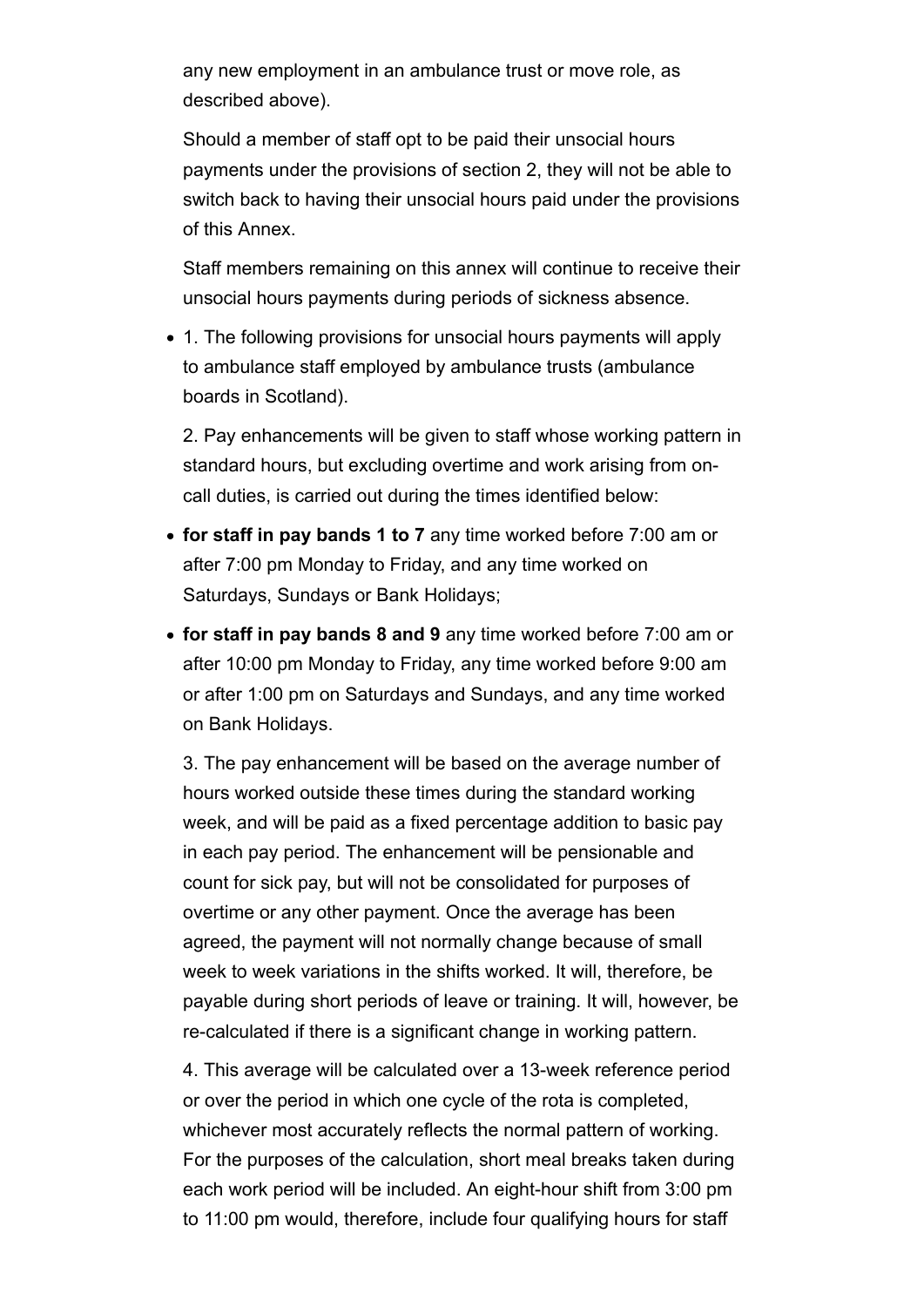in pay bands 1 to 7, irrespective of when in that period a meal break was taken.

5. The enhancement will be paid as a percentage of basic salary each month, subject to a maximum of 25 per cent for staff in pay bands 1 to 7 and 10 per cent in pay bands 8 and above. Basic salary for these purposes will be regarded as including any longterm recruitment and retention premium. It will not include shortterm recruitment and retention premia, high cost area payments or any other payment.

6. Where the average exceeds five hours a week during the times set out above, there will be a banded system of pay enhancements. The payment will not vary unless the working pattern changes sufficiently to take the number of qualifying hours outside the band over the reference period as a whole.

| <b>Average unsocial hours</b>        | <b>Percentage of basic</b><br>salary |                              |
|--------------------------------------|--------------------------------------|------------------------------|
|                                      | Pay Bands 1 - 7                      | Pay<br><b>Bands</b><br>8 & 9 |
| Up to 5                              | Local<br>agreement                   | Local<br>agreement           |
| More than 5 but not more<br>than 9   | 9%                                   | 9%                           |
| More than 9 but not more<br>than 13  | 13%                                  | 10%                          |
| More than 13 but not more<br>than 17 | 17%                                  | 10%                          |
| More than 17 but not more<br>than 21 | 21%                                  | 10%                          |
| More than 21                         | 25%                                  | 10%                          |

#### **Table 11**

7. Where unsocial hours working is limited or very irregular (averaging no more than five hours a week over the reference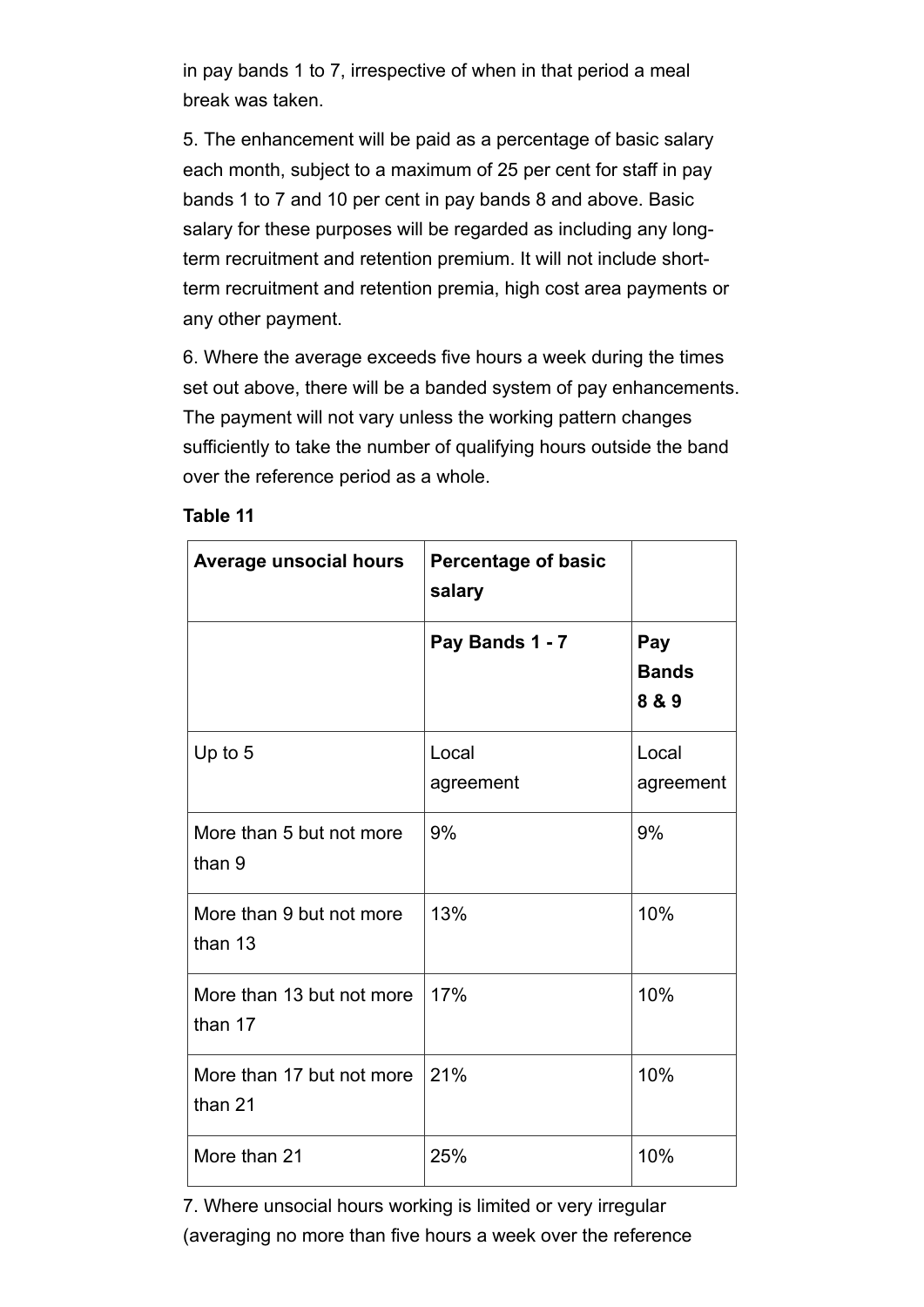period) pay enhancements will be agreed locally. These may be fixed or variable, and based on actual or estimated hours worked, subject to local agreement. To ensure fairness to staff qualifying under the national rules set out above, locally agreed payments may not exceed the minimum percentage in the national provisions.

• 8. For part-time staff and other staff working other than 37.5 hours a week excluding meal breaks, the average number of hours worked outside the normal hours will be adjusted to ensure they are paid a fair percentage enhancement of salary for unsocial hours working. This will be done by calculating the number of hours which would have been worked outside normal hours, if they had worked standard full-time hours of 37.5 hours a week, with the same proportion of hours worked outside normal hours. This number of hours is then used to determine the appropriate percentage set out in table 11.

9. For an example of the effect of this provision, see annex 6.

- 10. Where staff work shifts which always include a fixed amount of overtime (rostered overtime) the hours worked outside normal hours should be calculated as if they were working non-standard hours in excess of 37.5 hours per week (paragraphs 8 and 9 in this section). For an example of the effect of this, see annex 6.
- 11. Where staff have agreed self-rostering arrangements with their employer, local provisions should be agreed to ensure that the enhancements payable under these types of provisions are shared fairly between members of the team.

12. In these cases employers and staff side representatives should agree the level of payment appropriate for the team, on the basis of the unsocial hours coverage needed to provide satisfactory levels of patient care. This should be based on the period covering a full rota or, where there is no fixed pattern, an agreed period of not less than thirteen weeks activity for that team and divided between team members, subject to a formula that they agree.

13. For an example of the effect of this provision, see annex 6.

14. Agreement should be reached locally on pay enhancements for staff on annual hours agreements who work outside normal hours. The agreement should respect the principles of this annex to ensure that the arrangements for these staff are consistent with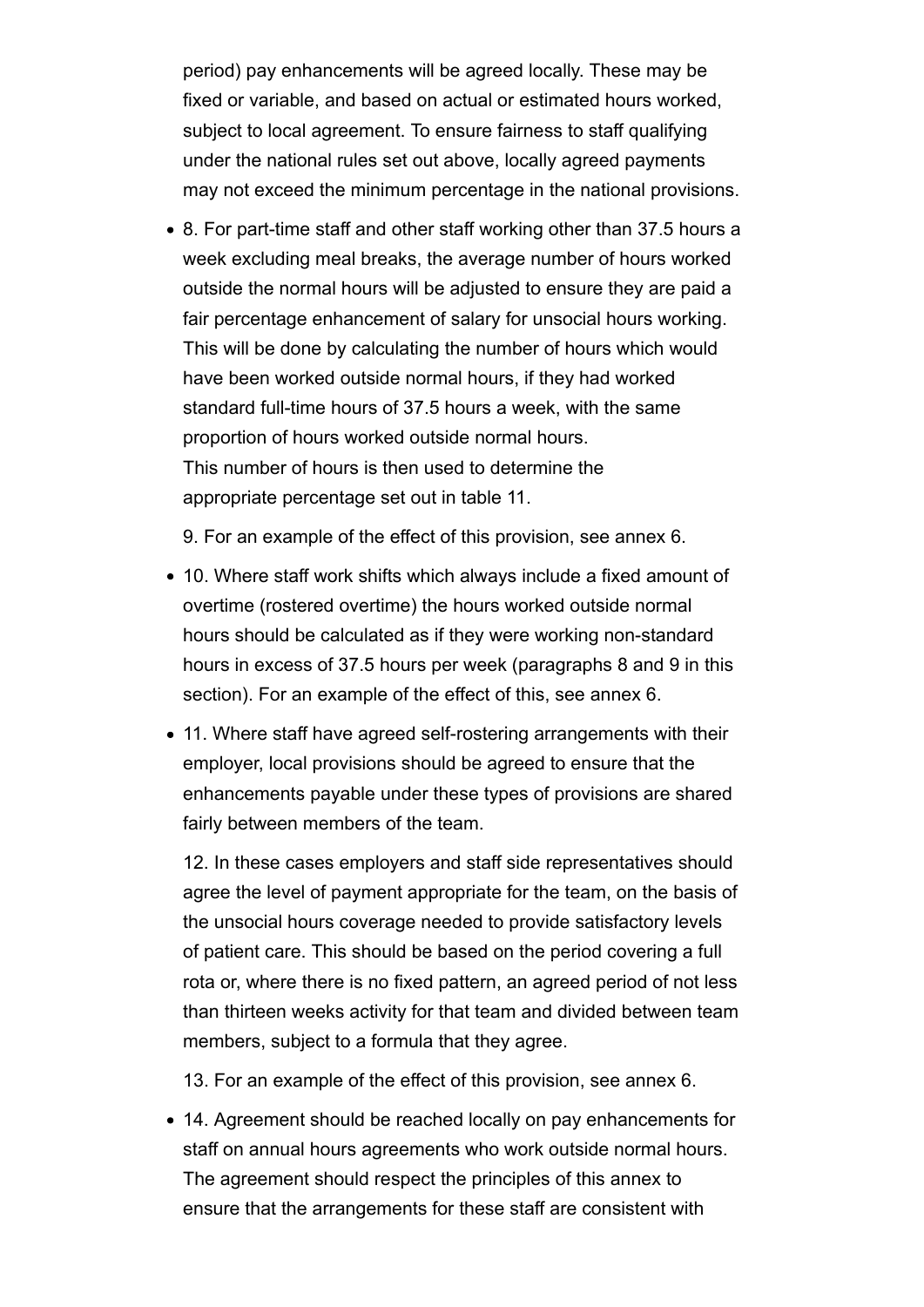those for other staff working outside normal hours.

15. For an example of the effect of this provision, see annex 6.

16. Work for a staff bank run by the employer should be treated as a separate contract for the purpose of these rules and any additional payment due calculated as a percentage of their bank earnings, based on the number of bank hours worked outside normal hours.

17. For an example of the effect of this provision, see annex 6.

18. Local employers and staff side representatives, working in partnership, should develop protocols which ensure sensible planning for unexpected absence (such as the use of first on-call rotas for overtime) and minimise the need for frequent or sudden changes to agreed normal working patterns.

19. However, where it is necessary for employers to ask staff to change their shift within 24 hours of the scheduled work period, such staff should receive an unforeseen change payment of £15 for doing so. The payment is not applicable to shifts which staff agree to work as overtime, or that they swap with other staff members. 20. Good management practice should ensure that this type of payment is not used where absence is predictable e.g. to cover maternity leave, long-term sickness absence, planned annual leave etc. Appropriate monitoring of these payments should be undertaken at both a local (for example ward) and strategic (i.e. board) level in the organisation to identify circumstances which would suggest excessive or unusual trends for such payments.

#### **To note:**

Any movement which requires a new contract of employment to be issued would be considered as 'a change of role', thereby initiating the move to Section 2 of the NHS Terms and Conditions of Service Handbook for payment of unsocial hours enhancement.

*Amendment number 39: NHS TCS Advisory Notice 01/2018*

This annex only applies to ambulance staff who receive their unsocial hours payments via the provisions of Annex 5 under this agreement.

The below sections show examples of special cases under the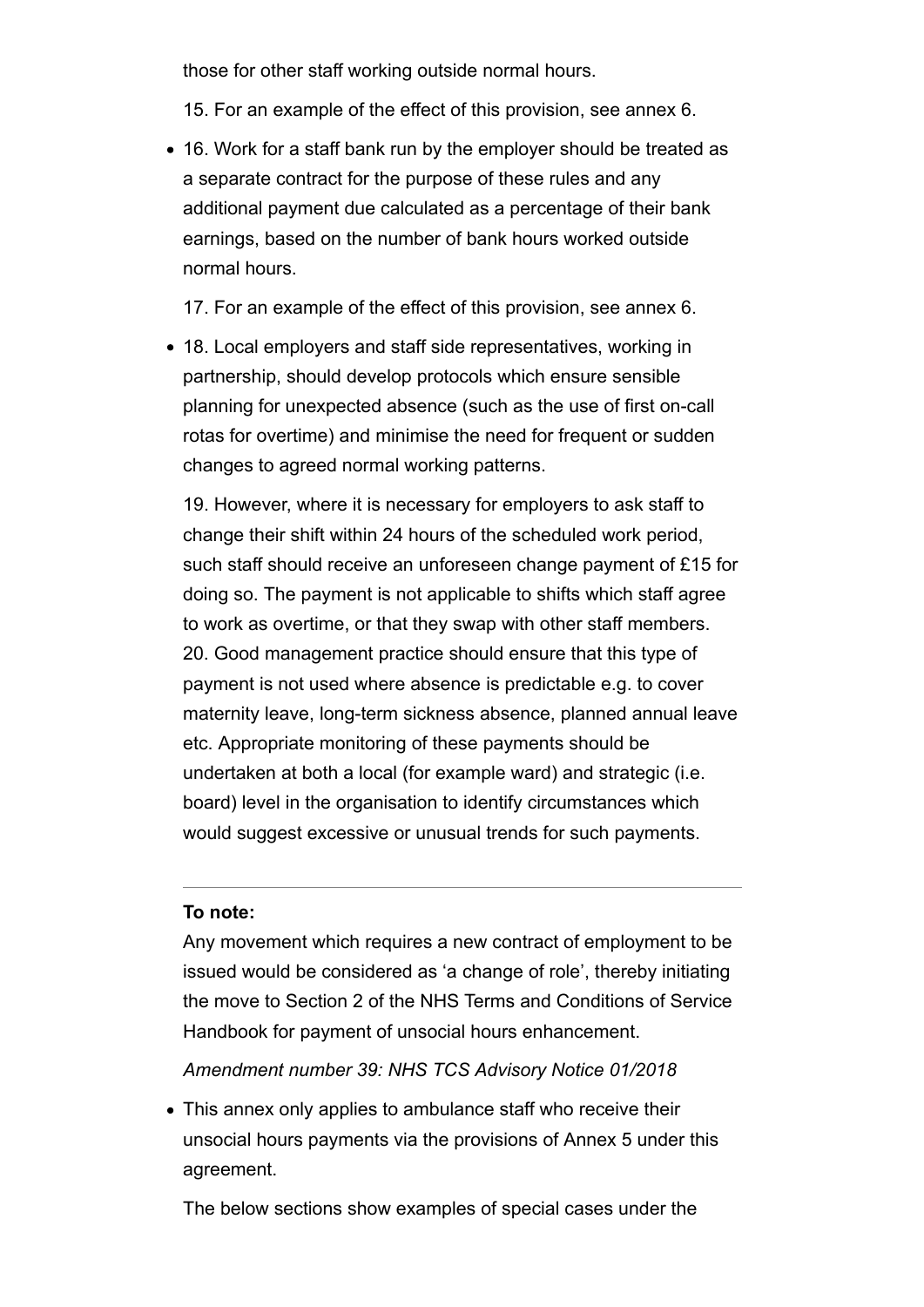provisions for work outside normal hours

• 1. A person in a job in pay band 1 works half-standard hours (18<sup>3</sup>/4) hours a week) and regularly does three day shifts each week (including a half hour meal break) between 10am and 4:45pm on Thursdays, Fridays and Saturdays.

2. In this case only the shift worked on Saturday is outside the normal hours set out in paragraph 2 of Annex 5. The hours worked outside normal hours each week are, therefore, seven hours (including for this purpose the short meal break). Because the pattern is regular, this is also the average. If this person had worked full-time standard hours of 37.5 hours a week, with the same proportion of hours outside normal hours, they would have worked double the number of hours outside normal hours. The figure of 14 hours a week is, therefore, used in Table 11 in Annex 5 to determine that the appropriate enhancement to the part-time salary is 17 per cent.

3. The enhancement would only need to be re-estimated if the average number of hours outside normal hours increased by three hours a week to 17 hours or more, or fell by more than one hour a week to under 13 hours. Neither is likely, however, unless the shift pattern changes.

4. A team of staff provide services to patients in their homes. Most visits take place during the day, but a limited number of patients require an evening visit to settle them for the night. In the past this has been covered by a shift pattern of four weeks of early shifts and one week of late shifts.

5. In this case, the team, who work well together, ask their manager if they can agree among themselves each month who will cover the evening work. They also ask if they can control the timing of late shifts to better balance work and home life and allow more patients to be settled at a time they prefer, and if they can share the unsocial hours payments to avoid money being an issue in the rostering.

6. In this case the employer and team agree that the previous shift pattern satisfactorily defines the degree of unsocial hours working necessary to provide a satisfactory level of patient care. The unsocial hours enhancement due under these rules would then be calculated on the basis that each team member worked the number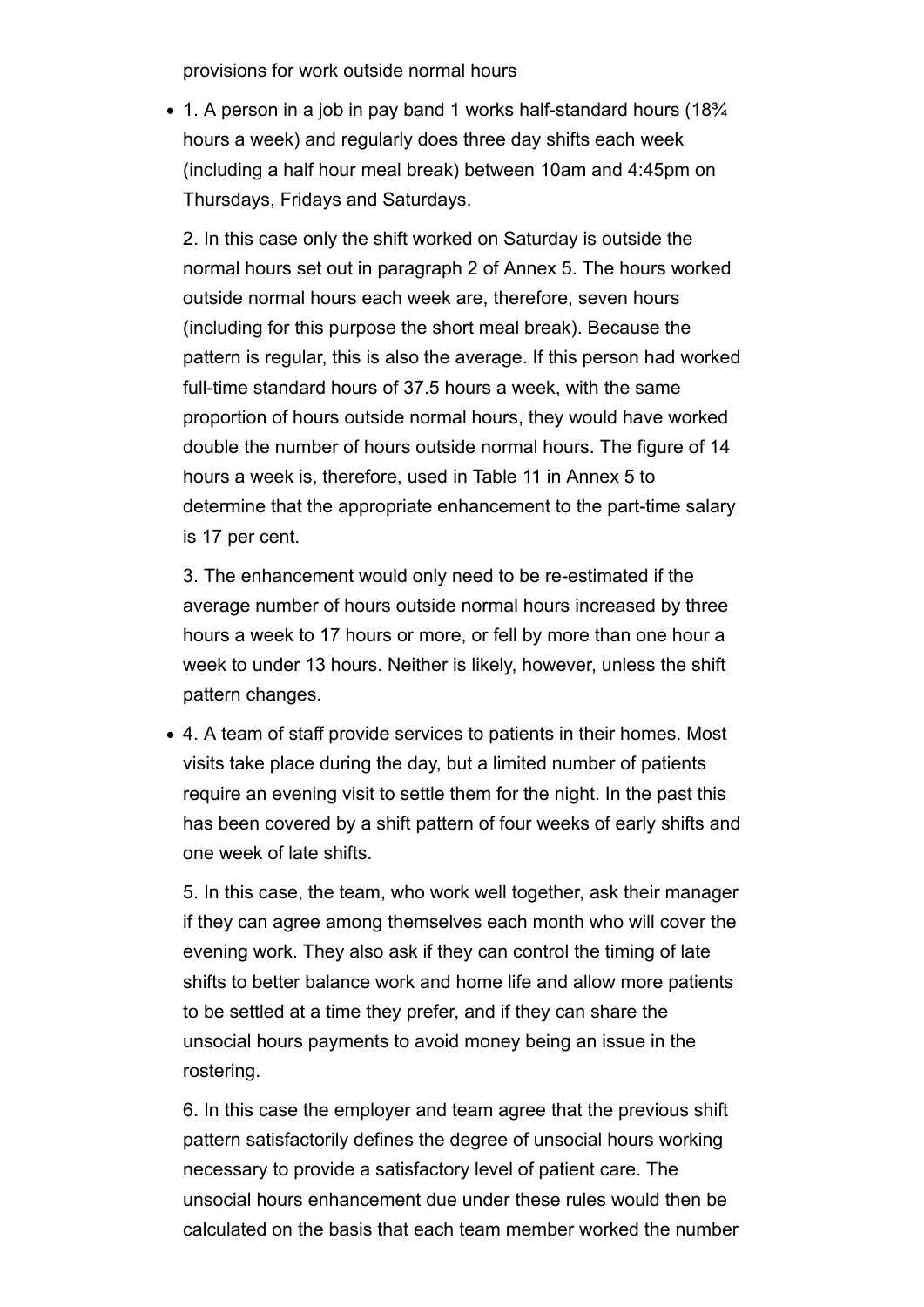of hours outside normal hours implied by the four-early one-late shift system, and a percentage enhancement is paid on that basis to each team member irrespective of the actual rostering, provided the team continue to provide satisfactory levels of patient care.

7. A number of staff members ask if they can work variable hours to allow them to better combine work and care responsibilities, subject to working an agreed number of hours annually.

8. In order to allow for the fact that standard hours are variable under this agreement, the employer and employee agree to estimate the average hours worked outside normal hours on the basis of the average for colleagues in the same role in the same work area, subject to a retrospective adjustment if there were evidence that the actual average hours worked outside normal hours over the year as a whole had varied significantly from this level.

9. A member of staff in pay band 6 works full-time on alternate early and late shifts Monday to Friday. No hours are worked outside normal hours during the early shift. But four hours per day are worked outside normal hours during each late shift. This results in an average of ten hours per week being worked outside normal hours, and the staff member receives an enhancement of 13 per cent of salary under the normal rules.

10. However, they also work an eight-hour bank shift once a fortnight on average during a weekend period. This is treated as a separate contract under these rules. So the enhancement for working outside normal hours for their bank work is calculated as if they were a part-time worker working all their hours outside normal hours.

11. In this case the hours worked for the bank each week are four hours, all of which fall outside normal hours. Under the rule for parttime workers in paragraph 8 of Annex 5, if the person had worked full-time for the bank with the same proportion of hours outside normal hours they would have worked 37.5 hours a week outside normal hours. This figure is therefore used to determine the appropriate enhancement to the income from the bank, which in this case is 25 per cent.

12. In this case the enhancement to bank earnings does not need to be re-calculated, however many hours are actually worked for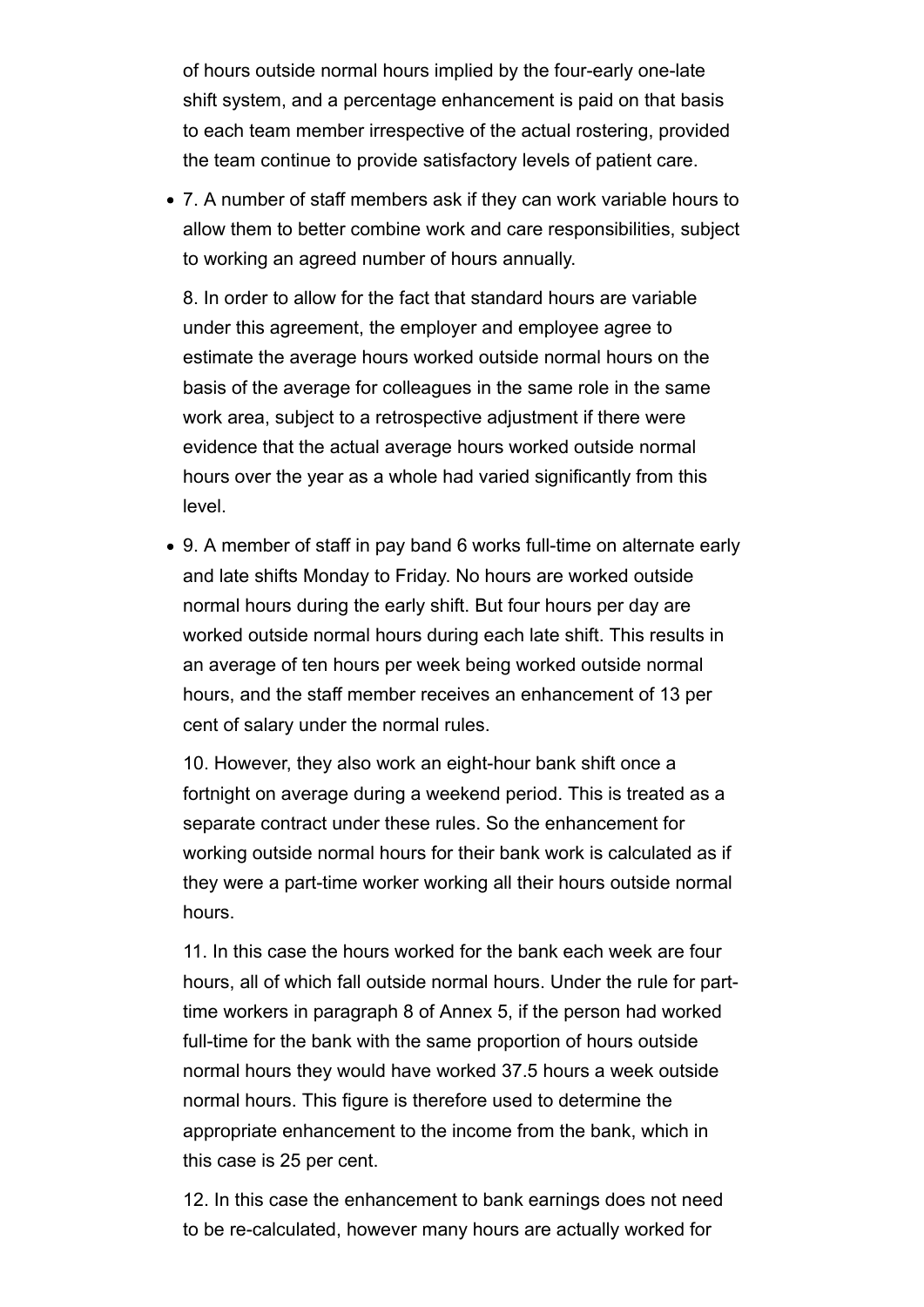the bank at weekends, since they are all outside normal hours. If, however, the person started doing significant bank work in normal hours, the enhancement might need to be re-estimated if the proportion worked outside normal hours fell to 21 hours out of every 37.5 or below, as the enhancement would then fall into a different band.

13. A person works on a maintenance team which deploys staff on alternate weeks of early and late nine hour shifts, 7:00am to 4:00pm and 1:00pm to 10:00pm Monday to Friday, with a half hour meal break. Their regular shift pattern therefore covers 42½ hours a week, excluding meal breaks and always includes five hours of overtime.

14. Because their shift pattern always includes a fixed amount of overtime, this is treated as rostered overtime within a non-standard working week. As a result all the hours may count towards the total of hours outside normal hours, but this is then adjusted for the longer week.

15. In this example an average of 7½ hours a week are worked outside normal hours over the whole rota. If, however, they had worked the same proportion of hours outside normal hours in a standard week, the total would have been just under 6.7 hours a week. This qualifies for a payment of 9 per cent of basic pay for working outside normal hours, in addition to the normal overtime payment for the overtime hours.

*Amendment number 39: NHS TCS Advisory Notice 01/2018*

# **Annex 7: Good practice guidance on managing working patterns**

• 1. An important aspect of managing the provision of emergency cover outside normal hours is ensuring good management practice and, where necessary, ensuring appropriate protocols are put in place. This should reduce the difficulties arising from the unpredictability within the system.

2. Similarly, in line with good working practices, employers should ensure that staff are given adequate time to be made aware of their working patterns, as a guide, at least four weeks before they become operational.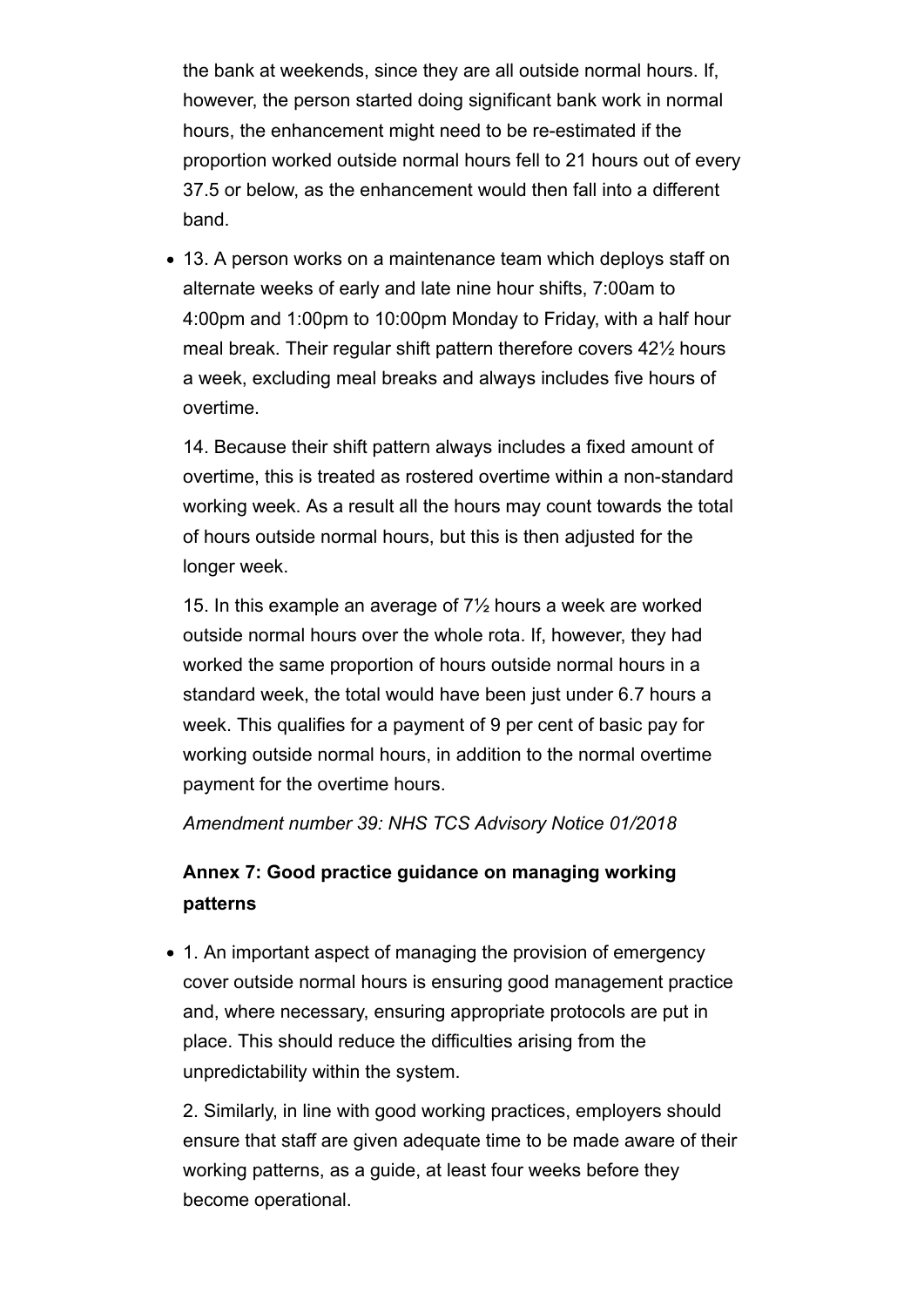3. Flexible working arrangements are a key element of the Improving Working Lives Standard and ensuring the effective management of the rostering process can impact on unexpected difficulties.

4. NHS Staff Council guidance on Improving Working Lives (IWL) can be found on the Health, Safety and Wellbeing Partnership Group resources page1.

This substantial database of jointly agreed advice and guidance includes information on the importance of effective partnership working on health, safety and wellbeing, guidance on the prevention and management of stress at work and on the prevention and management of sickness absence. There are comparable initiatives providing similar information in each of the other UK countries (e.g. the PIN policies in NHS Scotland).

5. A series of Improving Working Lives toolkits have been produced to provide guidance to both managers and staff covering the whole range of issues within Improving Working Lives, including flexible working. Specific toolkits have also been produced aimed at particular staff groups, for example, allied health professionals and healthcare scientists. These documents can be downloaded from the Health, Safety and Wellbeing Partnership Group resources page\*1.

*1 http://www.nhsemployers.org/your-workforce/retain-and-improve /staff-experience/health-work-and-wellbeing/protecting-staff-andpreventing-ill-health/partnership-working-across-your-organisation /partnership-working-on-health-safety-and-wellbeing/hswpgpublications-advice-and-resources* 

*Pay circular (AforC) 2/2016: amendment number 36*

#### **Annex 8: High cost area payment zones**

The zones for high cost area payments are defined as inner London, outer London and fringe areas. These zones are based on the 2005 PCT geographical boundaries as set out below.

| Table 12: Inner London |
|------------------------|
|------------------------|

| <b>SHAs</b>   | <b>PCTs within SHAs</b>  |  |  |
|---------------|--------------------------|--|--|
| NW London SHA | Hammersmith & Fulham PCT |  |  |
|               | Kensington & Chelsea PCT |  |  |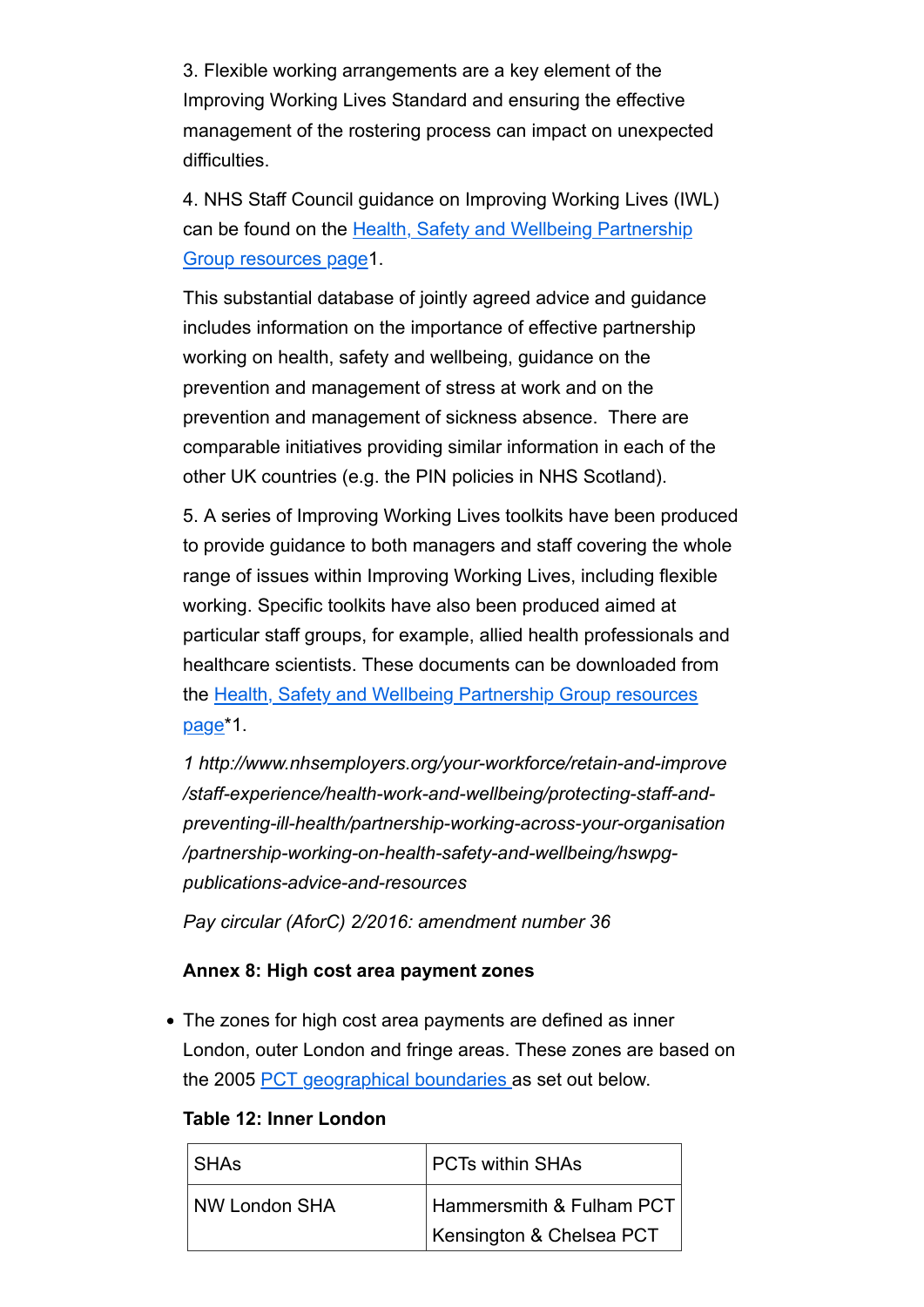|                          | <b>Westminster PCT</b>                         |
|--------------------------|------------------------------------------------|
| North Central London SHA | l Camden PCT<br><b>Islington PCT</b>           |
| <b>NE London SHA</b>     | City & Hackney PCT<br><b>Tower Hamlets PCT</b> |
| <b>SE London SHA</b>     | Lambeth PCT<br>Lewisham PCT<br>Southwark PCT   |
| <b>SW London SHA</b>     | <b>Wandsworth PCT</b>                          |

# **Table 13: Outer London**

| <b>SHAs</b>              | <b>PCTs within SHAs</b>                                                                                    |
|--------------------------|------------------------------------------------------------------------------------------------------------|
| <b>NW London SHA</b>     | <b>Brent PCT</b><br><b>Ealing PCT</b><br><b>Harrow PCT</b><br><b>Hillingdon PCT</b><br><b>Hounslow PCT</b> |
| North Central London SHA | <b>Barnet PCT</b><br><b>Enfield PCT</b><br><b>Haringey PCT</b>                                             |
| <b>NE London SHA</b>     | Barking & Dagenham PCT<br><b>Havering PCT</b><br>Newham PCT<br>Redbridge PCT<br><b>Waltham Forrest PCT</b> |
| <b>SE London SHA</b>     | <b>Bexley PCT</b><br><b>Bromley PCT</b><br><b>Greenwich PCT</b>                                            |
| S W London SHA           | Croydon PCT<br><b>Kingston PCT</b><br>Richmond & Twickenham PCT<br>Sutton & Merton PCT                     |

## **Table 14: Fringe area**

| SHAs | <b>PCTs within SHAs</b> |
|------|-------------------------|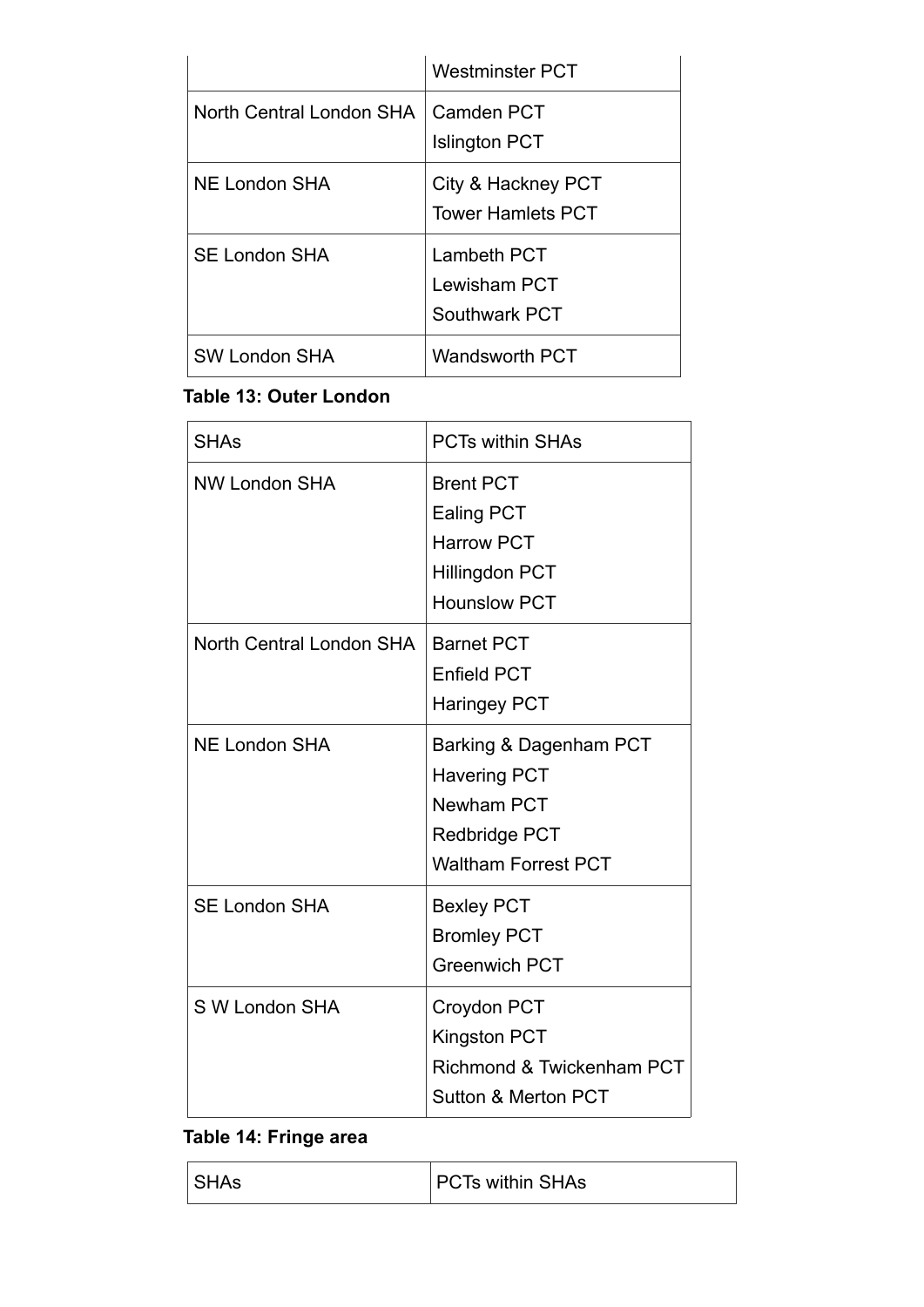| Kent & Medway SHA                          | Dartford, Gravesham & Swanley<br><b>PCT</b>                                                                                                                                                                                |
|--------------------------------------------|----------------------------------------------------------------------------------------------------------------------------------------------------------------------------------------------------------------------------|
| <b>Essex SHA</b>                           | <b>Basildon PCT</b><br>Billericay, Brentwood &<br><b>Wickford PCT</b><br><b>Epping Forrest PCT</b><br><b>Harlow PCT</b><br><b>Thurrock PCT</b>                                                                             |
| Bedfordshire &<br><b>Hertfordshire SHA</b> | Dacorum PCT<br><b>Hertsmere PCT</b><br>Royston, Buntingford & Bishop<br><b>Stortford PCT</b><br>South East Hertfordshire PCT<br>St Albans & Harpendon PCT<br><b>Watford &amp; Three Rivers PCT</b><br>Welwyn, Hatfield PCT |
| <b>Thames Valley SHA</b>                   | <b>Bracknell Forrest PCT</b><br>Slough PCT<br>Windsor, Ascot & Maidenhead PCT<br><b>Wokingham PCT</b>                                                                                                                      |
| <b>Surrey &amp; Sussex SHA</b>             | East Elmbridge & Mid Surrey PCT<br><b>East Surrey PCT</b><br><b>Guildford &amp; Waverley PCT</b><br><b>North Surrey PCT</b><br><b>Surrey Heath and Woking PCT</b>                                                          |

*Pay circular (AforC) 3/2013: amendment number 29*

# **Annex 9: High cost area supplements**

# **Table 18: From 1 April 2021**

| <b>Area</b> |                                         |
|-------------|-----------------------------------------|
| Inner       | 20% of basic salary, subject to a:      |
| London      | minimum payment of £4,608 and a maximum |
| $\bullet$   | payment of £7,097                       |
| Outer       | 15% of basic salary, subject to a:      |
| London      | minimum payment of £3,898 and a maximum |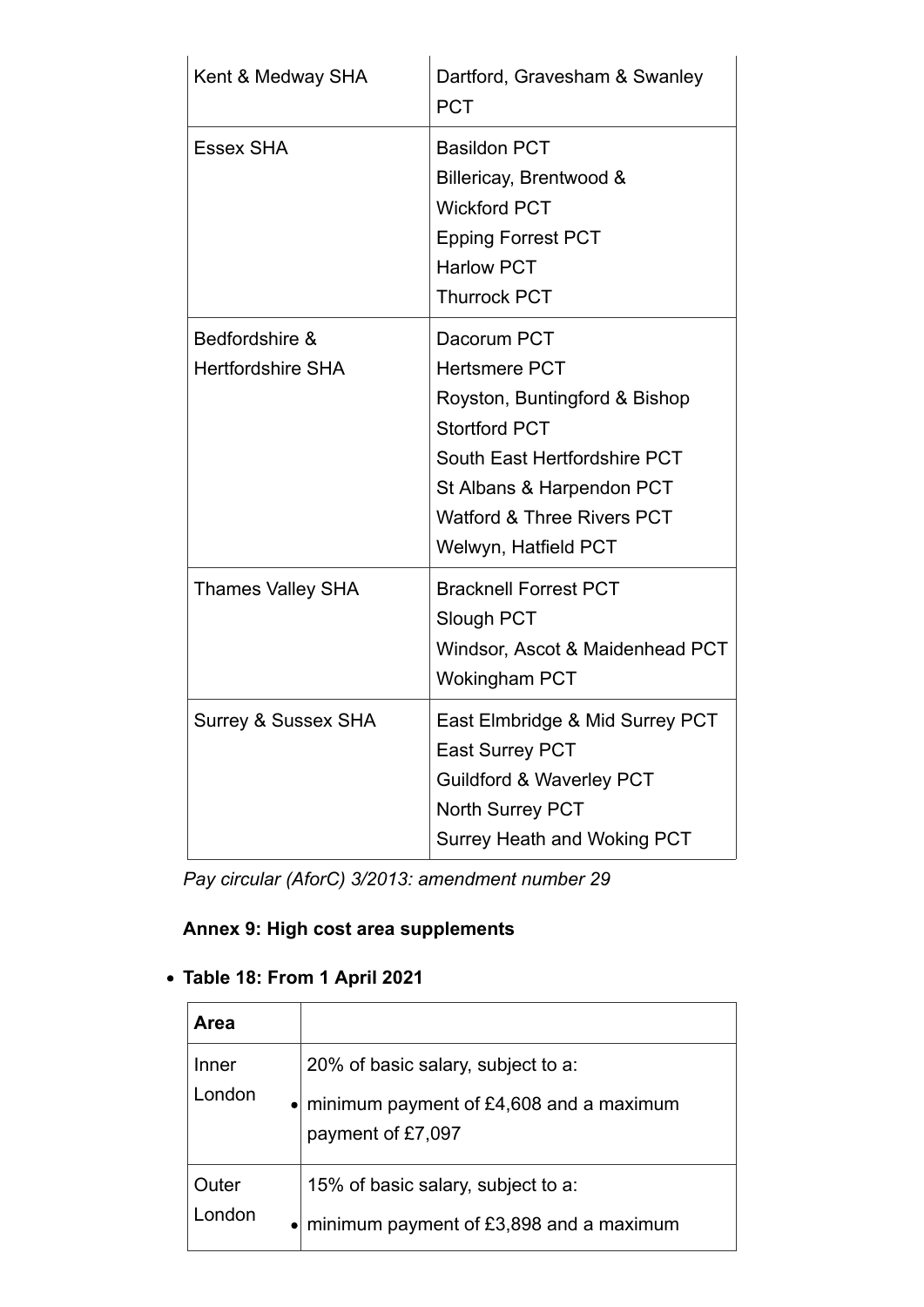|        | payment of £4,967                                                      |
|--------|------------------------------------------------------------------------|
| Fringe | 5% of basic salary, subject to a:                                      |
|        | $\bullet$ minimum payment of £1,066 and a maximum<br>payment of £1,845 |

|  |  |  |  | Table 17: From 1 April 2018 to 31 March 2021 |  |
|--|--|--|--|----------------------------------------------|--|
|  |  |  |  |                                              |  |

| <b>Area</b>     | 1 April 2018                                                                                                         | 1 April 2019                                                                                                         | 1 April 2020                                                                                                         |
|-----------------|----------------------------------------------------------------------------------------------------------------------|----------------------------------------------------------------------------------------------------------------------|----------------------------------------------------------------------------------------------------------------------|
| Inner<br>London | 20% of basic<br>salary, subject to<br>a:<br>minimum<br>payment of<br>£4,326 and a<br>maximum<br>payment of<br>£6,663 | 20% of basic<br>salary, subject to<br>a:<br>minimum<br>payment of<br>£4,400 and a<br>maximum<br>payment of<br>£6,777 | 20% of basic<br>salary, subject to<br>a:<br>minimum<br>payment of<br>£4,473 and a<br>maximum<br>payment of<br>£6,890 |
| Outer<br>London | 15% of basic<br>salary, subject to<br>a:<br>minimum<br>payment of<br>£3,659 and a<br>maximum<br>payment of<br>£4,664 | 15% of basic<br>salary, subject to<br>a:<br>minimum<br>payment of<br>£3,722 and a<br>maximum<br>payment of<br>£4,743 | 15% of basic<br>salary, subject to<br>a:<br>minimum<br>payment of<br>£3,784 and a<br>maximum<br>payment of<br>£4,822 |
| Fringe          | 5% of basic<br>salary, subject to<br>a:<br>minimum<br>payment of<br>£1,000 and a<br>maximum<br>payment of<br>£1,733  | 5% of basic<br>salary, subject to<br>a:<br>minimum<br>payment of<br>£1,017 and a<br>maximum<br>payment of<br>£1,762  | 5% of basic<br>salary, subject to<br>a:<br>minimum<br>payment of<br>£1,034 and a<br>maximum<br>payment of<br>£1,791  |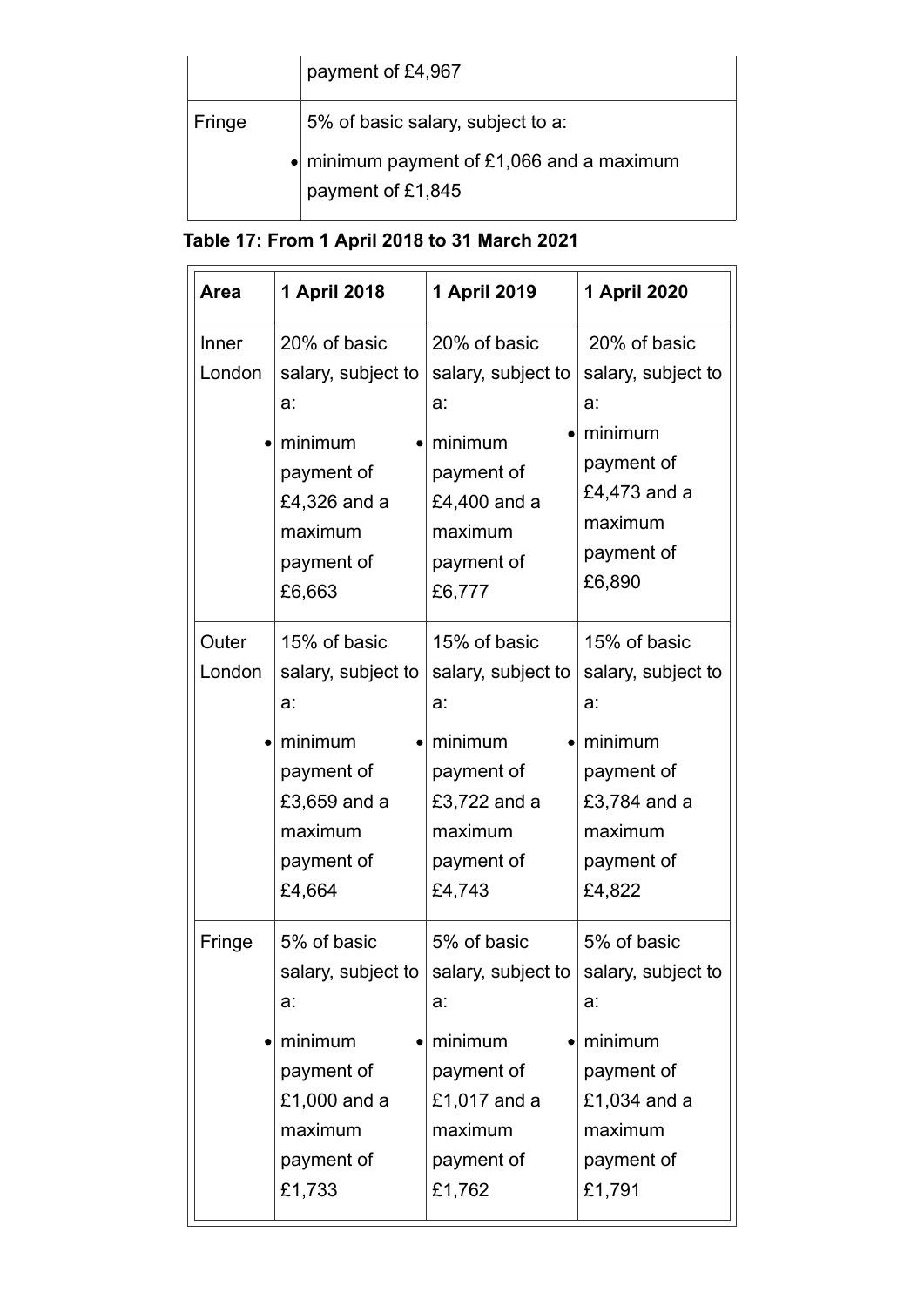For detail on HCAS payments going back beyond April 2018, please refer to the appropriate archived NHS TCS Handbook.

## *Amendment number 44: NHS Pay Advisory Notice 02/2021*

## **Annex 10: Local recruitment and retention premia**

1. To ensure consistency in the application and payment of recruitment and retention premia, local employers should adhere to the following protocol.

2. All new vacancies should be advertised in relevant local, regional, national and/or professional media.

3. Where adverts have produced no suitable applicants, HR personnel service/department managers and staff representatives should consider the reasons for this. Account should be taken of the number of applicants, relevant national vacancy data and local labour market information, the media used and any non-pay improvements which could be made to the employment package (e.g. training opportunities, childcare, relocation), or any expected increase in the supply of staff suitable for the post.

4. If it could be reasonably assumed that vacancies could be filled through, for example, advertising in different media or by waiting for an expected increase in supply (for example from new trainees) then vacant posts should be re-advertised.

5. However, if on the basis of paragraphs 2 and 3, it is decided that the vacancy problem can be addressed most effectively only through payment of a recruitment and retention premium, the employer should decide in partnership with local staff representatives whether the problem is likely to be resolved in the foreseeable future (in which case any premium should be shortterm) or whether it is likely to continue indefinitely (in which case any premium should be long-term (see Section 5).

6. The employer should then consult with neighbouring employers, staff organisations and other stakeholders, before implementing any premium.

7. Before consideration is given to paying recruitment and retention premia to increase retention of staff, HR personnel, service/department heads and relevant staff representatives should ensure non-pay benefits (e.g. childcare support, training and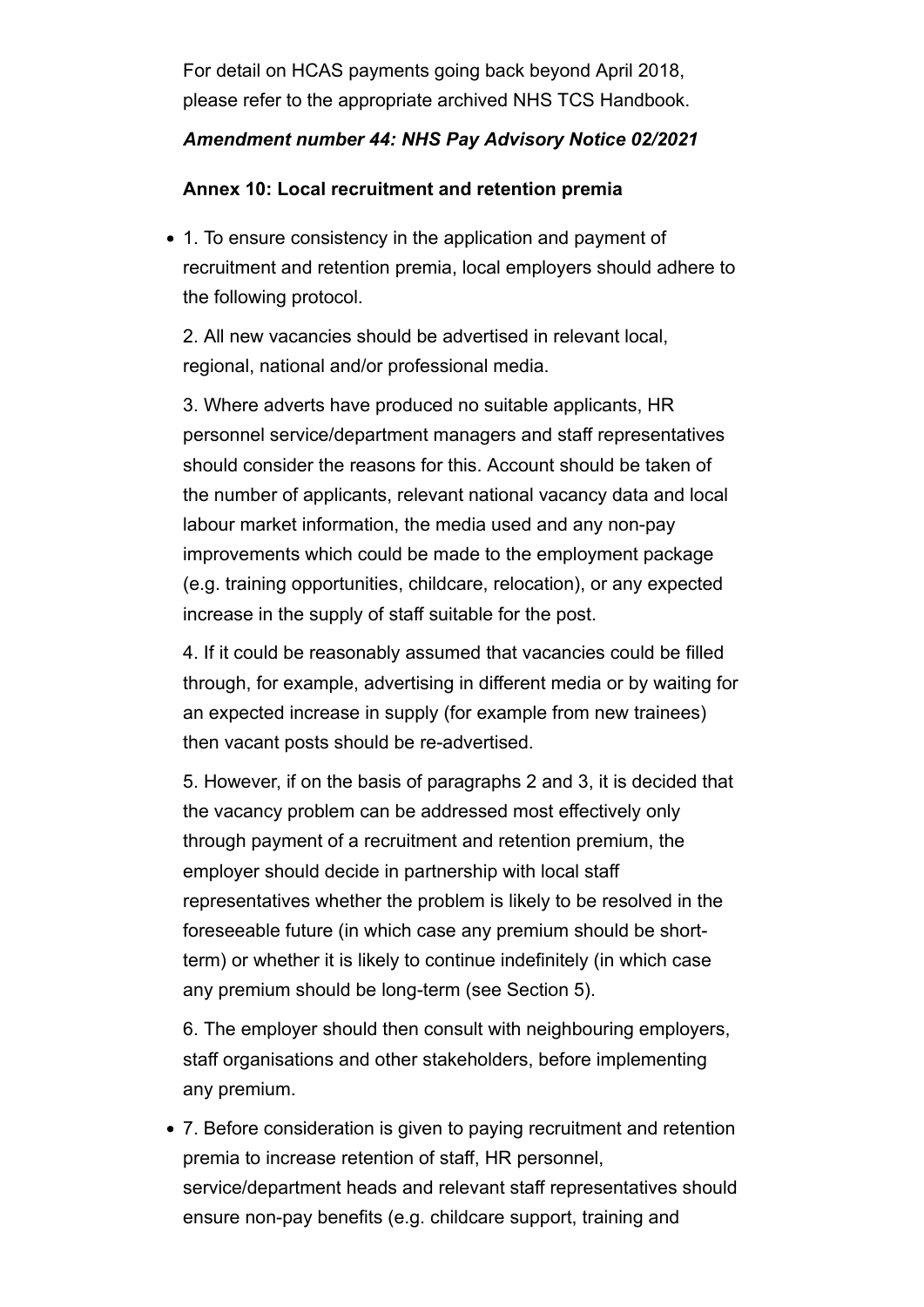development) are sufficiently developed. Where possible, local turnover rates should be compared with national rates. Employers are also advised to undertake regular exit surveys to assess how far pay is a factor in employees' decisions to leave the organisation.

8. However, if it is decided that a retention problem can be addressed most effectively only through payment of a recruitment and retention premium, the employer should decide whether the problem is likely to be resolved in the foreseeable future (in which case any premium should be short-term) or whether it is likely to continue indefinitely (in which case any premium should be longterm (see Section 5).

9. The employer should then consult with neighbouring employers, relevant staff organisations and other stakeholders.

10. Once recruitment and retention premia are awarded, they should be reviewed annually. This review should be done by HR personnel, relevant service/department heads and staff representatives.

11. The review should consider, amongst other factors:

- how far the recruitment and retention premia have allowed the NHS organisation to reduce its vacancy rates and turnover;
- the likely impact on vacancies of removing or reducing a recruitment and retention premium;
- any changes in labour market circumstances.

12. The principle consistent with equal pay for work of equal value should be that where the need for a recruitment and retention premium is reduced or has ended, short-term premia should be reduced or withdrawn as soon as possible, consistent with the protection period in Section 5. Long-term premia should be adjusted or withdrawn for anyone offered a qualifying post after the decision to withdraw or reduce the premium has been made.

*Pay circular (AforC) 2/2013: amendment number 28*

Download this chapter

Annex 4 - 10

# **Annex 11 - 15**

## **Annex 11: Additional freedoms for NHS foundation trusts in**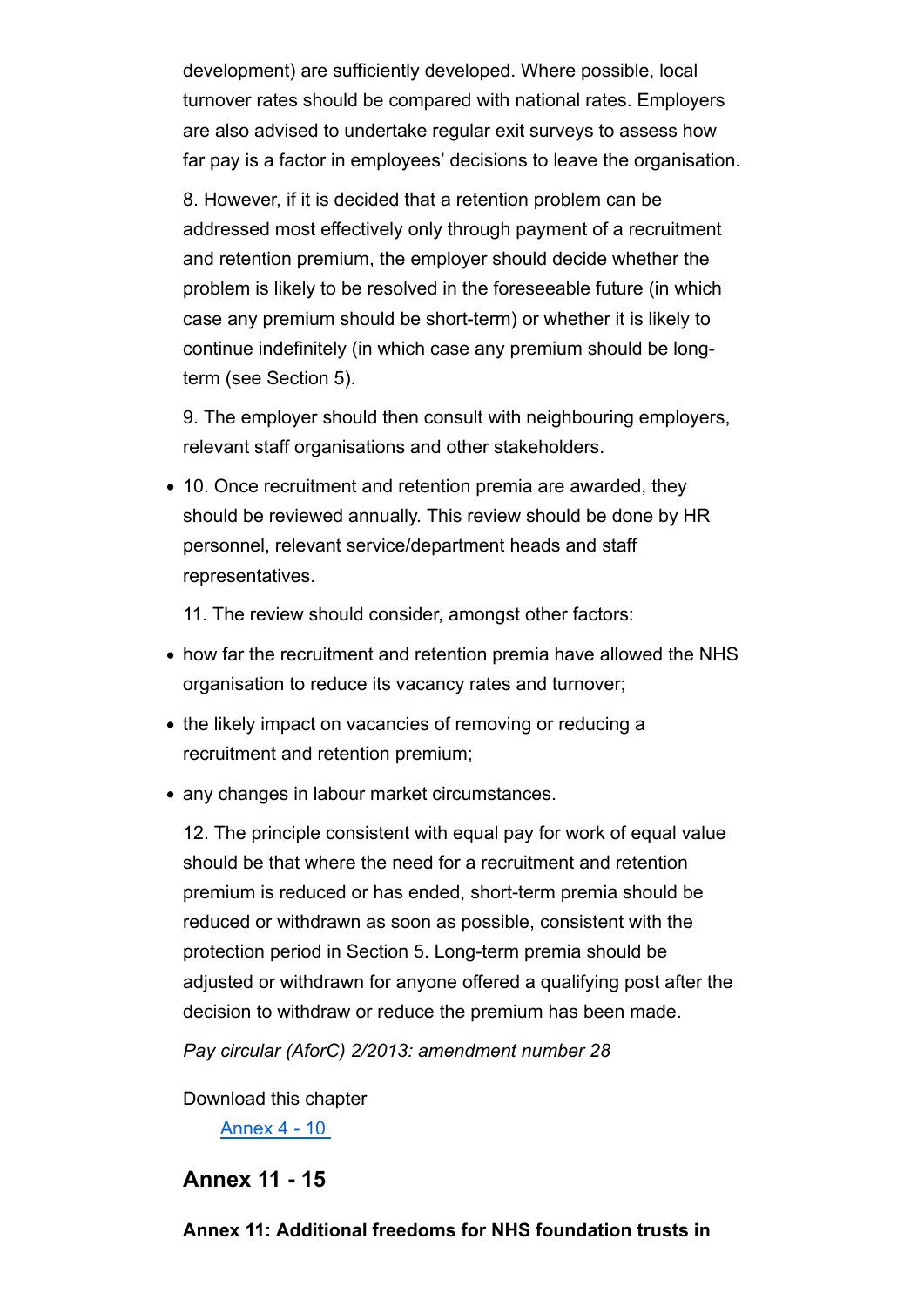# **England**

1. Where NHS organisations acquire earned autonomy or foundation trust status in England, they will have greater autonomy in relation to the use of specified local freedoms under this agreement. In these areas:

 $\vert$ (i) NHS foundation trusts will be able to act independently, consistent with their licence;

(ii) three-star NHS organisations will be able to act independently, but will be required to consult with local or neighbouring employers before final decisions are taken on the use of these freedoms;

(iii) all other NHS organisations will be able to act only as permitted by guidelines agreed through the NHS Staff Council.

2. The specified local freedoms which can be exercised with greater autonomy are outlined in the below sections

• (i) the ability to offer alternative packages of benefits of equivalent value to the standard benefits set out in this agreement, among which the employee can make a personal choice (e.g. greater leave entitlements but longer hours)

(ii) the ability to negotiate local arrangements for compensatory benefits such as expenses and subsistence, which differ from those set out in this handbook

(iii) the ability to award recruitment and retention premia above 30 per cent of basic pay where that is justified, without prior clearance by the NHS Staff Council.

(i) the establishment of new team bonus schemes and other incentive schemes

(ii) the establishment of schemes offering additional non-pay benefits above the minimum specified elsewhere in this agreement

(iii) accelerated development and progression schemes.

*Pay circular (AforC) 2/2013: amendment number 28*

## **Annex 12: Motoring costs**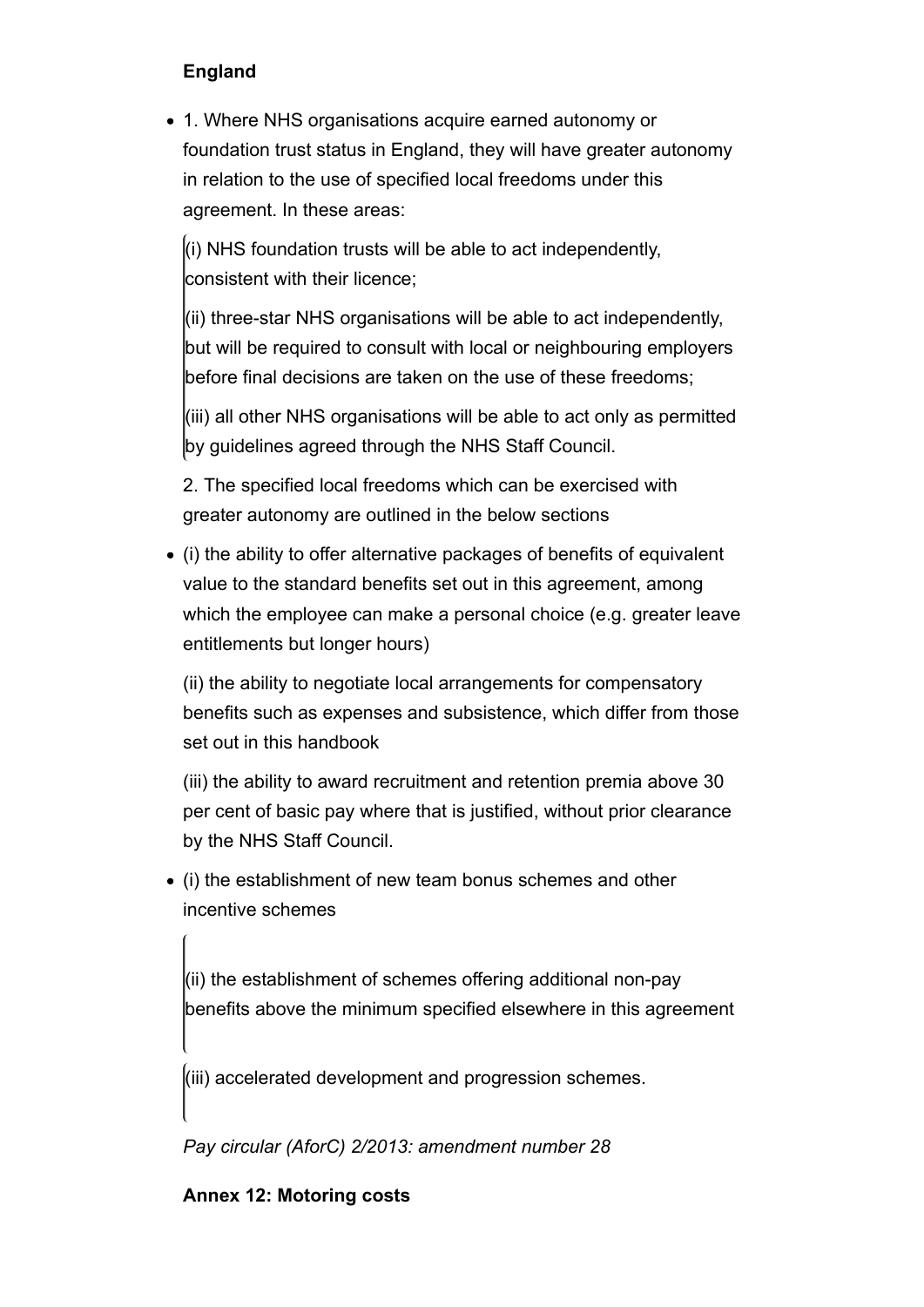1. **This annex is effective from 1 July 2013**. Each year the Automobile Association Trust (AA) produces illustrative guides of motoring costs.These set out the elements of costs involved in running a car for a typical car owner using his or her vehicle for normal "domestic" purposes e.g.travel to and from work, shopping trips and holidays. The NHS Staff Council has used this as the source of its estimates of the costs of business mileage.

2. Table 17 shows the costs at the time the rates in Table 7 in Section 17 were last set.

3. The AA guides provide different illustrative costs for private car use based on a range of different annual mileages and cars in different price ranges.In order to obtain the figures in Table 17 the NHS Staff Council has taken the figures in the guides for cars in the middle price range and an assumed annual combined private and business mileage of 10,000 miles,on which all the cost items in Table 17 are based.

4. The rates of reimbursement implemented on 1 July 2014 will be those resulting from the review which will be done following the publication of the new AA guides in April/May 2014. Those rates will apply to all journeys undertaken from 1 July 2014.

5. In line with the AA guides the annual values for "standing charges" in Table 17 are shown as whole numbers. This means that the value in row six for "total annual cost of standing charges," which is calculated on unrounded numbers, is not the sum of the values in rows one to five in Table 17.

6. In line with the AA guides the values in the costs per mile of "running costs" in rows seven to ten in Table 17 and the "total of running costs" in row 11 are calculated to two decimal places. (See the notes on rounding in row 12).

7. The average price of fuel in row 7 in Table 17 is a calculation of the combined average price of petrol and diesel which is in line with the method used by the AA to take account of fluctuations in fuel prices.

**Table 17 Amended motoring costs as at 1 April 2014**

| <b>Rows</b> Items of cost |      | <b>Annual Cost per</b> |
|---------------------------|------|------------------------|
|                           | cost | $\mathsf{mile}$        |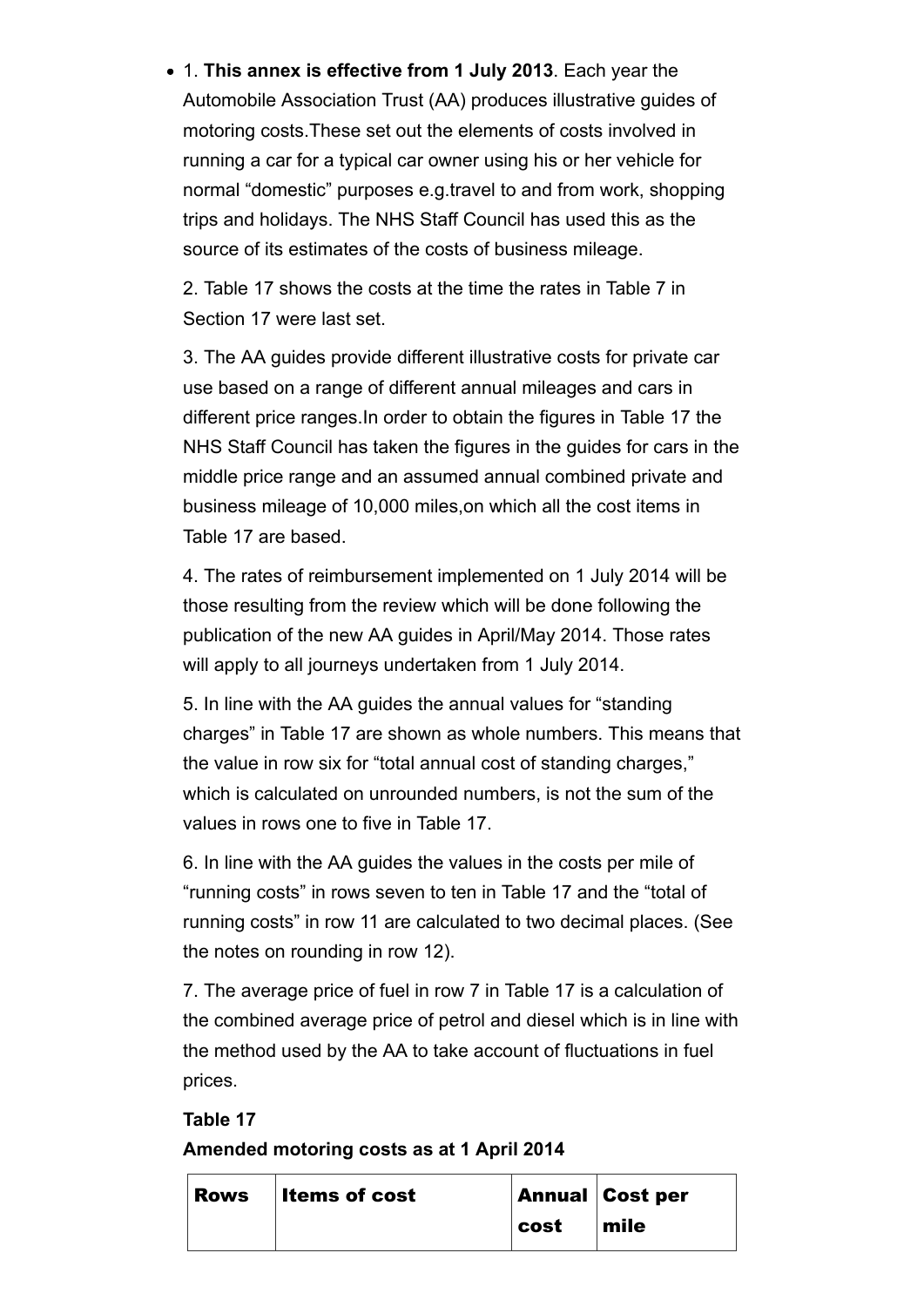|                  |                                                                                        | (E)   | (pence)                                                                                                                                                     |
|------------------|----------------------------------------------------------------------------------------|-------|-------------------------------------------------------------------------------------------------------------------------------------------------------------|
|                  | <b>Standing charges</b>                                                                |       |                                                                                                                                                             |
| Row 1            | <b>Road tax</b>                                                                        | 180   |                                                                                                                                                             |
| Row <sub>2</sub> | <b>Insurance</b>                                                                       | 496   |                                                                                                                                                             |
| Row <sub>3</sub> | Cost of capital at 50%                                                                 | 196   |                                                                                                                                                             |
| Row <sub>4</sub> | <b>Depreciation (based on</b><br>10,000 miles per year)                                | 2,615 |                                                                                                                                                             |
| Row <sub>5</sub> | <b>Breakdown cover</b>                                                                 | 50    |                                                                                                                                                             |
| Row <sub>6</sub> | <b>Total annual cost of</b><br>standing charges                                        | 3,537 | 35.37                                                                                                                                                       |
|                  |                                                                                        |       |                                                                                                                                                             |
|                  | <b>Running costs</b>                                                                   |       |                                                                                                                                                             |
| Row 7            | <b>Fuel</b>                                                                            |       | 13.87                                                                                                                                                       |
| Row 8            | <b>Tyres</b>                                                                           |       | 2.00                                                                                                                                                        |
| Row 9            | <b>Service labour costs</b>                                                            |       | 2.19                                                                                                                                                        |
| <b>Row 10</b>    | <b>Replacement parts</b>                                                               |       | 2.39                                                                                                                                                        |
| Row 11           | <b>Total of running costs</b>                                                          |       | 20.45                                                                                                                                                       |
|                  |                                                                                        |       |                                                                                                                                                             |
| <b>Row 12</b>    | <b>Total of standing</b><br>charges<br>and running costs up to<br>3,500 miles per year |       | 55.81 (56<br>pence<br>rounded; i.e.<br>to<br>obtain the<br>whole<br>pence values<br>in<br>Table 8 in<br>Section 17,<br>0.5 pence<br>and above<br>is rounded |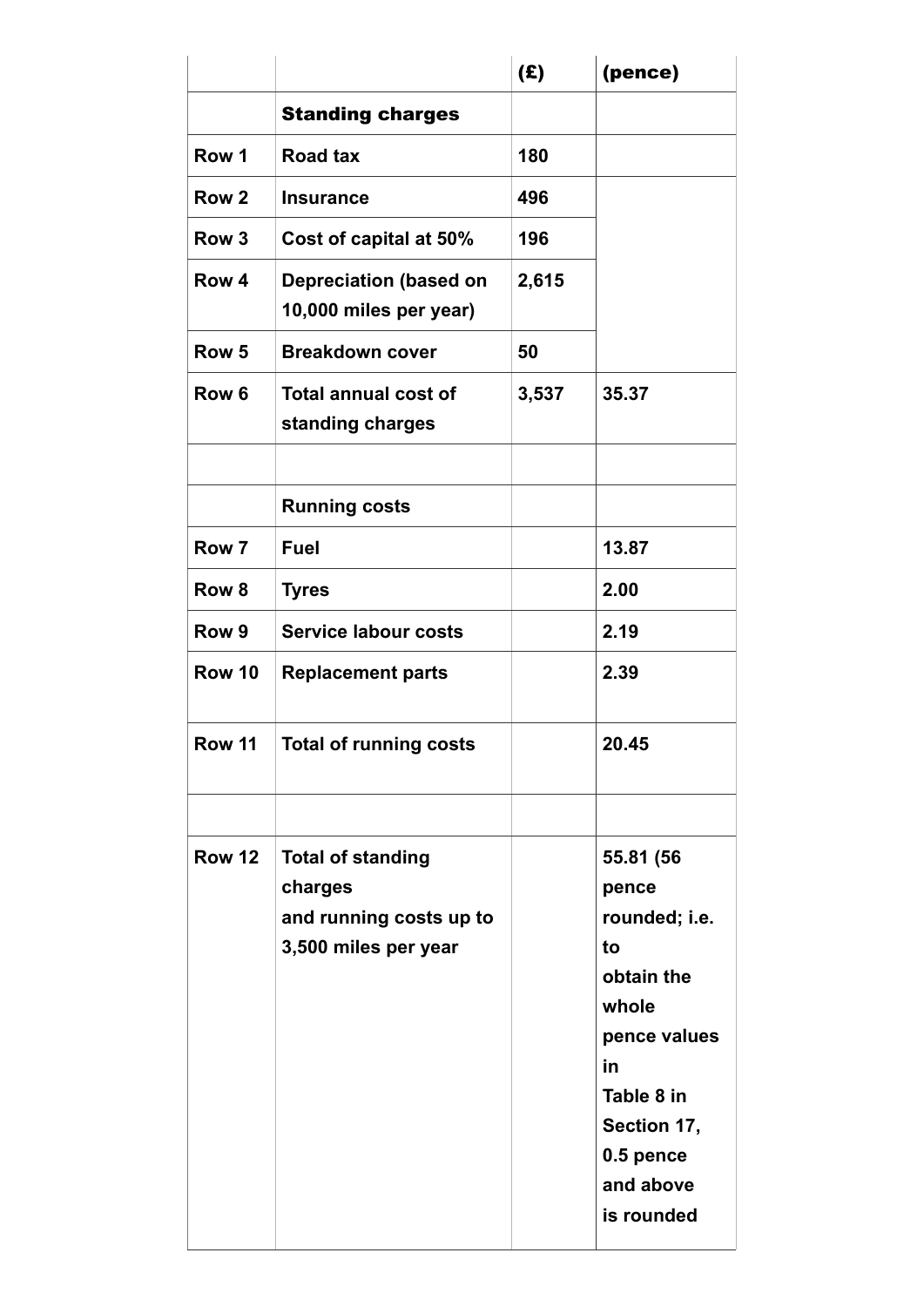|        |                               | up. Lower<br>figures are<br>rounded<br>down)          |
|--------|-------------------------------|-------------------------------------------------------|
| Row 13 | After 3,500 miles per<br>year | 20.45 (20<br>pence<br>rounded; see<br>note<br>above). |

8. There are two types of motoring costs:

- standing charges: the costs of keeping a vehicle on the road including depreciation, tax, insurance, breakdown cover and the loss of interest on capital (money) which may otherwise be invested if it had not been spent on the vehicle; and
- running costs: fuel, tyres, servicing and repair costs, parking and tolls.

9. The figures in the AA guides are:

- based on how much it is likely to cost the average private car user to run a petrol or diesel powered car;
- based on the purchase price of a new car, which is replaced after 5 years;
- based on an analysis of the running costs of the 60 top selling models in the UK car market.
- 10. The NHS Staff Council has agreed that the standard rate of reimbursement for motor cycle users in Table 7 will be 50 per cent of the unrounded rate for car users in row 12 in Table 17. This rate will apply to all eligible miles travelled (see paragraph 17.15 and Table 8). Paragraphs 12 to 15 explain how rates will be reviewed.
- 11. The NHS Staff Council has agreed that the reserve rate in column 4 of Table 7 will be 50 per cent of the unrounded value of the standard rate for car users in row 12 in Table 17. This rate will apply to all eligible miles travelled (see paragraph 17.15 and Table 8). Paragraphs 12 to 15 explain how rates will be reviewed.
- 12. The NHS Staff Council will review the standard rate in Column 2 in Table 7 twice each year. The first review will take place soon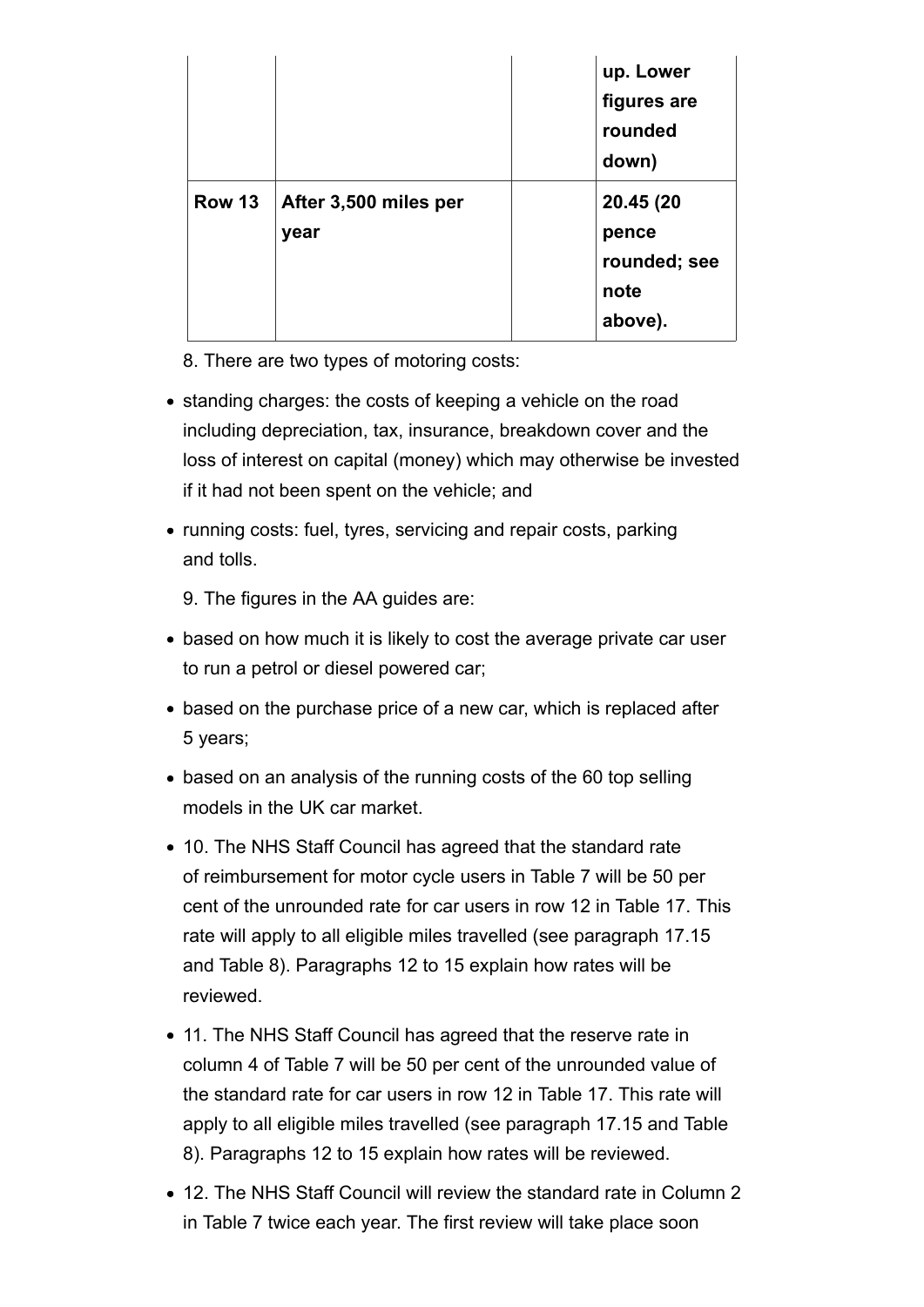after the new AA guides to motoring costs are published, normally in April or May.

Each item of cost in Table 17 will be updated using the appropriate new values in the latest AA guides. The new unrounded value in row 12 in Table 17 will be compared with the unrounded value in the same row at the time of the last change in the standard rate of reimbursement (Column 2 in Table 7 in Section 17). If the difference between these two values is 5 per cent or greater, up or down, the standard rate of reimbursement will change in line with the new value in row 12 in Table 17. Rounding, as described in row 12 in Table 17, to obtain the new whole number values for Table 7, will be the last procedure to be performed. If a change in the standard rate of reimbursement is produced by this procedure the rate for motorcyclists in Column 4 in Table 7 in Section 17 and the reserve rate will also be reviewed, in line with the provisions in Section 17.

13. If there is a change in the standard rate of reimbursement (Column 2 in Table 7) the rate in column 3, for mileage over 3,500 miles per year, will be adjusted in line with the new value in row 13 in Table 17 and the provisions in Section 17. Rounding, as described in row 12 in Table 17, to obtain the new whole number values for Table 7, will be the last procedure to be performed.

14. A second review of the rate in Column 2 in Table 7 will take place in November each year. This check will look at the average fuel price in the twelve month period ending in October. The value of the entry in row 7 in Table 17 will be updated using information published by the AA on the average price of fuel in the twelve month period ending in October. The new unrounded value in row 12 in Table 17 will be compared with the unrounded value in row 12 at the time of the last change in the standard rate of reimbursement (Column 2, in Table 7, in Section 17). If the difference between these two values is 5 per cent or greater, up or down, the standard rate of reimbursement will change in line with the new value in row 12 in Table 17. If a change in the standard rate of reimbursement is produced by this procedure the rate for motor-cyclists in Column 4 in Table 7 and the reserve rate in Column 4 will also be reviewed, in line with the provisions in Section 17. Rounding, as described in row 12 in Table 17, to obtain the new whole number values for Table 7, will be the last procedure to be performed.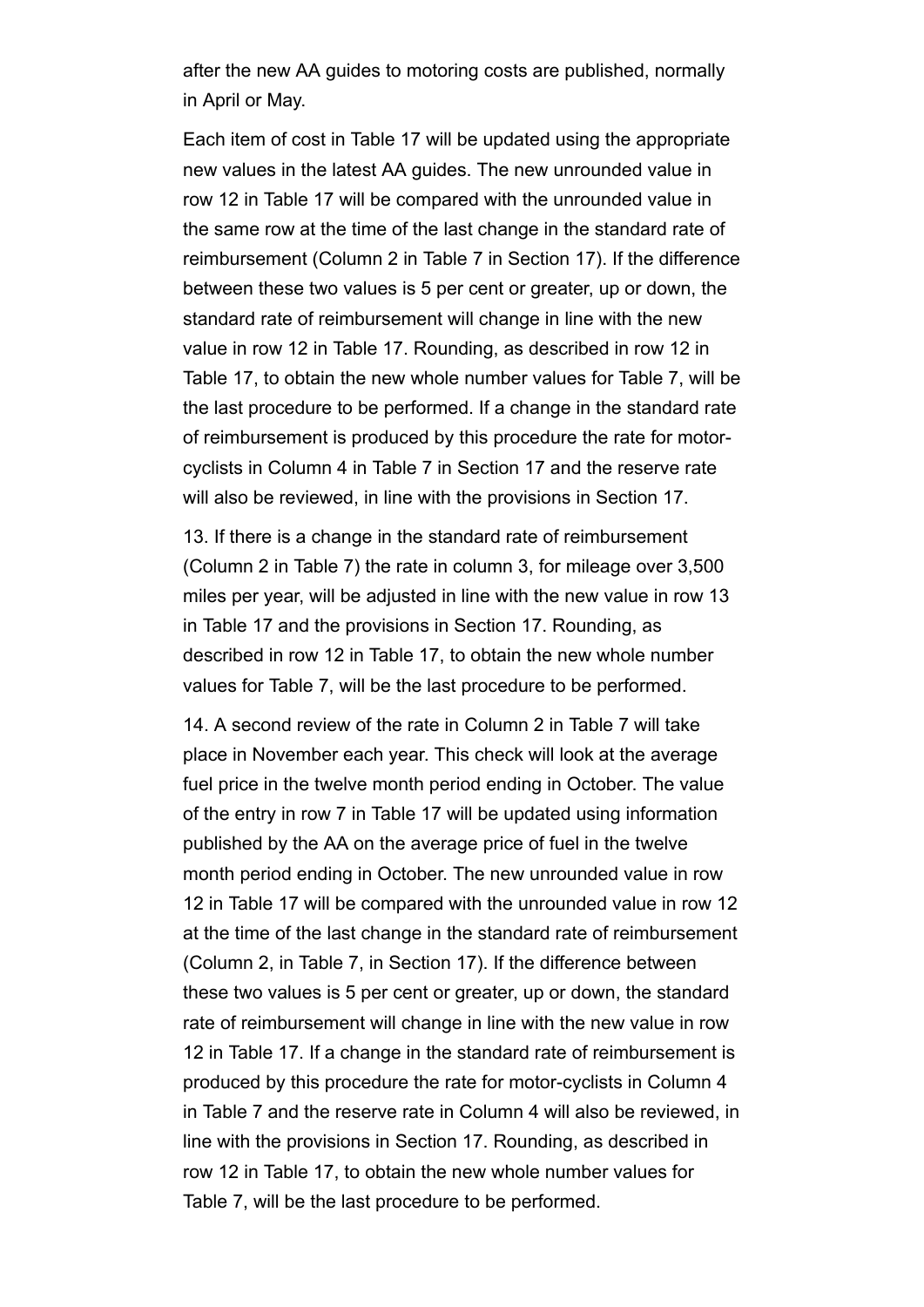15. If there is a change in the standard rate of reimbursement (Column 2 in Table 7) as a result of this second review, the rate in column 3 for mileage over 3,500 miles per year will be reviewed in line with the provisions in Section 17. Rounding, in line with the note in row 12 in Table 17, will be the last procedure to be performed.

*Pay Circular (AforC) 3/2014: amendment number 32*

#### **Annex 13: Lease vehicle policies**

1. **This annex is effective from 1 July 2013.** In the NHS the default position is that employees use their own vehicles for travel in the performance of their duties, except where the employer has made specific alternative provision. This Annex refers to vehicles provided to employees under a lease agreement, allowing them to use the vehicle for both NHS business and private purposes. Also, it refers to vehicles leased or owned by the employer and made available to employees for NHS business use only.

2. The details of written lease vehicle policies, will be for local partnerships to design and agree.

3. The possibility of using a lease vehicle should be considered whenever it is expected that the business miles travelled in a year will exceed 3,500 miles 1.

4. These schemes should take into account the following principles:

- lease vehicle schemes are voluntary;
- are offered to eligible employees;
- employees bear the full cost of their private use of the vehicle;
- schemes should provide for lease cars to be accepted on the basis of business only use or a combination of business and private use.Where cars are accepted for business use only these cars should be classed as "pool" cars;
- the employer will be responsible for any excess insurance charges incurred during business use of the vehicle;
- the tax implications of using a lease vehicle must be explained to the employee before the arrangements start;"eligible miles" as set out in paragraph 17.15 and Table 8;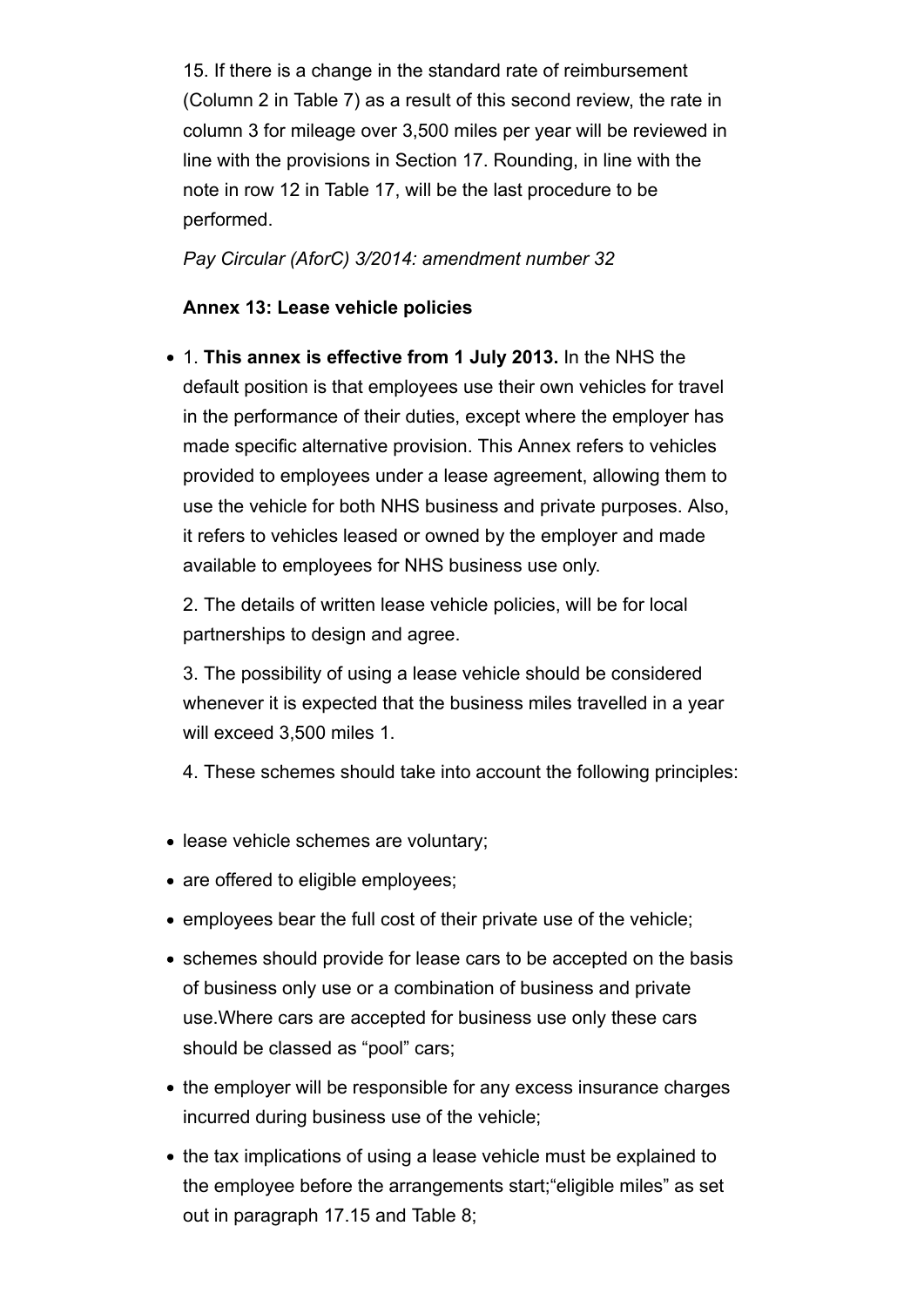• reasonable recognition of the individual circumstances of the employee.

5. Whenever lease vehicle schemes are operated the vehicles chosen will be consistent with the:

- proper use of public money:
- needs of NHS business;
- recommended safety standards, and
- policies in each of the UK countries relating to the prudent use of scarce natural resources, including carbon reduction strategies and safeguarding the environment. All of these policies are often described as coming within the "green agenda".

6. If an employee chooses a vehicle which is not on the employer's list of vehicles approved for this purpose any extra costs, over and above those incurred by employees using approved vehicles, will be paid for by the employee.

7. The arrangements for reimbursing the employee the costs of using the vehicle on NHS business must be made clear to the employee. When the employee is reimbursed fuel costs at a rate per mile travelled on official business the rate per mile must be reviewed regularly to ensure that it takes account of fluctuations in fuel prices.

8. HMRC publishes "advisory fuel rates" for "company cars" which it reviews regularly. Employers which set rates of reimbursement of fuel costs for employees using vehicles under "lease vehicle" arrangements, by reference to the HMRC "advisory rates," should ensure that they refer regularly to HMRC "advisory fuel rates." Full details of "advisory fuel rates" and the taxation of travelling expenses are on the HMRC web site at www.hmrc.gov.uk.

9. Local policies should set out details of early termination costs and the circumstances in which these would apply. Whenever it is possible, the employer and employee should explore opportunities for the employer to keep the vehicle and avoid the costs associated with the premature termination of the lease agreement. An example of circumstances when this may be appropriate is when an employee with a lease vehicle transfers to a job with another NHS employer in which there is a continuing need for significant official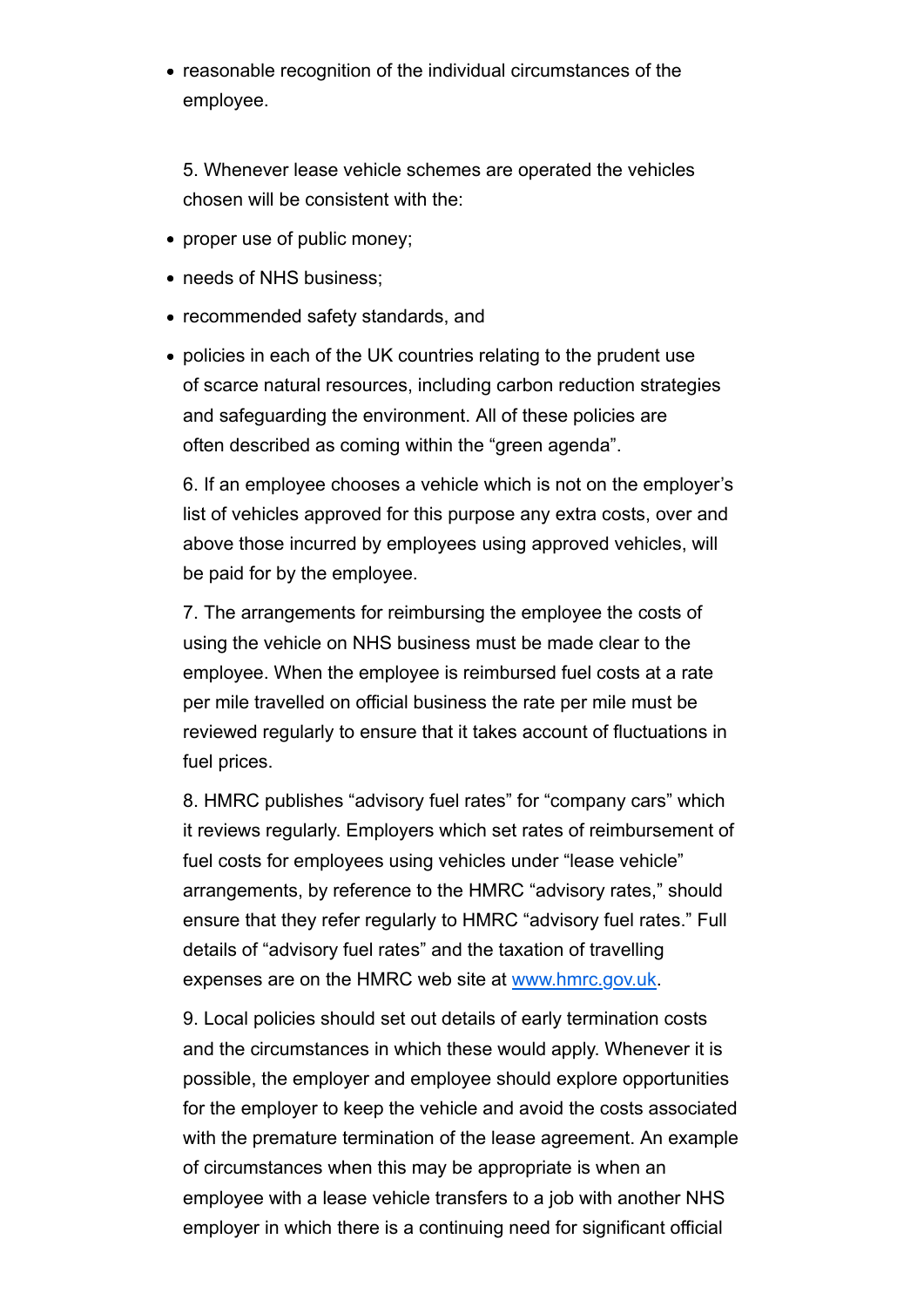travel.

• 11. Local partnerships should agree the circumstances in which hire facilities are to be used and the arrangements for reimbursing employees the costs they incur.

12. The use of pooled, hire and lease vehicles and the reimbursement of associated costs, will be in line with rigorous principles of effective and prudent use of public money, the NHS Carbon Reduction Strategy in England and its equivalents in the other UK countries.

13. The NHS carbon reduction strategies set out how and why the NHS can and should make an important contribution to the ambition of making us its "carbon footprint" by 10%, by 2015.

14. The strategies place important responsibilities on NHS organisations. Two of these are that:

- all organisations should have a board approved travel plan as part of their sustainable development board management plan, and that
- mechanisms to routinely and systematically review the need for employees, patients and visitors to travel, need to be established in all NHS organisations.

15. The Sustainable Development Unit (SDU) is keen that organisations should make use, whenever it is possible and practicable, of low carbon lease vehicles in line with relevant legislation.

1 See the question and answer guidance in Annex 28 (England and Wales) or Annex 28 (Scotland and Northern Ireland).

*Pay circular (AforC) 2/2014: amendment number 31*

#### **Annex 14: Subsistence allowances**

| <b>Night allowances:</b> | Actual receipted cost of bed    |
|--------------------------|---------------------------------|
| first 30 nights          | and breakfast up to a maximum   |
|                          | of £55 (subject to the          |
|                          | provisions of paragraph 18.3 if |
|                          | this is exceeded for genuine    |
|                          | business reasons).              |
|                          |                                 |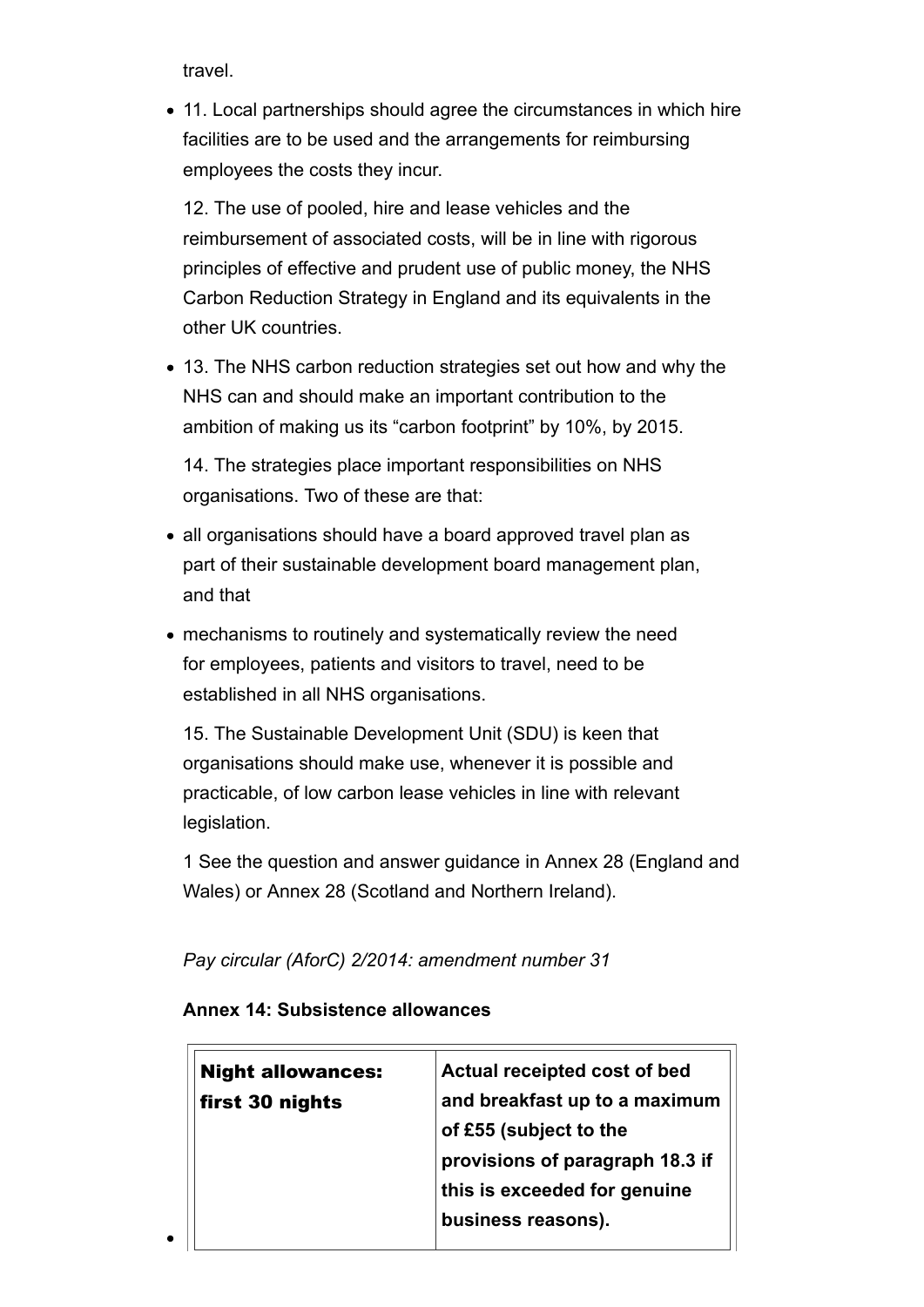| <b>Meals allowance</b>                                                                       | Per 24 hour period: £20.00                                                                                                                                                                                                                      |  |
|----------------------------------------------------------------------------------------------|-------------------------------------------------------------------------------------------------------------------------------------------------------------------------------------------------------------------------------------------------|--|
| Night allowances in non-<br>commercial<br>accommodation                                      | Per 24 hour period: £25.00                                                                                                                                                                                                                      |  |
| <b>Night allowances:</b><br>after first 30 nights                                            | <b>Maximum amount payable:</b><br>£35.00                                                                                                                                                                                                        |  |
| Day meals<br>subsistence<br>allowances                                                       | Lunch allowance (more than<br>five hours away from base,<br>including the lunchtime period<br>between 12:00 pm to 2:00 pm)<br>£5.00<br><b>Evening meal allowance (more</b><br>than ten hours away from base<br>and return after 7:00 pm) £15.00 |  |
| <b>Incidental expenses</b><br>allowance (this<br>allowance is subject<br>to a tax liability) | Per 24 hour period: £4.20                                                                                                                                                                                                                       |  |
| <b>Late night duties</b><br>allowance (this<br>allowance is subject<br>to a tax liability)   | Per 24 hour period: £3.25                                                                                                                                                                                                                       |  |

Pay circular (AforC) 4/2014: amendment number 33

## **Annex 15: Other terms and conditions**

- 1. For the purposes of Section 19 of this Handbook, other terms and conditions will include:
- arrangements for carry over of annual leave existing arrangements (as provided by GWC Section 1) will continue to apply, unless or until new arrangements are agreed
- special leave
- removal expenses and associated provisions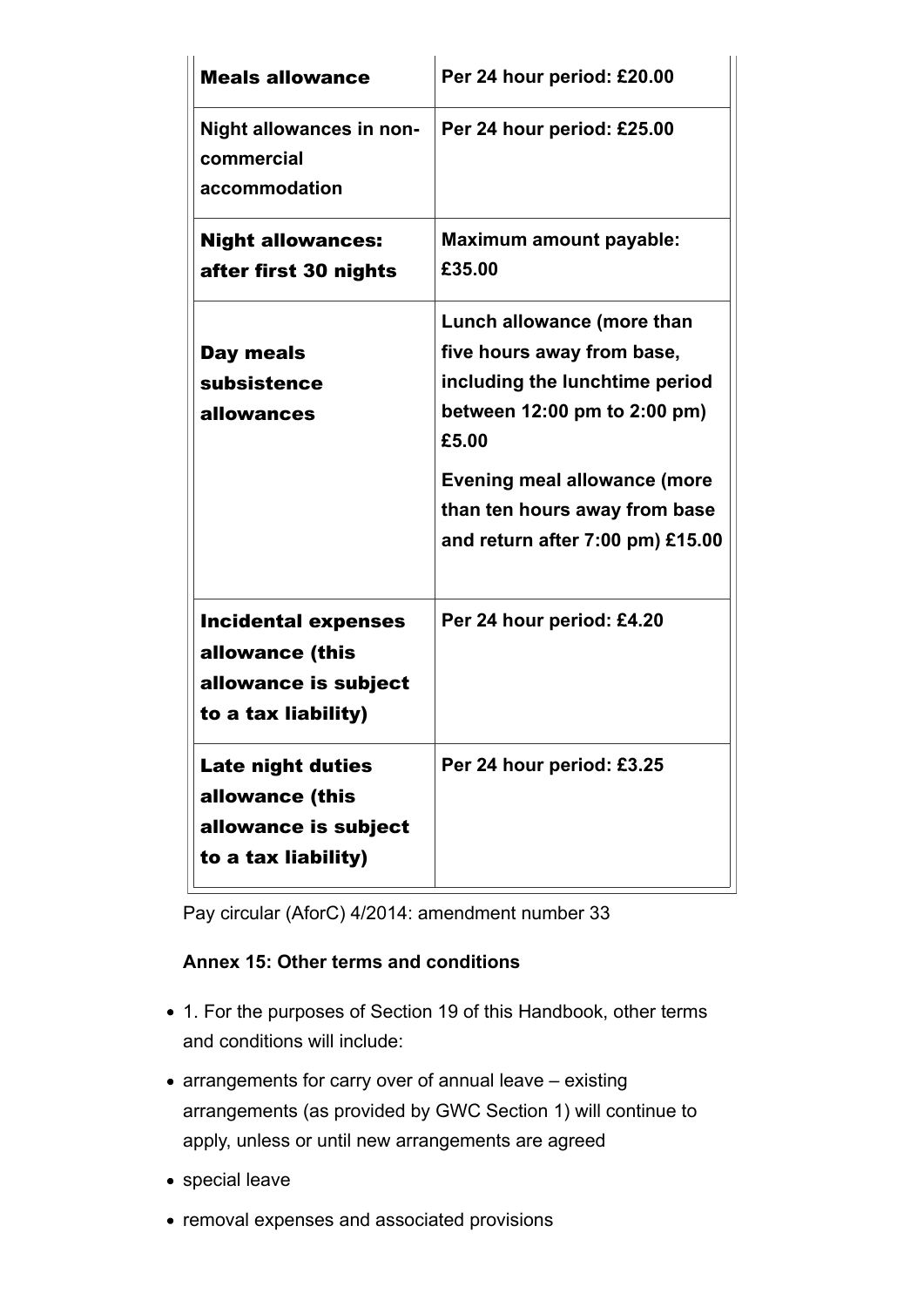- reimbursement of telephone expenses
- the resolution of disciplinary matters and disputes procedures
- health awareness for NHS staff
- protection of pay and conditions of service local arrangements should be in place for protection in circumstances of organisational change (previously required by GWC Section 48)
- preparation for retirement
- minimum periods of notice.

*Amendment number 43*

*TCS Advisory Notice (01/2021)* 

Download this chapter

Annex 11 - 15

## **Annex 16 - 20**

#### **Annex 16: Coverage of NHS Pay Review Body (NHSPRB)**

• The NHSPRB's recommendations currently apply to all staff employed in the NHS on the pay spine and pay bands in Annexes 2 and 3, with the exception of doctors, dentists and very senior managers. (See Appendix A in the twenty third report of the Review Body www.ome.uk.com ).

*Pay circular (AforC) 2/2013: amendment number 28*

**Annex 17: Classification of leads and allowances listed by staff group**

#### **Maintenance staff**

Work in exceptional conditions Care of patients allowance Working with psychiatric patients allowance Use of special equipment allowance Smallpox and typhus

#### **Ambulance staff**

Extended trained staff – paramedic allowances

**Ambulance officers and control room assistants** Extended trained staff – paramedic allowances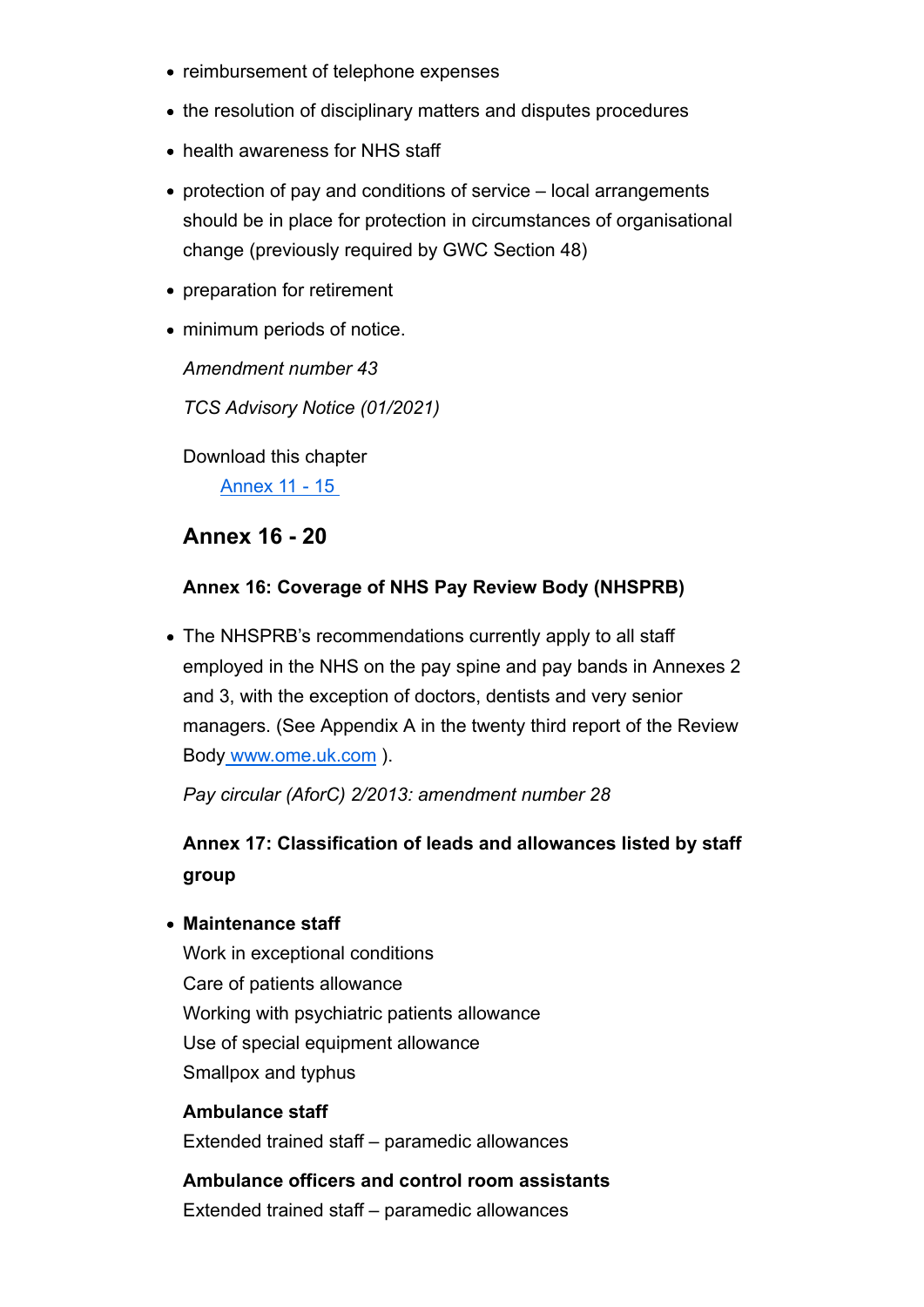## **Ancillary staff**

Care of patients allowance Foul linen payments Qualification allowances Instructional pay Local flexibility additions e.g. slaughtering, post mortem fees, boiler scaling and flue cleaning and stoving

## **Administrative and clerical staff**

ADP allowances Proficiency allowances Pricers' allowance (PPA staff only) Computer assisted pricing allowance (PPA staff only) Authorising clerks allowance (Dental Practice Board only) Implementation annexes

## **Nursing and PAMs staff**

Treatment of sexually transmitted diseases (nurses) Nursing of patients with infectious communicable diseases (nurses) Student training allowance (PAMs) Radiation protection supervisors' allowance (PAMs) Designated district physiotherapists (PAMs) Responsibility allowance for teacher principals in NHS schools of chiropody (PAMs) Blood transfusion team leaders' allowance (nurses) Geriatric lead (nurses) Psychiatric lead (nurses)

## **Maintenance staff**

On-call Re-call to work Rotary shifts Alternating shifts Night duty allowance

## **Ambulance Staff**

Stand-by Re-call to work

#### **Ambulance officers and control room assistants**

Stand-by (ambulance officers only) Re-call to work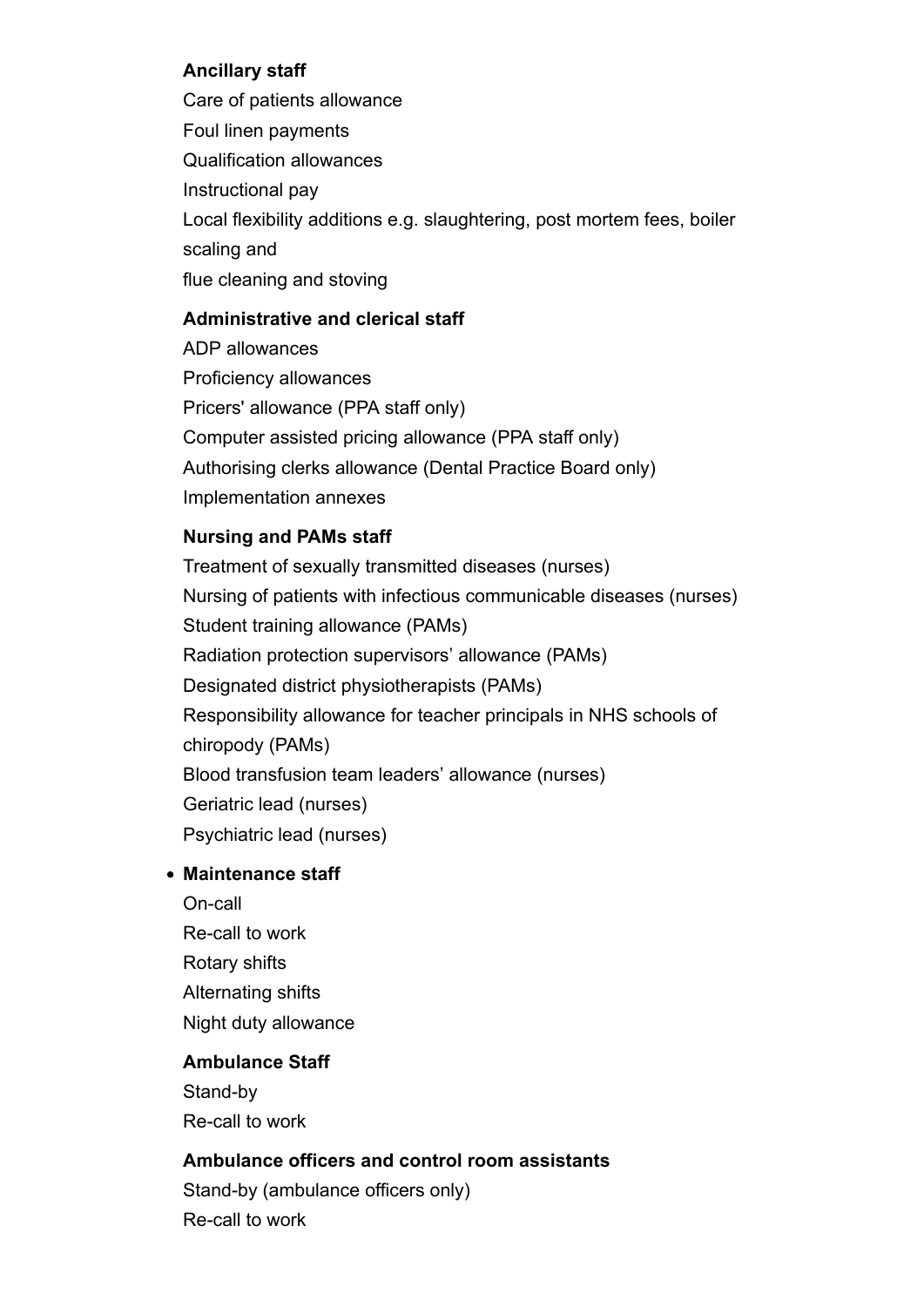Rotary shifts (control assistants only) Alternating shifts (control assistants only) Night duty allowance (control assistants only) Weekend working (control assistants only) Unsocial hours (ambulance officers only)

#### **Ancillary staff**

On-call Re-call to work Rotary shifts Alternating shifts Night duty allowance

#### **Administrative and clerical staff**

On-call Stand-by

Shift payment

Night duty allowance

#### **Nursing and PAMs staff**

On-call Stand-by Special duty payments Sleeping in allowance (nurses)

## **PTB and S&P staff**

On-call (PTB) Emergency duty commitments allowance (pharmacists) S&P unsocial hours payments (locally determined)

# **Leads and allowances which relate to recruitment and retention premia are:**

Chaplains' accommodation allowance Special hospital lead Regional secure unit lead

# **Annex 18: Withdrawal of nationally agreed recruitment and retention premia and transitional arrangements**

1. In the transitional period following the introduction of Agenda for Change, a list of jobs was agreed for which there was prima facie evidence from both the work on the job evaluation scheme and consultation with management and staff representatives, that a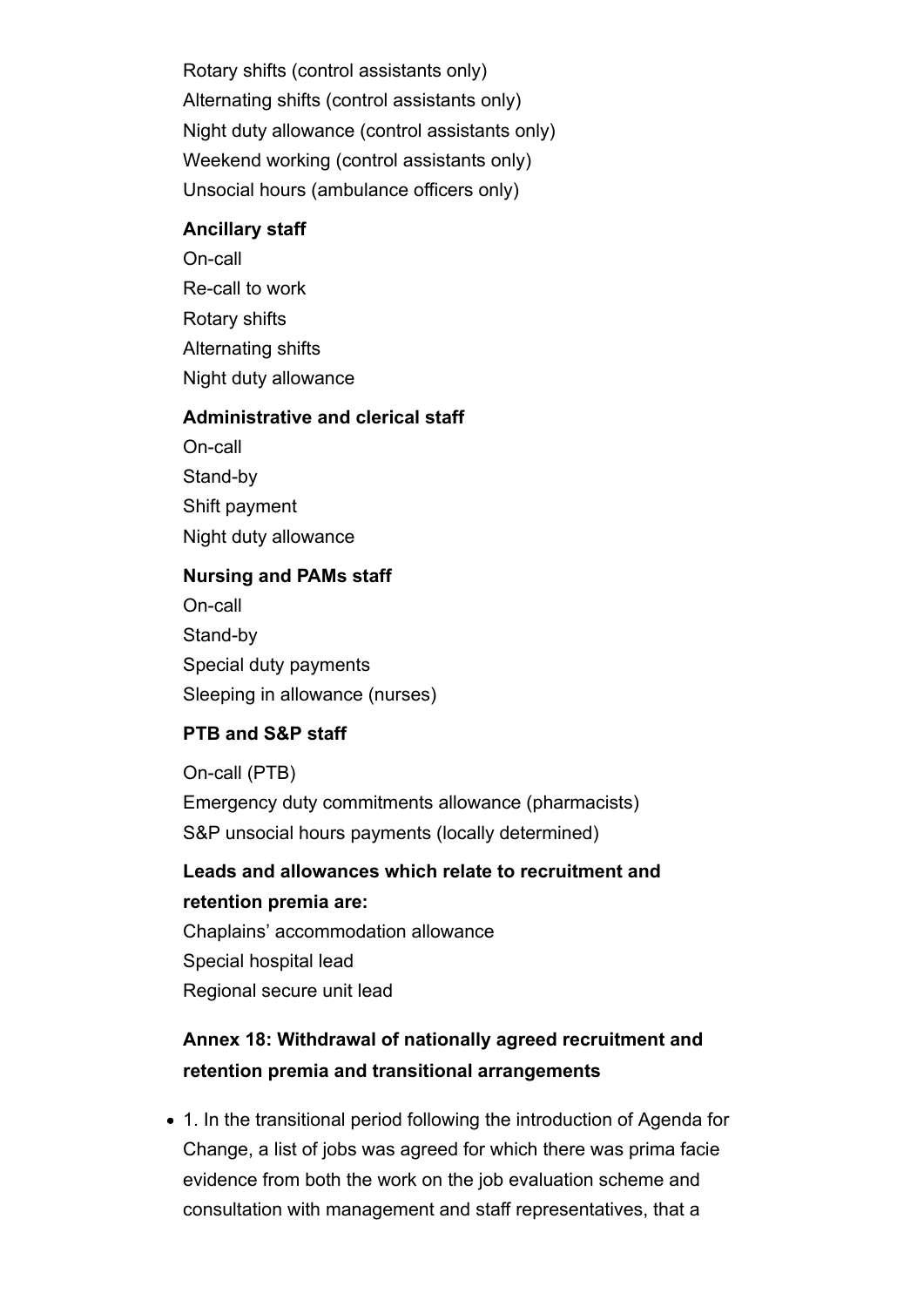premium was necessary to ensure the position of the NHS was maintained during the transitional period. The jobs concerned are listed in Table 18.

#### **Table 18**

| <b>Type of post</b>                                   |
|-------------------------------------------------------|
| <b>Chaplains</b>                                      |
| <b>Clinical coding officers</b>                       |
| <b>Cytology screeners</b>                             |
| Dental nurses, technicians, therapists and hygienists |
| <b>Estates officers/works officers</b>                |
| <b>Financial accountants</b>                          |
| <b>Invoice clerks</b>                                 |
| <b>Biomedical scientists</b>                          |
| <b>Payroll team leaders</b>                           |
| <b>Pharmacists</b>                                    |
| <b>Qualified maintenance craftspersons</b>            |
| <b>Qualified maintenance technicians</b>              |
| <b>Qualified medical technical officers</b>           |
| <b>Qualified midwives (new entrant)</b>               |
| <b>Qualified perfusionists</b>                        |

2. For staff requiring full electrical, plumbing or mechanical crafts qualifications, a single level of premium was specified (£3,277 as at 1 April 2010).

3. For chaplains, the premium was set locally at a level not less than the level of any accommodation allowance already in payment.

4. The Hartley Employment Tribunal determined that the NRRP in payment to maintenance craft workers was justified until 31 March 2011, but must cease after that date unless a review demonstrated continuing justification. The Tribunal also determined that any transitional protection would need to be justified.

5. The NHS Staff Council commissioned the Institute for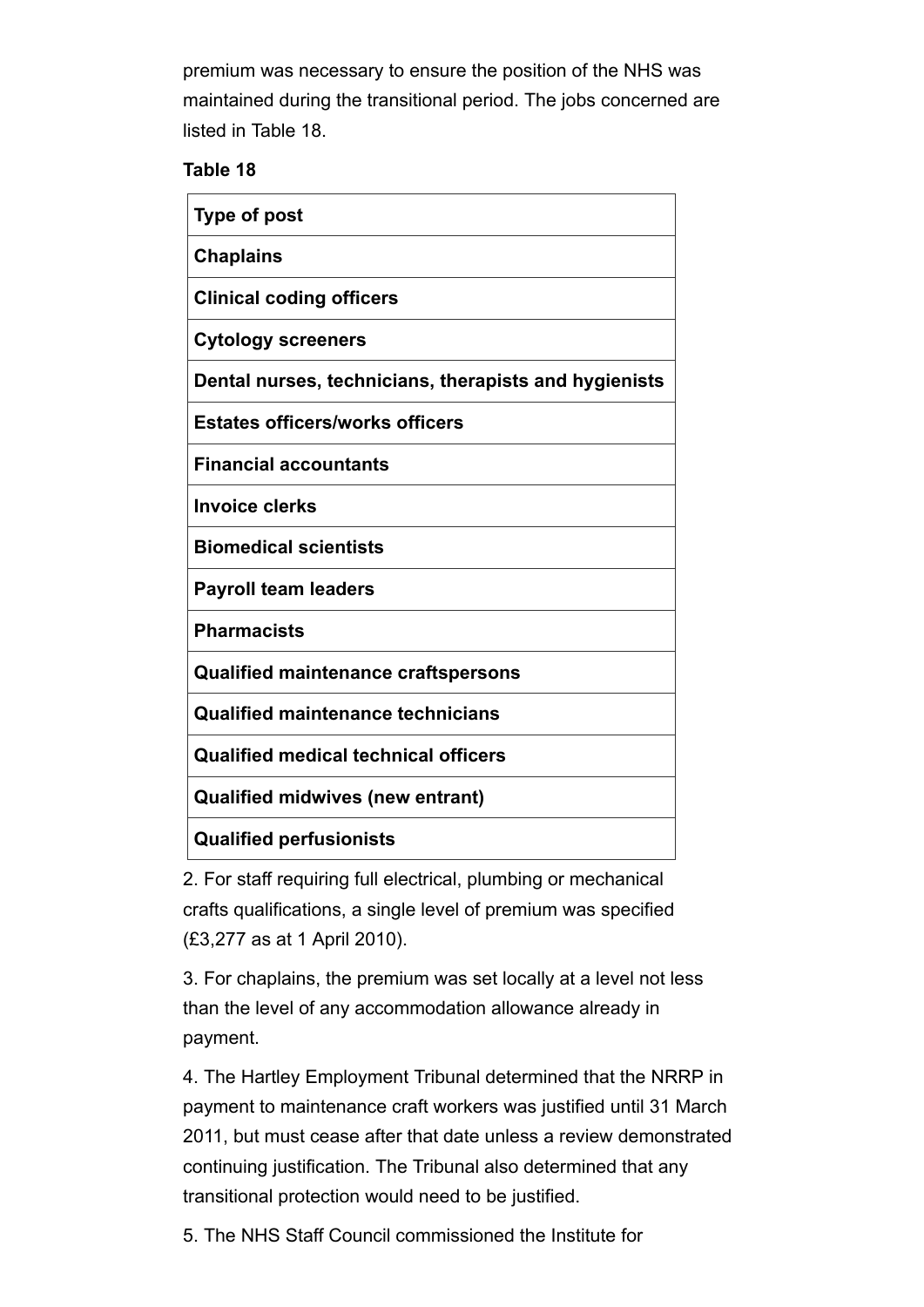Employment Studies (IES) to undertake an independent review of all the NRRP. The review recommended that all NRRP, including those paid to maintenance Implementation annexes Annex R: Withdrawal of National RRPs craft workers and chaplains, should cease after 31 March 2011 or be converted to a local RRP, where appropriate.

- 6. All NRRP should cease for new starters from 1 April 2011or be replaced by a local RRP, where it is considered to be appropriate. NRRP currently in payment should be protected for a transitional period of two years as follows:
- Year one: 100% 100% of payment at current value;
- Year two: 50% 50% of the payment at current value.

On 1 April 2013 all payments will cease, subject to the outcome of a Staff Council review demonstrating evidence to support continuation of a NRRP.

*Pay circular (AforC) 3/2013: amendment number 29*

#### **Annex 19: Local appeals procedures (England)**

- 1. All employers should agree procedures with their local staff representatives for dealing with differences over the local application of the national agreement, to their individual pay and terms and conditions of service, including:
- the application of the system of unsocial hours payments
- the use of local recruitment and retention premia
- where applicable, the use of the NHS Knowledge and Skills Framework and development reviews
- the provision of support for training/development.

2. The procedure should provide that an employee who wishes to appeal must first attempt to resolve the issues of concern informally before recourse to these procedures. Therefore, as a first step, the problem should be discussed between the employee and management and, if wanted by the employee, a union representative.

3. If, during the informal stage, it is agreed after having considered the issues that the matter can be resolved without recourse to the appeal procedure, then they should confirm the agreement in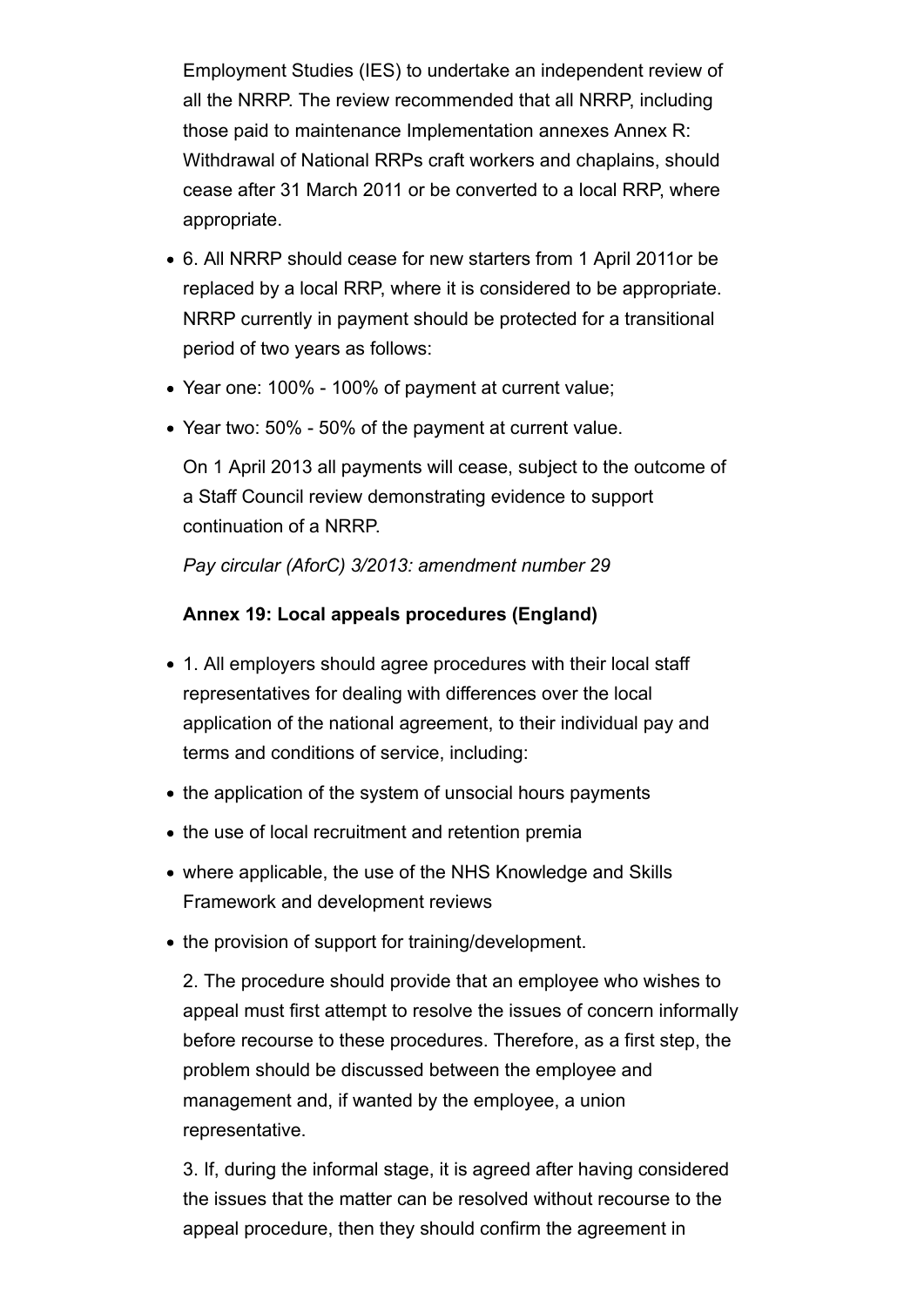writing. This agreement may include a recommendation that the case should be linked with a number of similar cases and dealt with by local review, rather than by individual appeal.

4. The informal review should establish in particular whether:

- the issue of concern is not based on incorrect information
- the issue of concern is not based solely on opposition to the clear terms of the agreement
- the issue of concern has already been determined (or is already under consideration) either by the NHS Staff Council, or on local review or in a preceding appeal in similar circumstances
- reasonable attempts have been made to first resolve the issue without recourse to an appeal.

5. Appeals may not be lodged more than six months after the employee was notified or could otherwise have reasonably been expected to be aware of the decision giving rise to the appeal.

6. Where an appeal proceeds it should commence with a statement in writing from the appellant. The appeal should then be heard using the locally agreed procedure. Organisations can use already established grievance procedures or develop a new system if deemed necessary.

7. The decision of the local appeal procedure is final and there will be no further levels of appeal. The local appeal panel or equivalent body may, however, consult the NHS Staff Council on the interpretation of this agreement before reaching a decision, and should do so where an issue of interpretation is material to the case and has not already been clarified by the council.

8. The decision of a local appeals procedure does not establish any precedents beyond the organisation concerned.

9. There are separate protocols for locally resolving any disagreements that arise from the procedure for matching jobs against national job evaluation profiles, or from local job evaluations.

10. These protocols include provision for referring the matching decision or local evaluation to a second panel. There is no right of further appeal beyond the second panel.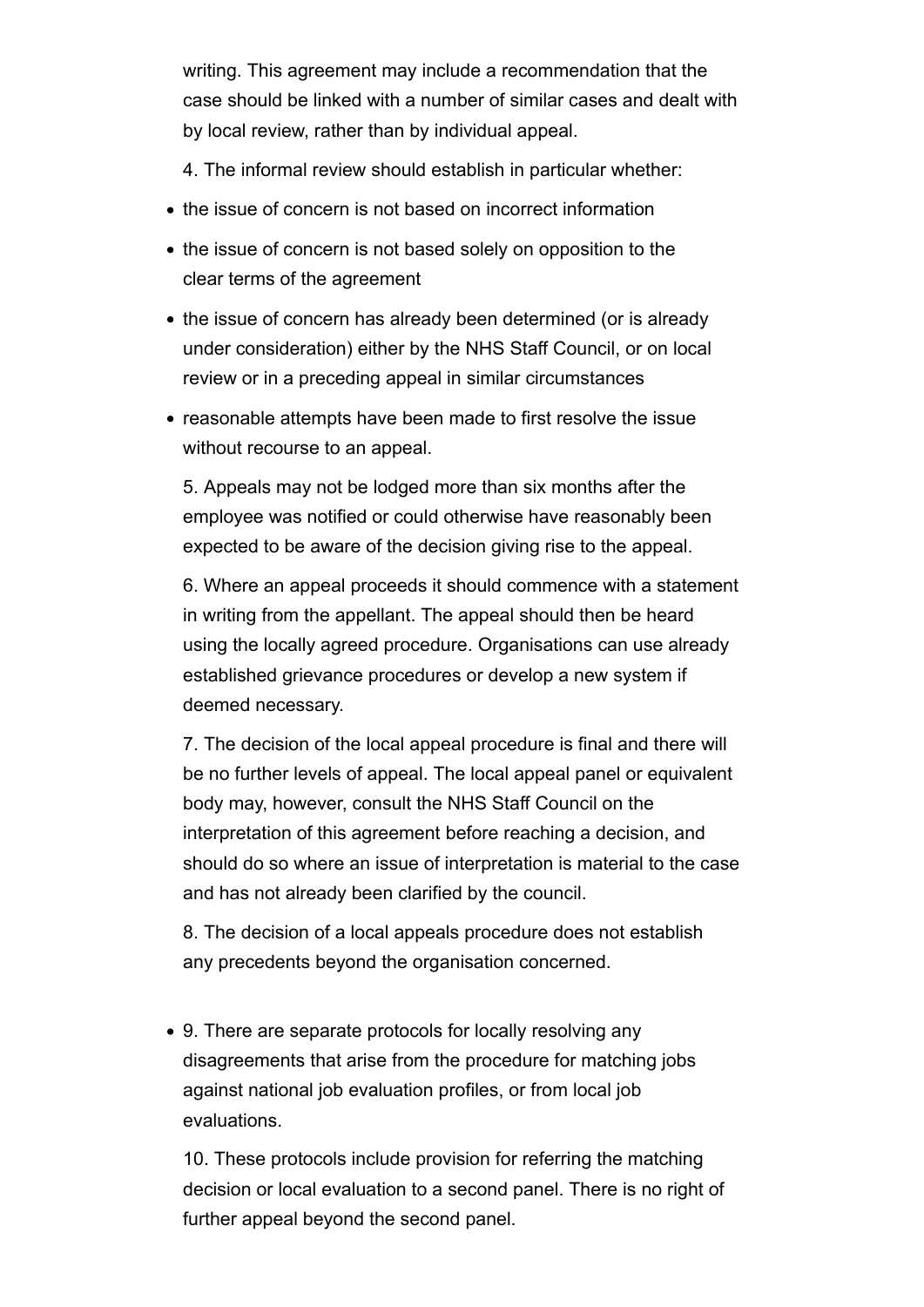11. These protocols are set out in the following sections of the Job Evaluation Handbook:

- Job matching procedure against national job evaluation profiles
- National protocol for local job evaluations.

*Amendment number 39: NHS TCS Advisory Notice 01/2018*

# **Annex 19: Local appeals procedures (Scotland, Wales and Northern Ireland)**

- 1. All employers should agree procedures with their local staff representatives for dealing with differences over the local application of the national agreement, to their individual pay and terms and conditions of service, including:
	- $\left| \right|$  (i) the application of the system of unsocial hours payments
	- $(iii)$  the use of local recruitment and retention premia

(iii) the use of the NHS Knowledge and Skills Framework (KSF) and development reviews

 $\vert$ (iv) the provision of support for training/development

 $(x)$  the progression of staff through pay band gateways.

2. The procedure should provide that an employee who wishes to appeal must first attempt to resolve the issues of concern informally before recourse to these procedures. Therefore, as a first step, the problem should be discussed between the employee and management and, if wanted by the employee, a union representative.

3. If, during the informal stage, it is agreed after having considered the issues that the matter can be resolved without recourse to the appeal procedure, then they should confirm the agreement in writing. This agreement may include a recommendation that the case should be linked with a number of similar cases and dealt with by local review, rather than by individual appeal.

4. The informal review should establish in particular whether:

 $\ket{\mathfrak{l}}$  the issue of concern is not based on incorrect information

(ii) the issue of concern is not based solely on opposition to the clear terms of the agreement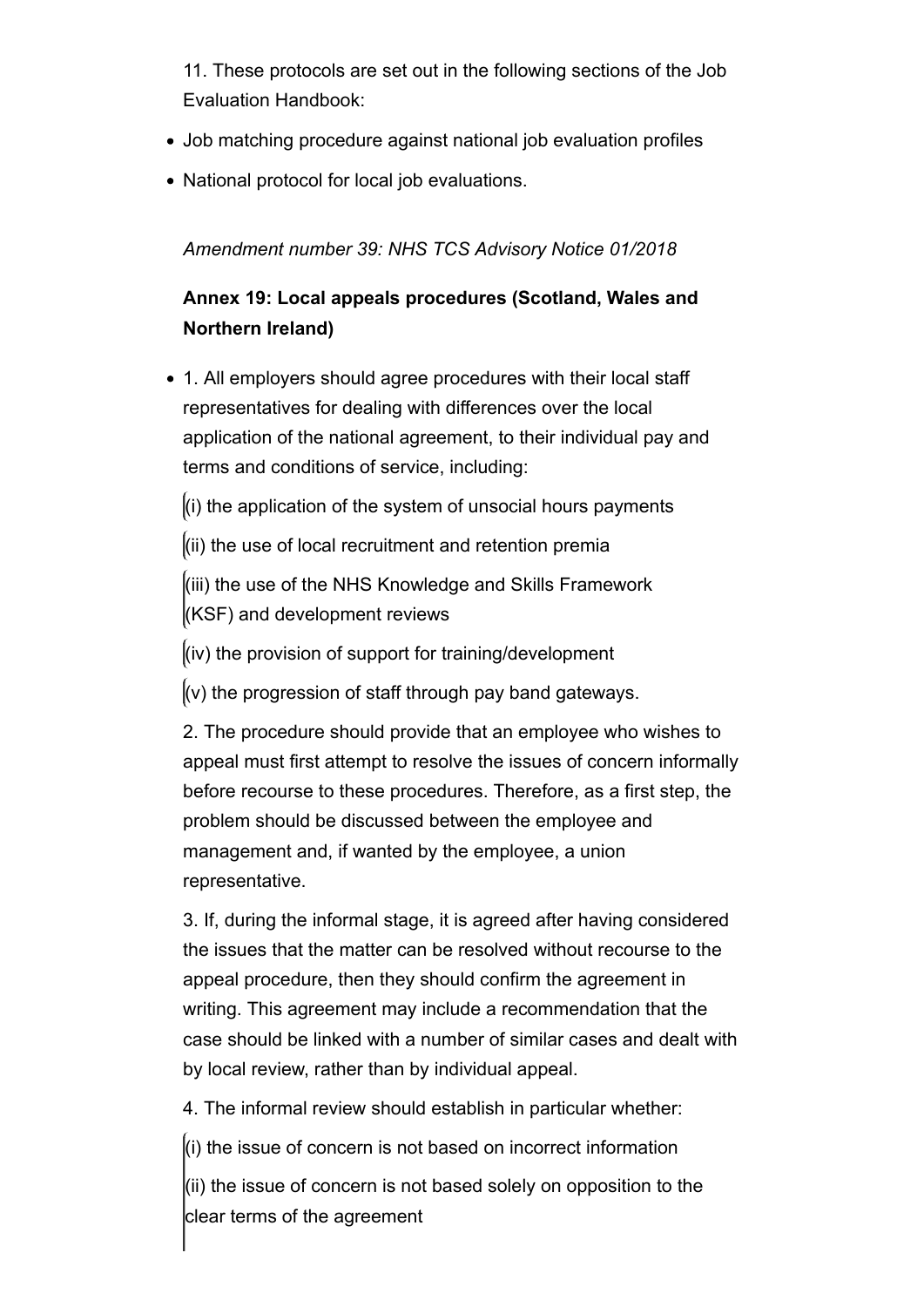(iii) the issue of concern has already been determined (or is already under consideration) either by the NHS Staff Council, or on local review or in a preceding appeal in similar circumstances

(iv) reasonable attempts have been made to first resolve the issue without recourse to an appeal.

5. Appeals may not be lodged more than six months after the employee was notified or could otherwise have reasonably been expected to be aware of the decision giving rise to the appeal.

6. Where an appeal proceeds it should commence with a statement in writing from the appellant. The appeal should then be heard using the Implementation annexes Annex S: Local appeals procedures locally agreed procedure. Organisations can use already established grievance procedures or develop a new system if deemed necessary.

7. The decision of the local appeal procedure is final and there will be no further levels of appeal. The local appeal panel or equivalent body may, however, consult the NHS Staff Council on the interpretation of this agreement before reaching a decision, and should do so where an issue of interpretation is material to the case and has not already been clarified by the council.

8. The decision of a local appeals procedure does not establish any precedents beyond the organisation concerned.

9. There are separate protocols for locally resolving any disagreements that arise from the procedure for matching jobs against national job evaluation profiles, or from local job evaluations.

10. These protocols include provision for referring the matching decision or local evaluation to a second panel. There is no right of further appeal beyond the second panel.

11. These protocols are set out in the following sections of the job evaluation handbook:

 $\vert$ (i) job matching procedure against national job evaluation profiles

 $\vert$ (ii) national protocol for local job evaluations.

*Pay circular (AforC) 2/2013: amendment number 28*

## **Annex 20: Development of professional roles**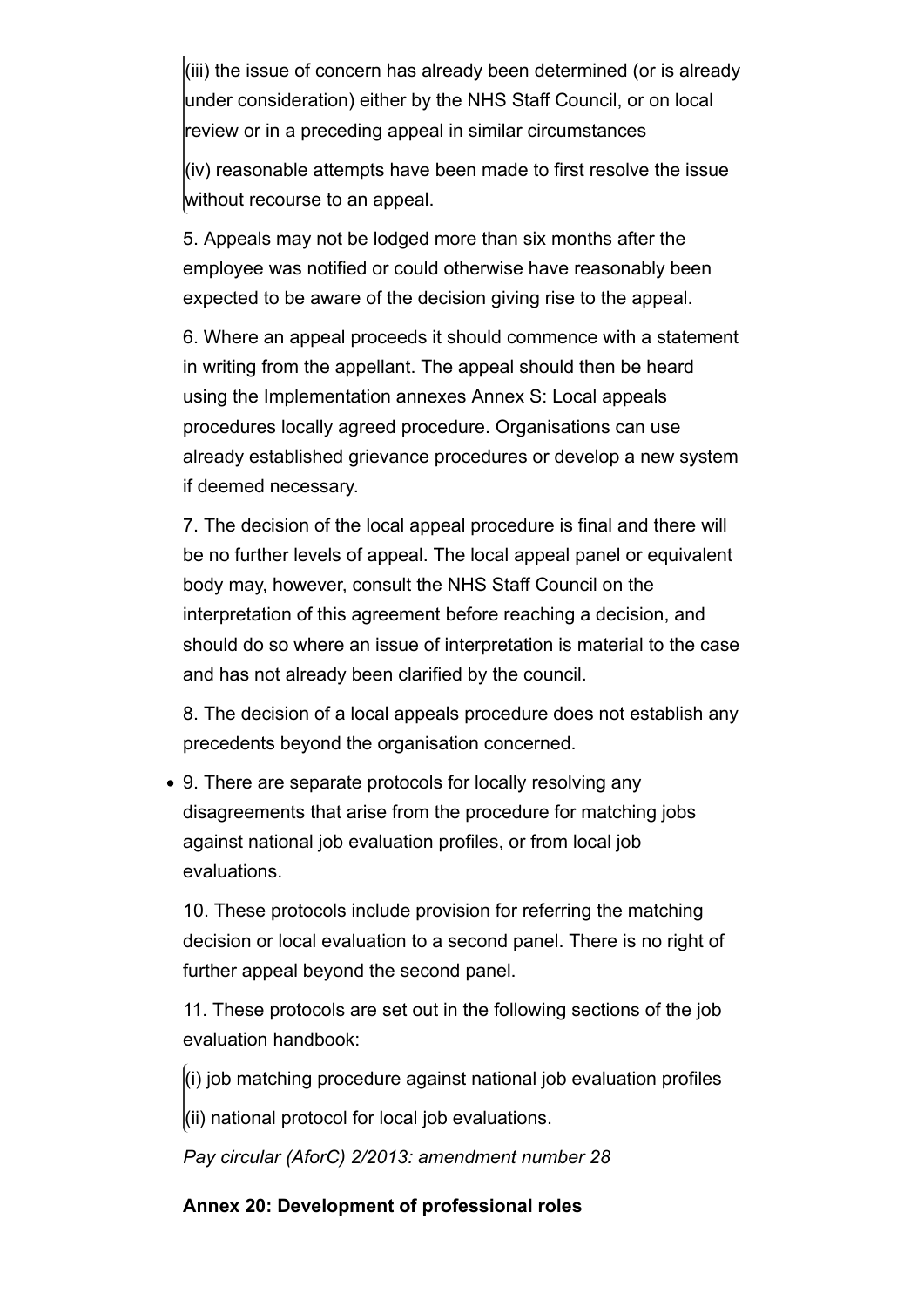1. The NHS Job Evaluation Scheme recognises that all healthcare professionals who have, as a base level, graduate qualification, evaluate sufficient to justify a different pay band. This means that it is very likely that they will be placed on pay band 5. Thereafter, most professionals will spend a period of several years in pay band 5, developing their role.

2. It is the case, thereafter, that for a minority of staff there is some divergence, as different professions follow different career pathways. There are also often different organisational structures in place to deliver healthcare.

3. There are groups of staff (such as midwives) who tend to move quickly to operate in roles that demand a level of autonomous decision making, in the overall delivery of care, that exceeds that normally associated with jobs allocated to pay band 5. Typically, these roles operate without the influence of other professional groups. Where supervision operates, it is generally management supervision and does not normally impinge upon clinical practice. In such circumstances job size should be reviewed no earlier than one year and no later than two years from the date of qualification, using the NHS Job Evaluation Scheme. If the evaluation demonstrates that the post holder's job weight is of sufficient size to move to the next pay band (pay band 6) this should be affected without the need for application for a post at a higher level. It is not expected that the review will be widespread practice as the majority of staff will work in circumstances in which there is regular clinical supervision and the delivery of care and treatment is subject to control or influence from other healthcare professionals. There is no facility for this provision to operate in any other part of the pay structure. *(See the question and answer guidance in Annex 28 (England and Wales) or Annex 28 (Scotland and Northern Ireland).*

*Information note number 1: amendment number 34*

Download this chapter

Annex 16 - 20

## **Annex 21 - 25**

#### **Annex 21: Arrangements for pay and banding of trainees**

• 1. The NHS has a wide range of people described as trainees,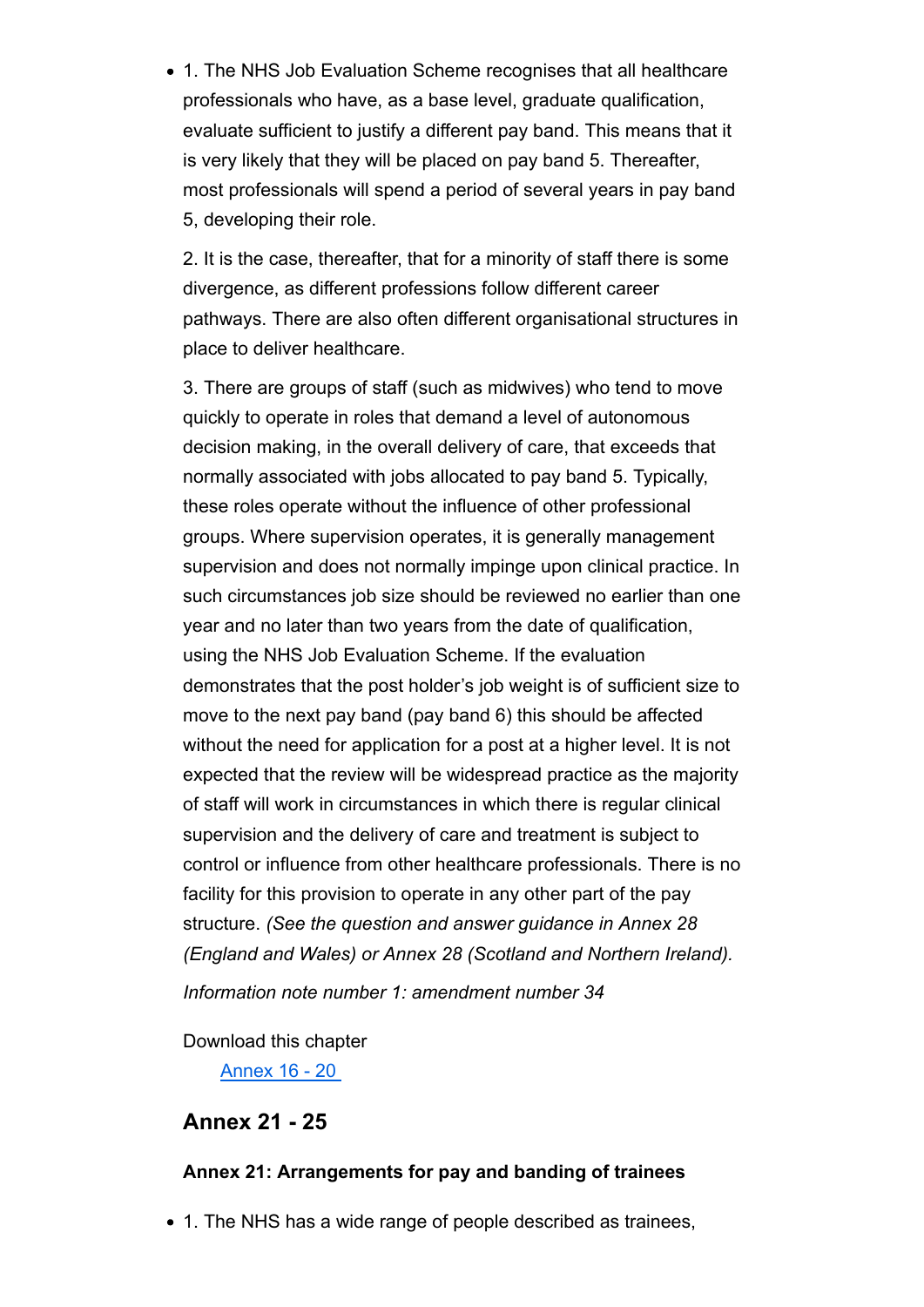working and studying within its services. The arrangements set out below describe how those trainees employed by the NHS should be dealt with.

2. Trainees fall into three broad categories:

(i) trainees studying and/or working in the NHS, who are already in possession of qualifications at a high level. Such staff are often studying for a higher level qualification and undertaking a role that can be assessed using the NHS Job Evaluation Scheme. An example of this category is a trainee psychologist;

(ii) trainees who are undertaking a short period of learning on the job, usually less than 12 months. Typically, these staff enter whilst undertaking the role. This type of trainee can also be evaluated using the NHS Job Evaluation Scheme. If profiles for this role exist, the lowest banded profile will be appropriate. During the period of traineeship the post holder should not move through the KSF foundation gateway when this is in use in an organisation. An example of this type of trainee is a trainee secretary;

(iii) trainees who enter the NHS and undertake all their training whilst an employee. Typically, these staff develop their knowledge and skills significantly during a period of time measured in years. Given the significant change in knowledge and skills during the training period the use of job evaluation is not appropriate. Pay should be determined as a percentage of the pay for qualified staff. (See the question and answer guidance in Annex 28 (England and Wales) or Annex 28 (Scotland and Northern Ireland)).

3. For trainees covered by paragraph 2(iii), where periods of training last for between one and four years, pay will be adjusted as follows:

(i) up to 12 months prior to completion of training: 75 per cent of the pay band maximum of the fully qualified rate;

(ii) more than one but less than two years prior to completion of training: 70 per cent of the pay band maximum of the qualified rate;

(iii) more than two but less than three years prior to completion of training: 65 per cent of the pay band maximum for the qualified rate;

(iv) more than three years from completion of training: 60 per cent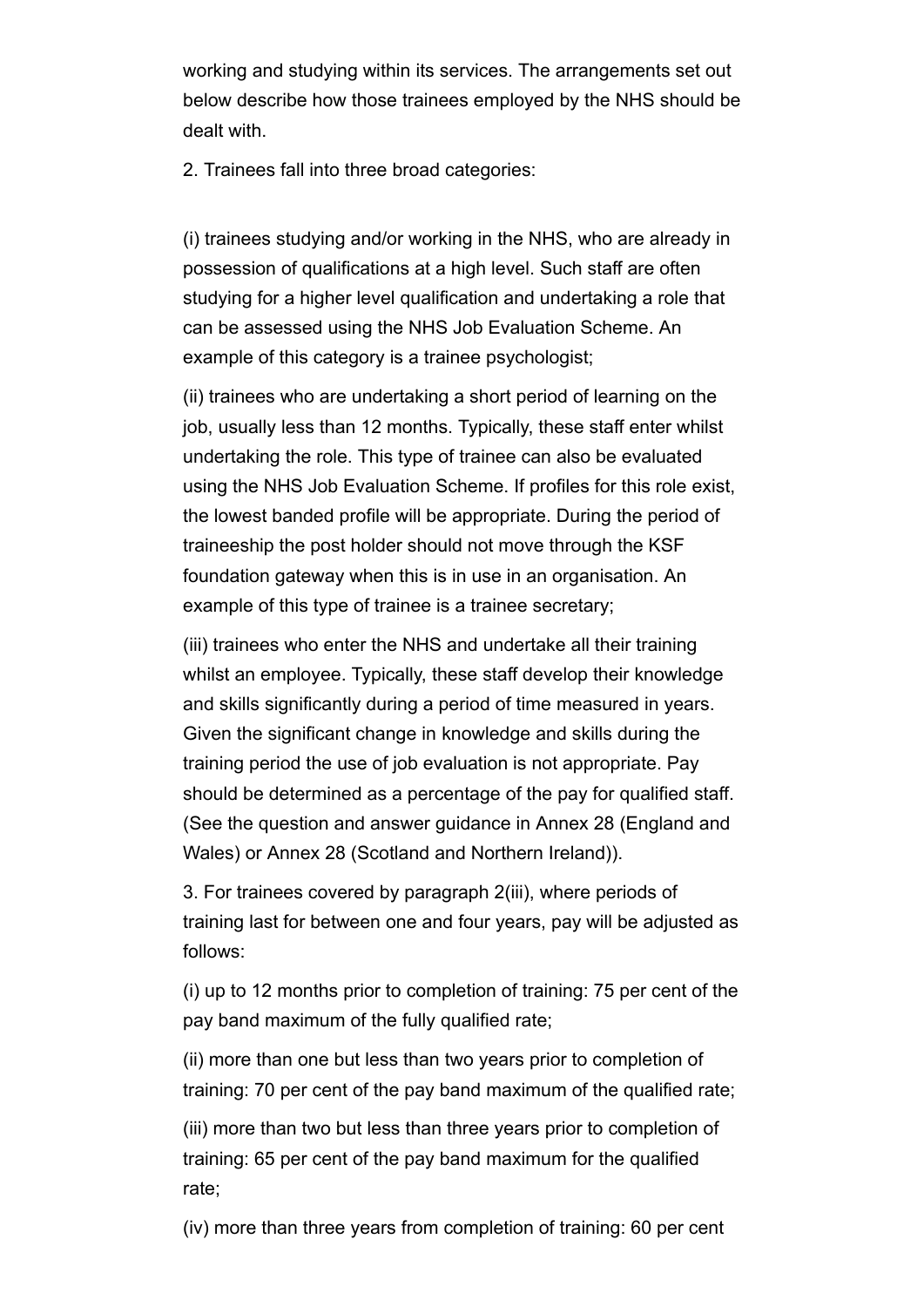of the pay band maximum for the qualified rate.

4. Starting pay for any trainee must be no less than the rate of the main (adult) rate of the National Minimum Wage. Where the calculation above results in the National Minimum Wage being payable for year two and beyond, an addition to pay should be made on top of the minimum wage. The addition should be equal to the cash value of the difference between the percentages of maximum pay in the year of payment and the previous year. For example, the supplement in payment in year two would be the value of 65 per cent of pay band maximum minus 60 per cent of maximum pay for the band.

5. On assimilation to the pay band following completion of training, the trainee should enter either on the first pay point of the appropriate pay band or the next pay point above their training salary.

*Pay circular (AforC) 2/2013: amendment number 28*

## **Annex 22: Scotland's partnership information network policies**

- There are currently 16 PIN policies:
- Embracing equality, diversity and human rights in NHSScotland
- Dealing with employee grievances in NHS Scotland
- Equal opportunities policies
- Facilities arrangements for trade unions and professional organisations
- Gender based violence
- Implementing and reviewing whistleblowing arrangements in NHS **Scotland**
- Management of employee capability
- Management of employee conduct
- Managing health at work
- Personal development planning and review
- Preventing and dealing with bullying and harassment in NHS **Scotland**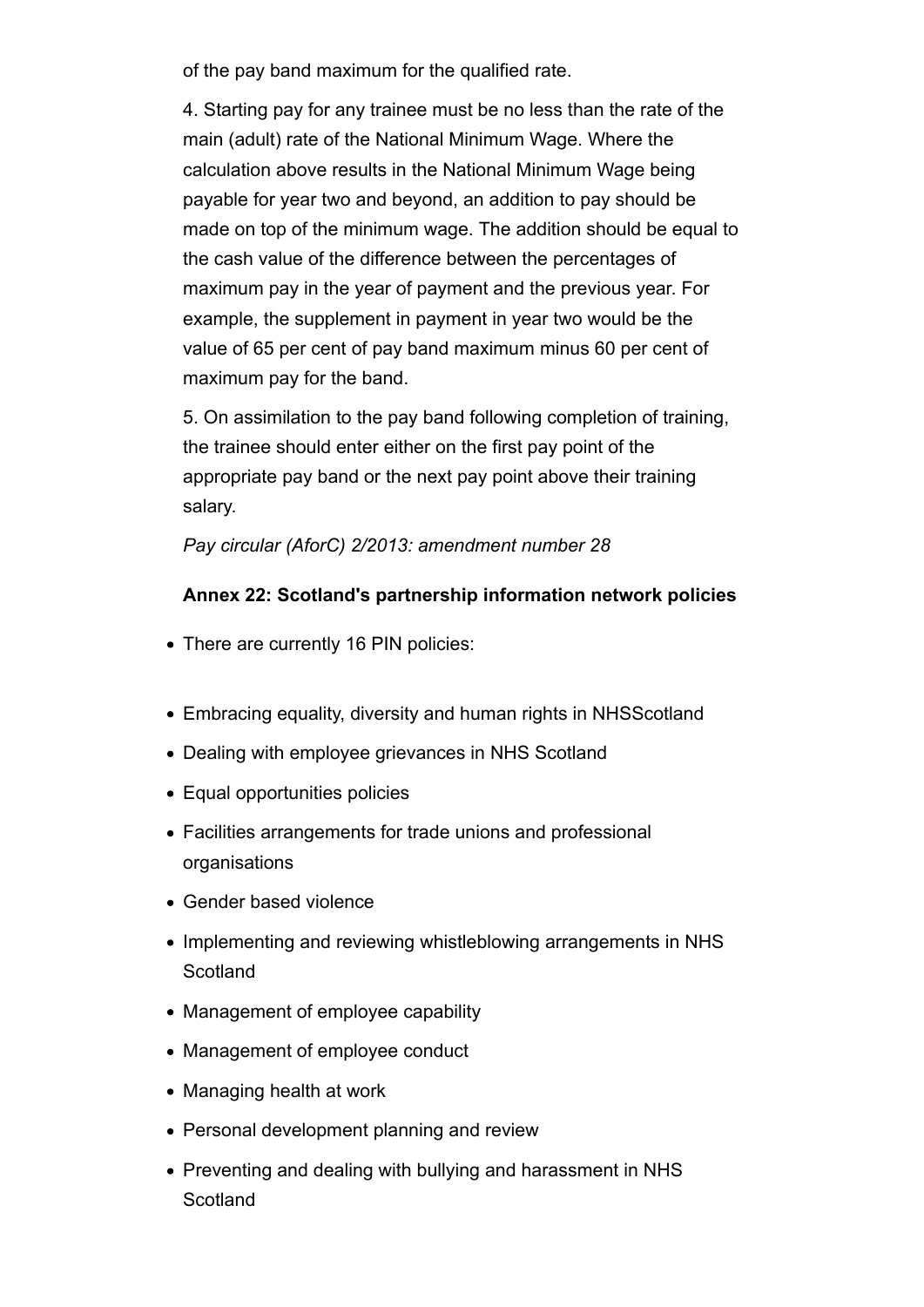- Redeployment
- Safer pre and post employment checks
- Secondment
- Supporting the work-life balance
- Use of fixed-term contracts within NHS Scotland

The existing PIN policies are being reviewed to ensure they are legislatively up to date and reflective of best practice. For further information, check Scotland's Staff Governance website.

*Pay circular (AforC) 4/2014: amendment number 33*

## **Annex 23: Pay progression (England)**

1. The 2018 framework agreement on the reform of Agenda for Change introduced provisions to move to a new pay system with faster progression to the top of pay bands through fewer pay step points. This annex describes the agreed pay progression framework which underpins the pay structure and requires a manager/staff submission process to be followed for pay step points to be achieved.

2. This pay progression framework will be underpinned by local appraisal policies that deliver the mandatory annual appraisal process. It is intended to ensure that within each pay band staff have the appropriate knowledge and skills they need to carry out their roles and so make the greatest possible contribution to patient care. Local appraisal policies will be agreed in partnership with trade unions and may cover issues such as development opportunities and organisational values and behaviours (see also paragraph 54).

3. The expectation is that all staff will meet the required standards (see paragraph 19) and therefore be able to progress on their pay step date. Appraisal processes should involve regular conversations between staff and their line managers to ensure that required standards are understood, and additional support identified in good time.

4. The provisions in this annex will apply to all staff commencing NHS employment or promoted on or after 1 April 2019. Promotion means moving to a higher banded role.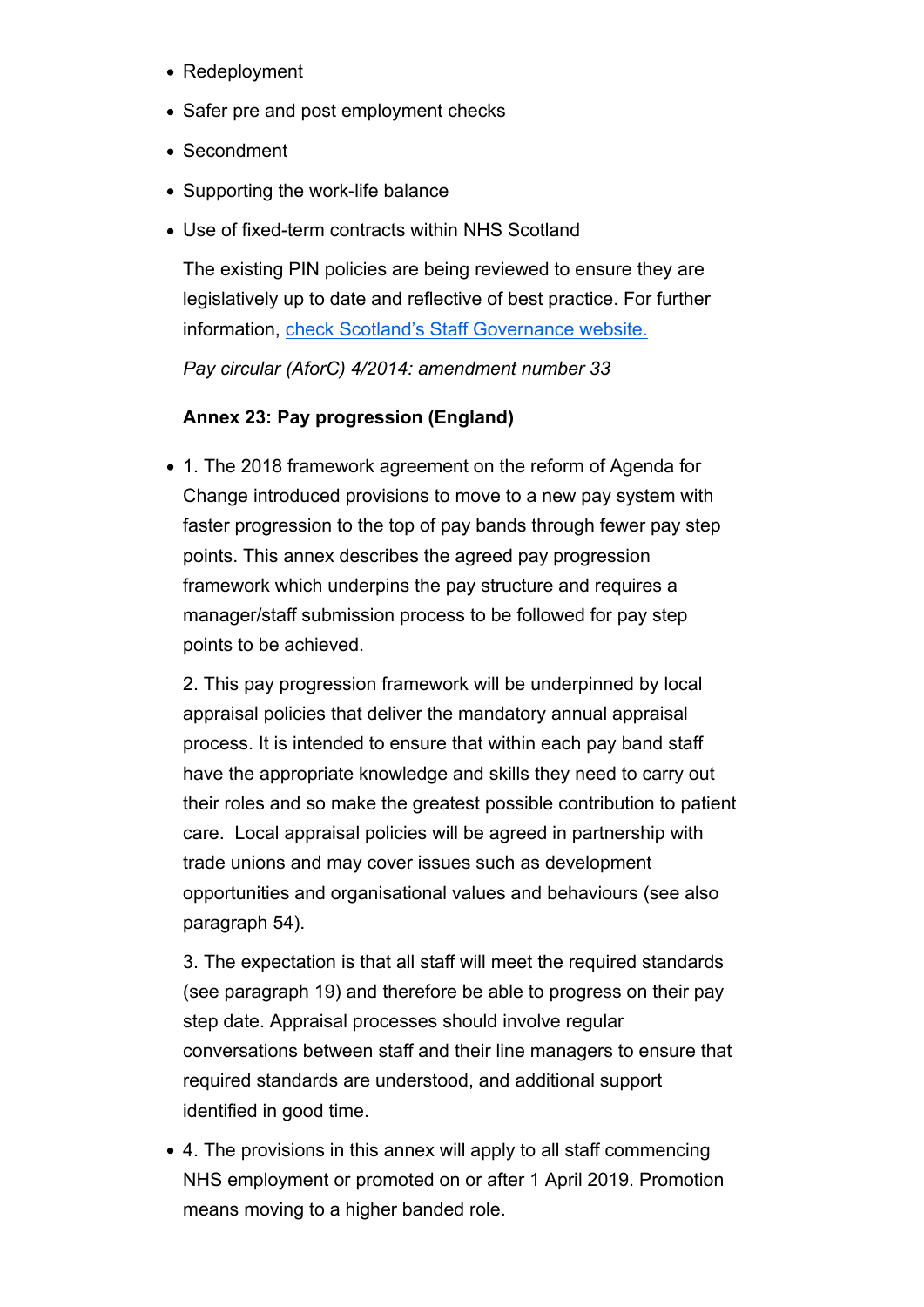5. For all other staff who were in post before 1 April 2019, current organisational pay progression procedures will continue to apply until 31 March 2021 after which time they too will be subject to the provisions in this annex.

6. After 1 April 2021, pay step submissions for all staff will only take place after two, three or five years depending on pay band. Appraisals will continue to take place annually.

7. From 1 April 2021 all pay bands will have either one or two step points with specified minimum periods before staff become eligible to progress. An employee's pay step point is set in relation to their start date in that pay band. The exception to this is the re-banding of paramedics to the band 6 job profile in ambulance trusts in England who retain their personal pay step date. It is expected that staff who meet the required standards at their pay step date will progress to their next pay step point.

• 8. During the three-year transition period ending on 31 March 2021, current organisational pay progression procedures will continue to apply, unless the employee is promoted to a new post. These staff, unless they have received a promotion, will continue to receive incremental progression according to the transitional arrangements and follow the individual pay journeys described in the framework agreement on the reform of Agenda for Change (June 2018). During transition, pay points are removed from the pay structure in April 2018, April 2019, and April 2020. Staff already on a pay point at the time it is to be removed will immediately move to the next available point, even where this does not coincide with their existing incremental date. These staff will not receive a further increase on their incremental date, because they will have received their pay increase early.

9. Staff will retain their existing incremental date throughout transition. On their incremental date, (if they have not already benefited from deletion of a pay point) it is expected that all staff will move to the next pay point reflecting their additional complete year of experience. Pay progression during transition will continue to be subject to any existing locally-agreed arrangements for managing pay progression which may have been implemented locally in accordance with the Staff Council's 31 March 2013 pay progression agreement.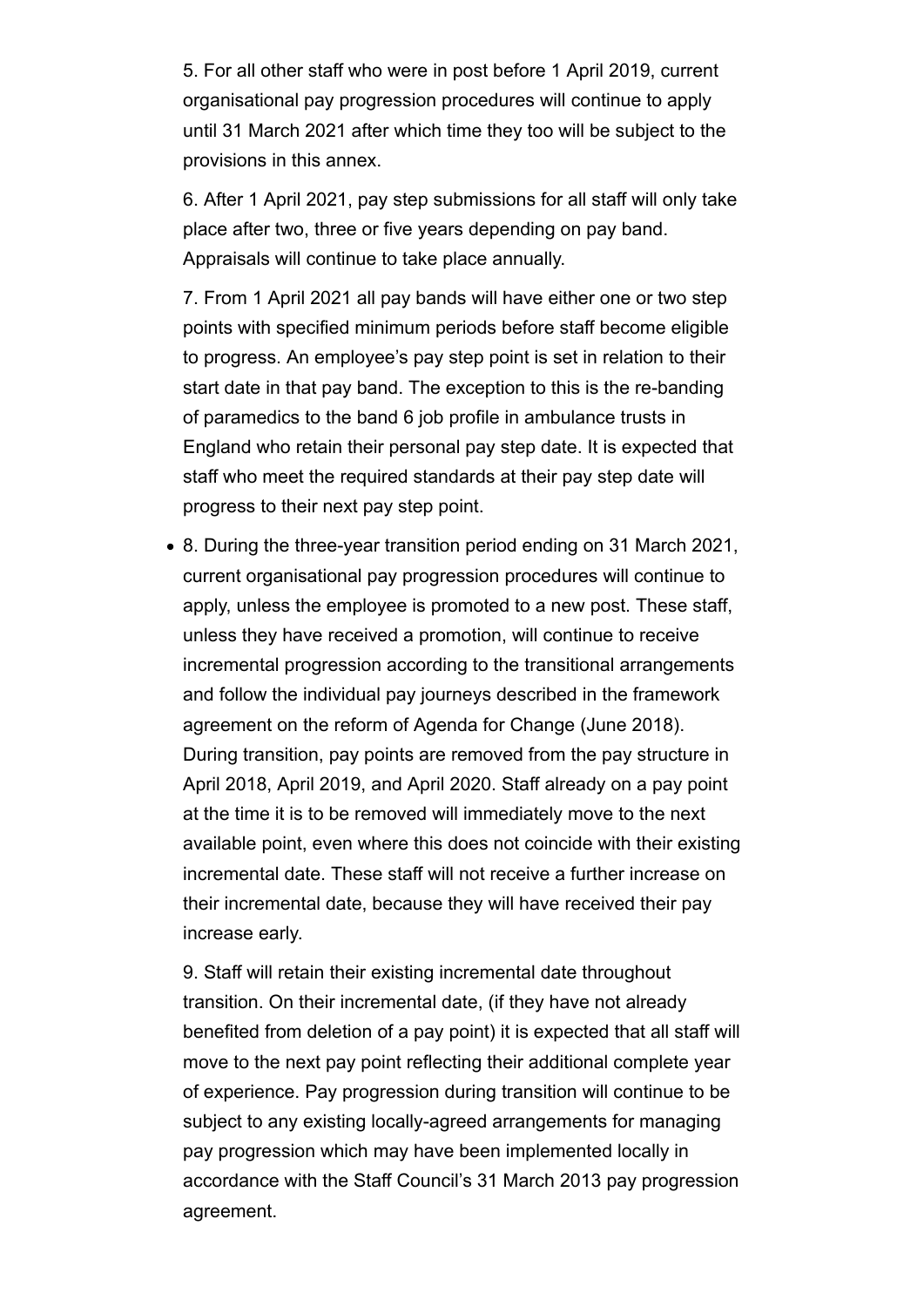10. The pay step date is the anniversary of the date the individual commenced employment in their current band.

11. It is expected that staff new to the NHS will be appointed to the bottom of the relevant pay band.

12. Where staff move to a job in a higher pay band, their pay step date will become the anniversary of the date they commenced in that new band. The exception to this is professional roles covered by annex 20 who will retain their original pay step date.

13. Where a post is re-banded to a higher band as a result of a changed job evaluation outcome (see provisions of the Job Evaluation Handbook), the pay step date will become the anniversary of the agreed date that the new job description is deemed to have taken effect.

14. In all other cases including changing jobs within the same band, and moving to a lower band as part of an organisational change process, pay step dates will remain unchanged.

15. The new pay bands describe the minimum length of service on a pay step point required before staff are eligible to move to the next pay step.

16. Continuous previous service with any NHS employer counts in respect of reckonable service for pay step eligibility (See section 12: Contractual continuity of service).

17. Employers will continue to have discretion to take into account service with employers outside the NHS for this purpose, where this is judged to be relevant (See section 12.2: Contractual continuity of service).

18. There should be clear responsibilities agreed for the appraisal review where an employee is on a secondment to a different role at the time of their pay step date to ensure that they are able to access their pay step point without any detriment.

• 19. Staff will progress to the next pay step point on their pay step date where the following can be demonstrated:

i. The appraisal process has been completed within the last 12 months and outcomes are in line with the organisation's standards.

- ii. There is no formal capability process in place.
- iii. There is no formal disciplinary sanction live on the staff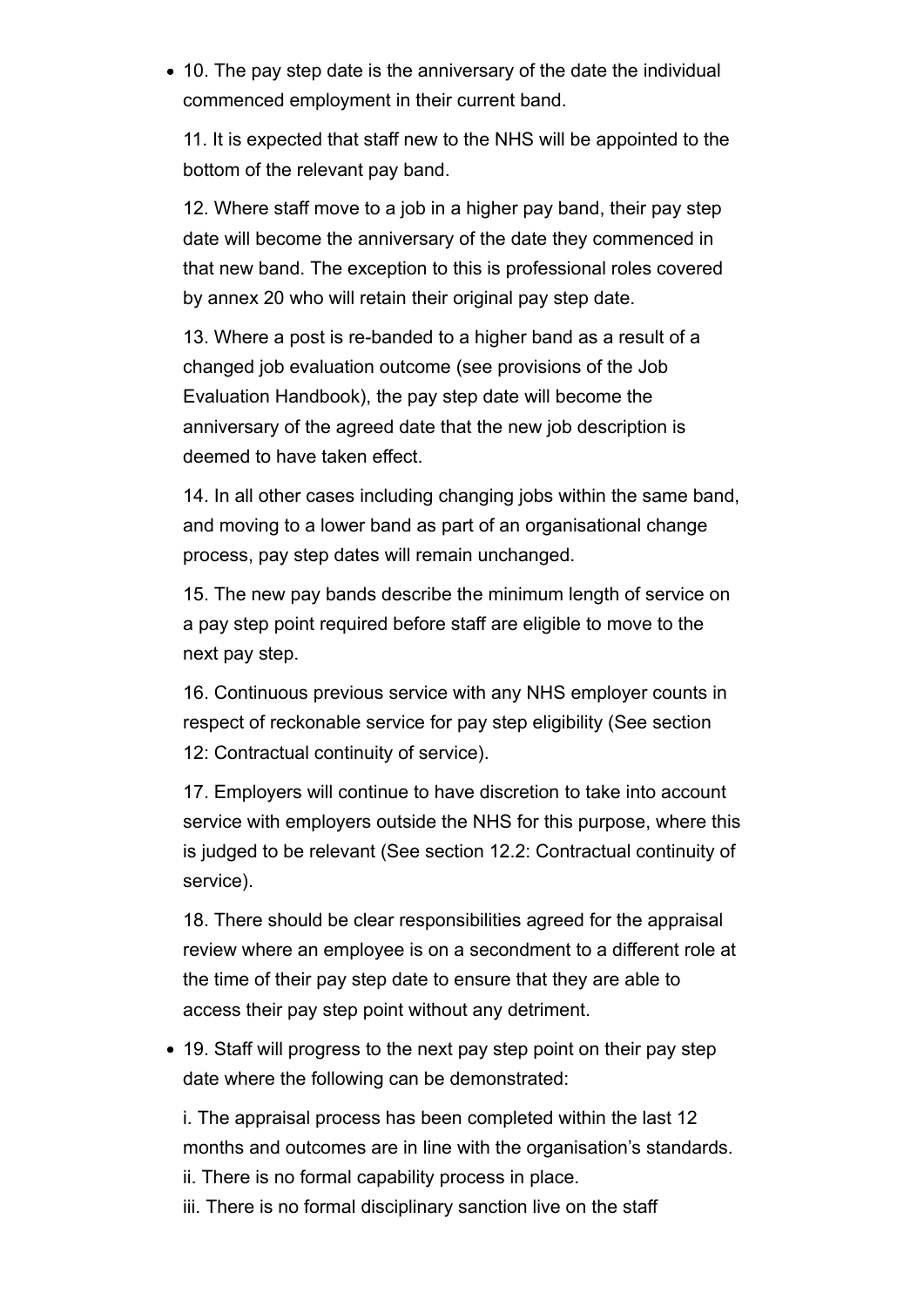member's record.

iv. Statutory and/or mandatory training has been completed.

v. For line managers only – appraisals have been competed for all their staff as required.

20. 'Capability process' in paragraph 19ii will be defined in the organisation's local policy and covers processes for dealing with lack of competence, including professional and clinical competence, and clear failure by an employee to achieve a satisfactory standard of work through lack of knowledge, ability or consistently poor performance. 'Process' means that there has been an outcome placing the employee in a formal stage of the process. Investigations, informal stages and processes for dealing with absence due to ill health are all excluded from this pay progression standard.

21. 'Disciplinary sanction' in paragraph 19iii refers to sanctions in relation to conduct only, and excludes warnings applied in relation to absence due to ill health. It refers to formal disciplinary sanctions such as formal warnings. It does not include investigations, informal warnings, counselling or other informal activities that may come within a disciplinary policy.

22. If a disciplinary sanction in place at the time of the pay step date is subsequently repealed, for example as a result of a successful appeal, the pay step will be backdated to the pay step date if all other standards have been met.

23. Where factors beyond the individual's control, such as organisational or operational issues, have prevented compliance with any of the requirements in paragraph 19 these should not prevent the employee from progressing. Managers should ensure that they take full account of such factors and staff should bring these to the attention of their line manager as soon as possible (not waiting until the pay step review) so that these can be addressed and remedied.

24. Appraisals should continue to take place as a minimum on an annual basis, regardless of whether it is a year which includes a pay step date.

25. The pay step submission process is as follows:

i. Line managers will receive notification before an individual's next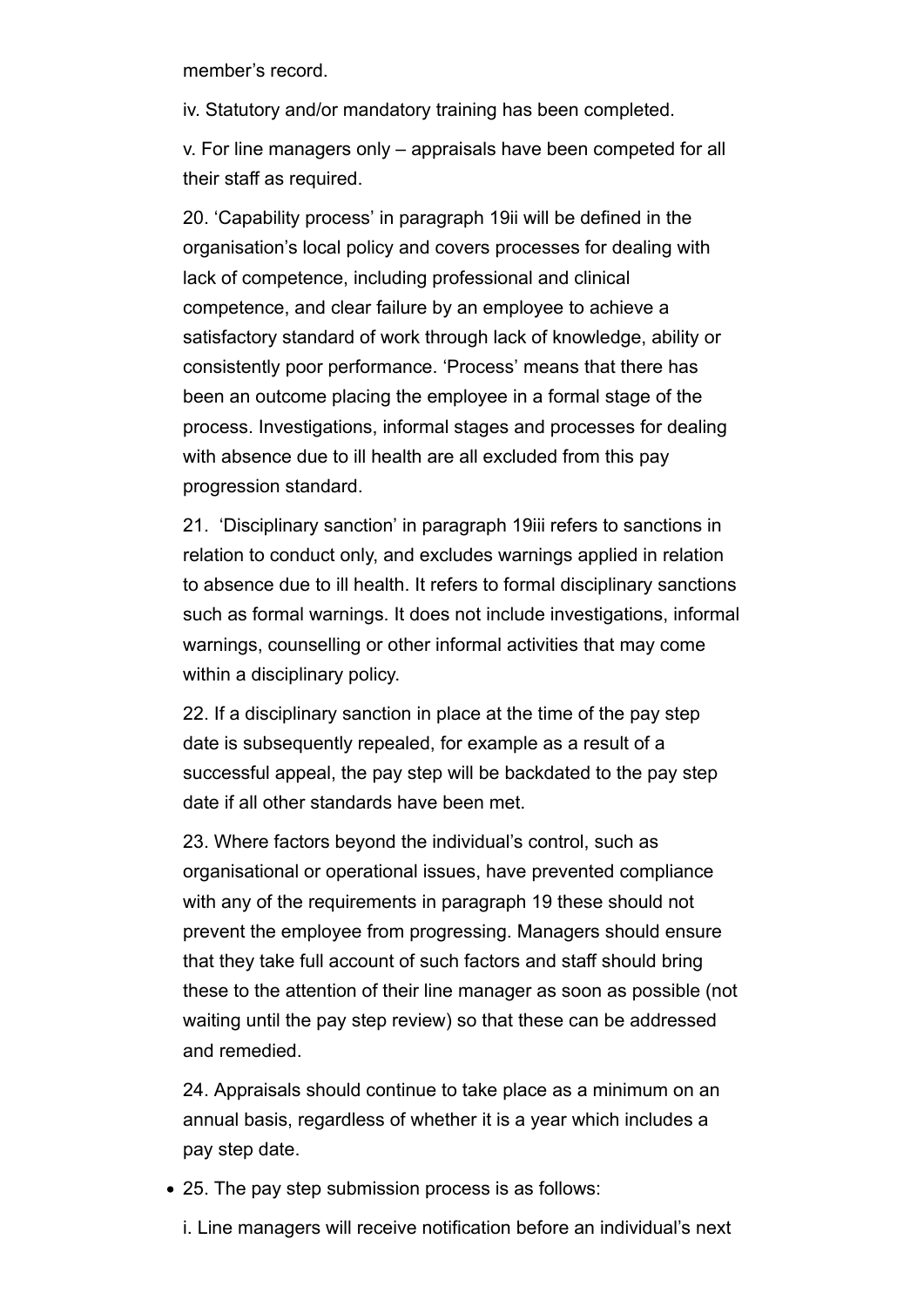pay step date and initiate a meeting to review whether the requirements for progression have been met. This meeting will draw on the most recent appraisal outcome and consider the standards in paragraph 19. It is not necessary to schedule appraisals to coincide with pay step dates.

ii. A locally determined simple form, template or checklist should be used to support this process, which should be signed by the line manager and the member of staff.

iii. This will then be used as the basis for confirmation of movement to the next pay step point.

26. Pay step points will be closed on the payroll system. Once the pay step review has been successfully completed the line manager must take the necessary action to open the pay step point.

27. Line managers must ensure that the pay step submission process is completed in a timely fashion to ensure that pay step points can be implemented in time for the staff member's pay step date. This must take account of local payroll timescales.

28. Although staff must have successfully completed their last appraisal to move to their next pay step point, the date the appraisal takes place does not have to be linked to their pay step date.

29. If the last appraisal outcome was not satisfactory but remedial actions have been successfully completed by the time of the pay step date the staff member will be able to progress without delay if they meet the other standards.

30. It is expected that staff will achieve the required standards at the point of their pay step date. It is also expected that staff and their line manager should have regular discussions about any problems in reaching the required standards before the pay step date. This will allow time for issues to be raised and possible solutions found to enable the pay step point to be opened on time.

31. In situations where standards have not been met as per paragraph 19, and there are no mitigating factors sufficient to justify this, it is expected that an individual's pay step will be delayed, subject to arrangements outlined in paragraphs 32-38.

32. The line manager must use the pay step review meeting process in paragraph 25 to discuss the standards that have not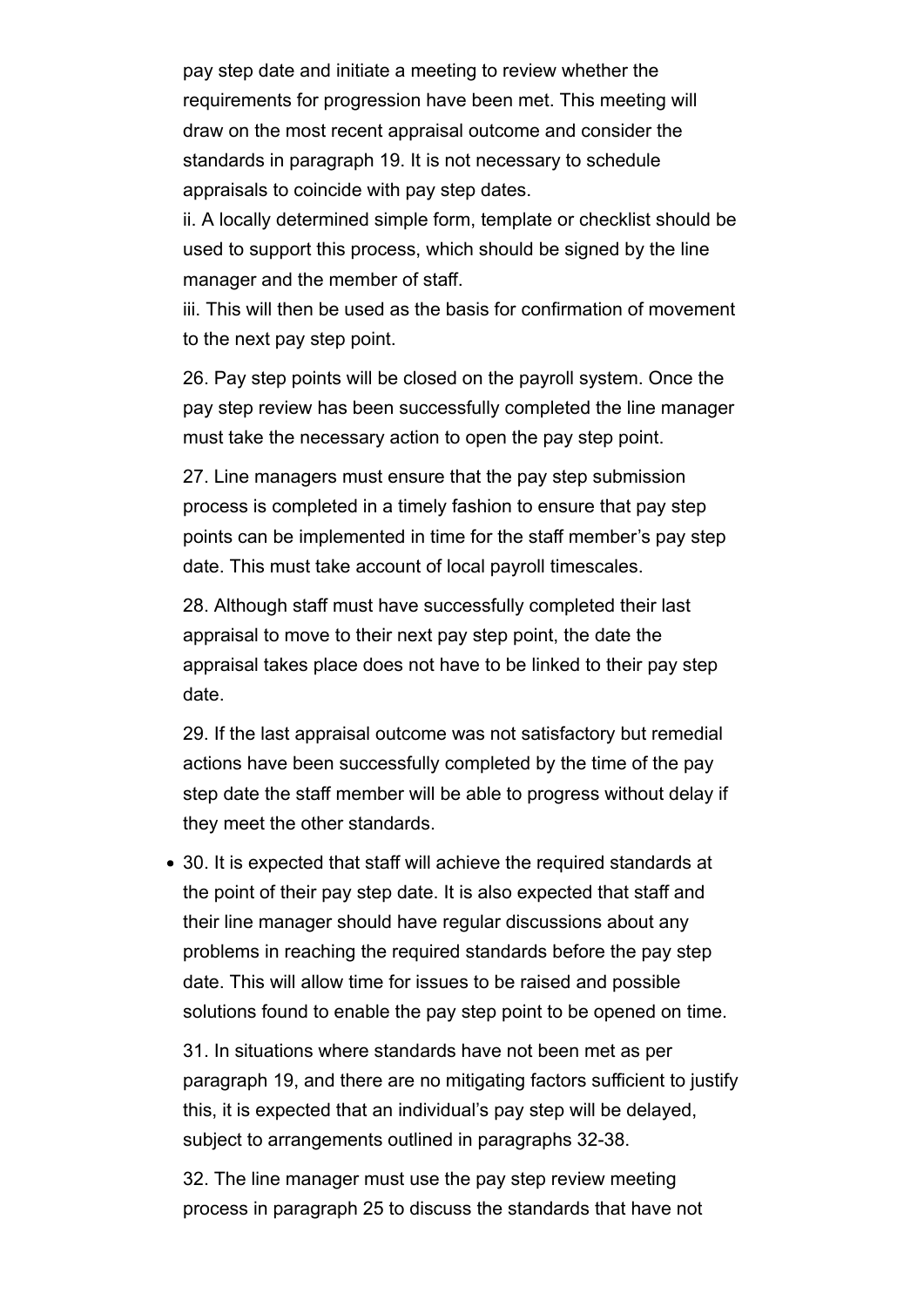been met and review previous discussions about these, consider any mitigating factors, and record their decision.

33. The line manager should advise the member of staff of their right to contest any decision using the locally agreed procedure where the required level of performance is deemed not to have been met in line with the local policy (see paragraph 53viii). If this is upheld, the pay step should be applied backdated to the pay step date.

34. The line manager should also discuss and agree a plan with the staff member for any remedial action needed to ensure that the required standards for pay progression are met, including a timescale, and how any training and support needs will be met.

35. The staff member must take all necessary steps to meet the requirements as soon as possible and the line manager must provide the necessary support.

36. A further pay step review meeting should be arranged at an agreed date to review progress and, where satisfactory, initiate the opening of the pay step. The effective date for progressing to the next pay step should be the earliest date that the relevant requirements are shown to have been met. The pay step date for future years will remain unchanged.

37. Where a pay step is delayed due to a live disciplinary sanction, or a formal capability process, the line manager should initiate a pay step review meeting before the expiry of the sanction or capability plan. This should be used to confirm that all other requirements have been met and to ensure that the staff member progresses to the next pay step, effective the day after the sanction expires. The pay step date will remain unchanged.

38. A disciplinary sanction cannot be applied retrospectively to delay a pay step if it comes into effect after the pay step date.

39. The principles and standards for pay progression and then reearnable pay for staff in bands 8c, 8d and 9 are the same as the principles and standards for all other staff.

40. Once they have reached the top of their band, the expectation is that all staff will meet the required standards and will re-earn the relevant element of pay annually. The first point at which the reearnable element becomes relevant is 12 months after employees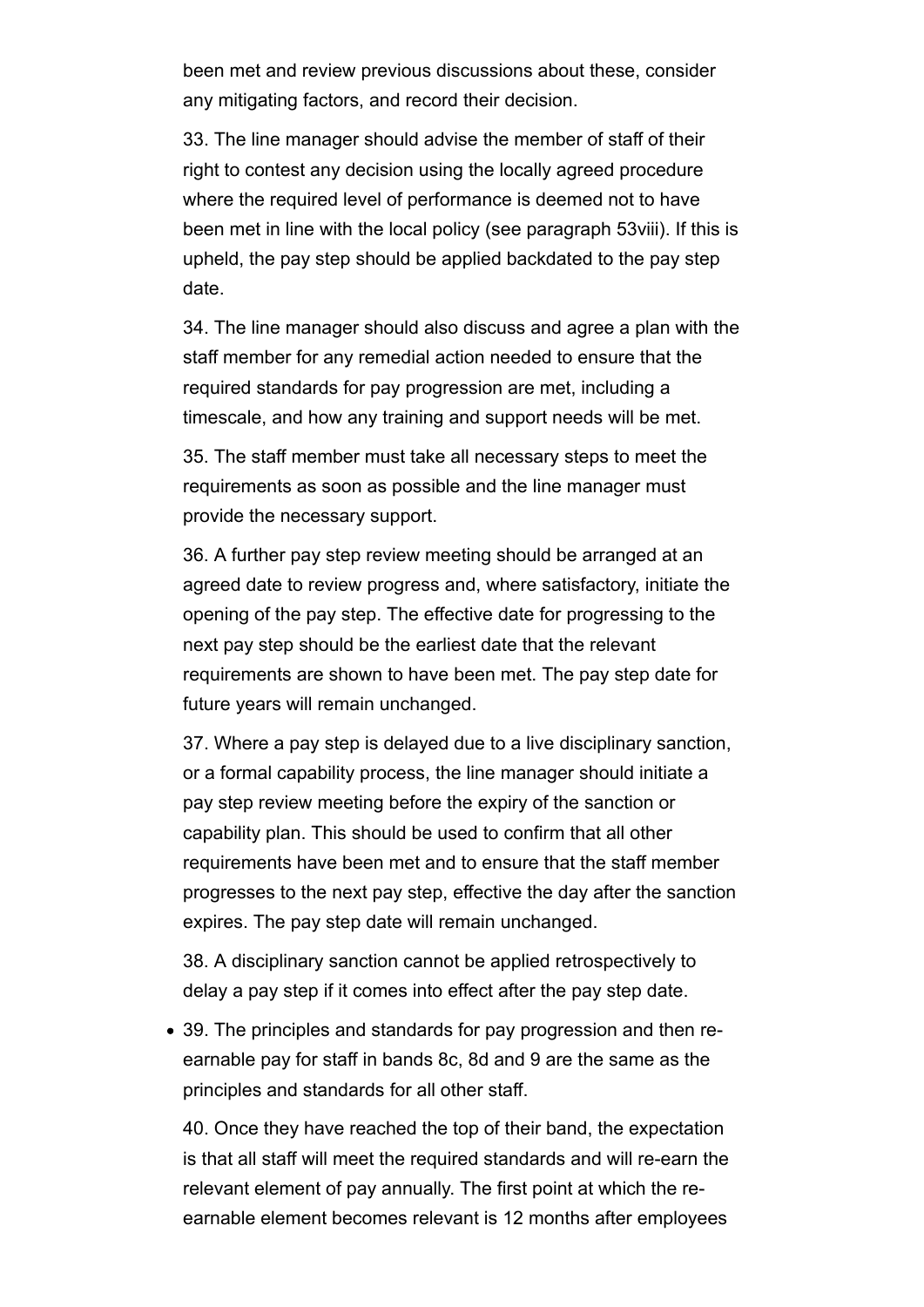have passed through their pay step point to reach the top of the band.

41. In the year after an employee has reached the top of bands 8c, 8d or 9, 5 per cent or 10 per cent of basic salary will become reearnable. Where the standards in paragraph 19 are met, salary is retained at the top of the band. If standards are not met salary may be reduced by 5 per cent or 10 per cent from the pay step date, subject to the provisions in paragraph 23. The employee will be able to restore their salary to the top of the band at the end of the following year by meeting the required standards. The employee has the right to contest a decision to reduce their pay using the locally agreed procedure.

42. The standards that apply to staff in these bands are defined in paragraph 19-24. Employers will put in place robust monitoring arrangements for the use of annually re-earned pay in line with the expectations set out in paragraph 50-52.

43. Staff on the top two points of these bands on 31 March 2013 have reserved rights to the relevant point. This reserved right will be retained on a marked time basis. At the end of 2020/21, 5 per cent of pay will become annually earned and then, when annual increases to the top of the band add a further 5 per cent, annually earned pay will apply to 10 per cent of basic pay.

44. If a staff member is absent from work for reasons such as sickness or parental leave when a pay step is due, the principle of equal and fair treatment should be followed so that no detriment is suffered as a result.

45. In the case of planned long-term paid absence such as maternity, adoption and shared parental leave the pay step review can be conducted early if this is reasonable and practical, allowing the pay step to be applied on their pay step date in their absence.

46. If an individual is on long-term paid absence such as maternity, adoption and shared parental leave and a pay step review cannot be conducted prior to the pay step date, the pay step point should be automatically applied in the individual's absence, subject to paragraph 44.

47. If there was a live disciplinary sanction in place at the point the individual went on leave, the pay step point should be applied in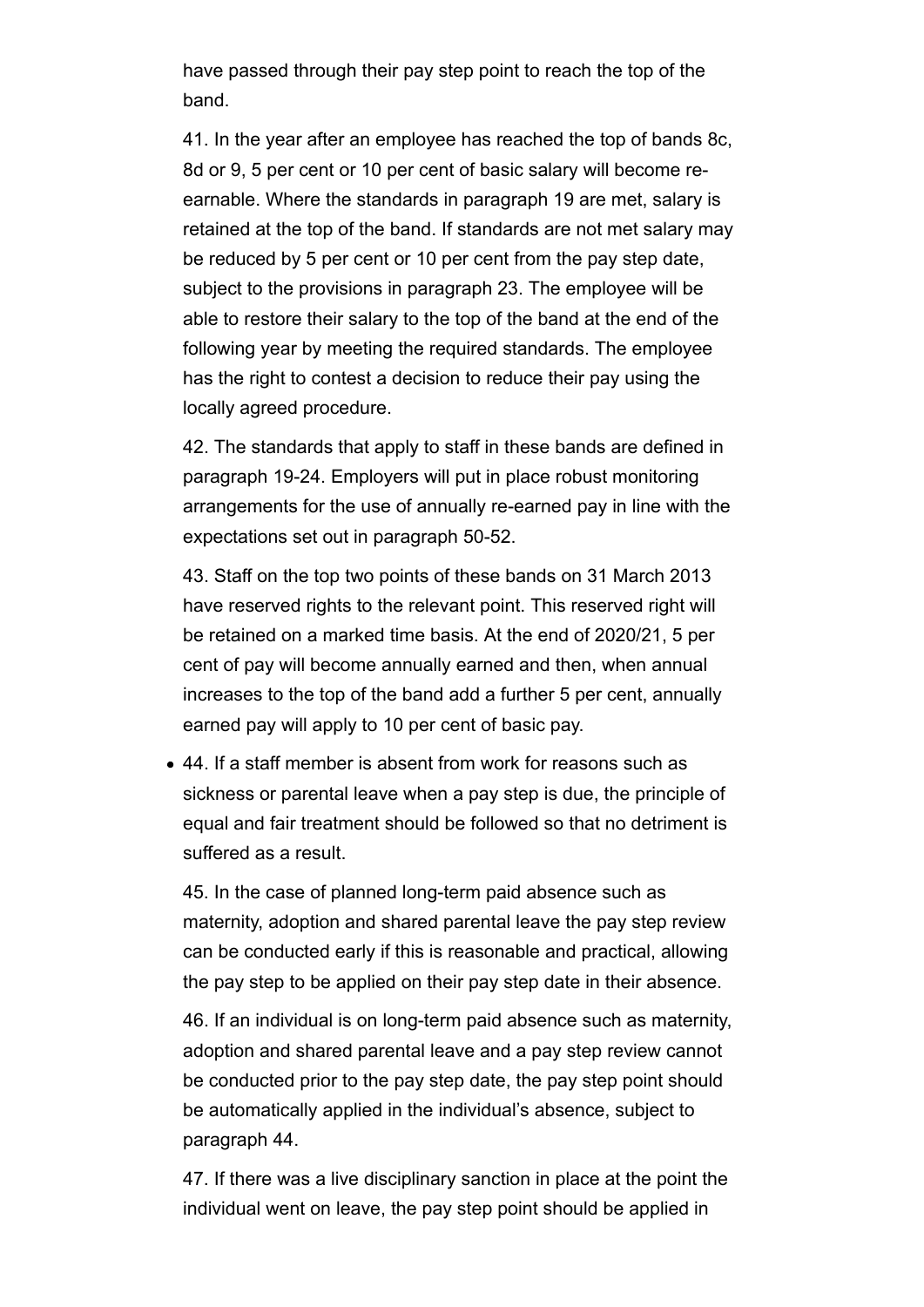their absence if appropriate, effective the day after the sanction expires.

48. If there was an active formal capability process underway at the point they went on leave, the pay step point can be delayed. The improvement process should be resumed immediately upon their return. On satisfactory completion, the period of their absence should be set aside and the pay step point backdated to an agreed date as if they had completed the improvement process without being absent. Employers will need to take particular care to avoid any discrimination or detriment on the grounds of maternity, sex or disability that could arise in relation to staff on maternity/adoption /parental leave or sick leave.

49. Suspension from work on full pay is a neutral act. In order to ensure this is the case, employers should ensure that the pay step point is applied from the pay step review date where an individual is suspended on that date, provided they were meeting the standards in paragraph 19 at the point of suspension.

50. Data on pay step and re-earnable pay outcomes must be collected, audited, published and monitored locally in partnership with trade unions, including by protected characteristics and contract status, and in line with Staff Council guidance

51. Organisations should have a clear line of accountability for investigating and taking action on any evidence of disadvantage or discrimination in process and outcomes

52. Organisations must also collect and submit the required data necessary to support national monitoring of the pay progression system by and on behalf of the Staff Council.

#### **Principles**

53. The following principles will inform the development of local appraisal policies:

i. policies will need to be consistent with the employer's local objectives and the NHS Constitution for England.

ii. organisations will budget and plan financially on the basis that all staff are expected to achieve their pay step points on their pay step dates.

iii. regular appraisal, performance and/or development reviews will continue to play a central role in determining whether an individual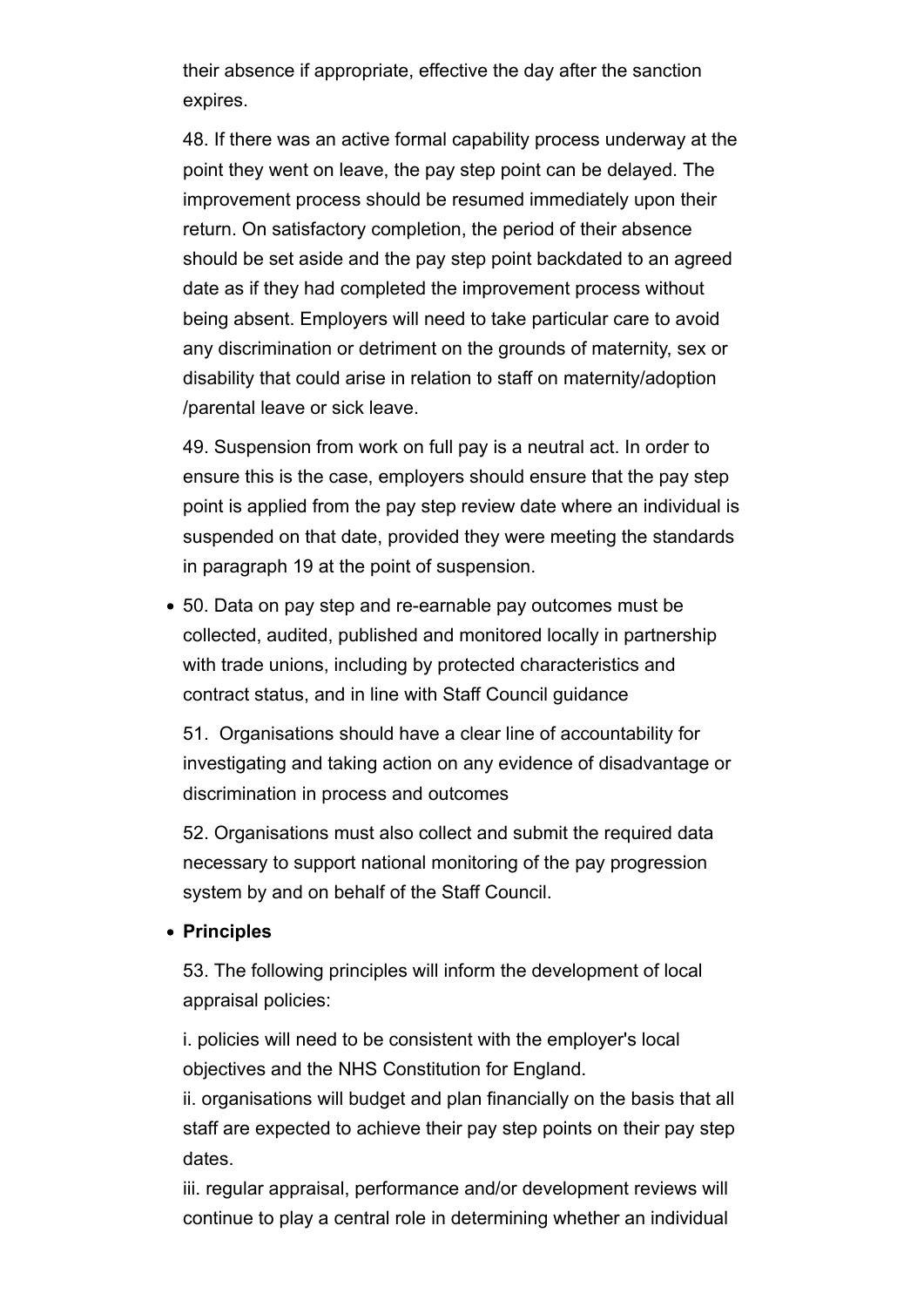has met the standards required of them for pay progression. iv. local policies will be developed, monitored and reviewed in partnership with trade unions and include a comprehensive training and development policy covering all staff.

v. every line manager undertaking appraisal will have access to appropriate time, training and development including training on their equality responsibilities.

vi. staff will actively participate in appraisal processes and receive time and support to do so.

vii. performance will need to be monitored throughout the year so that problems are identified and addressed appropriately as soon as possible

viii. individuals will have the right to contest any decision where the required level of performance is deemed not to have been met. ix. local systems will be equality assessed before implementation, and equality monitored once in operation.

#### **Checklist**

54. The following is a checklist for local appraisal schemes

- 1. Focus on organisational values and objectives, for example those linked to patient care.
- 2. Identify relevant competency frameworks such as the KSF and ensure staff and managers understand how they operate.
- 3. Have clear processes to document objectives and personal development plans.
- 4. Provide guidance for how appraisals will be conducted in atypical situations such as staff on secondment, staff acting up, staff in split roles.
- 5. Ensure adequate provision for statutory and mandatory training and for access to continuing learning and development opportunities, including paid time and appropriate facilities.
- 6. Ensure effective systems for accurately flagging in advance when a pay step date is due.
- 7. Review and improve equality and diversity data held on staff to ensure that monitoring is based on comprehensive information.
- 8. Cross-check and review interaction with the organisation's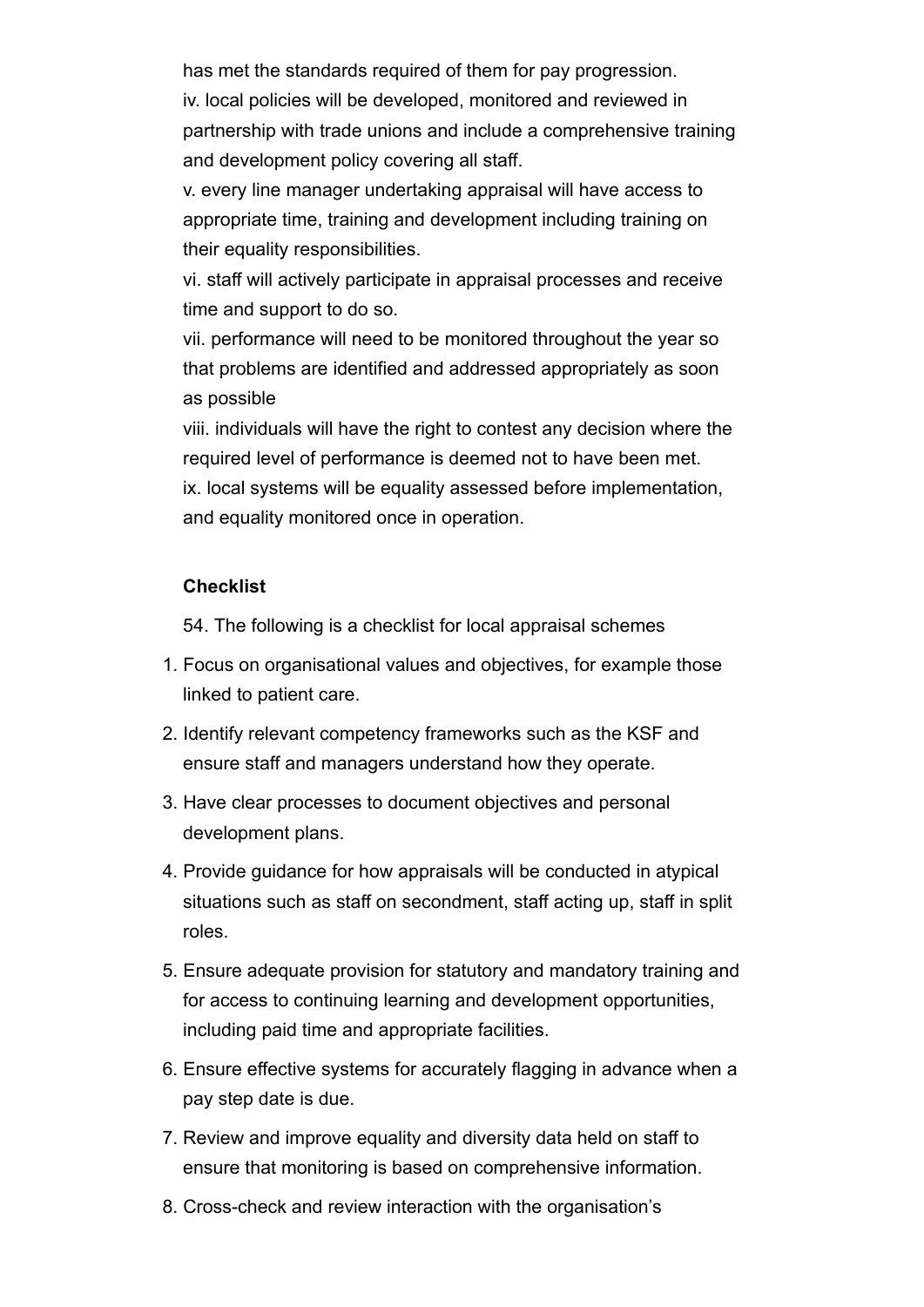disciplinary policy to ensure fairness and safeguard against inequity. Key factors to review:

- Are disciplinary sanctions disproportionately applied to groups with particular protected characteristics?
- Is there a process of checking dates before disciplinary sanctions are applied to understand and review whether they will have the effect of delaying a pay step point, and whether this would create inequity?
- Is sickness absence dealt with through a separate absence management process (unless a conduct issue is involved)?

 9. Develop in partnership with trade unions a procedure which allows staff to contest decisions relating to their pay progression or re-earnable pay and includes clear timescales and processes.

*Amendment number 40: NHS TCS Advisory Notice 01/2019*

#### **Annex 23: Pay progression (Wales)**

- 1. Incremental pay progression for all pay points will be conditional upon individuals demonstrating that they have the requisite knowledge and skills/competencies for their role and that they have demonstrated the required level of performance and delivery.2 This annex sets out the principles and criteria for determining local incremental progression policies.3 Expectations around standards and performance, and how these will be measured, should be made clear.
- 2. The following principles will inform the development of local incremental progression policies:

(i) local appraisal, performance and development reviews will need to be consistent with the principles and values of NHS Wales (see paragraph 8, Principles and Partnership)

(ii) local performance and pay progression policies should be developed in partnership

(iii) regular appraisal, performance and/or development reviews will continue to be the basis for determining whether an individual has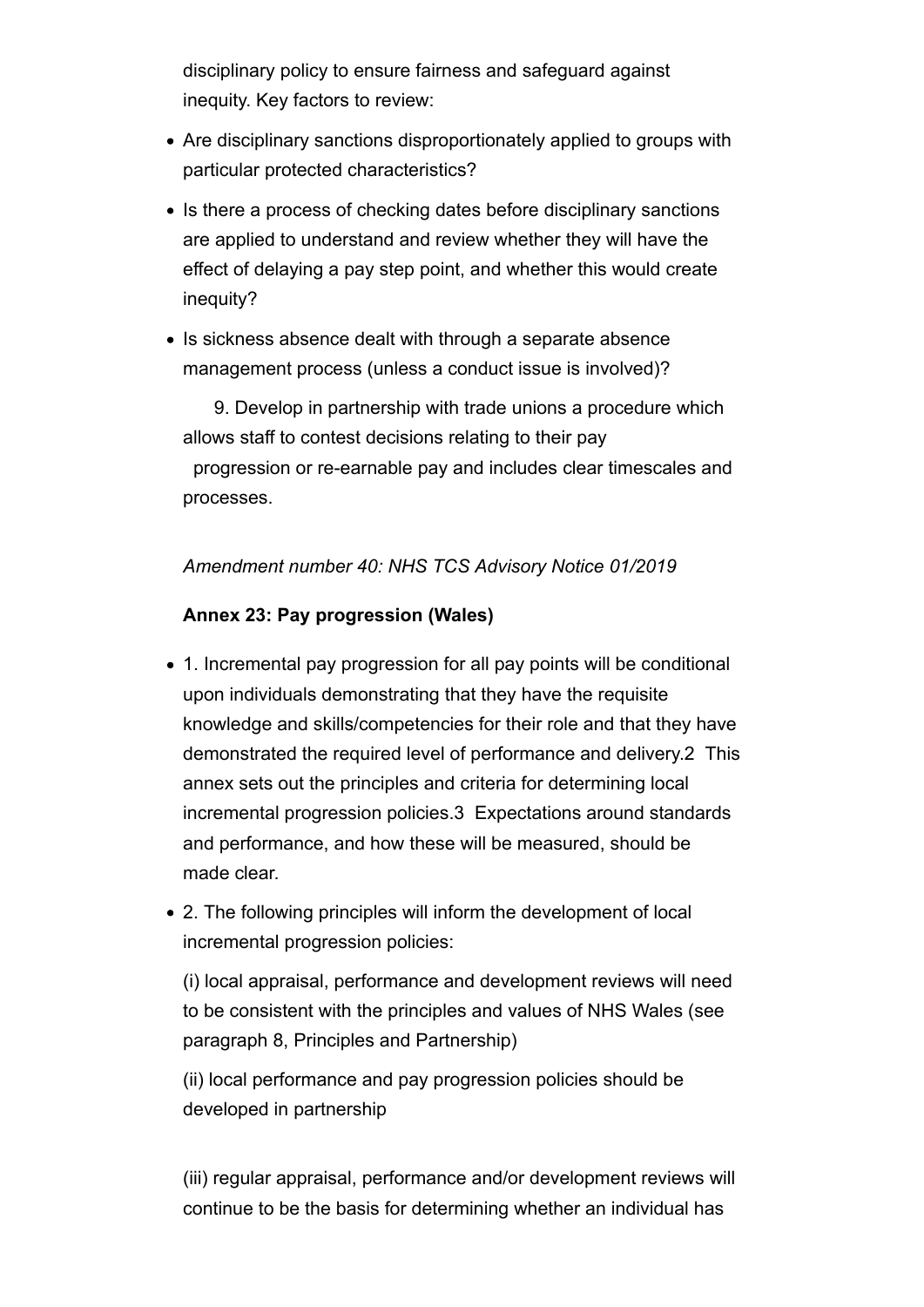met the standards required of them locally for pay progression, as set out in their local policies

(iv) all those staff demonstrating and applying the required levels of performance and delivery consistently during the performance review period will benefit from incremental pay progression

(v) in assessing an individual's performance, an organisation may consider not just whether the objectives have been achieved (or not) but also how they are achieved4

(vi) local systems must be consistent with the criteria set out in paragraphs 3 and 4

(vii) progression into the annually earned pay points, the last two pay points in pay bands 8C, 8D and 9, will be available to all members of staff in these bands subject to the criteria set out in this annex

(viii) individuals will have the right to seek a review of any decision where the required level of performance is deemed not to have been met5

(ix) local systems must be equality assessed before implementation

(x) should apply equally to all staff covered by this agreement

(xi) every line manager undertaking appraisal should have access to appropriate training and development in relation to undertaking appraisal and their equality responsibilities.

3. Organisations will need to operate an effective process for objective, evidence based performance appraisal, development and review, recognising team work wherever this is appropriate. Individual performance will need to be monitored throughout the year so that under performance is identified by all concerned and addressed appropriately as soon as possible. Local schemes for pay progression will take account of the following: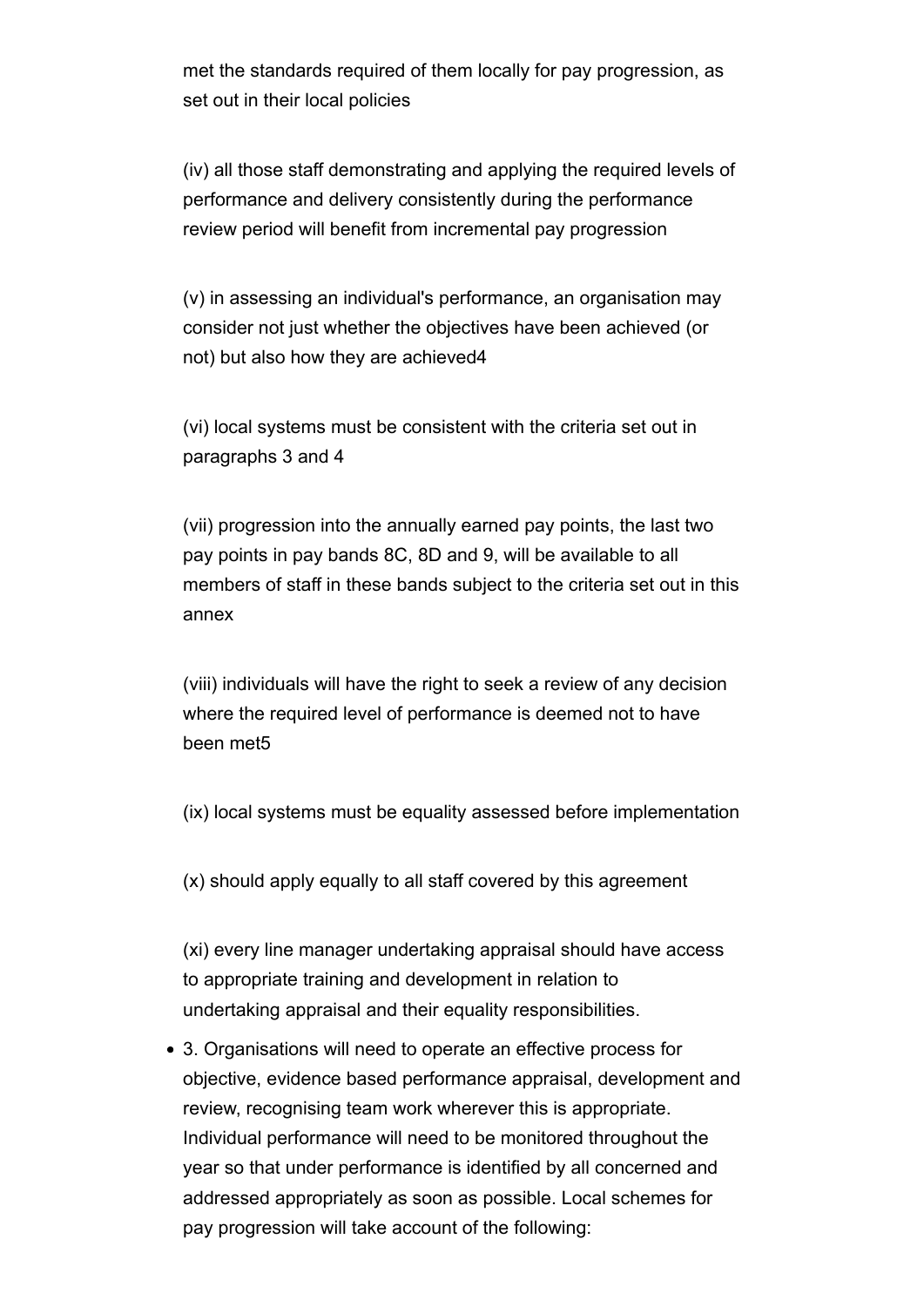(i) the KSF/other relevant competency frameworks will continue to be the basis for the annual systems of review and development for staff

(ii) information on performance throughout the year will need to be taken into account in the performance appraisal and development review process, so that undue influence of experiences close to the review are avoided. Timely recognition of accomplishment (or feedback about poor performance) is more effective/motivational. Managers and staff will need to build a picture of performance during the course of the review period

(iii) in assessing an individual's performance, line managers should be mindful of factors that have been outside the control of individual staff7

(iv) some organisations may wish to adopt team performance measures for some staff groups which could be linked to team indicators of quality of patient care. If this is part of the local solution those involved should consider whether these measures will need to be combined with individual performance assessment

(v) local arrangements for determining pay progression, including through the last two annually earned incremental points in pay bands 8C, 8D and 9, will need to be jointly discussed, based on this guidance, and adequately communicated to all staff so that they fully understand the operation of the process and the role everyone plays in it.

4. In addition local schemes will need to:

(i) minimise the administrative burden on all staff

(ii) be as simple as possible and focused on organisational values and objectives linked to patient care

(iii) be jointly monitored and reviewed regularly8

(iv) provide appropriate training and support for staff who fail to meet performance requirements.

5. The views of patients and colleagues may be used to inform performance reviews for example 360-degree tools and survey results may be helpful. Views of other managers and other staff can broaden, inform and validate line manager and staff experiences.

1 In Wales this Section is part of a three year agreement. It applies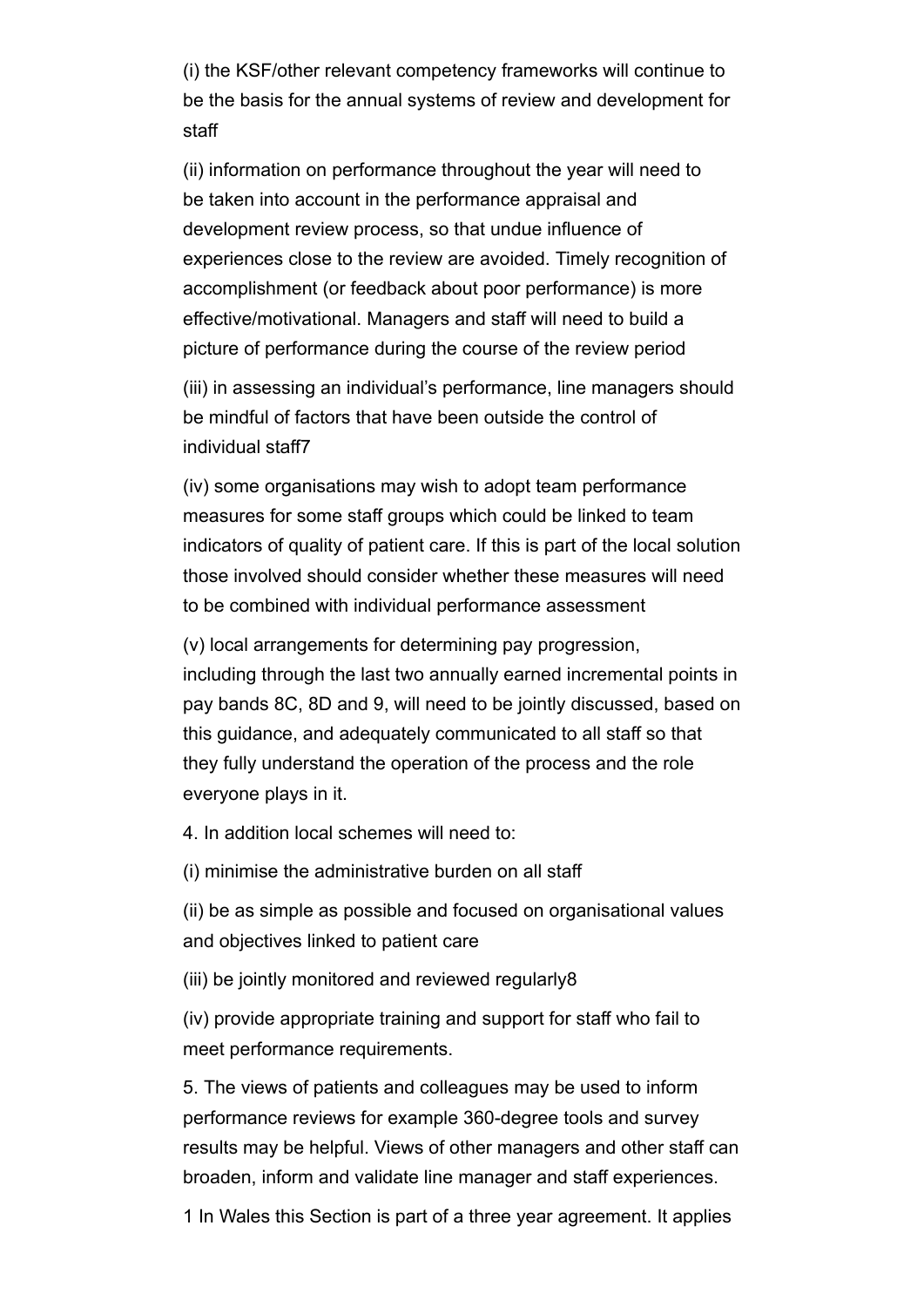there until 31 December 2017.

2 See the question and answer guidance in Annex 28 (England and Wales).

3 See the question and answer guidance in Annex 28 (England and Wales).

4 See the question and answer guidance in Annex 28 (England and Wales).

5 See the question and answer guidance in Annex 28 (England and Wales).

6 See the question and answer guidance in Annex 28 (England and Wales).

7 See the question and answer guidance in Annex 28 (England and Wales).

8 See the question and answer guidance in Annex 28 (England and Wales).

### *Amendment number 43*

*TCS Advisory Notice (01/2021)* 

## **Annex 24: Guidance on workforce reprofiling (England and Wales\*1)**

- 1. This annex is intended to support organisations undertaking workforce re-profiling by highlighting how the NHS Staff Council agreement can support organisational, service and workforce change, including the development of new roles. It provides advice on how the principles and processes of the NHS Job Evaluation (JE) Scheme can assist organisations in developing and implementing new ways of working and revised job principles locally and how local partnerships can benefit from the Staff Council agreement.
- 2. Re-profiling is a means of examining the content of job roles within a team or a patient pathway to determine the most efficient distribution of bandings needed to deliver the required service. Reprofiling should be undertaken in line with the following principles:

 $\left| \right|$  as a joint exercise between the managers and staff working in that function and with the involvement of their Trade Union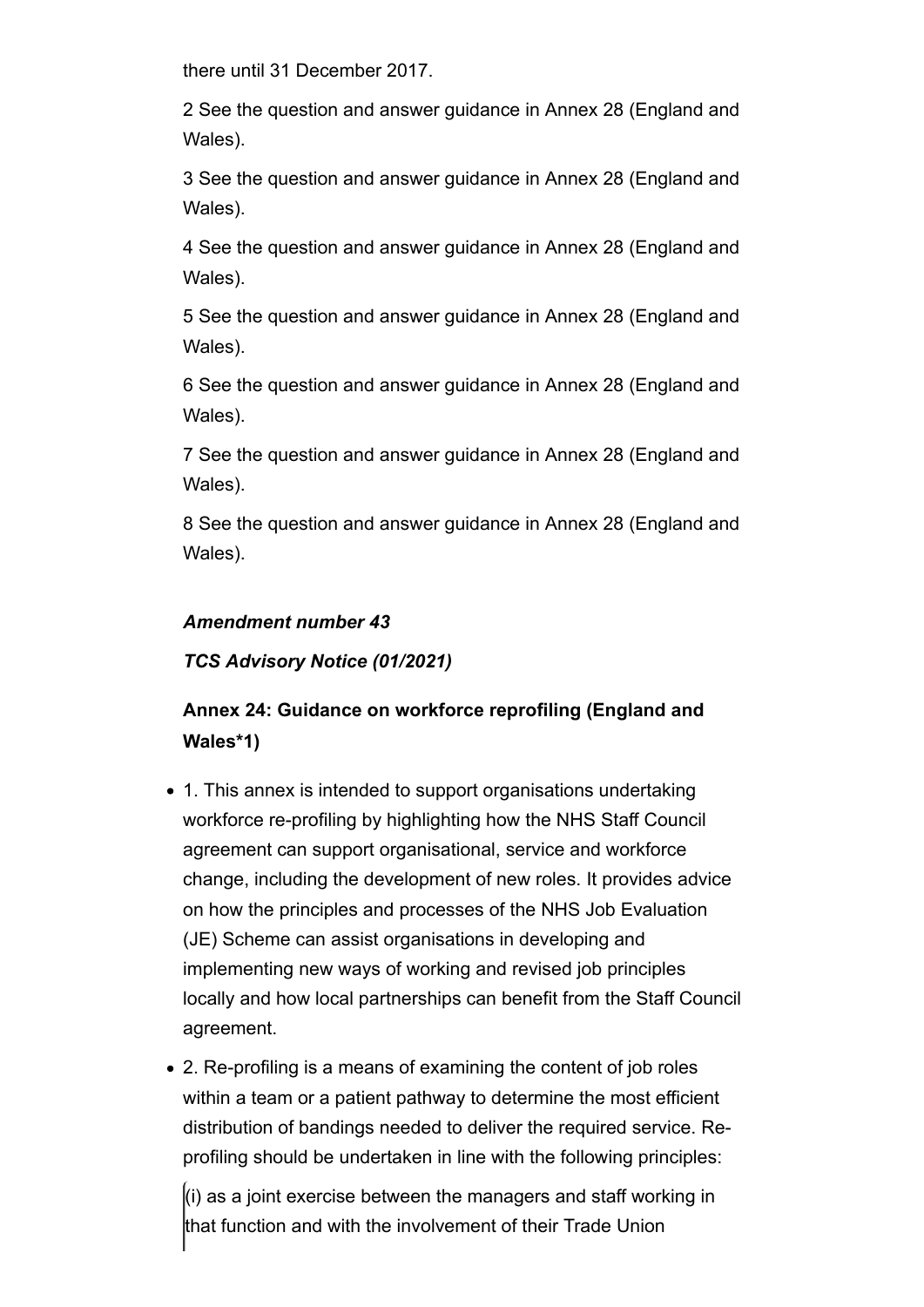representative(s);

(ii) all functions across the organisation should be subject to reprofiling on a regular basis to ensure that the potential efficiencies within a system are identified. Explicit and documented consideration may need to be given to Extended Scope Practitioner roles, non-medical Consultant roles, and New Ways of Working;

(iii) the process and time frame for undertaking re-profiling (either across the whole workforce or within particular functions) should normally be agreed with staff and their representative(s) from the beginning of the review process;

(iv) all roles within a function should be subject to re-profiling, not just those in the most populous pay bands and should also include staff outside groups covered by Agenda for Change;

 $(v)$  the re-profiling exercise should look first at the skills, tasks and responsibilities needed to carry out roles rather than the bands required;

(vi) it should not be assumed that re-profiling will automatically result in a lower distribution of bands, a re-profiling exercise may well confirm that the current distribution of tasks and roles is the most efficient possible to deliver a clinically safe service to the expected standards of quality;

(vii) the re-profiling exercise should be supported by and comply with the processes and guidance contained in the NHS Job Evaluation Scheme (or the appropriate system for staff outside Agenda for Change groups);

(viii) before the re-profiling starts, agreement should normally be sought with staff and their representatives about the principles for managing the transition to any new structure, in line with the principles in 3 (i) to 3 (ii) below;

(ix) where a workforce re-profiling exercise results in a member of staff being paid at a lower pay band, as established through job evaluation, then the member of staff should see a commensurate change in their role (or the work they undertake).

3. If a re-profiling exercise highlights that a different distribution of roles within a function could deliver a safe service to the expected standard of quality, the proposed new structure should be considered in light of the following: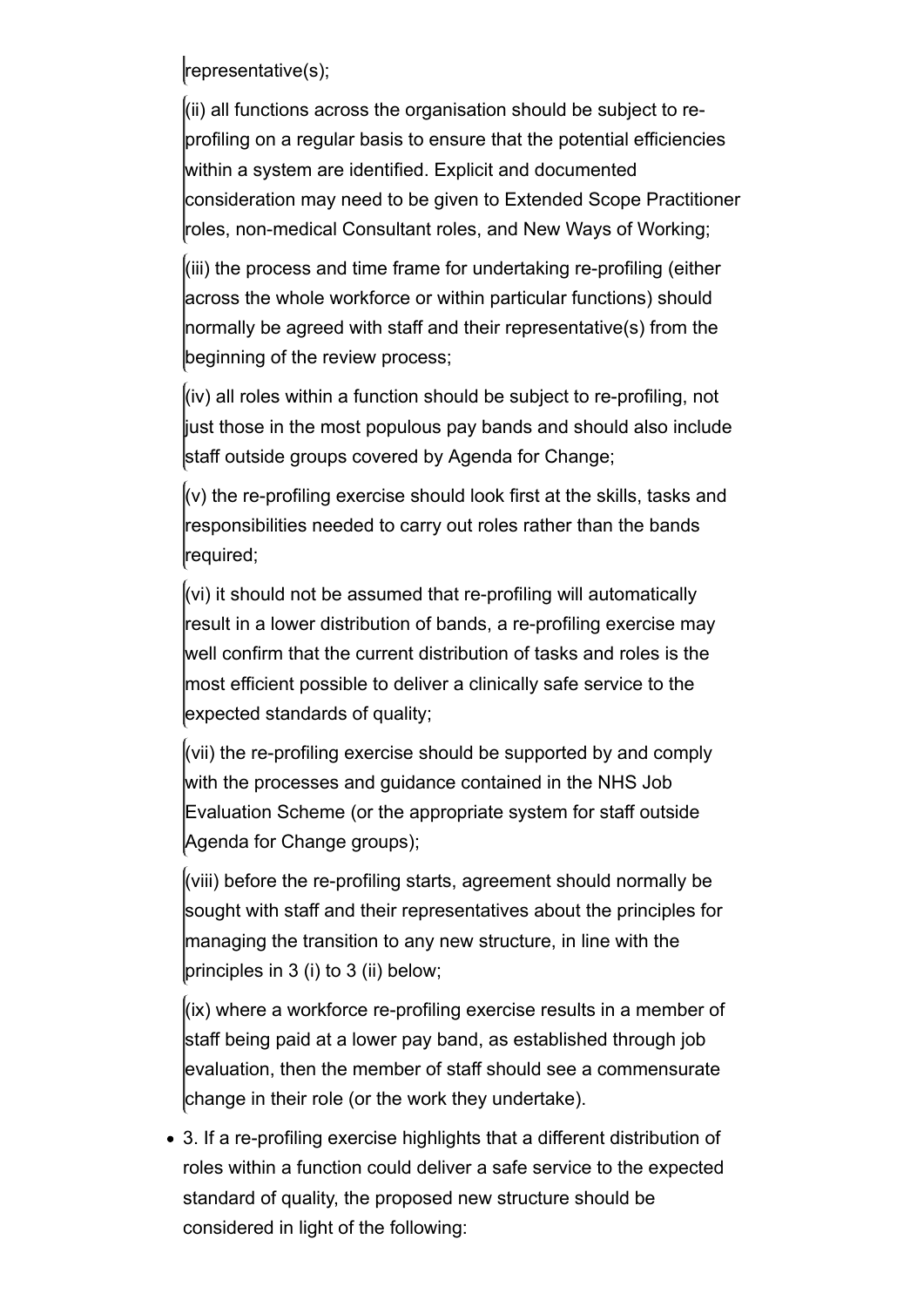(i) **Does the proposed re-distribution of roles pose any risk to good practice?** A risk assessment of the new structure should be undertaken at an early stage of the exercise. A check should be made of the relevant professional codes of conduct and ethics (including those for non-clinical job groups) in addition to agreed local policies or protocols, to ensure that removing a task and/or group of tasks from a role does not compromise good practice or pose risks to patient care. There is a requirement on Employers to identify the precise differences between the jobs and make an explicit statement of what will no longer be done or done differently under the new structure.

(ii) **What AfC Bands will the new roles be in?** Revised job documentation for all roles should be put through the established lioint job matching/evaluation process consistent with the Job Evaluation Handbook.

(iii) **Has the proposed structure been subject to consultation with staff?** As well as being actively involved in the re-profiling exercise, staff should be made aware of the timing for, and encouraged to respond to, the relevant formal consultations on the proposed structure and new ways of working.

(iv) **Do the changes have any discriminatory impact?** The potential impact of the re-profiled structure on different groups of staff/patients/service users should be assessed using the agreed local procedure.

### (v) **Are staff prepared for an expansion or diminution of their role and/or to undertake new roles with new**

**competencies?** Plans should be put in place to ensure that staff undertaking new asks are fully trained before the commencement of their new duties.

(vi) **Is it obvious what each member of the team is responsible for and who is providing supervisory support?** Clear lines of accountability and governance should be identified within the function and any elements of risk clearly highlighted and appropriate action agreed. Registered staff have a duty to ensure that staff to whom they are delegating tasks are appropriately trained and can deliver the task to the expected standard.

4. Principle 2 (viii) above identifies that local partnerships should seek to agree a process for managing the transition to new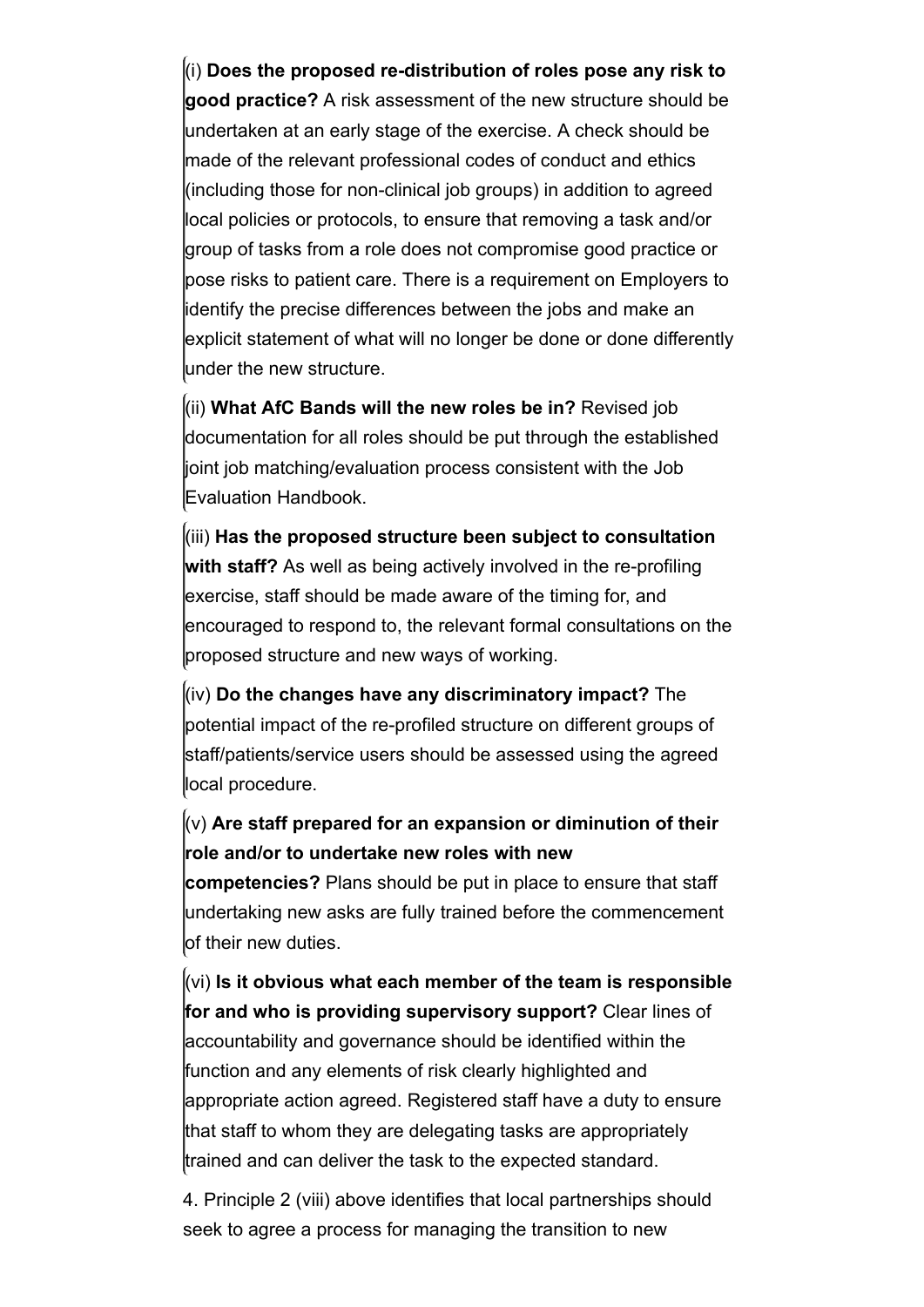structures. In cases where the re-profiling exercise identifies that fewer staff are needed at particular pay bands, local partnerships will need to apply the following principles:

 $\ket{\mathsf{(i)}}$  natural wastage should normally be the preferred means by which the number of posts are reduced;

 $\vert$ (ii) if it is not anticipated that there will be natural wastage of a level sufficient to move to the new structure within the agreed time frame, agreement should be reached on plans to apply the relevant process for consultation on redundancy (see Section 16 (England) or Section 16 (Scotland, Wales and Northern Ireland) or, in cases where more staff are required to work at lower bands, to agree the process for redeployment to new roles.

5. Where staff move to a post at a lower level in the revised structure, the local organisational change policy or a local agreement will apply. In the absence of such a policy, local partnerships should seek to agree an appropriate period during which the higher rate of pay will be protected (see paragraph 19.1).

1 In Wales this Section is part of a three year agreement. It applies there until 31 December 2017.

*Pay circular (AforC) 1/2015: amendment number 35*

Download this chapter Annex 21 - 25

### **Annex 26 - 29**

### **Annex 26: Managing sickness absences - developing local policies and procedures**

1. The management of ill health within the NHS is challenging, but provides opportunities to improve the overall health and wellbeing in the workplace, which will ultimately boost organisational productivity and support service improvements for patients.

2. The arrangements set out in this annex are intended to support employers and staff in the management of sickness absence and in managing the risk of premature and unnecessary ill health retirements. It is intended that employers will amend, in partnership with local staff sides, their local policies and procedures consistent with the provisions of this agreement.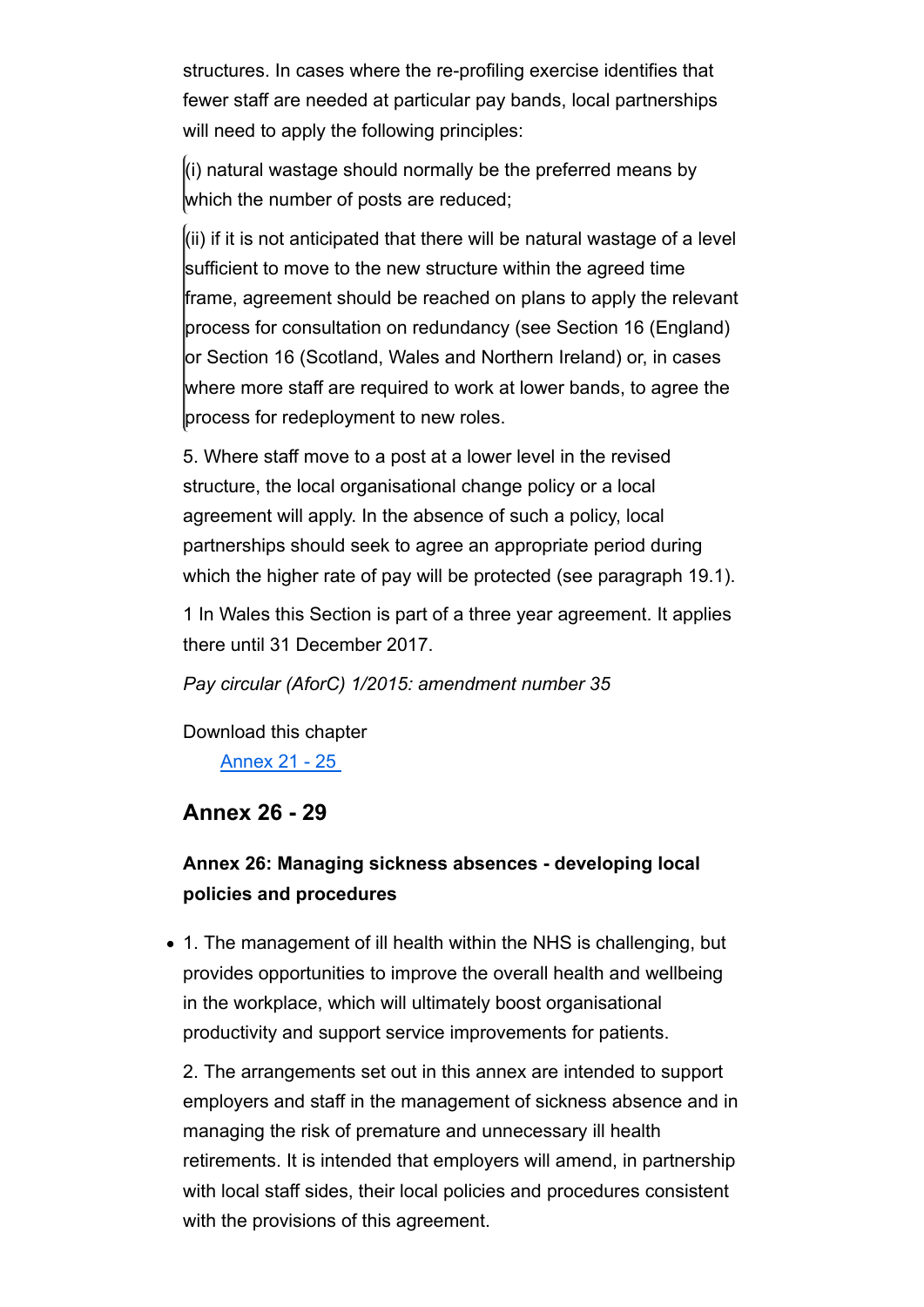3. This agreement details the responsibilities of both staff and employers in the management of ill health in the NHS.

4. This annex should be read in conjunction with:

- Section 14: Sickness Absence
- Section 30: General statement on Equality and Diversity
- Section 32: Dignity at Work
- Section 34: Flexible working arrangements
- 5. Effective partnership working is crucial in achieving the effective management of sickness absences. Employers therefore, in partnership with local staff side representatives, should ensure that their local sickness absence procedure and working arrangements incorporate the minimum standards set out below, to minimise the risk of premature and unnecessary ill health retirements. This will ensure that, where possible, staff are able to continue working despite experiencing periods of ill health or disability. *The minimum standards are:*

**Legal responsibilities;** including mutual responsibilities of employers and staff to comply with health and safety requirements, reporting of injuries and dangerous occurrences (RIDDOR), disability discrimination and other relevant legislation.

**Key employer responsibilities;** employers are expected to:

- communicate appropriately with absent staff
- manage absences under the locally agreed sickness absence procedure
- provide support and advice through the use of occupational health services where appropriate
- develop reporting arrangements, recognising that high levels of sickness absence are a financial risk to the organisation
- have appropriate management systems in place to collect good quality data on sickness absence
- in partnership with Trade Union representatives, regularly monitor and review arrangements to identify where and how policies can be improved.

**Key employee responsibilities;** employees are expected to: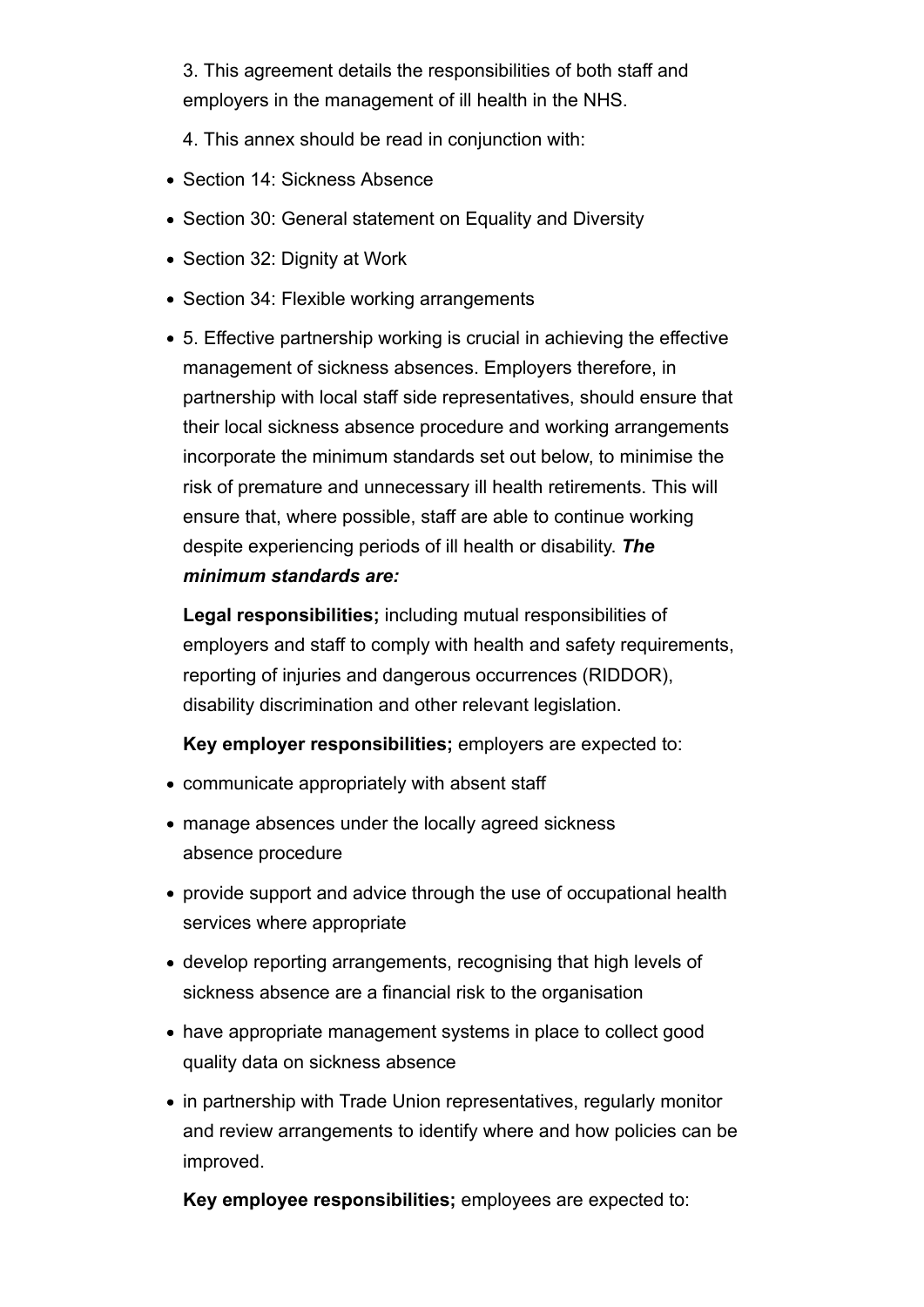- ensure regular attendance at work
- communicate appropriately with their employer when absent from work
- co-operate fully in the use of the locally agreed sickness absence procedures.

6. Partnership arrangements should also ensure the regular monitoring and review of local policies and procedures is undertaken, to identify where and how policies can be improved.

7. Local policies should define how and when staff notify their employer of their sickness absence.

8. Early notification that the absence is work related will enable an employer to make a timely determination of future injury allowance entitlement, as defined in Section 22.

9. Regular reviews should be carried out to assess and monitor staff when they are off sick, and determine what action is needed at each stage.

Where a member of staff is unlikely to return to work this would culminate in a final review where a decision on the appropriate way forward is made i.e. return to substantive employment or redeployment or termination of contract. It is assumed that as part of this process, that reasonable adjustments have been considered. Medical evidence should be made available to support the review process and occupational health advice should be sought on the likelihood of:

- the prospects of a likely return to the previous employment with or without adjustments
- a phased return with or without a need for adjustments
- redeployment
- a successful ill health retirement application.
- 10. In order to avoid premature and unnecessary ill health retirements employers should also consider the following interventions as early as is practically possible and at the latest within one month of an employee going sick:
- $\bullet$  rehabilitation identifying appropriate ways of supporting staff to remain in work or return to work at the earliest opportunity, through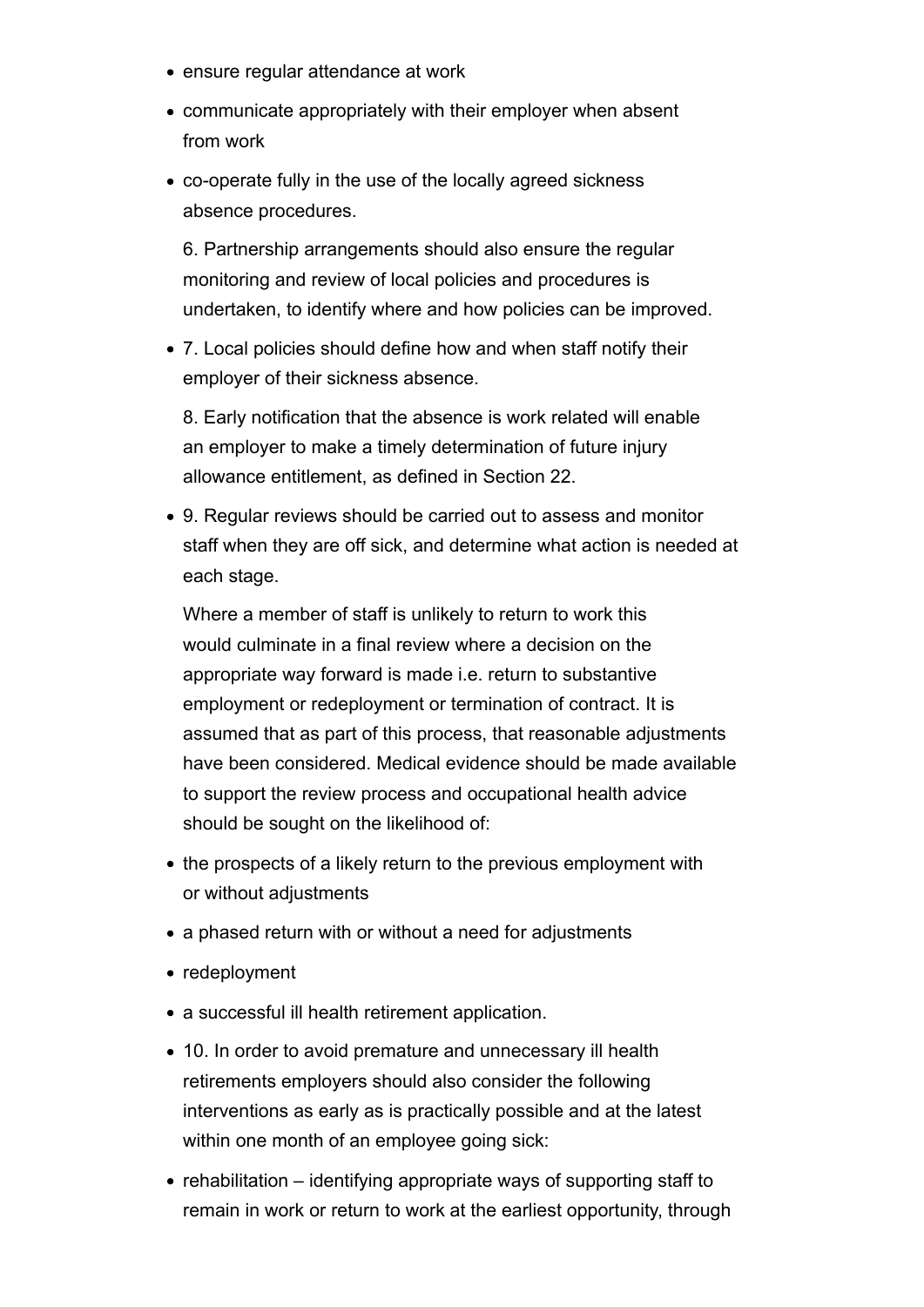intervention with appropriate treatment. This will mean providing staff with direct access through appropriate dedicated resources, such as physiotherapy and cognitive behavioural therapy

- phased return enabling staff to work towards fulfilling all their duties and responsibilities within a defined and appropriate time period, through interim flexible working arrangements, whilst receiving their normal pay
- redeployment enabling the retention of staff unable to do their own job through ill health or injury as an alternative to ill health retirement or termination. Staff should be made aware of the provisions within the NHS Pension scheme to assist this process through "step down and wind down" arrangements
- sick pay entitlements review and decision dates should be determined taking account of the individual's sick pay entitlements and there should be a review before their sick pay ends. Procedures should make reference to the injury allowance provisions as detailed in Section 22 and the amended NHS Injury Benefit Scheme regulations (2013);
- occupational health support Occupational health services have a responsibility to provide advice and support to both the individual and the employer. Line managers should seek advice on long term sickness cases from their occupational health service as early as reasonably practical. Individuals may also self-refer for advice and support about the best way of seeking a return to work.
- 11. Where termination of the contract of employment on the grounds of incapacity is considered, all reasonable efforts should be made to obtain appropriate medical evidence via the occupational health service, including occupational health advice on the likely outcome of a successful ill health retirement application. Before a decision to terminate is made all other options should meaningfully be considered, including:
- rehabilitation;
- phased return;
- a return to work with or without adjustments;
- redeployment with or without adjustments.
	- 12. Contractual notice must be given to a member of staff whose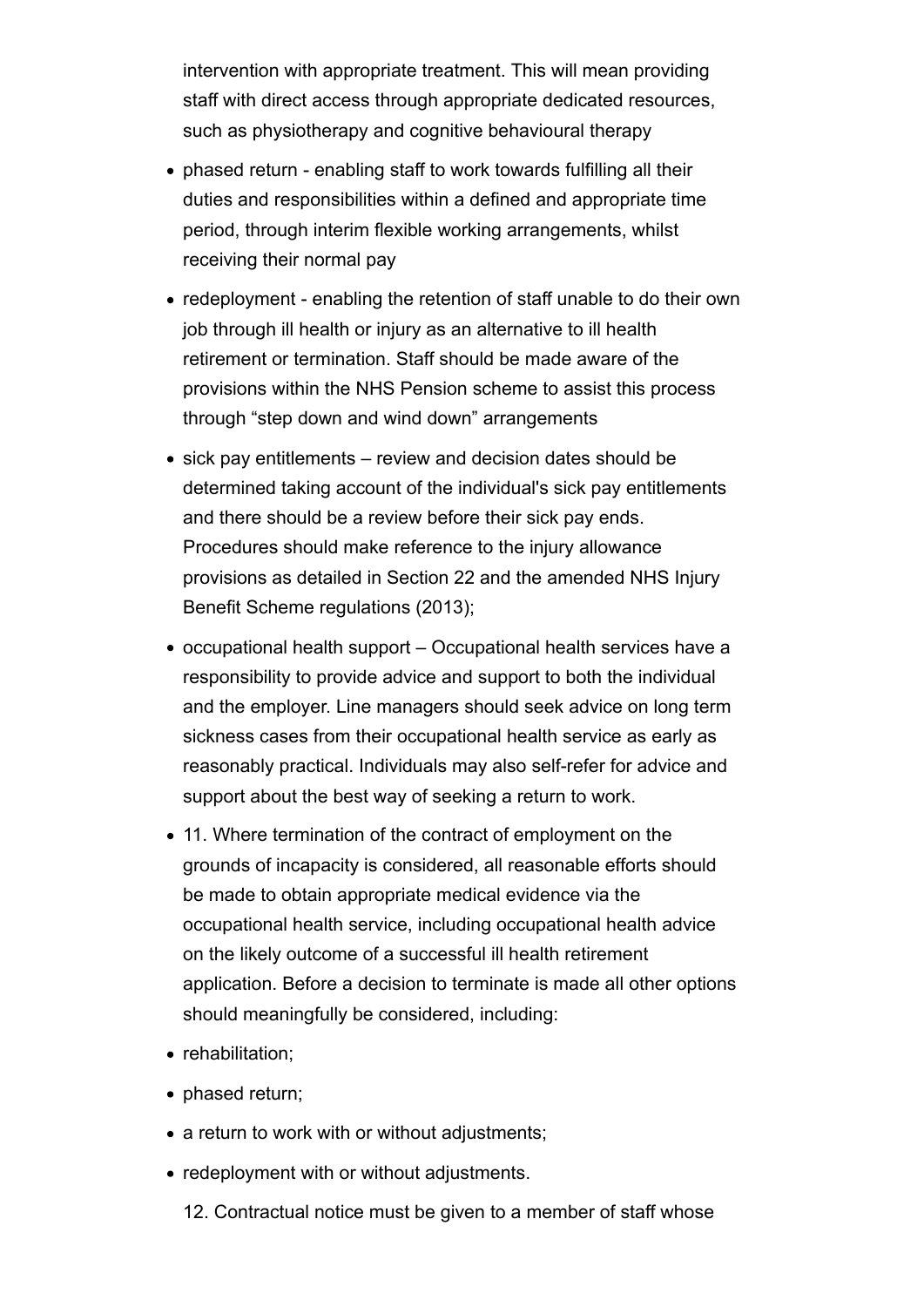contract is being terminated on grounds of ill-health.

*Pay circular (AforC) 2/2013: amendment number 28*

### **Annex 27: Principles and best practice of partnership working**

- 1. To deliver partnership working successfully it is important to develop good formal and informal working relations that build trust and share responsibility, whilst respecting difference. To facilitate this, all parties commit to adopt the following principles in their dealings with each other:
- building trust and a mutual respect for each other's roles and responsibilities;
- openness, honesty and transparency in communications;
- top level commitment;
- a positive and constructive approach;
- commitment to work with and learn from each other;
- early discussion of emerging issues and maintaining dialogue on policy and priorities;
- commitment to ensuring high quality outcomes;
- where appropriate, confidentiality and agreed external positions;
- making the best use of resources;
- ensuring a "no surprise" culture.

*Amendment number 43*

*TCS Advisory Notice (01/2021)* 

## **Annex 28: Guidance on frequently asked questions (FAQs) (England and Wales\*1)**

1. The Agenda for Change partners will make every effort to continue to support, encourage and promote a partnership approach to the operation of the pay system at local level.

2. The agreement to work in partnership to deliver an NHS pay system which supports NHS service modernisation and meets the reasonable aspirations of staff should, therefore, be replicated at local level.

3. This guidance has been jointly agreed in partnership by the NHS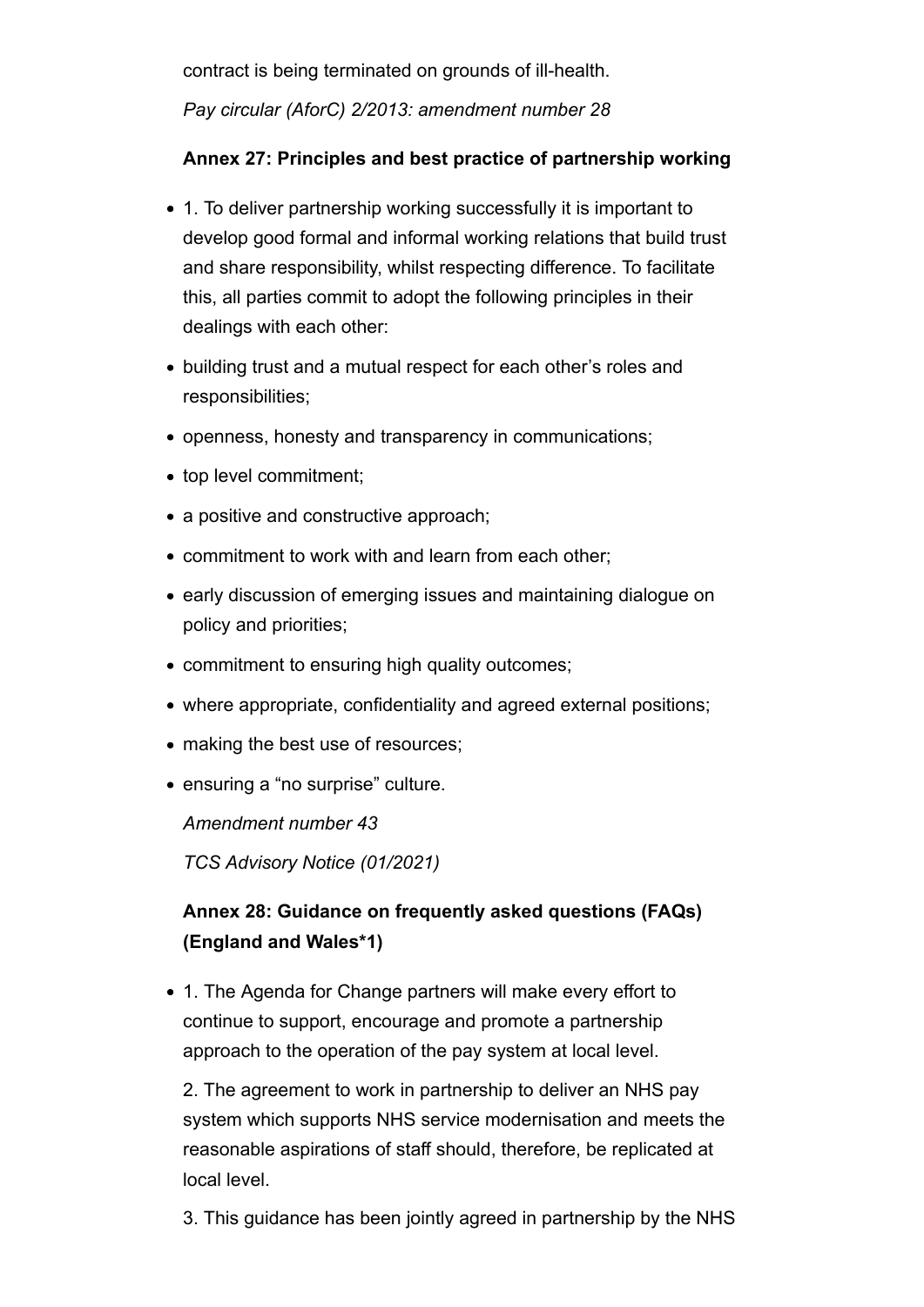Staff Council Executive and is intended to help in situations where, locally, the joint partners have not so far been able to agree a suitable way forward.

These answers reflect the final Agenda for Change agreement. They were previously published on the Agenda for Change website.

4. Questions relating to the NHS job evaluation scheme are in the NHS Job Evaluation Handbook.

#### **Paragraph 6**

### **Footnote number 3**

**Where a post holder's role has been determined (based on one contract of employment) and it includes specialist responsibilities – is it permissible for an employee to be paid at the specialist pay band on days when they do specialist duties and at a lower pay band when they do not?**

No, the higher specialist pay band applies for all of their service. If you have any queries about specific circumstances, please contact the joint secretaries.

## **Paragraph 7 Footnote number 4**

## **Which senior managers in England and Wales are covered by Agenda for Change?**

The NHS Terms and Conditions of Service Handbook makes clear that there will be separate arrangements for senior managers working in the NHS. The Agenda for Change provisions will be available to all other managers.

### **Paragraph 7 Footnote number 5**

### **Flexibility on senior posts - how would staff above 630 job evaluation points be moved from Agenda for Change?**

Employers would need to do this in a way that is transparent and consistent with equal pay legislation, and in line with the Staff Council's guidance contained within the Job Evaluation Handbook.

### **Paragraph 9 Footnote number 6**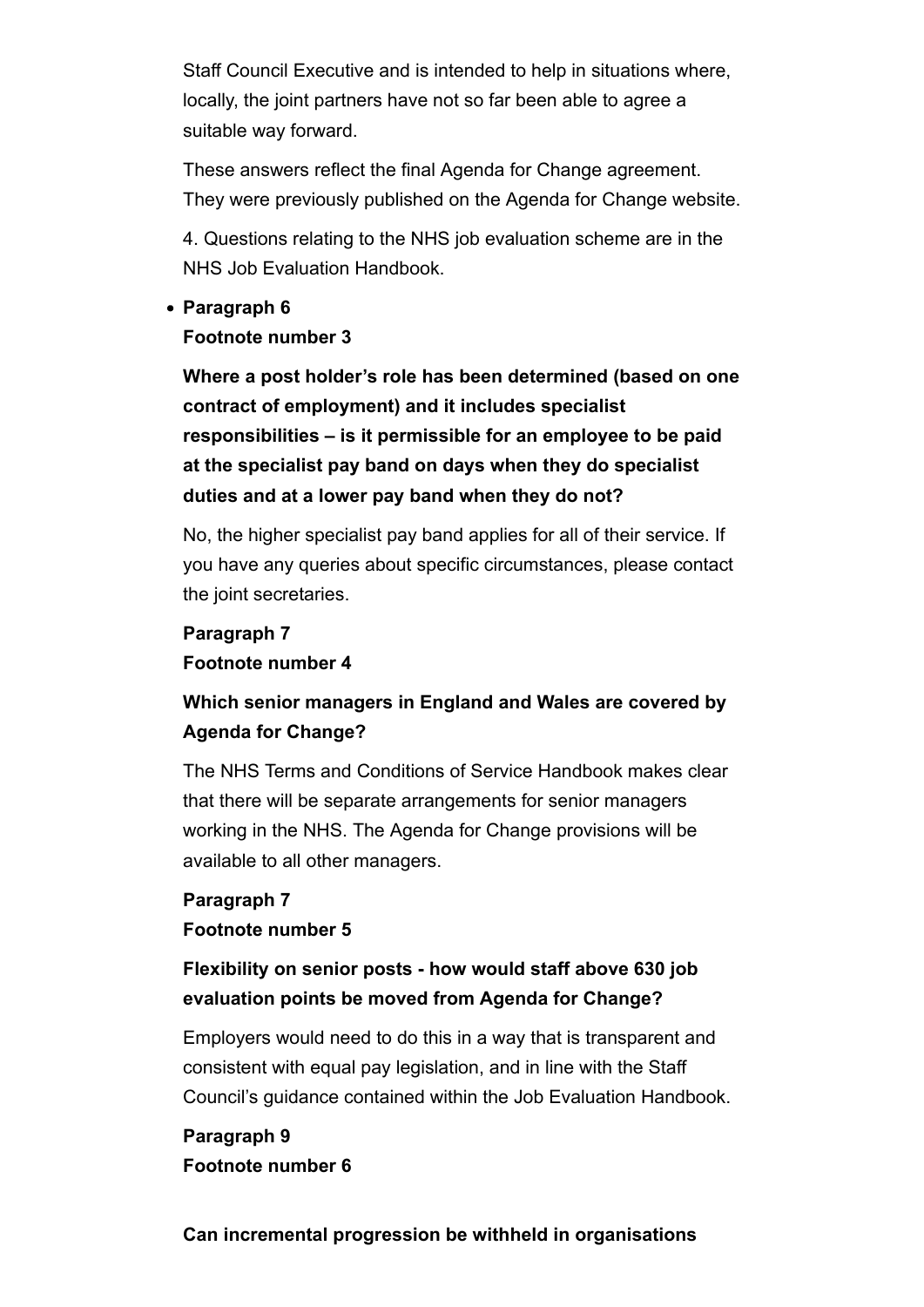## **where there is no system in place for development review/appraisal?**

No; appraisal/performance review arrangements would need to be in place.

### **Paragraph 9 Footnote number 6**

## **What happens to preceptorship as a concept? Is it still in place?**

Preceptorship remains in place but the provision for accelerated pay progression, two increments in year one, is removed.

### **Paragraph 9 Footnote number 6**

## **What happens if I start a programme of preceptorship before 31 March 2013 (before 1 January 2015 in Wales) and this programme continues after 31 March 2013 after 1 January 2015 in Wales)?**

The link between preceptorship and an additional incremental pay point, upon the successful completion of a preceptorship programme, is removed from amendment number 28 of the NHS terms and conditions of service handbook (from the 31 March 2013, 1 January 2015 in Wales). For those staff who started their preceptorship programme under amendment number 27 of the handbook (prior to the 31 March 2013; 1 January 2015 in Wales), the expectation is that upon successful completion they will be awarded an additional incremental pay point. This means that these staff will pass through pay spine points 16 and 17 in their preceptorship year.

### **Paragraph 12 Footnote number 7**

### **How do the annually earned incremental points work?**

This will affect staff approaching the top points of pay bands 8c, 8d and 9 who will have to annually earn the top two increments, meaning that an increment could be removed if they do not pass their appraisal. The pay points which will be annually earned in this way will be spine points: 45 and 46, 49 and 50 and 53 and 54.

### **Paragraph 12**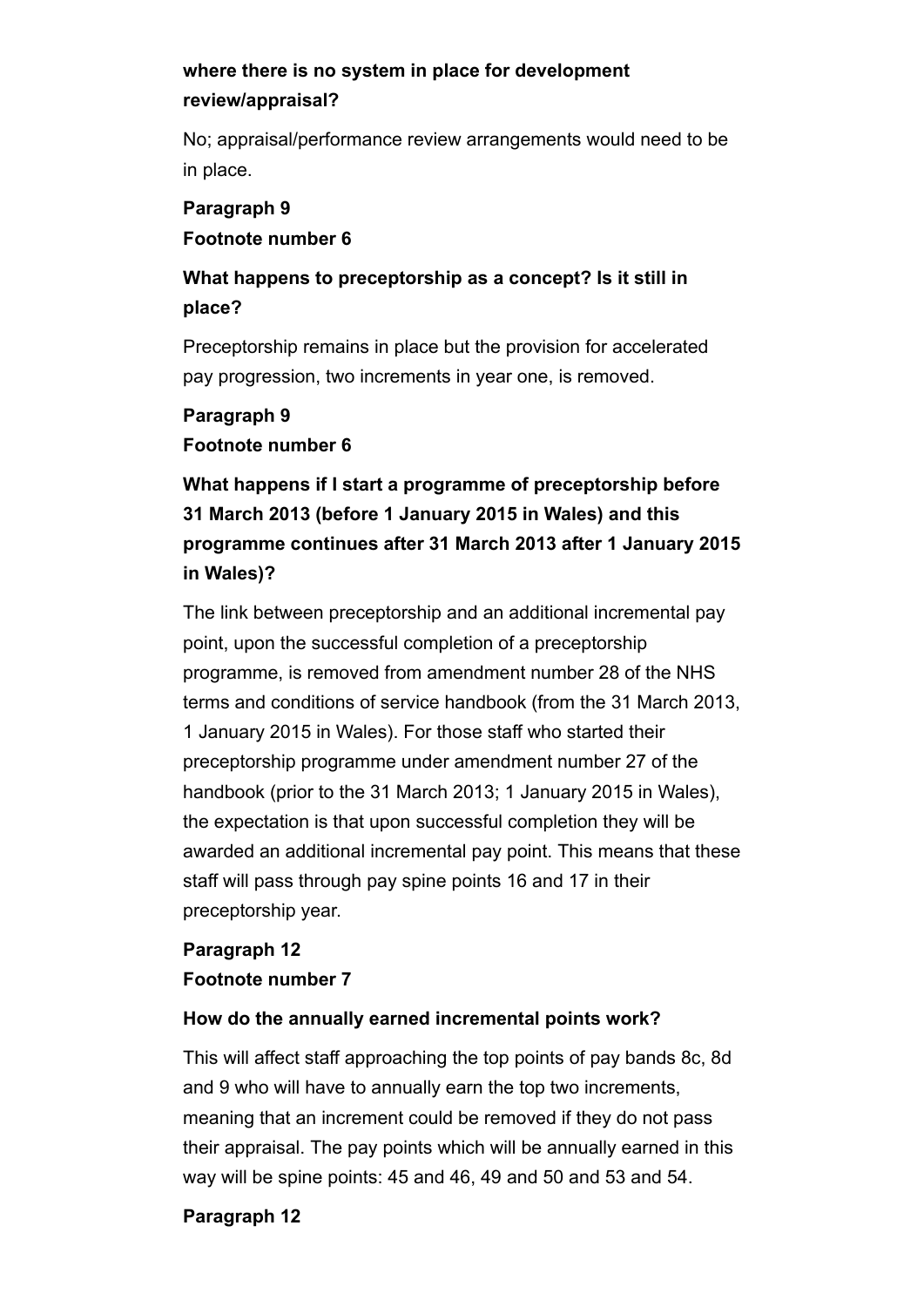### **Footnote number 8**

### **What about staff already on the top points of 8c, 8d and 9?**

These staff will not drop below their current pay point. Staff already (as at 31 March 2013, 1 January 2015 in Wales) on pay points 45 and 46, 49 and 50, 53 and 54, will be protected.

### **Paragraph 4**

### **Footnote number 2**

## **Do the provisions for unsocial hours payments in Annex 5 apply just to staff working on ambulances or to all staff?**

Paragraph 2.4 makes clear that the arrangements in Annex 5 should apply to ambulance staff (i.e. those who would have been subject to the provisions of the Ambulance Whitley Council had they been on national contracts).

**Paragraph 3**

### **Footnote number 1**

## **Under Agenda for Change when does overtime start for a parttime member of staff?**

For staff working a portion of the standard 37.5 hours, overtime starts when these staff work over 37.5 hours (paragraph 3.3).

**Paragraph 7 Footnote number 1**

## **Where a member of staff is in receipt of a COLs based RRP (4.7 and is promoted within the same Trust does he or she retain the RRP?**

Yes, providing the person is still in a staff group meeting the eligibility criteria.

### Paragraph 2

### **Footnote number 1**

**Is previous health care service abroad, including service in the health services of the member states of the European Union, relevant?**

Employers are required to implement Agenda for Change and their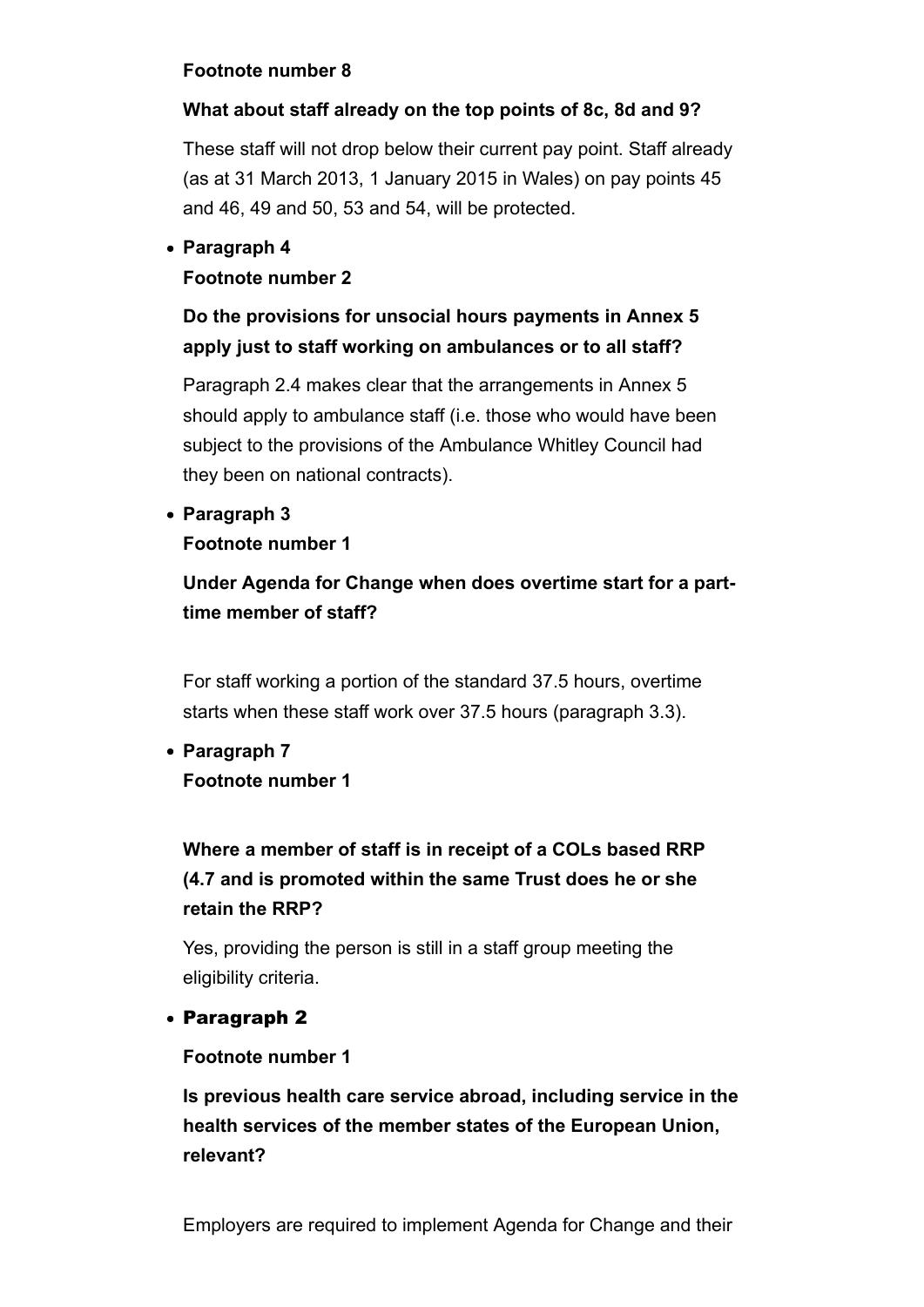own policies in a way that complies with EU law and which is not discriminatory. Agenda for Change allows for previous NHS service with a different employer to be taken into account for the purpose of calculating annual leave. It also contains (at paragraph 12.2) a discretion to take relevant non-NHS experience into account.

12.2 Employers have discretion to take into account any period or periods of employment with employers outside the NHS, where these are judged to be relevant to NHS employment.

Relevant experience outside the NHS may include previous employment abroad or in the health services of another Member State of the European Union. It is important that this is included when employers consider "*service with employers outside the NHS*" when deciding whether to exercise the discretion to increase annual leave entitlement.

The exercise of discretion in paragraph 12.2 is a local matter. However it is important that any decision is made in a fair, transparent and non-discriminatory way. An employer should be able to demonstrate that it has given due consideration to any equivalent service in another country and that such consideration was part of the process in deciding whether or not to award additional annual leave in each case, as set out under Section 12.2 of the NHS Terms and Conditions of Service Handbook.

Employers are required to exercise their discretion in accordance with the legal framework, as required by the Equality Act 2010; and by Article 45 of the Treaty on the Functioning of the European Union and Article 7, paragraph 1, of the Regulation (EU) No 492/2011 on freedom of movement for workers within the Union, which prohibit discrimination between EU workers as regards conditions of employment and work.

A number of judgements from the Court of Justice of the European Union (CJEU) have addressed the issue of recognition of experience and seniority gained in the public service of another Member State, for example: Commission v Italy [Case C-371/04, ECLI:EU:C:2006:668]; Kobler [Case C-224/01, ECLI:EU:C:2003:513].

The views of the Commission regarding recognition of professional experience and seniority are set out in the Commission Staff Working Document "Free movement of workers in the public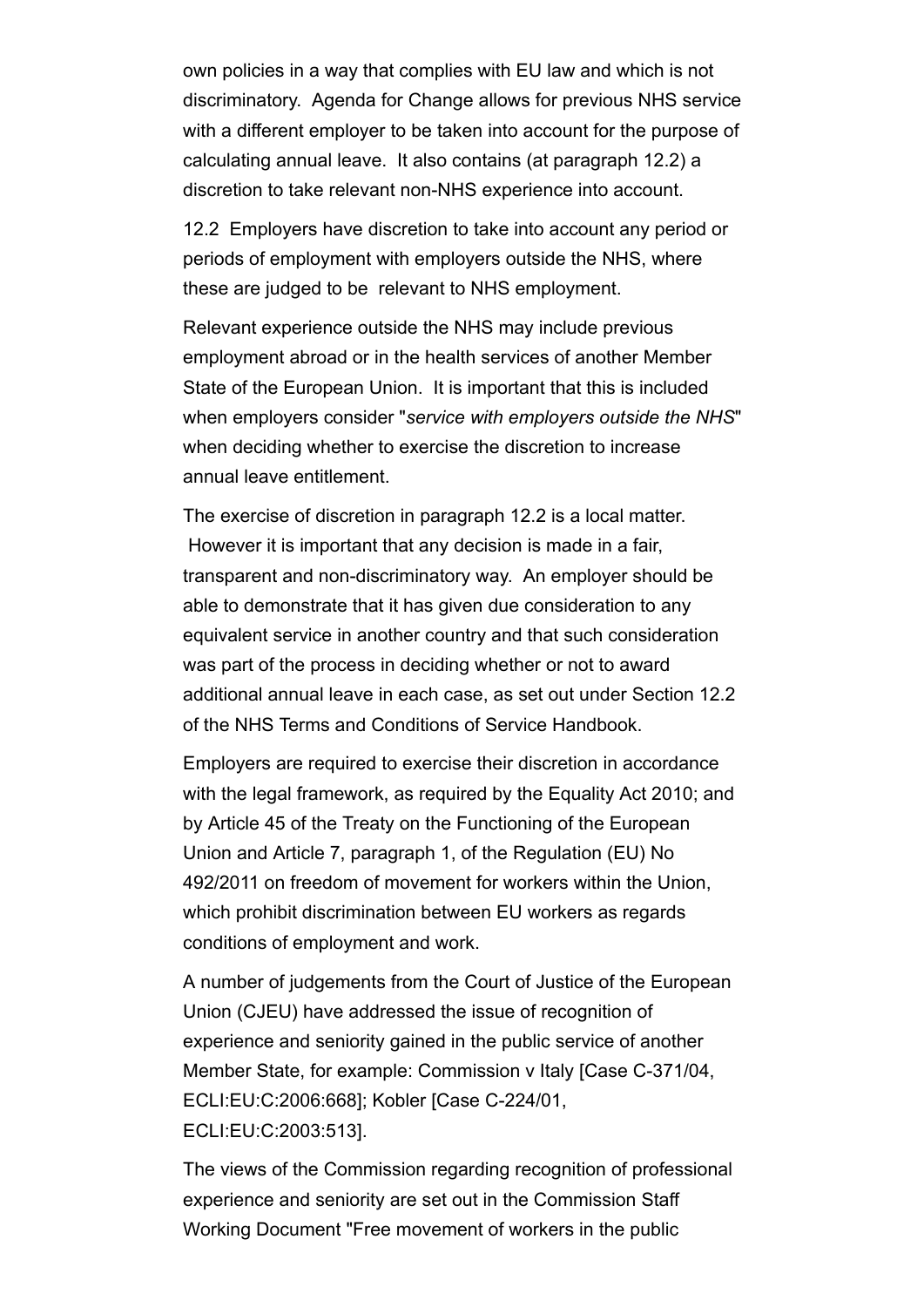sector", SEC(2010)1609, of 14 December 2010.

### Paragraph 4

#### **Footnote number 2**

## **When calculating entitlements to annual leave should I take account of a single period of previous service or should I aggregate several periods?**

An employer must include all reckonable service when calculating annual leave entitlement (12.1 and 12.4). Paragraph 12.2 gives discretion to employers to decide what previous (non-NHS) employment can count towards annual leave entitlement.

## **Paragraph 1, Table 6: Leave entitlements Footnote number 1**

**What happens to my two public holiday days when Easter is in March and when, therefore, if Easter was in April the previous year, I have already had two days for Easter in the current twelve-month period?** 

The Agenda for Change annual leave and general public holiday entitlements are set out in Section 13. In normal circumstances all staff are entitled to 8 general public holidays in a twelve-month period. Sometimes Easter will fall in March. This may mean that in some organisations there will, in effect, be two Easter holidays in the same twelve-month period. In such circumstances the local partners will need to decide on the appropriate action to take. Pragmatically, this might mean anticipating the two public holidays falling in the next twelvemonth period.

#### **Paragraph 4**

### **Footnote number 2**

**Does paragraph 13.4 provide an entitlement to equivalent time off at plain time rates, plus the appropriate payment, on top of the standard entitlement to 8 general and public holidays (see Table 6)?**

No – paragraph 13.4 preserves the right to 8 general public holidays. It does not provide additional entitlements.

**Paragraph 4 Footnote number 2**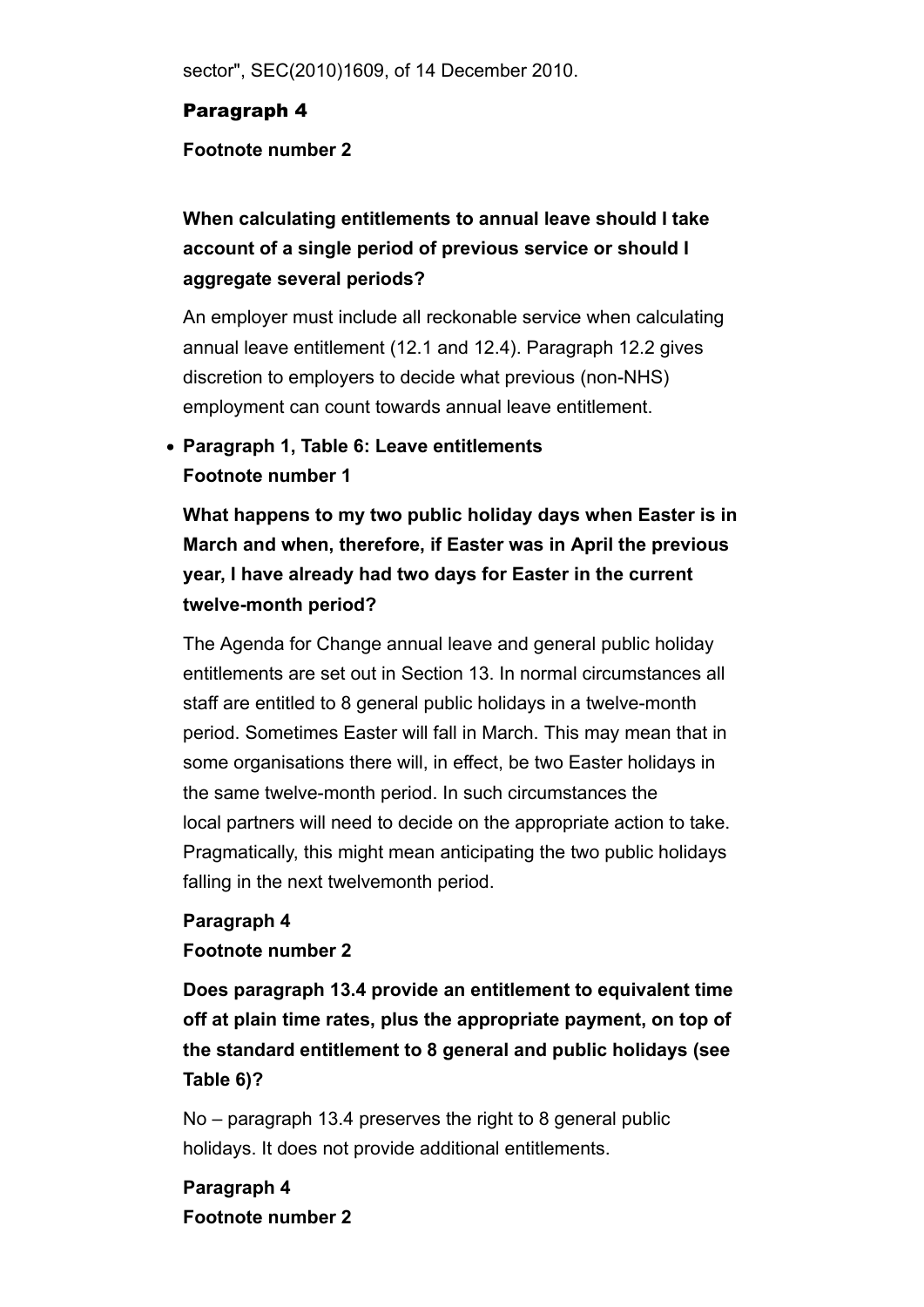## **How is pay and time off in lieu (TOIL) calculated when staff work on general public holidays?**

Staff required to work or to be on-call on a general public holiday are entitled to time off in lieu at plain time rate in addition to the appropriate payment for the duties undertaken (paragraph 13.4). Staff who are required to work more than 60 hours (8x7.5 hours) on general public holidays, in their personal leave year, will receive TOIL at plain time rate for all of the hours worked and the appropriate payment for all of the hours worked. The 60 hour threshold will be set on a pro- rata basis for part-time staff. E.g. if staff were required to work 70 hours per year on public holidays they would receive 70 hours TOIL, plus the appropriate payment. Staff who volunteer to work more than 60 hours in their personal leave year will receive TOIL at plain time rate up to the 60 hour threshold and the appropriate payment for the duties they undertake. For any time worked over the 60 hour threshold they will receive payment only. Guidance on what to do when Easter falls in March and entitlements to public holiday leave exceed 8 days in a leave year is in another question and answer.

### **Paragraph 5**

#### **Footnote number 3**

## **Which staff (working non-standard shifts), under 13.5, would require their annual leave to be calculated in hours?**

"Where staff work standard shifts other than 7.5 hours excluding meal breaks, annual leave and general public holiday entitlements should be calculated on an hourly basis to prevent staff on these shifts receiving more or less leave than colleagues on standard shifts." This applies to all staff working standard shifts other than 7.5 hours, excluding meal breaks.

#### **Paragraph 4**

#### **Footnote number 2**

### **Who is exempt from changes to the unsocial hour's sickness absence payments?**

This agreement will not affect staff on pay spine points  $1 - 8$ . This includes staff in pay bands 1 and 2 and up to the third pay point of pay band 3. Staff that are injured or contract a disease as a result of their work are also excluded.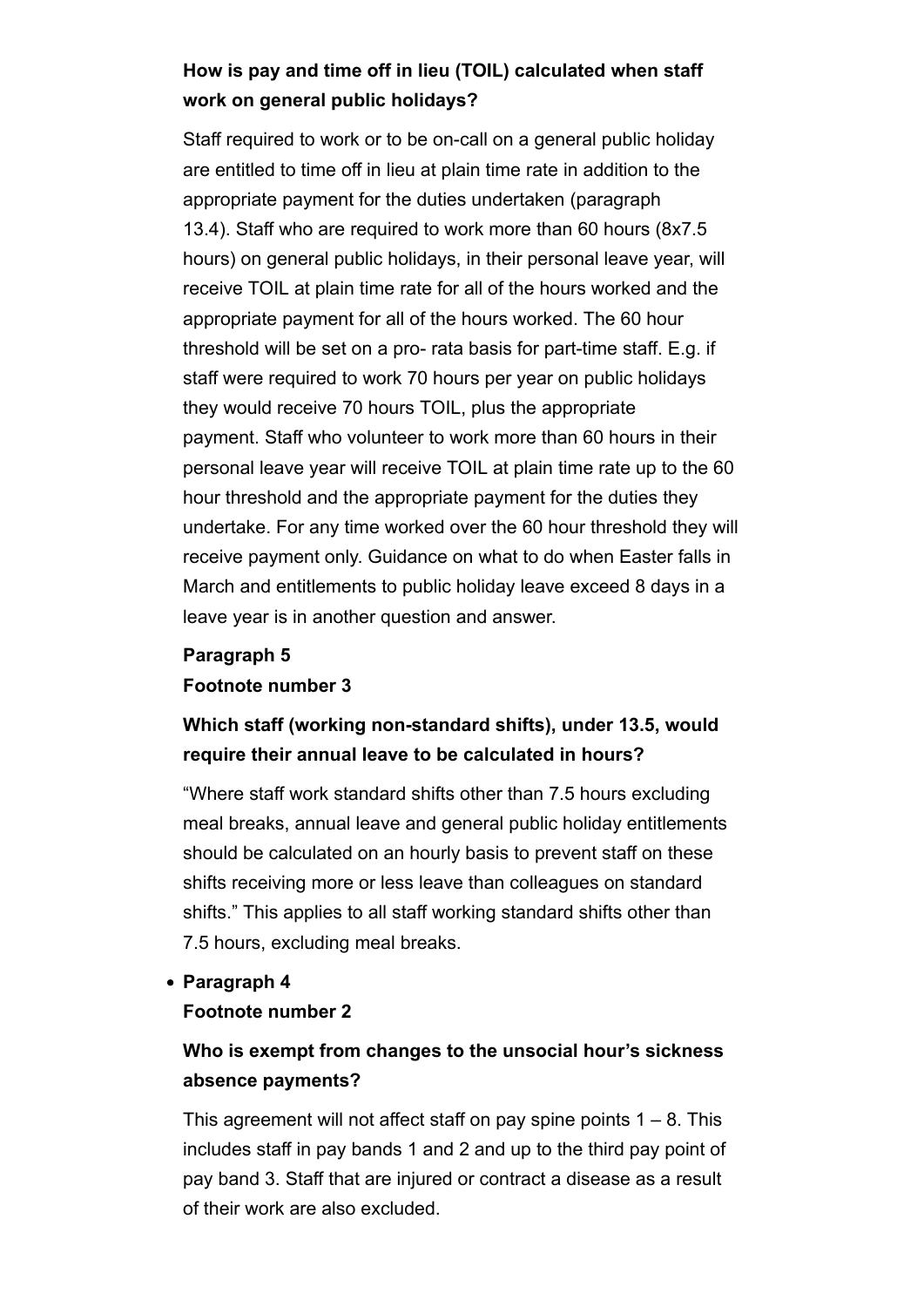### **Paragraph 4**

### **Footnote number 3**

## **Are on-call allowances and on-call payments included in pay during sickness absence?**

Paragraph 14.4 allows on-call allowances and payments to be included in pay during sickness absence only for staff on pay spine points 1 to 8 and those absent due to a work related injury or disease, contracted in the actual discharge of their duties. This will include on-call allowances and on-call payments where these are normally paid at regular intervals. An allowance which is paid only occasionally will not count.

## **Paragraph 4 Footnote number 4**

## **How is the reference period for calculating sick pay for staff on pay spine points 1 to 8 determined under Section 14 (England and Wales)?**

This is the average pay for the three month period ending on the day before an employee commences sickness absence – or any other locally agreed reference period.

## **Paragraph 5 Footnotes number 5 and 6**

### **From what date will the change to sickness pay start?**

The changes to sickness pay will start from the 31 March 2013 (1 January 2015 in Wales). A sickness absence that straddles this implementation date will have sick pay paid at basic salary level, inclusive of any high cost area supplement, for any absence post the implementation date. Employers have discretion to extend the period of sick pay on full or half pay (see paragraph 14.13 in Section 14 (England and Wales).

### **Paragraph 1**

### **Footnote number 1**

### **What happens to MUFTI allowances in Agenda for Change?**

There is no national provision for this within Agenda for Change. MUFTI is not part of the evaluation scheme and is, therefore, not an allowance replaced by the scheme. It is our view that any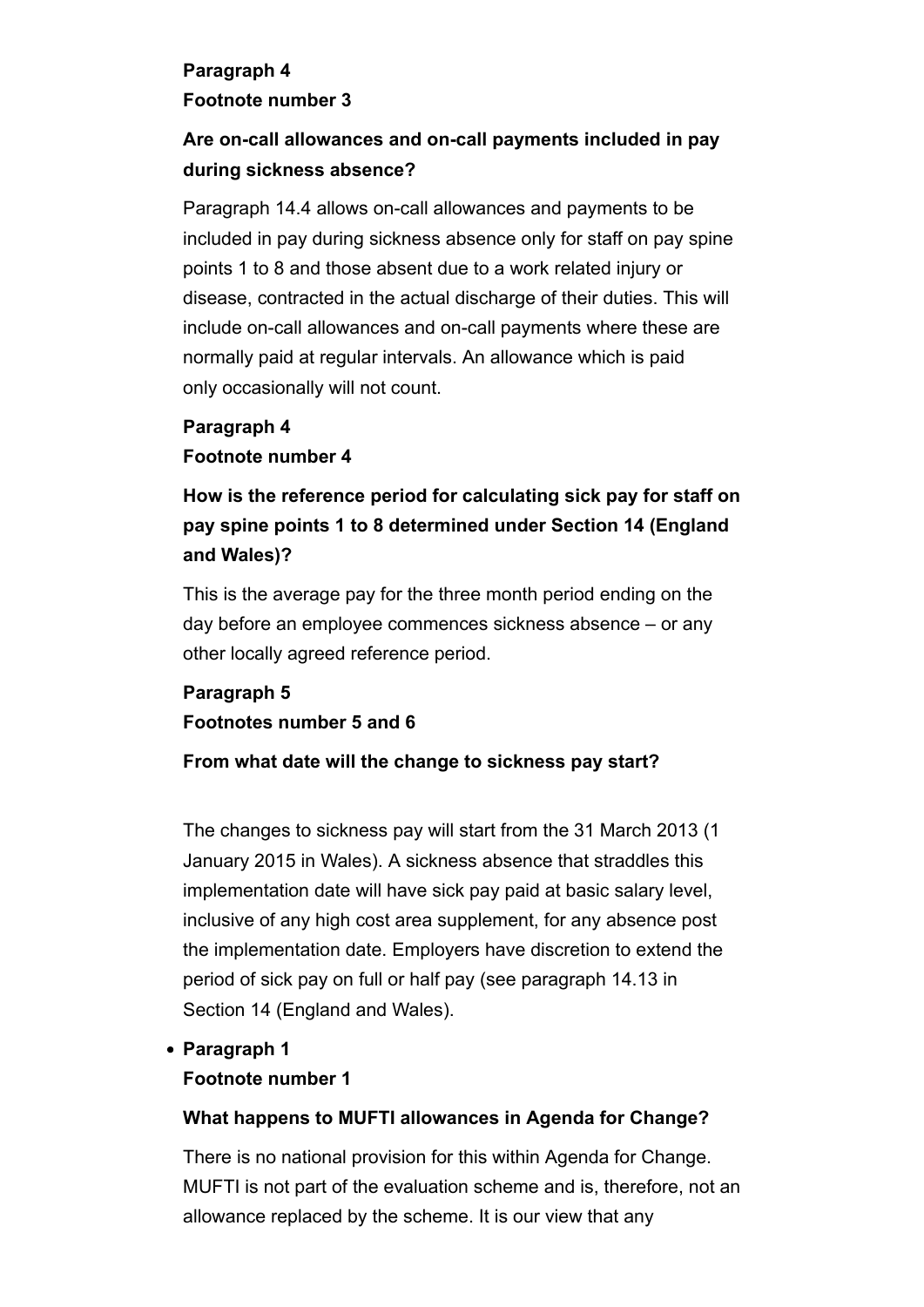discussion on the provisions of MUFTI allowances are for local partnerships. The partners to any such discussion should give careful consideration to the equal pay implications of any MUFTI provisions that they might contemplate.

### **Paragraph 1 Footnote number 1**

**What happens when local partnerships are not able to reach agreement on "other" terms and conditions of service not covered in the NHS Terms and Conditions of Service Handbook (see paragraph 19.1)?**

Paragraph 19.1 of the Handbook states "Other terms and conditions not covered in this Handbook will be determined locally following consultation with staff representatives with a view to reaching agreement on such terms and conditions or any changes to them (see Annex 15)." In the absence of a local agreement the previous contractual arrangements for those on national contracts will apply.

**Paragraph 4 Footnote number 2**

## **What guidance will be produced on how sickness and injury is judged to be work related?**

Section 22 of the NHS terms and conditions of service handbook says that the attribution of injury, illness or other health condition will be determined by the employer who should seek appropriate medical advice. Accompanying Section 22 the Staff Council has published Supporting guidance for the introduction of the new injury allowance.

### **Paragraph 3**

### **Footnote number 1**

## **What happens if an employer's offer of a lease car is dependent on the employee also accepting a salary sacrifice scheme?**

The national agreement does not mention this situation in Annex 13. Local partnerships looking to link lease cars and salary sacrifice schemes should consider carefully the future implications for pay and tax. Salary sacrifice depends on remuneration being given up before it is treated as received for tax and NICs and it must be that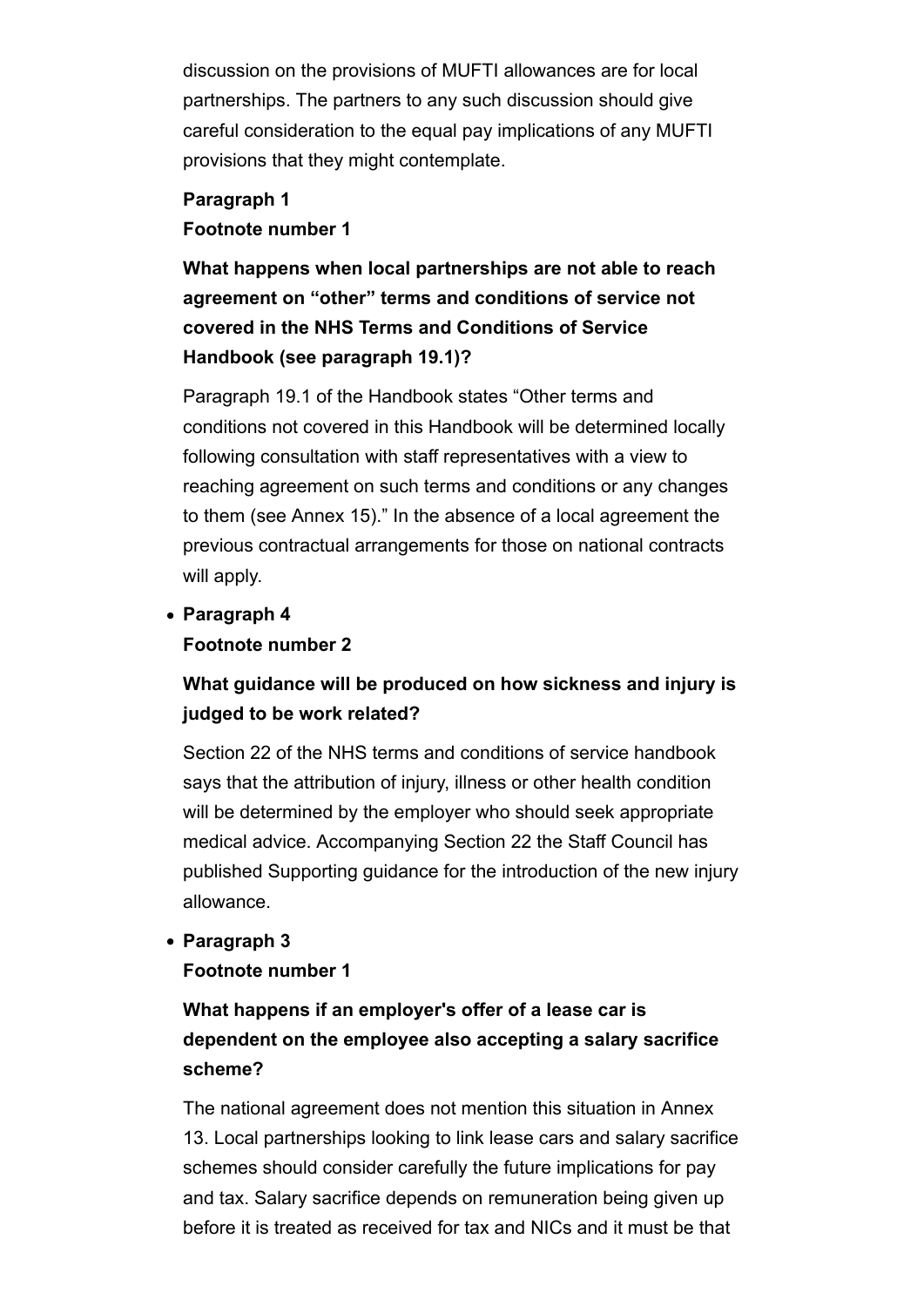the employee receives lower cash remuneration and a benefit. Salary sacrifice may impact on an employee's pay and conditions such as maternity and paternity pay as well as sickness entitlement and pensionable pay. It can also affect state benefits, including pension and tax credits. Whilst there may be mutual benefits to employers and employees in agreeing salary sacrifice, due to their impact it would not be reasonable to treat a refusal to accept a lease car on such terms as an unreasonable refusal. In these circumstances staff should be reimbursed to the standard rate for miles travelled. Information about salary sacrifice is on the HMRC web site including the advice that local partnerships of employers and employees ". . . . would be well advised to obtain legal advice on whether their proposed arrangements achieve their desired result".

**Paragraph 3**

### **Footnote number 1**

## **Does the provision for movement into pay band 6 apply to staff groups other than midwives?**

This provision is not restricted to midwives. Annex 20 applies to all staff groups meeting the criteria in paragraph 3. In the circumstances described, job size should be reviewed no earlier than one year and no later than two years from the date of qualification, using the NHS Job Evaluation Scheme.

### **Paragraph 3 Footnote number 1**

**Will guidance be provided (in partnership) in respect of the application of paragraph 3 other than that which is already described?**

There are no plans for further guidance on Annex 20.

## **Paragraph 3 Footnote number 1**

**Do the provisions for incremental pay point progression in Section 1 (England and Wales) change the arrangements for progression from pay band 5 to pay band 6 in Annex 20?**

No, the provisions for incremental pay point progression in Section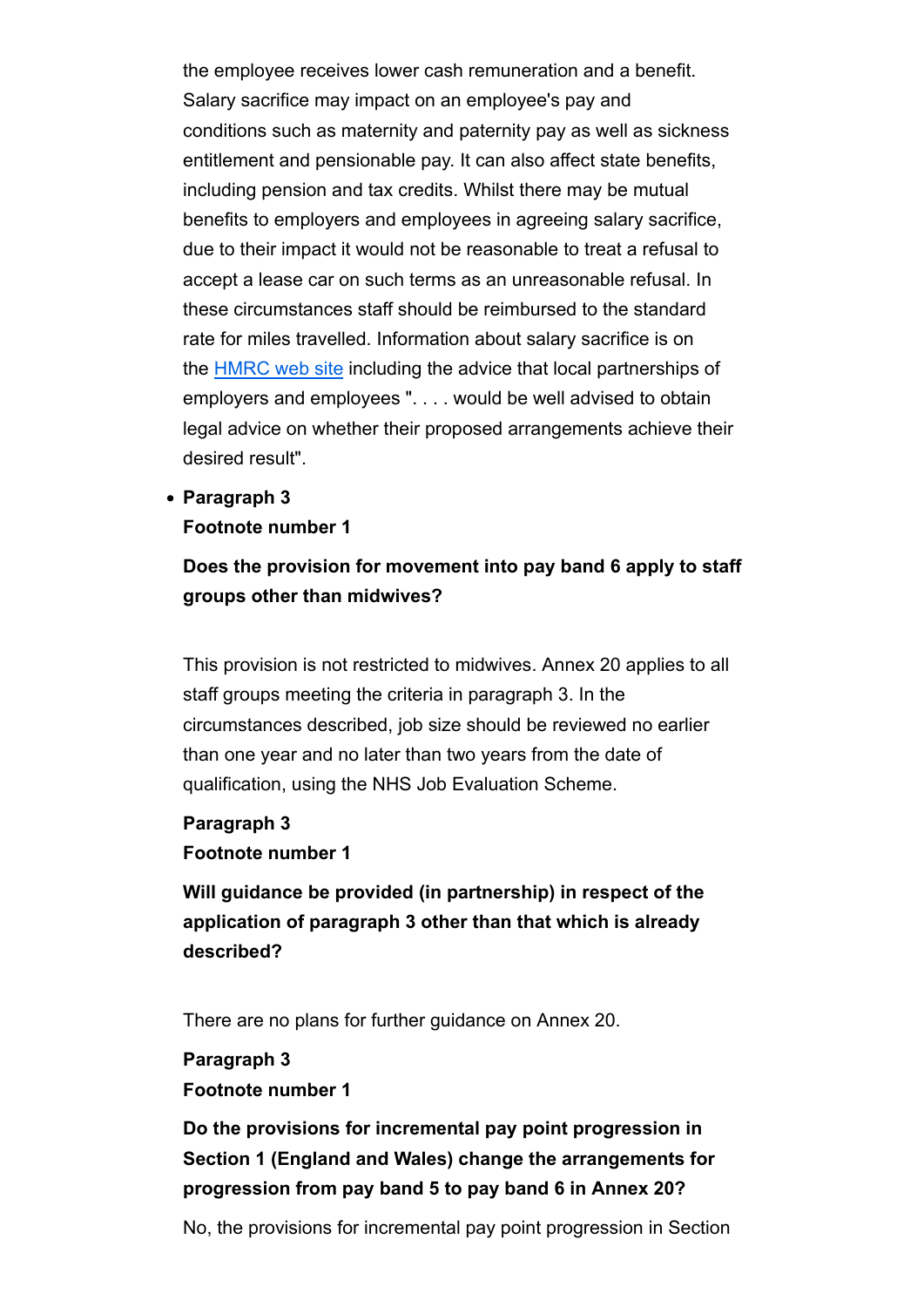1 (England and Wales) do not relate to the development of professional roles in Annex 20 and would not, for example, change the way that groups of staff such as midwives can progress to band 6 after their first year of supervised practise.

### **Main heading Footnote number 2**

#### **What will local pay progression schemes contain?**

The new Annex 23 (England and Wales) on pay progression will set out the principles for locally agreed appraisal objectives and criteria.

## **Paragraph 1 Footnote number 3**

## **From what date will the changes to incremental progression take place?**

Employers will be able to start updating their appraisal and pay progression policies, in line with Annex 23, from 31 March 2013 and from 1 January 2015 in Wales.

### **Paragraph 1**

### **Footnote number 4**

### **Will quotas apply to incremental progression?**

No; the expectation would be that staff progress through their pay band if they meet their performance standards set out by their employer.

### **Paragraph 2(v) Footnote number 5**

#### **What is considered when assessing performance at work?**

In assessing an individual's performance, an organisation may consider not just whether the objectives have been achieved (or not) but also how they are achieved. This should be undertaken in a transparent manner with a right to appeal a decision that results in a pay increment being withheld or removed. Annex 23, paragraph 1 is clear, that expectations around standards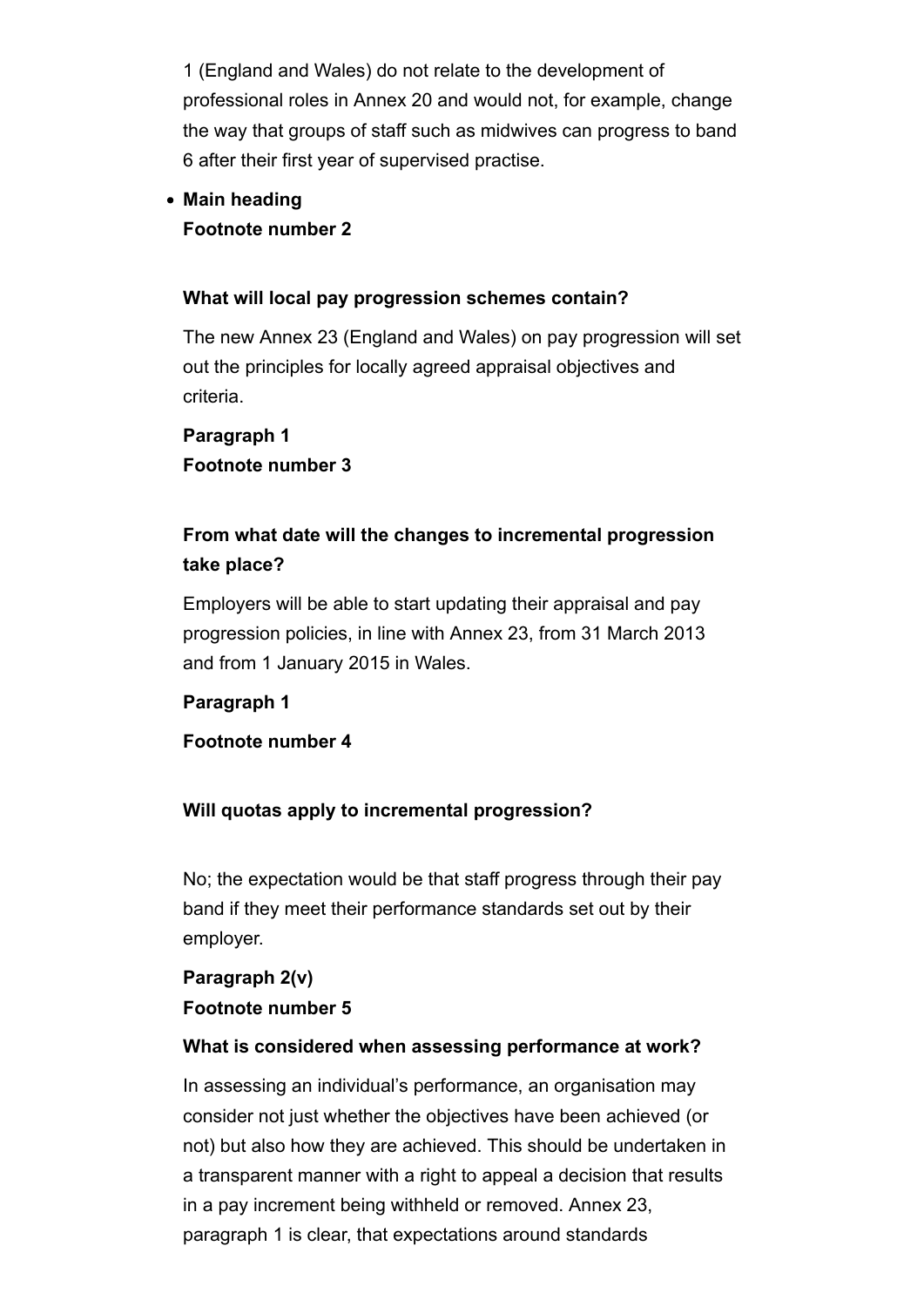and performance, and how these will be measured, should be made clear.

### **Paragraph 2(viii) Footnote number 6**

## **Would I be able to challenge a decision that I had not met the required standard of performance?**

Yes, your employer would have to tell you in plenty of time that you had not met the required performance standard and as a result that you were likely to have your incremental progression withheld. The employer would give you the chance not suffer any detriment as a result of the initial decision.

**Paragraph 2(viii) Footnote number 6**

## **What happens if I do not accept that my performance is unsatisfactory?**

Your local policy will set out how the appeal system will work.

**Secondary heading: Criteria for local schemes Footnote number 7**

## **How will pay progression under Annex 23 (England and Wales) work?**

Once a trust has updated their current appraisal and pay progression processes, in line with Annex 23 (England and Wales), individuals will progress on the basis of demonstrating and applying the required levels of performance and delivery consistently during the performance review period and they will benefit from incremental pay progression. Where an individual has not met their performance criteria then they will not be entitled to progress up the pay band for that given year.

**Paragraph 3 (iii) Footnote number 8**

**Will organisation-wide objectives be used to block progression?**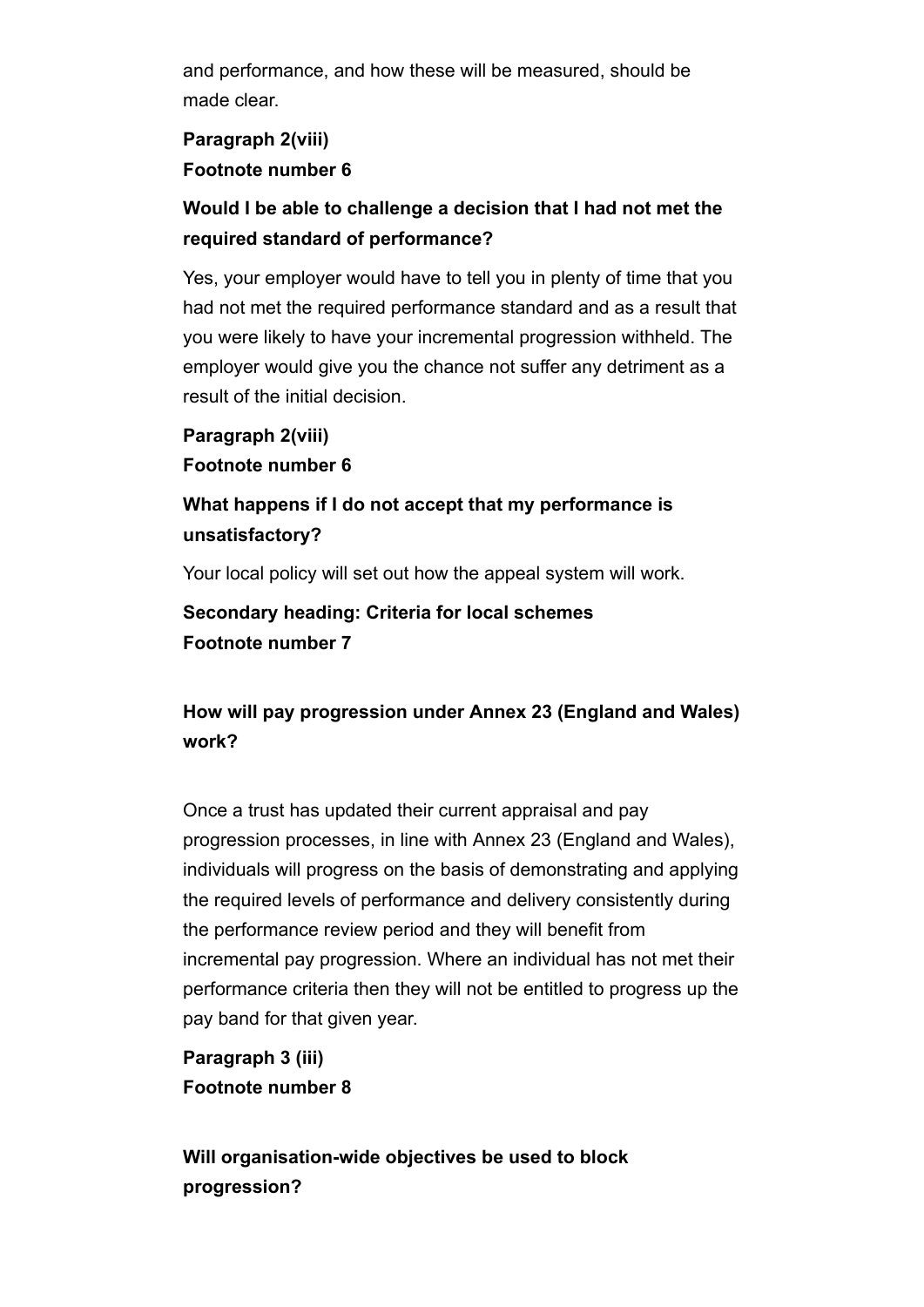While appraisal/performance systems may include team performance as one aspect of the annual review process, the assessment of performance for the purpose of incremental progression will continue to be on an individual basis.

### **Paragraph 4 (iii) Footnote number 9**

## **What do employers have to do to assess the equality impact of their changes?**

Employers should review the national equality assessment (available on the NHS Employers web site) and undertake their own assessments in line with the public sector equality duty, in partnership with trades unions, before implementing changes to pay and conditions. Employers will need to identify the data that needs to be collected going forward in order to monitor the equality impact and take any remedial action as may be necessary.

**Interim regime Paragraph 48 Footnote number 1**

**Does the protection for on-call arrangements include protection for the "rate of pay"? For example, if the local protected agreement says that Sunday is double time is this protected under 2.48?**

Yes, all current on-call arrangements may be protected for groups of employees irrespective of whether they were nationally or locally agreed (paragraph 2.48).

It is the totality of the local national on-call agreement that is protected. Pay circular (AforC) 1/2009 announced that where flat rate on-call allowances continue to be paid in accordance with the former interim regime in Annex 29 these should be increased by 2.4 per cent. This protection does not prevent local agreements on alterations to working patterns to meet changing service needs.

**Interim regime Paragraph 48 Footnote number 1 On what date does the period of protection of current oncall arrangements start?**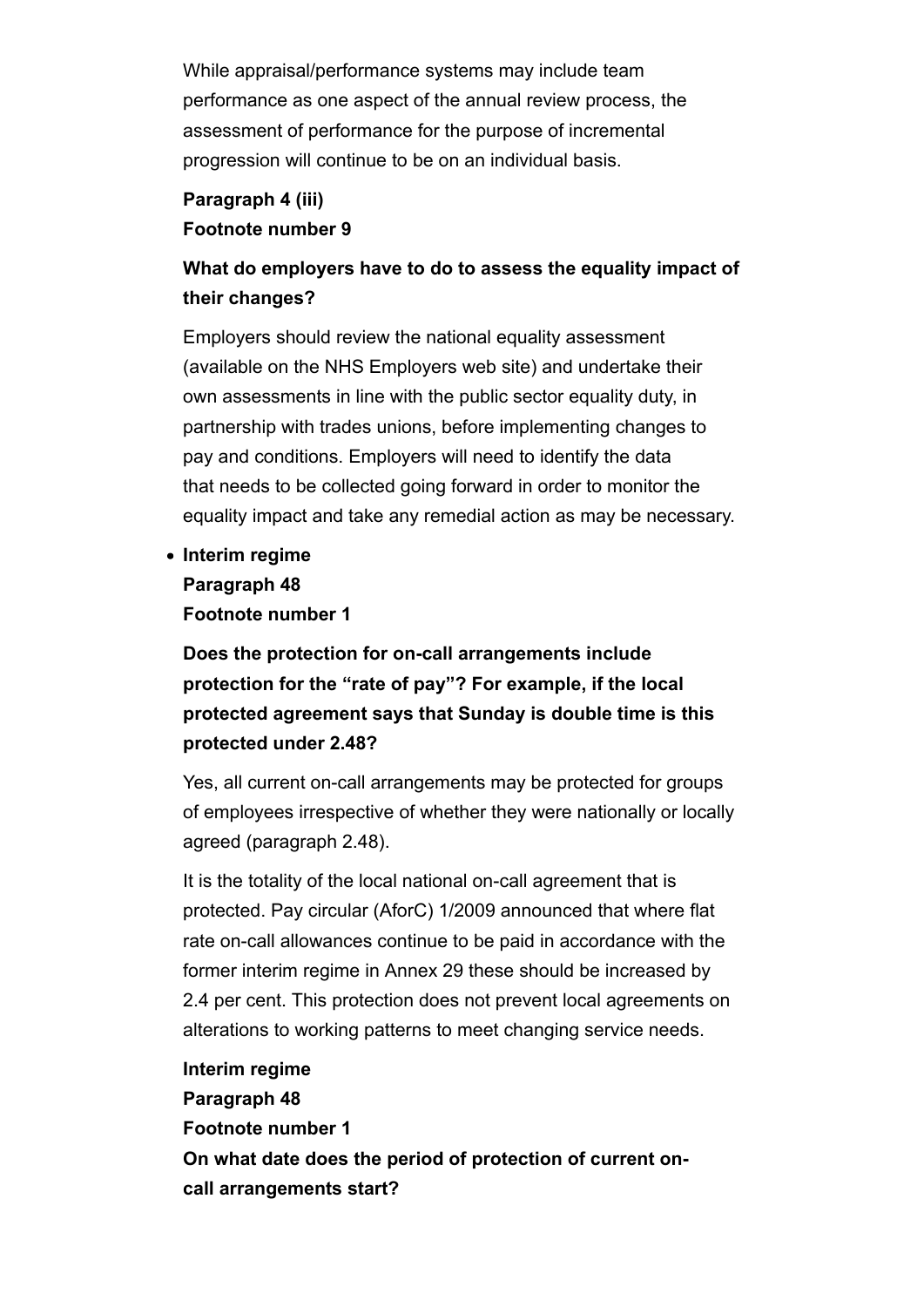It started from 1 October 2004

1 In Wales this Section is part of a three year agreement. It applies there until 31 December 2017.

*Pay circular (AforC) 1/2016: amendment number 36*

## **Annex 28: Guidance on frequently asked questions (FAQs) (Scotland and Northern Ireland)**

1. The Agenda for Change partners will make every effort to continue to support, encourage and promote a partnership approach to the operation of the pay system at local level.

2. The agreement to work in partnership to deliver an NHS pay system which supports NHS service modernisation and meets the reasonable aspirations of staff should, therefore, be replicated at local level.

3. This guidance has been jointly agreed in partnership by the NHS Staff Council Executive and is intended to help in situations where, locally, the joint partners have not so far been able to agree a suitable way forward. These answers reflect the final Agenda for Change agreement. They were previously published on the Agenda for Change website.

4. Questions relating to the NHS job evaluation scheme are in the NHS Job Evaluation Handbook.

### **Paragraph 6**

#### **Footnote number 2**

**Where a post holder's role has been determined (based on one contract of employment) and it includes specialist responsibilities – is it permissible for an employee to be paid at the specialist pay band on days when they do specialist duties and at a lower pay band when they do not?**

No, the higher specialist pay band applies for all of their service. If you have any queries about specific circumstances, please contact the joint secretaries.

### **Paragraph 7**

**Footnote number 3**

### **Which senior managers are covered by Agenda for Change?**

The NHS Terms and Conditions of Service Handbook makes clear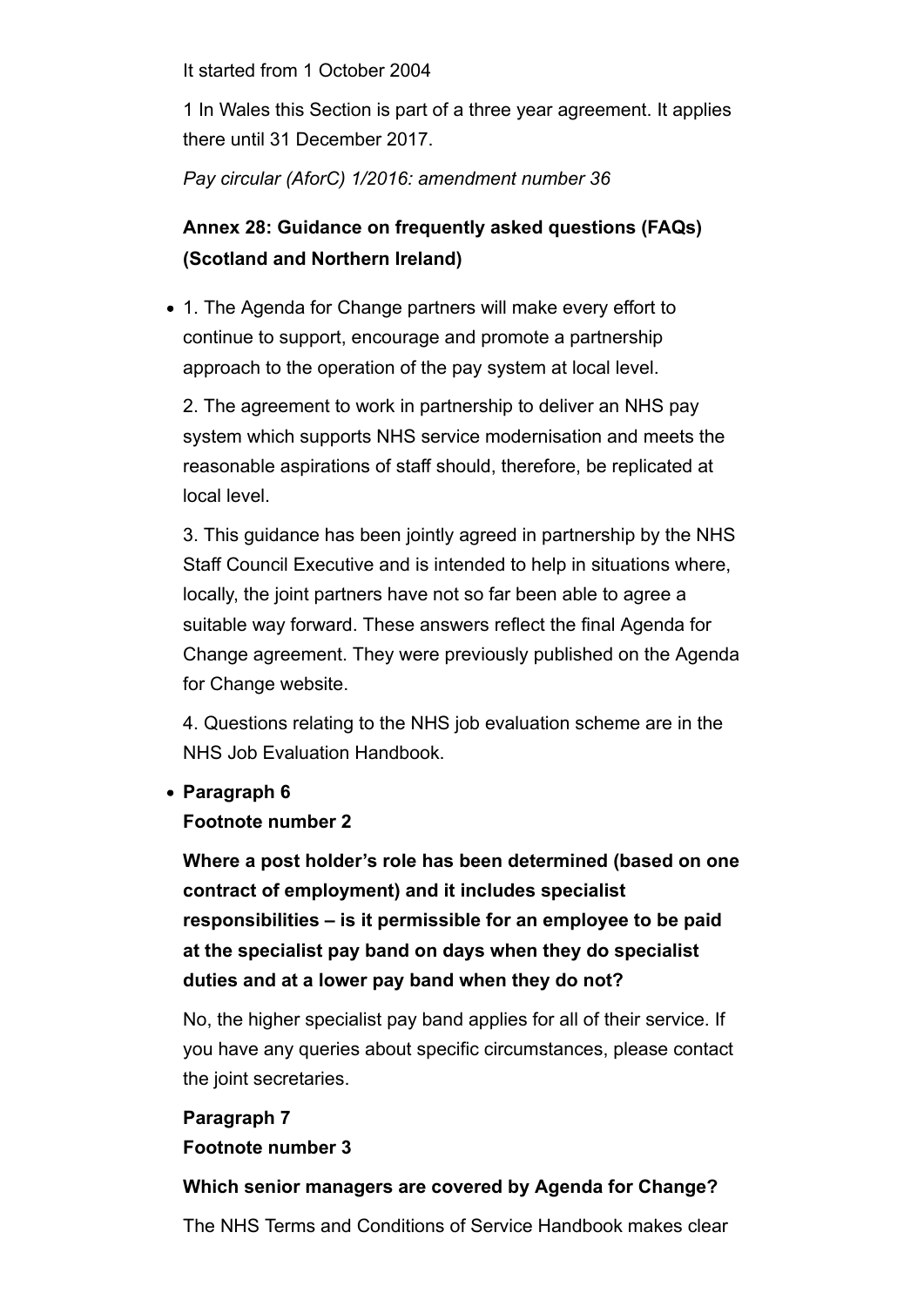that there will be separate arrangements for senior managers working in the NHS. The Agenda for Change provisions will be available to all other managers.

**Paragraph 4**

### **Footnote number 1**

## **Do the provisions for unsocial hours payments in Annex 5 apply just to staff working on ambulances or to all staff?**

Paragraph 2.4 makes clear that the arrangements in Annex 5 should apply to ambulance staff (i.e. those who would have been subject to the provisions of the Ambulance Whitley Council had they been on national contracts).

### **Paragraph 3**

### **Footnote number 1**

## **Under Agenda for Change when does overtime start for a parttime member of staff?**

For staff working a portion of the standard 37.5 hours, overtime starts when these staff work over 37.5 hours (paragraph 3.3).

### **Paragraph 7**

### **Footnote number 1**

## **Where a member of staff is in receipt of a COLs based RRP (4.7) and is promoted within the same Trust does he or she retain the RRP?**

Yes, providing the person is still in a staff group meeting the eligibility criteria.

### Paragraph 2

### **Footnote number 1**

**Is previous health care service abroad, including service in the health services of the member states of the European Union, relevant?**

Employers are required to implement Agenda for Change and their own policies in a way that complies with EU law and which is not discriminatory. Agenda for Change allows for previous NHS service with a different employer to be taken into account for the purpose of calculating annual leave. It also contains (at paragraph 12.2) a discretion to take relevant non-NHS experience into account.

12.2 Employers have discretion to take into account any period or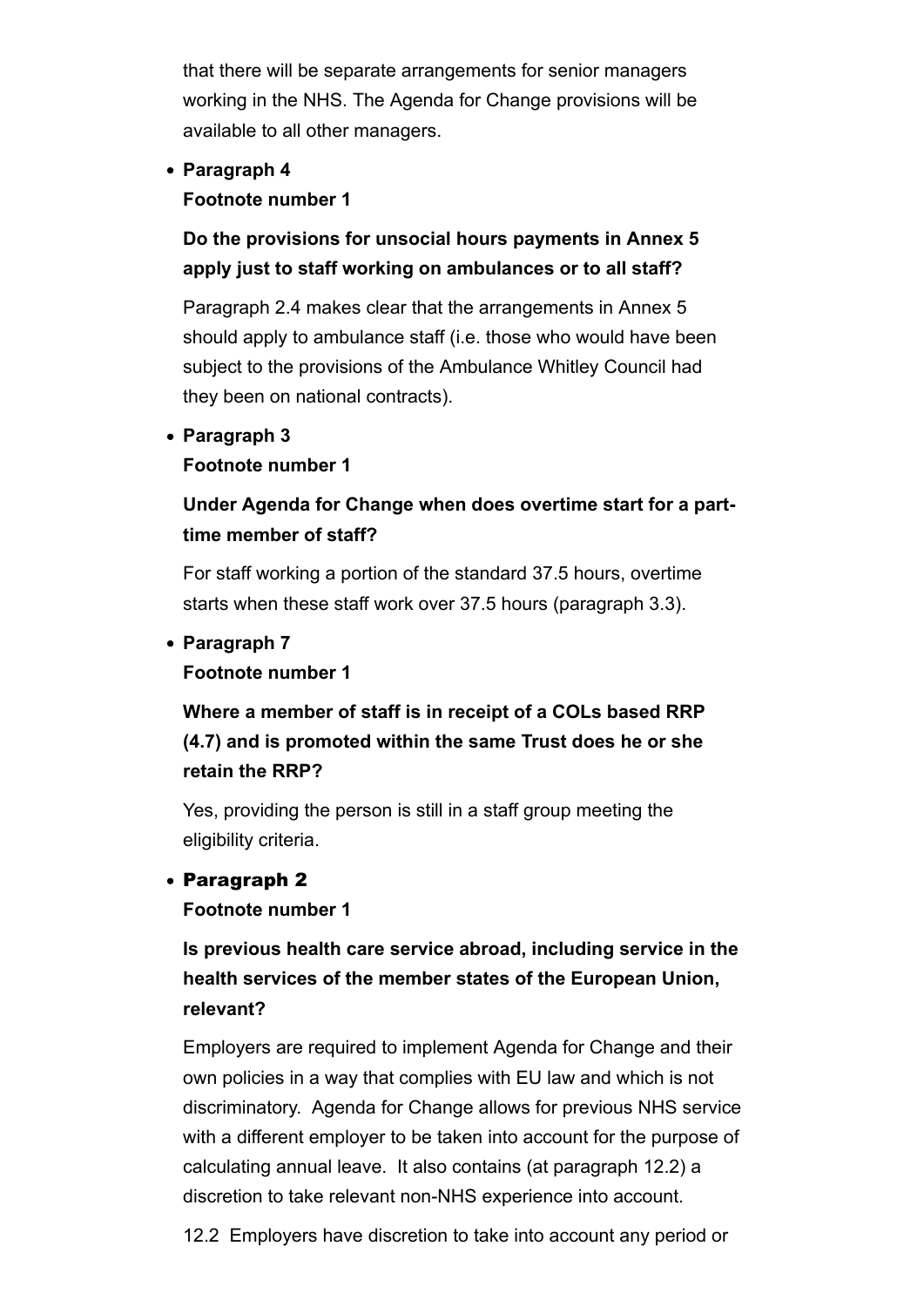periods of employment with employers outside the NHS, where these are judged to be relevant to NHS employment.

Relevant experience outside the NHS may include previous employment abroad or in the health services of another Member State of the European Union. It is important that this is included when employers consider "*service with employers outside the NHS*" when deciding whether to exercise the discretion to increase annual leave entitlement.

The exercise of discretion in paragraph 12.2 is a local matter. However it is important that any decision is made in a fair, transparent and non-discriminatory way. An employer should be able to demonstrate that it has given due consideration to any equivalent service in another country and that such consideration was part of the process in deciding whether or not to award additional annual leave in each case, as set out under Section 12.2 of the NHS Terms and Conditions of Service Handbook.

Employers are required to exercise their discretion in accordance with the legal framework, as required by the Equality Act 2010; and by Article 45 of the Treaty on the Functioning of the European Union and Article 7, paragraph 1, of the Regulation (EU) No 492/2011 on freedom of movement for workers within the Union, which prohibit discrimination between EU workers as regards conditions of employment and work.

A number of judgements from the Court of Justice of the European Union (CJEU) have addressed the issue of recognition of experience and seniority gained in the public service of another Member State, for example: Commission v Italy [Case C-371/04, ECLI:EU:C:2006:668]; Kobler [Case C-224/01, ECLI:EU:C:2003:513].

The views of the Commission regarding recognition of professional experience and seniority are set out in the Commission Staff Working Document "Free movement of workers in the public sector", SEC(2010)1609, of 14 December 2010.

### **Paragraph 4 Footnote number 2**

**When calculating entitlements to annual leave should I take account of a single period of previous service or should I**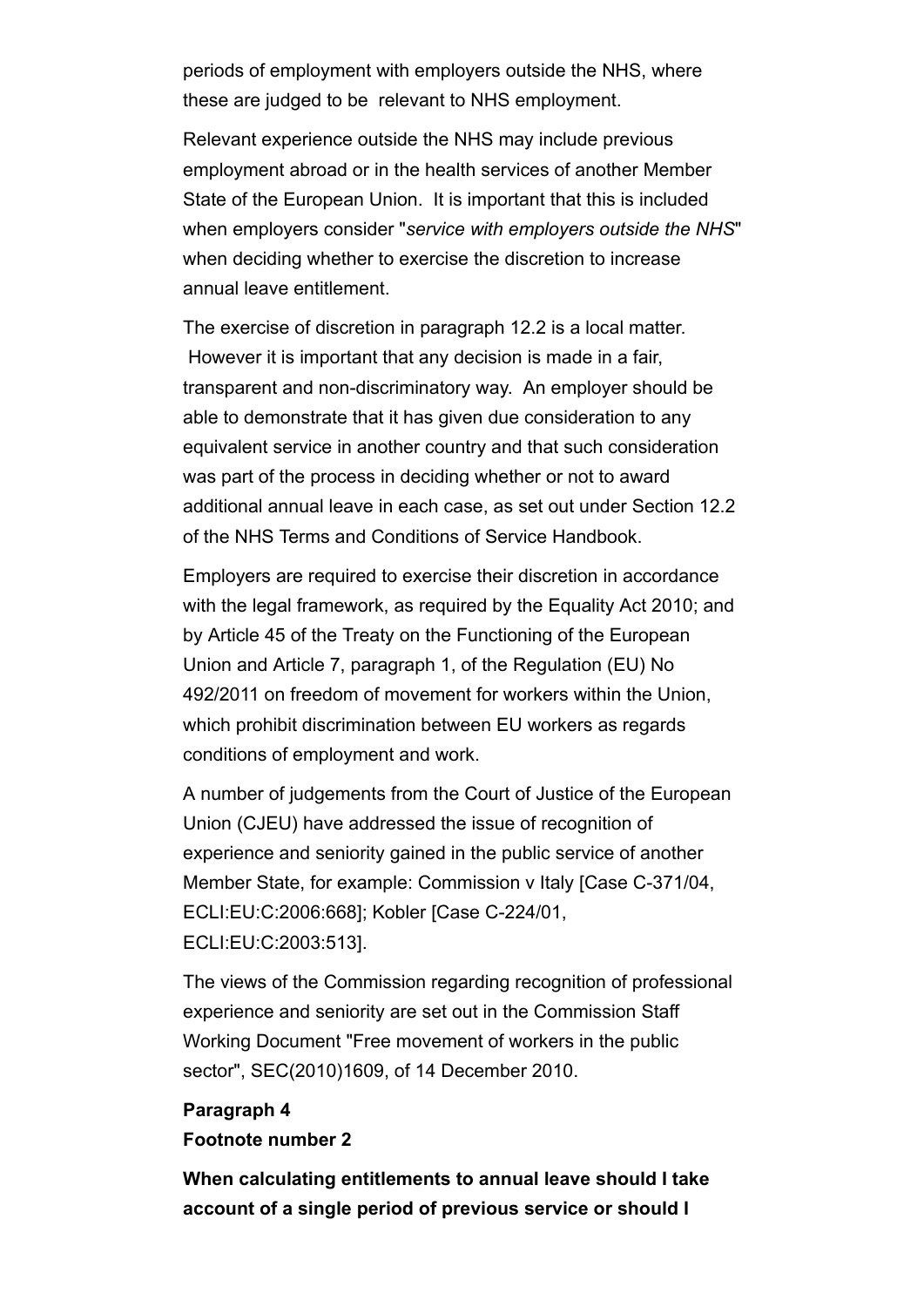#### **aggregate several periods?**

An employer must include all reckonable NHS service when calculating annual leave entitlement (12.3). Paragraph 12.2 gives discretion to employers to decide what previous (non-NHS) employment can count towards annual leave entitlement.

## **Paragraph 1, Table 6: Leave entitlements Footnote number 1**

**What happens to my two public holiday days when Easter is in March and when, therefore, if Easter was in April the previous year, I have already had two days for Easter in the current twelve-month period?**

The Agenda for Change annual leave and general public holiday entitlements are set out in Section 13. In normal circumstances all staff are entitled to 8 general public holidays in a twelve-month period. Sometimes Easter will fall in March. This may mean that in some organisations there will, in effect, be two Easter holidays in the same twelve-month period. In such circumstances the local partners will need to decide on the appropriate action to take. Pragmatically, this might mean anticipating the two public holidays falling in the next 12-month period.

### **Paragraph 4 Footnote number 2**

**Does paragraph 13.4 provide an entitlement to equivalent time off at plain time rates, plus the appropriate payment, on top of the standard entitlement to 8 general and public holidays (see table 6)?**

No – paragraph 13.4 preserves the right to 8 general public holidays. It does not provide additional entitlements.

## **Paragraph 4 Footnote number 2**

## **How is pay and time off in lieu (TOIL) calculated when staff work on general public holidays?**

Staff required to work or to be on-call on a general public holiday are entitled to time off in lieu at plain time rate in addition to the appropriate payment for the duties undertaken (paragraph 13.4).

Staff who are required to work more than 60 hours (8x7½ hours) on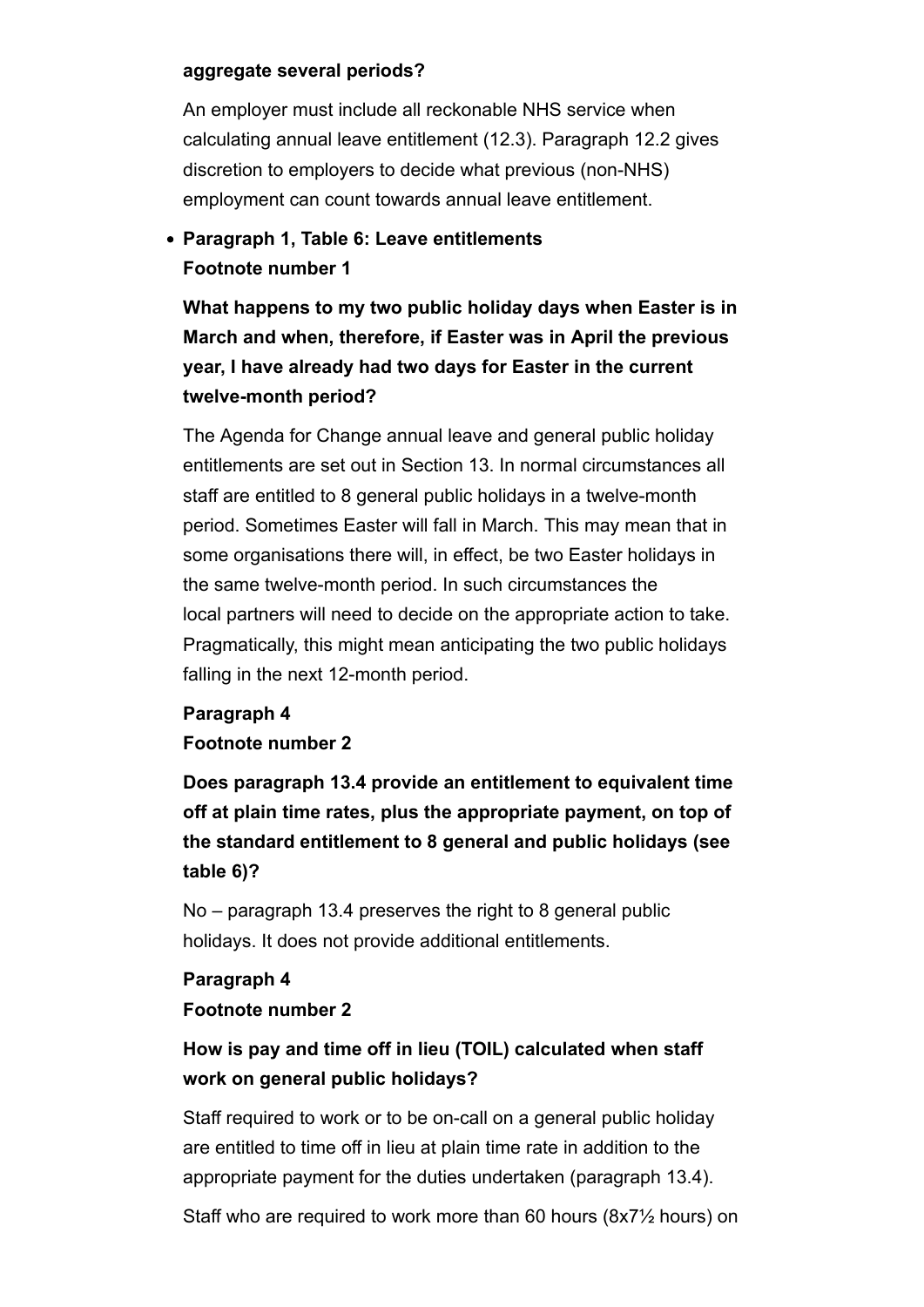general public holidays, in their personal leave year, will receive TOIL at plain time rate for all of the hours worked and the appropriate payment for all of the hours worked. The 60 hour threshold will be set on a pro-rata basis for part-time staff. E.g. if staff were required to work 70 hours per year on public holidays they would receive 70 hours TOIL, plus the appropriate payment.

Staff who volunteer to work more than 60 hours in their personal leave year will receive TOIL at plain time rate up to the 60 hour threshold and the appropriate

payment for the duties they undertake. For any time worked over the 60 hour threshold they will receive payment only.

Guidance on what to do when Easter falls in March and entitlements to public holiday leave exceed 8 days in a leave year is in another question and answer.

### **Paragraph 5 Footnote number 3**

**Which staff (working non-standard shifts), under 13.5, would require their annual leave to be calculated in hours?**

*"Where staff work standard shifts other than 7.5 hours excluding meal breaks, annual leave and general public holiday entitlements should be calculated on an hourly basis to prevent staff on these shifts receiving more or less leave than colleagues on standard shifts."* This applies to all staff working standard shifts other than 7.5 hours, excluding meal breaks.

**Paragraph 4**

### **Footnote number 1**

### **Are on-call allowances and on-call payments included in pay during sickness absence?**

Paragraph 14.4 allows regularly paid supplements to be included in pay during sickness absence. This will include on-call allowances and on-call payments where these are normally paid at regular intervals. An allowance which is paid only occasionally will not count.

### **Paragraph 4 Footnote number 2**

**How is the reference period for calculating sick pay**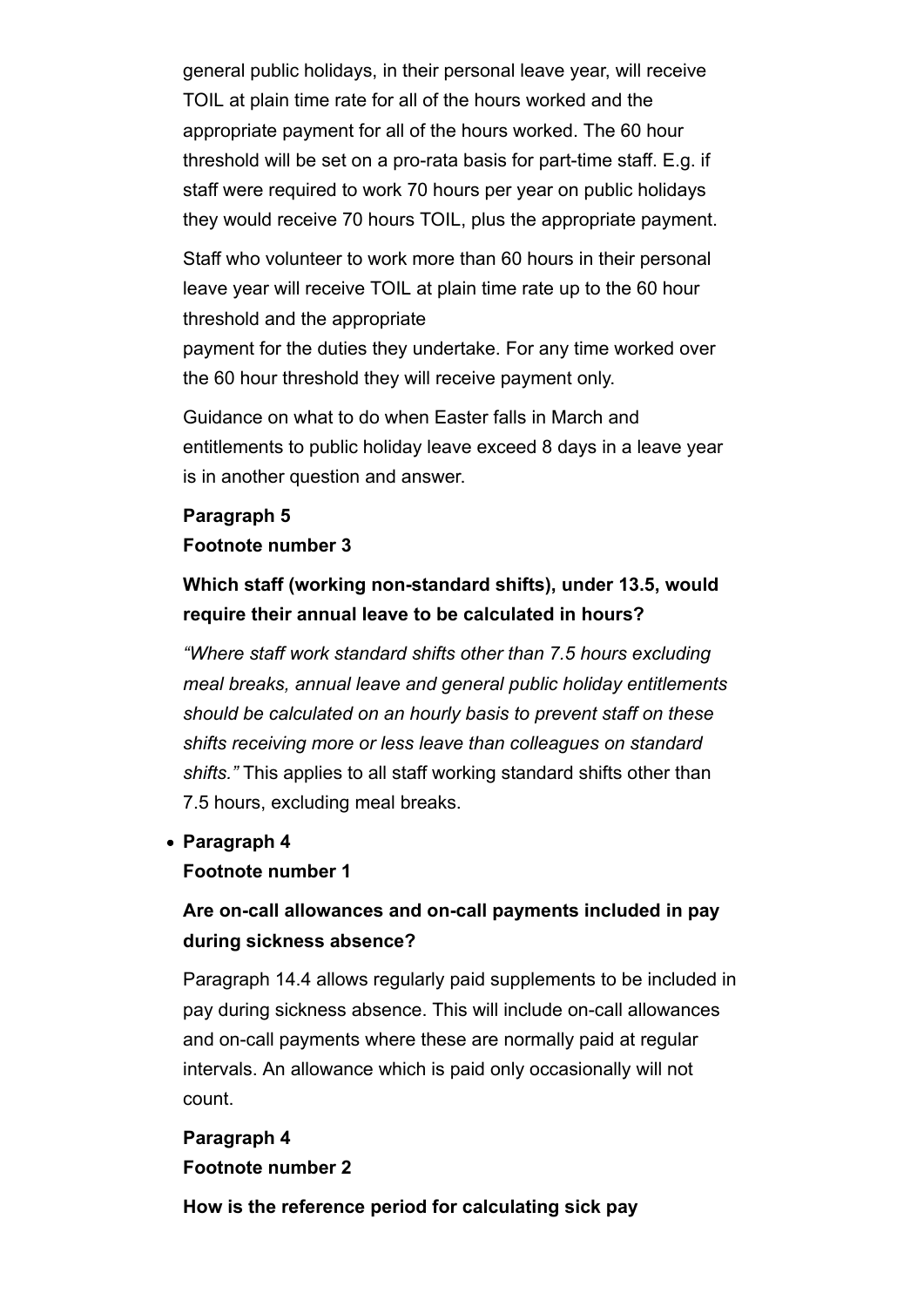#### **determined under Section 14?**

This is the average pay for the three month period ending on the day before an employee commences sickness absence – or any other locally agreed reference period.

### **Paragraph 1 Footnote number 1**

### **What happens to MUFTI allowances in Agenda for Change?**

There is no national provision for this within Agenda for Change. MUFTI is not part of the evaluation scheme and is, therefore, not an allowance replaced by the scheme. It is our view that any discussion on the provisions of MUFTI allowances are for local partnerships. The partners to any such discussion should give careful consideration to the equal pay implications of any MUFTI provisions that they might contemplate.

# **Paragraph 1**

### **Footnote number 1**

**What happens when local partnerships are not able to reach agreement on other terms and conditions of service not covered in the NHS Terms and Conditions of Service Handbook (see paragraph 19.1)?**

Paragraph 19.1 of the Handbook states "Other terms and conditions not covered in this Handbook will be determined locally following consultation with staff representatives with a view to reaching agreement on such terms and conditions or any changes to them (see Annex 15)." In the absence of a local agreement the previous contractual arrangements for those on national contracts will apply.

**Paragraph 4**

### **Footnote number 2**

## **What guidance will be produced on how sickness and injury is judged to be work related?**

Section 22 of the NHS terms and conditions of service handbook sets out:

*The attribution of injury, illness or other health condition will be determined by the employer who should seek appropriate medical advice.* Accompanying Section 22 the Staff Council has published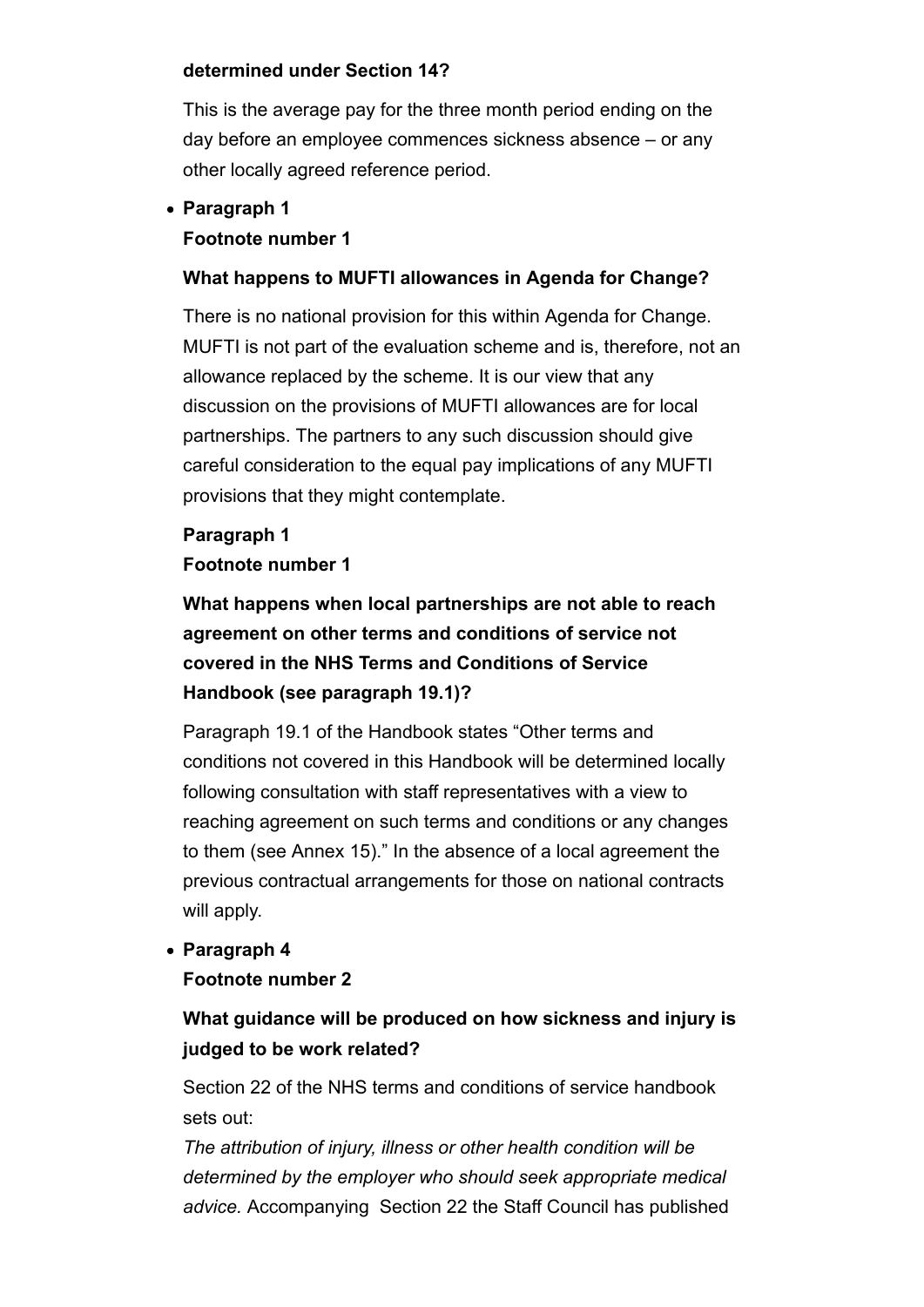supporting guidance for the introduction of the new injury allowance.

### **Paragraph 3 Footnote number 1**

## **What happens if an employer's offer of a lease car is dependent on the employee also accepting a salary sacrifice scheme?**

The national agreement does not mention this situation in Annex 13. Local partnerships looking to link lease cars and salary sacrifice schemes should consider carefully the future implications for pay and tax. Salary sacrifice depends on remuneration being given up before it is treated as received for tax and national insurance contributions and it must be that the employee receives lower cash remuneration and a benefit. Salary sacrifice may impact on an employee's pay and conditions such as maternity and paternity pay as well as sickness entitlement and pensionable pay. It can also affect state benefits, including pension and tax credits. Whilst there may be mutual benefits to employers and employees in agreeing salary sacrifice, due to their impact it would not be reasonable to treat a refusal to accept a lease car on such terms as an unreasonable refusal. In these circumstances staff should be reimbursed to the standard rate for miles travelled. Information about salary sacrifice is on the HMRC web site including the advice that local partnerships of employers and employees ". . . . *would be well advised to obtain legal advice on whether their proposed arrangements achieve their desired result".*

### **Paragraph 3**

### **Footnote number 1**

## **Does the provision for movement into pay band 6 apply to staff groups other than midwives?**

This provision is not restricted to midwives. Annex 20 applies to all staff groups meeting the criteria in paragraph 3. In the circumstances described, job size should be reviewed no earlier than one year and no later than two years from the date of qualification, using the NHS Job Evaluation Scheme.

**Paragraph 3 Footnote number 1**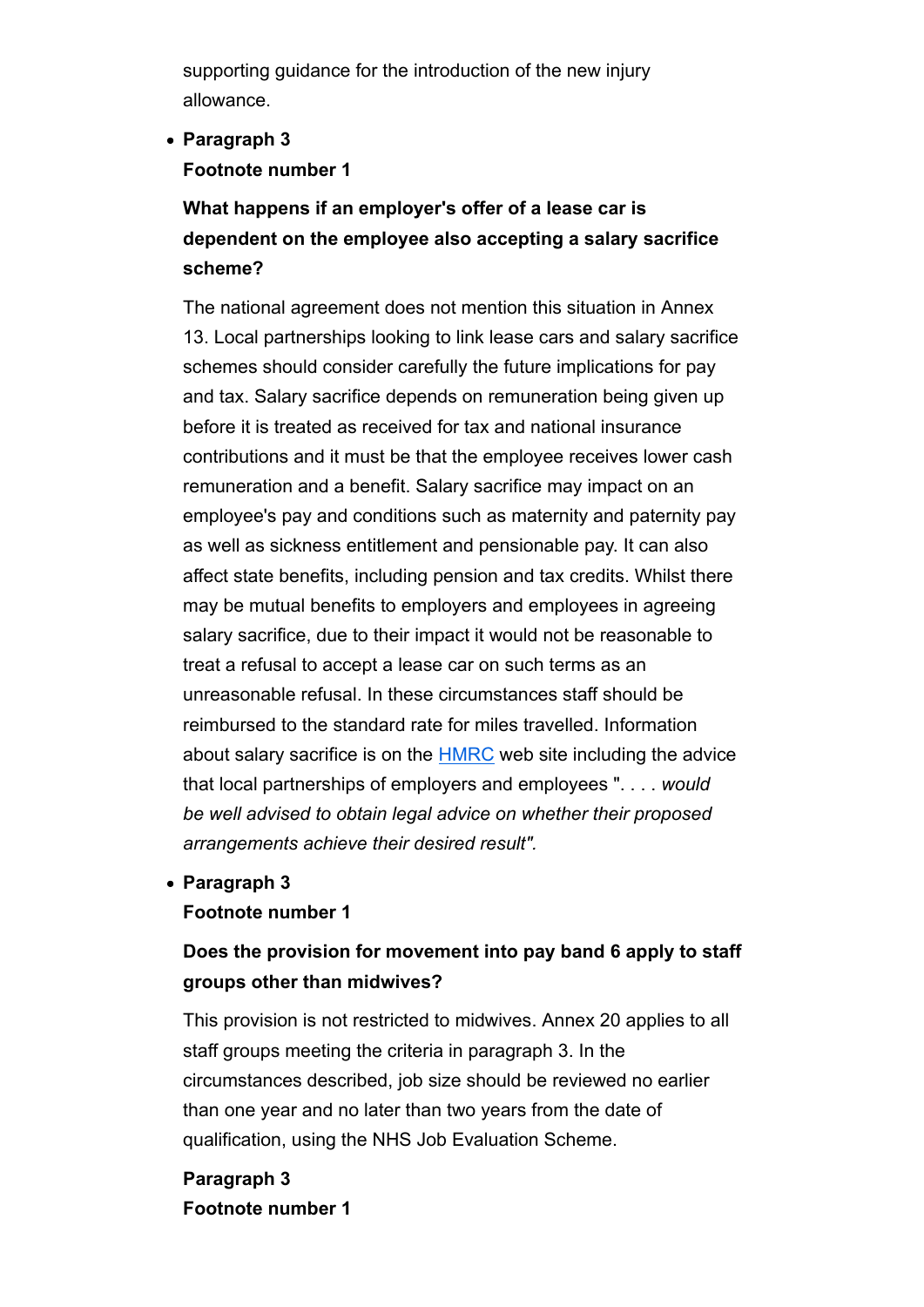**Will guidance be provided (in partnership) in respect of the application of paragraph 3 other than that which is already described?**

There are no plans for further guidance on Annex 20.

**Paragraph 2 (iii) Footnote number 1**

## **Are trainees who are covered by Annex 21 (paragraph 2 (iii)) subject to the foundation and second gateway?**

There are no agreed pay bands or pay scales for trainees under 2 (iii). It follows that there is no point identified in their pay where there is an agreed second gateway. All staff who have served less than one year in their post are subject to the foundation gateway.

**Interim regime**

#### **Paragraph 48**

**Footnote number 1**

**Does the protection for on-call arrangements include protection for the "rate of pay"? For example, if the local protected agreement says that Sunday is double time is this protected under 2.48?**

Yes, all current on-call arrangements may be protected for groups of employees irrespective of whether they were nationally or locally agreed (paragraph 2.48). It is the totality of the local national on-call agreement that is protected. Pay circular (AforC) 1/2009 announced that where flat rate on-call allowances continue to be paid in accordance with the former interim regime in Annex 29 these should be increased by 2.4 per cent. This protection does not prevent local agreements on alterations to working patterns to meet changing service needs.

**Interim regime Paragraph 48 Footnote number 1**

**On what date does the period of protection of current oncall arrangements start?**

It started from 1 October 2004.

*Pay circular (AforC) 2/2016: amendment number 36*

### **Annex 29: Principles for harmonised on-call arrangements**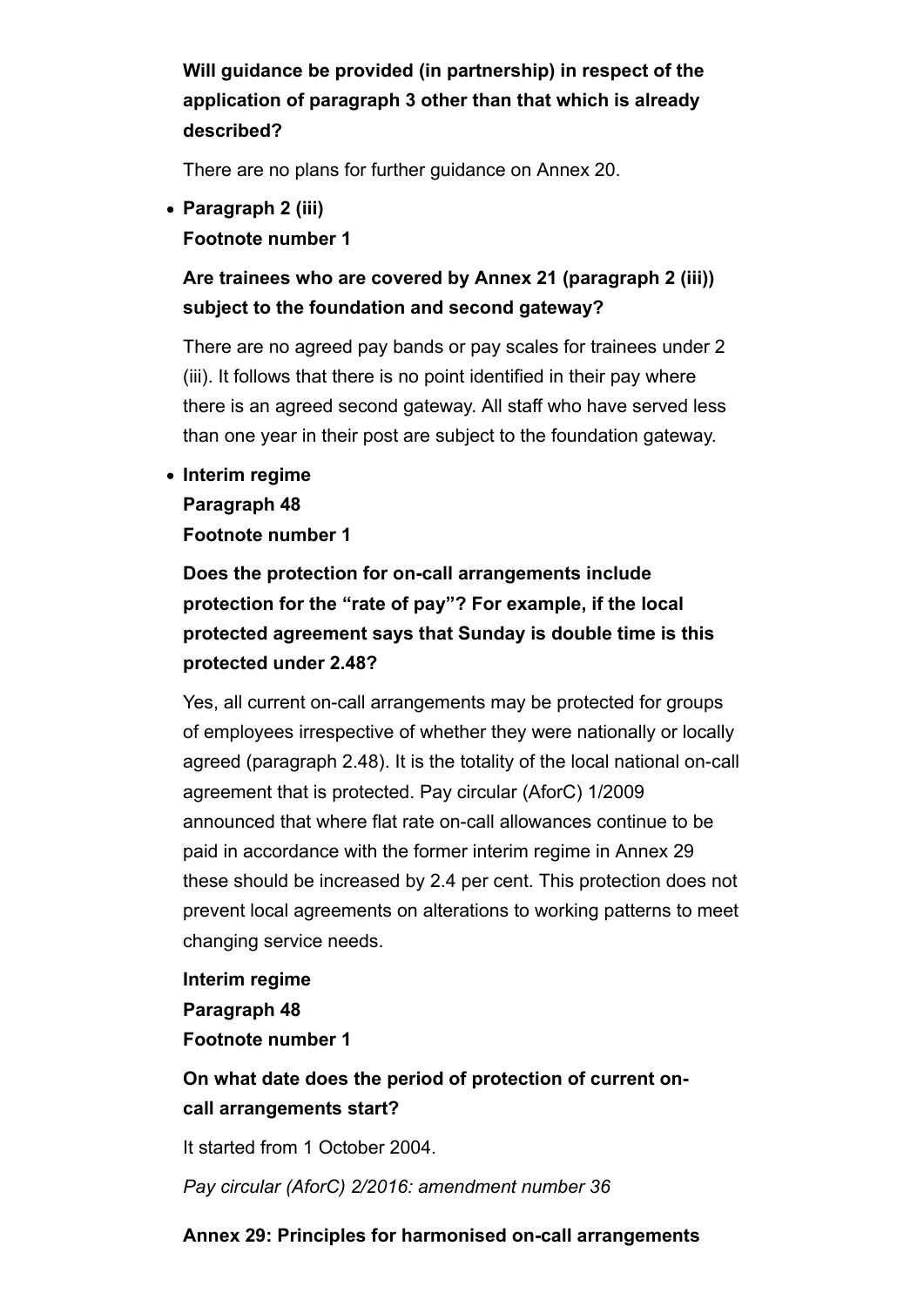1. From 1 April 2011, paragraph 2.25 in section 2 (Scotland and Northern Ireland) and paragraph 2.27 in section 2 (Wales), and from 1 July 2018 paragraph 2.27 in section 2 (England) confirms that payments for on-call will need to be agreed locally and consistent with the principles set out below.

2. Paragraph 2.24 in section 2 (Scotland and Northern Ireland), paragraph 2.26 in section 2 (England) and paragraph 2.26 in section 2 (Wales) define on-call as part of arrangements to provide appropriate service cover across the NHS. A member of staff is oncall when, as part of an established arrangement with their employer, they are available outside their normal working hours, either at the workplace, at home or elsewhere, to work as and when required.

| <b>Issues</b> | <b>Principles</b>                                                                                                                                                                                                                                                                                                                                                                                                                                                                        |
|---------------|------------------------------------------------------------------------------------------------------------------------------------------------------------------------------------------------------------------------------------------------------------------------------------------------------------------------------------------------------------------------------------------------------------------------------------------------------------------------------------------|
| 1. Equal pay  | The guiding principle<br>should be that the<br>harmonised<br>arrangements should be<br>consistent with the<br>principles of equal pay<br>for work of equal value.<br>The effect of this should<br>be that' schemes agreed<br>by local partnerships<br>should provide consistent<br>payments to staff at the<br>same pay band available<br>at the same on-call<br>frequency.<br>All employing<br>organisations will need to<br>undertake an equality<br>assessment of their<br>proposals. |

### Table 22 Principles for harmonised on-call arrangements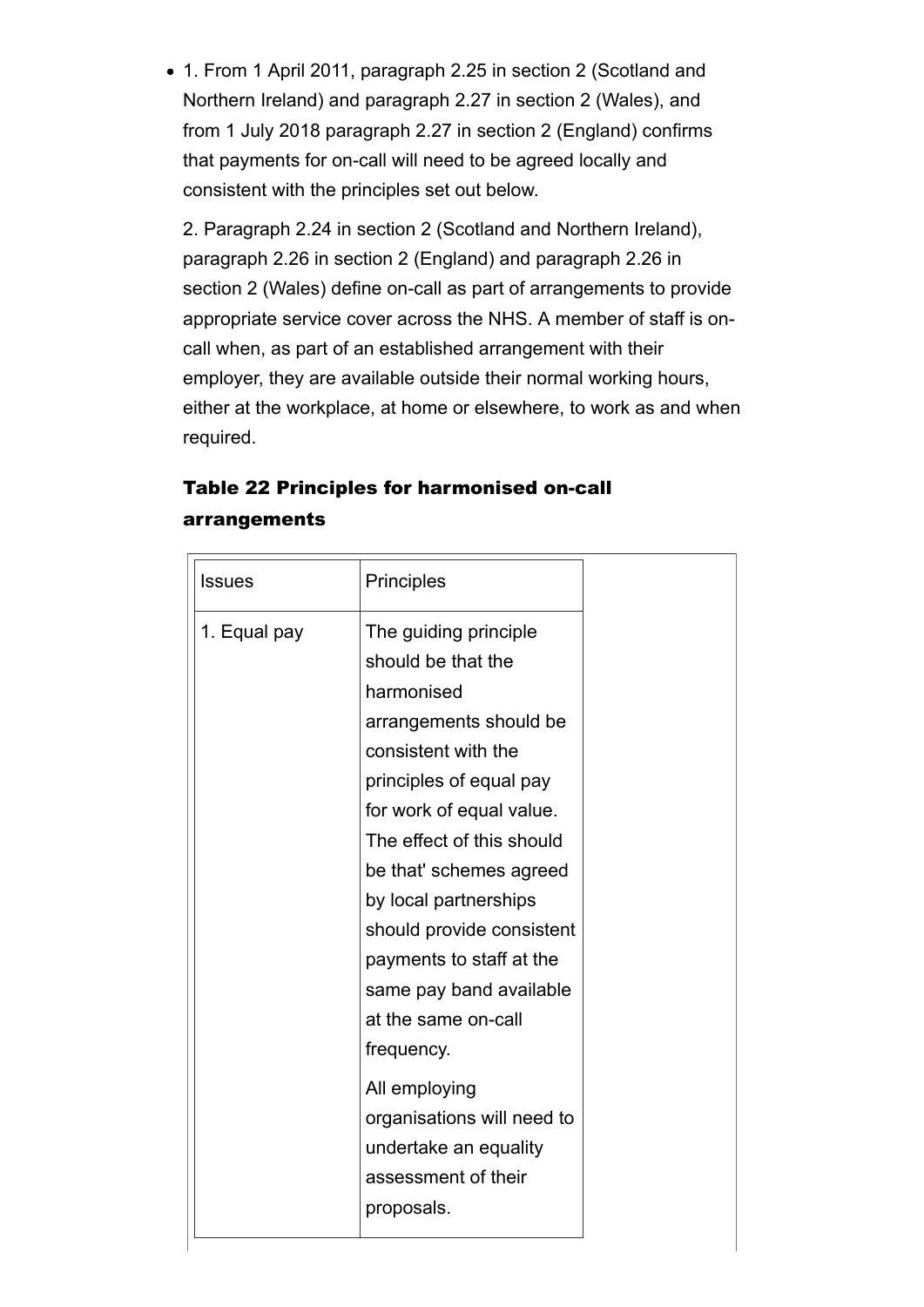| 2. Commitment or<br>availability | There needs to be a<br>payment to reflect the<br>availability for being<br>called. There are three<br>distinct types of on-call<br>availability:<br>1. At home ready to be<br>called out or to undertake<br>work at the work place.                                                                                  |
|----------------------------------|----------------------------------------------------------------------------------------------------------------------------------------------------------------------------------------------------------------------------------------------------------------------------------------------------------------------|
|                                  | 2. At work ready to<br>undertake work.                                                                                                                                                                                                                                                                               |
|                                  | 3. Sleeping in at a work<br>place.                                                                                                                                                                                                                                                                                   |
|                                  | Payment for these<br>different types of<br>availability- options<br>include:                                                                                                                                                                                                                                         |
|                                  | flat rate available for all<br>staff<br>flat rate by band<br>percentage of salary.                                                                                                                                                                                                                                   |
|                                  | This payment will reflect<br>the frequency of<br>commitment. If the<br>partnership decides to<br>use a flat rate they will<br>need to agree<br>arrangements for<br>uprating this payment<br>when pay increases. In<br>setting the availability<br>payment, local<br>partnerships will need to<br>take account of the |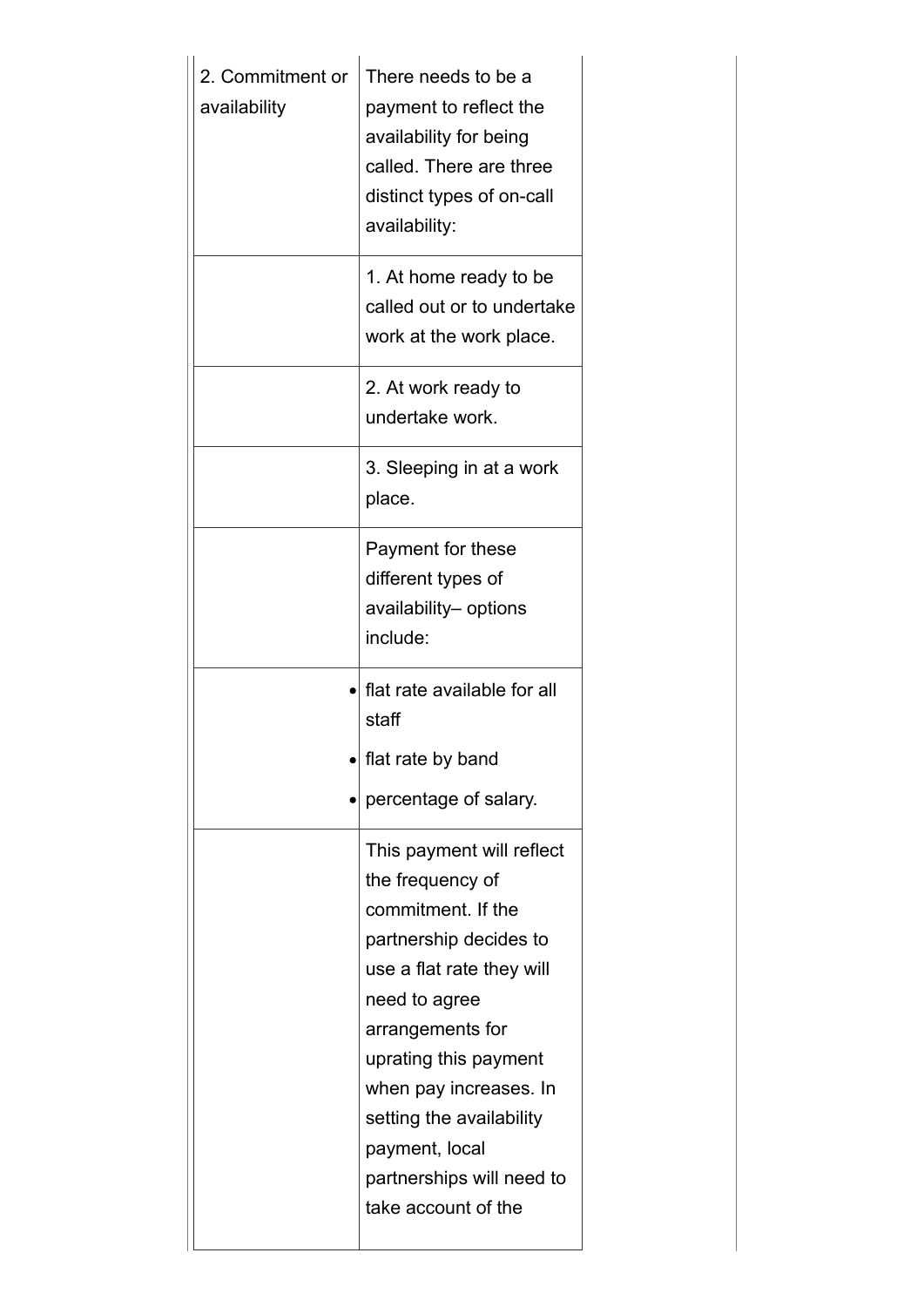|              | commitment to work<br>weekends and public<br>holidays.                                                                                                                                                                                                                        |
|--------------|-------------------------------------------------------------------------------------------------------------------------------------------------------------------------------------------------------------------------------------------------------------------------------|
|              | Where tiered on-call<br>systems are required,<br>there should be no<br>distinction between levels<br>of commitment when<br>setting the availability /<br>commitment payment.                                                                                                  |
|              | Reference paragraphs<br>2.19 to 2.20 in section 2<br>(Scotland and Northern<br>Ireland, paragraphs 2.21<br>to 2.22 in Section 2<br>(England) and<br>paragraphs 2.21 to 2.22<br>in Section 2 (Wales), to<br>allow the option of<br>prospective calculation of<br>the payments. |
| 3. Frequency | That part of the week<br>covered by on-call<br>arrangements should be<br>divided up into<br>appropriate periods for<br>the purposes of<br>calculating the frequency<br>of on-call availability. The<br>Agenda for Change<br>interim regime may<br>provide a useful model.     |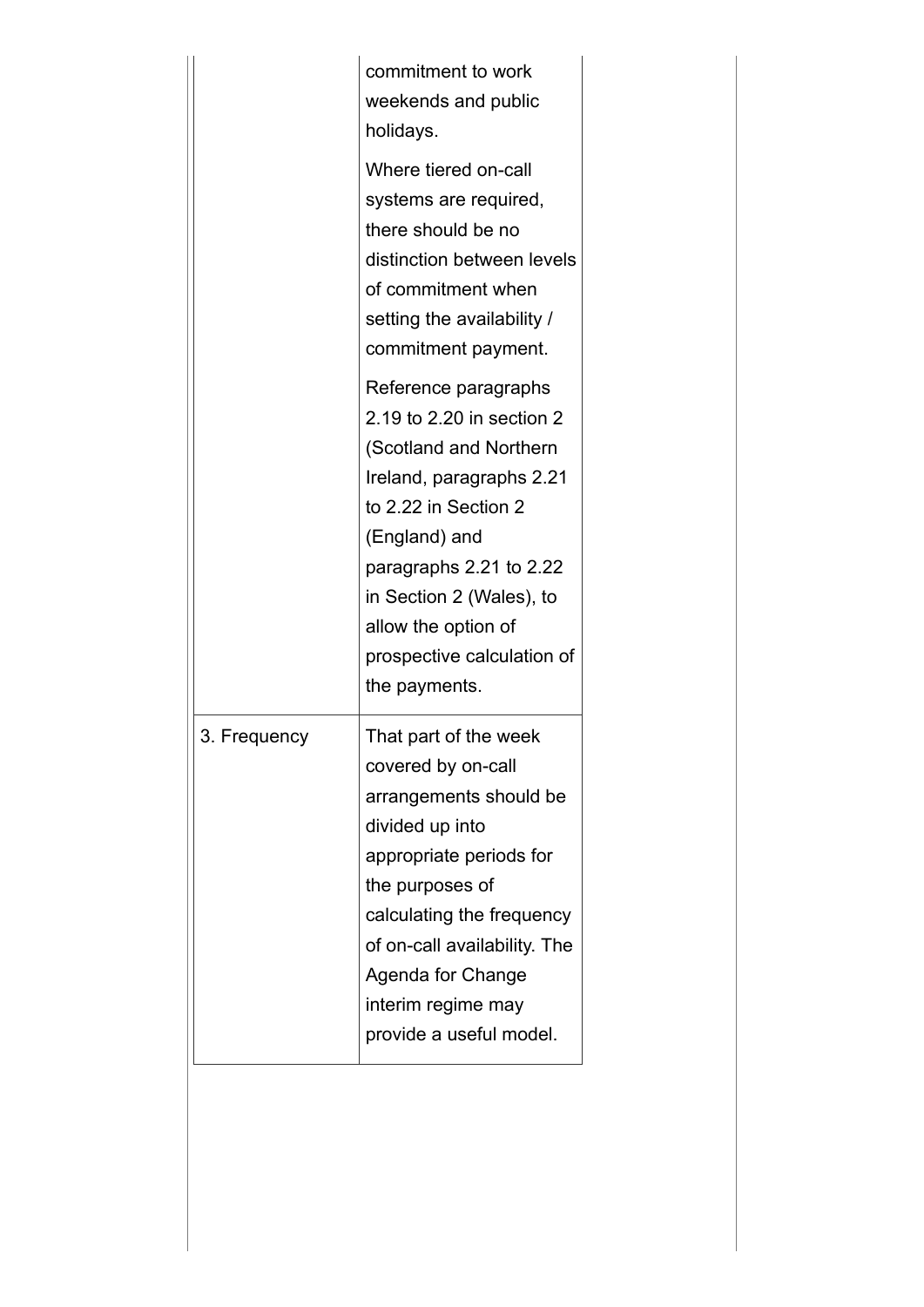| 4. Work done                  | Payment for work done,<br>including work done at<br>home, should be made at<br>the appropriate hourly<br>rate with reference to this<br>Handbook.<br>Local partnerships may                                                           |
|-------------------------------|---------------------------------------------------------------------------------------------------------------------------------------------------------------------------------------------------------------------------------------|
|                               | agree an appropriate<br>minimum payment period<br>for work done.                                                                                                                                                                      |
| 5. Time off in Lieu<br>(TOIL) | Staff should have the<br>option to take TOIL<br>rather than payment for<br>work done in line with<br>paragraph 3.5.                                                                                                                   |
| 6. Compensatory<br>rest       | Individuals will receive<br>compensatory rest for<br>work done, in<br>accordance with section<br>27.                                                                                                                                  |
| 7.Travel to work              | As per current<br>arrangements. Travel<br>time should be paid at<br>the rate agreed for on-<br>call work done and local<br>partnerships will need to<br>identify if there is a<br>minimum and/or<br>maximum time claim<br>identified. |
| 8. Public holidays<br>(PH)    | Covering a PH will attract<br>a day in lieu in<br>accordance with<br>paragraph 13.4,<br>irrespective of work<br>done. Work done on                                                                                                    |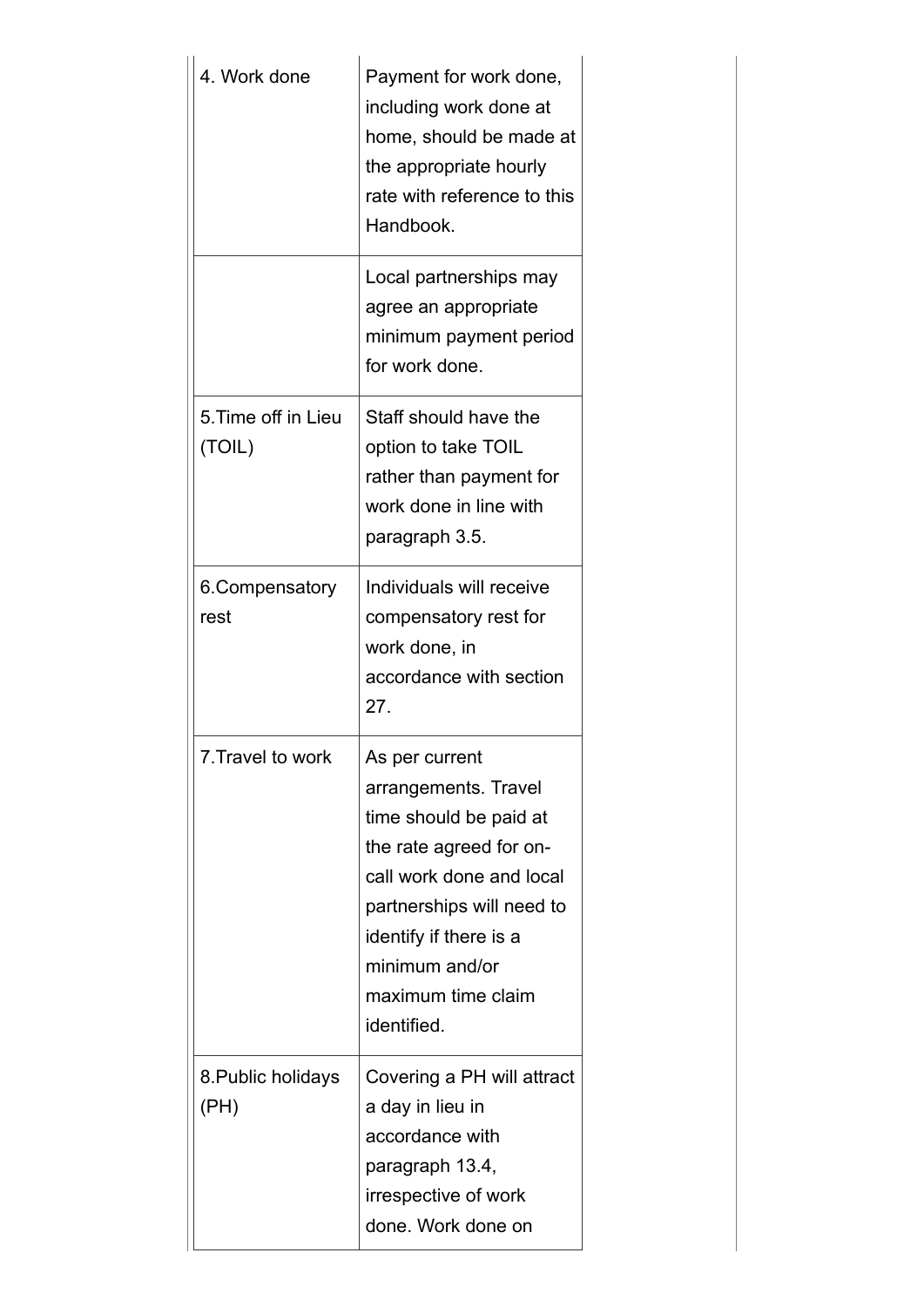|                                                                                               | public holidays would<br>attract payment at the<br>appropriate rates as<br>identified in paragraph<br>13.4.                                                                                                                |                         |
|-----------------------------------------------------------------------------------------------|----------------------------------------------------------------------------------------------------------------------------------------------------------------------------------------------------------------------------|-------------------------|
| 9. Sleeping in                                                                                | A sleeping-in session will<br>often incorporate the<br>following elements:                                                                                                                                                 |                         |
|                                                                                               |                                                                                                                                                                                                                            | hours of<br>wakefulness |
|                                                                                               |                                                                                                                                                                                                                            | sleep                   |
|                                                                                               |                                                                                                                                                                                                                            | work done               |
|                                                                                               | The term 'sleeping-in'<br>does not refer to<br>individuals who are on-<br>call from the workplace<br>and are able to sleep<br>between periods of work.                                                                     |                         |
|                                                                                               | Under the working time<br>regulations if an<br>individual is required to<br>sleep in at a work place<br>this counts as working<br>time. However, time<br>asleep does not count for<br>the purposes of the<br>minimum wage. |                         |
| If asleep, this<br>working time does<br>not count for the<br>purposes of the<br>minimum wage. |                                                                                                                                                                                                                            |                         |
|                                                                                               | <b>Under the Minimum</b><br>Wage Regulations, the                                                                                                                                                                          |                         |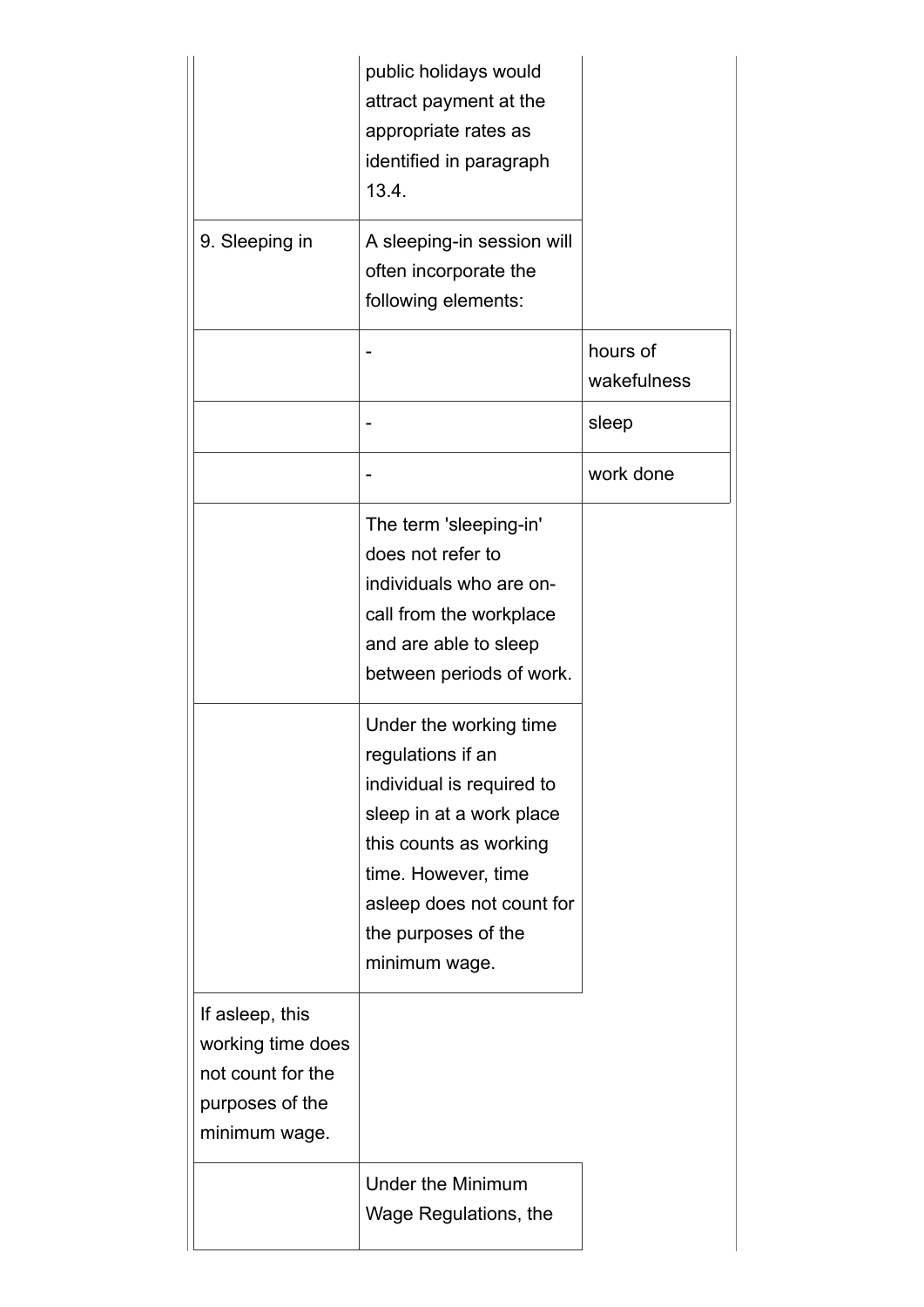|              | availability payment<br>should be at least the<br>same as a calculation for<br>(hours of expected<br>wakefulness minimum<br>wage). Local<br>partnerships will need to<br>consider if it is more<br>appropriate to base this<br>calculation on the bottom<br>point of the Agenda for<br>Change pay scales, as<br>described in Annex 2. |
|--------------|---------------------------------------------------------------------------------------------------------------------------------------------------------------------------------------------------------------------------------------------------------------------------------------------------------------------------------------|
|              | In those situations where<br>a sleeping-in session<br>includes what the<br>National Minimum Wage<br><b>Regulations would</b><br>classify as work, or when<br>the individual is woken<br>during a sleeping-in duty,<br>this should be paid as<br>work done at the<br>appropriate hourly rate.                                          |
|              | Local partnerships may<br>agree a minimum<br>payment period for work<br>done.                                                                                                                                                                                                                                                         |
| 10. Pensions | Local partnerships<br>should always seek<br>advice from the NHS<br>Pensions on any<br>questions relating to the<br><b>NHS pensions Scheme</b><br>and on-call payments. It<br>is the responsibility of the<br>employer to determine                                                                                                    |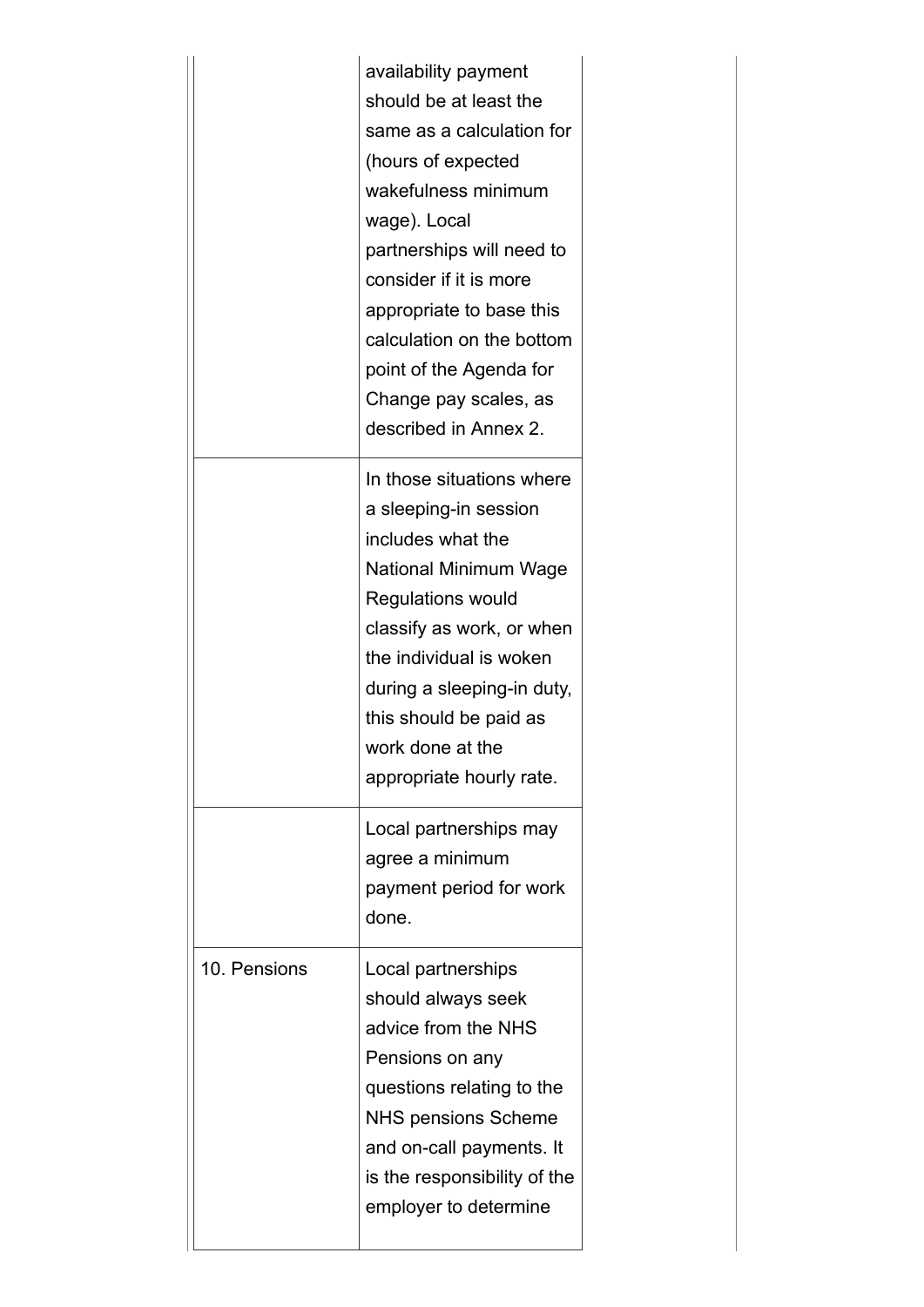|                                            | which payments are<br>pensionable, according<br>to the criteria provided by<br><b>NHS Pensions. Guidance</b><br>on "pensionable pay" can<br>be found on NHS<br>Pensions websites at:<br><b>England and Wales</b><br><b>Northern Ireland</b><br>Scotland.                                                                                                                                        |
|--------------------------------------------|-------------------------------------------------------------------------------------------------------------------------------------------------------------------------------------------------------------------------------------------------------------------------------------------------------------------------------------------------------------------------------------------------|
| 11. Agenda for<br>Change<br>interim regime | The arrangements in the<br>Agenda for Change<br>interim regime were<br>consistent with these<br>principles.                                                                                                                                                                                                                                                                                     |
| 12. Transition                             | There are currently a<br>range of payments for<br>on-call, which form a<br>regular part of income for<br>some individuals. Local<br>partnerships will<br>therefore need to agree<br>transitional arrangements<br>for the movement of staff<br>from current to future on-<br>call payment systems.<br>This includes all on-call<br>arrangements within the<br>scope of the review of<br>on-call. |
|                                            | Such transitional<br>arrangements could<br>include one or more of<br>the following elements:                                                                                                                                                                                                                                                                                                    |
|                                            | introduction of increased<br>payments in one or more                                                                                                                                                                                                                                                                                                                                            |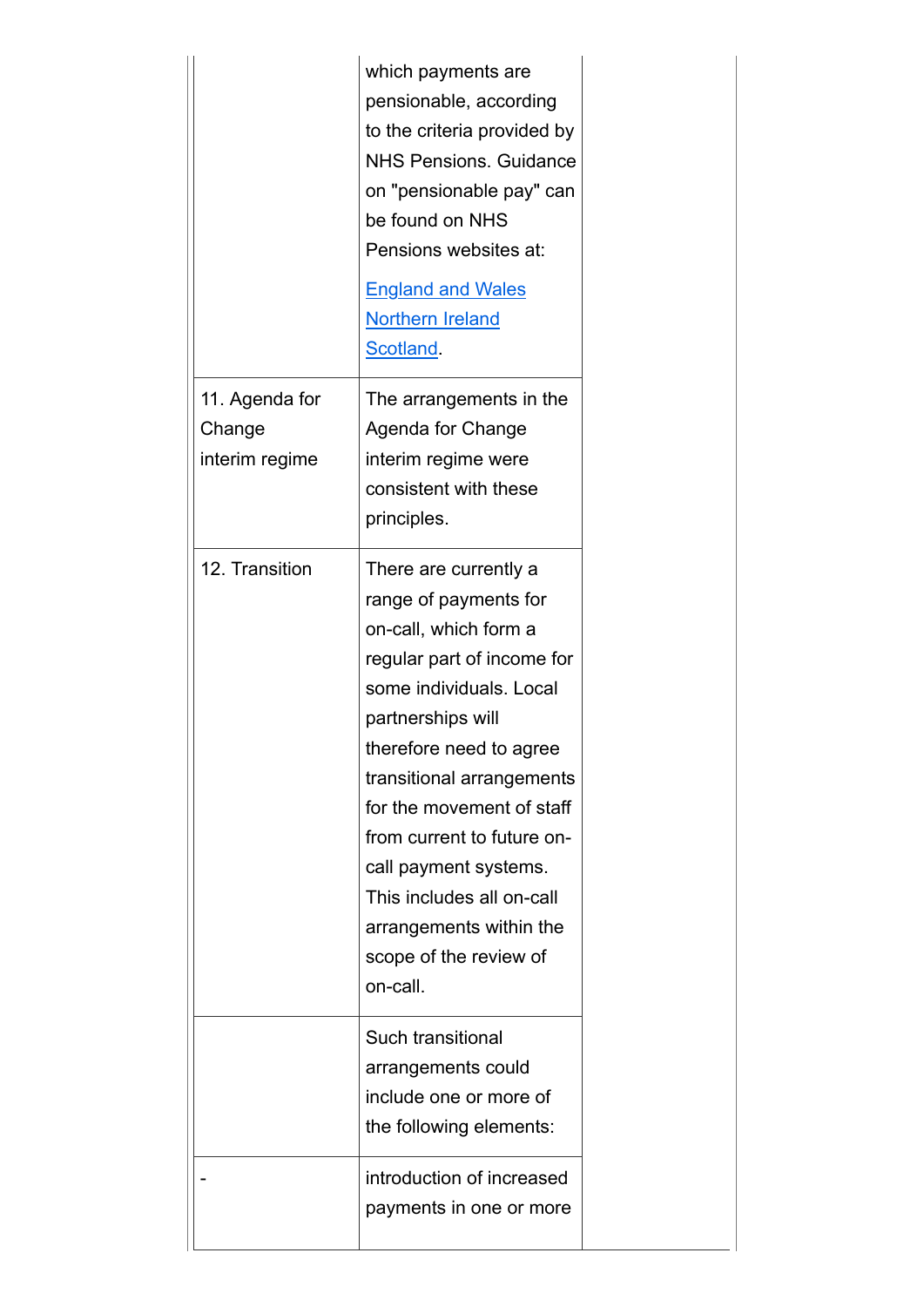|  | stages over a fixed<br>period of time                                                                                                                                                                                                                              |                                                                                                      |
|--|--------------------------------------------------------------------------------------------------------------------------------------------------------------------------------------------------------------------------------------------------------------------|------------------------------------------------------------------------------------------------------|
|  |                                                                                                                                                                                                                                                                    | introduction of<br>reduced<br>payments in<br>one or more<br>stages over a<br>fixed period of<br>time |
|  |                                                                                                                                                                                                                                                                    | postponement<br>of increased<br>and/or reduced<br>payments for a<br>fixed period                     |
|  |                                                                                                                                                                                                                                                                    | movement to<br>reduced<br>payments over<br>a period on a<br>mark time basis                          |
|  |                                                                                                                                                                                                                                                                    | payment of a<br>one-off lump<br>sum to staff if<br>their on-call<br>payments are<br>reduced.         |
|  | The transitional<br>arrangements which<br>were agreed as part of<br>the new, harmonised<br>unsocial hours payments<br>were an example of this<br>sort of approach. New<br>lower and higher levels of<br>payments were<br>introduced in stages over<br>three years. |                                                                                                      |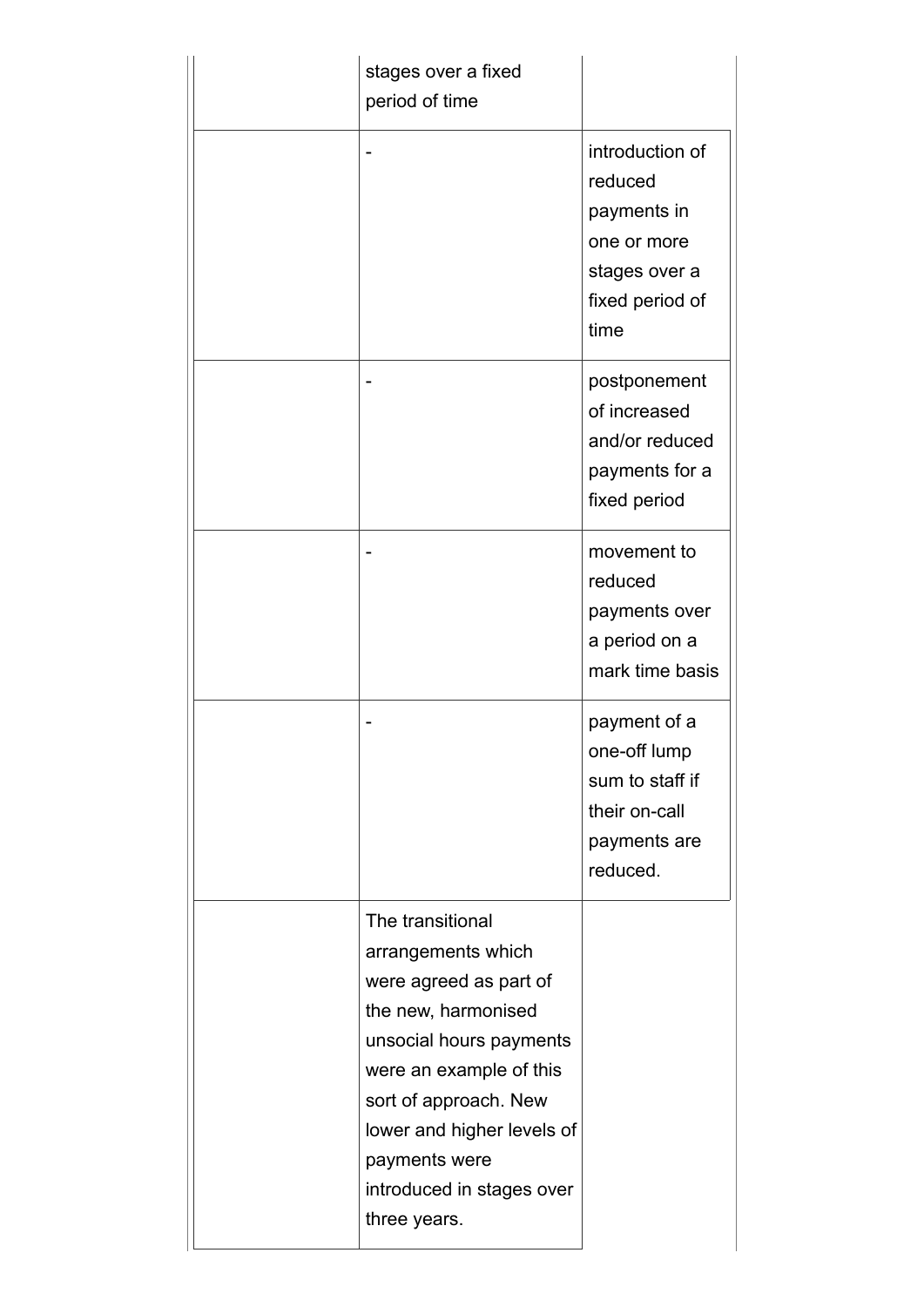| Where service changes    |  |
|--------------------------|--|
| are linked to the        |  |
| harmonisation of on-call |  |
| payments local           |  |
| partnerships may also    |  |
| wish to consider the use |  |
| of agreements reached    |  |
| under Annex 15           |  |
|                          |  |

3. Below is the text of the 'interim regime' as it appeared in the handbook in amendment number 27. It is available, together with section 46 and other deleted Sections and Annexes, in amendment number 27 and earlier copies of the Handbook which are archived on the web site of the NHS Employers organisation. Go to www.nhsemployers.org

### Interim regime

2.35 Employees who are required to be available to provide on-call cover outside their normal working hours will be entitled to receive a pay enhancement. This enhancement recognises both their availability to provide cover and any advice given by telephone during periods of on-call availability.

2.36. Subject to the provision for retention of current on-call provisions under the protection arrangements set out in paragraph 2.48, this enhancement will be based on the proportion of on-call periods in the rota when on-call cover is required. The on-call period in each week should be divided into nine periods of at least 12 hours. The enhancement for an individual staff member will be based on the proportion of these periods in which they are required to be on-call, as set out in paragraphs 2.37 to 2.42 below.

## Pay enhancements for on-call cover

2.37 An enhancement of 9.5 per cent will be paid to staff who are required to be on-call an average of one in three of the defined periods or more frequently.

2.38 An enhancement of 4.5 per cent will be paid to staff who are required to be on-call an average of between one in six and less than one in three of the defined periods.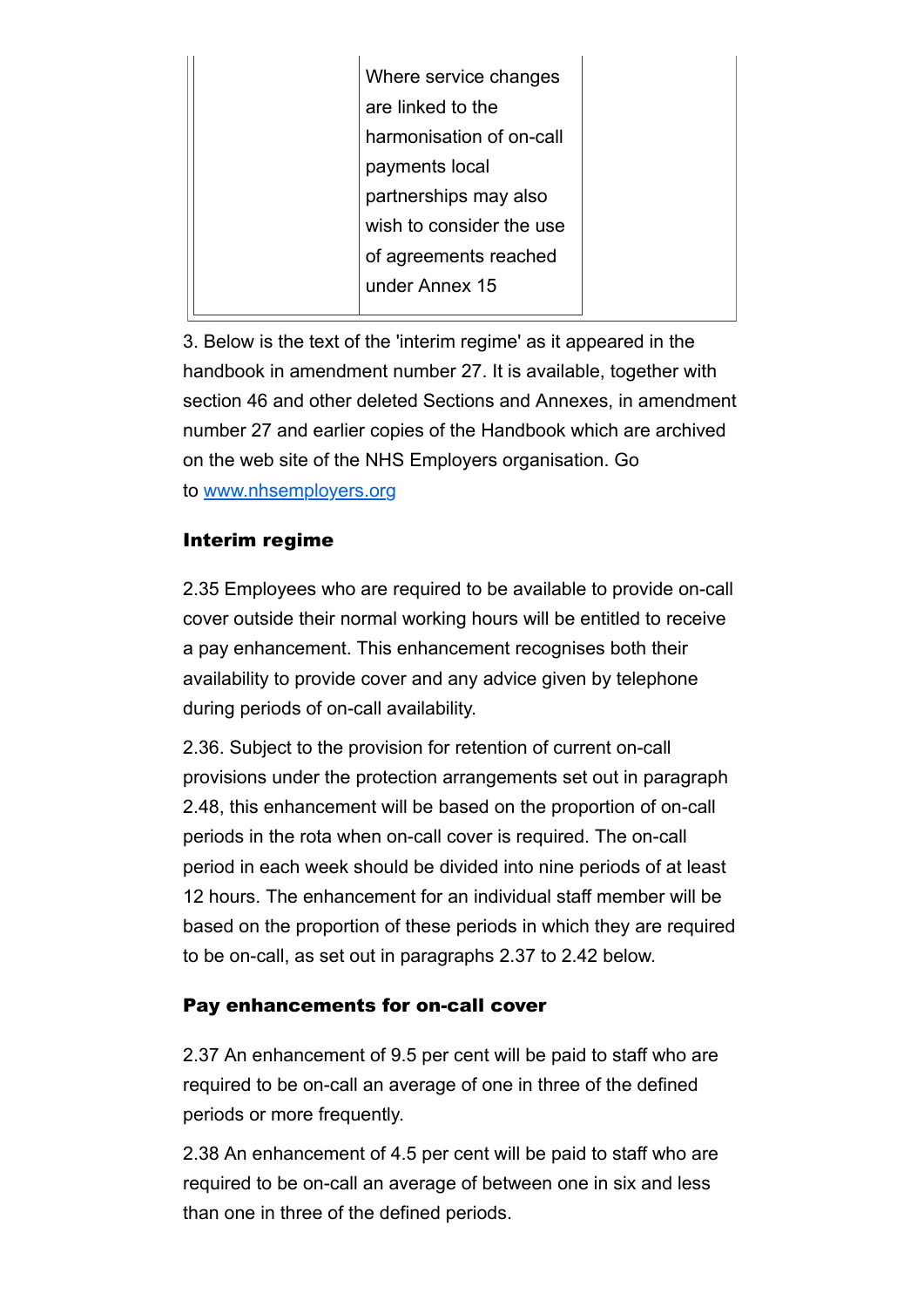2.39 An enhancement of 3 per cent will be paid to staff who are required to be on-call an average of between one in nine and less than one in six of the defined periods.

2.40 An enhancement of 2 per cent will be paid to staff who are required to be on-call an average of between one in twelve and less than one in 9 of the defined periods.

2.41 For these purposes, the average availability required will be measured over a full rota, or over a 13-week period if no standard pattern is applicable. The reference period will not include any periods when the employee is absent from work on either annual leave or sickness absence.

2.42 Where on-call cover is limited or very irregular (averaging less than one in 12) pay enhancements will be agreed locally. These may be fixed or variable, and based on actual or estimated frequencies of on-call work worked, subject to local agreement. To ensure fairness to all staff qualifying under the national rules set out above, locally agreed payments may not exceed the minimum percentage in the national provisions.

| <b>Frequency of on-call</b>             | Value of enhancements as<br>a<br>percentage of basic pay |
|-----------------------------------------|----------------------------------------------------------|
| 1 in 3 or more frequent                 | 9.5 per cent                                             |
| 1 in 6 or more but less than 1 in 3     | 4.5 per cent                                             |
| 1 in 9 or more but less than 1 in 6     | 3 per cent                                               |
| 1 in 12 or more but less than 1 in<br>9 | 2 per cent                                               |
| Less frequent than 1 in 12              | By local agreement                                       |

#### Table 3

# On–call payments for part-time staff or other staff working non-standard hours

2.43 For part–time staff and other staff working other than 37.5 hours a week excluding meal breaks, the percentage added to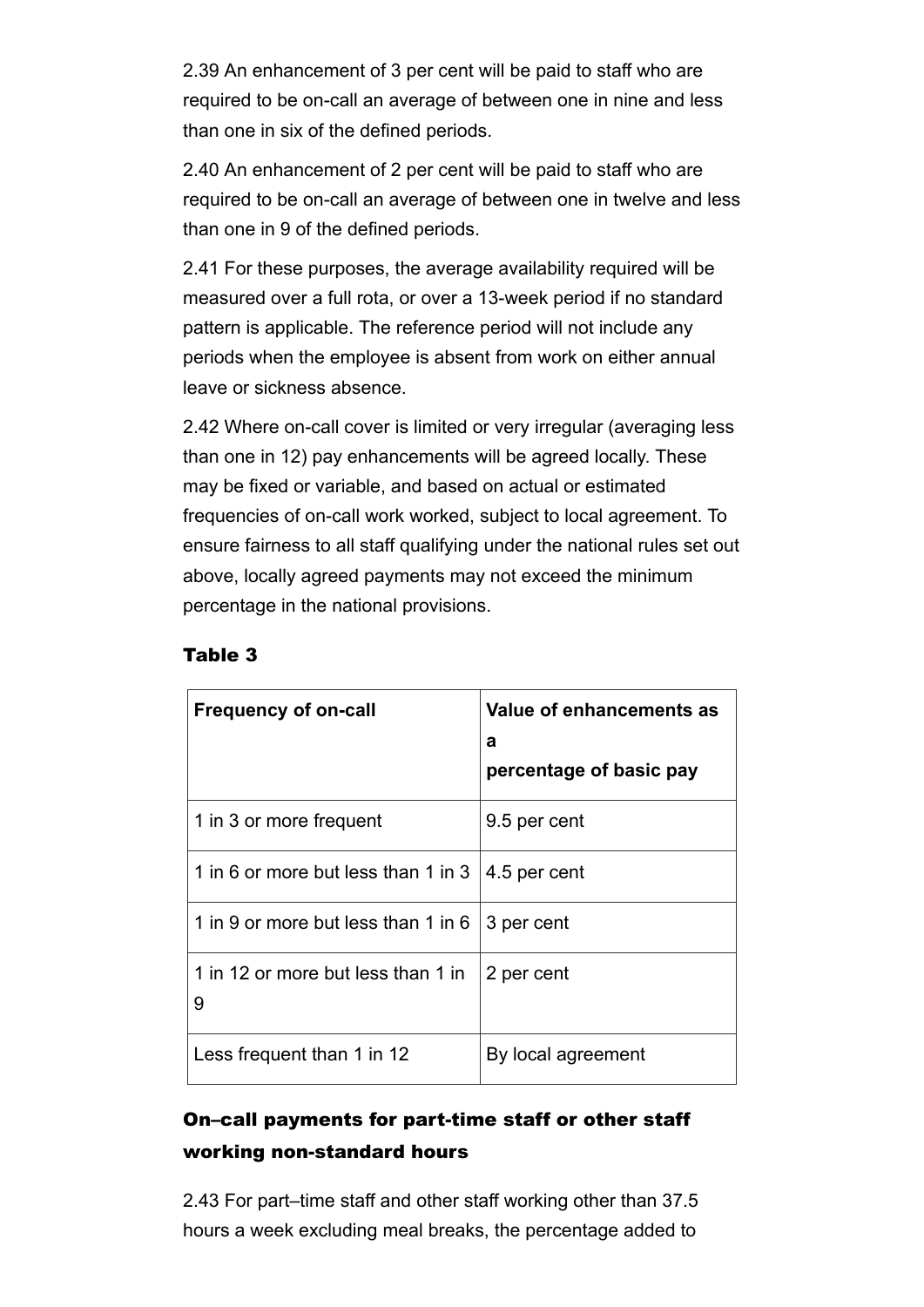basic pay on account of on-call availability will be adjusted to ensure that they are paid a fair percentage enhancement of salary for on-call working. This will be done by adjusting the payment in proportion to their part–time salary so that they receive the same payment for the same length of availability on-call as full–time staff.

#### Employees called into work during an on-call period

2.44 Employees who are called into work during a period of on-call will receive payment for the period they are required to attend. including any travel time. Alternatively, staff may choose to take time off in lieu. However, if for operational reasons time off in lieu cannot be taken within three months, the hours worked must be paid for.

2.45 For work (including travel time) as a result of being called out the employee will receive a payment at time and a half, with the exception of work on general public holidays which will be at double time. Time off in lieu should be at plain time. There is no disqualification from this payment for bands 8 and 9, as a result of being called out.

2.46 By agreement between employers and staff, there may be local arrangements whereby the payment for hours worked during a given period of on-call is subject to a fixed minimum level, in place of separately recognising travel time.

2.47 In addition, where employers and staff agree it is appropriate, the amount paid for work and travel time during periods of on-call may be decided on a prospective basis (e.g. for a forward period of three months) based on the average work carried out during a prior reference period (e.g. of three months). Where these arrangements are agreed, the actual work carried out during a given period would be monitored and, if the average amount assumed in the calculation of the payment is significantly different, the level of payment should be adjusted for the next period; there should be no retrospective adjustment to the amount paid in the previous period.

2.48 Unless locally, it is agreed otherwise, all current on-call arrangements will be protected for groups of employees up to 31 March 2011 irrespective of whether they were nationally or locally agreed.1 This extended protection will apply to existing staff and new staff during the period of protection.